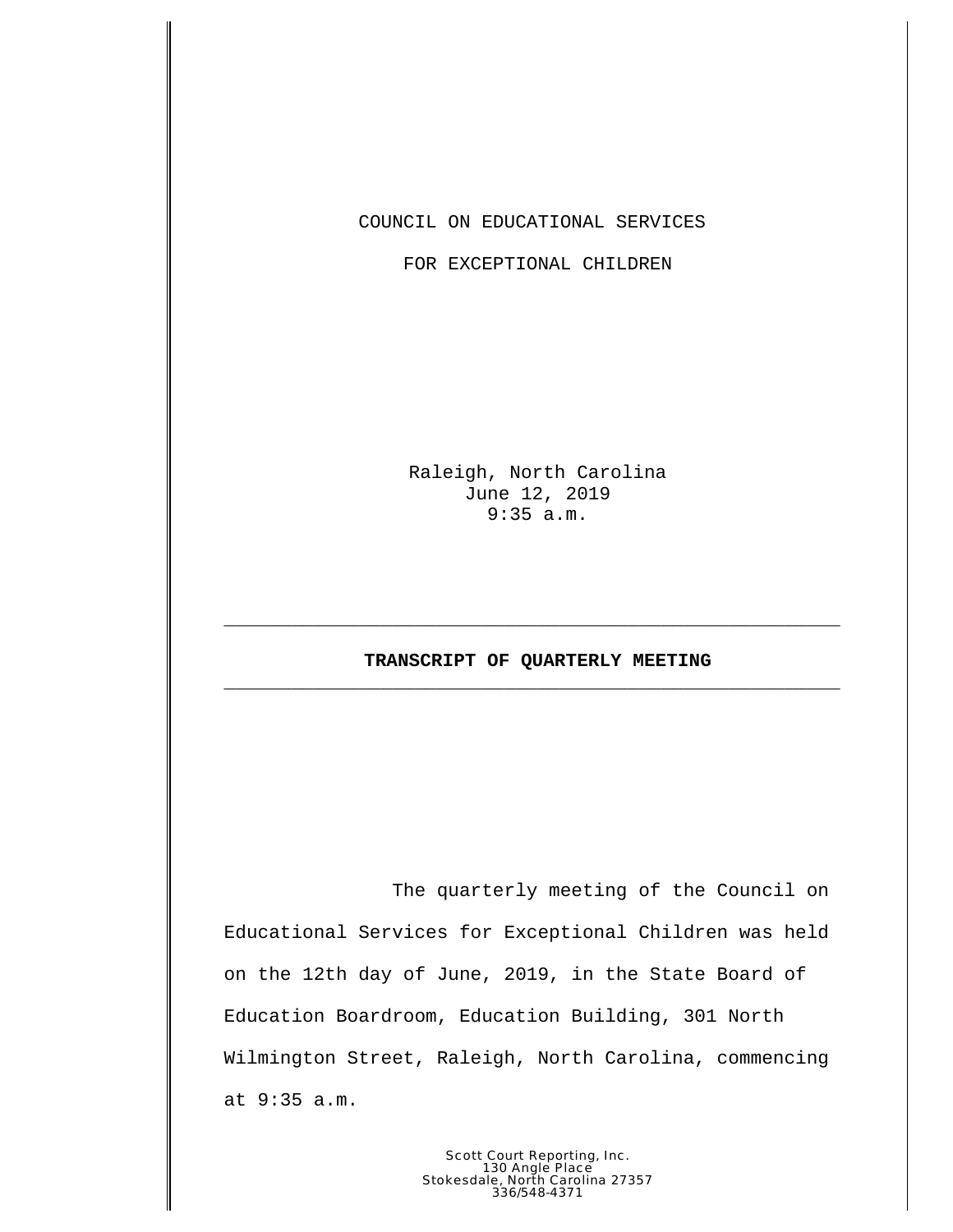COUNCIL ON EDUCATIONAL SERVICES FOR EXCEPTIONAL CHILDREN BOARD MEMBERS PRESENT:

Leanna George, Chairperson

Anthony Baker Sarah Bigley Anna Carter Abby Childers (via Webinar) Cynthia Daniels-Hall Jennifer Frey (via Webinar) Christy Grant Jennifer Grady Kristen Hodges Katie Holler (via Webinar) Christy Hutchinson Julie Jailall Selene Johnson Carla McNeill Teresa Mebane Virginia Moorefield Jennifer Mullis (via Webinar) Cache Owens Lisa Phillips Susan Robinson Kelli Terrell Marge Terhaar

## STAFF:

Tish Bynum Carol Ann Hudgens Nancy Johnson Kym Martin Lynn Makor Dreama McCoy Sherry Thomas

## VISITORS:

Eric Hall Erin Conner Lauren Holahan

COURT REPORTER:

Rebecca P. Scott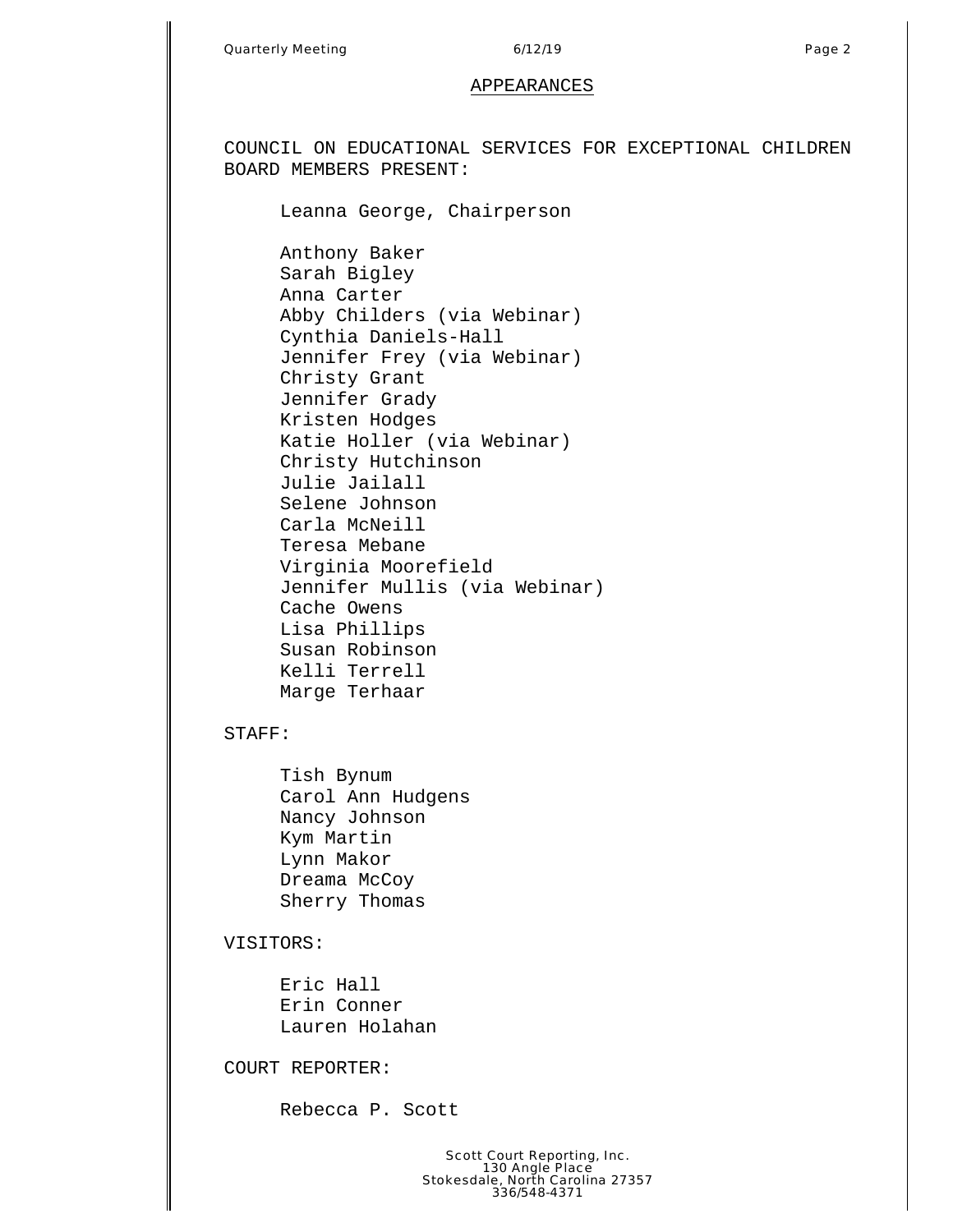|                | <b>Quarterly Meeting</b><br>6/12/19                                                                | Page 3   |
|----------------|----------------------------------------------------------------------------------------------------|----------|
| 1              | TABLE OF CONTENTS                                                                                  |          |
| 2              |                                                                                                    | PAGE NO. |
| 3              | Call to Order and Introductions                                                                    | 4        |
| 4              | Review of March Meeting Minutes                                                                    | 7        |
| 5              | Foster Care presentation by Erin Conner                                                            | 8        |
| 6              | Annual Report review and discussion                                                                | 23       |
| $\overline{7}$ | NC Center for Safer Schools/Task Force                                                             |          |
| 8              | presentation by Kym Martin                                                                         | 34       |
| 9              | AU Policy Changes presentation by Lynn Makor                                                       | 85       |
| 10             | Luncheon Recess                                                                                    | 120      |
| 11             | Public Comment Summary by Chairperson                                                              | 120      |
| 12             | Annual Report review and discussion (cont.)                                                        | 127      |
| 13             | Committee Work                                                                                     | 170      |
| 14             | Significant Disproportionality Update                                                              |          |
| 15             | presentation by Nancy Johnson                                                                      | 171      |
| 16             | Announcements                                                                                      | 183      |
| 17             | Meeting Adjournment                                                                                | 189      |
| 18             | Certificate of Reporter                                                                            | 190      |
| 19             |                                                                                                    |          |
| 20             |                                                                                                    |          |
| 21             |                                                                                                    |          |
| 22             |                                                                                                    |          |
| 23             |                                                                                                    |          |
| 24             |                                                                                                    |          |
| 25             |                                                                                                    |          |
|                |                                                                                                    |          |
|                | Scott Court Reporting, Inc.<br>130 Angle Place<br>Stokesdale, North Carolina 27357<br>336/548-4371 |          |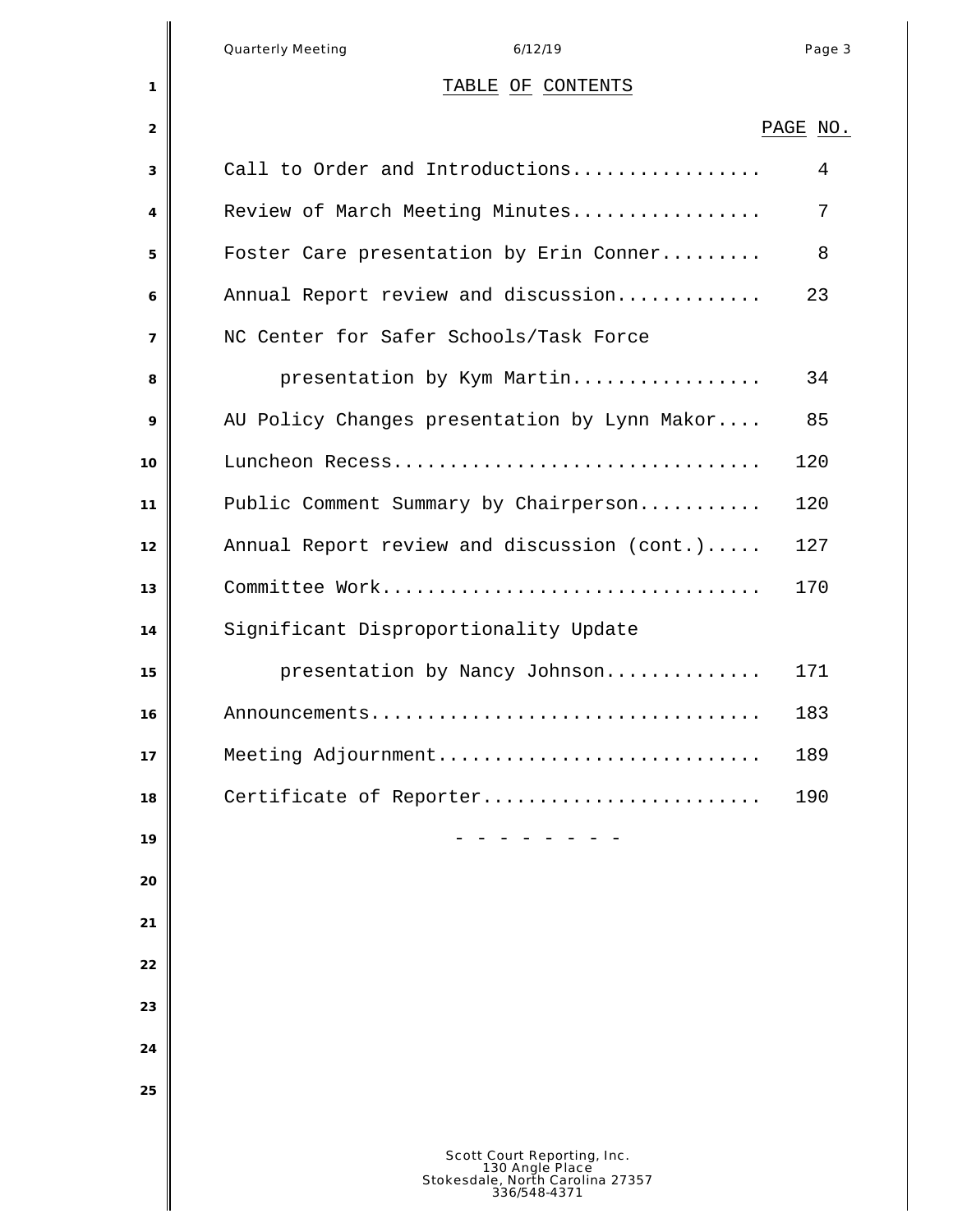|                | Quarterly Meeting<br>6/12/19<br>Page 4                                                             |
|----------------|----------------------------------------------------------------------------------------------------|
| 1              | Thereupon, the following proceeding was held:                                                      |
| $\overline{2}$ | THE CHAIRPERSON: Thank you, once                                                                   |
| 3              | again, everyone, for coming out today to the                                                       |
| 4              | meeting for the Council on Educational Services                                                    |
| 5              | for Exceptional Children. We usually go around                                                     |
| 6              | and introduce ourselves, and plus, we have some                                                    |
| $\overline{7}$ | new faces in the room.                                                                             |
| 8              | My name is Leanna George. I'm the                                                                  |
| 9              | parent of two wonderful children on the autism                                                     |
| 10             | spectrum. My son is higher functioning. He's                                                       |
| 11             | here. That's [name redacted]. And my daughter is                                                   |
| 12             | in a group home, and she has more significant                                                      |
| 13             | challenges with her disability.                                                                    |
| 14             | MS. DANIELS-HALL: So good morning.                                                                 |
| 15             | I'm Cynthia Daniels-Hall. I'm a parent from Wake                                                   |
| 16             | County. I have six children from 35 to ten years                                                   |
| 17             | old, and those children -- some of the children                                                    |
| 18             | are diagnosed with dyslexia, ADHD, and autism.                                                     |
| 19             | MS. OWENS: Good morning. I'm Cache                                                                 |
| 20             | Owens, the Parent Training and Information                                                         |
| 21             | Director at ECAC or Exceptional Children's                                                         |
| 22             | Assistance Center. I'm also a parent to a                                                          |
| 23             | nine-year-old with mental health challenges and                                                    |
| 24             | ADHD.                                                                                              |
| 25             | MS. MOOREFIELD: Ginny Moorefield.<br>Ι.                                                            |
|                |                                                                                                    |
|                | Scott Court Reporting, Inc.<br>130 Angle Place<br>Stokesdale, North Carolina 27357<br>336/548-4371 |

║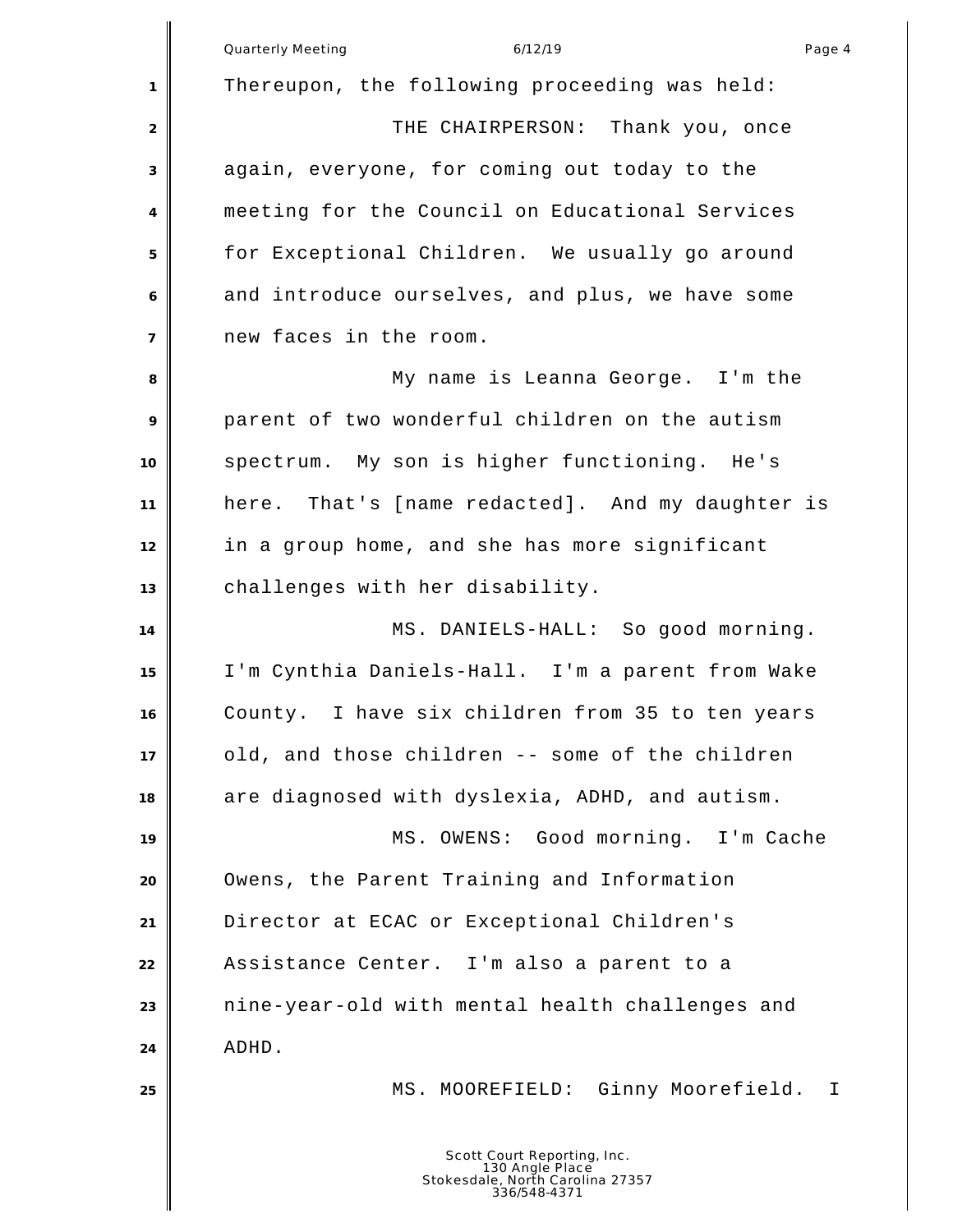|                | <b>Quarterly Meeting</b><br>6/12/19<br>Page 5                                                      |
|----------------|----------------------------------------------------------------------------------------------------|
| 1              | have a child with traumatic brain injury, severe                                                   |
| 2              | disabilities. I'm also an interpreter for the                                                      |
| 3              | deaf as well as a regular education teacher.                                                       |
| 4              | MR. BAKER: Good morning. Anthony                                                                   |
| 5              | Baker, general ed administration rep from                                                          |
| 6              | Alamance-Burlington School System. I'm the                                                         |
| $\overline{7}$ | assistant principal at Western Alamance Middle.                                                    |
| 8              | MS. MEBANE: Hi. I'm Teresa Mebane.                                                                 |
| 9              | I am from the Wilmington area. I have three boys                                                   |
| 10             | on the autism spectrum, and I also work for the                                                    |
| 11             | Autism Society of North Carolina and Family                                                        |
| 12             | Support Network of Southeastern North Carolina.                                                    |
| 13             | MS. HODGES: Hi. Kristen Hodges.<br>$\mathbf{I}$                                                    |
| 14             | have three children. Two qualify for IEPs, one                                                     |
| 15             | with a learning disability and one who has a 504.                                                  |
| 16             | TERHAAR: Hello. I'm Marge<br>MS.                                                                   |
| 17             | Terhaar, and I'm late. I'm the IHE                                                                 |
| 18             | representative, and I'm a professor at Meredith                                                    |
| 19             | and coordinator of the graduate programs in                                                        |
| 20             | special education, and I'm also a parent of two                                                    |
| 21             | young men with ADHD.                                                                               |
| 22             | MS. THOMAS: Good morning. It's good                                                                |
| 23             | to see everyone. I'm Sherry Thomas and I am the                                                    |
| 24             | Director of the Exceptional Children Division.                                                     |
| 25             | MS. HUDGENS: Good morning. I'm                                                                     |
|                | Scott Court Reporting, Inc.<br>130 Angle Place<br>Stokesdale, North Carolina 27357<br>336/548-4371 |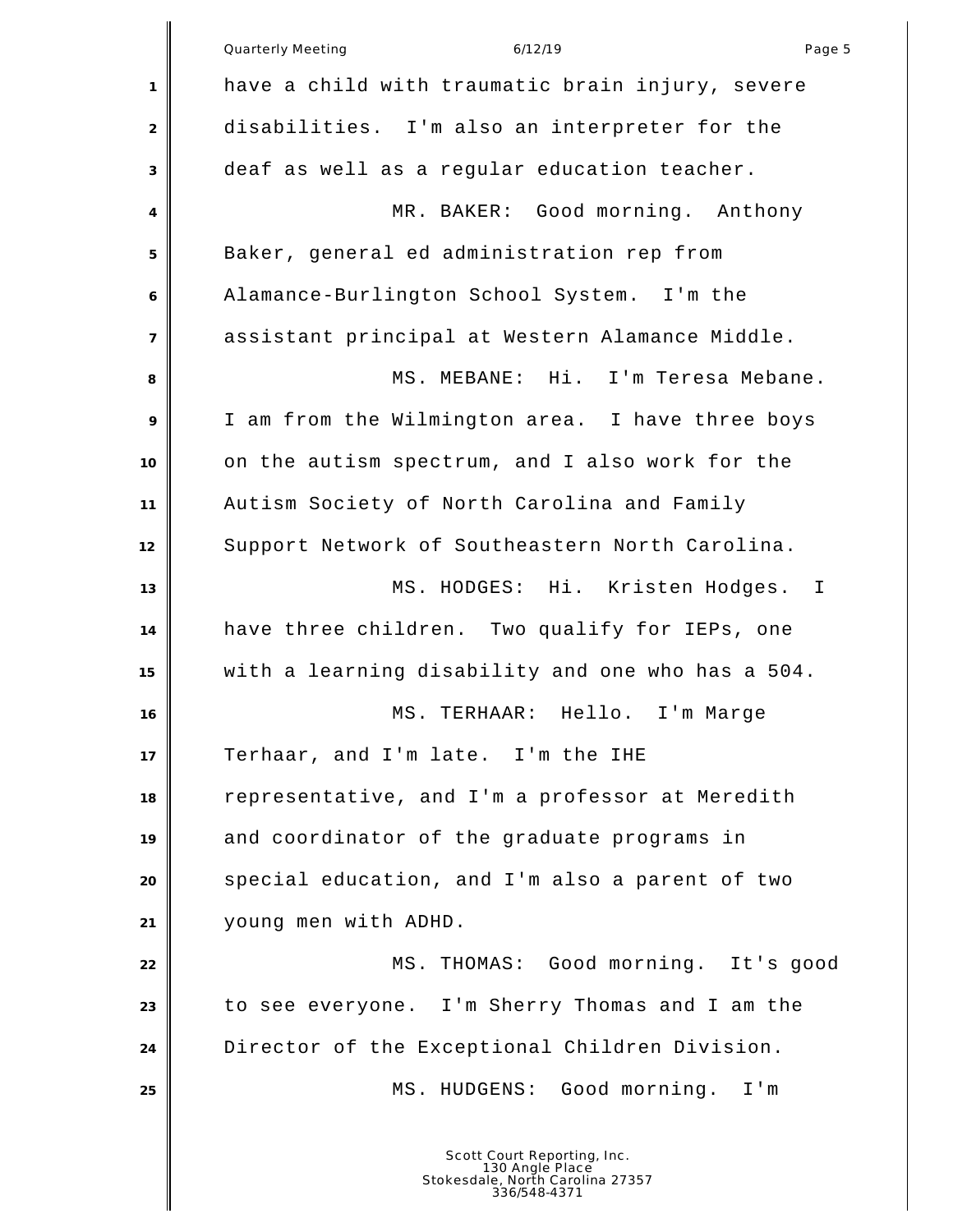| <b>Quarterly Meeting</b><br>6/12/19<br>Carol Ann Hudgens, and I'm the Section Chief for<br>1<br>Policy Monitoring and Audit, and I work here in<br>$\overline{2}$<br>the Exceptional Children Division.<br>3<br>COURT REPORTER: Good morning. I'm<br>4<br>Becky Scott. I'm the court reporter, and I'm<br>5<br>going to make a verbatim record of the meeting<br>6<br>today.<br>$\overline{7}$<br>MS. BYNUM: Tish Bynum, Special<br>8<br>Assistant for the North Carolina Governor's School<br>9<br>and administrative assistant for this Council.<br>10<br>MS. CARTER: Anna Carter. I'm the<br>11<br>Director of the Division of Child Development and<br>12<br>Early Education at the Department of Health and<br>13<br>Human Services.<br>14<br>MS. HUTCHINSON: Christy Hutchinson,<br>15<br>Special Ed Director for Lincoln Charter School, so<br>16<br>I'm the charter school rep here today.<br>17<br>MS. JOHNSON: Selene Johnson.<br>18<br>the Executive Director of ABC of North Carolina,<br>19<br>which is a nonprofit nonpublic school and clinic<br>20 | Page 6 |
|--------------------------------------------------------------------------------------------------------------------------------------------------------------------------------------------------------------------------------------------------------------------------------------------------------------------------------------------------------------------------------------------------------------------------------------------------------------------------------------------------------------------------------------------------------------------------------------------------------------------------------------------------------------------------------------------------------------------------------------------------------------------------------------------------------------------------------------------------------------------------------------------------------------------------------------------------------------------------------------------------------------------------------------------------------------------|--------|
|                                                                                                                                                                                                                                                                                                                                                                                                                                                                                                                                                                                                                                                                                                                                                                                                                                                                                                                                                                                                                                                                    |        |
|                                                                                                                                                                                                                                                                                                                                                                                                                                                                                                                                                                                                                                                                                                                                                                                                                                                                                                                                                                                                                                                                    |        |
|                                                                                                                                                                                                                                                                                                                                                                                                                                                                                                                                                                                                                                                                                                                                                                                                                                                                                                                                                                                                                                                                    |        |
|                                                                                                                                                                                                                                                                                                                                                                                                                                                                                                                                                                                                                                                                                                                                                                                                                                                                                                                                                                                                                                                                    |        |
|                                                                                                                                                                                                                                                                                                                                                                                                                                                                                                                                                                                                                                                                                                                                                                                                                                                                                                                                                                                                                                                                    |        |
|                                                                                                                                                                                                                                                                                                                                                                                                                                                                                                                                                                                                                                                                                                                                                                                                                                                                                                                                                                                                                                                                    |        |
|                                                                                                                                                                                                                                                                                                                                                                                                                                                                                                                                                                                                                                                                                                                                                                                                                                                                                                                                                                                                                                                                    |        |
|                                                                                                                                                                                                                                                                                                                                                                                                                                                                                                                                                                                                                                                                                                                                                                                                                                                                                                                                                                                                                                                                    |        |
|                                                                                                                                                                                                                                                                                                                                                                                                                                                                                                                                                                                                                                                                                                                                                                                                                                                                                                                                                                                                                                                                    |        |
|                                                                                                                                                                                                                                                                                                                                                                                                                                                                                                                                                                                                                                                                                                                                                                                                                                                                                                                                                                                                                                                                    |        |
|                                                                                                                                                                                                                                                                                                                                                                                                                                                                                                                                                                                                                                                                                                                                                                                                                                                                                                                                                                                                                                                                    |        |
|                                                                                                                                                                                                                                                                                                                                                                                                                                                                                                                                                                                                                                                                                                                                                                                                                                                                                                                                                                                                                                                                    |        |
|                                                                                                                                                                                                                                                                                                                                                                                                                                                                                                                                                                                                                                                                                                                                                                                                                                                                                                                                                                                                                                                                    |        |
|                                                                                                                                                                                                                                                                                                                                                                                                                                                                                                                                                                                                                                                                                                                                                                                                                                                                                                                                                                                                                                                                    |        |
|                                                                                                                                                                                                                                                                                                                                                                                                                                                                                                                                                                                                                                                                                                                                                                                                                                                                                                                                                                                                                                                                    |        |
|                                                                                                                                                                                                                                                                                                                                                                                                                                                                                                                                                                                                                                                                                                                                                                                                                                                                                                                                                                                                                                                                    |        |
|                                                                                                                                                                                                                                                                                                                                                                                                                                                                                                                                                                                                                                                                                                                                                                                                                                                                                                                                                                                                                                                                    |        |
|                                                                                                                                                                                                                                                                                                                                                                                                                                                                                                                                                                                                                                                                                                                                                                                                                                                                                                                                                                                                                                                                    |        |
|                                                                                                                                                                                                                                                                                                                                                                                                                                                                                                                                                                                                                                                                                                                                                                                                                                                                                                                                                                                                                                                                    | $I'$ m |
|                                                                                                                                                                                                                                                                                                                                                                                                                                                                                                                                                                                                                                                                                                                                                                                                                                                                                                                                                                                                                                                                    |        |
|                                                                                                                                                                                                                                                                                                                                                                                                                                                                                                                                                                                                                                                                                                                                                                                                                                                                                                                                                                                                                                                                    |        |
| for children with autism in Winston-Salem.<br>21                                                                                                                                                                                                                                                                                                                                                                                                                                                                                                                                                                                                                                                                                                                                                                                                                                                                                                                                                                                                                   |        |
| MS. GRANT. Good morning. I'm<br>22                                                                                                                                                                                                                                                                                                                                                                                                                                                                                                                                                                                                                                                                                                                                                                                                                                                                                                                                                                                                                                 |        |
| Christy Grant. I'm the Exceptional Children's<br>23                                                                                                                                                                                                                                                                                                                                                                                                                                                                                                                                                                                                                                                                                                                                                                                                                                                                                                                                                                                                                |        |
| Director with Nash-Rocky Mount Schools.<br>24                                                                                                                                                                                                                                                                                                                                                                                                                                                                                                                                                                                                                                                                                                                                                                                                                                                                                                                                                                                                                      |        |
| MS. HUDGENS: I have Katie Holler on<br>25                                                                                                                                                                                                                                                                                                                                                                                                                                                                                                                                                                                                                                                                                                                                                                                                                                                                                                                                                                                                                          |        |
| Scott Court Reporting, Inc.<br>130 Angle Place<br>Stokesdale, North Carolina 27357<br>336/548-4371                                                                                                                                                                                                                                                                                                                                                                                                                                                                                                                                                                                                                                                                                                                                                                                                                                                                                                                                                                 |        |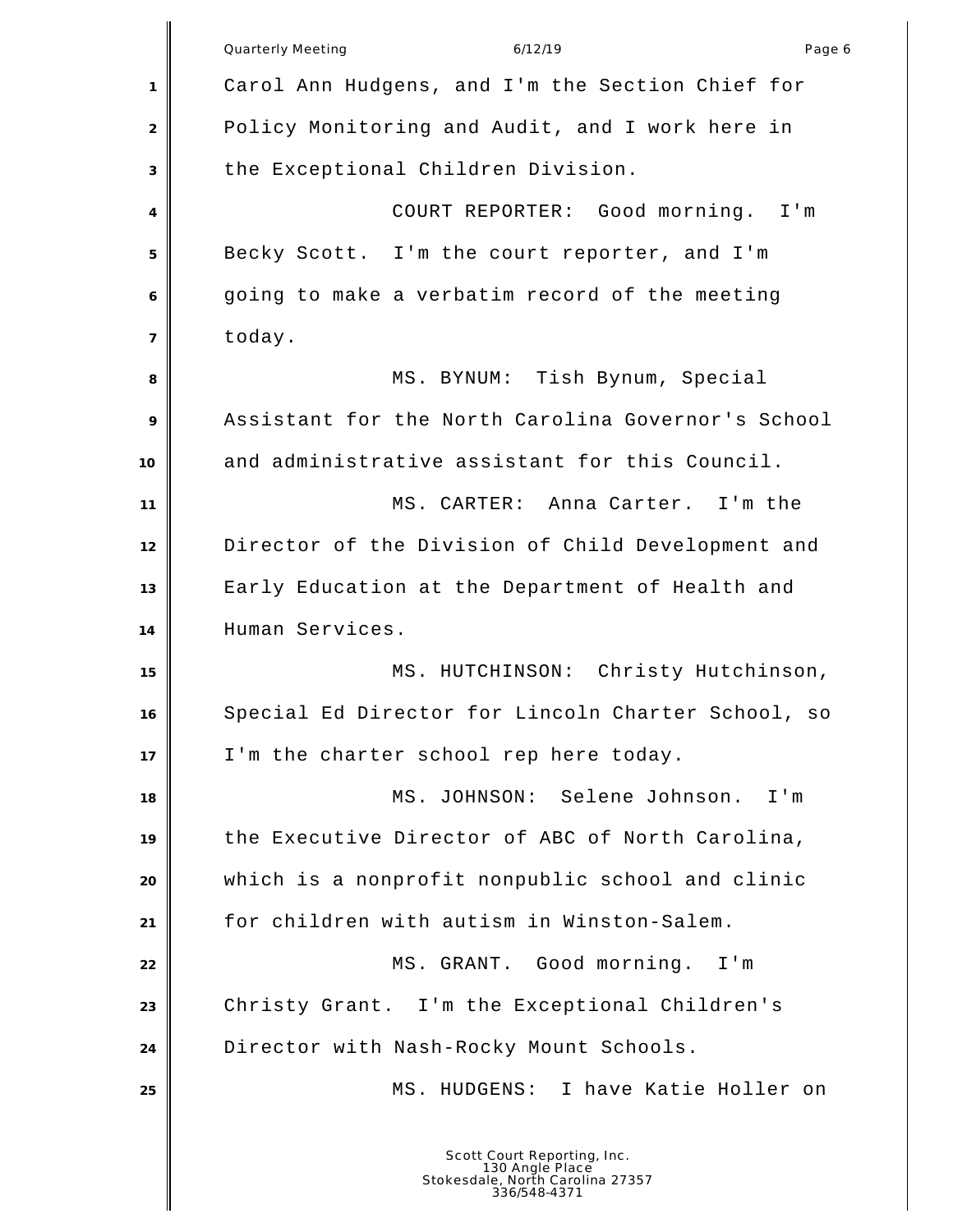|                | Quarterly Meeting<br>6/12/19<br>Page 7                                                             |
|----------------|----------------------------------------------------------------------------------------------------|
| 1              | the phone and I have Jennifer DeGen from                                                           |
| $\overline{2}$ | Charlotte-Mecklenburg Schools that are                                                             |
| 3              | participating virtually.                                                                           |
| 4              | THE CHAIRPERSON: All right.                                                                        |
| 5              | Awesome. Thank you for participating virtually.                                                    |
| 6              | Let's take a moment to review the                                                                  |
| $\overline{7}$ | agenda and the summary of the last meeting in                                                      |
| 8              | March, and then in a few minutes, we'll take a                                                     |
| 9              | vote to approve the summary as the minutes, okay?                                                  |
| 10             | (Pause from 9:39 a.m. to 9:43 a.m.)                                                                |
| 11             | THE CHAIRPERSON: All right. Do I                                                                   |
| 12             | hear a motion to accept the minutes or the summary                                                 |
| 13             | as the minutes as written?                                                                         |
| 14             | MS. GRANT: I make the motion to                                                                    |
| 15             | accept it as written.                                                                              |
| 16             | THE CHAIRPERSON: And a second?                                                                     |
| 17             | MS. HUTCHINSON: I'll second that.                                                                  |
| 18             | THE CHAIRPERSON: Christy Hutchinson,                                                               |
| 19             | second. Okay. All in favor?                                                                        |
| 20             | (All Council Members responded aye.)                                                               |
| 21             | THE CHAIRPERSON: All right. I'd                                                                    |
| 22             | like introduce -- it says here Carla McNeill. Is                                                   |
| 23             | that who's presenting on foster care or -- because                                                 |
| 24             | the name here is different.                                                                        |
| 25             | MS. HUDGENS: She just stepped out.                                                                 |
|                | Scott Court Reporting, Inc.<br>130 Angle Place<br>Stokesdale, North Carolina 27357<br>336/548-4371 |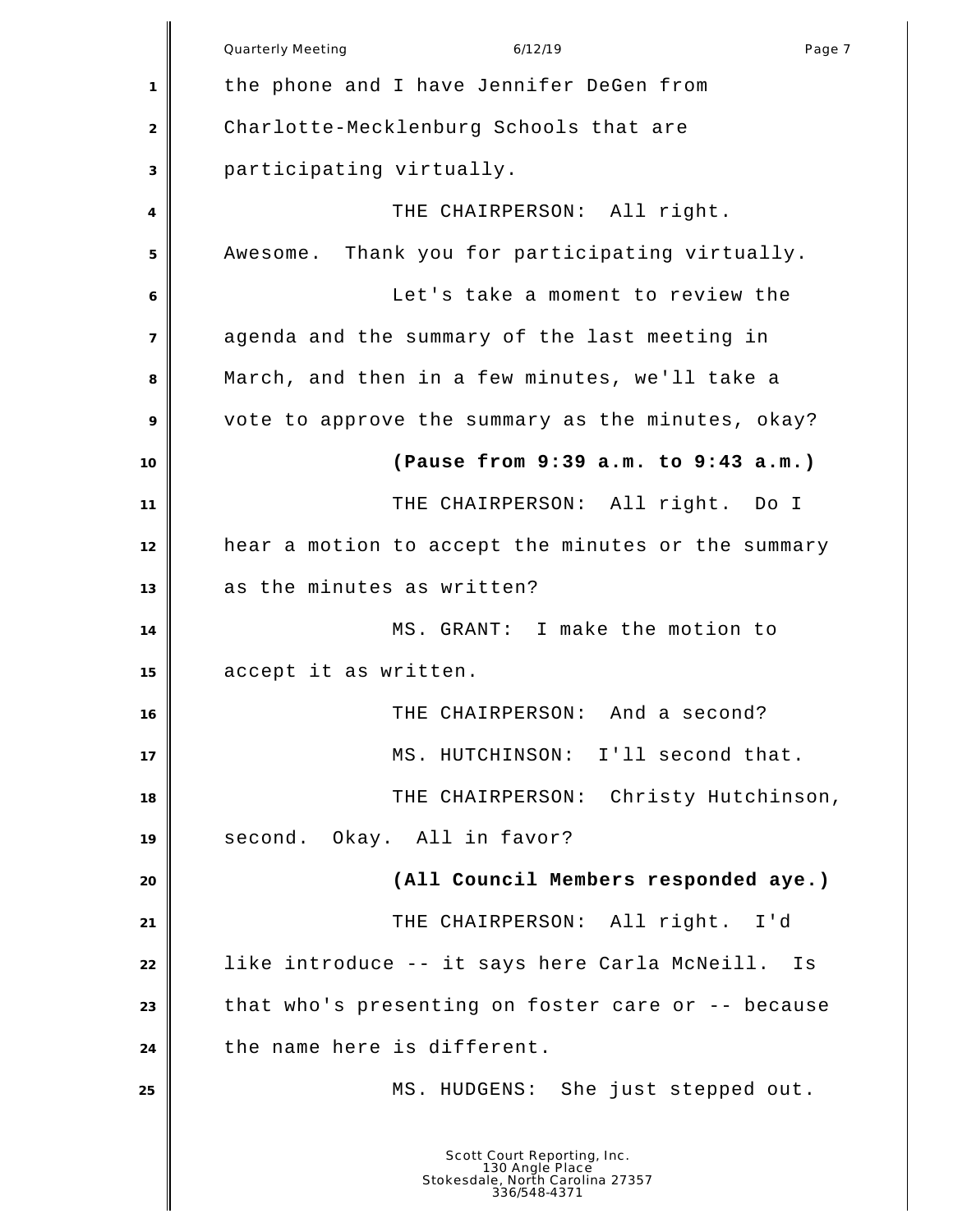|                | Quarterly Meeting<br>6/12/19<br>Page 8             |
|----------------|----------------------------------------------------|
| 1              | She'll be right back.                              |
| 2              | THE CHAIRPERSON: This morning might                |
| 3              | become a comedy of errors, but okay.               |
| 4              | (Pause from 9:42 a.m. to 9:44 a.m.)                |
| 5              | MS. CONNER: Good morning, everybody.               |
| 6              | My name is Erin Conner. I am the State LINKS       |
| $\overline{7}$ | Program coordinator with the Division of Social    |
| 8              | Services. I'm going to talk to you a little bit    |
| 9              | about what LINKS does before I launch sort of into |
| 10             | why I'm here this morning. LINKS is our state's    |
| 11             | Chafee Foster Care Program for Successful          |
| 12             | Transition to Adulthood. We serve -- we provide    |
| 13             | funding and services to young people across the    |
| 14             | state of North Carolina that have experienced      |
| 15             | foster care as teens or are in foster care as      |
| 16             | teens.                                             |
| 17             | Before I get started, I'm going to pass            |
| 18             | around a few materials. I only have a few copies   |
| 19             | of the actual full-color slides, so if you want to |
| 20             | share those and look on with your neighbor. The    |
| 21             | other thing that's coming around to you is         |
| 22             | actually a flyer about the program I'm here to     |
| 23             | talk about today.                                  |
| 24             | This is just sort of a snapshot of                 |
| 25             | what I'm going to talk about today. I'm going to   |
|                |                                                    |
|                | Court Donortina                                    |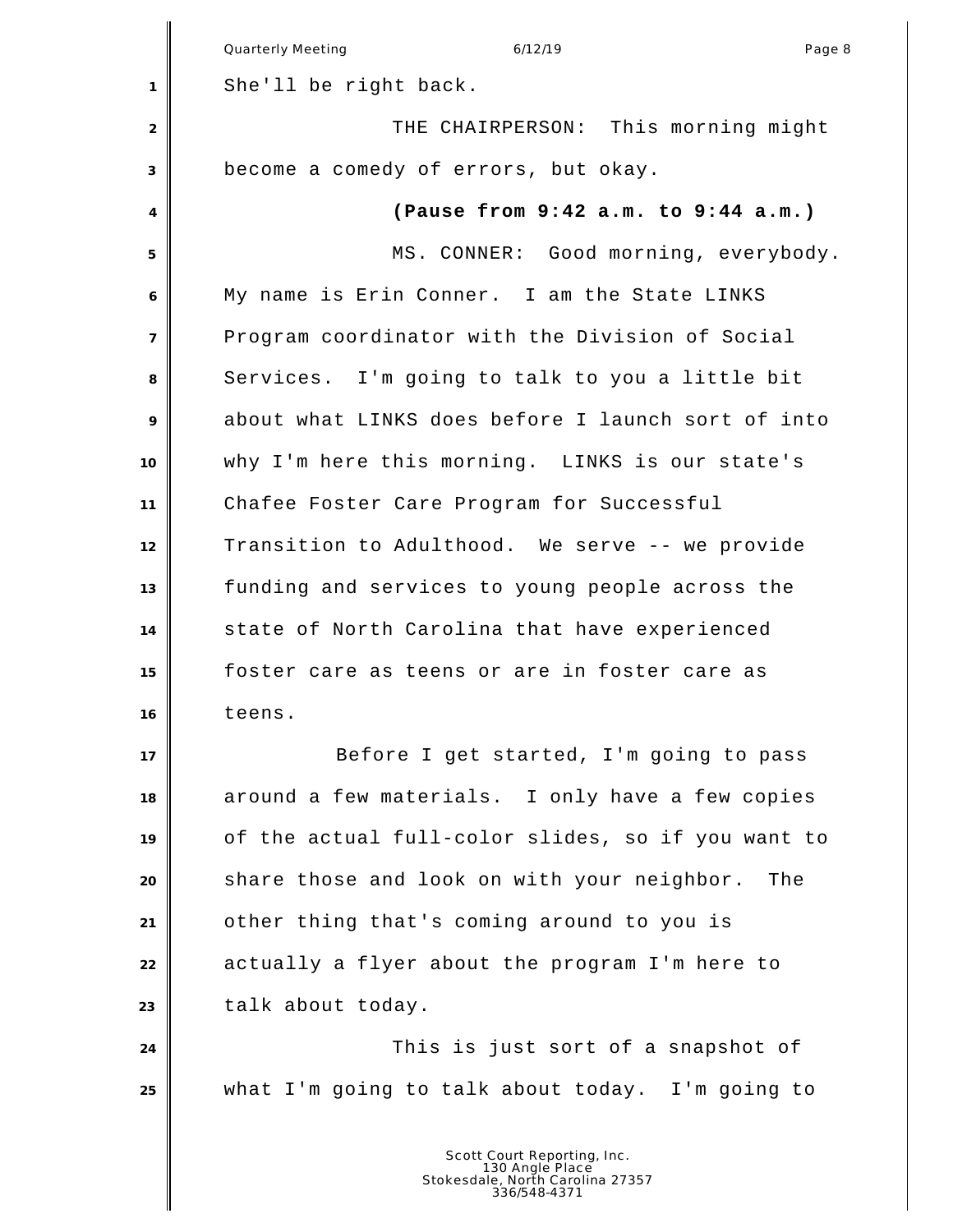|                | Quarterly Meeting<br>6/12/19<br>Page 9<br>start by talking about normalcy for youth in |
|----------------|----------------------------------------------------------------------------------------|
| $\mathbf{1}$   |                                                                                        |
| 2              | foster care, just kind of laying the groundwork                                        |
| 3              | for the further discussion that we're going to                                         |
| 4              | have around driving and assisting youth in foster                                      |
| 5              | care with getting their driver's license and                                           |
| 6              | gaining experience driving.                                                            |
| $\overline{7}$ | As part of the Preventing Sex                                                          |
| 8              | Trafficking and Strengthening Families Act of                                          |
| 9              | 2014, there was established a reasonable and                                           |
| 10             | prudent parent standard. This is what allows                                           |
| 11             | foster parents to make, you know, reasonable and                                       |
| 12             | prudent decisions like any parent would for young                                      |
| 13             | people to be able to participate in age and                                            |
| 14             | developmentally-appropriate activities -- so                                           |
| 15             | extracurricular activities, enrichment activities,                                     |
| 16             | cultural activities, social activities -- whereas                                      |
| 17             | in the past, much of those activities had to be                                        |
| 18             | approved either by the Department of Social                                            |
| 19             | Services that had custody of the young person or                                       |
| 20             | even in some cases get approval by the courts.                                         |
| 21             | Now that's still the case for some                                                     |
| 22             | types of activities, but for the most part, hey,                                       |
| 23             | if they want to go to the football game on Friday,                                     |
| 24             | foster parents are able to approve that sort of                                        |
| 25             | activity just like they would for their own                                            |
|                |                                                                                        |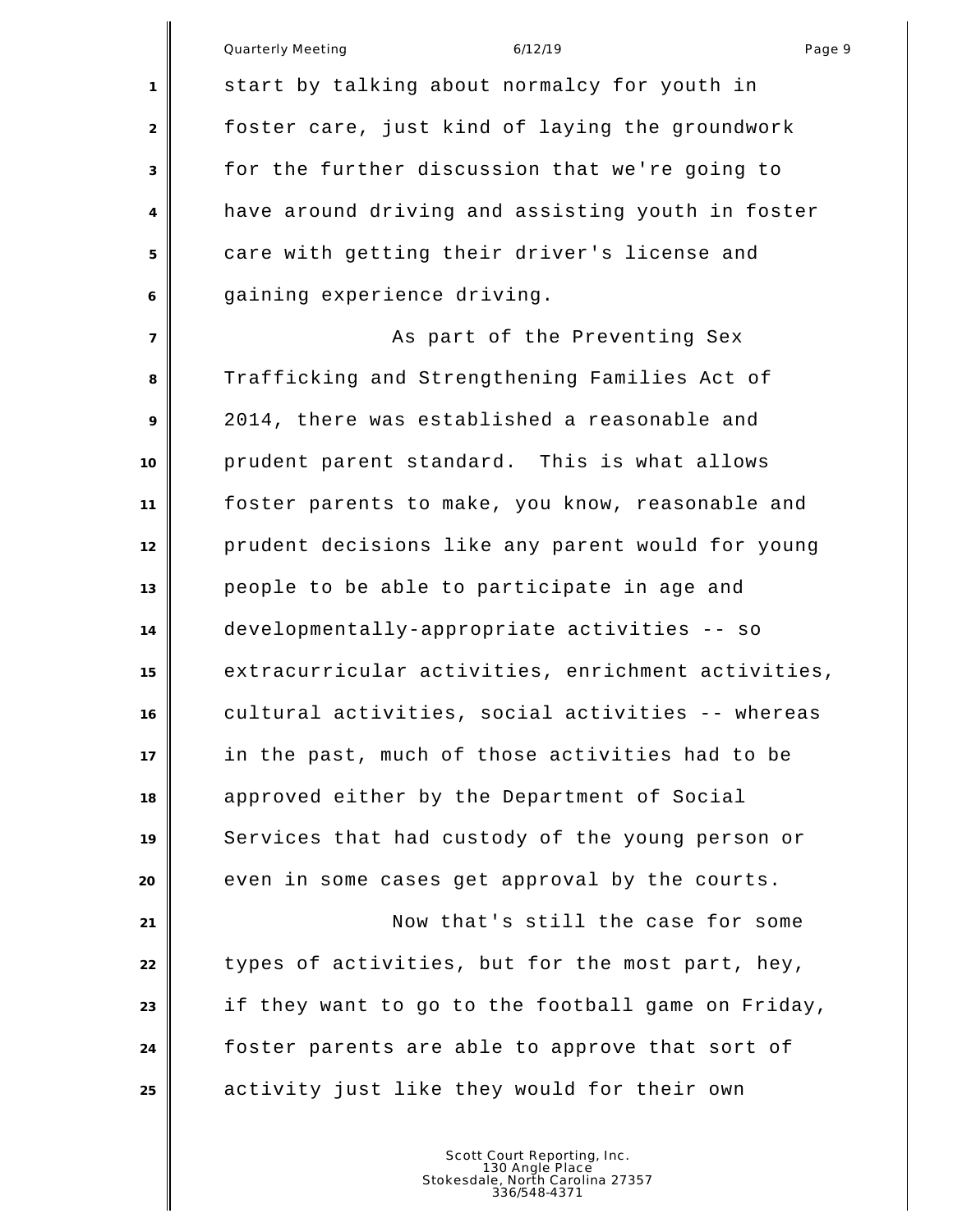|                | <b>Quarterly Meeting</b><br>6/12/19<br>Page 10     |
|----------------|----------------------------------------------------|
| 1              | children.                                          |
| $\overline{2}$ | That's important because now we're                 |
| 3              | going to talk a little bit about what are some of  |
| 4              | the barriers to driving or what's sort of the      |
| 5              | historical context around young people in foster   |
| 6              | care being able to drive. So here are just some    |
| $\overline{7}$ | of the barriers that young people in foster care   |
| 8              | have experienced to driving:                       |
| 9              | Access to vehicles. This still                     |
| 10             | remains a barrier even through programs like TRIP  |
| 11             | and LINKS. The expense of car insurance. The       |
| 12             | logistics. Support -- having the support of their  |
| 13             | foster parent or other placement providers.        |
| 14             | Insufficient funding. Again, car insurance is      |
| 15             | quite expensive.                                   |
| 16             | Placement stability. So making sure                |
| 17             | that they -- that young people in foster care have |
| 18             | stable placement and they're not moving around a   |
| 19             | lot because that can impact, you know, the         |
| 20             | affordability of their insurance, and it can have  |
| 21             | a big impact just overall in terms of driving.     |
| 22             | The type of placement they're in. If they're in a  |
| 23             | group care setting or something that might be a    |
| 24             | little bit more restrictive. And grades. Again,    |
| 25             | we know if they have issues with their grades, the |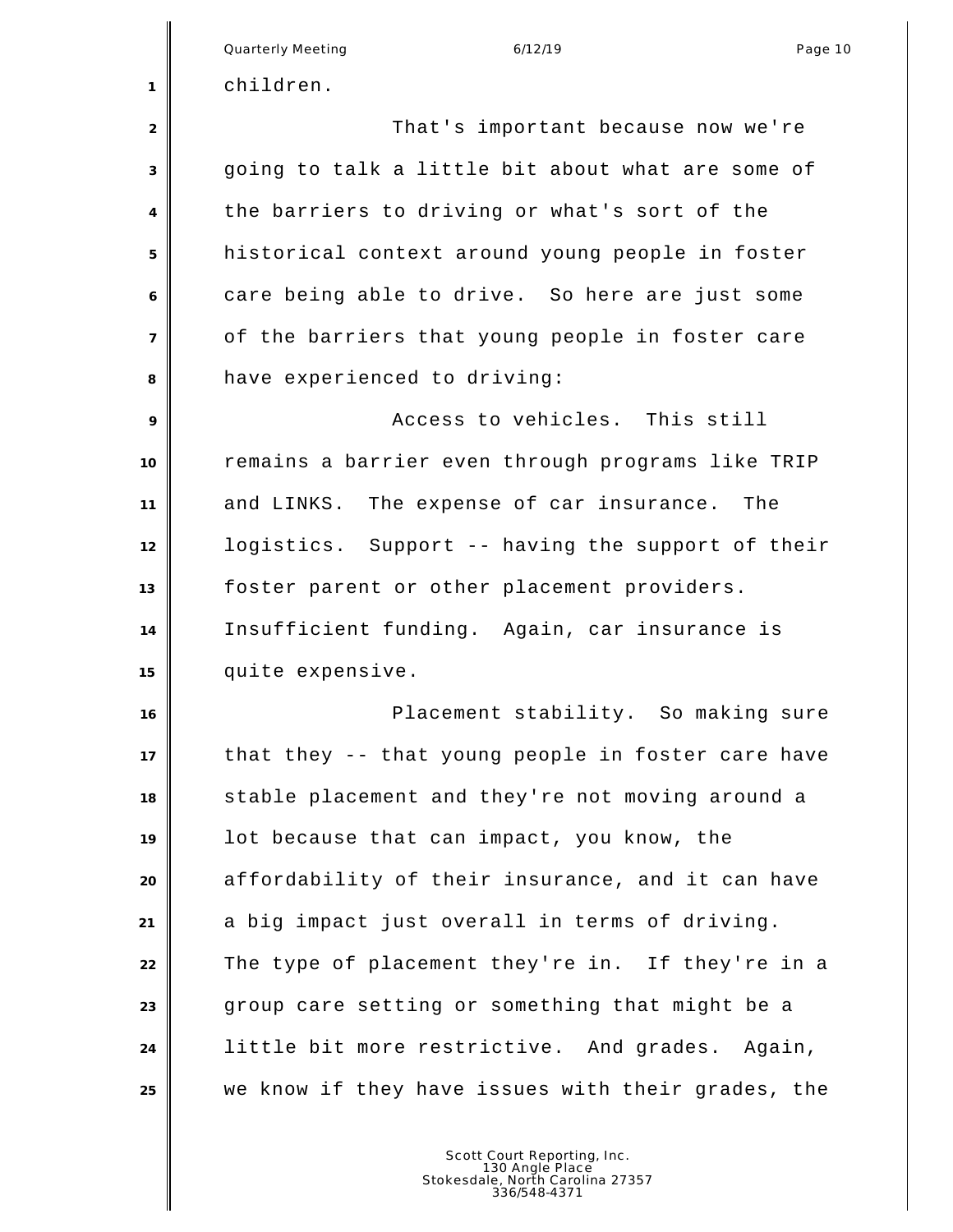|                   | <b>Quarterly Meeting</b><br>6/12/19<br>Page 11     |
|-------------------|----------------------------------------------------|
| $\mathbf{1}$      | schools might not -- might pull their license or   |
| 2                 | might prevent them from getting their license.     |
| 3                 | So here's a little bit more about                  |
| $\overline{4}$    | kind of the legislative history to address         |
| 5                 | barriers. Back in 2015, our state legislature      |
| 6                 | made it so that certain minors can contract for    |
| $\overline{7}$    | their own insurance, which is really helpful for   |
| 8                 | young people in foster care. So if they're 16 or   |
| 9                 | older, they can contract for their own insurance.  |
| 10                | I have heard from many young people that their     |
| 11                | strategy around insurance is to get nonowners      |
| $12 \overline{ }$ | insurance if their foster parents won't put them   |
| 13                | on their insurance or if there's other barriers to |
| 14                | getting insurance or if they don't have their own  |
| 15                | vehicle but they're maybe allowed access to drive  |
| 16                | a foster parent's vehicle. But this is really      |
| 17                | important, again, for young people to be able to   |
| 18                | get insurance.                                     |

 $\mathbf{u}$ 

**And all these things sort of build on**  one another, you'll see, through normalcy and then young people being able to contract for their insurance. We've been building over the years to break down some of these barriers for young people being able to drive. So in 2017, our state legislature created or directed the Department of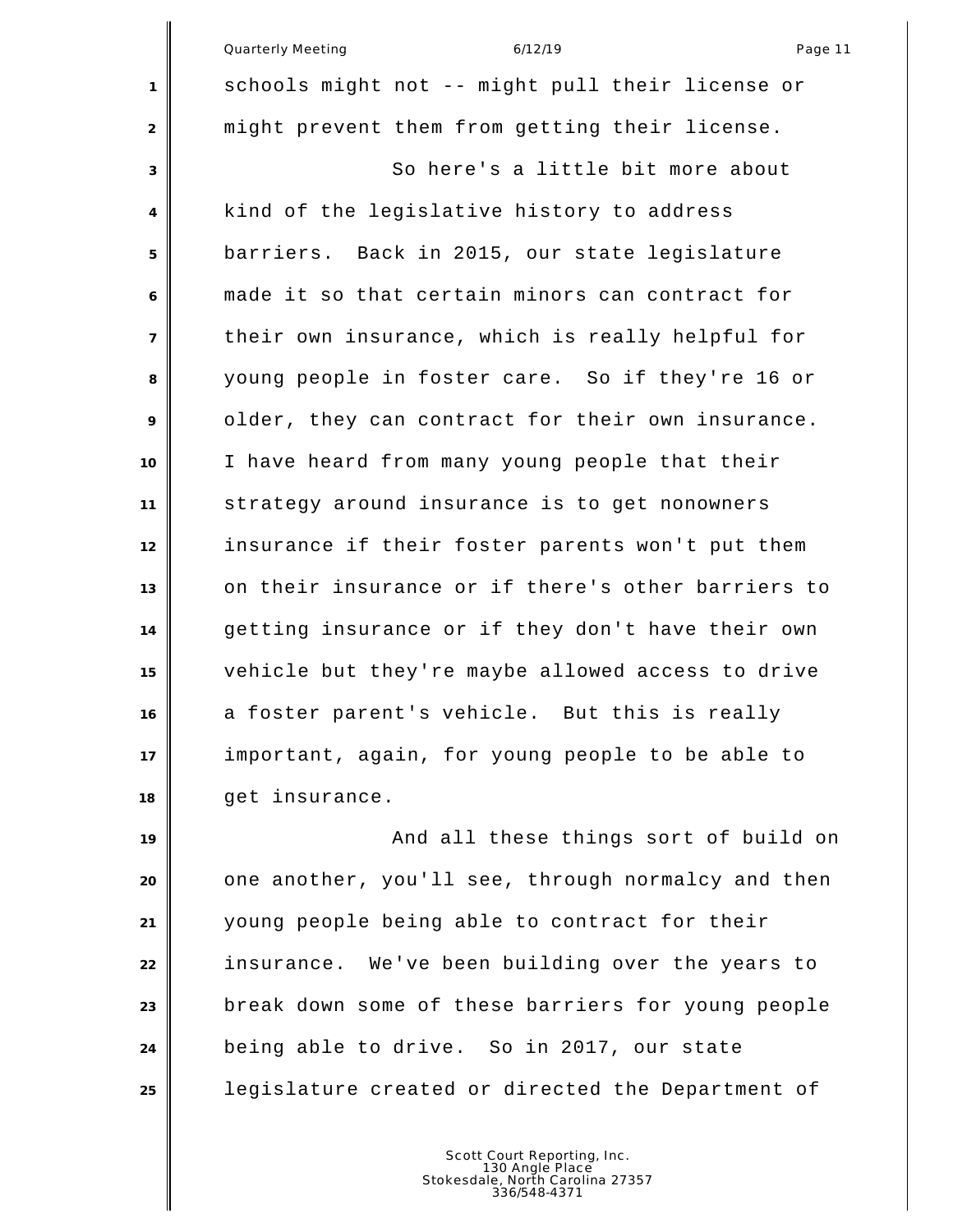|                | Quarterly Meeting<br>6/12/19<br>Page 12            |
|----------------|----------------------------------------------------|
| 1              | Social Services to create a driver's license pilot |
| 2              | project to, again, address some of these barriers  |
| 3              | and provide funding so that young people can get   |
| 4              | their driver's licenses, take driver's education,  |
| 5              | have insurance, those sorts of things.             |
| 6              | So we did that. After this law was                 |
| $\overline{7}$ | passed, we got together with some young people who |
| 8              | had experience in the system, social workers in    |
| 9              | the counties who work with these young people, and |
| 10             | a few others to sort of create the program. This   |
| 11             | program was actually also named by a group of      |
| 12             | young people who have experience in foster care.   |
| 13             | It's called Transportation Really Is Possible or   |
| 14             | TRIP. I think that's a very fun name, and I'm      |
| 15             | very excited about it.                             |
| 16             | Here's a little bit about the                      |
| 17             | eligibility criteria. So for youth under the age   |
| 18             | of 18, if they're -- they have to be of driving    |
| 19             | age or old enough to take driver's ed, so 14 and a |
| 20             | half years old, but less than 18, and currently in |
| 21             | foster care. They have, you know, had some kind    |
| 22             | of contact with the county to express their        |
| 23             | interest in driving. They have one or more         |
| 24             | related goals on their transitional living plan,   |
| 25             | which is a required document. They have to have a  |
|                |                                                    |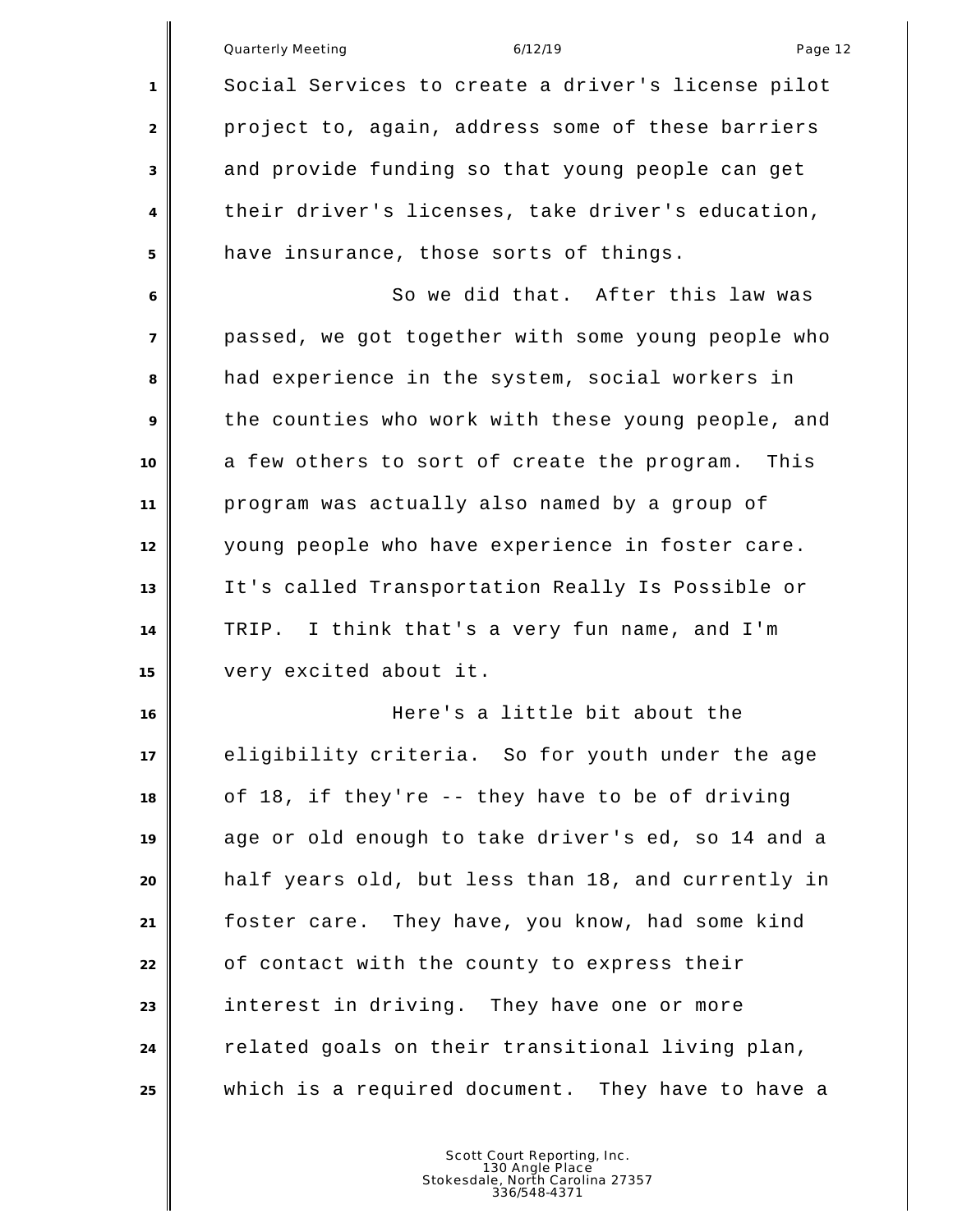Quarterly Meeting and the control of the 6/12/19 control of the control of the Page 13 transitional living plan anyway if they're 14 and 2 they're in foster care. And a written agreement with the County and the caregiver, and that has to include, at a minimum, things like how they plan to cover costs going forward because we know that the funds that are available through this program can only get you so far. You're going to have to continue to pay for insurance. So what's their plan? Do they have a job that they can contribute towards insurance? Is the foster parent going to assist? Is the county going to continue to assist with other funds? And then what's their plan going forward? If they are 17 years old, they're about to turn 18. How are they going to maintain that insurance on their own going forward? In addition to that, would they have any other educational needs? Like if they need to learn more about budgeting, if they need to understand insurance, that sort of stuff, that can be written into that agreement. **This agreement also has to include**  what are the ways that the caregiver or the father parent or the person providing care to the young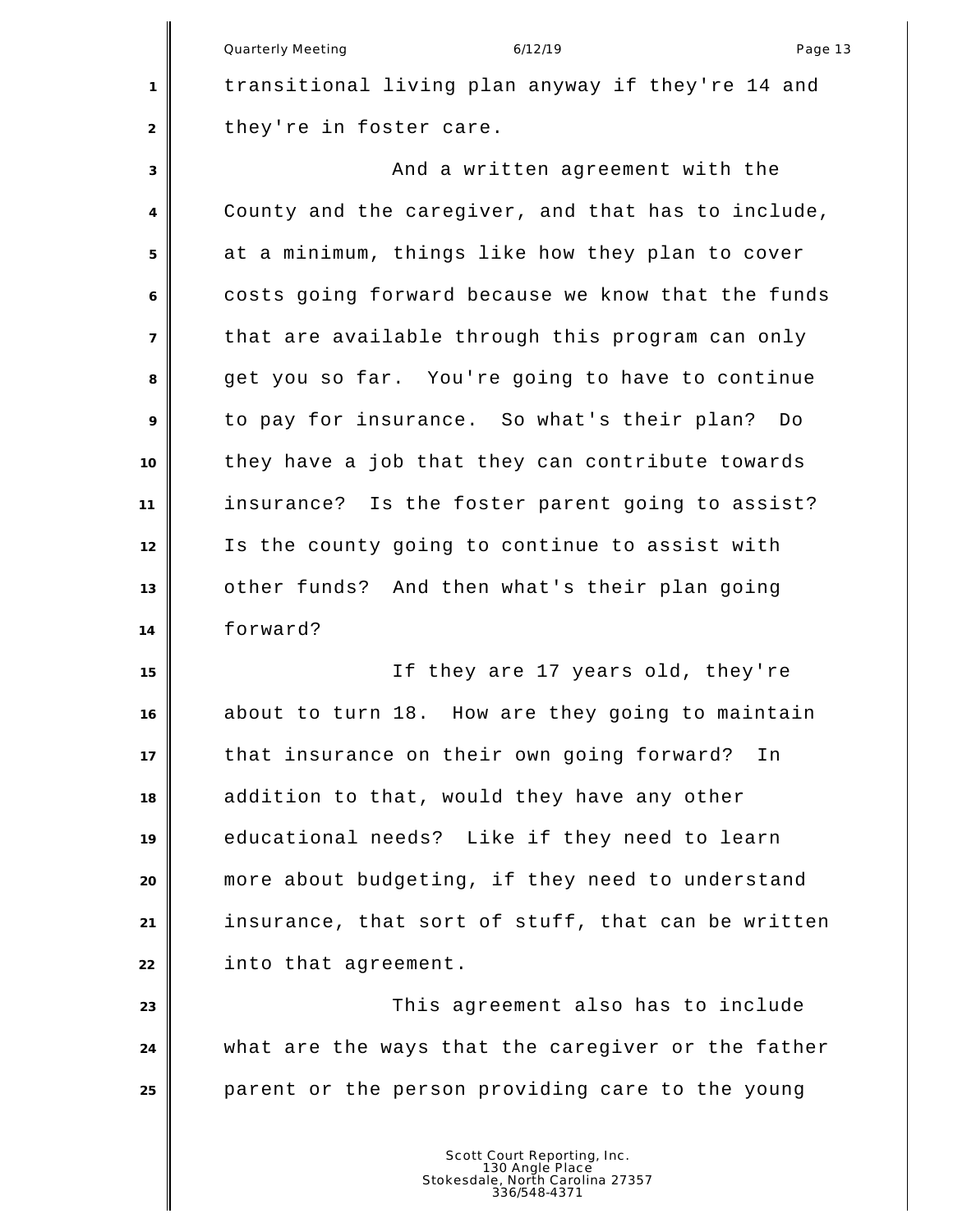Quarterly Meeting and the control of the 6/12/19 control of the control of the Page 14 person is going to support them in gaining driving experience. Whether or not it is having them drive their own vehicle, how are they going to support the young person getting the driving hours that they need? So for a young adult, if they were in foster care on their eighteenth birthday and have decided to continue in our Foster Care 18 to 21 Program, they are eligible. Again, they have to contact the county and let them know they're interested in driving, have related goals on their transitional living plan, and that doesn't necessarily have to be directly driving-specific. It could be something like maintaining their grades so that they can make sure that they maintain their driver's license. That's the same for both groups. Then, again, having a written agreement with the caregiver and the county. If they're in the Foster Care 18 to 21 Program, but they're, say, in a supervised independent living setting so they're staying with a foster parent, they don't have a person that's a caregiver as such, that person doesn't necessarily need to be involved in the agreement, but if they have a support person, they can be a party to that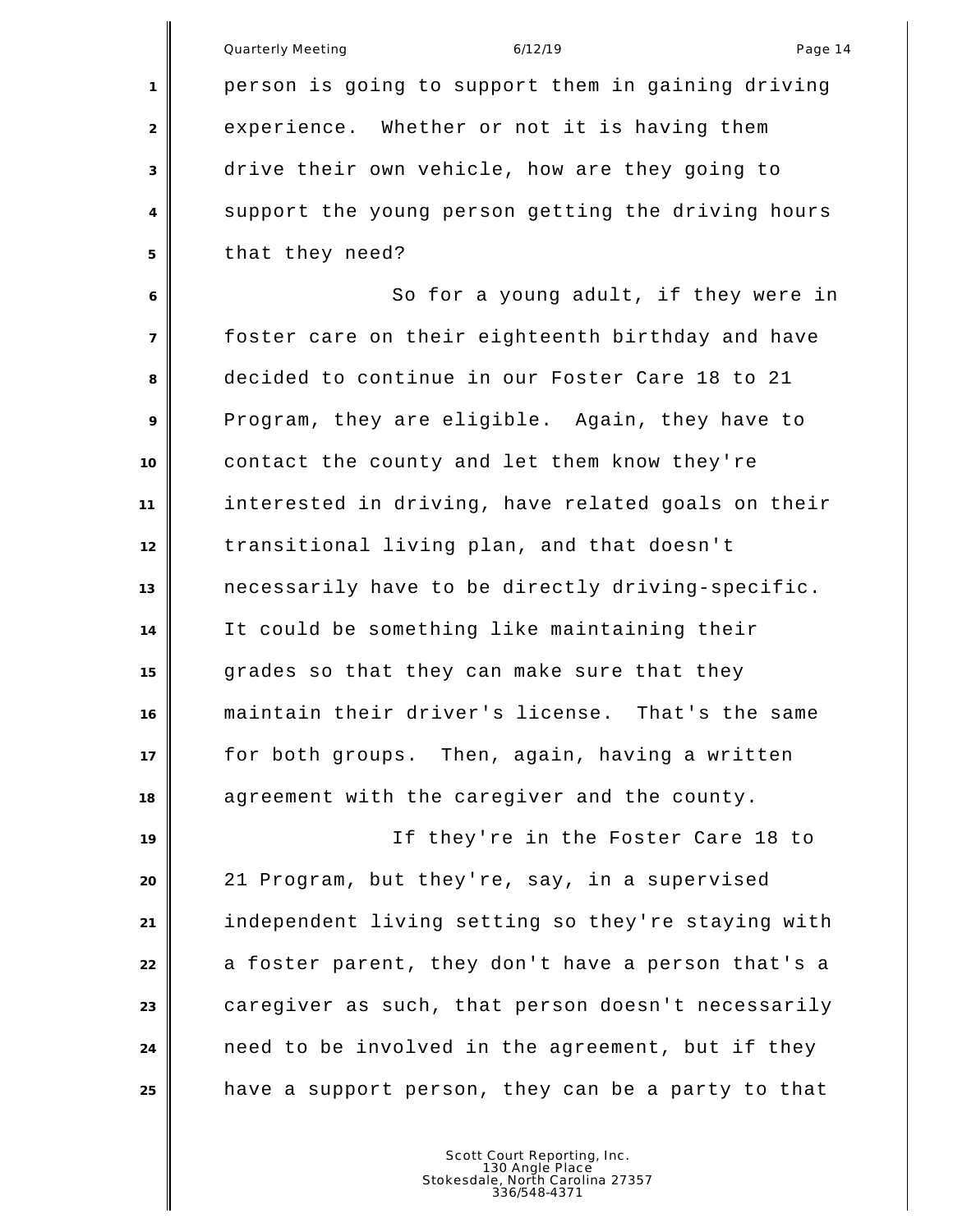Quarterly Meeting and the control of the 6/12/19 control of the control of the Page 15

agreement.

 Foster parents and caregivers can receive reimbursement for TRIP-eligible costs. So if they have paid for a young person to take driver's ed, for example, they can be reimbursed by the county, again, if they are providing care and placement to a young person who meets the eligibility criteria or a young person in Foster Care 18 to 21. And, again, they have to have, you know, that agreement with the county and the young person.

**Part of this program is assessing**  readiness for youth who are under age 18. We developed a tool for counties to use to assess readiness, and it looks at things like, again, placement stability, how are they doing in school, 17 a variety of factors to sort of assess where they are and their preparedness to drive, their choices, their behaviors, things around safety. So it's used to facilitate a conversation to identify where more preparation might be needed. It's not supposed to be an additional barrier to driving. So whatever the results of the assessment are, are to be used to help that young person address those different issues and prepare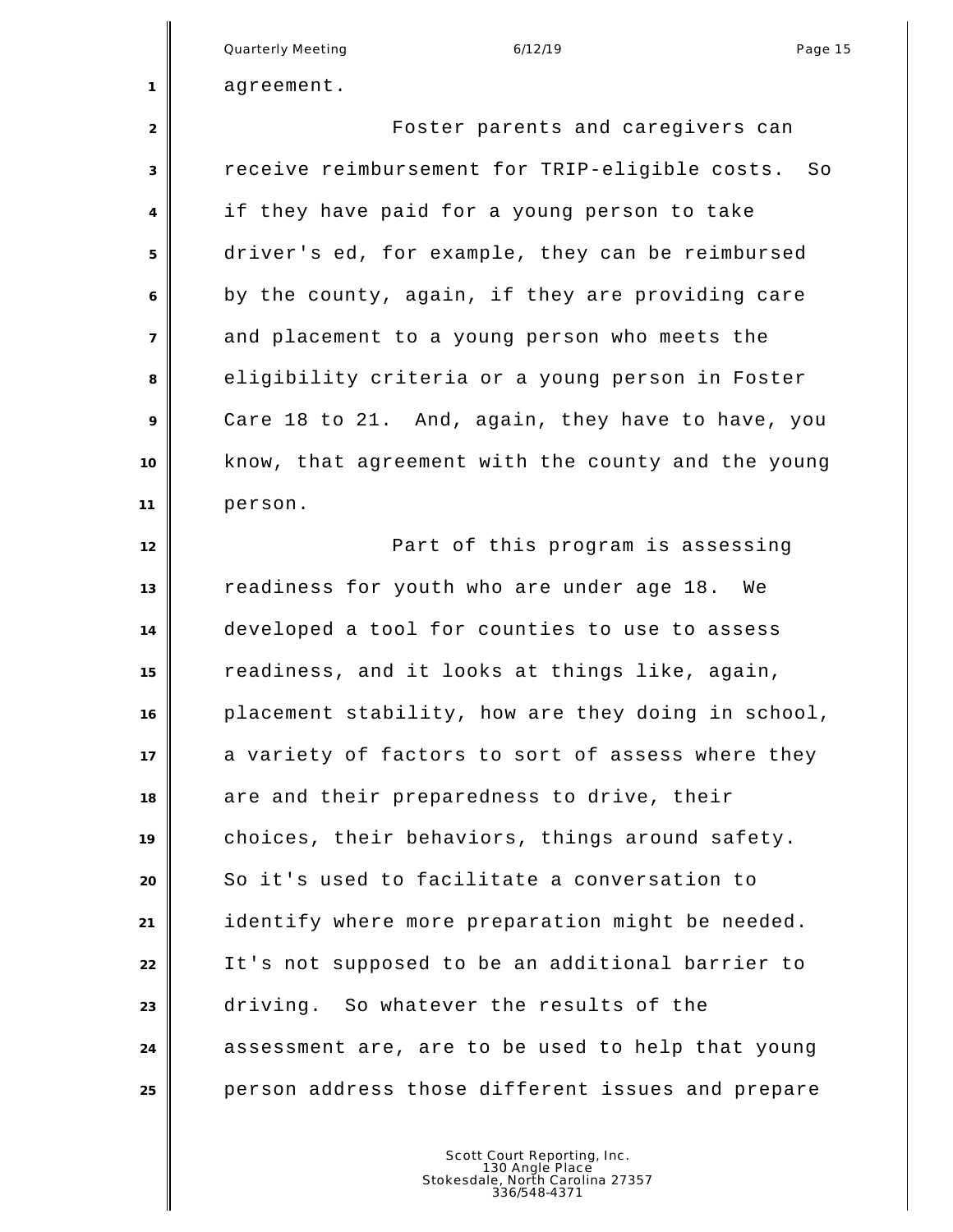|                | <b>Quarterly Meeting</b><br>6/12/19<br>Page 16     |
|----------------|----------------------------------------------------|
| 1              | them to drive. So it considers, again, factors     |
| $\overline{2}$ | like school attendance and performance, placement  |
| $\sqrt{3}$     | stability, substance use history, and behavior.    |
| 4              | Tell me to slow down if I'm talking                |
| 5              | too fast. I have a habit.                          |
| 6              | The costs that are eligible to be                  |
| $\overline{7}$ | covered through TRIP funds are driver's education. |
| 8              | That's either through a public school or private   |
| 9              | driving schools. For some young people, private    |
| 10             | driving schools are a better fit, particularly for |
| 11             | our young adults who maybe have already left high  |
| 12             | school. The learner's permit and driver's license  |
| 13             | fees, there's no cap on that. It's whatever the    |
| 14             | DMV schedule says it is. Vehicle insurance up to   |
| 15             | \$1000 and other costs associated.                 |
| 16             | The specific things that were listed               |
| 17             | in the legislation were driver's education,        |
| 18             | license fees and vehicle insurance, and then other |
| 19             | costs associated. So we had to figure out what     |
| 20             | does that mean, and we figured out that it means   |
| 21             | or may mean -- include vehicle inspection,         |
| 22             | registration fees, taxes, the kind of stuff where  |
| 23             | if a young person is getting a car for the first   |
| 24             | time, they need to get sort of set up with all     |
| 25             | that stuff.                                        |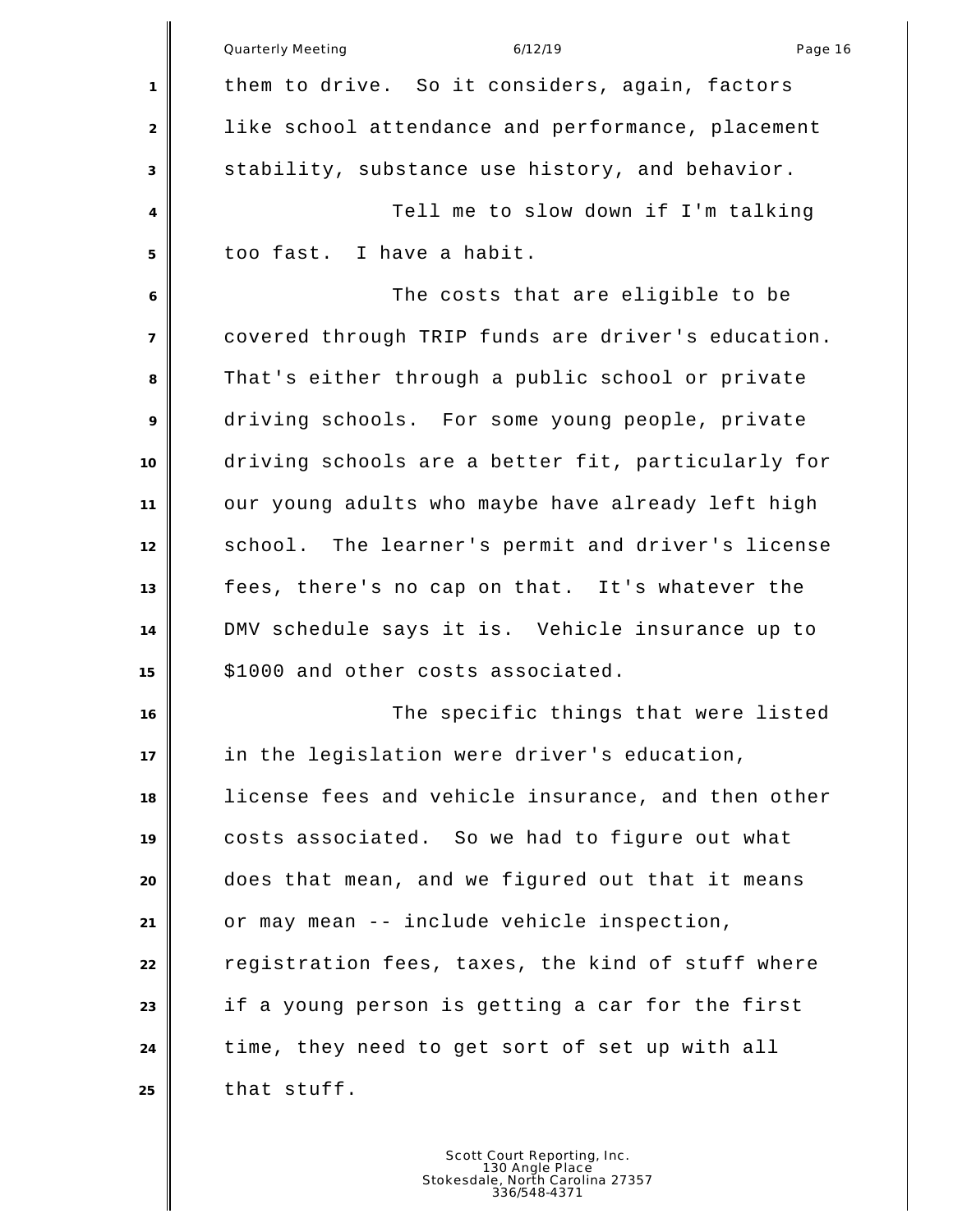Additional fees might be things like if they need a car to take the road test at the DMV, that could pay for -- some private driving schools provide that for an additional fee. So that would be meant to cover something like that. Incentives for caregivers, again, for letting young people practice with their vehicle or use it for the road test. And vehicle history reports. Again, for people who are purchasing vehicles, we want to make sure that there are getting a car that's safe and reliable. Here's just a little bit of information about accessing services and some other tips for young adults and youth specifically. Again, they have to contact their worker to get information about TRIP, talk to their foster parents or their caregivers or other supportive adult about driving so that they can get help accessing services that way, enroll in driver's education, make sure that they have the necessary identification forms or an appropriate person to sign the certificate for -- or application for a permit or license, and just be prepared for all of the various tests, written and practical.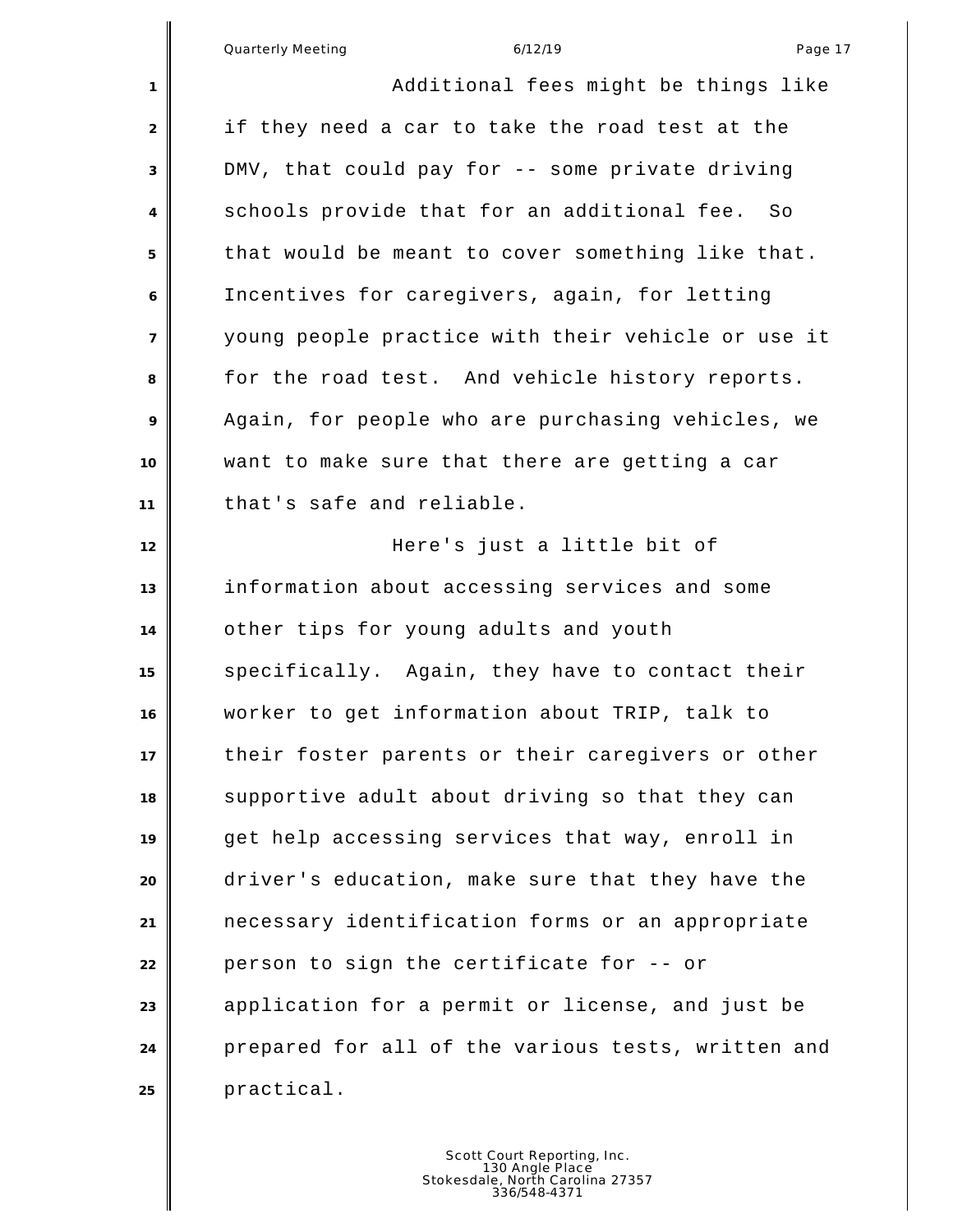| $\mathbf{1}$   | For foster parents, they have to $-$ -               |
|----------------|------------------------------------------------------|
| 2              | again, similar to these young adults, they have to   |
| 3              | have this conversation with the social worker        |
| 4              | about how to access TRIP. The supervising driver     |
| 5              | has to be, obviously, someone who has been           |
| 6              | licensed for five years. It can be a foster          |
| $\overline{7}$ | parent or a person otherwise approved by the         |
| 8              | county Department of Social Services.                |
| 9              | For signing applications, foster                     |
| 10             | youth applications for permits and licenses can be   |
| 11             | signed by the Guardian ad Litem or attorney          |
| 12             | advocate, the director or the director's designee    |
| 13             | of the county DSS, or somebody from the court, I     |
| 14             | believe is what that says. I can't see the           |
| 15             | bottom, but I think that's correct.                  |
| 16             | This is probably not something you will              |
| 17             | ever see, but I wanted you to know what it looks     |
| 18             | like, and I think I will check with Carla McNeill,   |
| 19             | who is my supervisor, if we can send these slides    |
| 20             | out to all of you after the fact, just so you        |
| 21             | But if you're interacting with folks in the<br>know. |
| 22             | school systems, specifically school social workers   |
| 23             | or counselors, or if you interact with foster        |
| 24             | parents or county Department of Social Services      |
| 25             | workers, this is what the form looks like that the   |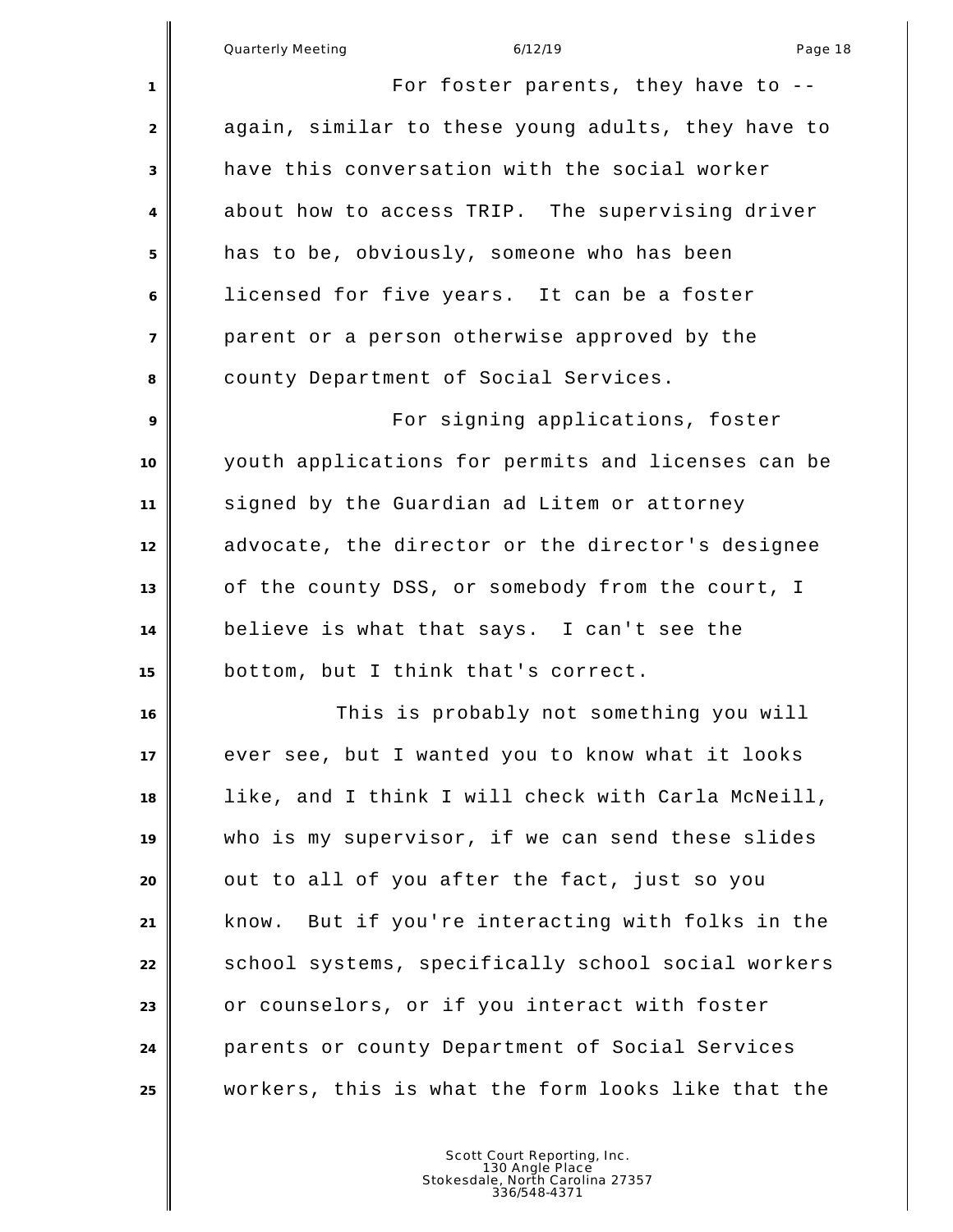Quarterly Meeting and the control of the 6/12/19 control of the Page 19

 social worker would submit to me for reimbursement 2 through TRIP.

 In the real world, this is a PDF -- an interactive PDF form and the eligible cost is the drop-down selection of the list of eligible costs that I talked about before, and I am happy to provide links to where this lives as well as where the policy lives. And I think I've got a link to the policy on the next page. Yeah. So that first link is to the LINKS Program policy. The second is to the Foster Care 18 to 21 policy, if you're curious. The next is for the TRIP Program criteria, so it kind of goes over in a little bit more depth what I talked about in terms of eligibility, the costs that are covered. And then the letter that was released when this program began, that includes links to the forms and the tools that -- in that list should be the form -- the reimbursement form as well as the assessment -- the readiness assessment, if you're curious what that looks like. **This is my contact information.** If you have any questions, feel free to call me. I

wherever I am, and my email address. The next

Scott Court Reporting, Inc. 130 Angle Place Stokesdale, North Carolina 27357 336/548-4371

have a cell phone now so people can get me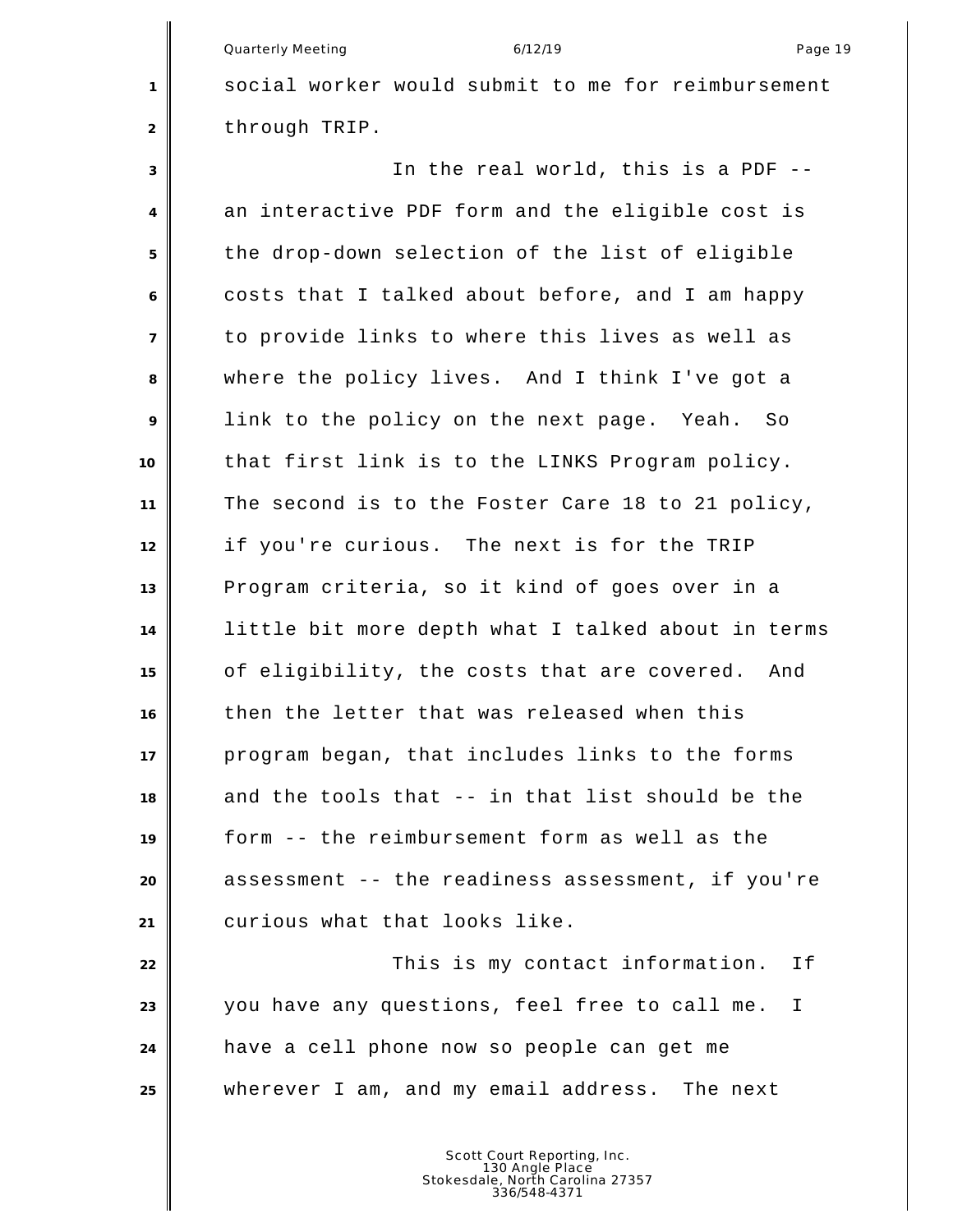Quarterly Meeting and the control of the 6/12/19 control of the Page 20 control of the Page 20 control of the P slide is my supervisor's contact information. And I forgot to bring cards with me. I apologize. 3 any questions, thoughts? THE CHAIRPERSON: How many young people have been served by this program since it's been adopted? MS. CONNER: That's a good question and something I should have pulled before I got here. I don't know, but I'm happy to get that to you. I keep track of it all. It just doesn't live--- THE CHAIRPERSON: Yeah. We have to look sometimes. MS. CONNER: It doesn't live in here (indicating); it lives in my computer. That's a great question, though. Thank you so much for your time. I really appreciate it. MS. HUDGENS: Leanna, if I could, can I queue up the people that have joined online and let them introduce themselves? THE CHAIRPERSON: Sure. That sounds good. 23 No. HUDGENS: Okay. Give me just one moment, please. **(Pause.)** Scott Court Reporting, Inc. 130 Angle Place Stokesdale, North Carolina 27357 336/548-4371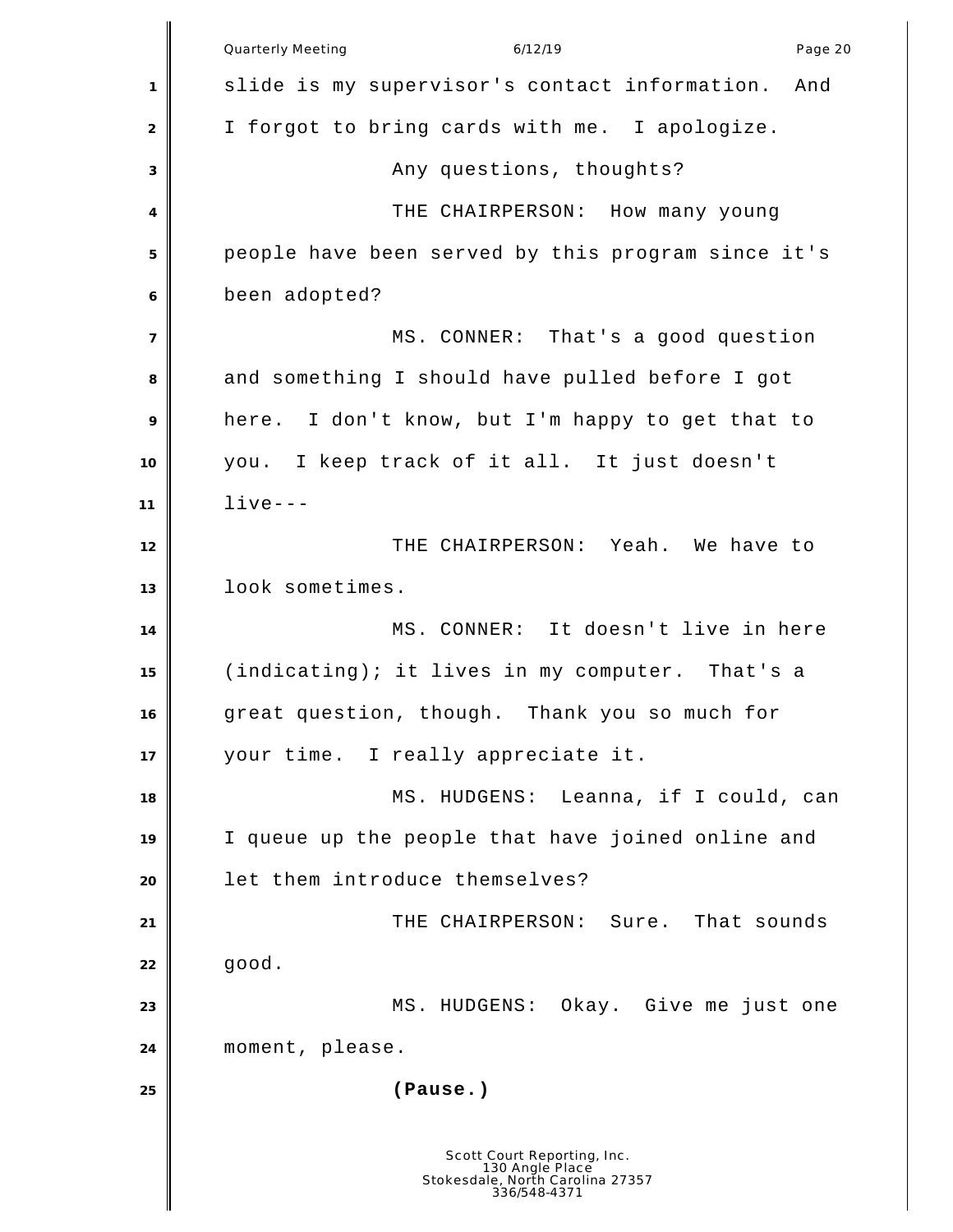Quarterly Meeting and the control of the 6/12/19 control of the Page 21 control of the Page 21 MS. HUDGENS: Okay. Ladies on the line, I'm going to call you one by one so that you can introduce yourselves, and I will unmute your mikes from here when it's your turn. So we'll start this morning with Abby. Abby, if you'd like to go ahead and introduce yourself. Okay. We have Abby Childers on the phone, but she's not able to speak with us right now. So I'm going to move on to Jennifer Frey. Jennifer, give me just a second. **I** MS. FREY: Hi. Can you hear me? MS. HUDGENS: Is this Jennifer? MS. FREY: Yes. 14 MS. HUDGENS: Good morning, Jennifer. We can hear you. Go ahead, please. MS. FREY: Wonderful. This is Jennifer Frey. [Inaudible]. I'm a parent of a child with autism, my son, who is 19. MS. HUDGENS: Okay. Thank you, Jennifer. MS. FREY: Thank you. MS. HUDGENS: And we're going to **S** switch over to Jennifer Mullis. Your turn, Jennifer. Okay. Jennifer, we actually hear you Scott Court Reporting, Inc. 130 Angle Place Stokesdale, North Carolina 27357 336/548-4371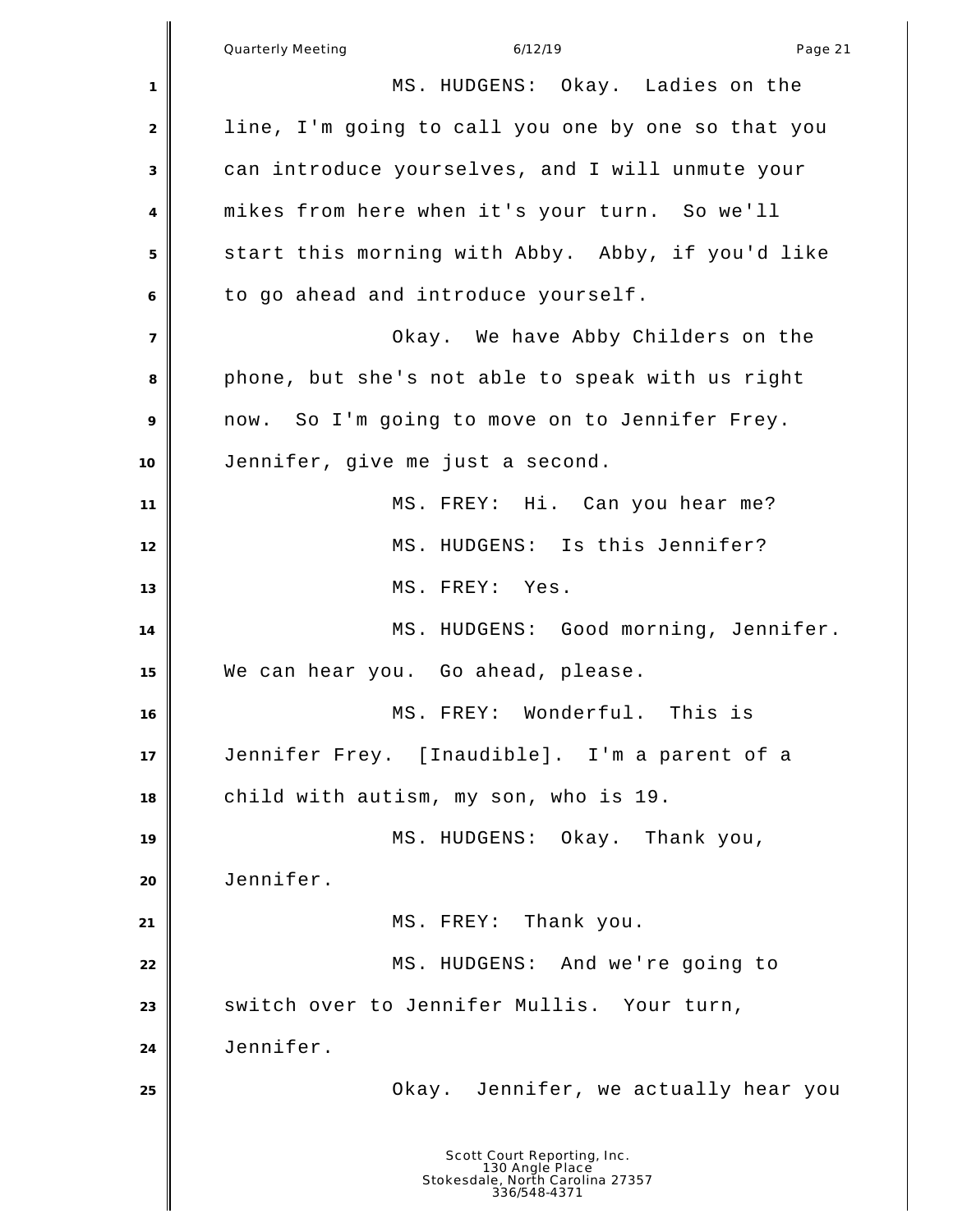Quarterly Meeting and the control of the 6/12/19 control of the control of the Page 22 typing, so -- so I am going to read what you just logged in. So she said, "My intro was wonderful," so she's here and good morning. And, finally, we have Katie Holler, and Katie, I just unmuted your line if you'd like to introduce yourself. MS. HOLLER: Thank you so much, Carol Ann. This is Katie Holler. I have four daughters with autism. And thank you so much for making it possible for us to be able to be present, even though we can't be there in person. 12 | MS. HUDGENS: Thank you, Katie. Those are our members that are joining by phone and virtually this morning. So I wanted to make sure they had an opportunity to introduce themselves. Thank you, Leanna. **THE CHAIRPERSON:** No problem. Thank you, once again, for participating virtually. We're soon going to have a 15-minute break before the next presentation. Is there anything that anyone wants to have on the discussion for later today when we start looking at the annual report and committee work? Is there anything that needs to go on there that anyone wants to discuss later so you can go ahead and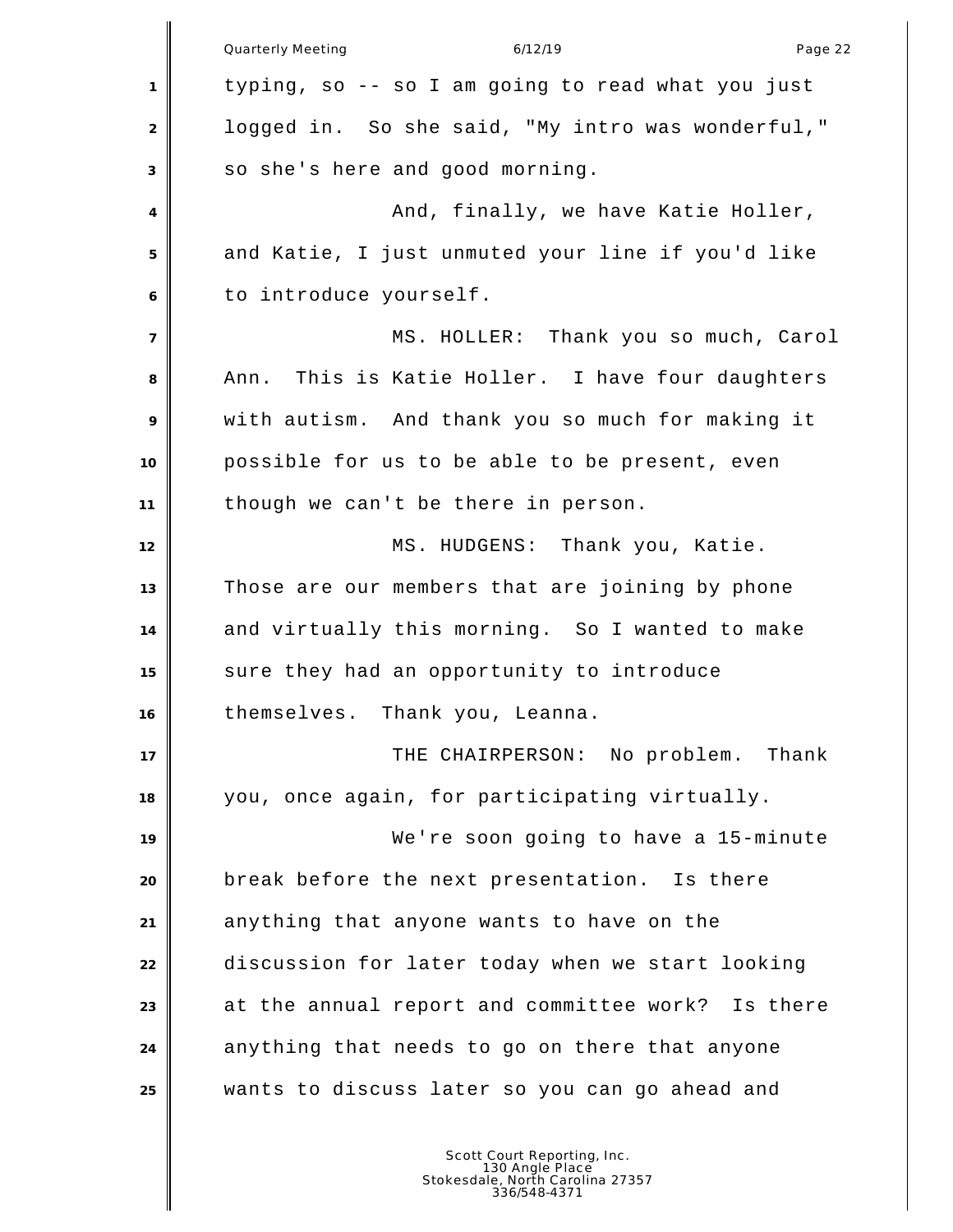|                | Quarterly Meeting<br>6/12/19<br>Page 23            |
|----------------|----------------------------------------------------|
| 1              | start thinking about that?                         |
| 2              | (No audible response.)                             |
| 3              | THE CHAIRPERSON: Okay. I guess not.                |
| 4              | All right. We're going to break for 15 minutes,    |
| 5              | and we'll meet back here at 10 o'clock or 10:15.   |
| 6              | Sorry.                                             |
| $\overline{7}$ | (A brief recess was taken from 10:02               |
| 8              | a.m. to 10:15 a.m.)                                |
| 9              | MS. HUDGENS: May I introduce Abby?                 |
| 10             | THE CHAIRPERSON: Yes, go ahead and                 |
| 11             | introduce Abby.                                    |
| 12             | MS. HUDGENS: Okay. Thank you                       |
| 13             | everyone that's participating virtually. We are    |
| 14             | back now from our break, and we had an audio       |
| 15             | difficulty with our member Abby Childers. So I'm   |
| 16             | going to introduce her via what she placed for us  |
| 17             | in the chat box, and she is from Charlotte and she |
| 18             | has one child with Dravet syndrome and a son with  |
| 19             | muscular dystrophy, and she wants to be sure that  |
| 20             | we welcome all of our new members. So thank you    |
| 21             | for letting me introduce her by proxy.             |
| 22             | THE CHAIRPERSON: All right.                        |
| 23             | Everyone should have a copy of a draft -- this is  |
| 24             | a draft, but I don't have fancy software that says |
|                |                                                    |
| 25             | draft across it -- of the annual report. It is a   |
|                |                                                    |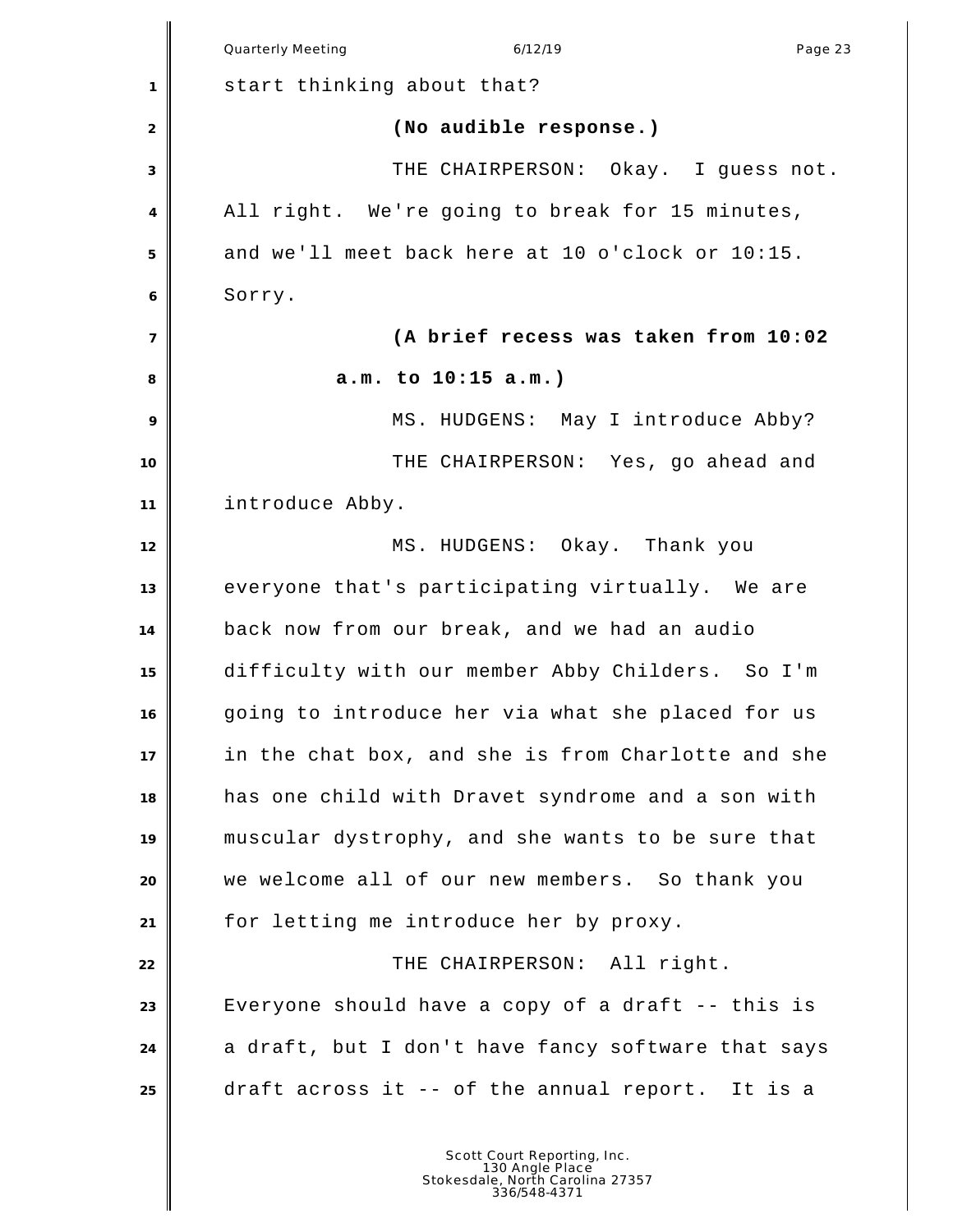|                | Quarterly Meeting<br>6/12/19<br>Page 24           |
|----------------|---------------------------------------------------|
| 1              | draft that's not wordsmithed. It's kind of really |
| 2              | rough. So I don't know if anyone has had a chance |
| 3              | to take a look at it yet.                         |
| $\overline{4}$ | The first page is an overview of what             |
| 5              | the Council does in accordance with the           |
| 6              | regulations set by state law and all that good    |
| $\overline{7}$ | stuff, the purpose of the Council. The second     |
| 8              | page is about membership. If I do not have your   |
| 9              | name down, make sure I know so I can update the   |
| 10             | membership list. I haven't really done that yet.  |
| 11             | This is just basically changing last year's and   |
| 12             | making it this year's.                            |
| 13             | The third page of it is all about                 |
| 14             | meetings, when we've had meetings this year, some |
| 15             | of the topics that were presented or will be      |
| 16             | presented today. And, finally, the fun part is    |
| 17             | about committees. So later today when we break    |
| 18             | into committee sections, if you-all can come up   |
| 19             | with the completed work for your committee that   |
| 20             | you've done, any ongoing projects you have, and   |
| 21             | your vision for what you would like to see done   |
| 22             | within your committee for next year.              |
| 23             | And the final page is                             |
| 24             | recommendations. I've included the list of        |
| 25             | recommendations we made last year. Some of those, |
|                |                                                   |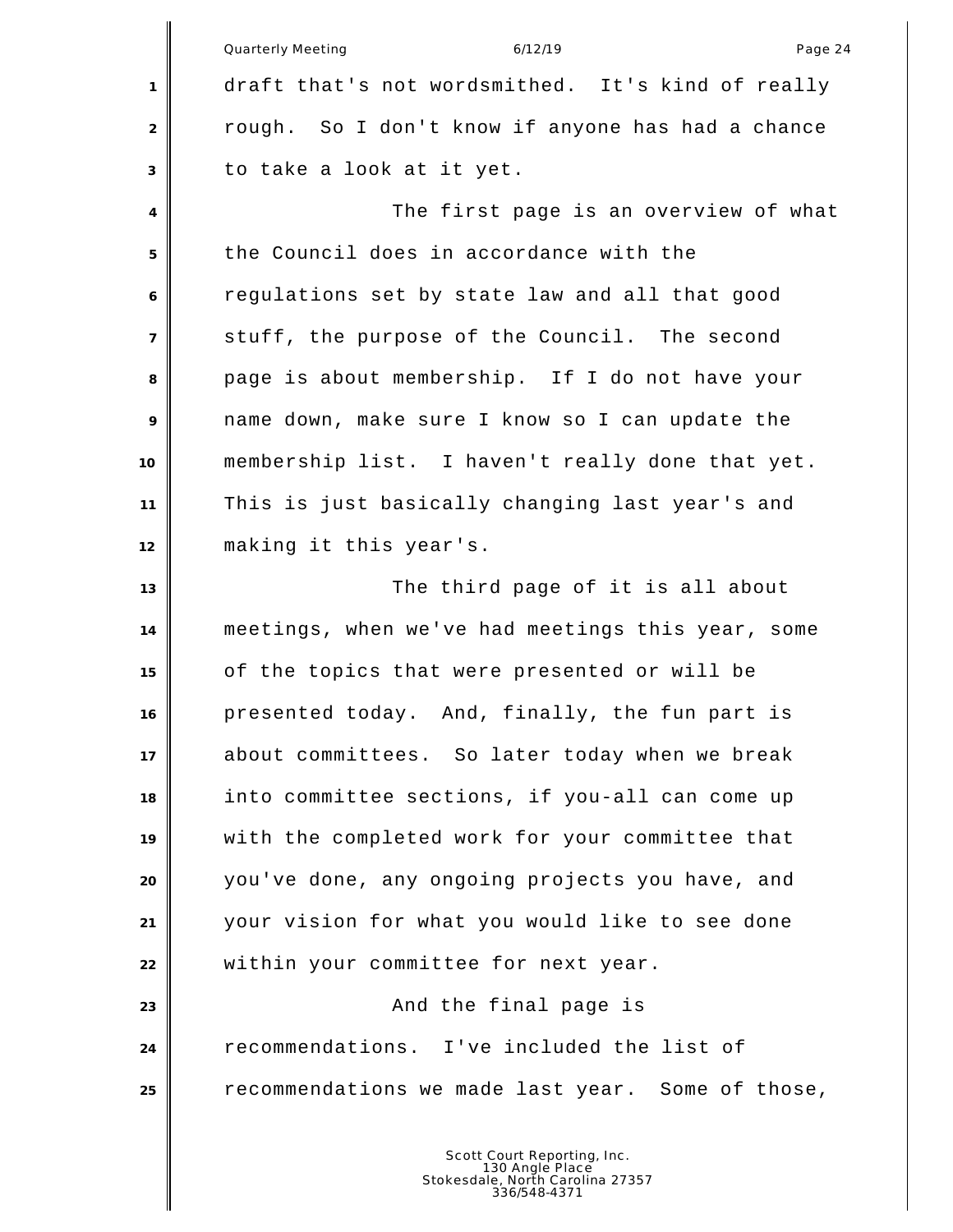|                | 6/12/19<br><b>Quarterly Meeting</b><br>Page 25       |
|----------------|------------------------------------------------------|
| 1              | we could possibly reintroduce again this year.<br>We |
| $\overline{2}$ | can add to these. I'm looking for wordsmithing       |
| 3              | here for rationale, those type of things, to make    |
| $\overline{4}$ | our case to the State Board of why we think these    |
| 5              | recommendations could or should be made.             |
| 6              | The first one is "Training of                        |
| $\overline{7}$ | Principals/Assistant Principals with a specific      |
| 8              | focus on mental health and behavioral health         |
| 9              | support." There was a discussion of that at the      |
| 10             | last meeting about Disability Rights, that           |
| 11             | disconnect between the special education teachers    |
| 12             | and the principals and assistant principals. So I    |
| 13             | thought that would be a good one to do. Training     |
| 14             | provided in higher ed for mental health and          |
| 15             | behavioral support. Of course, we discussed          |
| 16             | school safety/crisis planning. We might discuss      |
| 17             | this one more after the topic that's about to be     |
| 18             | presented here in a few minutes. And, of course,     |
| 19             | we have last year's recommendations.                 |
| 20             | And I have one opportunity here that                 |
| 21             | we may want to include. I know some of the MCOs      |
| 22             | offer youth mental health first aid. I know          |
| 23             | Alliance does. I think that might be a wonderful     |
| 24             | support or a thing to include, and at least          |
| 25             | encourage our teachers to get it and especially      |
|                |                                                      |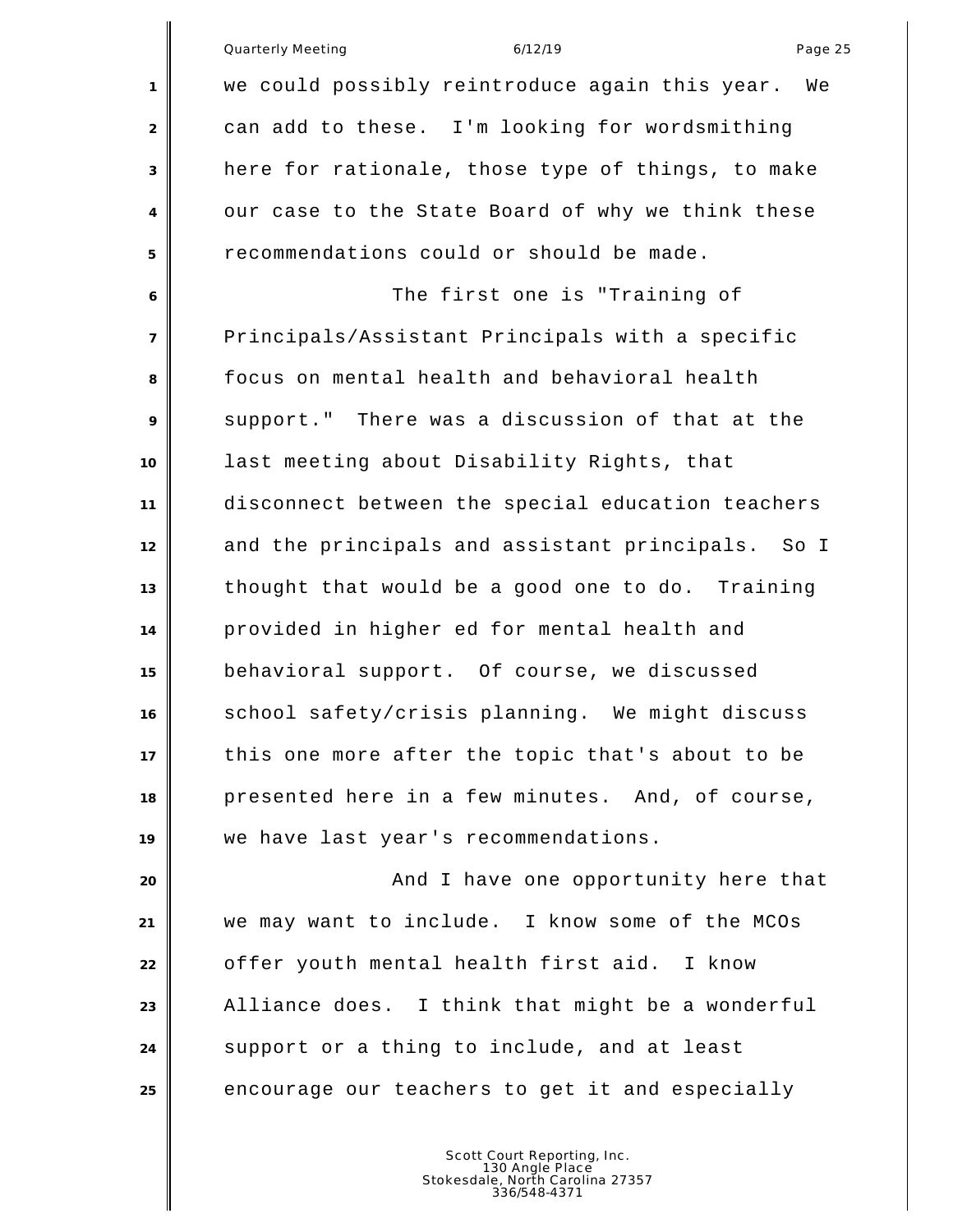|                | Quarterly Meeting<br>6/12/19<br>Page 26              |
|----------------|------------------------------------------------------|
| 1              | those staff that work with this population the       |
| $\overline{2}$ | So if there's any discussion you would like<br>most. |
| 3              | to put forth for that.                               |
| 4              | MS. GRANT: I know in Nash-Rocky                      |
| 5              | Mount, we actually have four trainers that we        |
| 6              | secured a couple of years ago, I think, through a    |
| $\overline{7}$ | grant. I'm not sure which agency sponsored it.       |
| 8              | So we actually have four doing mental health first   |
| 9              | aid training, and we rolled out a mental health      |
| 10             | district plan, and that is one of the                |
| 11             | recommendations for all of our schools to go         |
| 12             | through and have their staff trained in youth        |
| 13             | mental health first aid.                             |
| 14             | We are looking at adding a parent                    |
| 15             | piece to that because we do not have the parents     |
| 16             | We've been doing it probably two years<br>trained.   |
| 17             | There are some districts that have some<br>now.      |
| 18             | trainers within the district.                        |
| 19             | THE CHAIRPERSON: That's excellent.                   |
| 20             | This is Ginny<br>MS. MOOREFIELD:                     |
| 21             | Moorefield.<br>I just have a question. Can you       |
| 22             | briefly describe what mental health first aid        |
| 23             | would look like, what kind of things happen during   |
| 24             | that?                                                |
| 25             | THE CHAIRPERSON: You probably know                   |
|                | Scott Court Reporting, Inc.<br>130 Angle Place       |

130 Angle Place Stokesdale, North Carolina 27357 336/548-4371

║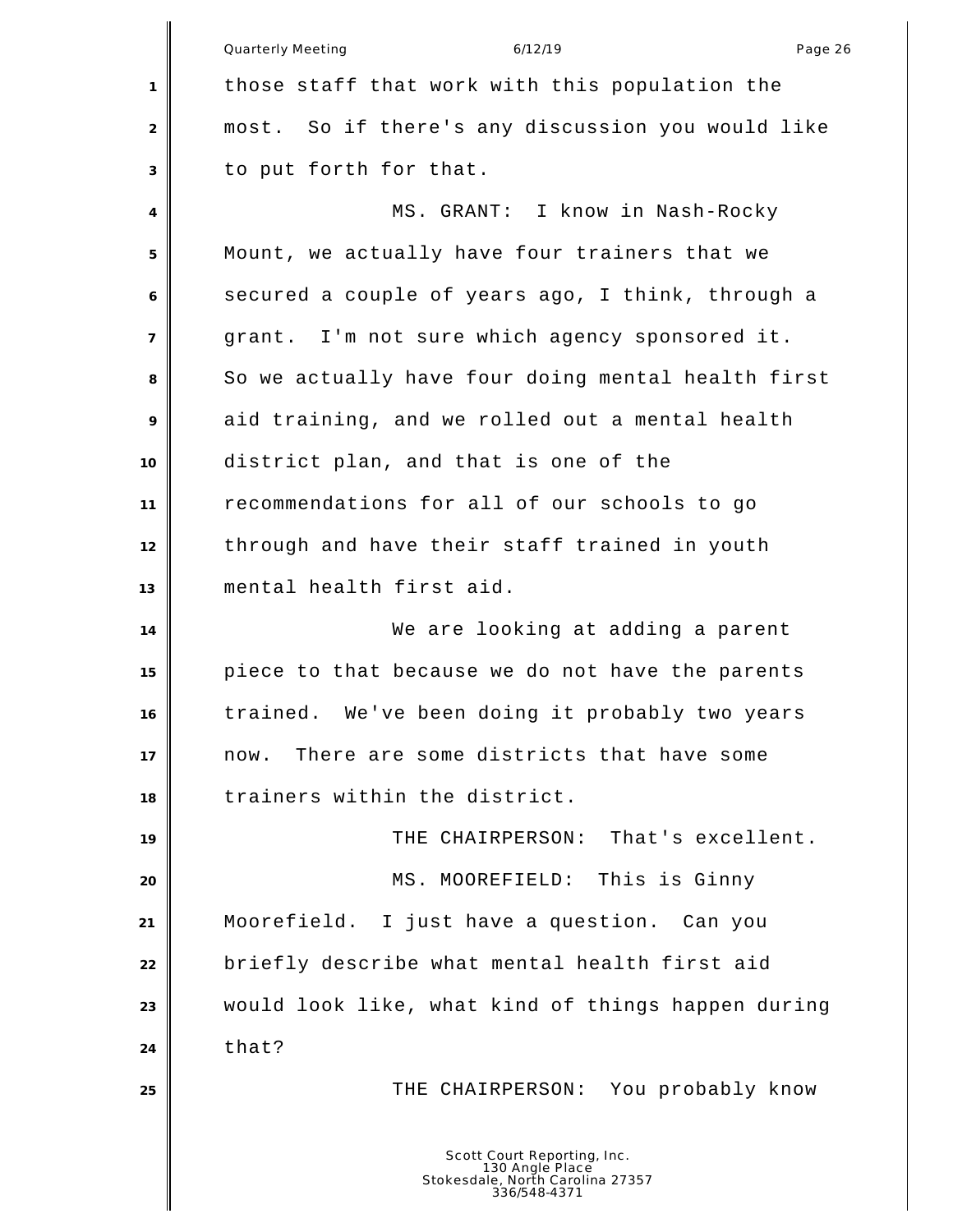|                | <b>Quarterly Meeting</b><br>6/12/19<br>Page 27     |
|----------------|----------------------------------------------------|
| 1              | more about it. I know that Alliance offers it,     |
| 2              | and I know it can be a very long, intensive class  |
| 3              | to become certified as a mental health first aid   |
| 4              | provider.                                          |
| 5              | MS. MOOREFIELD: What is mental                     |
| 6              | health first aid?                                  |
| $\overline{7}$ | MS. DANIELS-HALL: So mental health                 |
| 8              | first aid takes you through a daylong training,    |
| 9              | and you're going to learn about the symptoms, the  |
| 10             | kind of things children might present with in the  |
| 11             | classroom. You're going to learn about the         |
| 12             | resources that might be in your community so       |
| 13             | you're able to share those with families,          |
| 14             | teachers, and those people involved with those     |
| 15             | children. So that's what really happens in mental  |
| 16             | health first aid.                                  |
| 17             | It's a daylong training. They talk                 |
| 18             | about some of the terminology of mental health.    |
| 19             | They talk about some of the disorders that         |
| 20             | children may present with in the classroom so that |
| 21             | teachers who've never experienced a child who is   |
| 22             | bipolar, schizophrenia, those type things -- and   |
| 23             | when parents come to educators to ask questions    |
| 24             | and the educator just has no information.          |
| 25             | So mental health first aid is that                 |
|                |                                                    |
|                | Scott Court Reporting, Inc.                        |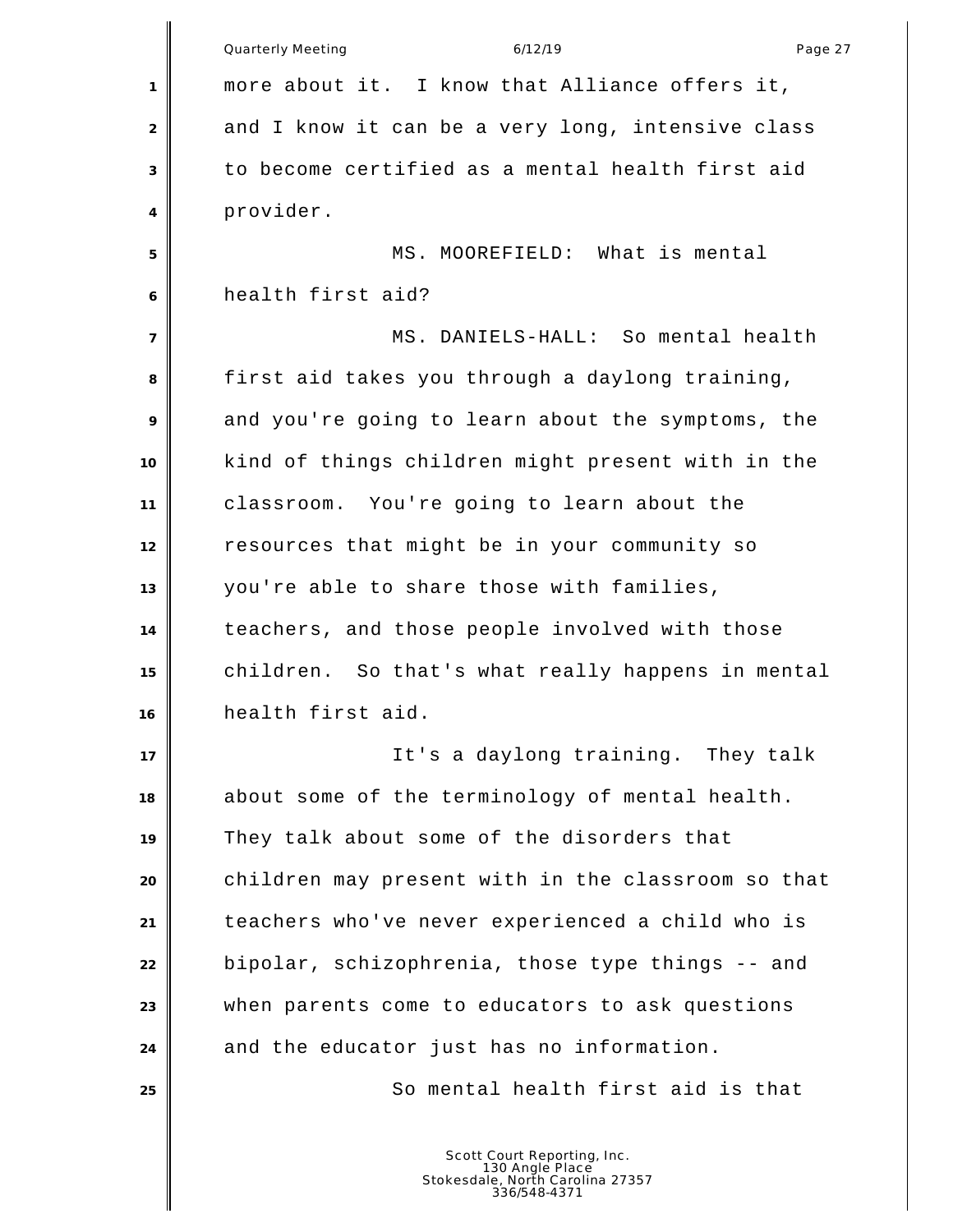Quarterly Meeting and the control of the 6/12/19 control of the control of the Page 28 first person able to say to an educator, to 2 themselves, or to a parent, this is where you might need to go to get additional support and help. MS. MOOREFIELD: So it's not--- I'm still a little confused. So is it provided like -- you said to teachers and to parents? MS. DANIELS-HALL: Parents as well. MS. MOOREFIELD: So would it be like what to do if a child had an episode related to whatever their mental health--- 12 MS. DANIELS-HALL: So it really is what it says. It's first aid. So it's not what to do, but it is presenting to those people who are going to be the first responders, those are the people who are going to be most engaged with our children and the young adults in the school 18 system that might present with those types of disorders. MS. MEBANE: [Inaudible] consists of suicidal ideation, how to recognize it, what questions to ask, and how to point that person in 23 the right direction. MS. MOOREFIELD: So it's more of a preventative-type thing. When I think of first Scott Court Reporting, Inc. 130 Angle Place Stokesdale, North Carolina 27357 336/548-4371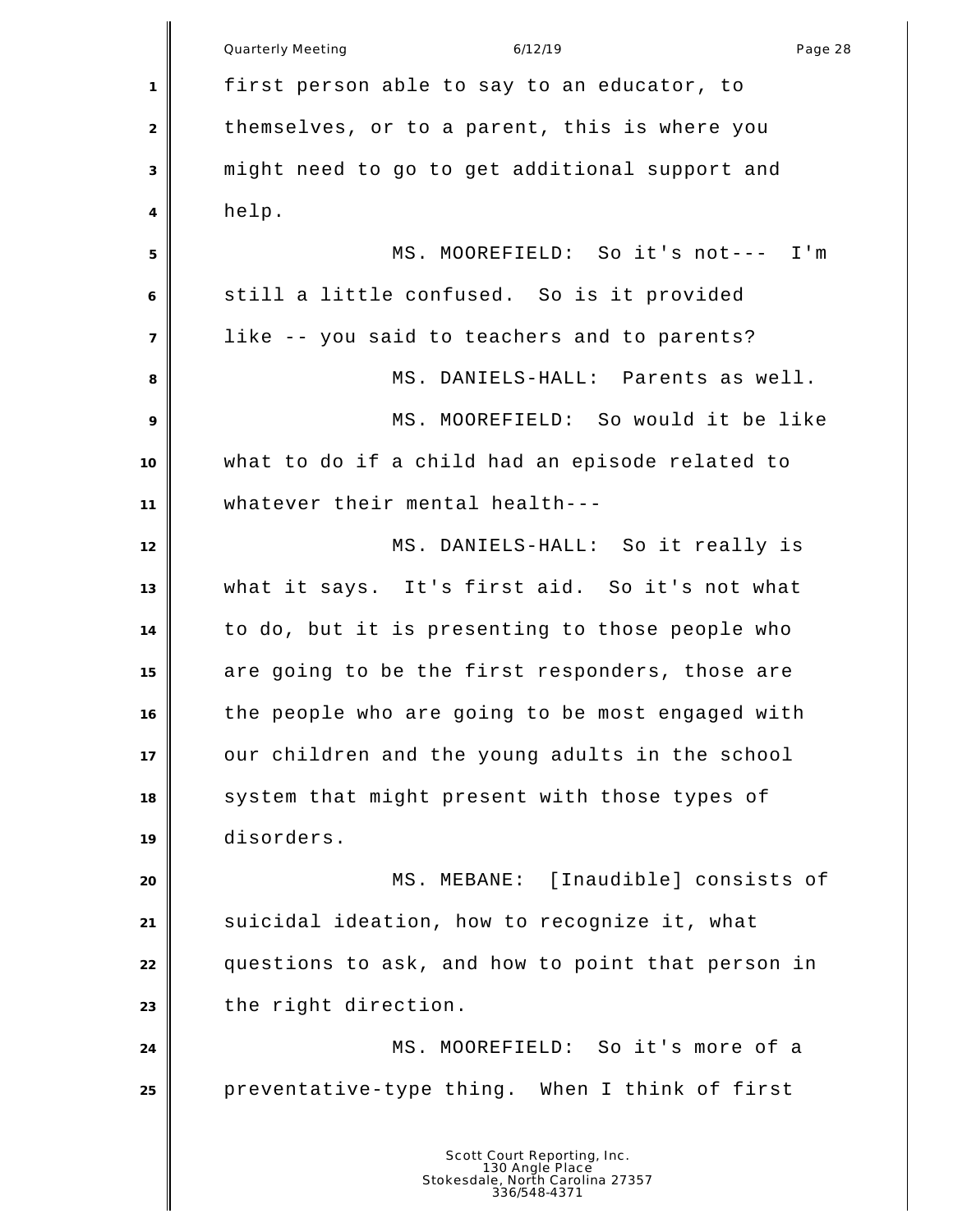|                | Quarterly Meeting<br>6/12/19<br>Page 29            |
|----------------|----------------------------------------------------|
| 1              | aid, I think, okay, something has happened---      |
| 2              | THE CHAIRPERSON: CPR.                              |
| 3              | MS. MOOREFIELD: ---and now we                      |
| 4              | respond to it. So this is more of a preventative,  |
| 5              | how to stop something from happening?              |
| 6              | MS. DANIELS-HALL: Informational and                |
| $\overline{7}$ | preventative, yes.                                 |
| 8              | MS. MOOREFIELD: Okay. Thank you.                   |
| 9              | MR. BAKER: At least part of that is                |
| 10             | the educational piece. A lot of teachers and       |
| 11             | educators are familiar with how to deal with       |
| 12             | children in the classroom or if they see behaviors |
| 13             | that are different, you know, what does that mean, |
| 14             | you know, what kind of resources are there, and    |
| 15             | how to -- when you first see that, who to go to    |
| 16             | and to address those concerns.                     |
| 17             | MS. HUDGENS: If I could offer just a               |
| 18             | general reminder. Our individuals participating    |
| 19             | virtually are depending upon your microphone to be |
| 20             | able to project. So if you can lean in closer,     |
| 21             | that will ensure that they're able to hear.        |
| 22             | I also wanted to make sure that we                 |
| 23             | welcomed Lisa Phillips. She was doing double-duty  |
| 24             | this morning and had to present at a meeting       |
| 25             | downstairs, and she's just joined us now.<br>- So  |
|                |                                                    |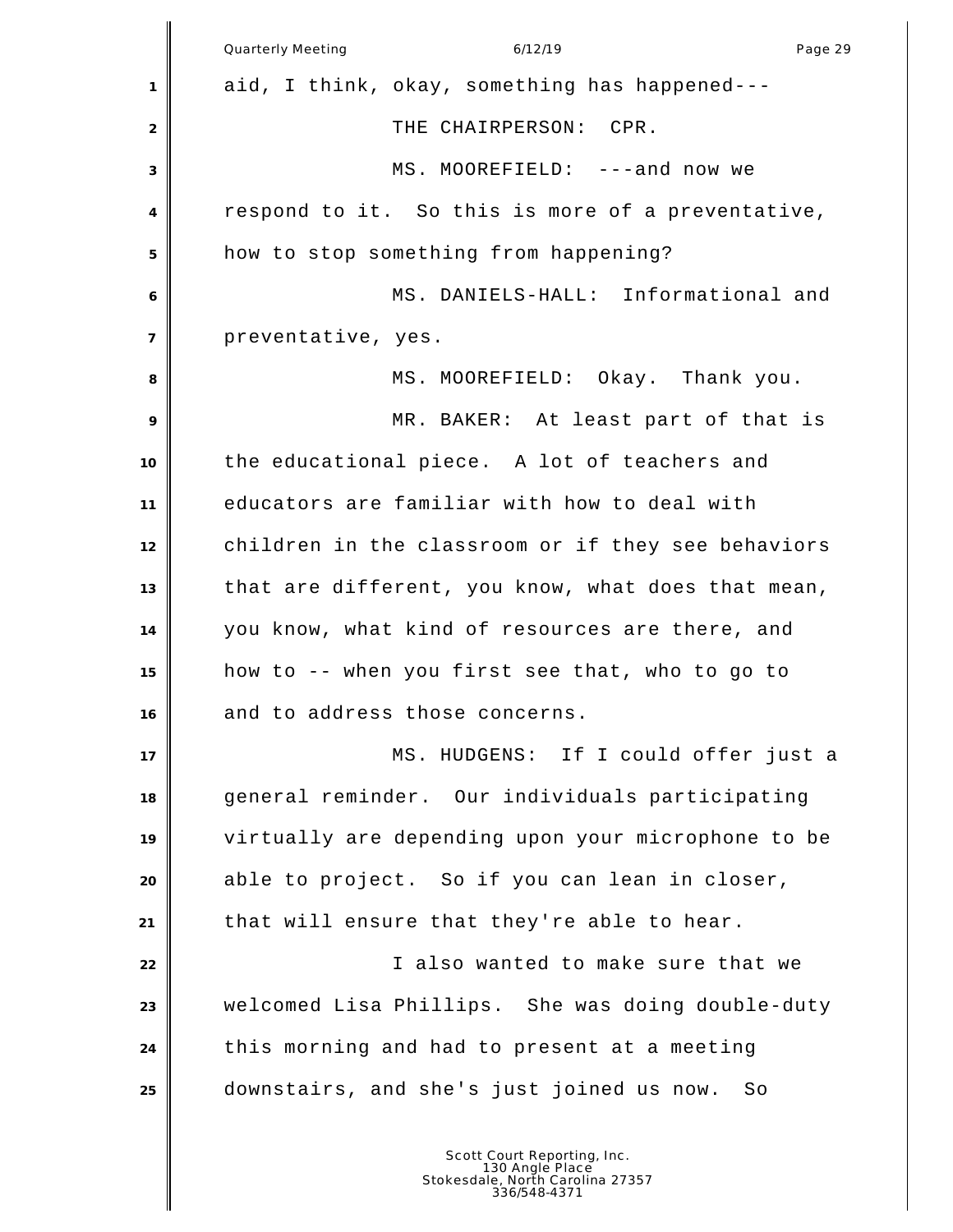Quarterly Meeting and the control of the 6/12/19 control of the control of the Page 30 welcome and thank you so much for being here today. MS. OWENS: This is Cache with ECAC. I just really wanted to bring up recommendation number 1, the training for principals and assistant principals. At ECAC, that is something that we hear many times every week, that people are walking into meetings with the biggest decision-maker in the room having never met their child or not really having a solid background in special education. **And so I know that Karen, who was in**  my place, talked about this at the last meeting, and I just wanted to say I'm so happy to see it on here. ECAC is working with a couple districts already on mandatory training for the principals, and so in our next year coming up, that's something we want to focus on. **And we are happy to have partners or**  just general input on what needs to be covered or how that might take place, but that is something that's going to be a priority for us in the coming years. **THE CHAIRPERSON:** One thing that I think I'm hearing is that perhaps we might want to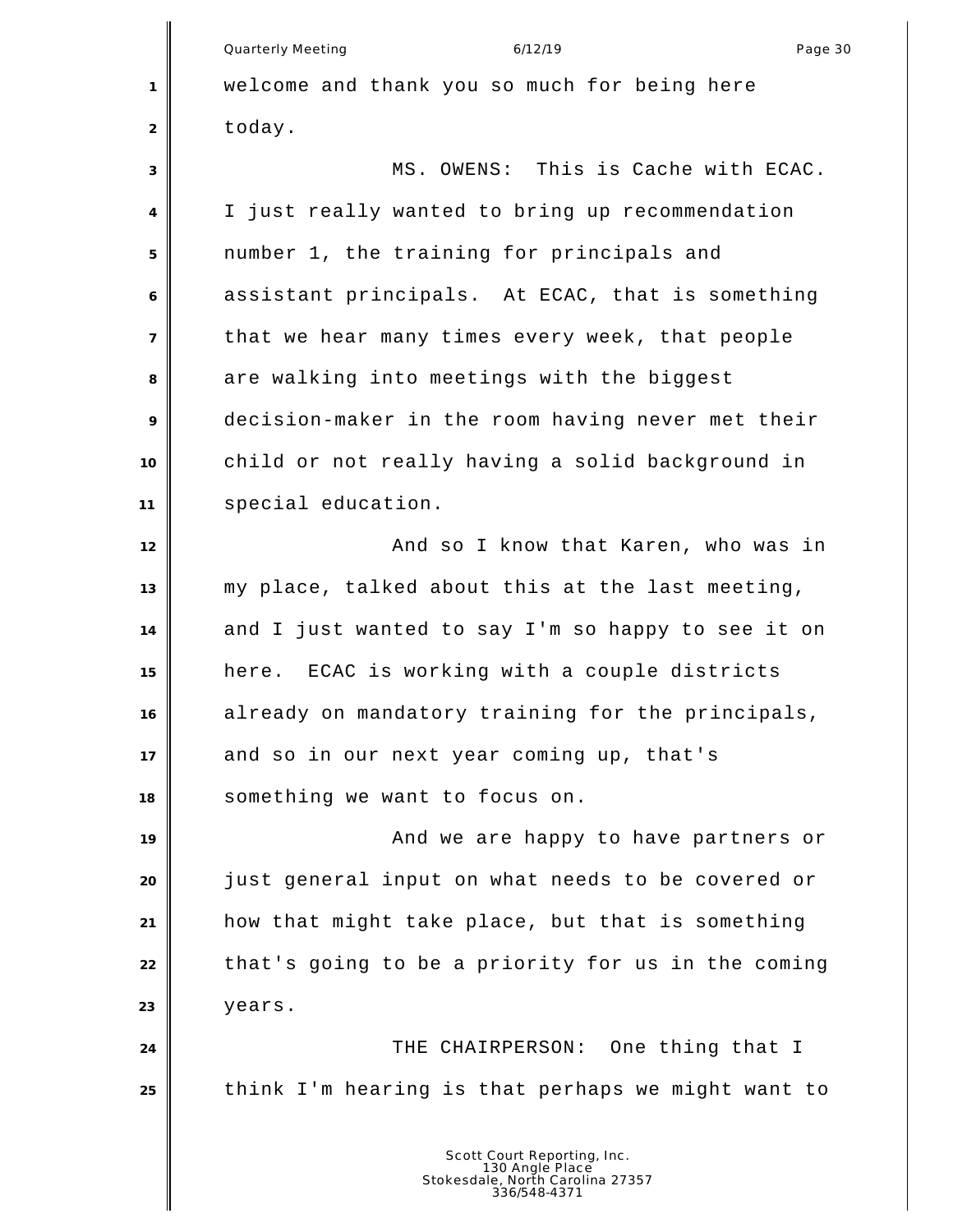| 1              | <b>Quarterly Meeting</b><br>6/12/19<br>Page 31<br>request a presentation around mental health first |
|----------------|-----------------------------------------------------------------------------------------------------|
|                |                                                                                                     |
|                |                                                                                                     |
| 2              | aid being presented in the near future so that we                                                   |
| 3              | can possibly consider that not for this year's                                                      |
| 4              | list of work, but for next year's, that we explore                                                  |
| 5              | that because I think it is a good idea to help                                                      |
| 6              | with that component.                                                                                |
| $\overline{7}$ | MS. HUTCHINSON: I have one comment                                                                  |
| 8              | to Cache. Mike Marcela, the EC director in                                                          |
| 9              | Watauga County, did a session at the State EC                                                       |
| 10             | conference back in October or November on being a                                                   |
| 11             | compliant LEA rep. The session exceeded its                                                         |
| 12             | capacity. I think he offered it two times, and                                                      |
| 13             | people weren't able to get in. It was that                                                          |
| 14             | popular.                                                                                            |
| 15             | MS. OWENS: Got you.                                                                                 |
| 16             | MS.<br>HUTCHINSON: But he's made those                                                              |
| 17             | PowerPoint presentations available through the                                                      |
| 18             | website for the fall conference. It was being a                                                     |
| 19             | compliant LEA rep and whatever, but it was very                                                     |
| 20             | factual, very informational, and clearly -- it was                                                  |
| 21             | maxed out both times so the need is there and the                                                   |
| 22             | desire is there. And those were EC directors and                                                    |
| 23             | EC teachers and such that are not necessarily                                                       |
| 24             | heavy on the general ed, but the desire---                                                          |
| 25             | MS. OWENS: We, for the district                                                                     |
|                |                                                                                                     |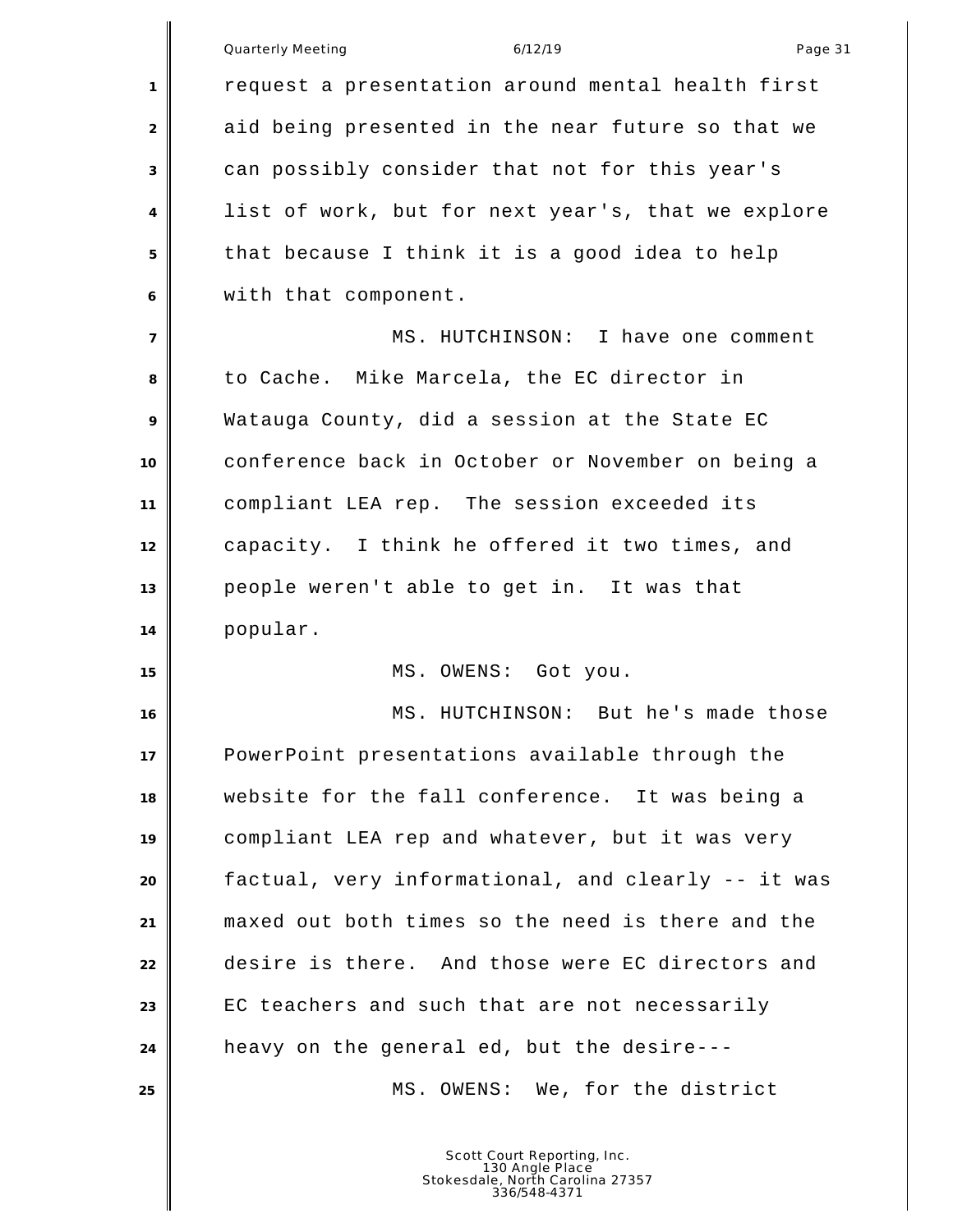|                | Quarterly Meeting<br>6/12/19<br>Page 32            |
|----------------|----------------------------------------------------|
| 1              | we're working with, similarly, did a survey of all |
| 2              | principals, and they were very honest. They want   |
| 3              | to learn about this, and they -- the demand, I     |
| 4              | agree, is definitely there and they were very      |
| 5              | candid in what they don't know. And a lot of       |
| 6              | times, we don't know what we don't know, so I      |
| $\overline{7}$ | think it's something that we hear agreement in     |
| 8              | that, that it is a need. So I'll try -- if the     |
| 9              | information is already created somewhere---        |
| 10             | MS. HUTCHINSON: It's on the -- when                |
| 11             | they do the conference in October/November,        |
| 12             | everybody's PowerPoints are put up there.          |
| 13             | MS. OWENS: Got you. Perfect. Thank                 |
| 14             | you.                                               |
| 15             | MS. PHILLIPS: This is Lisa Phillips.               |
| 16             | I know in the UNC System, over the years, I've     |
| 17             | always done like a training just on my program so  |
| 18             | that school administrators who are -- well, let me |
| 19             | rephrase that -- students who are wanting to be    |
| 20             | school administrators so they're in the school     |
| 21             | administration program on the UNC campuses -- you  |
| 22             | know, talking to them about my program has been    |
| 23             | incredibly beneficial.                             |
| 24             | So maybe something that you want to                |
| 25             | look at, are there universities that maybe you can |
|                |                                                    |
|                | Scott Court Reporting Inc                          |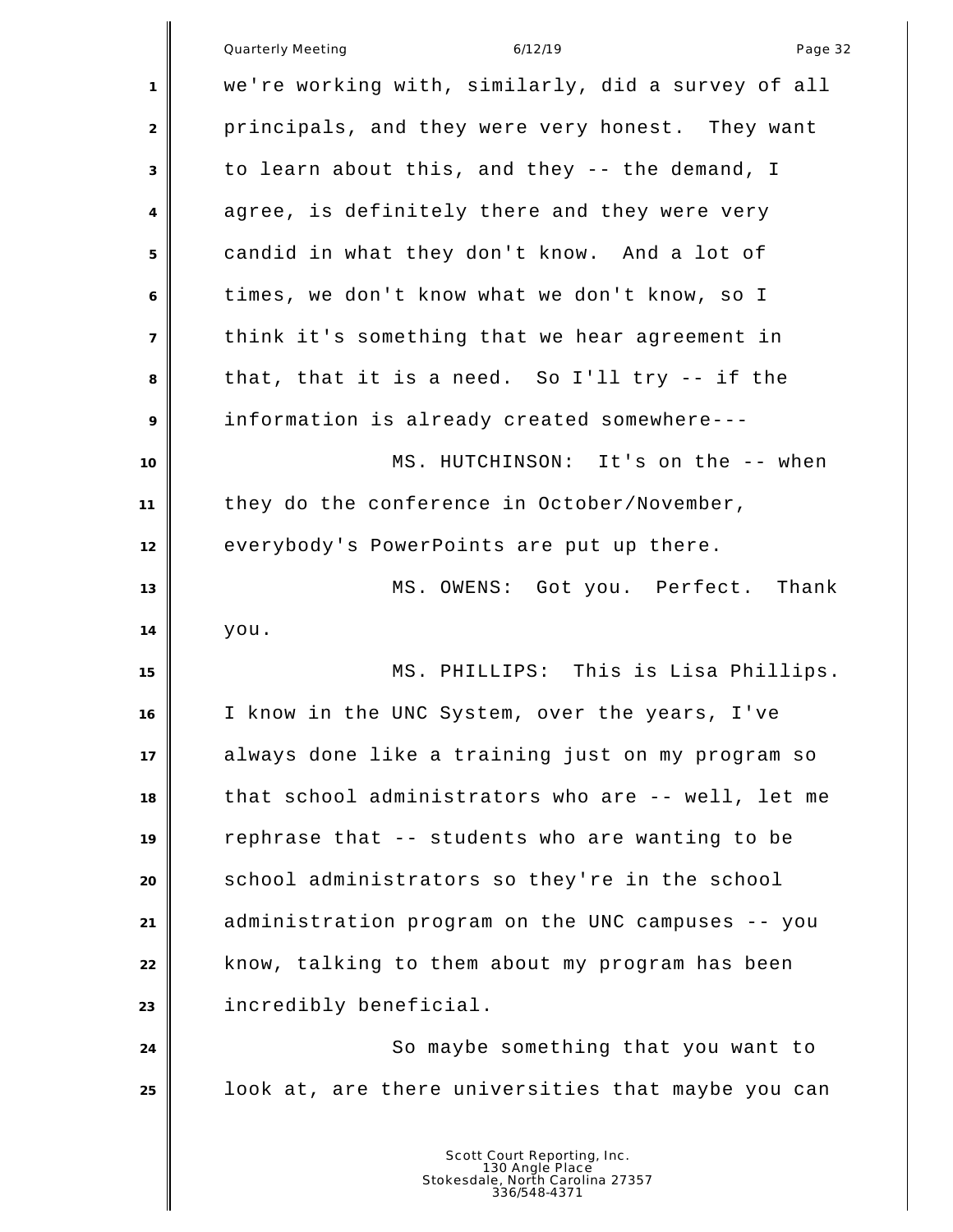|                | Quarterly Meeting<br>6/12/19<br>Page 33                                                            |
|----------------|----------------------------------------------------------------------------------------------------|
| 1              | work with so that maybe some training can be given                                                 |
| 2              | to those principals-to-be---                                                                       |
| 3              | MS. OWENS: Right.                                                                                  |
| 4              | MS. PHILLIPS: ---so that they're                                                                   |
| 5              | getting that and they're prepared better when they                                                 |
| 6              | transition over to the schools in those roles.                                                     |
| $\overline{7}$ | MS. OWENS: That's a good idea. We                                                                  |
| 8              | do a lot of programs for pre-service teachers, but                                                 |
| 9              | not the administrative side. So I think that's a                                                   |
| 10             | great suggestion that we can look into.                                                            |
| 11             | MS. TERHAAR: One thing I was going                                                                 |
| 12             | to suggest -- and it has to do with Lisa's point                                                   |
| 13             | here -- is with wordsmithing here, I would suggest                                                 |
| 14             | we put in there "training for current principals,                                                  |
| 15             | assistant principals, and those in training" to                                                    |
| 16             | get at the higher ed people. And one thing I have                                                  |
| 17             | found in trying to disseminate information to                                                      |
| 18             | principals and assistant principals is if there's                                                  |
| 19             | any way a webinar-based mode of delivery could be                                                  |
| 20             | designed.                                                                                          |
| 21             | That sounds really<br>THE CHAIRPERSON:                                                             |
| 22             | Are the presenters for school safety here<br>good.                                                 |
| 23             | yet?                                                                                               |
| 24             | MS. HUDGENS:<br>Yes.                                                                               |
| 25             | Thank you for the<br>THE CHAIRPERSON:                                                              |
|                |                                                                                                    |
|                | Scott Court Reporting, Inc.<br>130 Angle Place<br>Stokesdale, North Carolina 27357<br>336/548-4371 |

║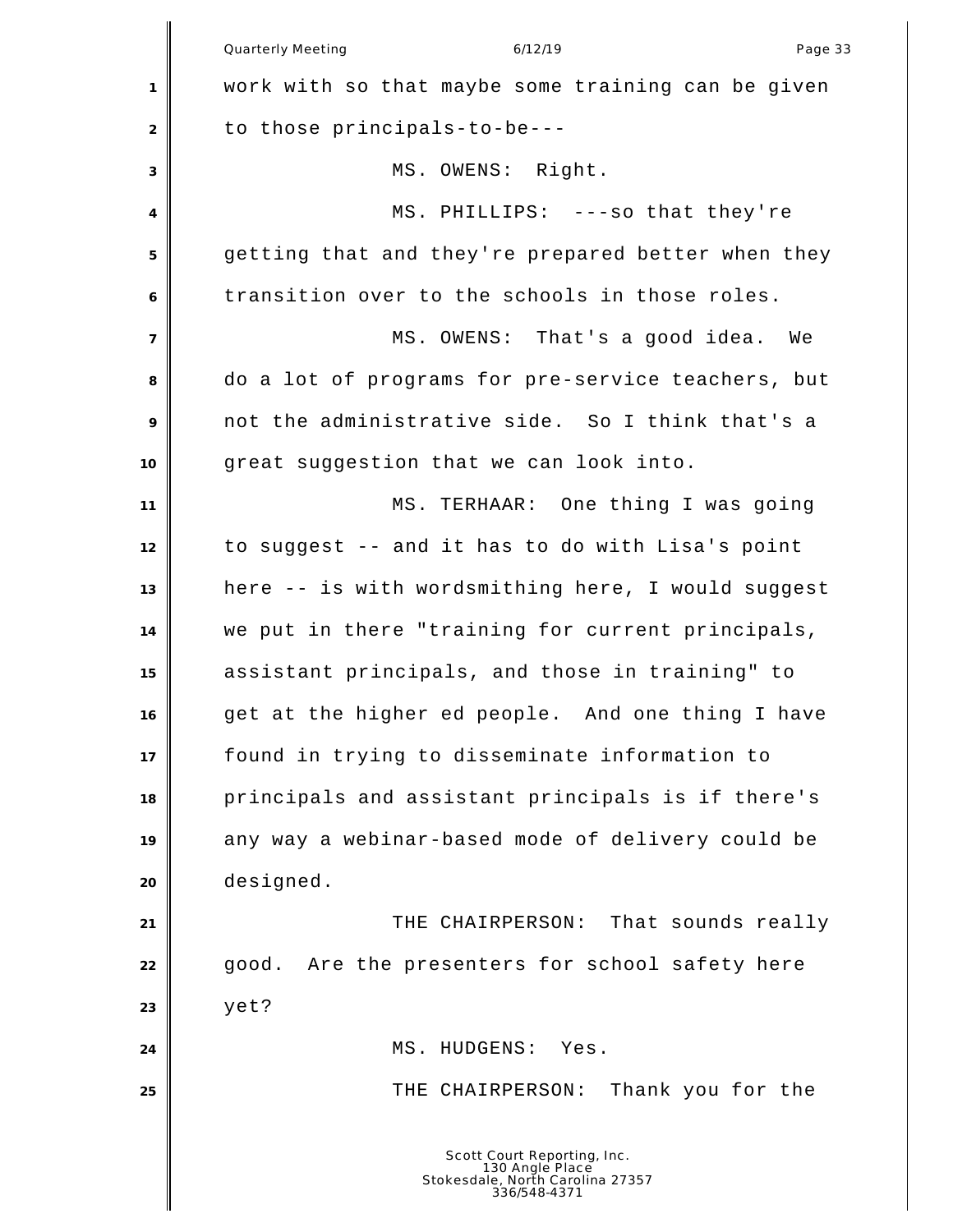|                | Quarterly Meeting<br>Page 34<br>6/12/19           |
|----------------|---------------------------------------------------|
| 1              | active discussion around those topics and we'll   |
| 2              | continue this later. And we'll make way for Kym   |
| 3              | Martin, and I think there was one other person on |
| $\overline{4}$ | the agenda for this discussion as well around     |
| 5              | school safety. North Carolina Center for Safer    |
| 6              | Schools/Task Force. That would be Kym Martin and  |
| $\overline{7}$ | Rachel Johnson.                                   |
| 8              | MS. HUDGENS: Yes. It's my pleasure                |
| 9              | to introduce Kym Martin. She's our Executive      |
| 10             | Director for the North Carolina Center for Safer  |
| 11             | Schools, and she is looking forward to speaking   |
| 12             | with you, and she's going to come on up.          |
| 13             | THE CHAIRPERSON: All right.                       |
| 14             | MS. MARTIN: Great. Good morning. I                |
| 15             | am a special educator from way back. I actually   |
| 16             | started when I was 12 and 13 years old being a    |
| 17             | nanny for a little girl with autism and           |
| 18             | babysitting for a family with a child with        |
| 19             | cerebral palsy. So, you know, when you say I was  |
| 20             | only ten when I did that, I literally was 12 when |

I started in the field. I actually worked with

24 the North Carolina Interagency Coordinating

22 the Council for Developmental Disabilities in one

of my other lives as well as DHHS, where I started

Council for children ages birth to five with or at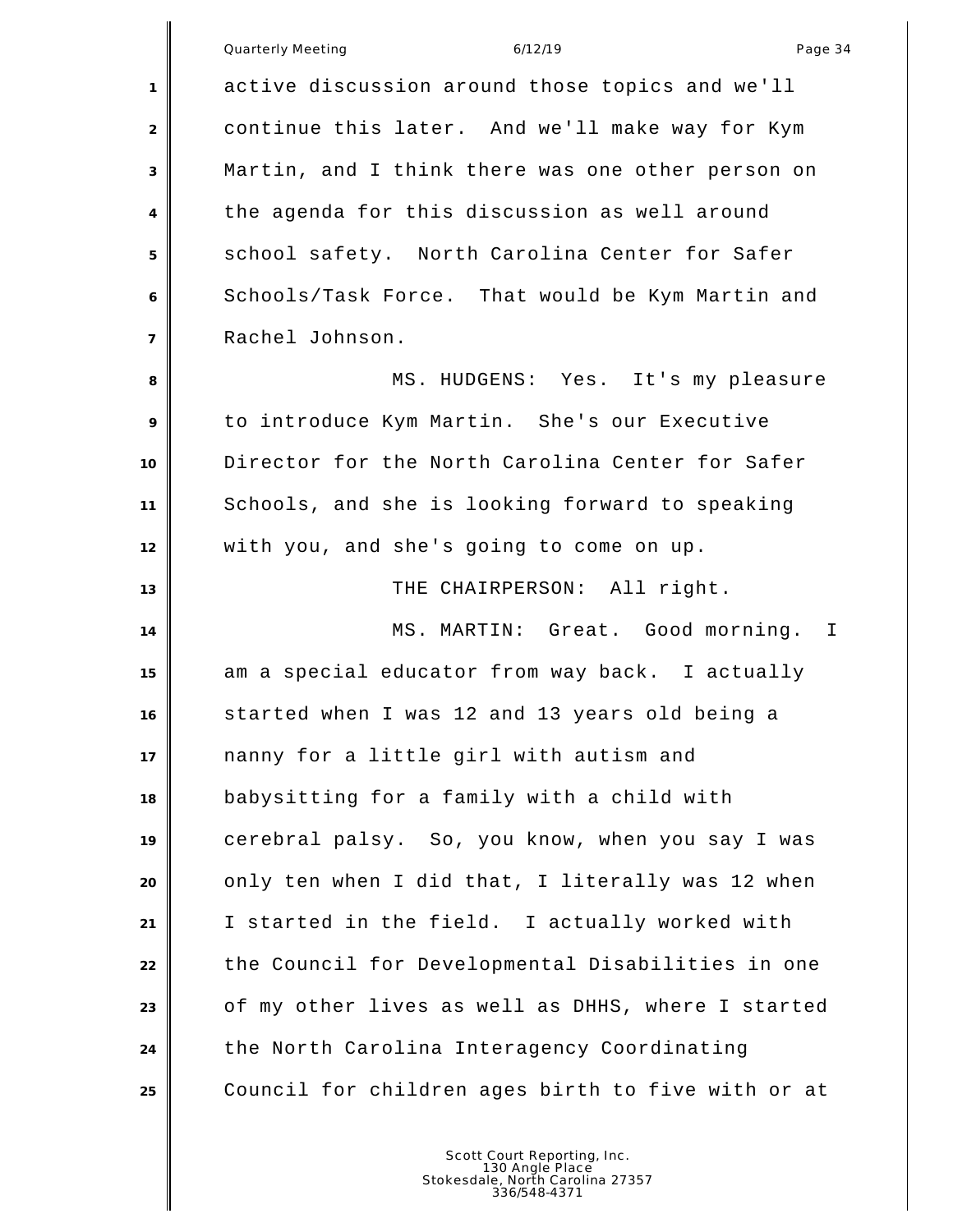|                | <b>Quarterly Meeting</b><br>6/12/19<br>Page 35                                                     |
|----------------|----------------------------------------------------------------------------------------------------|
| 1              | risk for disabilities and their families.<br>And I                                                 |
| 2              | don't know why we let it have such a long name.<br>I                                               |
| 3              | don't know, but it's still operating with that                                                     |
| 4              | long name. But, anyway, this is special to be                                                      |
| 5              | able to come and talk with you-all.                                                                |
| 6              | What I'm hoping $-$ and I don't know                                                               |
| $\overline{7}$ | exactly what you-all are hoping -- is I would tell                                                 |
| 8              | you some of my thoughts about what the Center and                                                  |
| 9              | the Task Force has done so far and some of the                                                     |
| 10             | main areas I think we need to focus in, in talking                                                 |
| 11             | with exceptional children specifically and school                                                  |
| 12             | safety, and then to get you-all's thoughts that I                                                  |
| 13             | can take back to the Center, the Task Force, and                                                   |
| 14             | you-all being the experts can tell us some of the                                                  |
| 15             | areas you would like us to focus on around that                                                    |
| 16             | area.                                                                                              |
| 17             | So the Center for Safer Schools                                                                    |
| 18             | started back in March of 2013, and that was right                                                  |
| 19             | after the tragedy at Sandy Hook Elementary School                                                  |
| 20             | where, as you know, there was the elementary                                                       |
| 21             | school shooting. We are working right now with                                                     |
| 22             | Sandy Hook Promise foundation on our student app,                                                  |
| 23             | and I'll be talking a little bit more about that                                                   |
| 24             | in the presentation.                                                                               |
| 25             | But what's relevant about that is,                                                                 |
|                | Scott Court Reporting, Inc.<br>130 Angle Place<br>Stokesdale, North Carolina 27357<br>336/548-4371 |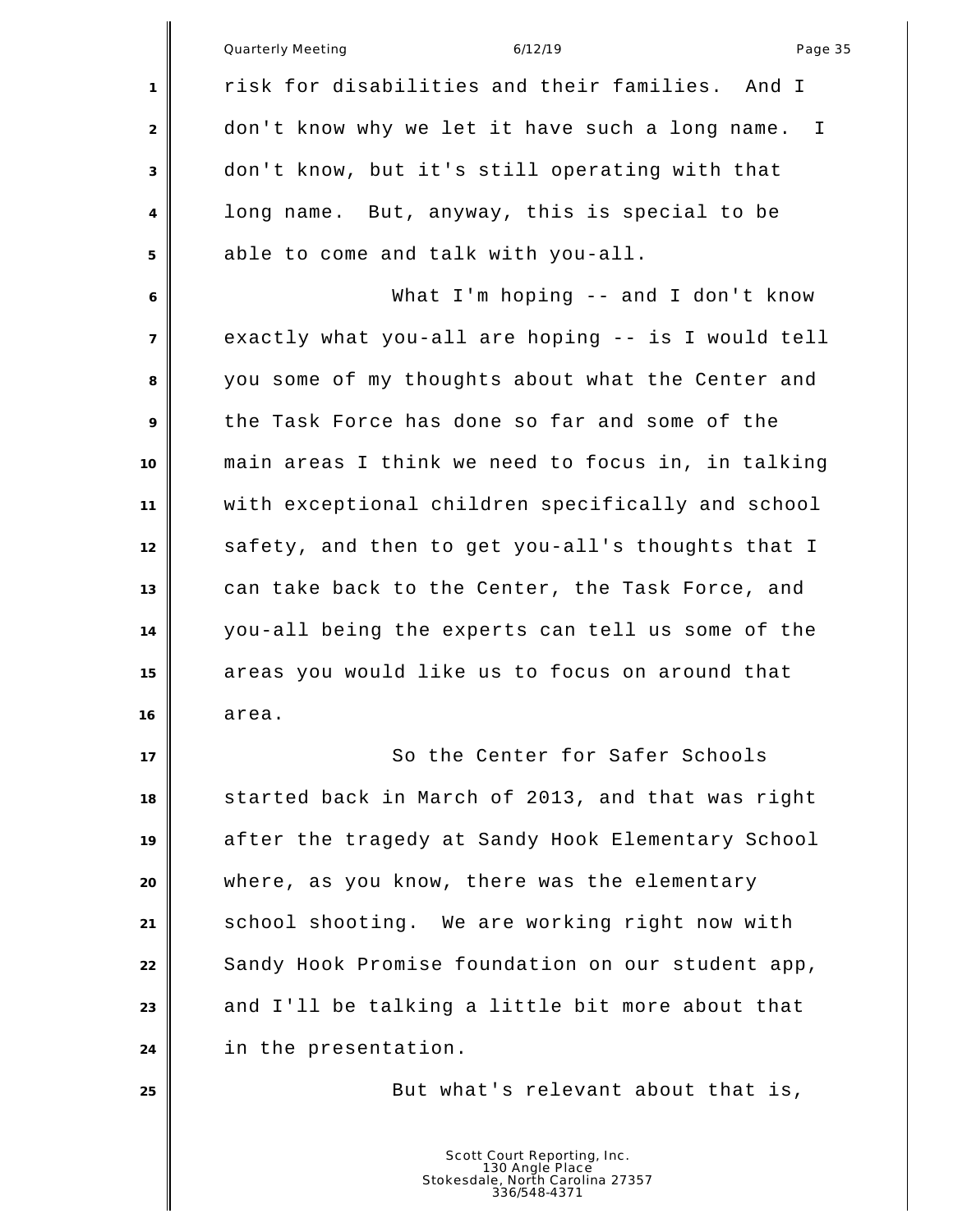one of the cofounders and managers of Sandy Hook Promise Nicole Hockley, her six-year-old son with autism was one of the students killed at Sandy Hook Elementary School, and I think one of the classrooms the young man went into was a special education classroom, and several of those students died and I believe a teacher or two.

**But when you look at Nicole's web**  page, when she talks about her son Dylan, she talks about the fact that he died in the arms of his amazing aide in the classroom who worked with him one-on-one, and so they felt really good about that, that she was with him, you know, when he evidently died. And they started Dylan's Wings of Change, which is part of Sandy Hook foundation. They talk about everybody needing a wingman, and they train people to be wingmen for students at school. So that's a really neat thing about how the Center started and how we're working with Sandy Hook Promise now.

21 || So the Center started, and one of the first things we focused on was we're always going to talk about mental health when we talk about school safety, and that wasn't widely accepted at that point in time, you know, 2013, six, seven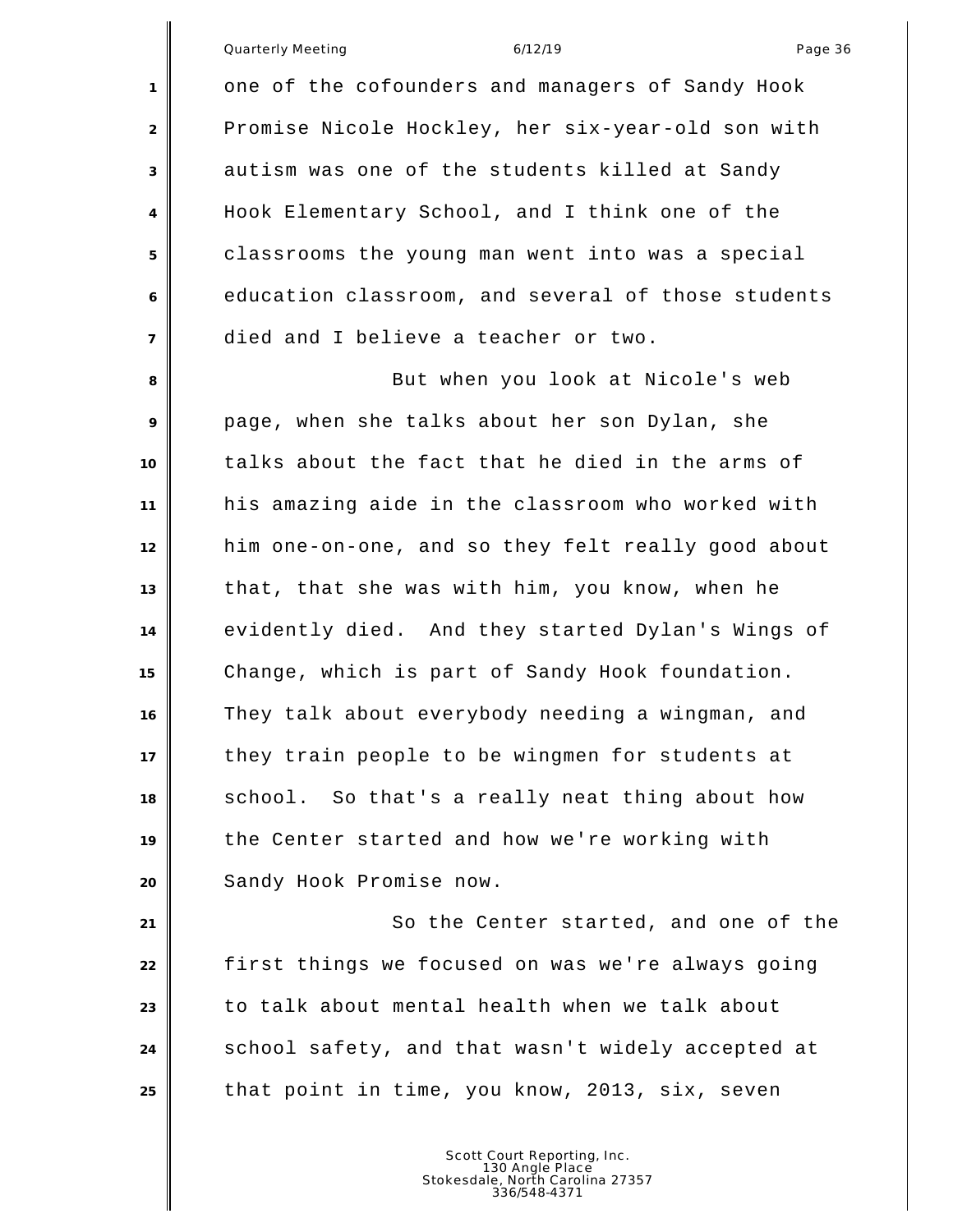|                | Quarterly Meeting<br>6/12/19<br>Page 37            |
|----------------|----------------------------------------------------|
| 1              | years ago, and especially with law enforcement,    |
| 2              | especially with emergency management, with some of |
| 3              | the other agencies, you-all probably understood    |
| 4              | it, but everybody kind of needed to get on the     |
| 5              | same page with safety.                             |
| 6              | You always have to talk about mental               |
| $\overline{7}$ | health. Of course, the young man who did a great   |
| 8              | deal of harm at the Sandy Hook shooting had the    |
| 9              | diagnosis, I believe, of Asperger's and definitely |
| 10             | was showing lots of warning signs. So I think      |
| 11             | that's one of the reasons we got started with      |
| 12             | talking about mental health. These tragedies that  |
| 13             | we have with school shootings, something good      |
| 14             | always comes from them. You know, you have your    |
| 15             | lessons learned, and that one was mental health, I |
| 16             | believe. And so that was an important message.     |
| 17             | So when we moved forward to open the               |
| 18             | Center, we started out with a three-pronged        |
| 19             | approach because everybody's mind usually goes to  |
| 20             | fortify the building, things you can see, you      |
| 21             | know, the armed law enforcement officer, but       |
| 22             | that's not the preventive end of things, that's    |
| 23             | not the whole story, and so we went out with       |
| 24             | focusing on, of course, physical security and      |
| 25             | emergency preparedness, it's important, but also,  |
|                |                                                    |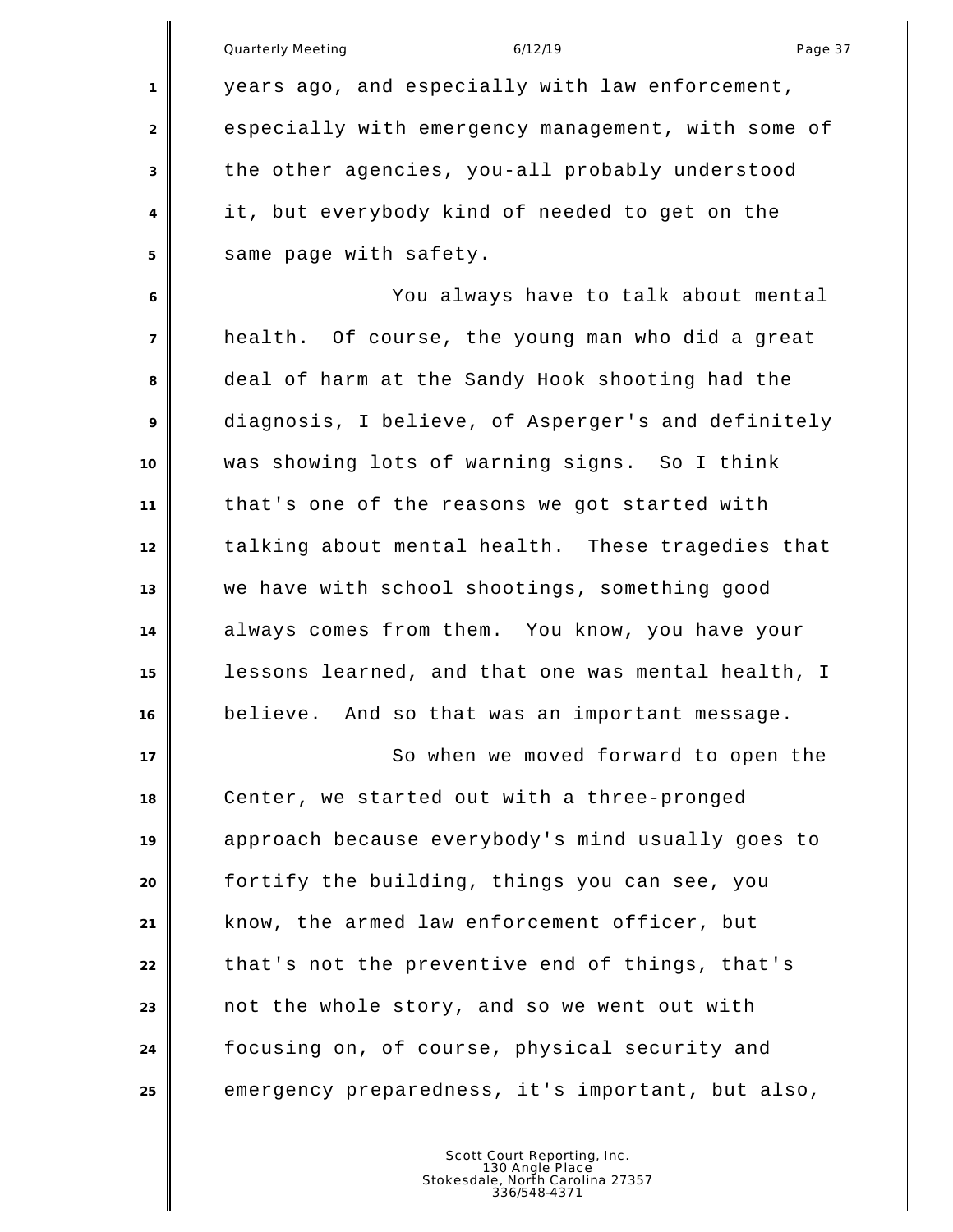Quarterly Meeting and the control of the 6/12/19 control of the control of the Page 38 mental health was a big area. **At one point, we called that mental**  health and students with special needs, that subcommittee on the Safer Schools Task Force. Right now, we have broadened it recently and are just calling it mental health because the approach is just broadening things right now before we get more specific again. And then school climate and discipline is kind of the third area. You have to have the right climate at the school. Really focus on bullying prevention, a positive climate, a lot of the PBIS things is really the core of things as well. So we started out this way, and I'm happy to say that over the years that a lot of the agencies -- being law enforcement, emergency management, mental health community providers, schools -- have all kind of adopted this approach as well and are looking at school safety, you know, broadly. So these are just some of the things we did in each of those areas. We developed critical incident response training for school faculty and staff. There's a video. It includes evacuating students in wheelchairs out of the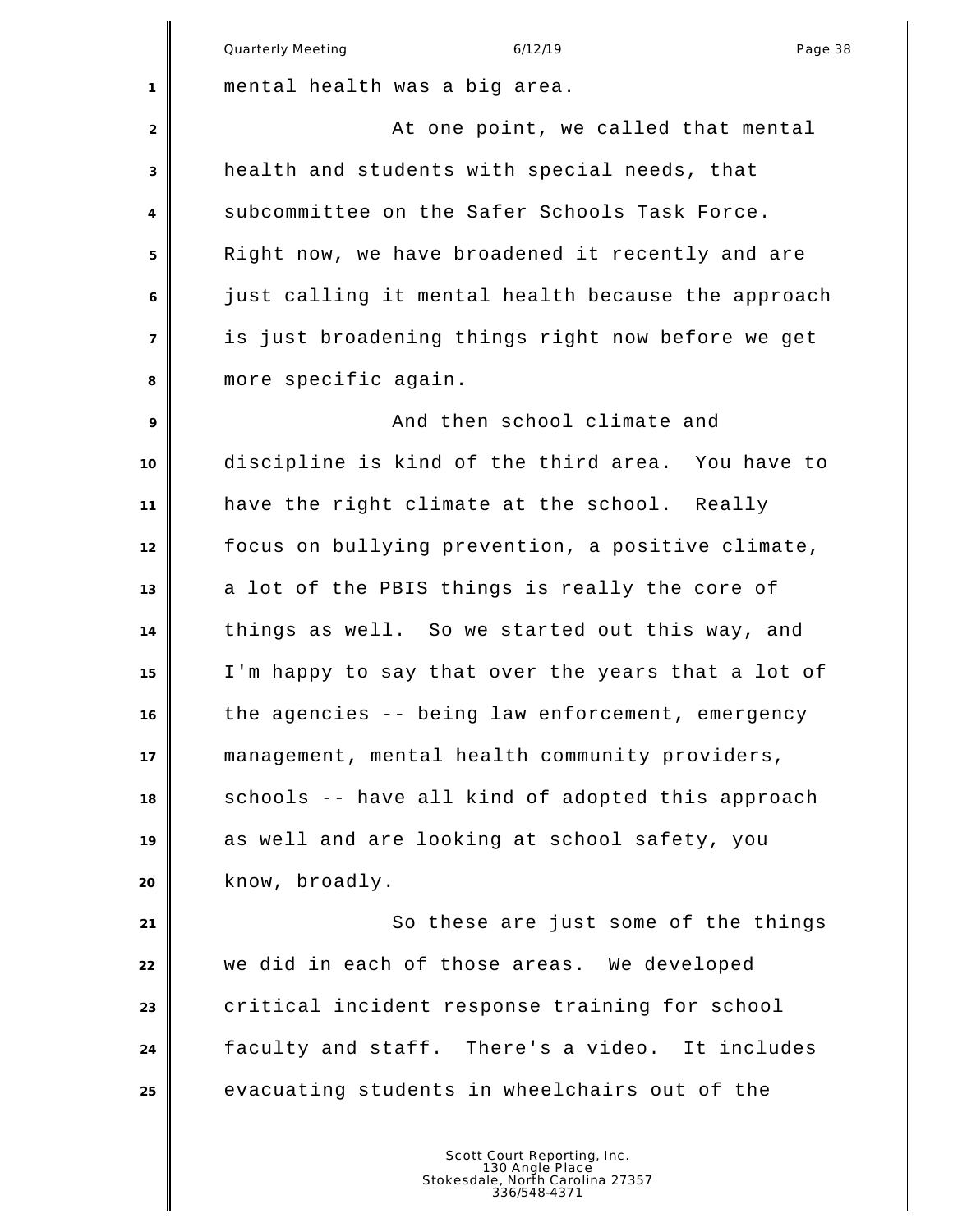Quarterly Meeting and the control of the 6/12/19 control of the control of the Page 39 schools in the video. There's a training manual. We're working on a curriculum for it. We're working on SRO training right now. It's going to be mandated, I hope, because a lot of law enforcement agencies do it anyway just because it's good practice, but others, unless something is mandated, they're not going to do it. And so it's going to be mandated, and it's going to have to be done every year, and you just don't do it one time and then stop. And the curriculum is being developed, as we speak, by the North Carolina Justice Academy in collaboration with Center for Safer Schools and the Sheriff's Association. So there's going to be a standard curriculum as well. In the area of mental health, one of

 the first programs that came out of the Center -- it was September 2013 -- was mental health first aid for youth. The secretary of DHHS stood with us and said, "I'm giving schools mental health first aid for youth," and that is a fantastic program, as you-all know, for those who need to be educated about the warning signs. They don't need to diagnose; they just need to be aware and need to know who to reach out to in the school and the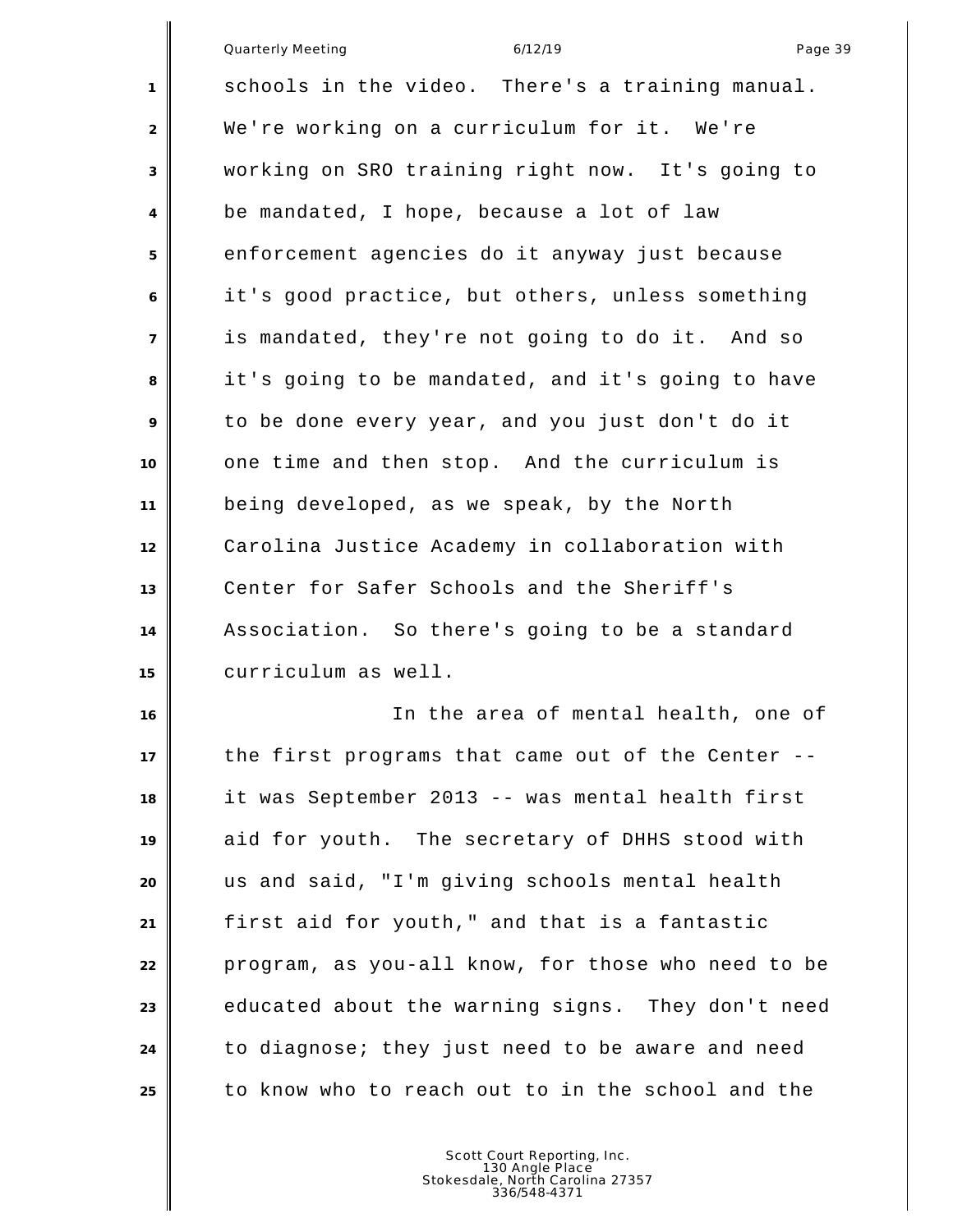Quarterly Meeting and the control of the 6/12/19 control of the control of the Page 40 community if more services are warranted. **And then like going back three years**  ago, we talked about how youth -- teenagers need to be educated on these warning signs and was excited to see that now they have rolled out the youth version of mental health first aid for youth. So that's very exciting, you know, for those particularly older students like in 9 secondary schools. Came up with a suicide prevention toolkit. We really pushed school-based mental health where there are some providers right there in the school every day, if possible. I know it's hard to hire psychologists, but some of the social workers with special training and, of course, our counselors with special training, but the more providers we can have accessible in schools, the better. Our person on the School Safety Task Force who's over mental health, her name is Greta Metcalf, she started one of the first school-based mental health programs in the state way up near Cullowhee in Western North Carolina, Jackson Psychological, where her licensed clinical social workers under the care of a psychologist had their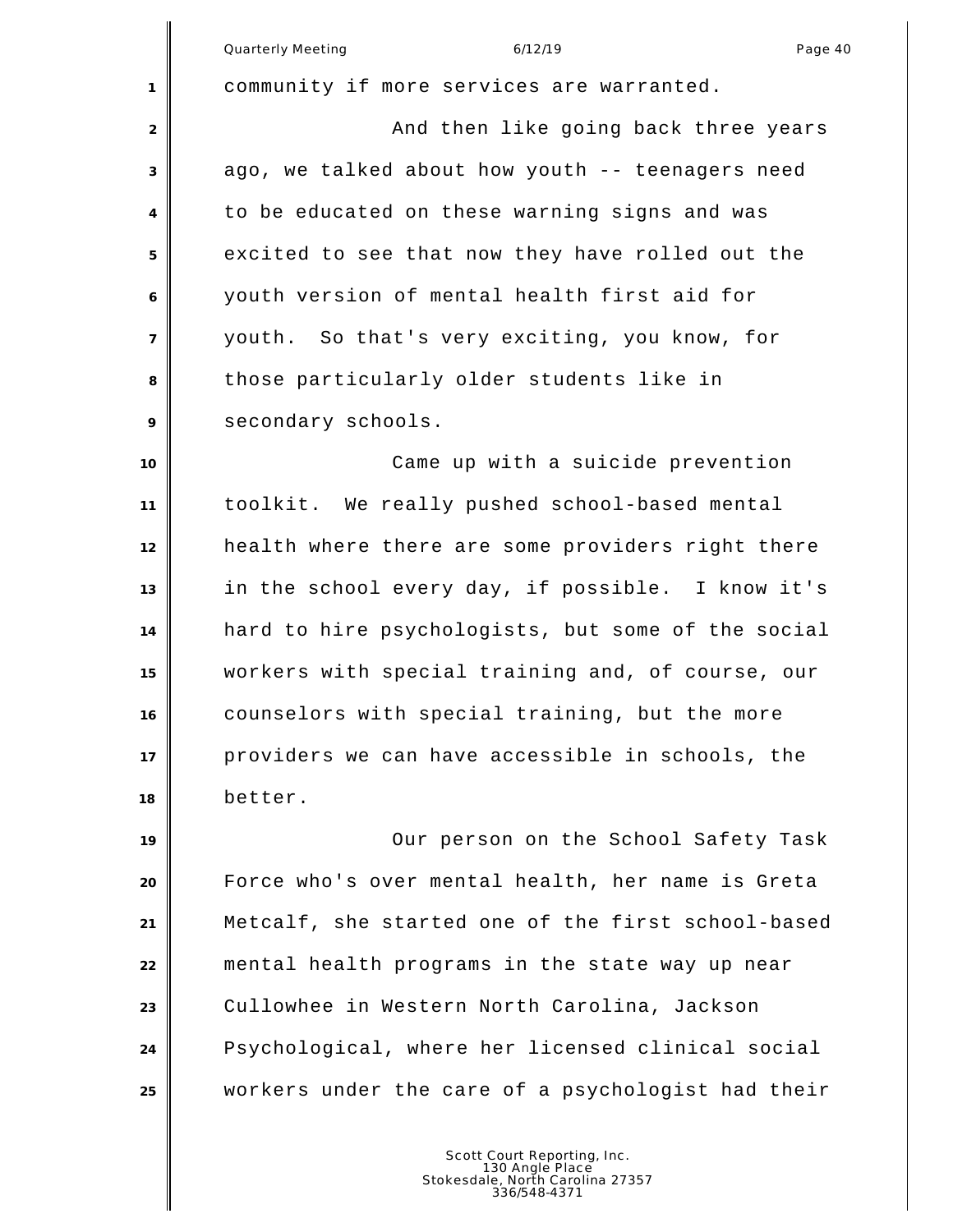|                | Quarterly Meeting<br>6/12/19<br>Page 41            |
|----------------|----------------------------------------------------|
| 1              | offices in the schools, worked closely day-to-day  |
| 2              | with the teachers and families, a really great     |
| 3              | program, and she still leads our mental health and |
| 4              | our mental health subcommittee.                    |
| 5              | School climate. Of course, bullying,               |
| 6              | cyberbullying is at the heart of school safety and |
| $\overline{7}$ | violence. You have to think of it -- I like to     |
| 8              | think of it as a ladder that escalates. If you     |
| 9              | don't nip bullying in the bud, when you're doing   |
| 10             | insults that kids do -- sometimes they think it's  |
| 11             | normal to just talk -- how they talk to each       |
| 12             | other, trash talk, insults, particularly those     |
| 13             | middle school students, I've learned, because I've |
| 14             | raised four of them.                               |
| 15             | That's not nice the way that you're                |
| 16             | talking about somebody. That could be considered   |
| 17             | bullying. How do you think that's going to make    |
| 18             | them feel? They're somewhat desensitized, I        |
| 19             | think, to that. And the school administration      |
| 20             | needs to support the teachers when they report     |
| 21             | bullying and they want to do something about       |
| 22             | bullying and bring in the parents or whatever.     |
| 23             | Anonymous reporting is key because                 |
| 24             | students -- there's a large group of students who  |
| 25             | will not report things either because they don't   |
|                |                                                    |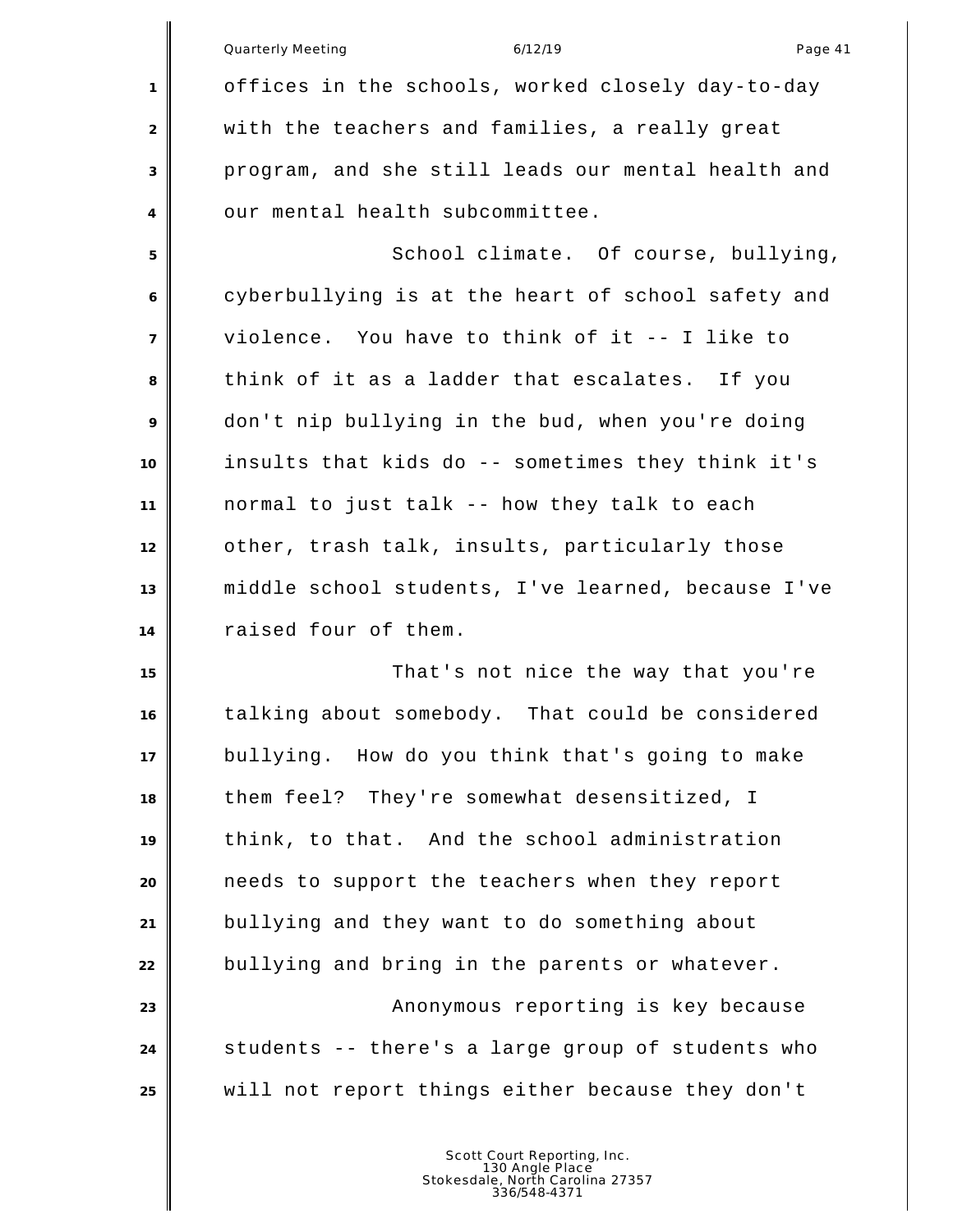|                | 6/12/19<br><b>Quarterly Meeting</b><br>Page 42     |
|----------------|----------------------------------------------------|
| 1              | know if it's important, they're just not quite     |
| 2              | sure; they don't know who to go to at the school;  |
| 3              | or they're afraid they might be beaten up or       |
| 4              | targeted, and plenty of that has happened. So      |
| 5              | it's not just in their mind. We've had incidents   |
| 6              | where a student was beaten up in the classroom     |
| $\overline{7}$ | because he told about drugs being sold at the      |
| 8              | school. And, of course, they're always on their    |
| 9              | phones, so having something on their phones makes  |
| 10             | sense.                                             |
| 11             | Student tutoring and mentoring                     |
| 12             | program. We really believe in that peer-to-peer    |
| 13             | support. There's a lot of great programs. I know   |
| 14             | my daughter in elementary school was paired with a |
| 15             | kindergartner -- kindergarten class of children    |
| 16             | with autism in the buddy program or whatever.      |
| 17             | There's a lot of great programs for exceptional    |
| 18             | children related to peer-to-peer support out       |
| 19             | there.                                             |
| 20             | SROs in schools. This is critical, I               |
| 21             | believe, for exceptional children. There have      |
| 22             | been lots of stories about an SRO approaching an   |
| 23             | exceptional child who probably shouldn't be        |
| 24             | approached by an SRO. They may be traumatized by   |
| 25             | someone in a uniform, someone they don't know, and |
|                |                                                    |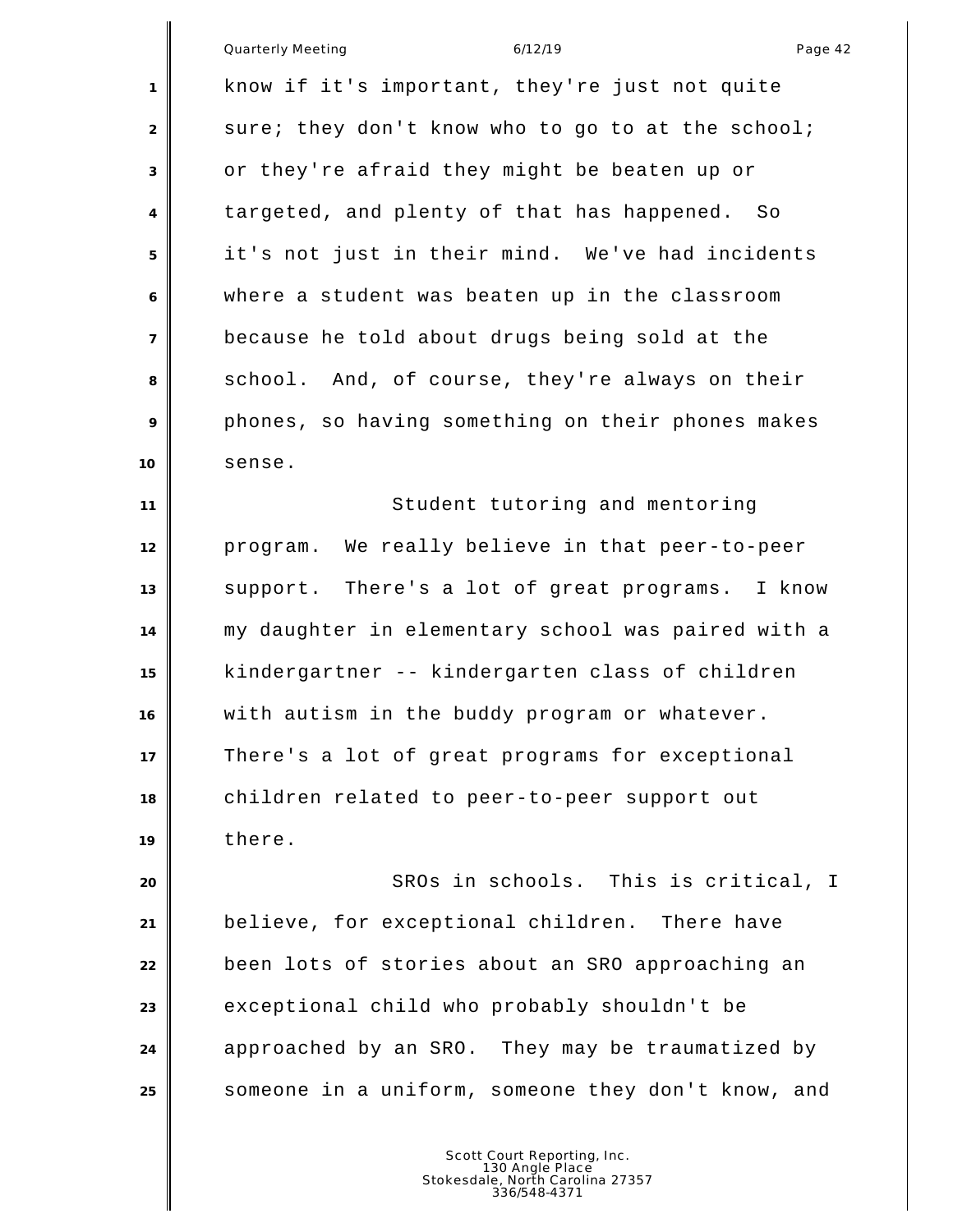|                | <b>Quarterly Meeting</b><br>6/12/19<br>Page 43     |
|----------------|----------------------------------------------------|
| 1              | the SRO may not know how to talk to that student.  |
| $\overline{2}$ | So this -- this is a big issue. I was excited to   |
| 3              | see that a lot of the schools -- I think           |
| 4              | Jacksonville shared their curriculum where they're |
| 5              | training their SRO in children with special needs, |
| 6              | children with disabilities.                        |
| $\overline{7}$ | Now some of the problems are -- of                 |
| 8              | course, are, you know, the FERPA and the HIPAA.    |
| 9              | They can't see the IEP, but the school surely can  |
| 10             | tell the SRO, you know, about that small group of  |
| 11             | children who they shouldn't approach or they       |
| 12             | should approach a certain way or just things are   |
| 13             | going to go bad if they do. And, of course,        |
| 14             | whenever possible, you go through the special      |
| 15             | education teacher or the assistant, but there are  |
| 16             | times when a student somehow gets separated from   |
| 17             | the class or the teacher is not available and      |
| 18             | where the SRO may be called in to remove the child |
| 19             | from the cafeteria or to go put hands on that      |
| 20             | upset child. And so schools need to be trained     |
| 21             | and realize they need to share some information    |
| 22             | with the SROs, and the SRO needs to be trained     |
| 23             | through their law enforcement agency and through   |
| 24             | the school how to react. It's a two-way street.    |
| 25             | It's not just the SRO; the school needs to know as |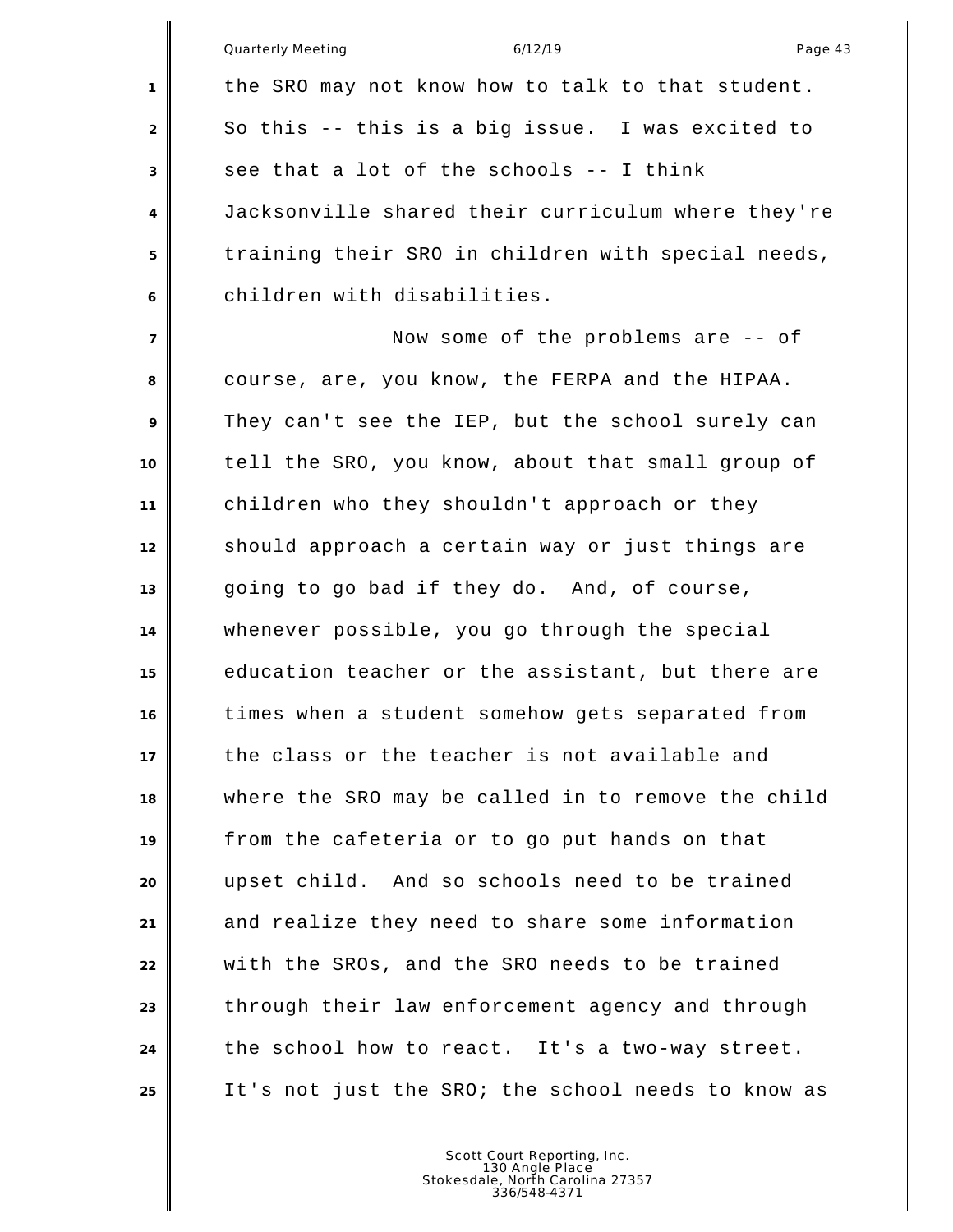|                | 6/12/19<br>Quarterly Meeting<br>Page 44            |
|----------------|----------------------------------------------------|
| 1              | well, and that's part of the sharing of            |
| 2              | information. You know, we don't want to violate    |
| 3              | FERPA, HIPAA, those things, but we can certainly   |
| 4              | share basic things about the student suffers from  |
| 5              | posttraumatic stress and he's very afraid of       |
| 6              | anybody in a uniform and needs to be approached    |
| $\overline{7}$ | very carefully, if at all.                         |
| 8              | And the expectations need to be clear              |
| 9              | when that SRO comes into the school. That's why    |
| 10             | we really recommend the memos of understanding     |
| 11             | between the school and law enforcement agency so   |
| 12             | they both understand the SRO is not there to be    |
| 13             | part of carpool duty, to be called in for          |
| 14             | disciplinary actions, but they're really a law     |
| 15             | enforcement person and they may have to actually   |
| 16             | arrest somebody because they work for a law        |
| 17             | enforcement agency, if they're called in when      |
| 18             | there's fighting going on or weapons involved.     |
| 19             | Yes?                                               |
| 20             | MS. MOOREFIELD: This is Ginny                      |
| 21             | Moorefield. I just had a question. So when SROs    |
| 22             | are trained -- and I'm not sure if you can answer  |
| 23             | this or not, but when they're trained or when they |
| 24             | go through any of the programs that your center    |
| 25             | has developed, are they encouraged to meet the     |
|                |                                                    |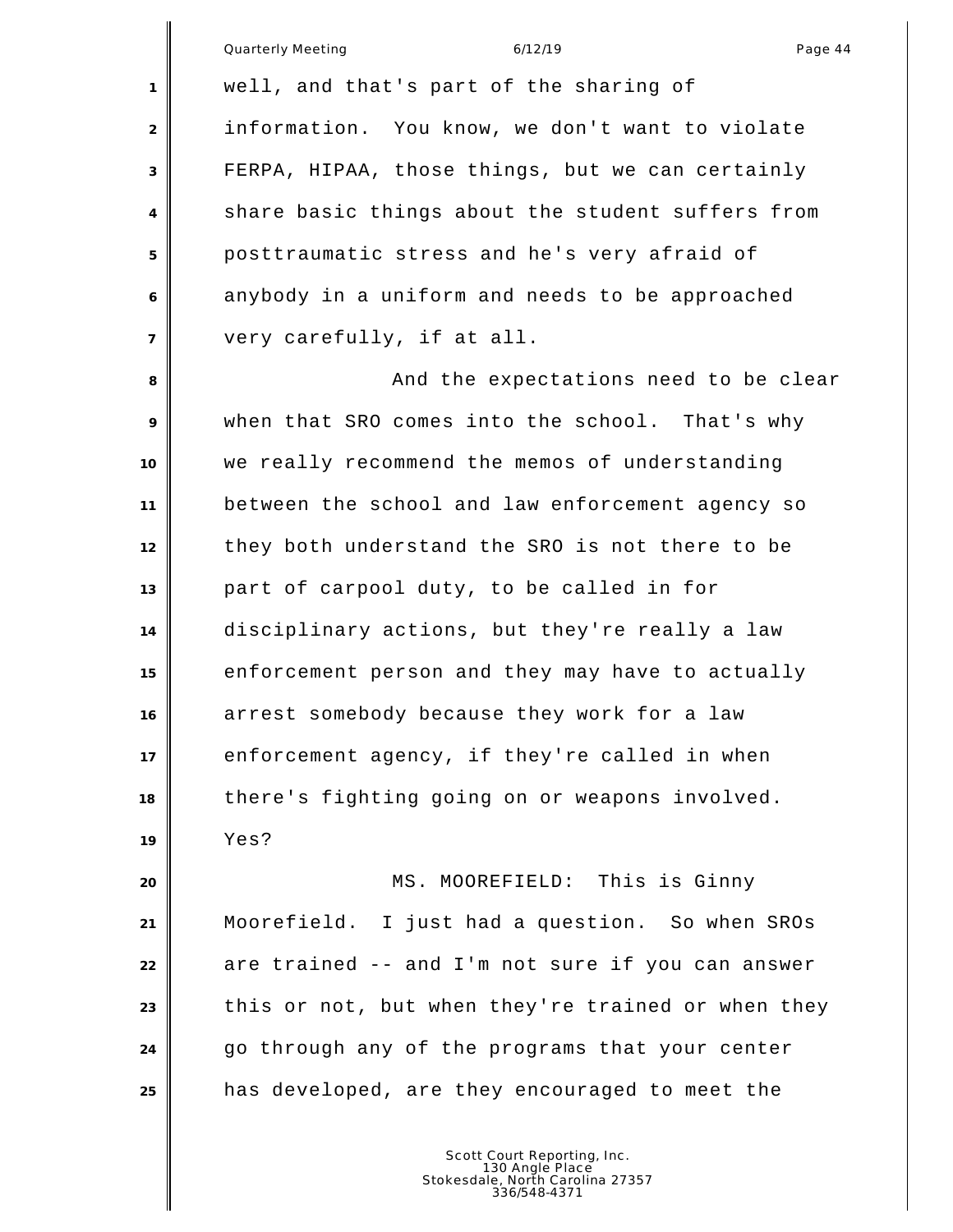students in some of our disability classes? Are 2 they encouraged to interact with the student body in general so that they know the students so that they can develop a relationship, and is there any training on developing a positive and a friendly 6 safe relationship with students who have disabilities so that, you know, they can learn this person to be someone that's trusted? MS. MARTIN: That is in the SRO curriculum that the Justice Academy uses for those SROs who go to the Justice Academy for the -- they have a basic SRO and a higher level SRO training than they do. A lot of law enforcement agencies don't send their SROs there. They do things within their own agency, but we recommend the Justice Academy because they have a curriculum that's more standardized that we've had input into, and I think we're moving more and more in that direction. But it recommends these kind of things, but it's really upon the school administrators to emphasize this point on their end, and it's also up to the SRO to have been

with the school staff, you know, before I start

Scott Court Reporting, Inc. 130 Angle Place Stokesdale, North Carolina 27357 336/548-4371

trained to realize, you know, I need to go meet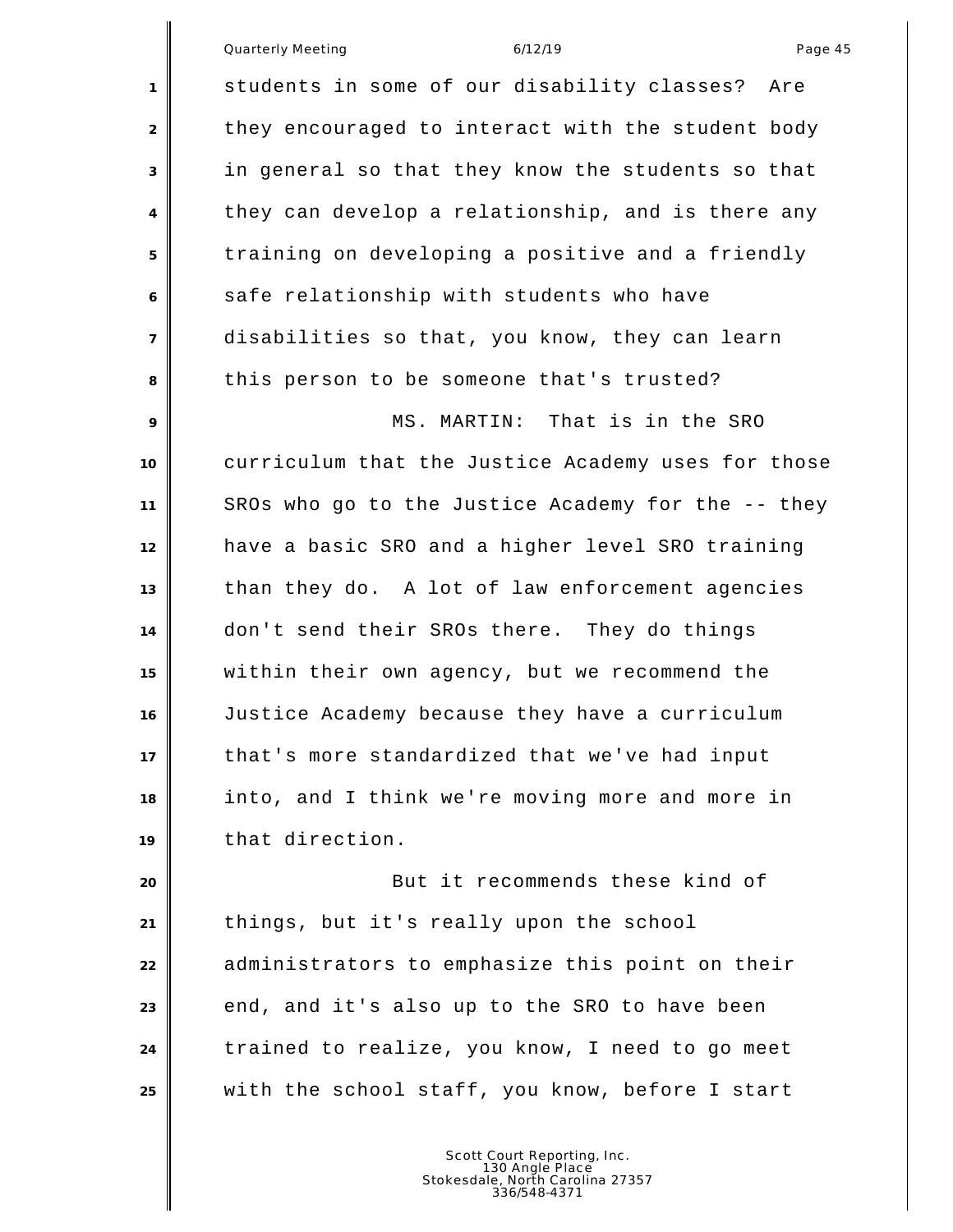|                | Quarterly Meeting<br>6/12/19<br>Page 46            |
|----------------|----------------------------------------------------|
| 1              | talking about expectations.                        |
| 2              | I love the programs where you bring                |
| 3              | in the fire department and police officers for     |
| 4              | students to meet. I've seen several programs like  |
| 5              | that that schools do. So all the students as well  |
| 6              | as the exceptional children can go meet the        |
| $\overline{7}$ | firefighter and the fire truck, the police officer |
| 8              | and the police car, you know, and become more      |
| 9              | familiar.                                          |
| 10             | We also know that there are some                   |
| 11             | cultures of students who are very afraid of law    |
| 12             | enforcement because their parents are, and so      |
| 13             | that's -- that's another cultural issue, and it's  |
| 14             | always great to go through -- if we're talking     |
| 15             | about the Hispanic community, to go through        |
| 16             | Hispanic organizations to kind of bridge that gap. |
| 17             | MS. THOMAS: Kym, if I could add, in                |
| 18             | the Exceptional Children Division, we have in the  |
| 19             | past provided through PBIS and through our         |
| 20             | Behavioral Support Section training for SROs as    |
| 21             | requested, and so we couldn't go and push that     |
| 22             | There had to be an invitation. So I'm real<br>out. |
| 23             | excited to hear that there is a real plan to do    |
| 24             | this for all SROs now because that has been very   |
| 25             | valuable, and that training covered the very       |
|                |                                                    |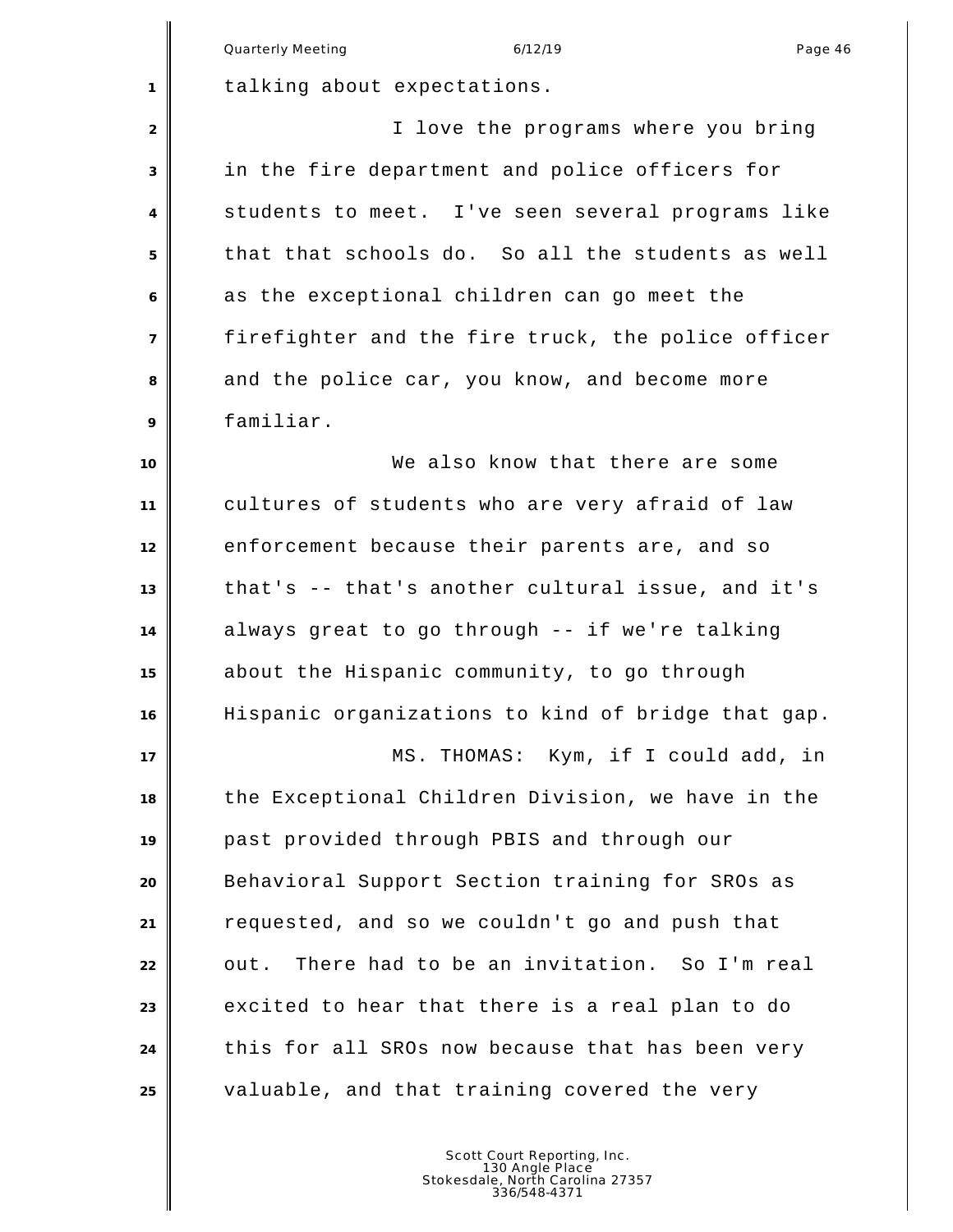|                | 6/12/19<br><b>Quarterly Meeting</b><br>Page 47     |
|----------------|----------------------------------------------------|
| $\mathbf{1}$   | things you just talked about. So I'd love to see   |
| 2              | how that parallels a little bit.                   |
| 3              | MS. MARTIN: And the other good thing               |
| 4              | is a lot of SROs are hired through the DPI SRO     |
| 5              | grants. I think -- I think we're up 300 or 400     |
| 6              | right now in elementary and middle schools, and as |
| $\overline{7}$ | a requirement of that grant, they have to do       |
| 8              | training including on children with disabilities,  |
| 9              | and we can require certain things of the SROs if   |
| 10             | they want the grant, and we require accountability |
| 11             | as well.                                           |
| 12             | At the end of the grant year, they                 |
| 13             | have to report on what training they provided the  |
| 14             | SROs. That's how I got the information from        |
| 15             | Jacksonville about what they were doing with the   |
| 16             | special needs training.                            |
| 17             | MS. MEBANE: I have a question.<br>Has              |
| 18             | there been any discussion around talking to        |
| 19             | parents -- either teachers or administrators       |
| 20             | talking to parents and making sure that they       |
| 21             | understand that there could be an interaction with |
| 22             | an SRO? Because I don't think a lot of parents     |
| 23             | think about that, and they could actually -- you   |
| 24             | know, there's some things that the school can't    |
| 25             | share, but the parents can.                        |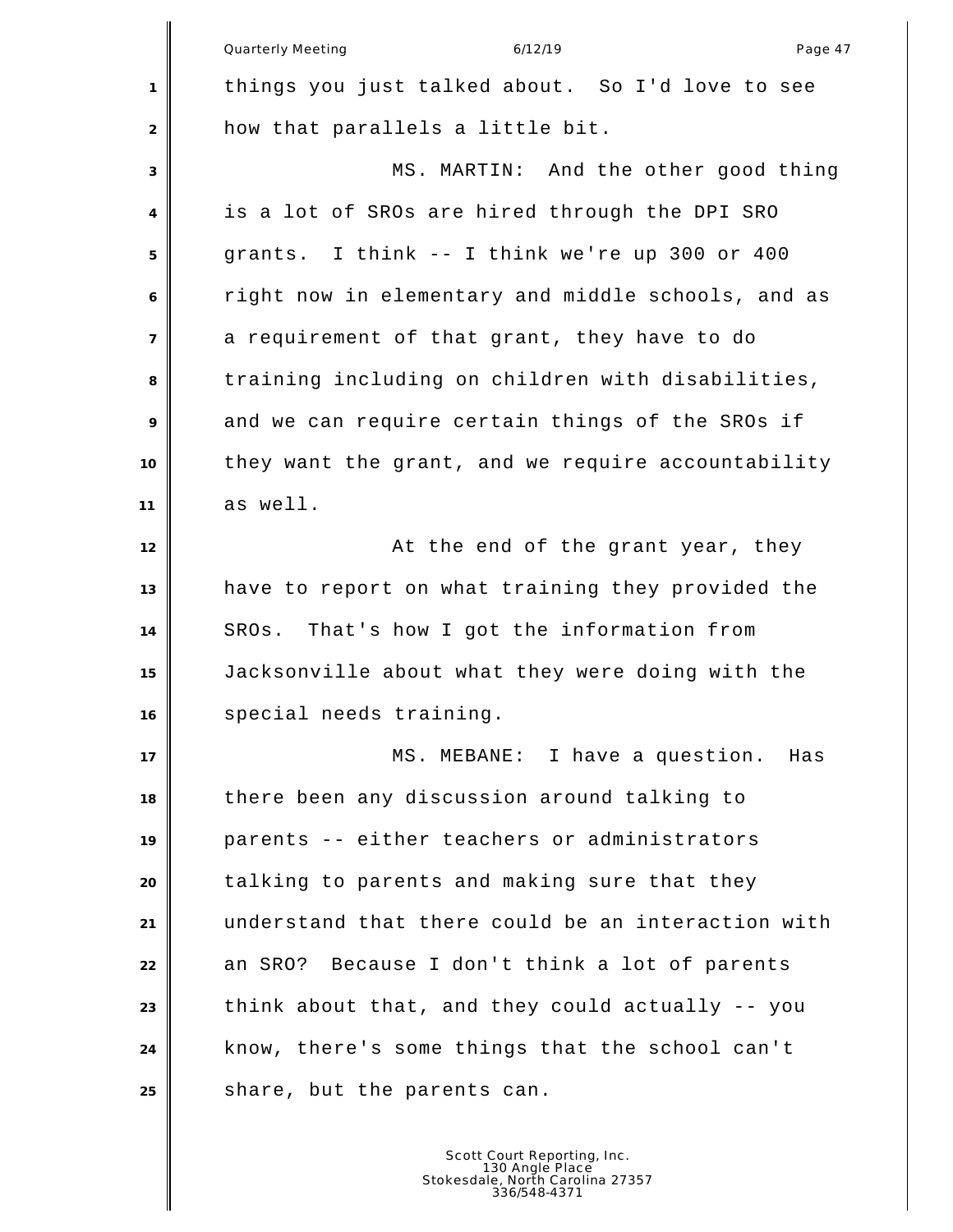| 1              | MS. MARTIN: Right. That's a good                   |
|----------------|----------------------------------------------------|
| $\overline{2}$ | idea. Yeah, I don't know the best way to do that.  |
| 3              | A parent meeting with all parents -- you know, not |
| 4              | singling out exceptional children -- all parents   |
| 5              | who want to come in and meet the SRO and ask the   |
| 6              | SRO questions would be a great thing for the       |
| $\overline{7}$ | school to do.                                      |
| 8              | MR. BAKER: I was just going to add,                |
| 9              | one of the things that we do in our school is part |
| 10             | of a curriculum night, and that's one of the       |
| 11             | topics that we actually speak upon. So that's      |
| 12             | something we address so parents can come in and    |
| 13             | learn about that particular thing in regards to    |
| 14             | school resource officers, what's the role, what do |
| 15             | they do, and their interaction with their          |
| 16             | children.                                          |
| 17             | MS <sub>1</sub><br>MARTIN: Right. A lot of times   |
| 18             | people think, well, it's upon the law enforcement  |
| 19             | agency and SRO to know these things, but it's a    |
| 20             | two-way street. You know, both the school agency   |
| 21             | and the law enforcement agency need to have an     |
| 22             | understanding. That's why those MOUs can be        |
| 23             | important.                                         |
| 24             | So moving on from the SRO, we do do                |
| 25             | the critical incident response training for school |
|                |                                                    |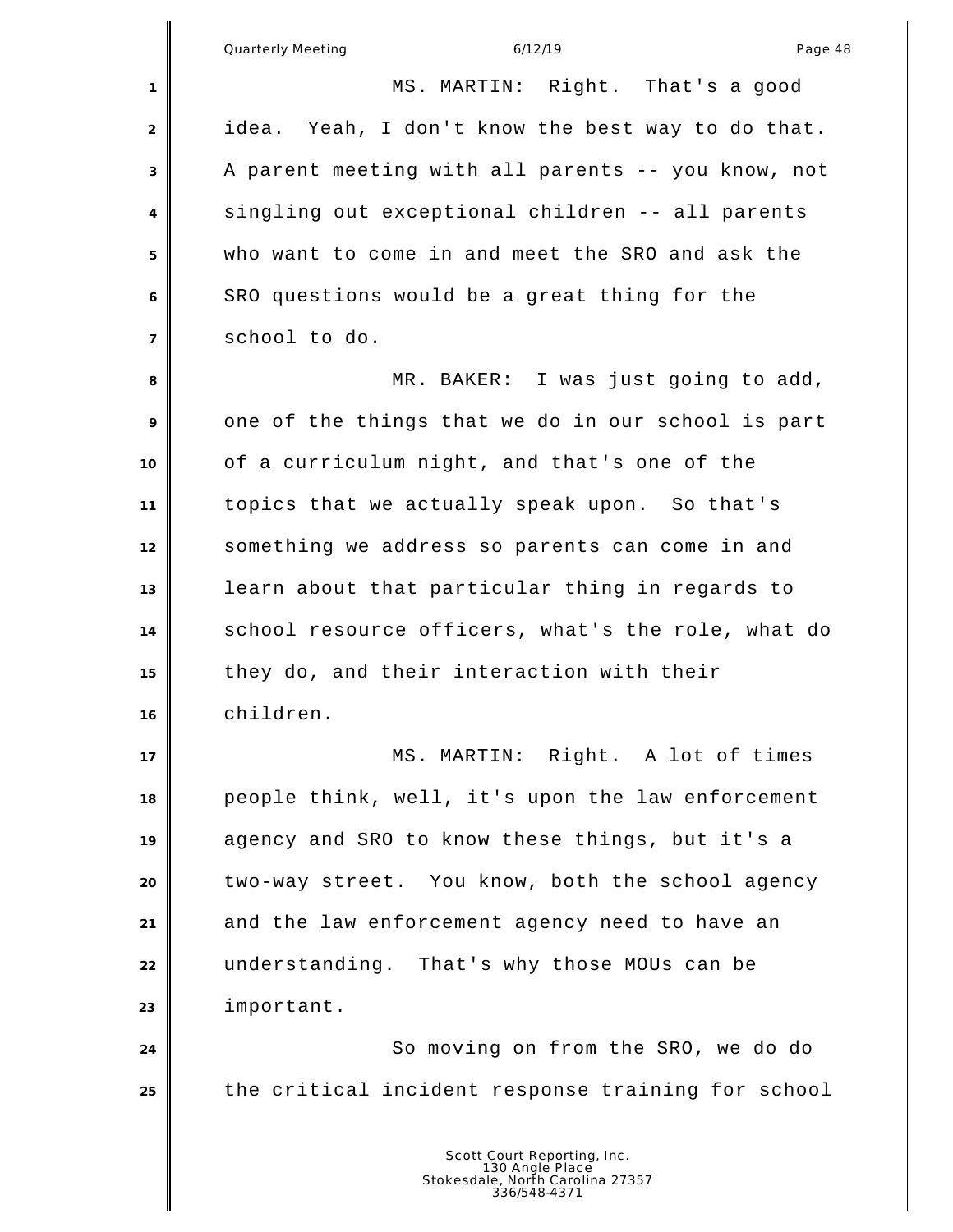Quarterly Meeting and the control of the 6/12/19 control of the control of the Page 49 faculty and staff, what to do in the case of a 2 school shooter primarily, also, you know, a weather-related emergency. In 2014, we provided -- created this curriculum and -- there was an old curriculum that was terribly outdated, but one of the things that this curriculum includes is options for teachers. Instead of you have to go in your room and lock the door. It's pay attention to what's going on and the situation that you're in. Don't just assume one thing is going to happen. If you're out on the playground and a shooting's going on inside the school, you do not want to go in the school and get locked down in your classroom. You probably want to run through the woods and find a rallying point that's predetermined for you to go and wait until you get the all clear to go back in the building. So we -- one of the things we've really tried to do is give those options. I think we could do a lot more in

 this curriculum for exceptional children. It talks about it, and every time you go to a school, they like to say, "Oh, my classroom over here, I have to pay attention to them because we have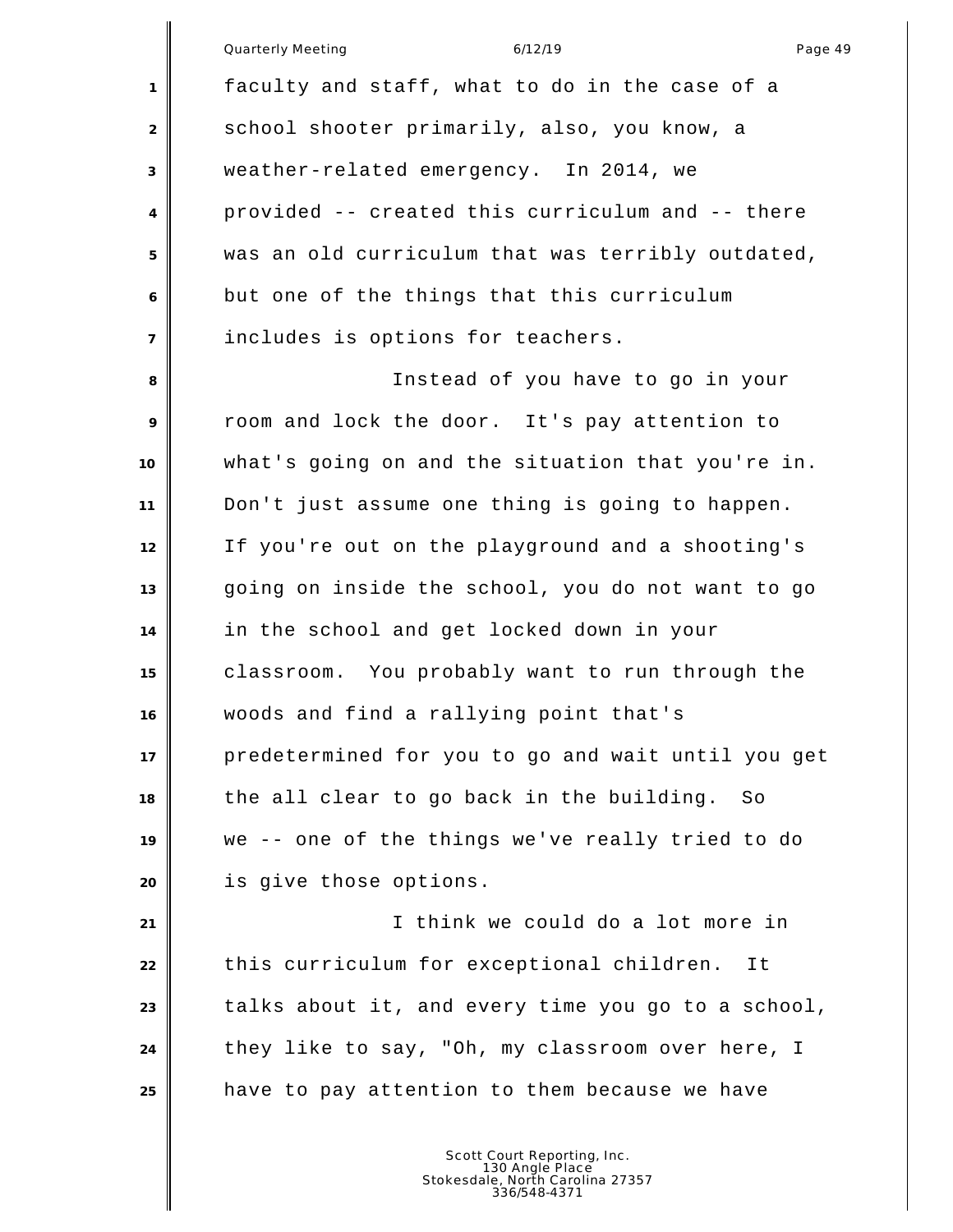|                | Quarterly Meeting<br>6/12/19<br>Page 50            |
|----------------|----------------------------------------------------|
| 1              | students in wheelchairs that need to be taken out  |
| 2              | a different way." So schools are on top of that,   |
| 3              | but I know the school where I worked most          |
| 4              | recently, you know, it was even more of an issue   |
| 5              | for the children who didn't understand what was    |
| 6              | going on and were going to panic, you know, when   |
| $\overline{7}$ | things changed in their routine and loud noises    |
| 8              | and such.                                          |
| 9              | I think probably school                            |
| 10             | administrators are less sure about how to deal     |
| 11             | with those situations, and there are some good     |
| 12             | things that FEMA, Homeland Security has put out.   |
| 13             | Yes?                                               |
| 14             | MS. GRADY: Do you guys have a                      |
| 15             | recommendation on frequency of the lockdown        |
| 16             | drills?                                            |
| 17             | MS. MARTIN: At least one a year                    |
| 18             | dedicated to an active shooter, and that's per     |
| 19             | school. I mean that is the requirement, but we     |
| 20             | would recommend more than that. I look to -- we    |
| 21             | have a couple of law enforcement/emergency         |
| 22             | management folks that work with the Center. I      |
| 23             | kind of look to them for that side of things, but  |
| 24             | I think you need to practice it more than one time |
| 25             | there within the school, but not so much like the  |
|                |                                                    |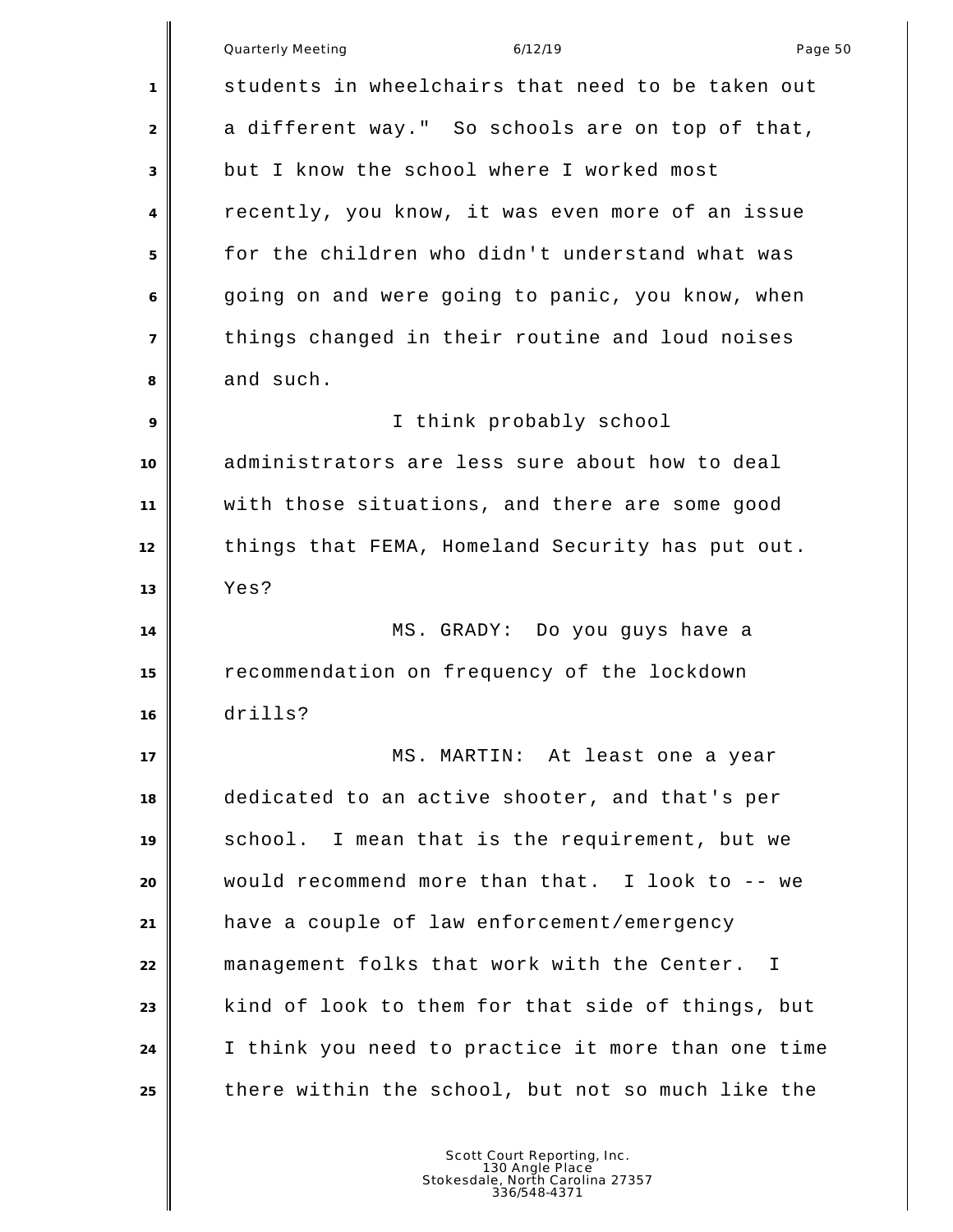|                | <b>Quarterly Meeting</b><br>6/12/19<br>Page 51     |
|----------------|----------------------------------------------------|
| $\mathbf{1}$   | fire drills where you just -- it becomes so        |
| 2              | mundane and so regular that you don't really think |
| 3              | it could be a real fire and you tend not to take   |
| 4              | it seriously. We wouldn't want it to become like   |
| 5              | that.                                              |
| 6              | But -- and I know a lot of times they              |
| $\overline{7}$ | want to give the special education teacher the     |
| 8              | heads-up that there's going to be a loud sound and |
| 9              | the drill, but that's unrealistic. If there were   |
| 10             | a school shooting, it wouldn't be that way.<br>So  |
| 11             | you have to balance, you know, is it worth         |
| 12             | upsetting this classroom of children the rest of   |
| 13             | the day with what if there really was a shooting,  |
| 14             | are they going to realistically know how to        |
| 15             | respond, and it's a hard balance. I don't envy     |
| 16             | the teachers having to do that. Yes?               |
| 17             | MS. JOHNSON: Are these trainings                   |
| 18             | available to nonpublic schools?                    |
| 19             | MS. MARTIN:<br>Yes. As a matter of                 |
| 20             | fact, Mike Anderson, who's one of the main         |
| 21             | trainers with the Center, is training the new      |
| 22             | charter schools this week or next week.            |
| 23             | MS. JOHNSON: So not charter, but                   |
| 24             | actually nonpublic or private---                   |
| 25             | MS. THOMAS: Private schools.                       |
|                | Scott Court Reporting, Inc.                        |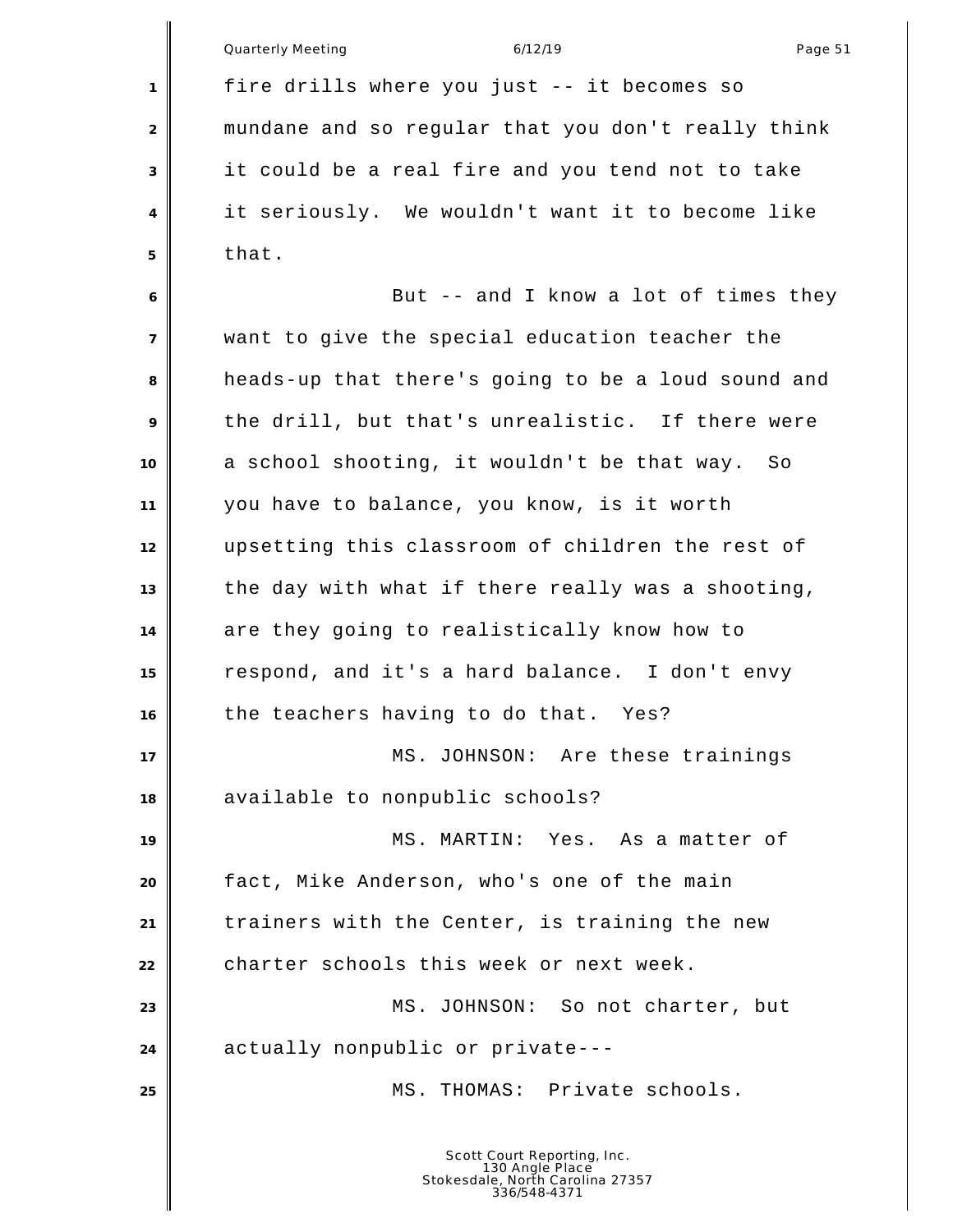|                | Page 52<br>Quarterly Meeting<br>6/12/19            |
|----------------|----------------------------------------------------|
| 1              | MS. MARTIN: We don't turn away                     |
| 2              | private schools. I've been to Saint David's        |
| 3              | School, Ravenscroft. A lot of the local private    |
| $\overline{4}$ | schools have asked us to come, and we don't turn   |
| 5              | people away. So it really is for everyone. I       |
| 6              | would have to say, if we had a huge influx of      |
| $\overline{7}$ | requests, we would probably have to prioritize the |
| 8              | public schools, which includes charter and         |
| 9              | regional and laboratory, but we haven't had that   |
| 10             | issue yet. We've just been able to meet the        |
| 11             | requests coming in.                                |
| 12             | MS. HUDGENS: I have two questions                  |

 from the virtual participants. One, do we know how many districts use this program for SRO training, or maybe if it's easier stated, how many do we know that are not using it? Whichever one, do we know how many are? 18 || MS. MARTIN: Going to the Justice Academy for the SRO training? **MS. HUDGENS:** Uh-huh. 21 | MS. MARTIN: We can get those numbers

 from the Justice Academy. They are under the Department of Justice so they're under the Attorney General's Office. They have an office -- a big training office in Salemburg, North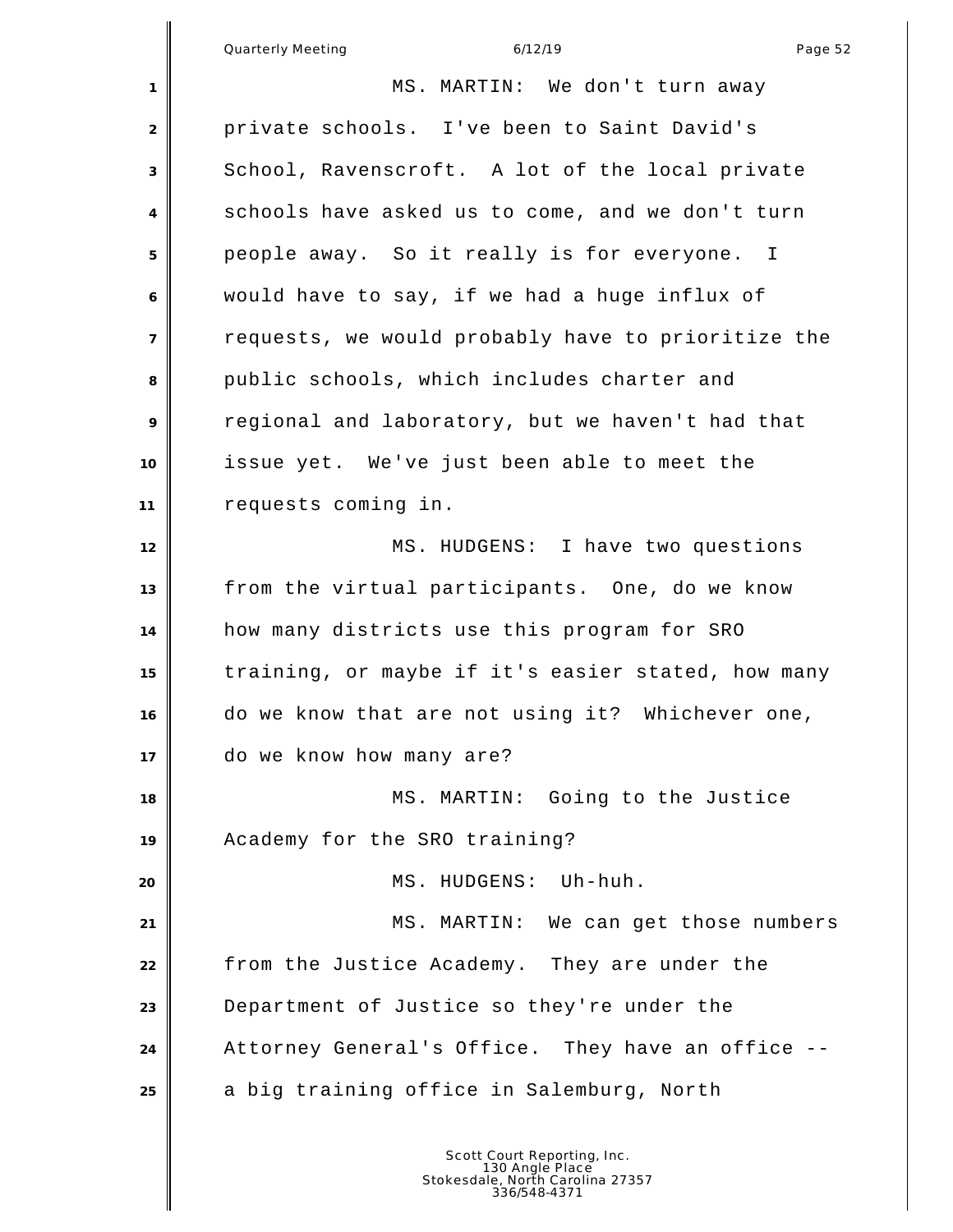|                | Quarterly Meeting<br>6/12/19<br>Page 53            |
|----------------|----------------------------------------------------|
| 1              | Carolina; Clinton, North Carolina; and they have   |
| 2              | one in Edneyville, the western part of the state.  |
| 3              | They did just have one SRO trainer. His name is    |
| 4              | Scott -- I can't think of his last name. He's on   |
| 5              | our Task Force for Safer Schools.                  |
| 6              | But now they've hired a couple more                |
| $\overline{7}$ | because of more school safety grants. There's      |
| 8              | talk about requiring an SRO in every school. The   |
| 9              | legislature has talked about that and others, and  |
| 10             | so, you know, it's good to get ahead of it now and |
| 11             | get our SROs trained the right way now before we   |
| 12             | have such huge numbers that we have to train.      |
| 13             | MS. HUDGENS: The second question --                |
| 14             | and I think I'll direct it to both Leanna and      |
| 15             | you -- there's an invitation here to maybe come    |
| 16             | back when that curriculum is developed and give    |
| 17             | another update to the Council when that curriculum |
| 18             | is developed. So we'll coordinate with your        |
| 19             | office, if that's okay.                            |
| 20             | MS. MARTIN: That sounds good, and we               |
| 21             | could have either Mike Anderson, who kind of       |
| 22             | specializes in the training, or even the Justice   |
| 23             | Academy come and talk about how they do it.<br>We  |
| 24             | have -- the critical incident training is in the   |
| 25             | basic law enforcement training curriculum now --   |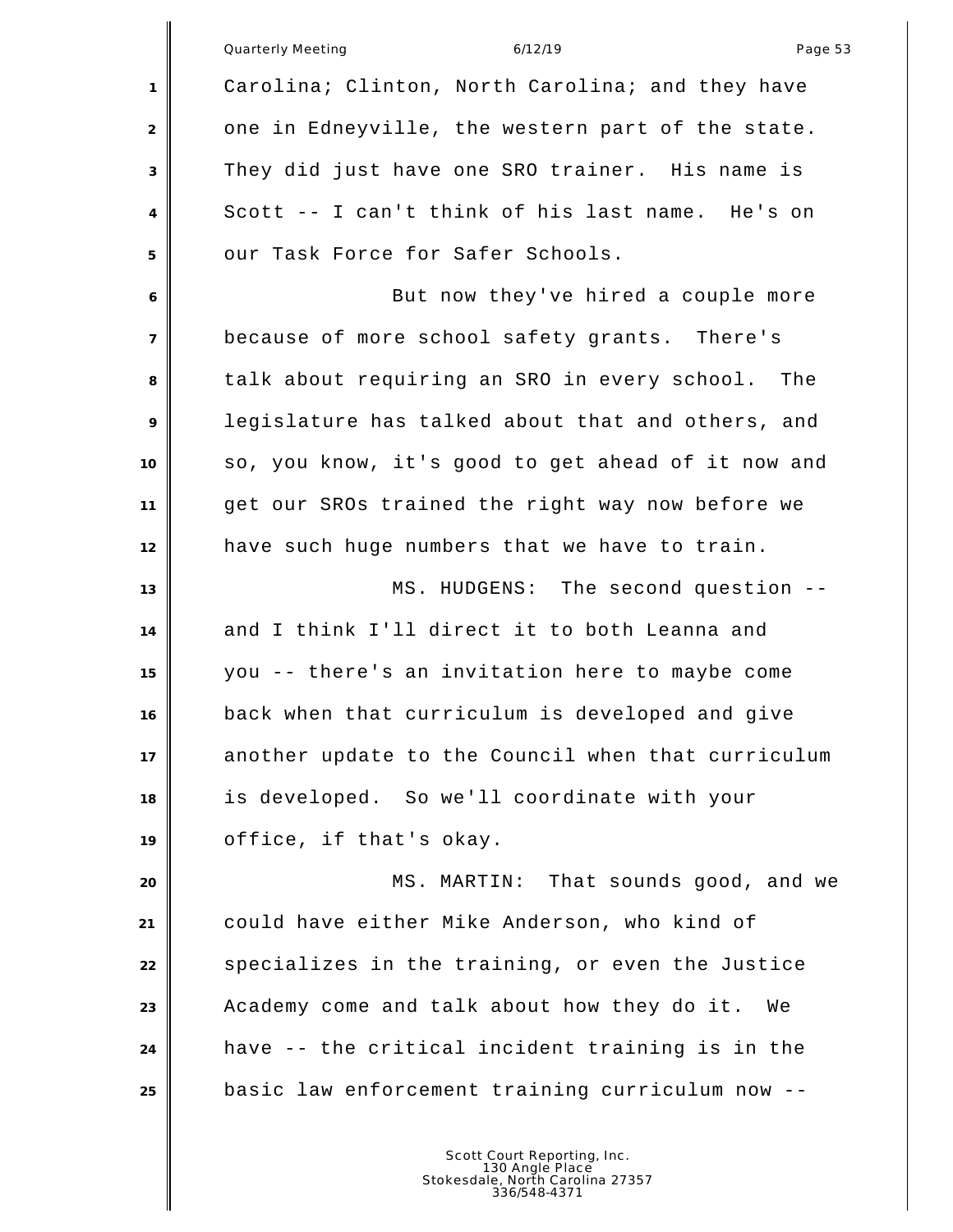|                | Quarterly Meeting<br>Page 54<br>6/12/19            |
|----------------|----------------------------------------------------|
| 1              | requirement now. So we're part of required law     |
| 2              | enforcement training now. So that's good.          |
| 3              | These are some of the resources that               |
| 4              | we're in the process of putting on our website.    |
| 5              | As some of you-all know, the websites are a work   |
| 6              | in progress right now, but we've located all this  |
| $\overline{7}$ | great information. A lot of it's from              |
| 8              | FEMA/Homeland Security on emergency planning for   |
| 9              | students with disabilities, some of the barriers   |
| 10             | for evacuation, some of the change in conditions,  |
| 11             | you know, and how that would impact special needs  |
| 12             | children.                                          |
| 13             | Of course, planning for evacuation,                |
| 14             | which is naturally where we would go, and          |
| 15             | identifying students who may need extra assistance |
| 16             | in evacuating and in reacting to a critical        |
| 17             | incident. Regular practice and drills. Transfer    |
| 18             | trauma. Often when there is a school shooting and  |
| 19             | if you do a real intense school lockdown drill,    |
| 20             | you're going to put students on a bus and take     |
| 21             | them to an evacuation point. That can be even      |
| 22             | more trauma for our students who are confused      |
| 23             | about why all that is going on, but there are      |
| 24             | great resources available that we're going to have |
| 25             | on our website, and I'm going to recommend be put  |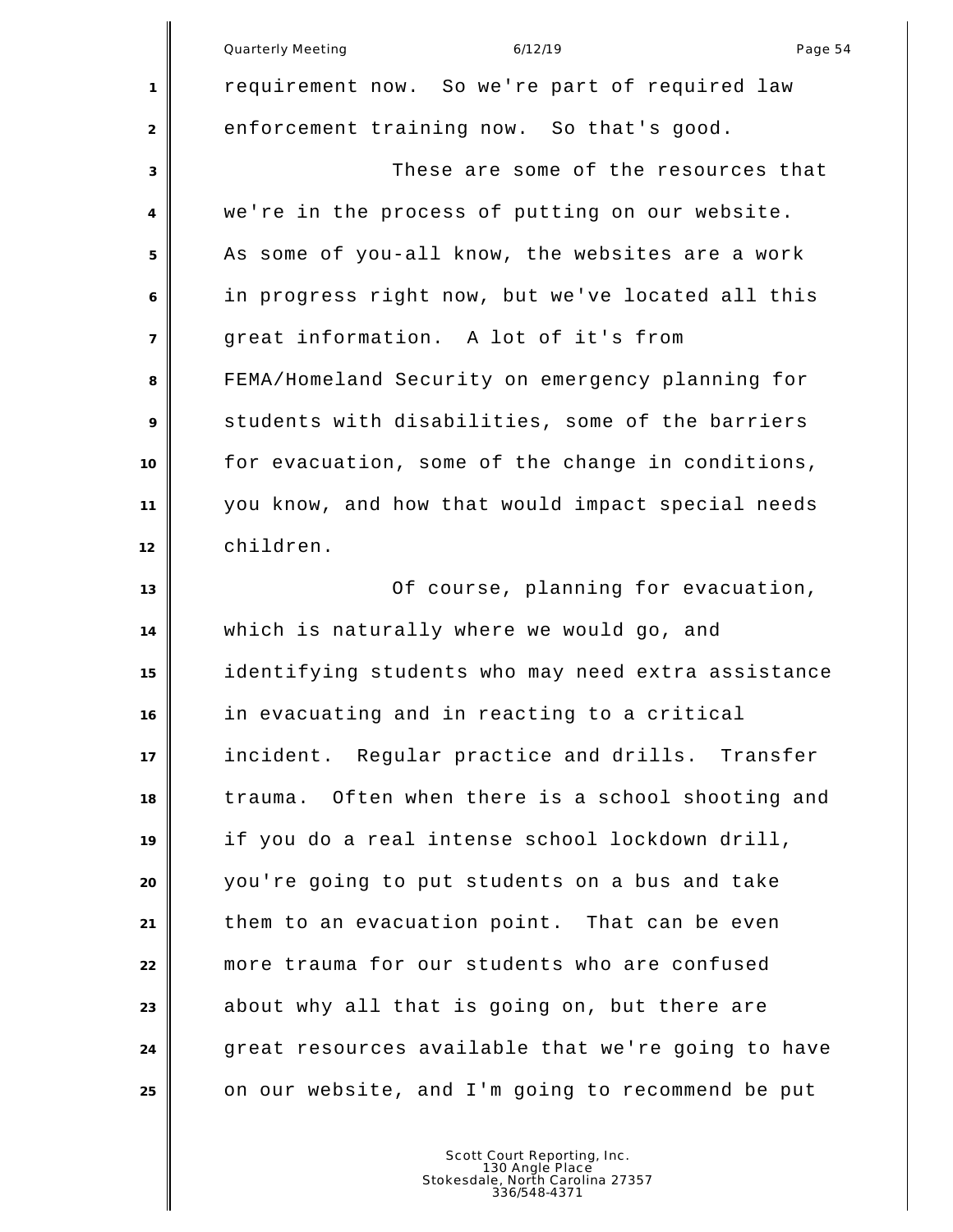|                | 6/12/19<br>Quarterly Meeting<br>Page 55            |
|----------------|----------------------------------------------------|
| 1              | in our curriculum. Yes?                            |
| 2              | MS. MOOREFIELD: So you just brought                |
| 3              | up an existential crisis for me. So you just       |
| 4              | mentioned -- and I haven't even thought about      |
| 5              | this, but when, you know, God forbid, there is an  |
| 6              | active shooter and they are evacuating students, I |
| $\overline{7}$ | know that they just throw them on a bus as quickly |
| 8              | as they can and get them to a safe place. Are all  |
| 9              | schools equipped with buses that can handle        |
| 10             | wheelchairs?                                       |
| 11             | Because I know that -- I know in Wake              |
| 12             | County and a handful of other counties, we have to |
| 13             | contract out those services, and they're not the   |
| 14             | best services on a day-to-day basis. So how do     |
| 15             | you -- how do they evacuate students who are in    |
| 16             | wheelchairs?                                       |
| 17             | MS. MARTIN: That's a good point                    |
| 18             | because if you're contracting, the bus may not be  |
| 19             | parked there at the school.                        |
| 20             | MS. MOOREFIELD: I guarantee you it's               |
| 21             | not parked there. It's not usually parked there    |
| 22             | when it's supposed to be there.                    |
| 23             | MS. MARTIN: Right. So, ideally, we                 |
| 24             | would have to recommend that a handicapped-        |
| 25             | accessible bus be at the school at all times or    |
|                |                                                    |
|                |                                                    |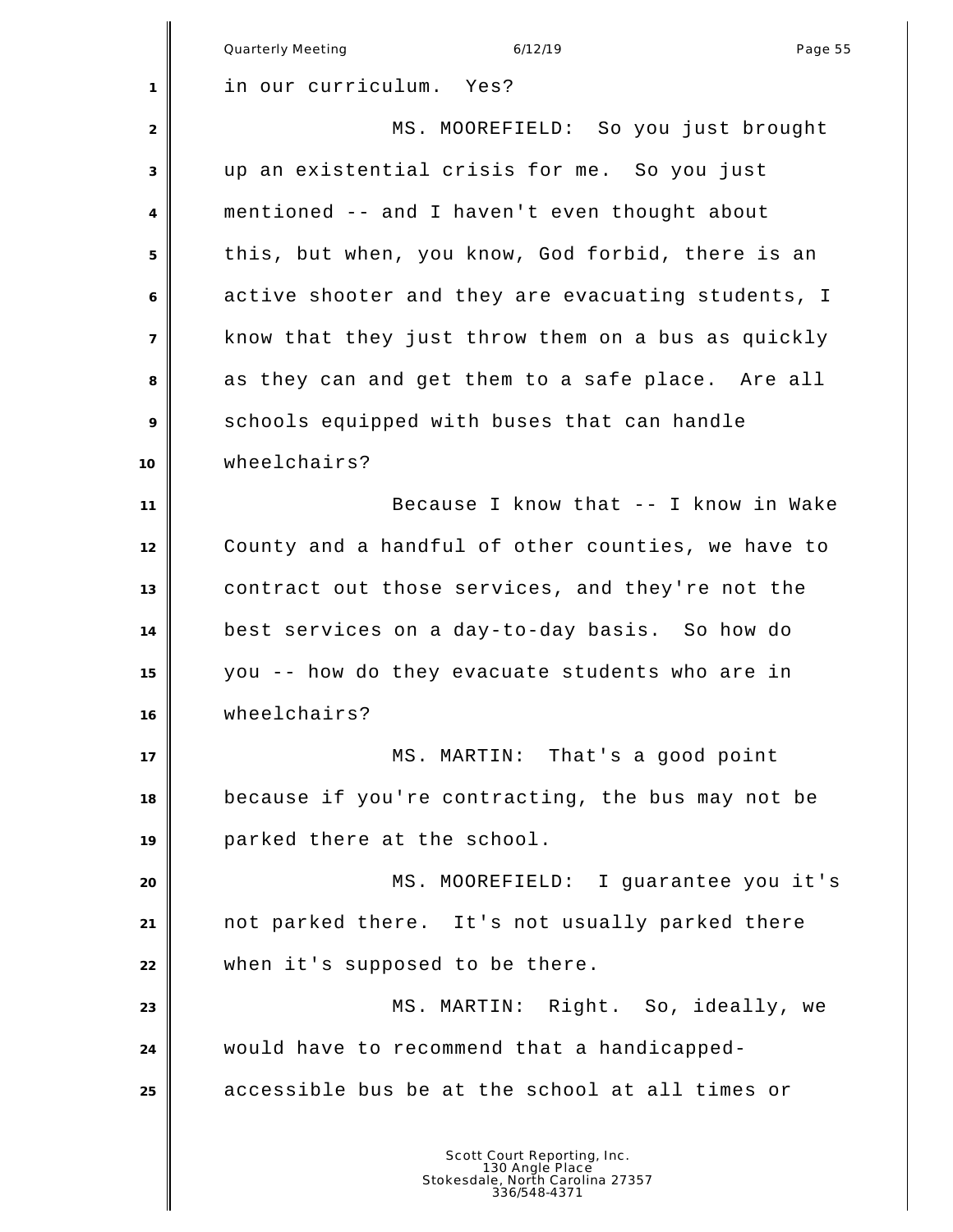|                | Page 56<br><b>Quarterly Meeting</b><br>6/12/19     |
|----------------|----------------------------------------------------|
| 1              | somewhere close where it can get there within      |
| 2              | minutes.                                           |
| 3              | MS. MOOREFIELD: I'll be putting that               |
| $\overline{4}$ | on my "that mom" list.                             |
| 5              | MS. MARTIN: Yeah. Because children                 |
| 6              | in wheelchairs, you're going to have to get the    |
| $\overline{7}$ | wheelchair in. True emergencies, you may be just   |
| 8              | picking up the student and moving with them.       |
| 9              | MS. HUTCHINSON: It would be hard to                |
| 10             | budget for a bus to sit there and an employee to   |
| 11             | sit there five days a week, 40 hours a week for a  |
| 12             | what-if. I would think that there would be an      |
| 13             | alternative of like we have wheelchairs that are   |
| 14             | stair wheelchairs and those kinds of things, or    |
| 15             | they have like wheelchairs that are made for       |
| 16             | airplanes and such, that they could have those     |
| 17             | available that they could---                       |
| 18             | MS. MOOREFIELD: Those are not                      |
| 19             | options, though, when you have kids that have      |
| 20             | severe disabilities. But a lot of -- and the       |
| 21             | reason I asked is because a lot of county buses    |
| 22             | that are used every day have wheelchair lifts, and |
| 23             | I was just wondering if anybody knows, does each   |
| 24             | school have one of those? I mean it doesn't have   |
| 25             | to be like, you know, a contracted bus, but just   |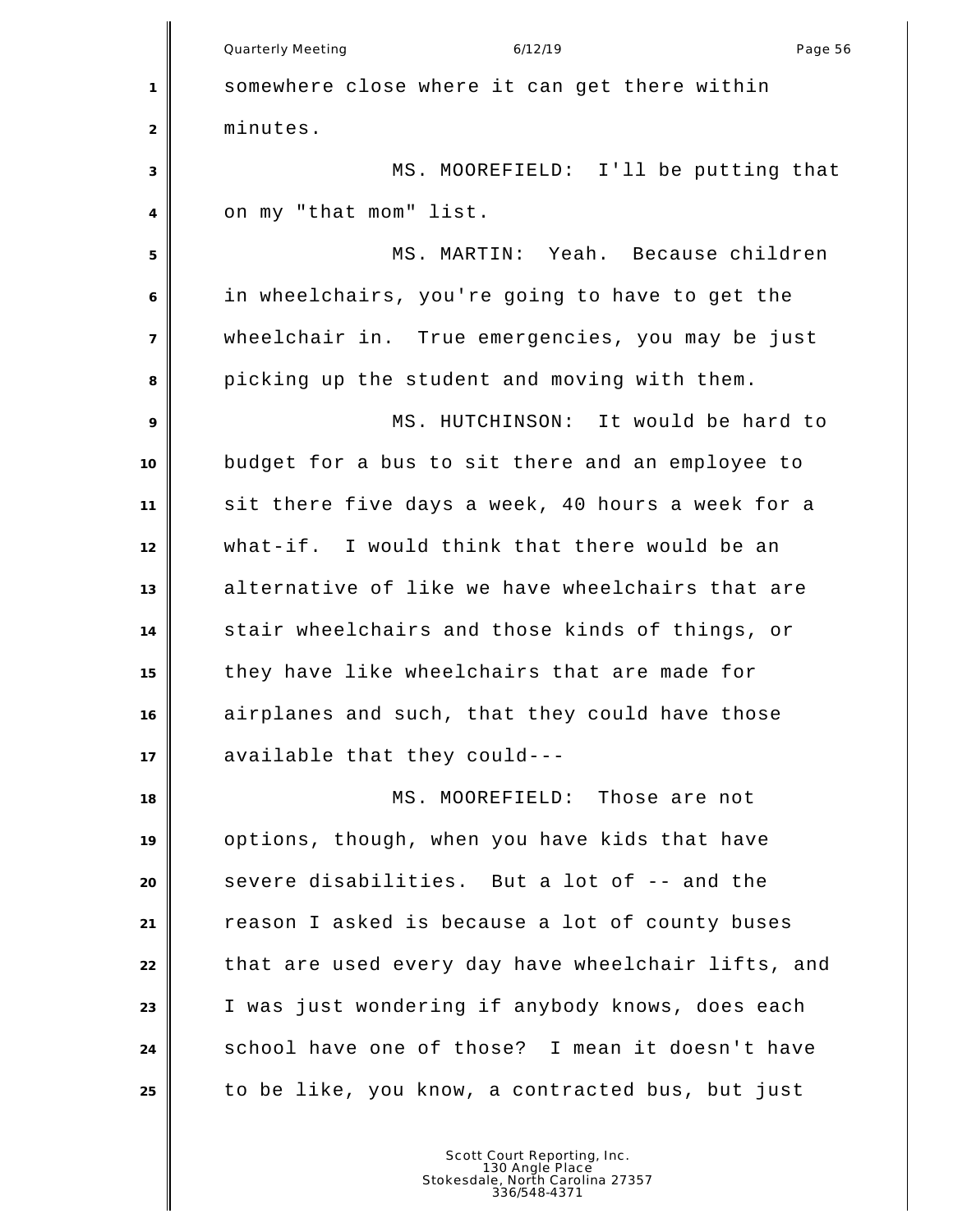|                | <b>Quarterly Meeting</b><br>6/12/19<br>Page 57     |
|----------------|----------------------------------------------------|
| 1              | to have the capability.                            |
| 2              | MS. MARTIN: On the regular bus---                  |
| 3              | MS. MOOREFIELD: Yeah.                              |
| 4              | MS. MARTIN: ---or, quote, unquote,                 |
| 5              | regular school bus, do they have the wheelchair--- |
| 6              | MS. MOOREFIELD: That may or may not                |
| $\overline{7}$ | be transporting anybody that has a wheelchair,     |
| 8              | $but --$                                           |
| 9              | MS. MARTIN: Because they have those                |
| 10             | doors that open at the back.                       |
| 11             | MS. MOOREFIELD: I mean you have to                 |
| 12             | have the lift. What I'm saying is, a lot of        |
| 13             | regular -- your yellow school buses do have lifts, |
| 14             | and I was just wondering if---                     |
| 15             | MS. MARTIN: There's a lot of                       |
| 16             | planning that can go into this, but in a true      |
| 17             | school shooting emergency -- I hate to say it --   |
| 18             | and they're rare---                                |
| 19             | THE CHAIRPERSON: Thankfully.                       |
| 20             | MS. MARTIN: They're rare,                          |
| 21             | thankfully. You know, you may just be picking up   |
| 22             | a student and going with it, just getting them out |
| 23             | of there as quickly as possible. After the         |
| 24             | shooter has been gotten into custody, once you've  |
| 25             | made sure there's not multiple shooters, you've    |
|                |                                                    |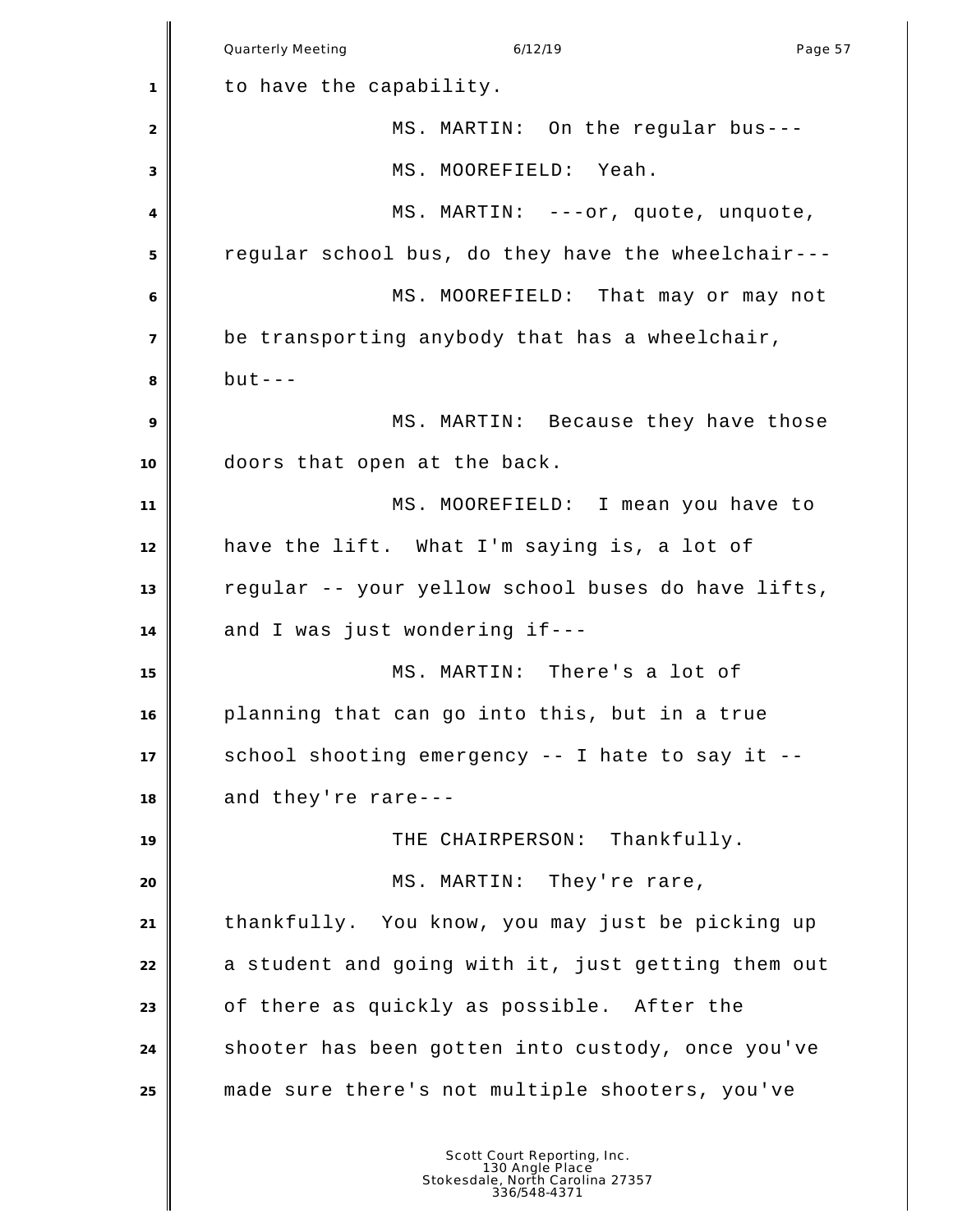Quarterly Meeting and the control of the 6/12/19 control of the control of the Page 58 got your shooters, then you can start, you know, thinking -- you know, evacuation and, you know, planning and getting those wheelchairs out and all. MS. MOOREFIELD: And I'm not going to interrupt you further, but this is just to the Council. This is something that we've discussed before as far as emergency planning, and I really feel very strongly that we need to strongly push that there needs to be plans for this in place for all of our schools because as a parent of a child with severe disabilities who requires a custom wheelchair, I've got to tell you I am sick to death of the County and the State telling me that my kid is not as important as other kids. 16 and we've been dealing with the transportation thing for years. It's totally legal to pass my kid's school bus -- and there's nothing I can do about it -- even when he's on the lift. It's totally fine for his classroom not to have a lock on it so they can't lockdown. It's totally fine for, you know, all of these other things that I've had to be "that mom" on, and I should not have to be "that mom" just because my child has severe disabilities and is in the vast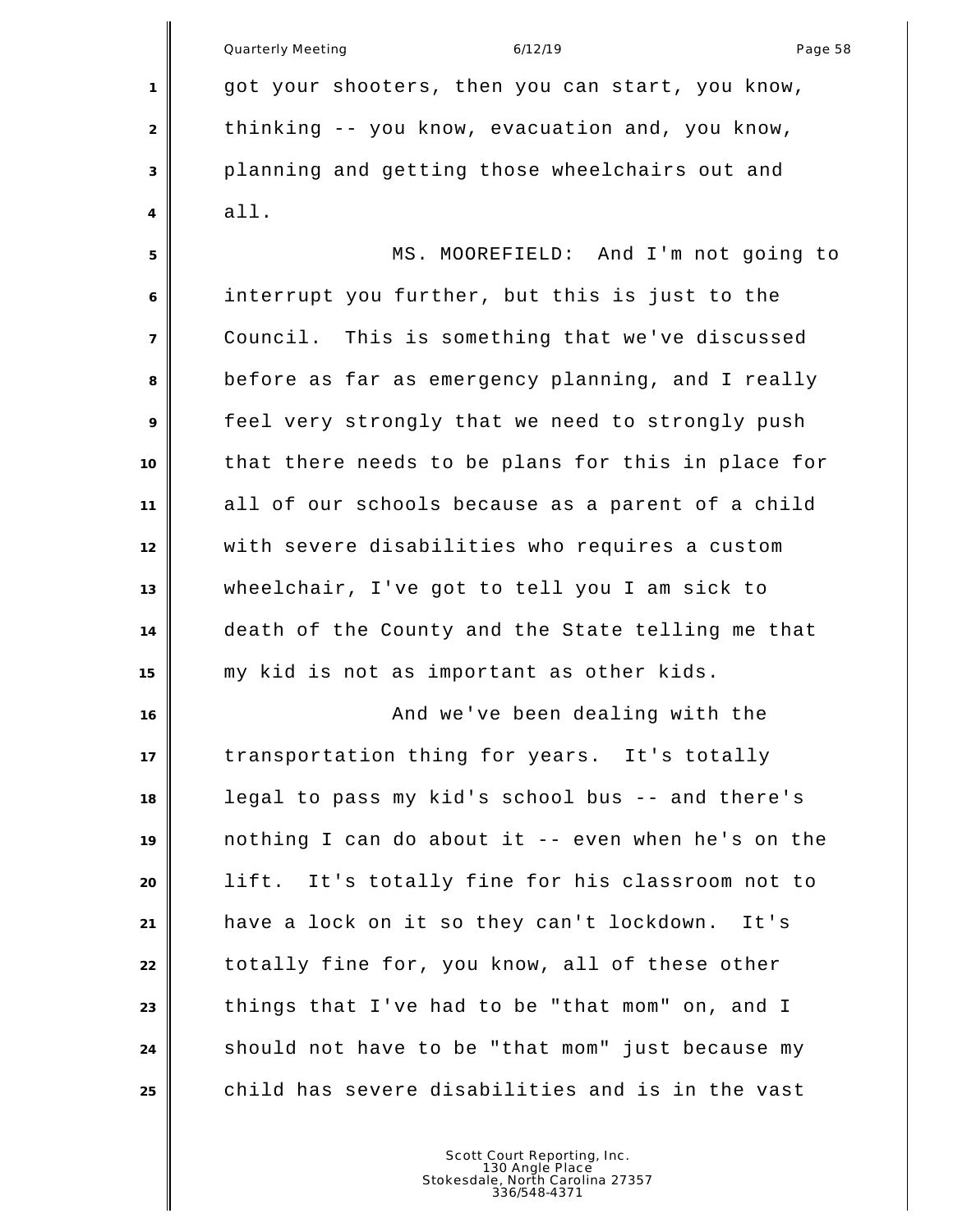|                | 6/12/19<br>Quarterly Meeting<br>Page 59           |
|----------------|---------------------------------------------------|
| 1              | minority.                                         |
| 2              | So I get what is being said about the             |
| 3              | expense and everything, but as a Council,         |
| 4              | especially a council for children with special    |
| 5              | needs, I understand that the autism population,   |
| 6              | the CP population, the mild and moderate          |
| $\overline{7}$ | population is way larger. I've got to tell        |
| 8              | you-all I'm getting real sick of being kind of    |
| 9              | isolated for severe disabilities. That, no, we -- |
| 10             | you know, we don't need to worry about that right |
| 11             | now because this is a bigger problem. It's not.   |
| 12             | $So -- -$                                         |
| 13             | THE CHAIRPERSON: I hear you, you                  |
| 14             | know.                                             |
| 15             | MS. MARTIN: You can't put a value on              |
| 16             | a life.                                           |
| 17             | THE CHAIRPERSON: Yeah, you can't put              |
| 18             | a value on anybody's life. I think there are      |
| 19             | strategies that need to be discussed within a     |
| 20             | committee such as---                              |
| 21             | MS. MOOREFIELD: As a Council, I                   |
| 22             | would like us to address, you know, just start    |
| 23             | maybe with these emergency plans and things like  |
| 24             | that, and we can make some recommendations that   |
| 25             | include all of our kids with disabilities.        |
|                |                                                   |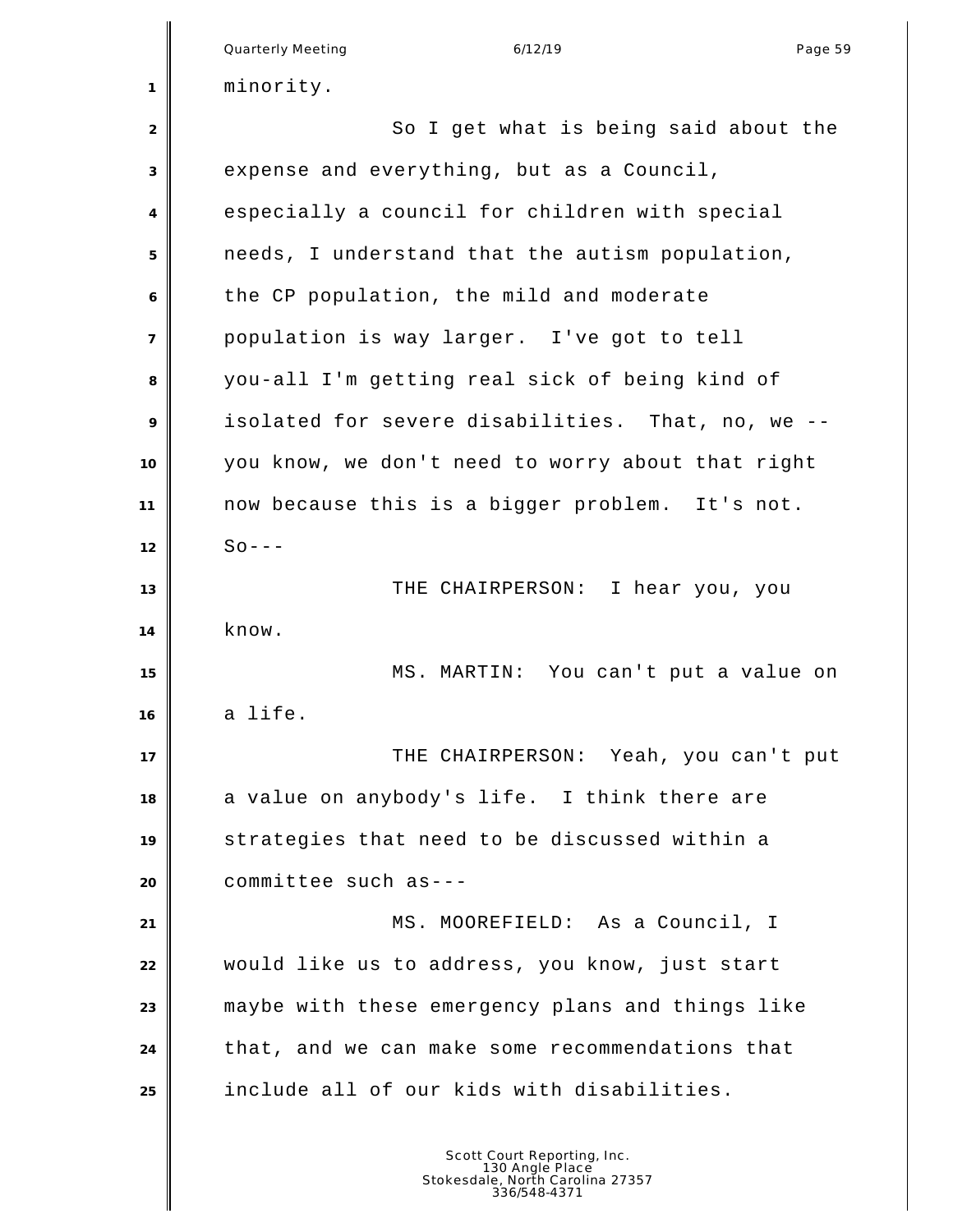|                | Quarterly Meeting<br>Page 60<br>6/12/19            |
|----------------|----------------------------------------------------|
| 1              | MS. TERHAAR: We've got that as item                |
| $\sqrt{2}$     | 4, don't we? "Add EC involvement in School Safety  |
| 3              | Advisory committees with a focus on ensuring       |
| 4              | students with significant needs---"                |
| 5              | MS. MOOREFIELD: Yes. And we had                    |
| 6              | [inaudible] of that at the last meeting. I just    |
| $\overline{7}$ | want to make sure that as a board we really -- we  |
| 8              | don't let that fall off of our radar.              |
| 9              | MS. MARTIN: And part of it is                      |
| 10             | reunification after the event because you've       |
| 11             | secured the shooter, arrested the shooter, and you |
| 12             | can now evacuate the school. You still have to     |
| 13             | evacuate the school because it's a                 |
| 14             | crime scene and probably going to be a crime scene |
| 15             | for days, and that's when the students can be more |
| 16             | orderly, if you will, taken out to the             |
| 17             | reunification point.                               |
| 18             | And so we are working on a                         |
| 19             | reunification training. A lot of schools are       |
| 20             | asking us for that, how to best separate grades,   |
| 21             | how to best and orderly get those parents paired   |
| 22             | with their students when they show up to pick up   |
| 23             | their students because one of the things that      |
| 24             | happened outside of Charlotte was the parents      |
| 25             | stormed the school after the shooting last fall,   |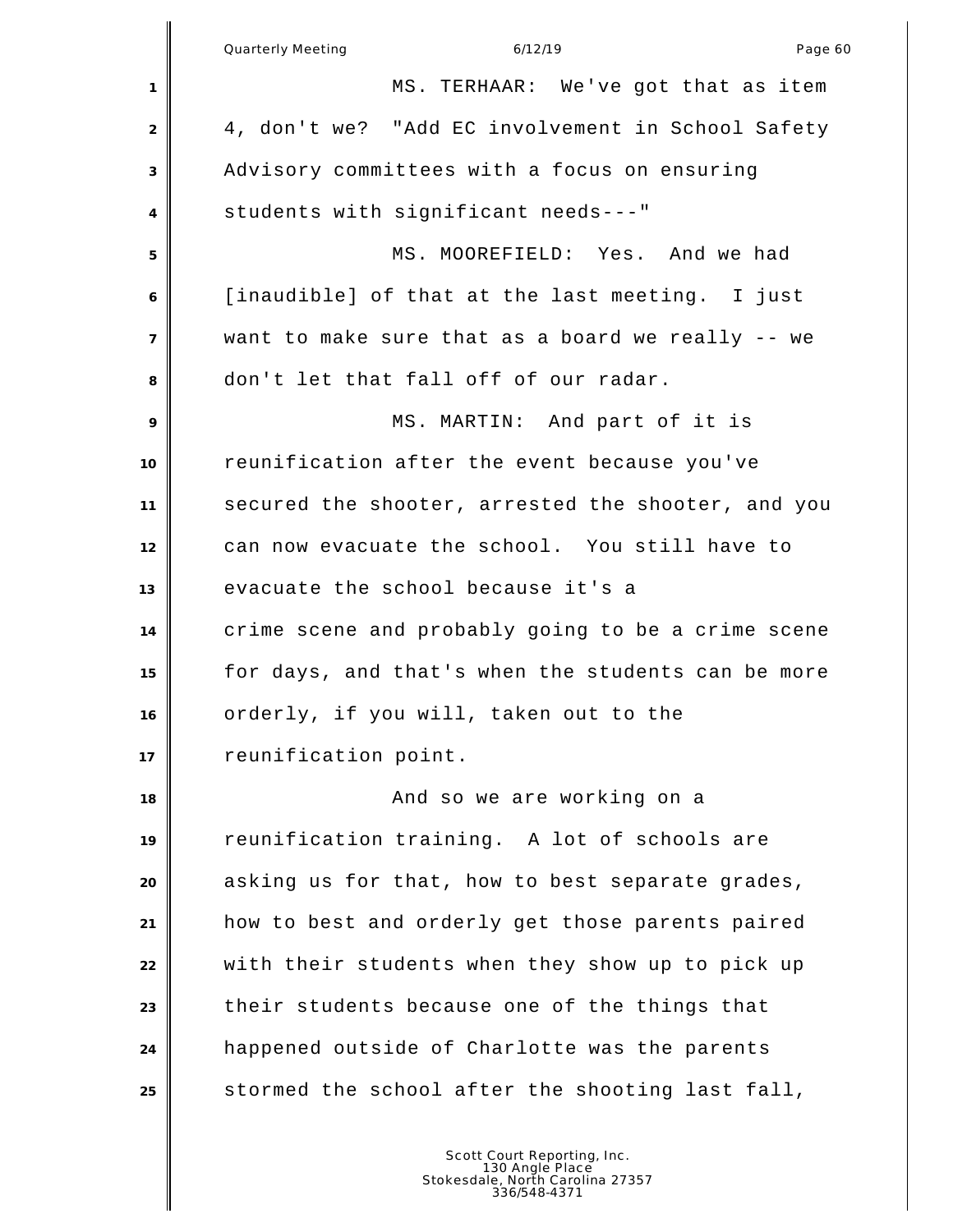Quarterly Meeting and the control of the 6/12/19 control of the control of the Page 61 and somebody was almost badly hurt because they were trampled. And so reunification, you know, after the incident needs to be, you know, a big part of the discussion. MS. HUDGENS: So I'd like to recognize Christy, then Lisa, and then we have a caller on the line that would like to make a comment. So if we can go ahead to Christy. MS. GRANT: Sure. I think one of the things that's important to know is that each school has an emergency management plan, but what I found out this year, working with emergency management and our administrators, is that looking at each plan, especially with our classrooms with kind of low-incidence populations, the plans didn't always specifically state what was going to happen for this particular group of kids, and it has to change every year because the needs of the kids change. **So we put together a committee at our**  central office within the EC Department, and our physical therapists have been key. They have been the voice for your children. They really came in 24 and said, "What about these kids in wheelchairs?"

And emergency management, who were doing the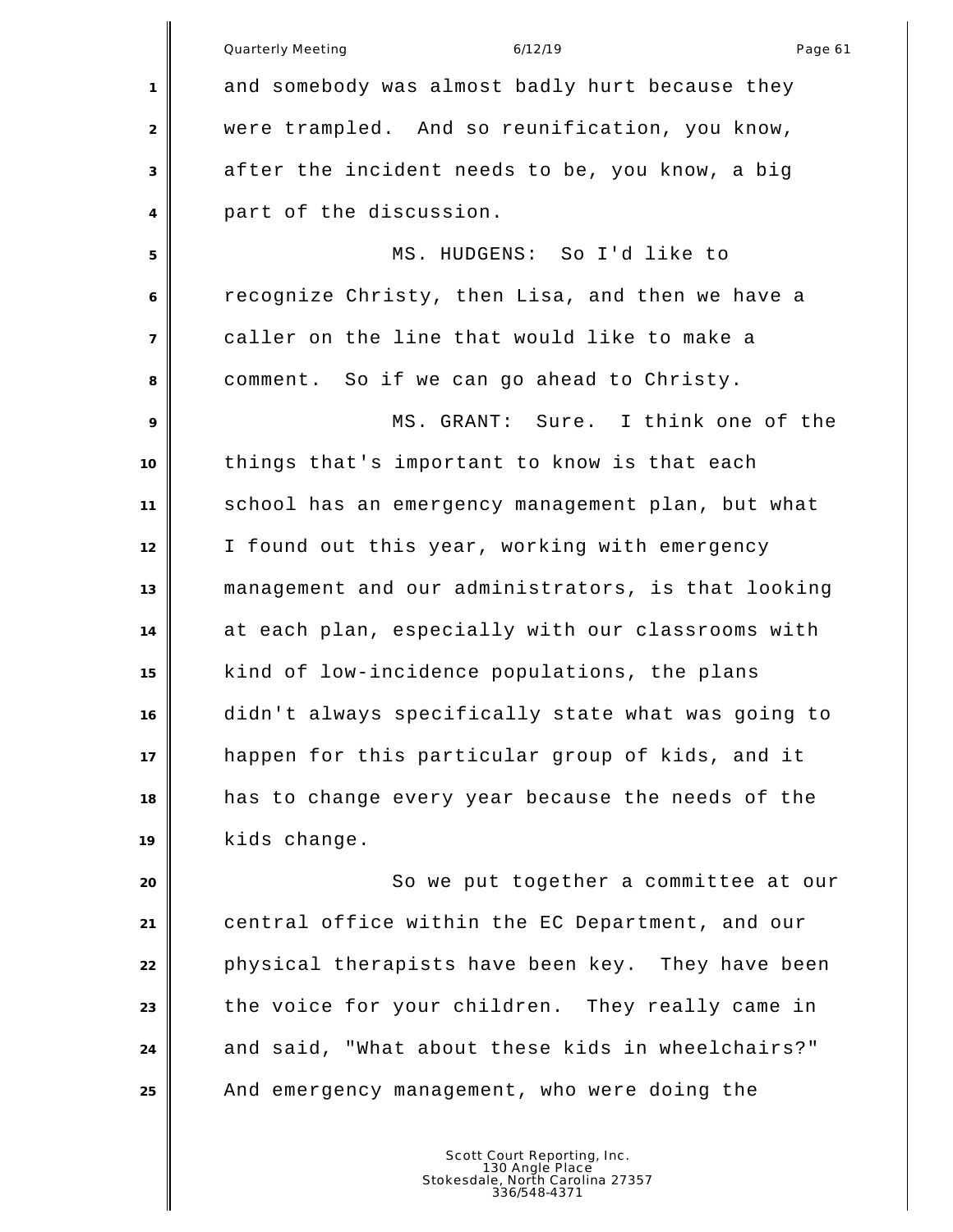|                | Quarterly Meeting<br>6/12/19<br>Page 62                                                            |
|----------------|----------------------------------------------------------------------------------------------------|
| 1              | training in our district anyway, didn't even think                                                 |
| 2              | about half the stuff that we were talking about.                                                   |
| 3              | They're not school people.                                                                         |
| $\overline{4}$ | And so we're working with them to                                                                  |
| 5              | develop a plan that is specific to classrooms with                                                 |
| 6              | children with disabilities and what would they                                                     |
| $\overline{7}$ | need in terms of you may need -- we talk about                                                     |
| 8              | having their red bags in our district with all the                                                 |
| 9              | health stuff. But what about a sensory bag or                                                      |
| 10             | what about their communication devices, extra                                                      |
| 11             | batteries.                                                                                         |
| 12             | MS. MARTIN: Nutritional stuff,                                                                     |
| 13             | medical supplies.                                                                                  |
| 14             | MS. GRANT: We do the active shooter                                                                |
| 15             | drill. I mean you -- I didn't realize how long                                                     |
| 16             | that the kids could be there. I mean it can be                                                     |
| 17             | awhile. So then we get into what about those with                                                  |
| 18             | feeding tubes and those that need feeding and what                                                 |
| 19             | about diapers. So it is very---                                                                    |
| 20             | MS. MOOREFIELD: It can get real                                                                    |
| 21             | messy real fast.                                                                                   |
| 22             | MS. GRANT: That's right. You're                                                                    |
| 23             | exactly right. So I do think that's something                                                      |
| 24             | that probably does need to be looked into, is                                                      |
| 25             | while schools do have emergency management plans                                                   |
|                | Scott Court Reporting, Inc.<br>130 Angle Place<br>Stokesdale, North Carolina 27357<br>336/548-4371 |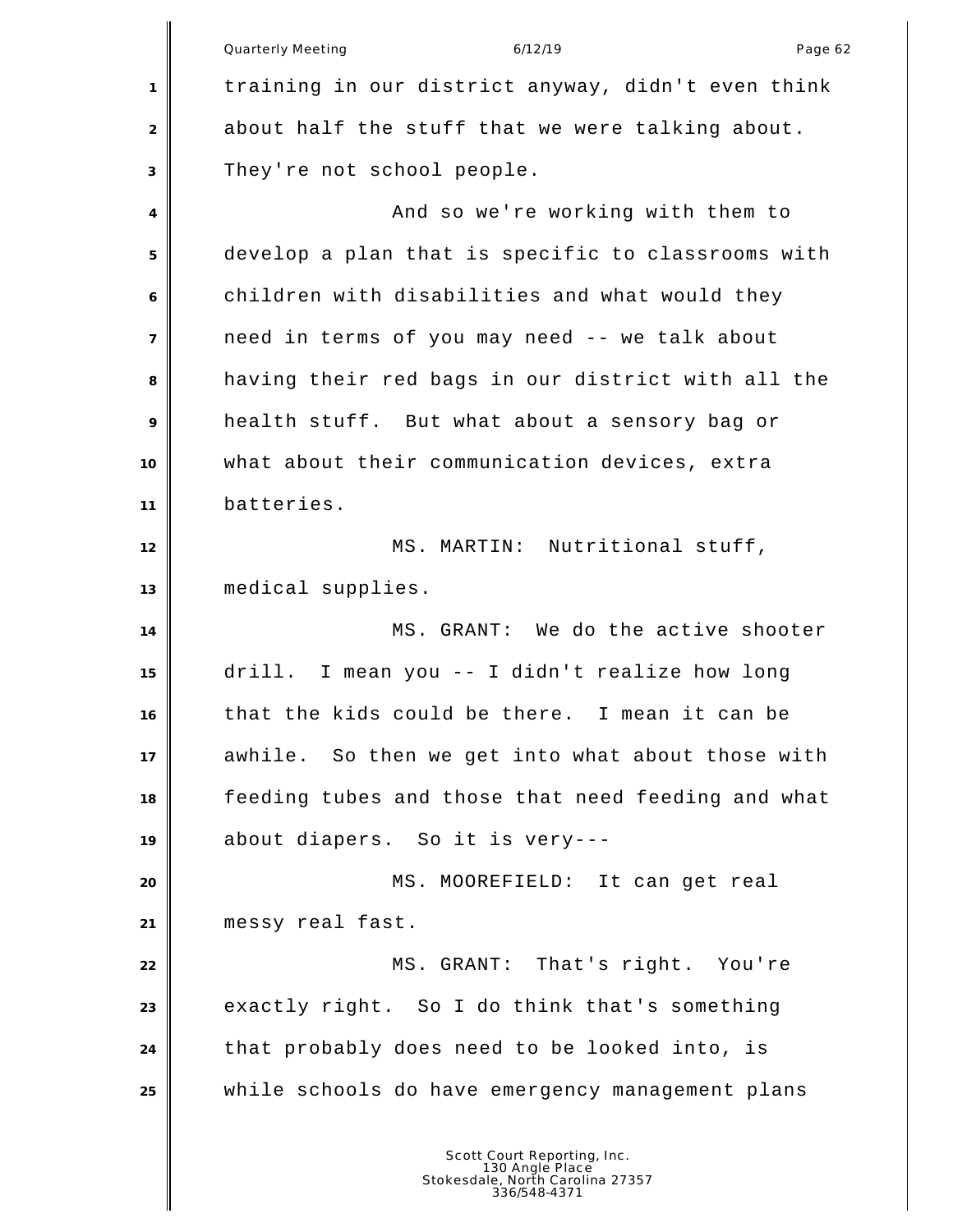|                | Quarterly Meeting<br>6/12/19<br>Page 63            |
|----------------|----------------------------------------------------|
| 1              | and preparedness plans, what is being done         |
| 2              | specifically for the children -- specifically      |
| 3              | being outlined in the plans for the children with  |
| 4              | disabilities.                                      |
| 5              | MS. PHILLIPS: And I think with that,               |
| 6              | you know, you've got to look at how are we         |
| $\overline{7}$ | assessing the process, are we taking a look at     |
| 8              | each of the individual schools and ensuring that   |
| 9              | the practice is occurring, and how is that         |
| 10             | reported to the district level and then how does   |
| 11             | that filter up to the state level. Because that    |
| 12             | too can help identify where there are some gaps or |
| 13             | where there's some need for additional training    |
| 14             | and that kind of thing.                            |
| 15             | So, Ms. Martin, that may be something              |
| 16             | that you're going to discuss, but you know, to me, |
| 17             | I think we also have to evaluate what is happening |
| 18             | when these programs are occurring. We can't just   |
| 19             | leave it up to school administrators or the local  |
| 20             | law enforcement to come in because some of our     |
| 21             | local law enforcement agencies are very tiny.      |
| 22             | They don't -- they don't have the capacity, and    |
| 23             | then, in turn, in those particular departments, a  |
| 24             | lot of those folks are also new. They're not       |
| 25             | seasoned law enforcement or haven't been there for |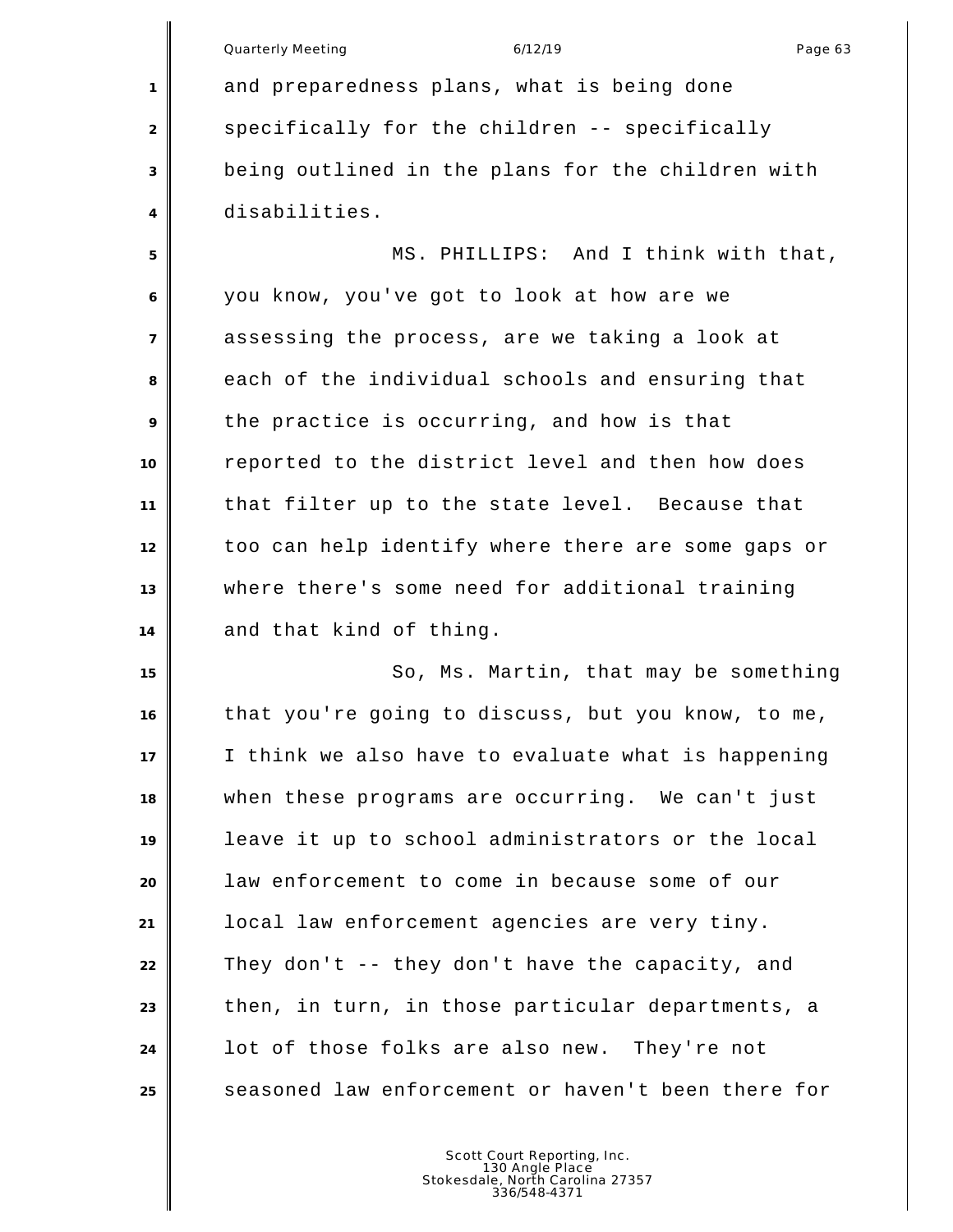|                | <b>Quarterly Meeting</b><br>6/12/19<br>Page 64     |
|----------------|----------------------------------------------------|
| 1              | an extended period of time.                        |
| 2              | So, you know, how are we taking a                  |
| 3              | good picture at what is transpiring when they are  |
| 4              | practicing this and what are we learning from it   |
| 5              | so that we can change and prepare better for if it |
| 6              | was to occur or for the next practice. So it does  |
| $\overline{7}$ | go along with what you're saying, so---            |
| 8              | MS. MARTIN: Yes, the General                       |
| 9              | Assembly has been asking those questions, are      |
| 10             | schools doing the lockdown drills, how do we know  |
| 11             | schools are doing these things and that they have  |
| 12             | SROs, and so I think -- I believe, if the          |
| 13             | legislation passes -- it's called the School       |
| 14             | Safety Omnibus bill -- it requires that the Center |
| 15             | for Safer Schools finds a way for accountability   |
| 16             | here at the Department.                            |
| 17             | MS. MOOREFIELD: I know there's a                   |
| 18             | caller waiting, but a quick stepping stone to      |
| 19             | improving this situation is like what we as a      |
| 20             | Council had talked about making a section on the   |
| 21             | IEP for those -- for those -- you know, that       |
| 22             | critical information about that child so that, you |
| 23             | know, it could be put in the IEP so that there     |
| 24             | is -- you know, that could just sort of be put     |
| 25             | right into their plan.                             |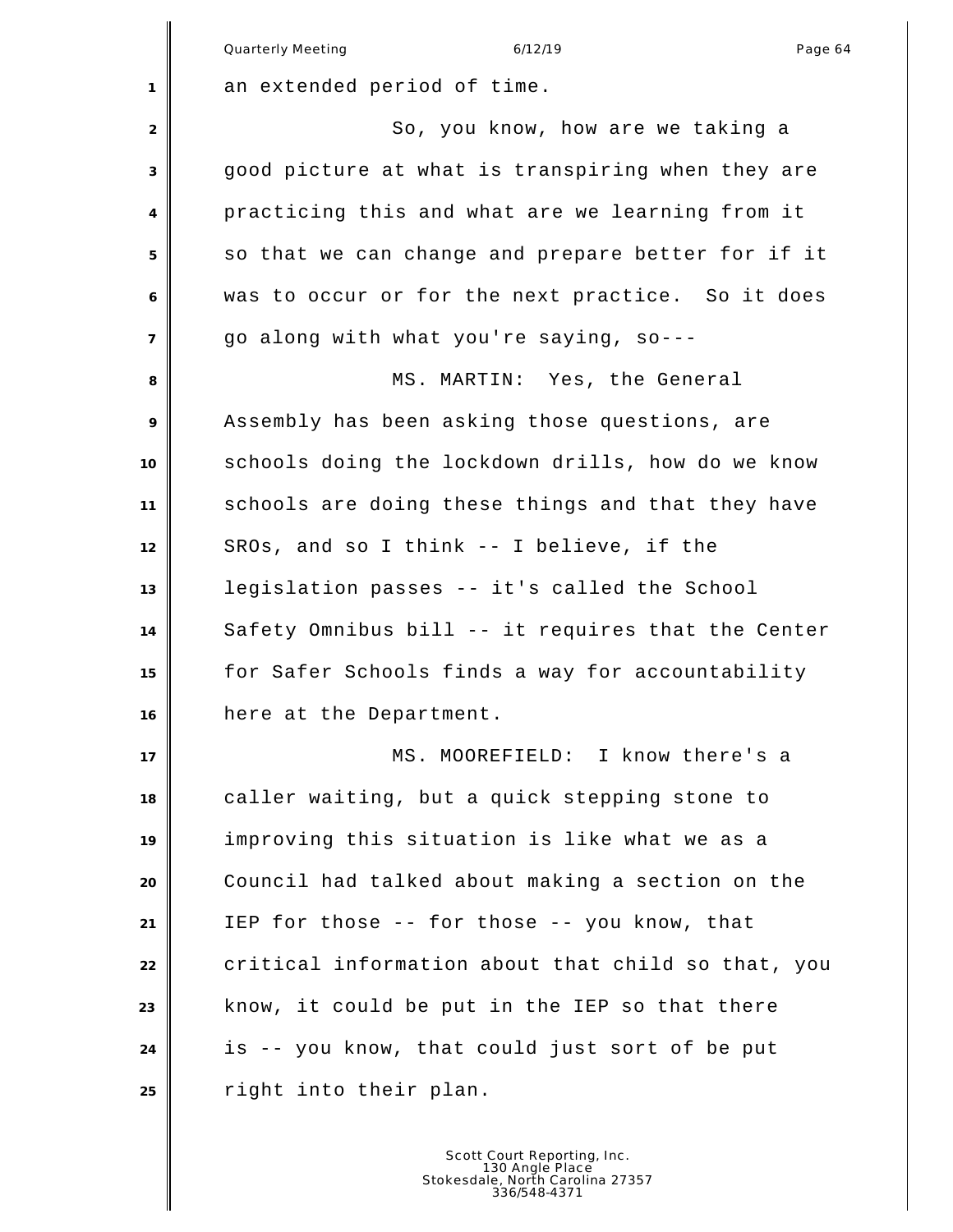Quarterly Meeting and the control of the 6/12/19 control of the control of the Page 65 MS. HUDGENS: Okay. I'm going to recognize Katie Holler. Katie, you should be unmuted now, if you'd like to offer your comments. MS. HOLLER: Thanks, Carol Ann. I just wanted to mention that a lot of the managed-care organizations across the state offer crisis intervention training, and they're done for law enforcement and sometimes SROs. And so one of the thoughts I had was it may be helpful for you just to connect with the MCOs in the area, whether it's Alliance, [inaudible], whatever area you feel like you want to connect with, to touch base with them about their trainings. 14 They have brought in, you know, different specialists or presenters from like NAMI or the Autism Society to provide like training for participants, and I have heard that they have been very, very effective and helpful in educating people on strategies and those sort of things. So just an idea for you. **MS. HUDGENS:** And then I have another **caller.** Abby, I'm going to switch over to you. Give me just one second. Okay. Abby, let's try **and see if you're able to comment now.**  Okay. Abby, I'm sorry. If you'll Scott Court Reporting, Inc. 130 Angle Place Stokesdale, North Carolina 27357 336/548-4371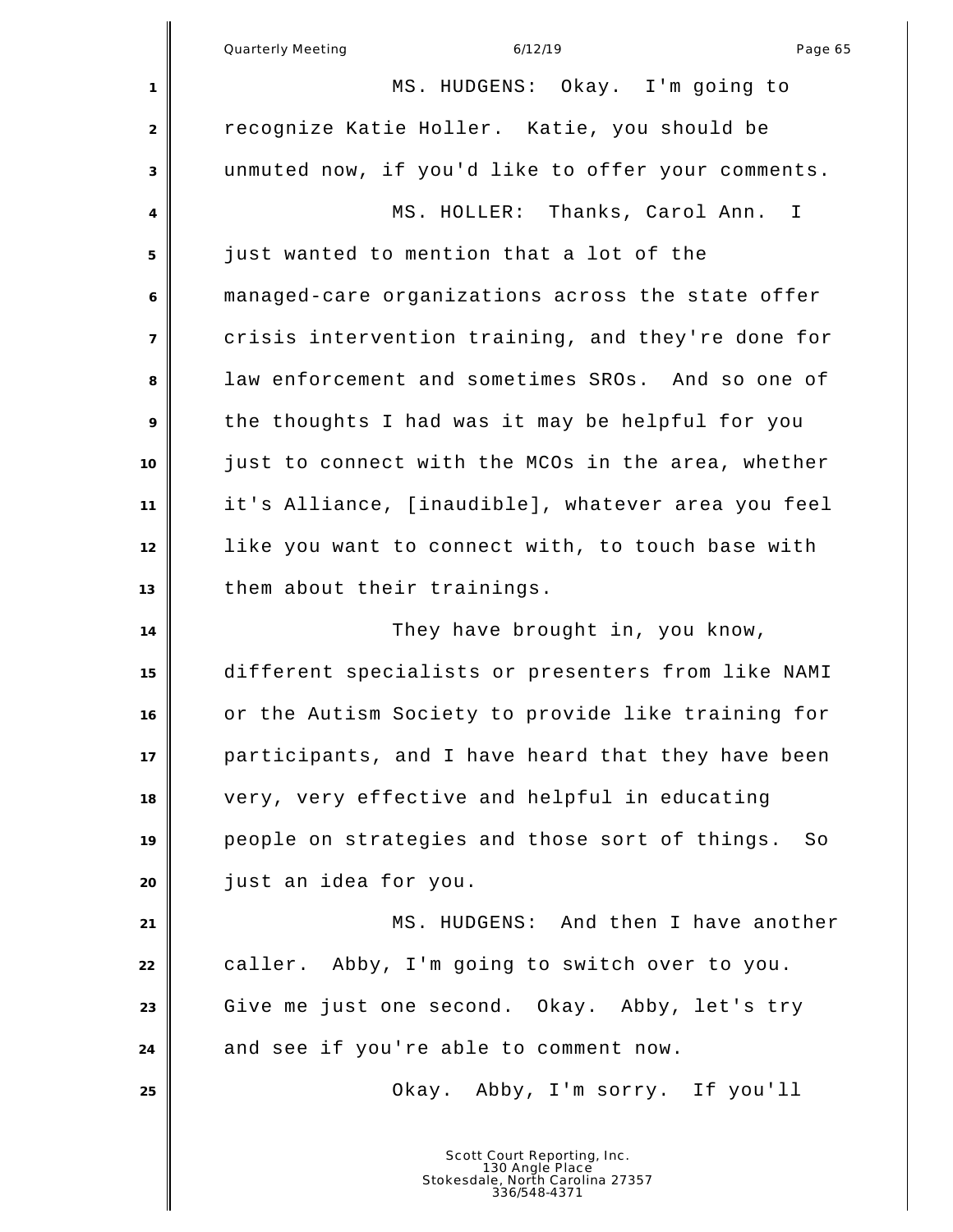|                | 6/12/19<br><b>Quarterly Meeting</b><br>Page 66      |
|----------------|-----------------------------------------------------|
| 1              | type your question in the question box, I'll make   |
| 2              | sure that it is raised. We're not able to hear      |
| 3              | you right now. I'm sorry.                           |
| 4              | If you want to go ahead, I'll loop                  |
| 5              | back to Abby's question when she gets it in the     |
| 6              | box.                                                |
| $\overline{7}$ | MS. MARTIN: The school safety grants                |
| 8              | of 2018, they're finishing up right now pretty      |
| 9              | much, and the house over in the general assembly    |
| 10             | has recommended increasing them and extending them  |
| 11             | into the next school year, but this is a great way  |
| 12             | to get training into schools. One of the            |
| 13             | categories is school safety training for students   |
| 14             | in crisis and also to train school staff on some    |
| 15             | of the school safety issues.                        |
| 16             | There's different categories for                    |
| 17             | these training grants such as children in foster    |
| 18             | care, children in crisis situations, but we could   |
| 19             | have a category, if you-all thought this was a      |
| 20             | good idea and we could make it as a                 |
| 21             | recommendation, for exceptional children.<br>I know |
| 22             | a lot -- I know several of the recipients of these  |
| 23             | grants are working with exceptional children as     |
| 24             | part of the training program, but we don't have     |
| 25             | like a specific category for exceptional students   |
|                |                                                     |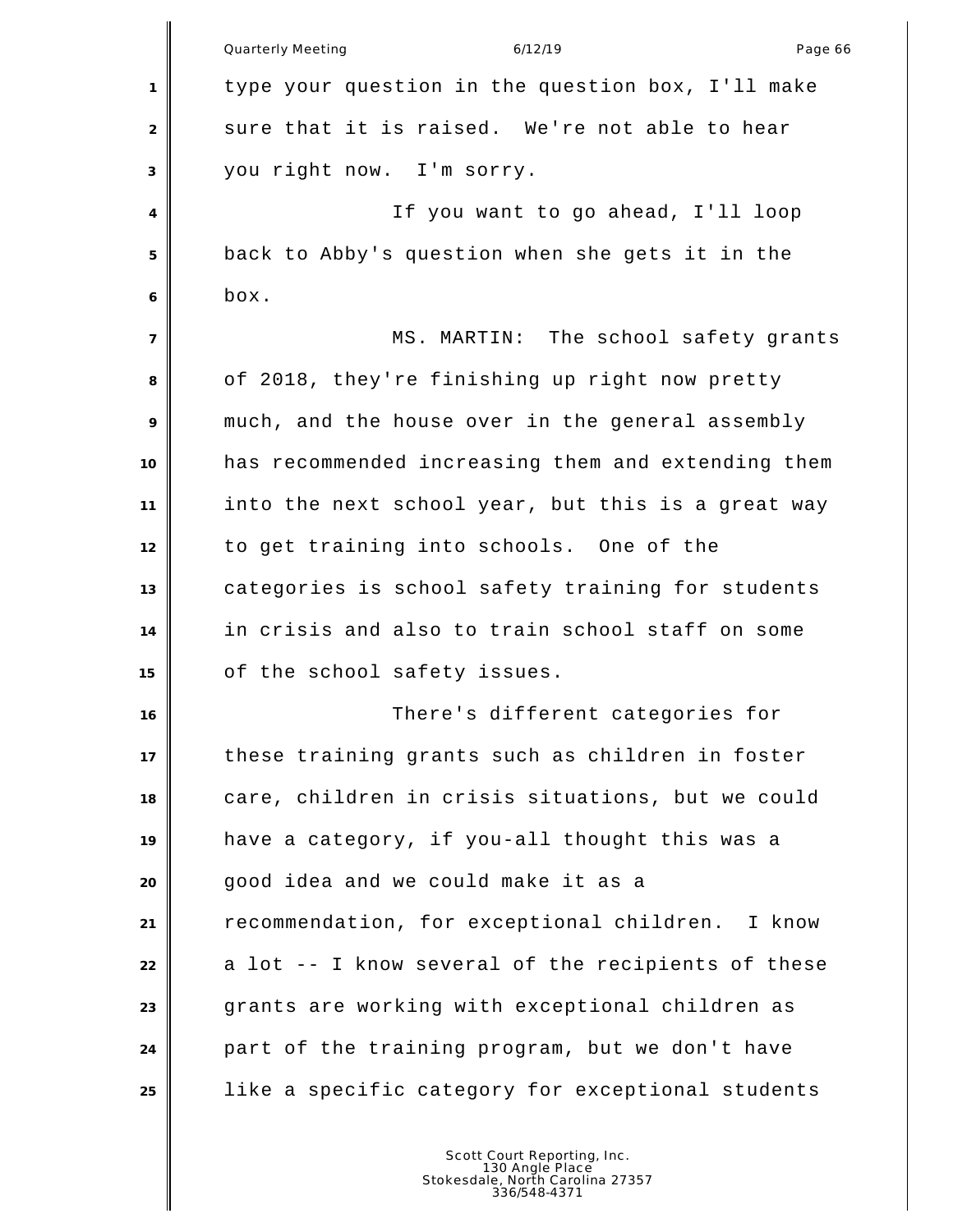|                | <b>Quarterly Meeting</b><br>6/12/19<br>Page 67                                                     |
|----------------|----------------------------------------------------------------------------------------------------|
| 1              | for those grants, and as you know, some people's                                                   |
| 2              | minds may not go immediately that way.                                                             |
| 3              | So it's kind of good to have this in                                                               |
| 4              | those four or five recommended areas. So that is                                                   |
| 5              | one thing we can do, and you-all could help me                                                     |
| 6              | think about what -- you know, what it could say                                                    |
| $\overline{7}$ | exactly about exceptional children.                                                                |
| 8              | MS. HUTCHINSON: I think it's                                                                       |
| 9              | important to identify, not the area of                                                             |
| 10             | exceptionality, but how the impairment would                                                       |
| 11             | impede their ability to either evacuate or                                                         |
| 12             | transition. So whether that be physical,                                                           |
| 13             | emotional, you know, regardless of the area of                                                     |
| 14             | disability, that's what an emergency person would                                                  |
| 15             | need to know. Is this a physical thing I have to                                                   |
| 16             | overcome, or is this an emotional and functional                                                   |
| 17             | thing I have to overcome, you know.                                                                |
| 18             | Right.<br>MS. MARTIN:                                                                              |
| 19             | MS. HUTCHINSON: So those would be                                                                  |
| 20             | two categories that would be important.                                                            |
| 21             | MS. MARTIN: Both challenging for                                                                   |
| 22             | different reasons.                                                                                 |
| 23             | MS. HUTCHINSON: Different reasons                                                                  |
| 24             | for both.                                                                                          |
| 25             | MS. HUDGENS: So I have Abby's                                                                      |
|                | Scott Court Reporting, Inc.<br>130 Angle Place<br>Stokesdale, North Carolina 27357<br>336/548-4371 |

║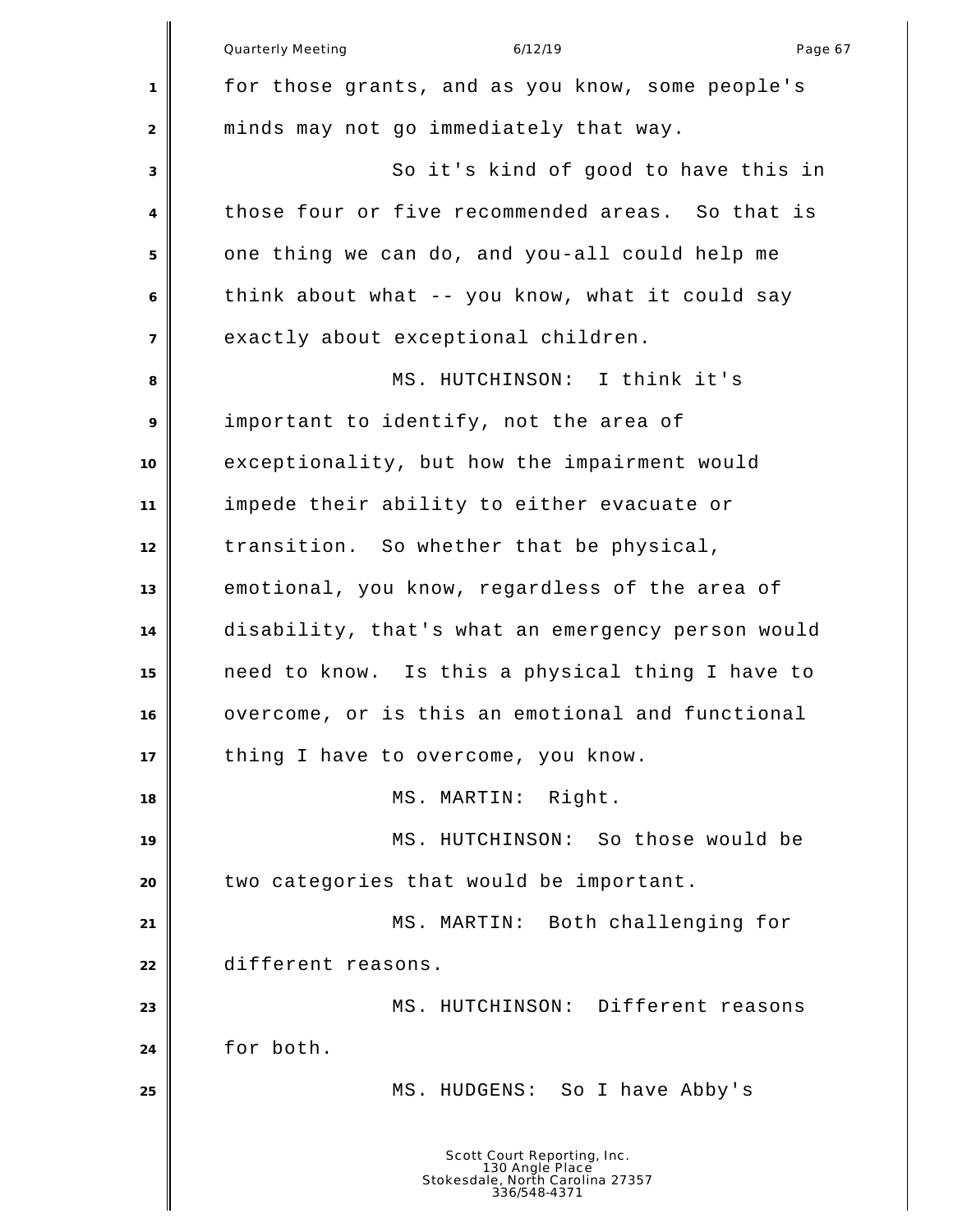Quarterly Meeting and the control of the 6/12/19 control of the control of the Page 68 comment. She is asking if you-all have thought about putting together a stakeholder panel for this work, and she really appreciates how you've brought this to the Council, but she would offer that a panel might be very helpful to you on this topic. MS. MARTIN: Yes. I'm thinking on a panel we'd have emergency management who are connected to FEMA, Homeland Security, and they're doing the school risk and response management system that most of the schools use, and then we have Mike Anderson from the Center who does most of the critical incident training, and maybe even a couple of emergency response-type agencies coming in and talking about this kind of training

with you-all.

 The Governor's Crime Commission did this with the SRO training a few months ago. They brought in different experts to talk about the SRO training, and it might be something that you-all could do, have a small panel of experts to talk to you and you talk to them about the training needs. I do think that probably the ADA, Americans with Disabilities Act, requires that this be incorporated to the critical incident training and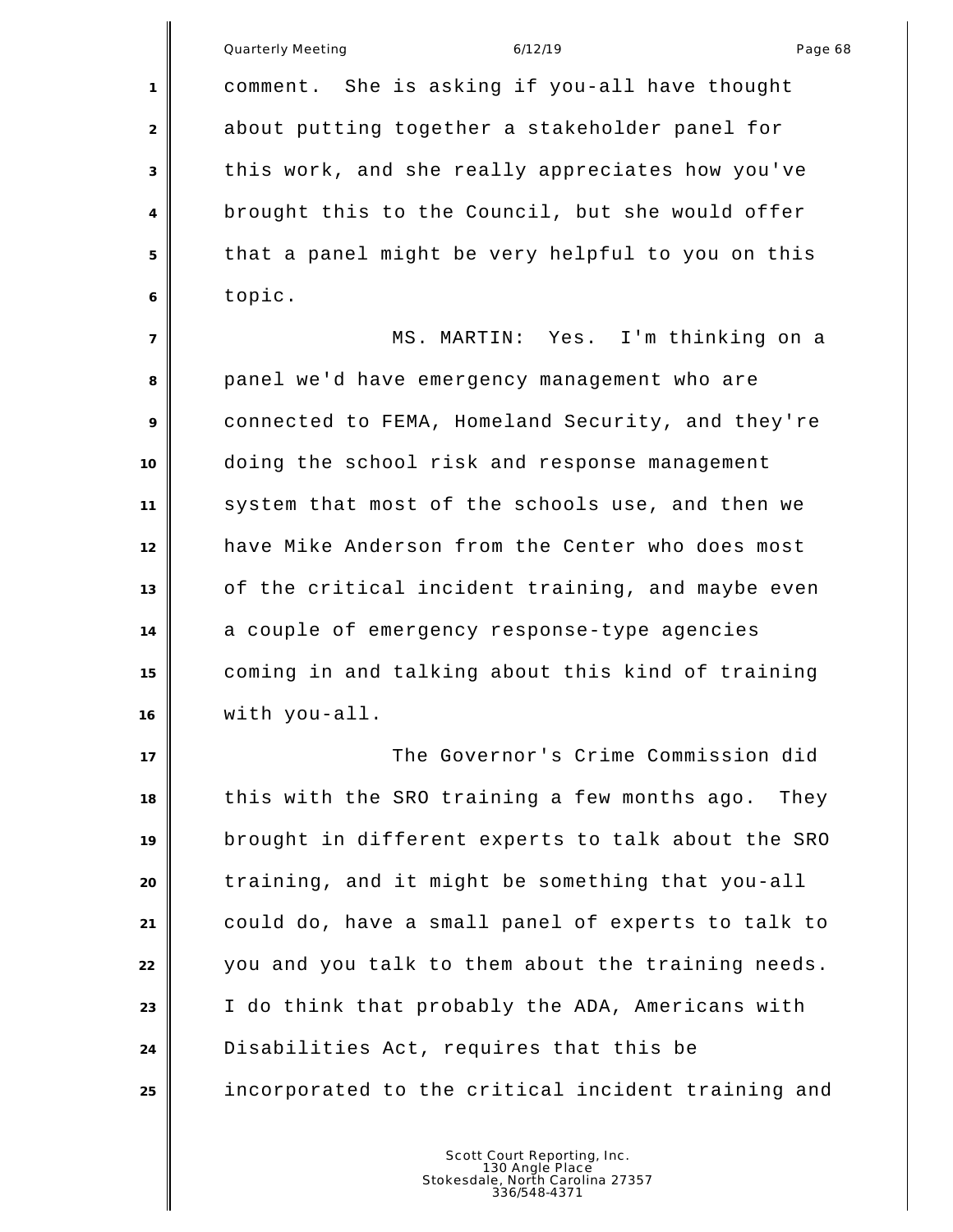Quarterly Meeting and the control of the 6/12/19 control of the control of the Page 69 emergency plans. So, you know, we're doing it because it's the right thing to do and it's needed, but also, I would think there are ADA requirements for all this. THE CHAIRPERSON: Cache? MS. OWENS: I would just offer that I love this idea of having a panel and also including young people themselves who are able to advocate on what they might need in emergencies like this. And the reason this is on my mind, ECAC just had a conference last weekend, and we had a panel of young people, and one of our panelists talked a lot about the way they would overcome the fears about fire alarms and drills and what they were able to put in place for him based on his own ideas that allowed him to successfully stay in the building when they had these drills. **And I** just think they would probably have a lot to offer about how we can make this process easier for them if they're a part of the conversation. **MS. MARTIN:** Yeah, that sounds great. And we've heard a lot about students who are traumatized because they've been involved in a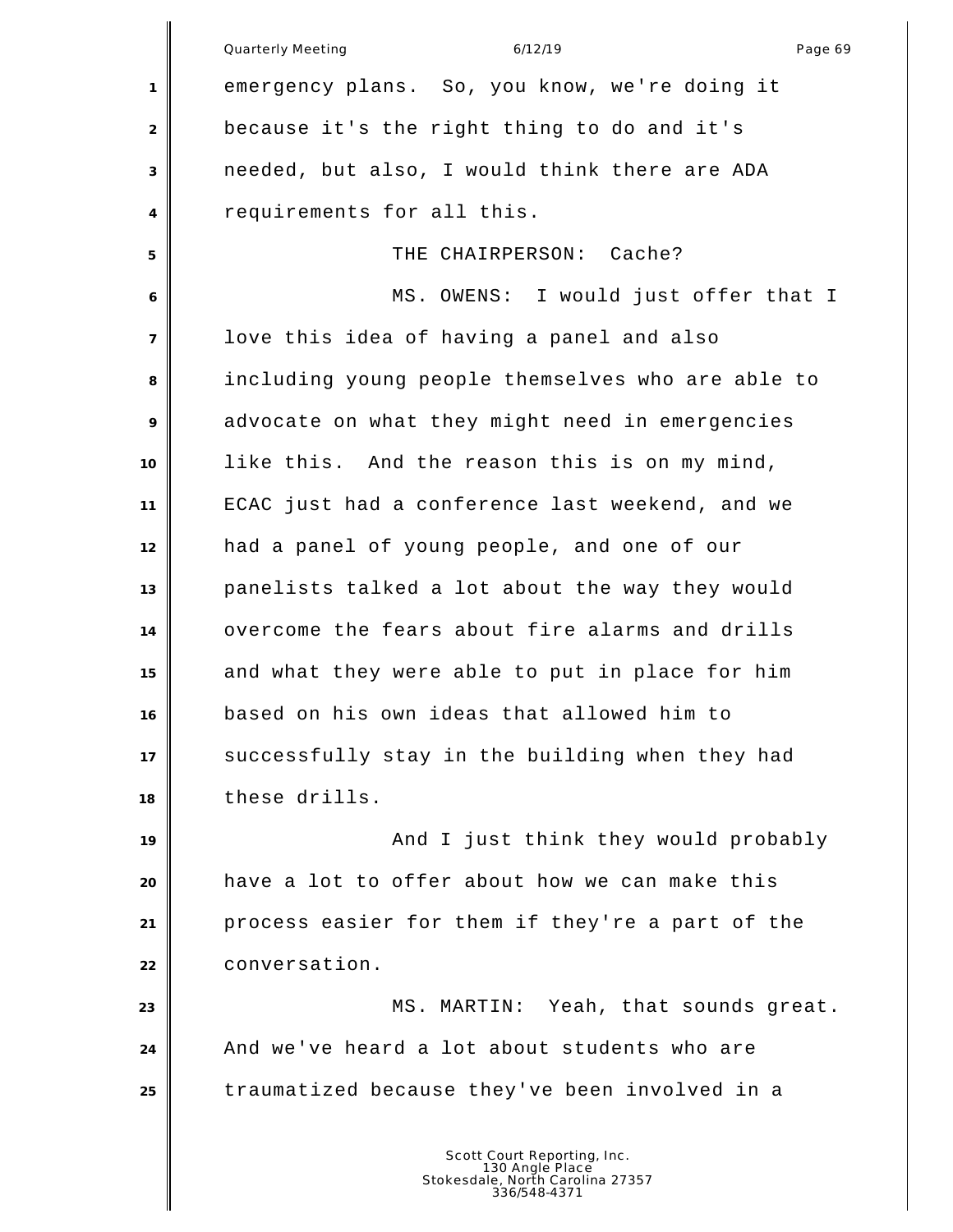|                | Page 70<br><b>Quarterly Meeting</b><br>6/12/19      |
|----------------|-----------------------------------------------------|
| 1              | school shooting. We've heard about recent           |
| 2              | suicides of students who have been involved.<br>So. |
| 3              | it is life-changing. Some say you're never the      |
| 4              | same if you're involved in a situation like that    |
| 5              | or even have it in your state, and we've had one    |
| 6              | over at UNC Charlotte just a few months ago.        |
| $\overline{7}$ | So for all students, it can be                      |
| 8              | traumatic. For our young students who may think     |
| 9              | you're locking down because of a shooter, their     |
| 10             | minds may think there really is a shooter outside   |
| 11             | that door. You know, they don't -- aren't going     |
| 12             | to be able to differentiate. So this is -- can be   |
| 13             | traumatic, you know, for all students and staff.    |
| 14             | I mean, as a special education                      |
| 15             | teacher, you know, I've thought what I would do     |
| 16             | because, you know, I taught self-contained, and     |
| 17             | they were my family. You know, I like to think      |
| 18             | that I would lay down my life for my students, you  |
| 19             | know, if a shooter came into my classroom, but      |
| 20             | until you're there in that situation, sometimes     |
| 21             | it's hard to tell.                                  |
| 22             | So some of the new legislation, I'll                |
| 23             | go through it quickly, and this is pending stuff    |
| 24             | that's passed the House, passed the School Safety   |
| 25             | Committee in the House, and over in the Senate,     |
|                |                                                     |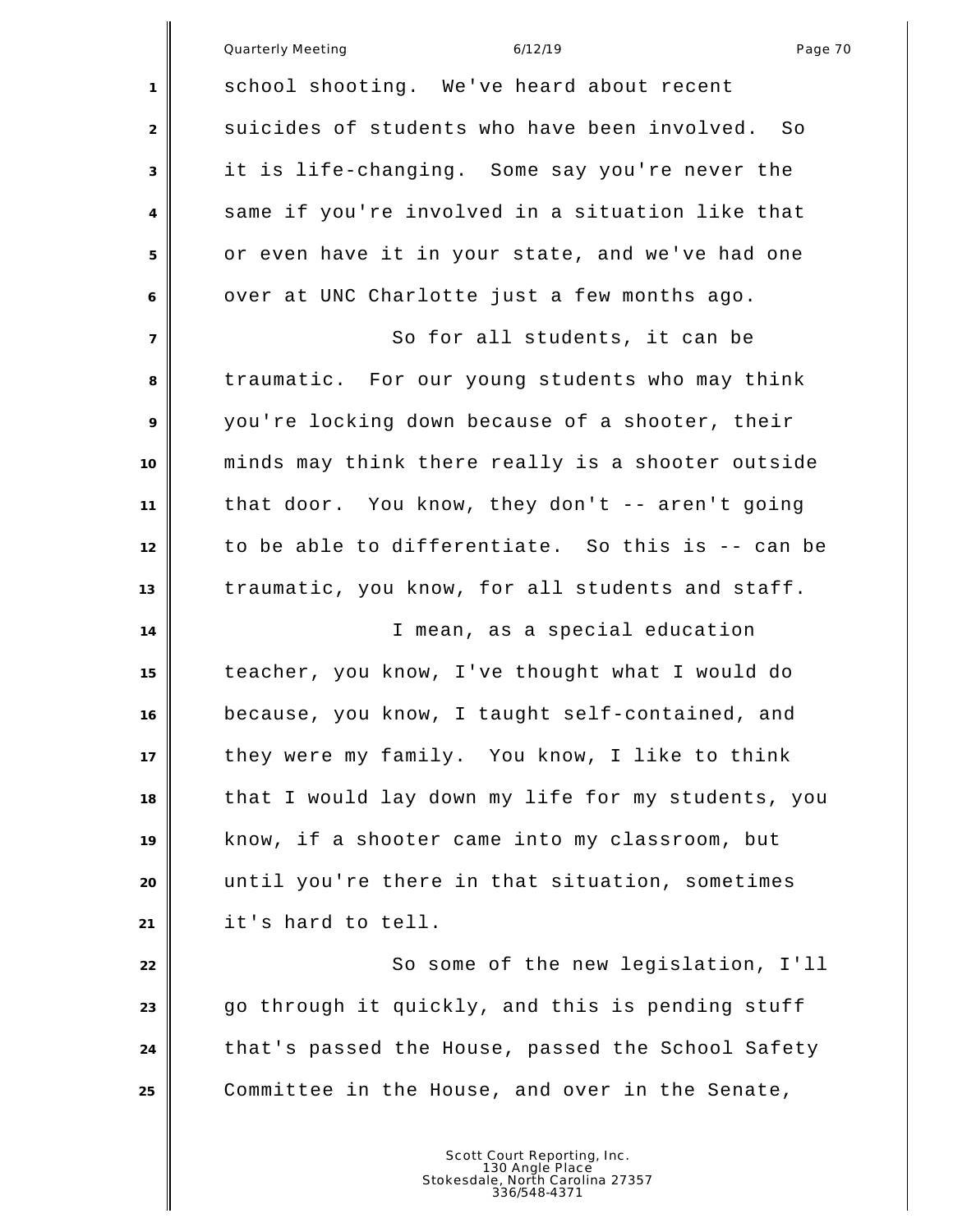Quarterly Meeting and the control of the 6/12/19 control of the Page 71 we don't anticipate that the Senate is going to have major problems with any of this, but nothing is ever done until it's done. They are going to require schools to have -- each school to have a school threat assessment team, and that's if the student -- a student or it could be staff, I guess, makes a threat against the school or themself. It also relates to suicide and self-harm. And so these teams are going to be required and they're going to be required to share information about the types of threats that they faced each year. **And then, as we said, the SRO**  training is going to be a requirement. We're going to have -- we're going to require schools to tell us how many SROs they have, are they full-time, part-time, shared with other schools, what is their contact information because everybody asks me every year how many SROs are 20 there, does every school have one. The answer is there is about 1300 in 22 the state, and most of the high schools have them. Some high schools have more than one. Middle schools are getting there. Elementary schools, not as much. A lot of school districts have said,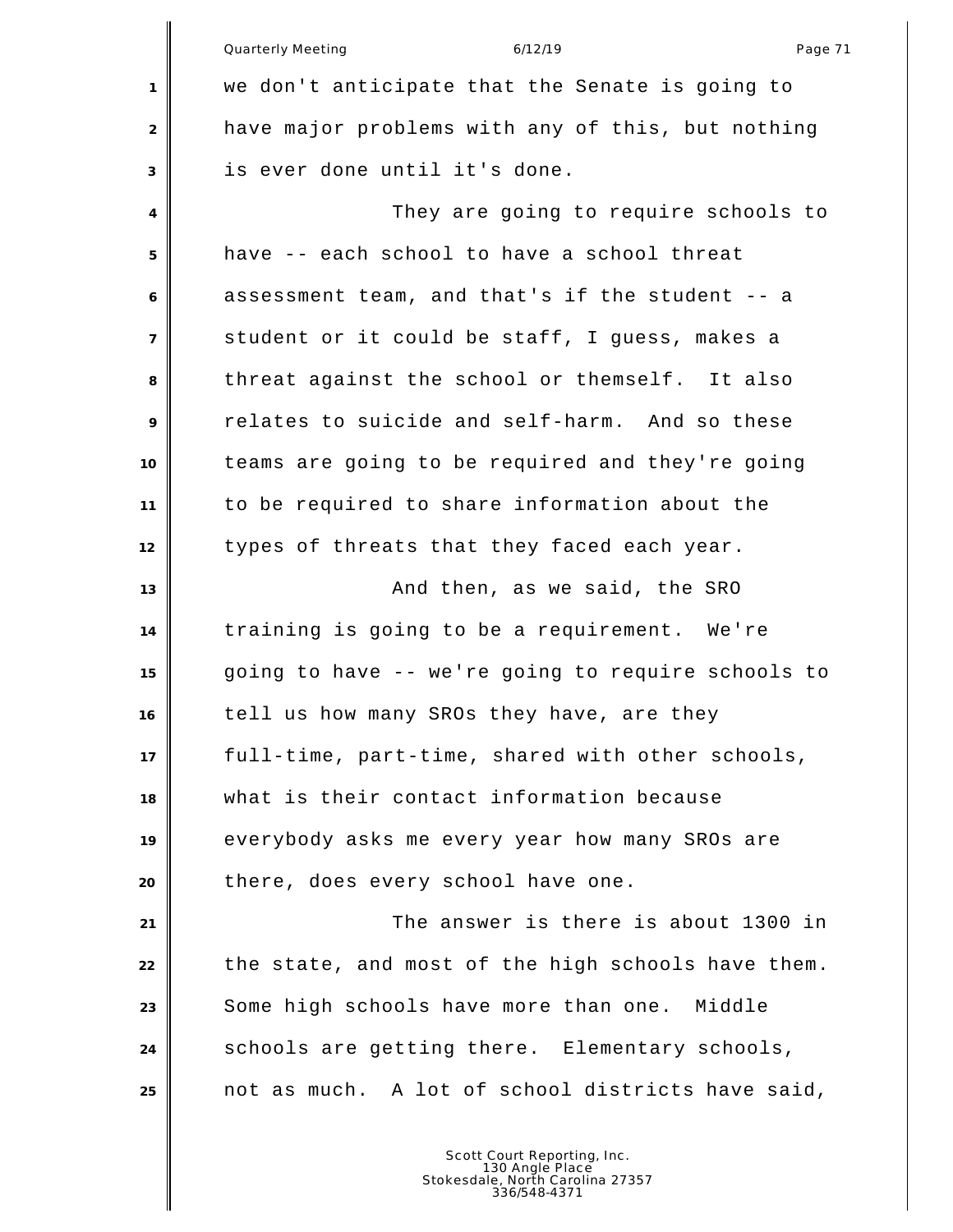|                | <b>Quarterly Meeting</b><br>6/12/19<br>Page 72     |
|----------------|----------------------------------------------------|
| 1              | "Well, how do I -- if I can only do a few, how do  |
| 2              | I start just a few and not do all of them?" So we  |
| 3              | need to know how many SROs we have, and maybe even |
| 4              | have that as part of the School Report Card        |
| 5              | information.                                       |
| 6              | A system of accountability for                     |
| $\overline{7}$ | schools to report on their school safety           |
| 8              | initiatives. One of you brought up have you        |
| 9              | assessed your building for vulnerability, and this |
| 10             | is something where we need to interject            |
| 11             | exceptional children and the things that the       |
| 12             | facility would need to show, you know, related to  |
| 13             | exceptional children, wheelchair, et cetera, other |
| 14             | barriers.                                          |
| 15             | Engaging students in positive ways.                |
| 16             | Each school is going to have to have a             |
| 17             | peer-to-peer student support program, and this     |
| 18             | does not -- it doesn't specify whether it be       |
| 19             | related to drug prevention, tutoring, working with |
| 20             | an exceptional student. The counseling section of  |
| 21             | DPI, Cynthia Floyd, is going to be developing some |
| 22             | of the requirements for this program in            |
| 23             | conjunction with the Center for Safer Schools.     |
| 24             | Definitely one of those categories                 |
| 25             | needs to be partnering with an exceptional student |
|                |                                                    |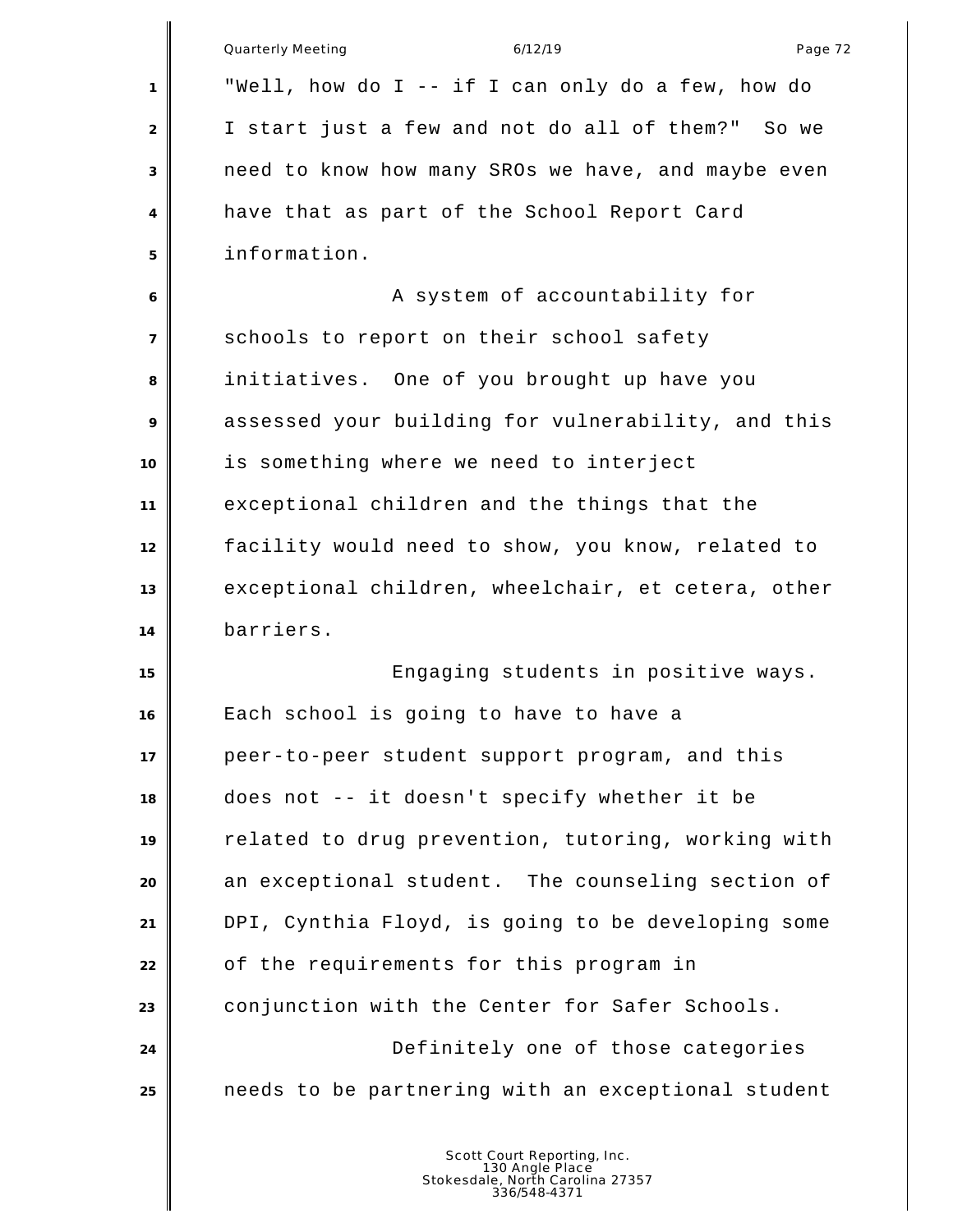|                | <b>Quarterly Meeting</b><br>6/12/19<br>Page 73     |
|----------------|----------------------------------------------------|
| $\mathbf{1}$   | because it's good for all the students, and so     |
| 2              | that's going to be a requirement and an area where |
| 3              | we can identify some really good programs --       |
| $\overline{4}$ | training programs for this. I know they're out     |
| 5              | there. I just can't pull them up in my head. Do    |
| 6              | you know of one?                                   |
| $\overline{7}$ | MS. GRADY: [Inaudible] has a great                 |
| 8              | Start With Hello program that I wish more school   |
| 9              | knew about.                                        |
| 10             | MS. MARTIN: The Hello program?                     |
| 11             | MS. GRADY: Start With Hello.                       |
| 12             | MS. MARTIN: Yeah. That's one of the                |
| 13             | things we were the most excited about Sandy Hook   |
| 14             | Promise. They have a lot of -- they're more than   |
| 15             | just the app. They have a lot of great violence    |
| 16             | prevention, bullying prevention programs that      |
| 17             | schools are using, you know, in North Carolina.    |
| 18             | MS. HUTCHINSON: A comment about the                |
| 19             | On the previous slide, you were saying<br>SROs.    |
| 20             | there's a possibility of requiring every school to |
| 21             | have an SRO. Some of the things that we've         |
| 22             | experienced in special ed is areas where there     |
| 23             | aren't personnel to fill those positions, and so I |
| 24             | know from personal experience, there's been times  |
| 25             | when we have had the position available and had    |
|                |                                                    |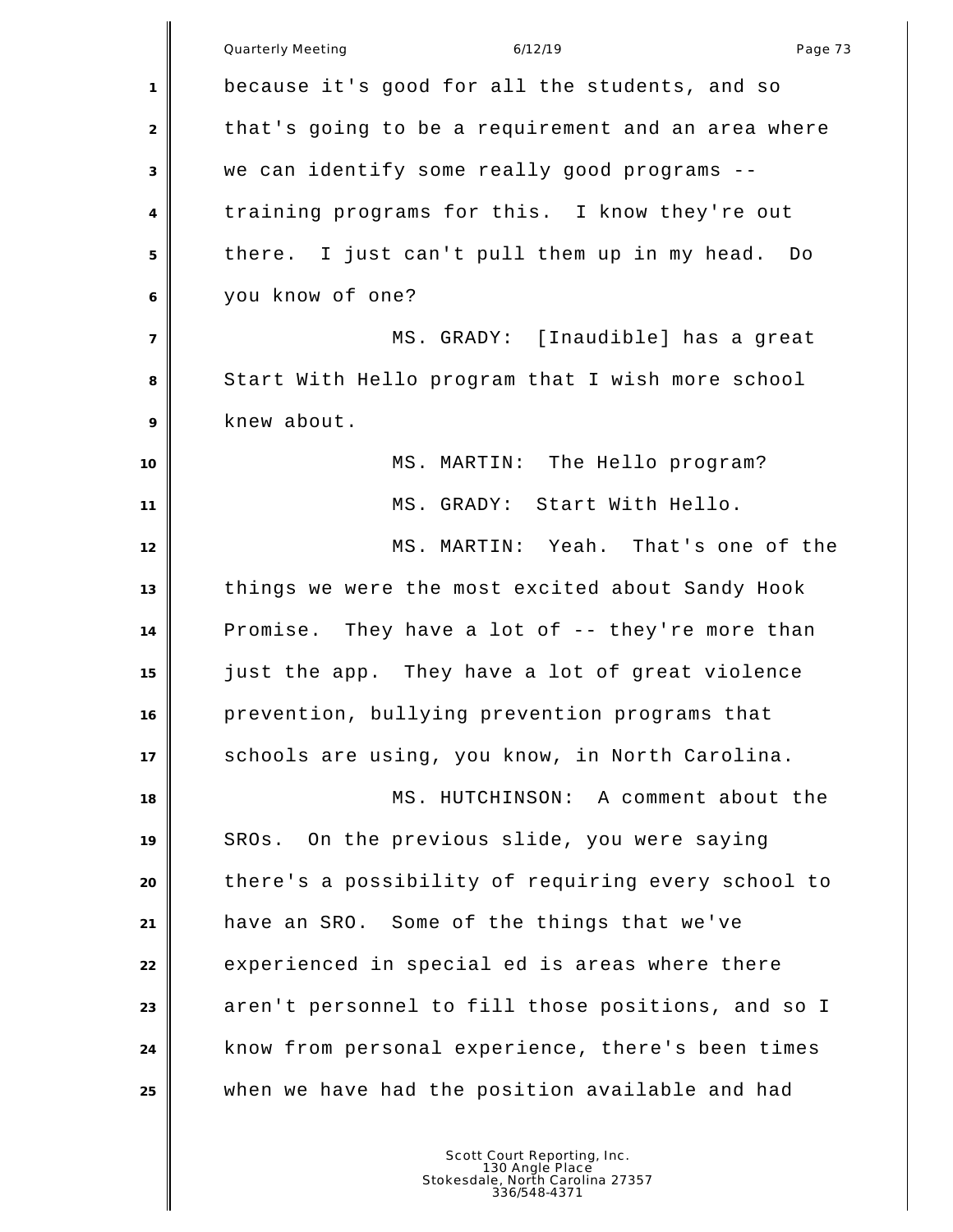|                           | 6/12/19<br>Quarterly Meeting<br>Page 74                                                            |
|---------------------------|----------------------------------------------------------------------------------------------------|
| $\mathbf{1}$              | the money for the SRO, and the County cannot                                                       |
| $\overline{2}$            | recruit enough -- cannot recruit enough officers.                                                  |
| $\ensuremath{\mathsf{3}}$ | I just read an article yesterday about the                                                         |
| 4                         | Statesville area and how they were trying to                                                       |
| 5                         | recruit, but they have unfilled positions.                                                         |
| 6                         | So the requirements can be                                                                         |
| $\overline{7}$            | requirements, but something has to be done at the                                                  |
| 8                         | recruitment level and training level to get people                                                 |
| 9                         | in those positions as well.                                                                        |
| 10                        | MS. MARTIN: Exactly, yeah.                                                                         |
| 11                        | MS. HUTCHINSON: The best people are                                                                |
| 12                        | really hard to come by sometimes.                                                                  |
| 13                        | MS. MARTIN: It doesn't need to be                                                                  |
| 14                        | just anybody. It needs to be somebody---                                                           |
| 15                        | MS. HUTCHINSON: It has to be a                                                                     |
| 16                        | unique individual.                                                                                 |
| 17                        | MS. MARTIN: --- who wants to be there                                                              |
| 18                        | working with children. But, yeah, so I guess some                                                  |
| 19                        | of the schools have started using what they call                                                   |
| 20                        | emergency personnel who may not have a weapon, but                                                 |
| 21                        | they're just there for a second pair of hands, a                                                   |
| 22                        | second pair of eyes. Charlotte-Mecklenburg does                                                    |
| 23                        | that.                                                                                              |
| 24                        | And then we have -- of course, in                                                                  |
| 25                        | Moore County, they have their own school police                                                    |
|                           | Scott Court Reporting, Inc.<br>130 Angle Place<br>Stokesdale, North Carolina 27357<br>336/548-4371 |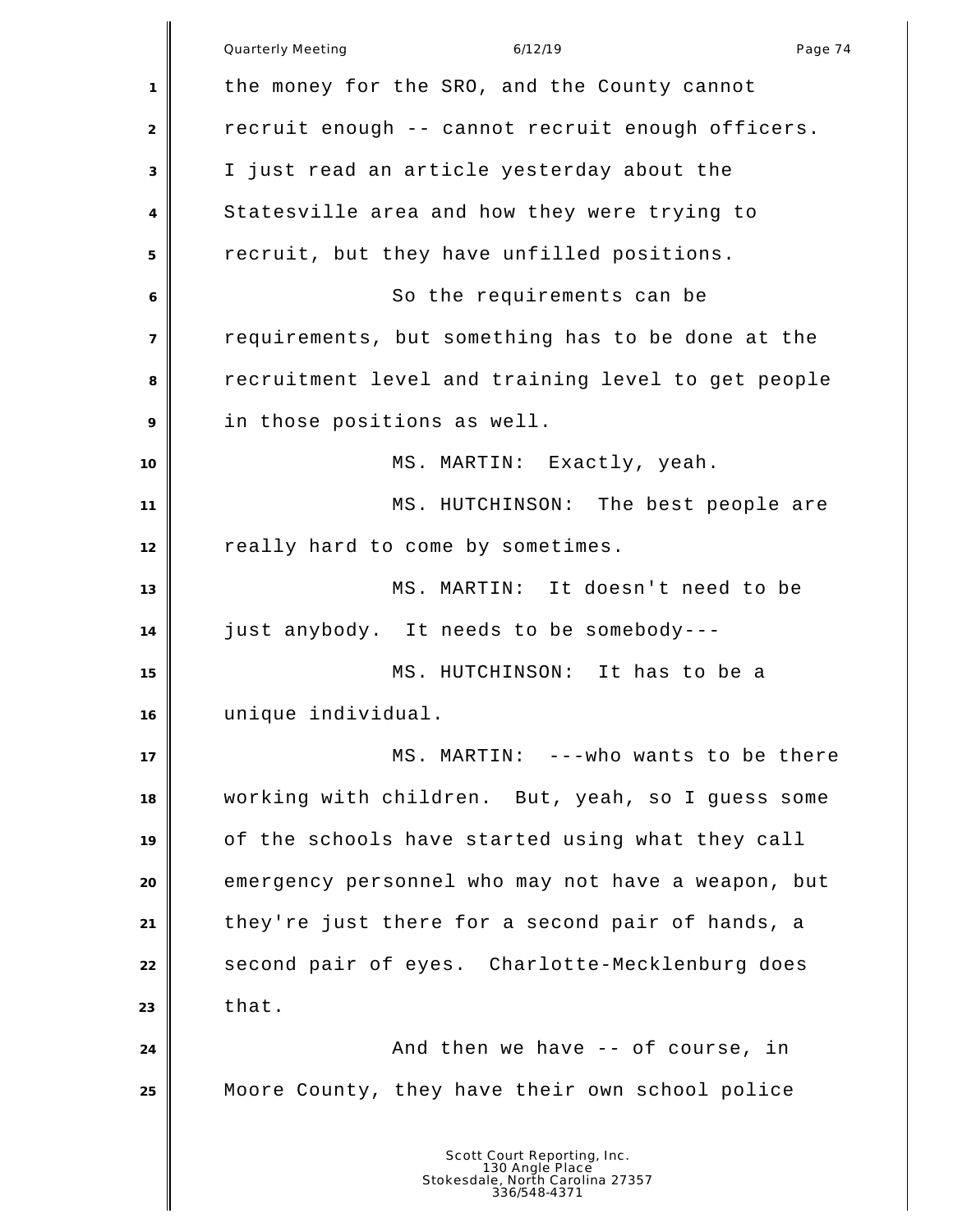|                | Quarterly Meeting<br>6/12/19<br>Page 75            |
|----------------|----------------------------------------------------|
| 1              | force as well as in Mecklenburg, and then there's  |
| 2              | all sorts of talk about armed volunteers. You've   |
| 3              | heard that going around the legislature. We keep   |
| 4              | the position that a person who is armed in a       |
| 5              | school needs to be a trained law enforcement       |
| 6              | person because there's a lot that goes into that   |
| $\overline{7}$ | and it's a specialty area.                         |
| 8              | School support staff need to be                    |
| 9              | expanded and trained on the mental health issues.  |
| 10             | That's the school -- I was talking about the       |
| 11             | school safety grants. You're seeing four of the    |
| 12             | categories for the grants right there. The school  |
| 13             | mental health support personnel are for the        |
| 14             | counselor, the nurse, the social worker, or the    |
| 15             | psychologist. They can choose between that menu,   |
| 16             | and assuming they could recruit that person --     |
| 17             | there were some recruitment issues as well.<br>So, |
| 18             | hopefully, new things that will be coming up once  |
| 19             | the General Assembly finishes up.                  |
| 20             | I'm not going to talk a lot about                  |
| 21             | this because we've talked about the other things   |
| 22             | that I think are more important, but just briefly, |
| 23             | as this relates to exceptional children and their  |
| 24             | parents, I was thinking about it, and I did ask    |
| 25             | Sandy Hook if it has any special adaptations for   |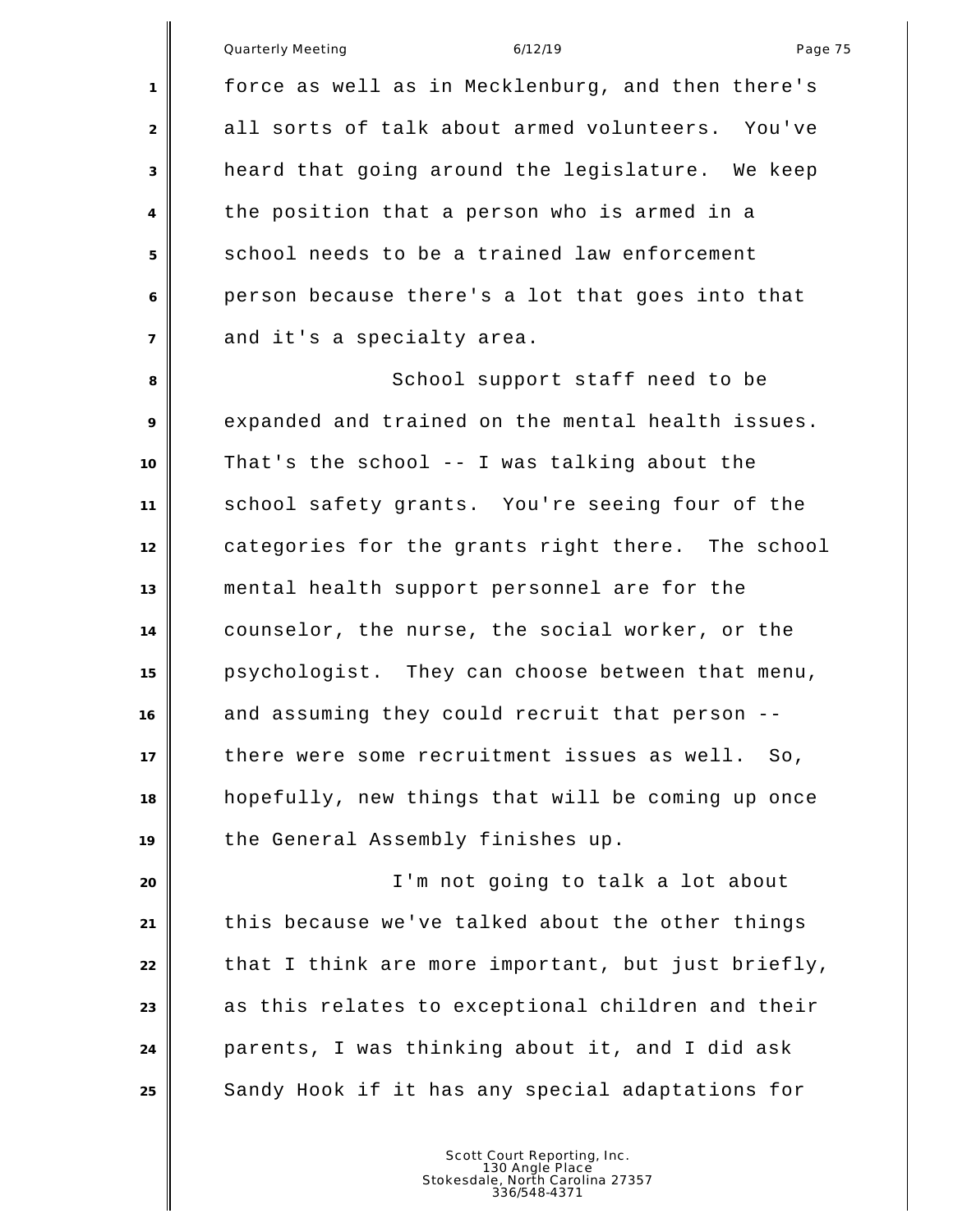|                 | <b>Quarterly Meeting</b><br>6/12/19<br>Page 76       |
|-----------------|------------------------------------------------------|
| 1               | children with different disabilities. You can        |
| 2               | call in to a number and they have special            |
| 3               | adaptations for the hearing impaired when you call   |
| 4               | into that number. Not many students call in          |
| 5               | because they -- you know, they live on their phone   |
| 6               | and the app is right there on their phone.           |
| $\overline{7}$  | You know, it does require filling out                |
| 8               | a form so it's a lot of typing, a lot information    |
| 9               | you have to put on the form. Some of our             |
| 10 <sup>°</sup> | exceptional children may find that cumbersome.       |
| 11              | They may go home and tell their parents about a      |
| 12              | concern that they have, and their parents may        |
| 13              | submit the form for them.                            |
| 14              | The app can be downloaded by anyone.                 |
| 15              | We're going to target it for students and kind of    |
| 16              | train and market it for students because we feel     |
| 17              | like they're the ones we really need to get          |
| 18              | information from because they know what's going on   |
| 19              | with their peers around them and they're on the      |
| 20              | social media where they can see these things.<br>But |
| 21              | the parent, the teacher, anybody at the school       |
| 22              | could download and use the app and send tips in.     |
| 23              | The way this is going to look is that                |
| 24              | the tipster, whoever that is, downloads the app      |
| 25              | from the -- it will be on the Apple iTunes and       |
|                 |                                                      |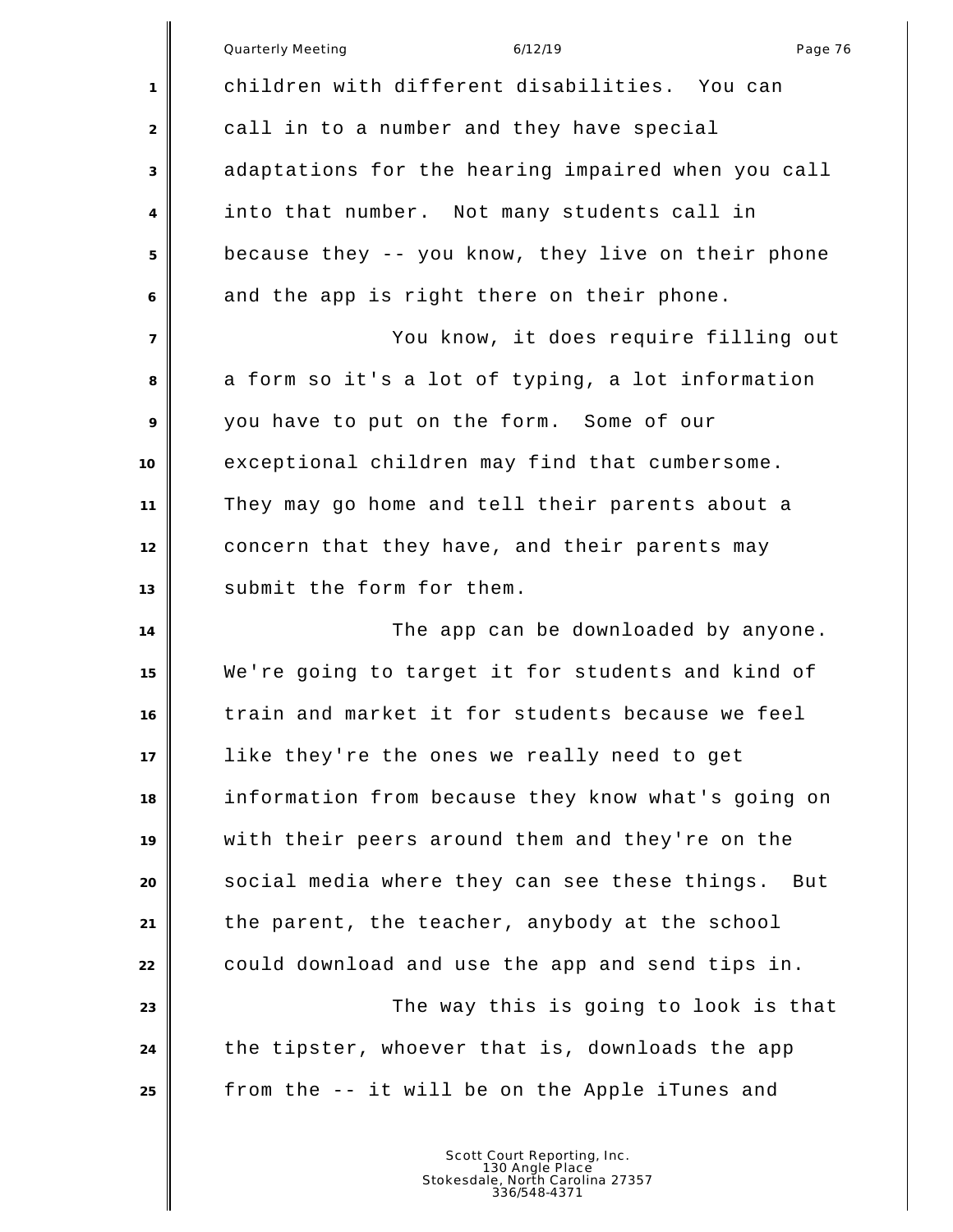|                | Quarterly Meeting<br>Page 77<br>6/12/19            |
|----------------|----------------------------------------------------|
| 1              | Android Store. So that tells you it's a public     |
| 2              | market. Anybody can do it. They download it and    |
| 3              | they submit a tip, or they can go to the website   |
| $\overline{4}$ | for, say, something and download the form from the |
| 5              | website and send it in that way or call the        |
| 6              | hotline.                                           |
| $\overline{7}$ | Now each time they do this, they have              |
| 8              | to designate a school because if we get hundreds   |
| 9              | of tips and we don't know which school they're     |
| 10             | associated with, we have a big problem. So you     |
| 11             | have to designate the school that you want the tip |
| 12             | to go to, which would lead you to believe where    |
| 13             | the student that's being tipped in goes to that    |
| 14             | school, but not always. And a parent could use     |
| 15             | multiple schools. They could go in and do it a     |
| 16             | second time for a different school if they have    |
| 17             | students -- children at different schools.         |
| 18             | So they send it in either through the              |
| 19             | app, the website, or the phone, and it goes to a   |
| 20             | specially trained crisis center of trained crisis  |
| 21             | counselors, and we have asked to see the resumes   |
| 22             | of these people because part of what we're paying  |
| 23             | for are seven North Carolina-dedicated crisis      |
| 24             | counselors. So we want to see what their           |
| 25             | background is. And, of course, they say they've    |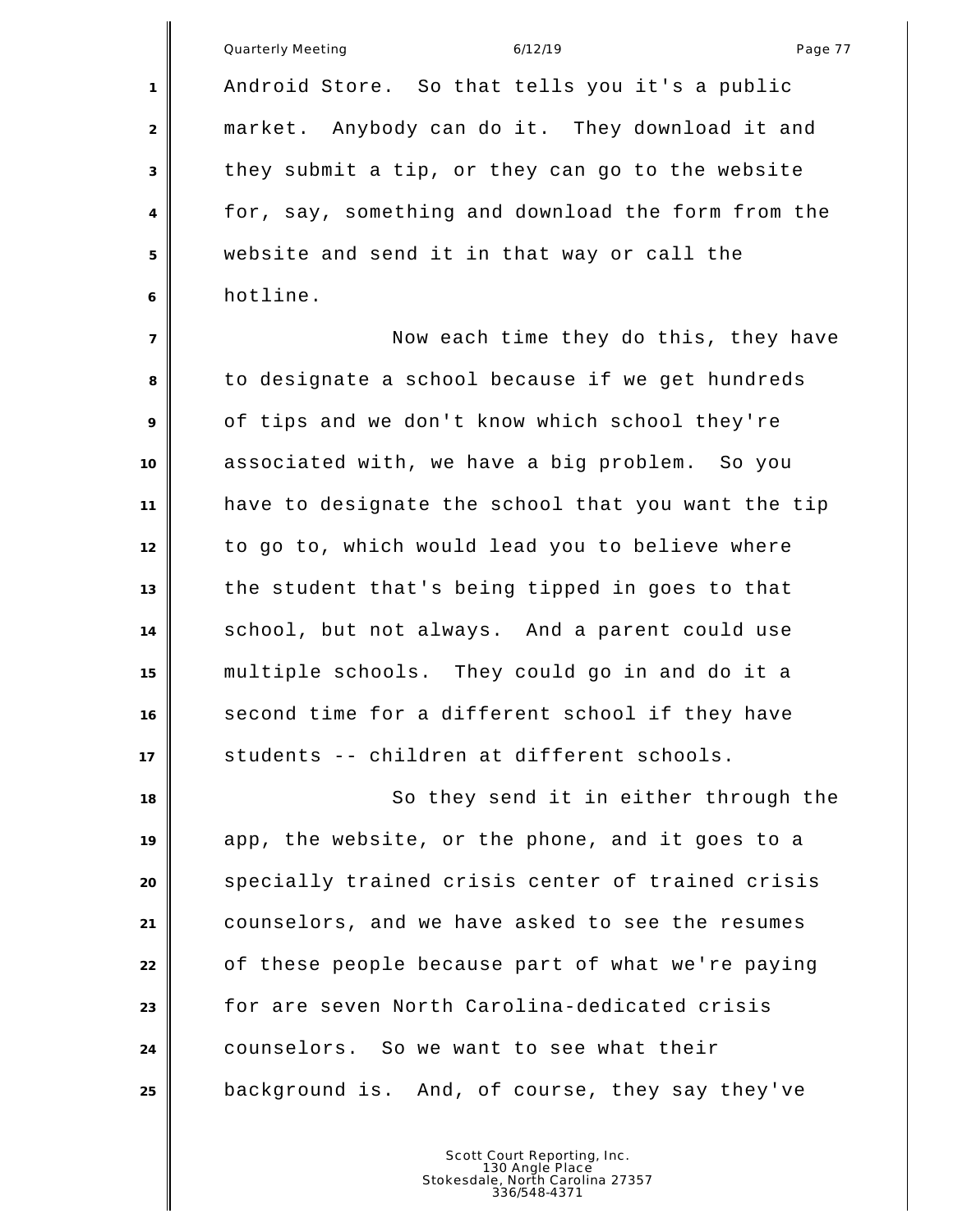|                | <b>Quarterly Meeting</b><br>Page 78<br>6/12/19     |
|----------------|----------------------------------------------------|
| 1              | gotten like 300 applications, so that's exciting.  |
| 2              | It's housed in Florida. Everything in the web is   |
| 3              | in the web. We're very international with it.      |
| 4              | We've talked about having a North                  |
| 5              | Carolina crisis center right here, and we've       |
| 6              | talked to emergency management where they have the |
| $\overline{7}$ | Watch Point/Safety Point House, you know, over     |
| 8              | there in their center. We've talked to the SBI     |
| 9              | Fusion Center, who have analysts trained in        |
| 10             | behavior and mental health, about whether they     |
| 11             | could all man a crisis center in North Carolina.   |
| 12             | They're interested. They weren't ready right now.  |
| 13             | So we're going to use the Sandy Hook               |
| 14             | Crisis Center this year and see how that works,    |
| 15             | and then we may want to move to one here in North  |
| 16             | Carolina that Sandy Hook trains because these      |
| 17             | people have -- beyond the backgrounds they already |
| 18             | have, need special training in, you know, what if  |
| 19             | you get a student threatening suicide on the       |
| 20             | phone. You know, they need to know what to do to   |
| 21             | keep that student on the phone, get all the        |
| 22             | information that they can, et cetera. So it's, I   |
| 23             | consider, a highly -- it needs to be a highly      |
| 24             | trained, you know, area.                           |
| 25             | And then once the crisis center gets               |
|                |                                                    |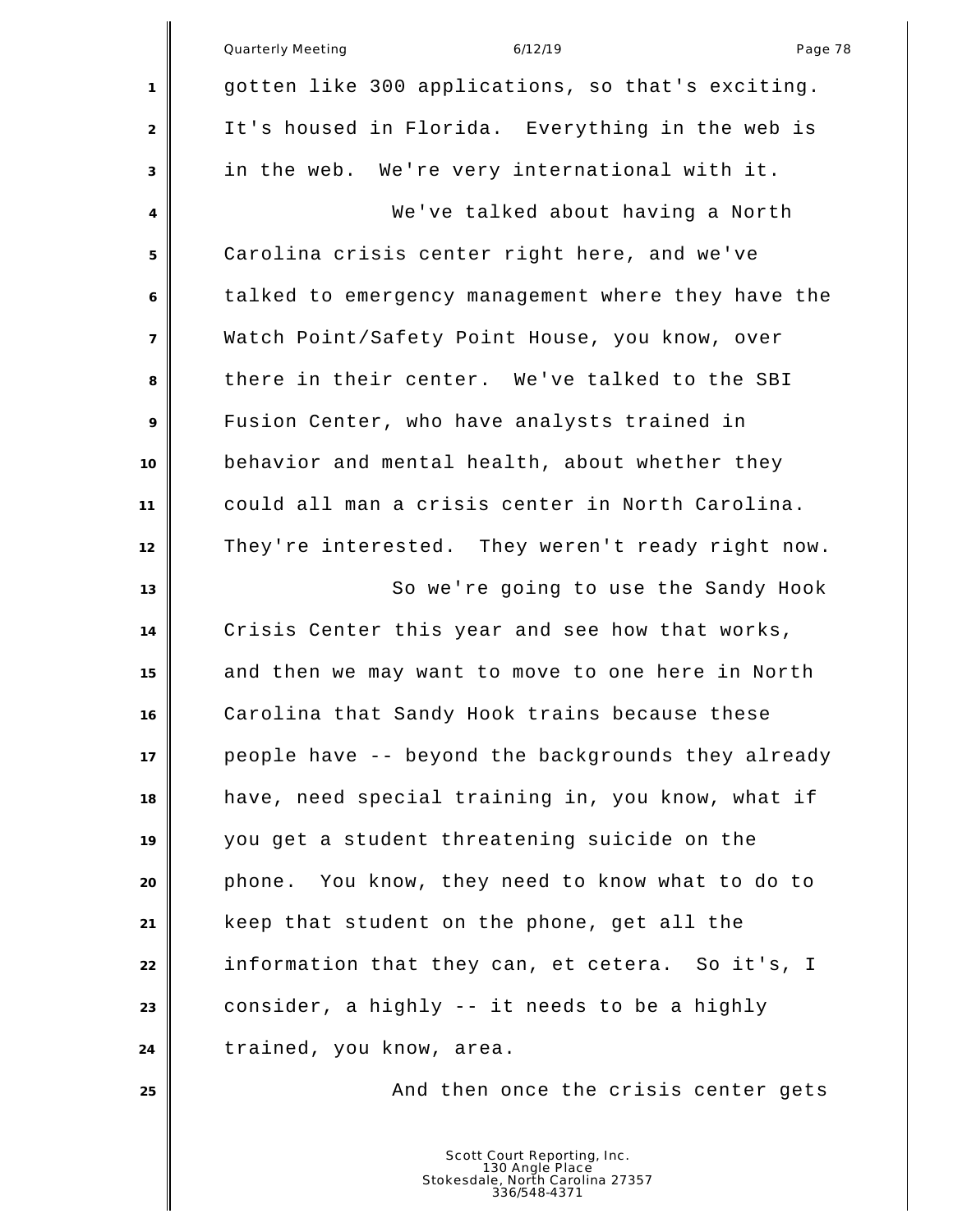|                | Quarterly Meeting<br>6/12/19<br>Page 79             |
|----------------|-----------------------------------------------------|
|                |                                                     |
| 1              | the tips, they triage it. They decide whether       |
| 2              | it's life safety or nonlife safety. They contact    |
| 3              | the school team. We are asking each school to       |
| $\overline{4}$ | designate a team of two or three people to receive  |
| 5              | the tips, investigate the tips, and it's probably   |
| 6              | the people that are already doing that because      |
| $\overline{7}$ | schools are already getting all this, you know,     |
| 8              | different ways. This is just a tool -- another      |
| 9              | tool, another way of getting information.           |
| 10             | So don't worry, schools. You're                     |
| 11             | already doing this. Just think, is it your          |
| 12             | counselor, is it your assistant principal, is it    |
| 13             | your SRO, who's already working on these type       |
| 14             | things. It is very much connected to the 911        |
| 15             | dispatch, the way that they do the program.<br>They |
| 16             | need to know from each school who their 911         |
| 17             | dispatch center is, and the system will be set up   |
| 18             | around that for the life-threatening calls to go    |
| 19             | directly there.                                     |
| 20             | This shows what it looks like when                  |
| 21             | you download it on your phone. It has a menu of     |
| 22             | things that you can tip in, which one of the        |
| 23             | things I didn't like so much -- because the         |

 student -- you know, a student who's moving fast anyway, they're not going to take a lot of time to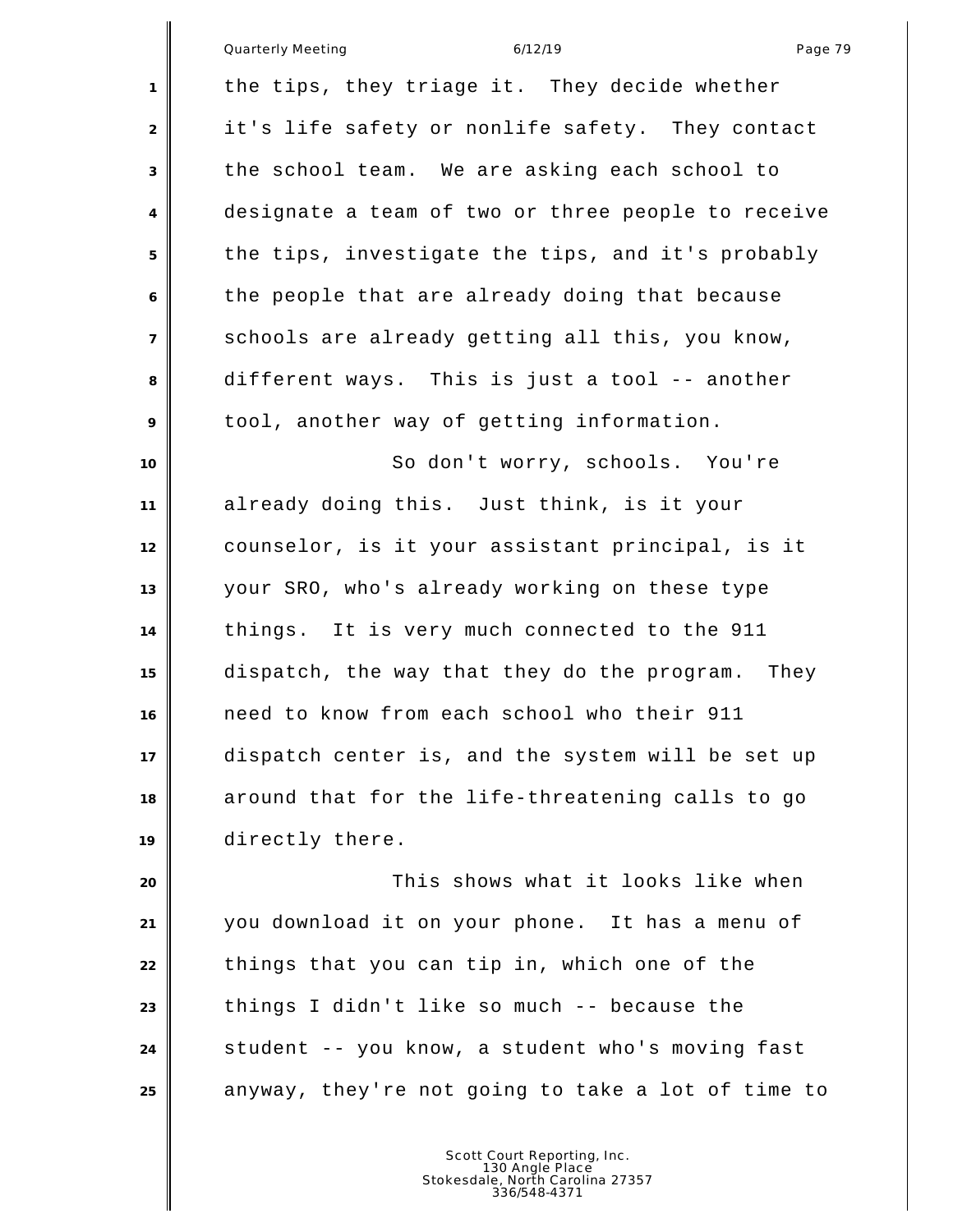|                | <b>Quarterly Meeting</b><br>6/12/19<br>Page 80    |
|----------------|---------------------------------------------------|
| 1              | read everything -- has to read this long menu.    |
| 2              | But it shows -- you'll see that the               |
| 3              | number-one tips that they got were related to     |
| 4              | bullying and cyberbullying, anger issues, cutting |
| 5              | and self-harm. The State of Pennsylvania just     |
| 6              | rolled this out, and the majority of their tips   |
| $\overline{7}$ | were suicide and self-harm related. And so I'm    |
| 8              | really talking to our schools about how we can    |
| 9              | make sure we know who our community mental health |
| 10             | partners, our crisis mental health partners are   |
| 11             | and maybe some of the school safety grants being  |
| 12             | used to support this because schools are already  |
| 13             | getting this. This isn't new, but you may get     |
| 14             | more since students, if trained properly, should  |
| 15             | use the app.                                      |
| 16             | So some of those tips, you know, they             |
| 17             | fall into a gray area. Like bullying tips can be  |
| 18             | tricky. You think bullying, it can just wait till |
| 19             | the next day, but then you kind of talk back and  |
| 20             | forth or text back and forth with the tipster and |
| 21             | you find out, oh, well the person was bullied and |
| 22             | they're going to bring a gun to school tomorrow.  |
| 23             | Well, that quickly goes over to life safety and   |
| 24             | has to be handled that way.                       |
| 25             | So they'll try to get as much                     |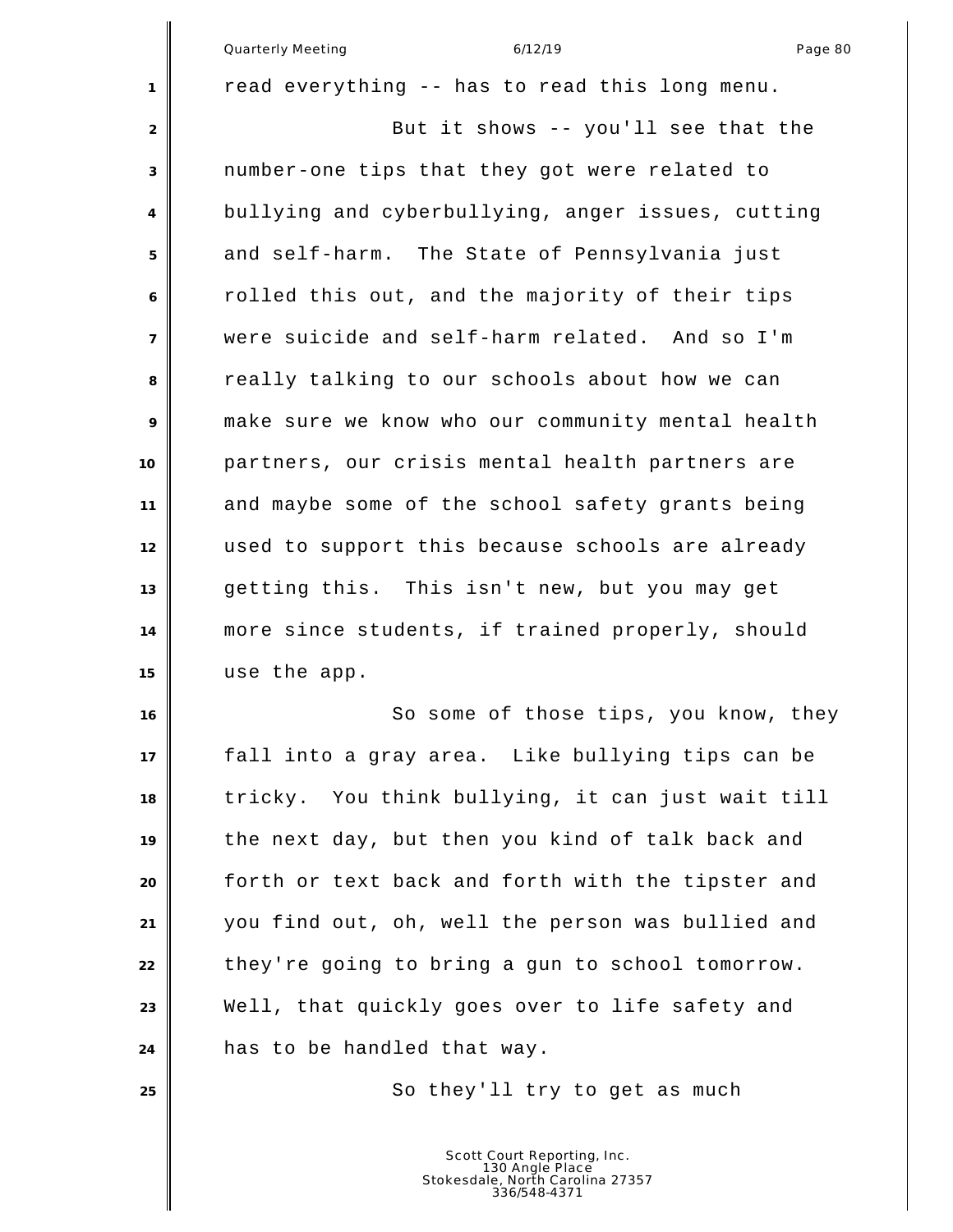| erly Meeting |  |
|--------------|--|

Quarterly Meeting 6/12/19 Page 81 information as they can from the tipster. Ten 2 percent of the tips -- ten percent, as they're saying, started out nonlife safety and were upgraded to life safety, but the majority of the tips are not going to be life safety that you get, and schools will just wait till the next day to investigate those type issues. 8 So how much is it going to be used? Can we anticipate? They're anticipating three to six percent of students trained are going to submit a tip once a year. Training needs to be not just one time and forget about it. The school needs to provide materials throughout the year to remind them that it's there and why they should use it. I don't really think we need to go into that one. Okay. I'm done, and she was pointing at me anyway. So I think this will be good for school safety, get our students engaged, and I think parents will probably assist their students in tipping things in or may tip things in on their own, if they see them themselves, as it **P** relates to exceptional children. If you-all can think of any ways we can specially train exceptional children to use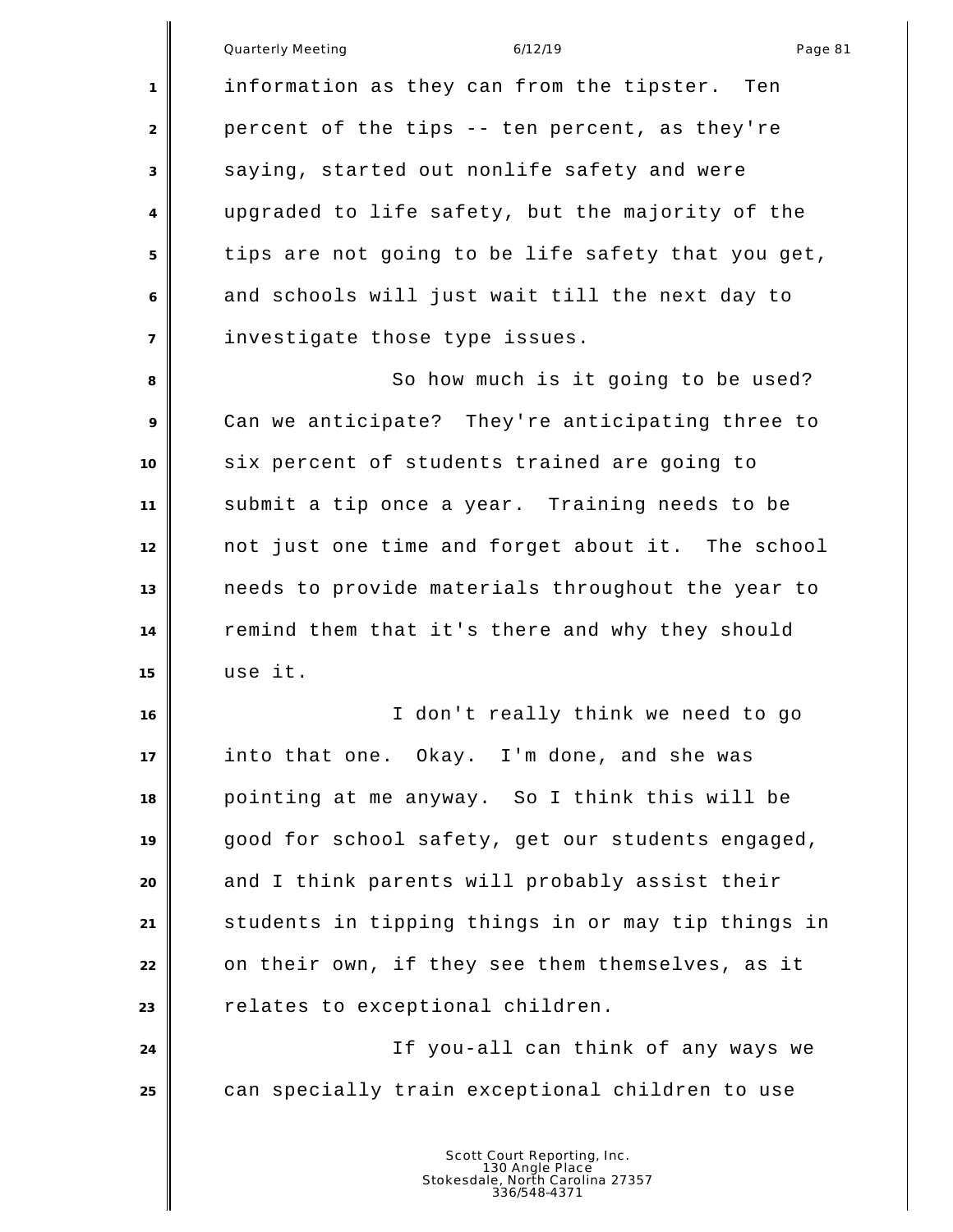|                | Quarterly Meeting<br>6/12/19<br>Page 82            |
|----------------|----------------------------------------------------|
| 1              | this or to report, maybe it's just emphasizing the |
| $\overline{2}$ | need to report it to their teacher, whichever way  |
| 3              | is best for exceptional children.                  |
| 4              | MS. HUTCHINSON: You have a bullet on               |
| 5              | here about summer impact. What do you mean by      |
| 6              | that?                                              |
| $\overline{7}$ | MS. MARTIN: Over the summer, one of                |
| 8              | the requirements for this program, it has to be    |
| 9              | manned 24-7. That's why we're using a crisis       |
| 10             | center. We don't want schools to have to, you      |
| 11             | know, have their phones by them all night and on   |
| 12             | the weekends and even over the summer, but some    |
| 13             | students will tip things in over the summer that   |
| 14             | may be more community-related than school-related, |
| 15             | but it will go to a school. They'll focus it to a  |
| 16             | school because they have to designate it to a      |
| 17             | school, and we need to -- you know, since it's     |
| 18             | live and still active, we need to monitor those    |
| 19             | And so crisis center folks may be getting<br>tips. |
| 20             | in touch with the principal, or whoever, over the  |
| 21             | summer if something comes in they need to be aware |
| 22             | of.                                                |
| 23             | MS. MEBANE: I just want to make a                  |
| 24             | comment. I take hundreds of calls a year, and one  |
| 25             | of the things that I hear a lot from parents is    |
|                |                                                    |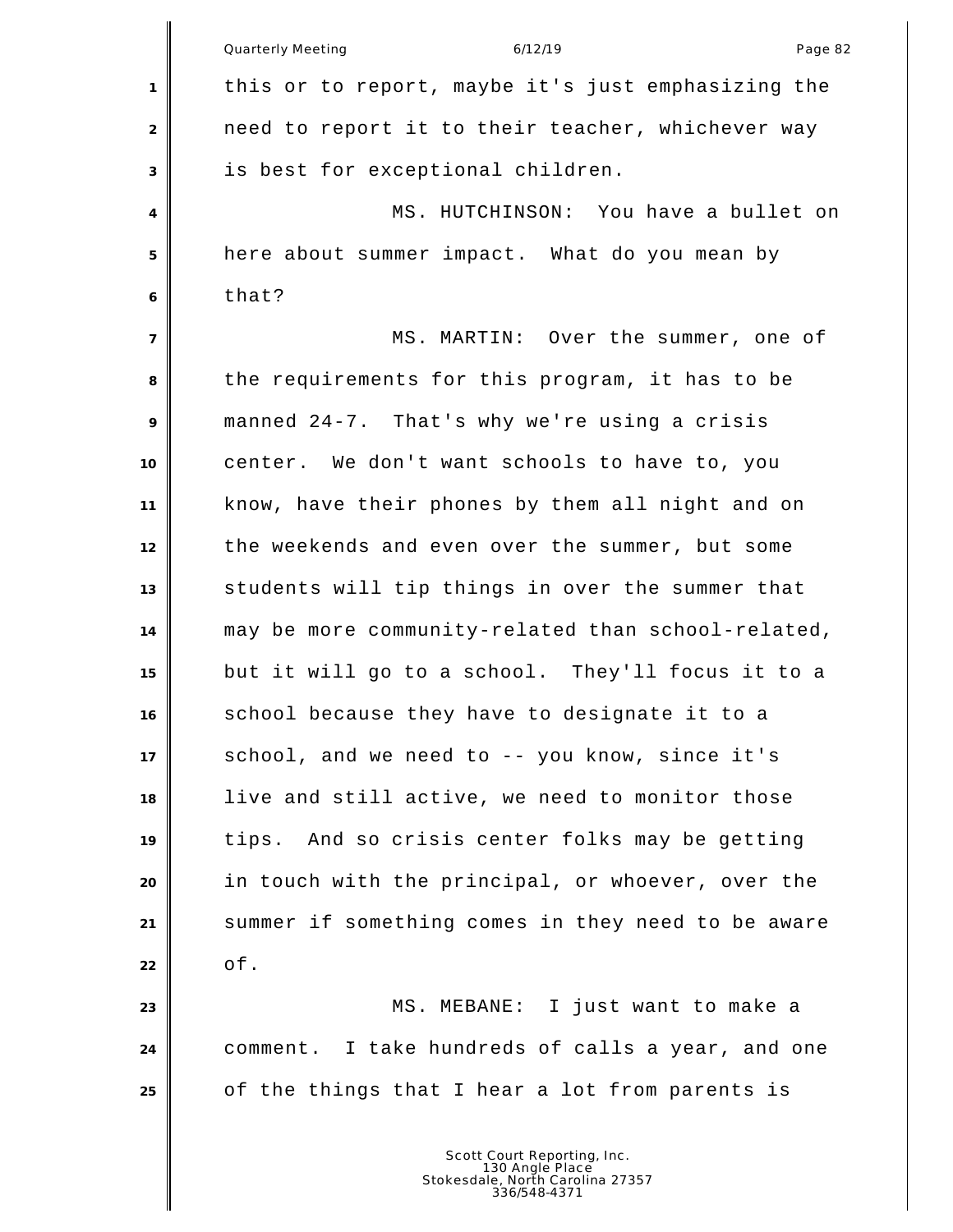|                | Quarterly Meeting<br>6/12/19<br>Page 83            |
|----------------|----------------------------------------------------|
| 1              | that their child has reported bullying, but        |
| 2              | because of their ability to report appropriately,  |
| 3              | they are not taken very seriously. You know, if    |
| 4              | the typical -- if the typical student says         |
| 5              | something different, then the typical student is   |
| 6              | more believed than the student with a disability.  |
| $\overline{7}$ | MS. MARTIN: Can tell a better story                |
| 8              | $or --$                                            |
| 9              | MS. MEBANE: Right, exactly. I just                 |
| 10             | wanted to make that comment and hoping that you    |
| 11             | guys will take some of that into consideration and |
| 12             | possibly put some of that in your trainings that,  |
| 13             | you know, even though one child's story may seem   |
| 14             | more believable than another child's, it doesn't   |
| 15             | mean that you don't still watch and keep a         |
| 16             | watchful eye out, especially if the student has a  |
| 17             | disability because they may not be a good          |
| 18             | reporter.                                          |
| 19             | MS. MARTIN: Right. And some of the                 |
| 20             | threat assessment processes that are going to be   |
| 21             | put together at the schools talk about             |
| 22             | investigation and monitoring. So maybe that will   |
| 23             | help support some of that as well. I'm going to    |
| 24             | take this back to the Superintendent's Office and  |
| 25             | to the Task Force leadership so they can act upon  |
|                |                                                    |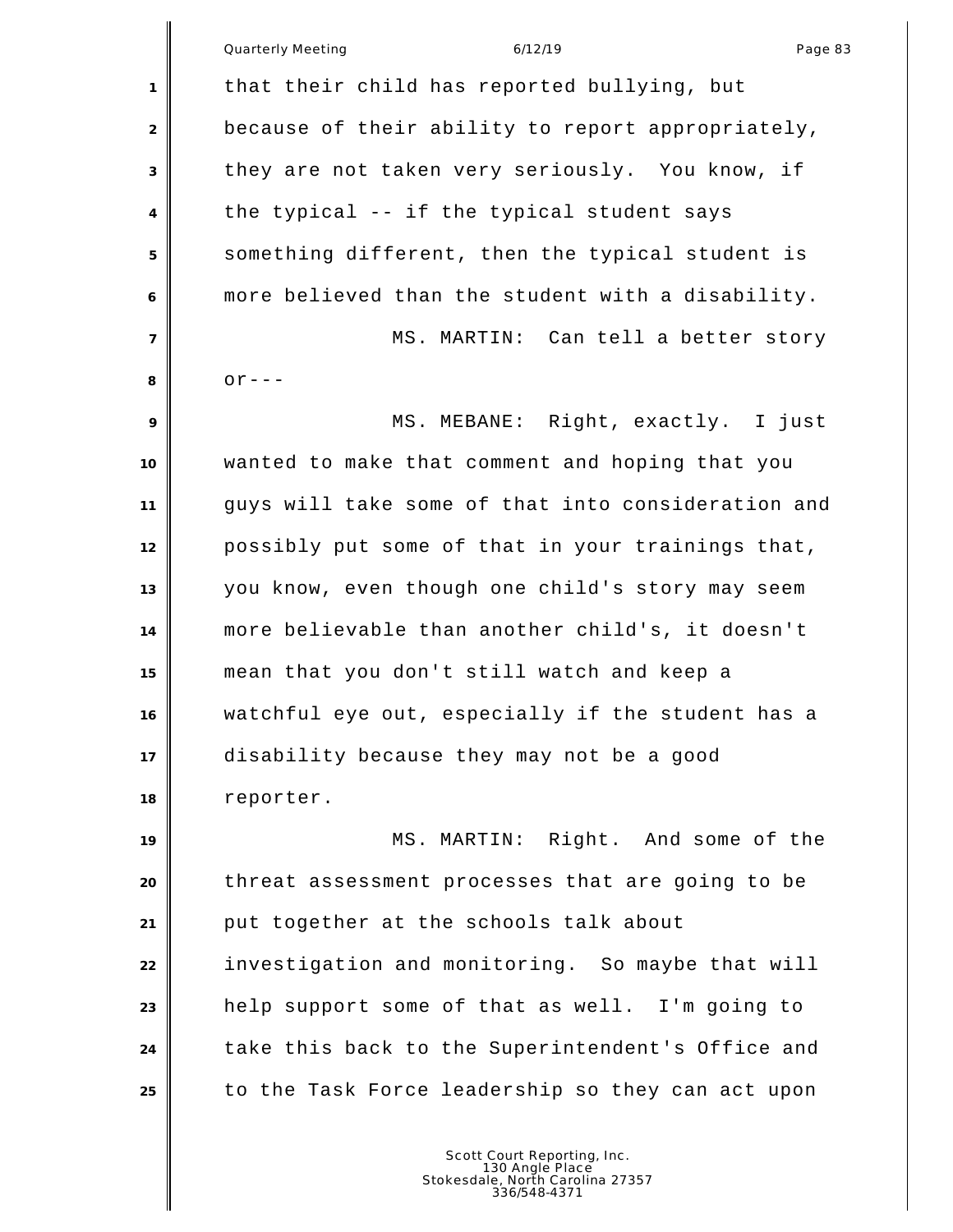|                | 6/12/19<br>Page 84<br><b>Quarterly Meeting</b>                                                     |
|----------------|----------------------------------------------------------------------------------------------------|
| 1              | it and get these things on our website and some of                                                 |
| 2              | your comments. So thank you-all for your time.                                                     |
| 3              | THE CHAIRPERSON: Thank you. Moving                                                                 |
| 4              | right along. Should we go ahead and do the AU                                                      |
| 5              | policy changes? I think so, and we might have to                                                   |
| 6              | do a working lunch later.                                                                          |
| $\overline{7}$ | MS. THOMAS: So good morning again.                                                                 |
| 8              | I have asked the team that presented at the State                                                  |
| 9              | Board of Ed last week to come before you and do                                                    |
| 10             | the presentation for the Council. Some of you may                                                  |
| 11             | have been on the call for the State Board meeting,                                                 |
| 12             | but we felt it important, and the Board was very                                                   |
| 13             | interested in us providing you with this                                                           |
| 14             | information directly to help clarify questions                                                     |
| 15             | that may have been raised through the Council.                                                     |
| 16             | And so I'd like to introduce Lynn                                                                  |
| 17             | Makor and Dr. Lauren Holahan, and they're going to                                                 |
| 18             | talk to you today. And then at the end or as we                                                    |
| 19             | go through, if you have questions, we will be                                                      |
| 20             | happy to take those questions and answer them.                                                     |
| 21             | Just for clarification, we did create an extended                                                  |
| 22             | public comment period for you and took those                                                       |
| 23             | questions and then went back with the webinar and                                                  |
| 24             | answered those.                                                                                    |
| 25             | So this will not be a public comment,                                                              |
|                |                                                                                                    |
|                | Scott Court Reporting, Inc.<br>130 Angle Place<br>Stokesdale, North Carolina 27357<br>336/548-4371 |

║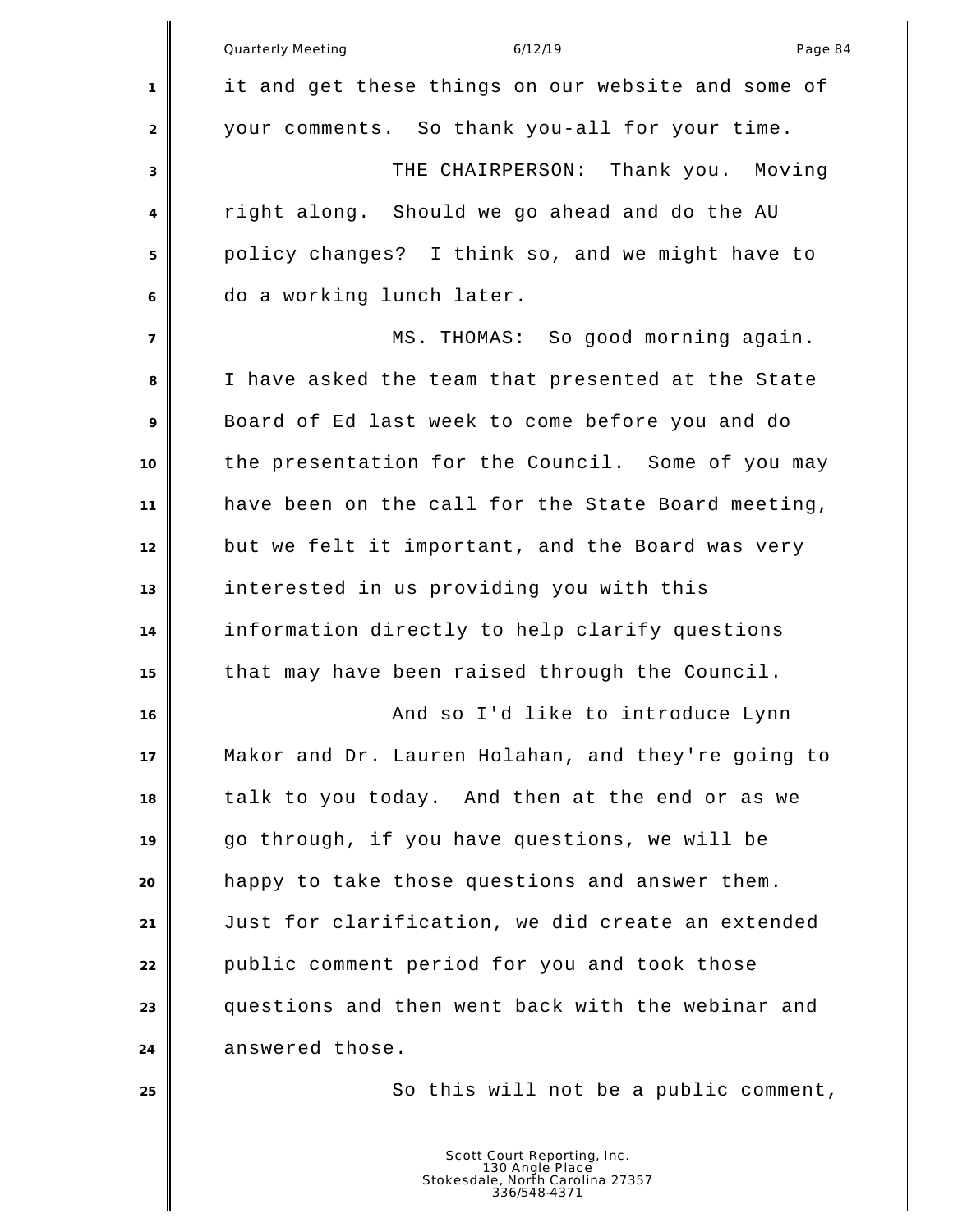|                | Quarterly Meeting<br>6/12/19<br>Page 85              |
|----------------|------------------------------------------------------|
| 1              | but this will be an opportunity for questions.       |
| $\overline{2}$ | Our goal is just to help educate and help you        |
| 3              | understand what these changes really mean. Any       |
| 4              | questions before we get started?                     |
| 5              | (No audible response.)                               |
| 6              | MS. THOMAS: All right.                               |
| $\overline{7}$ | MS. MAKOR: Good morning, almost                      |
| 8              | afternoon. Thank you, Sherry. My name is Lynn        |
| 9              | Makor, and I am a consultant currently within the    |
| 10             | Exception Children Division. I'm a school            |
| 11             | psychologist by training. So in the Division, I'm    |
| 12             | assigned to school psychology, and I'm also          |
| 13             | assigned to traumatic brain injuries.                |
| 14             | My colleague Dr. Holahan is here,                    |
| 15             | however, has to step out in about ten minutes.<br>So |
| 16             | we may not be able to be at the part -- she's an     |
| 17             | OT representing the OT side of this and has been a   |
| 18             | heavy part of the work. So we'll see what we can     |
| 19             | do in getting you-all to lunch as quickly as         |
| 20             | possible.                                            |
| 21             | So I am just going to kind of rehash                 |
| 22             | some of the information that we shared and knowing   |
| 23             | some of the concerns that came in from this          |
| 24             | Council and some of the questions that we received   |
| 25             | when we did deliver the webinar a few weeks ago,     |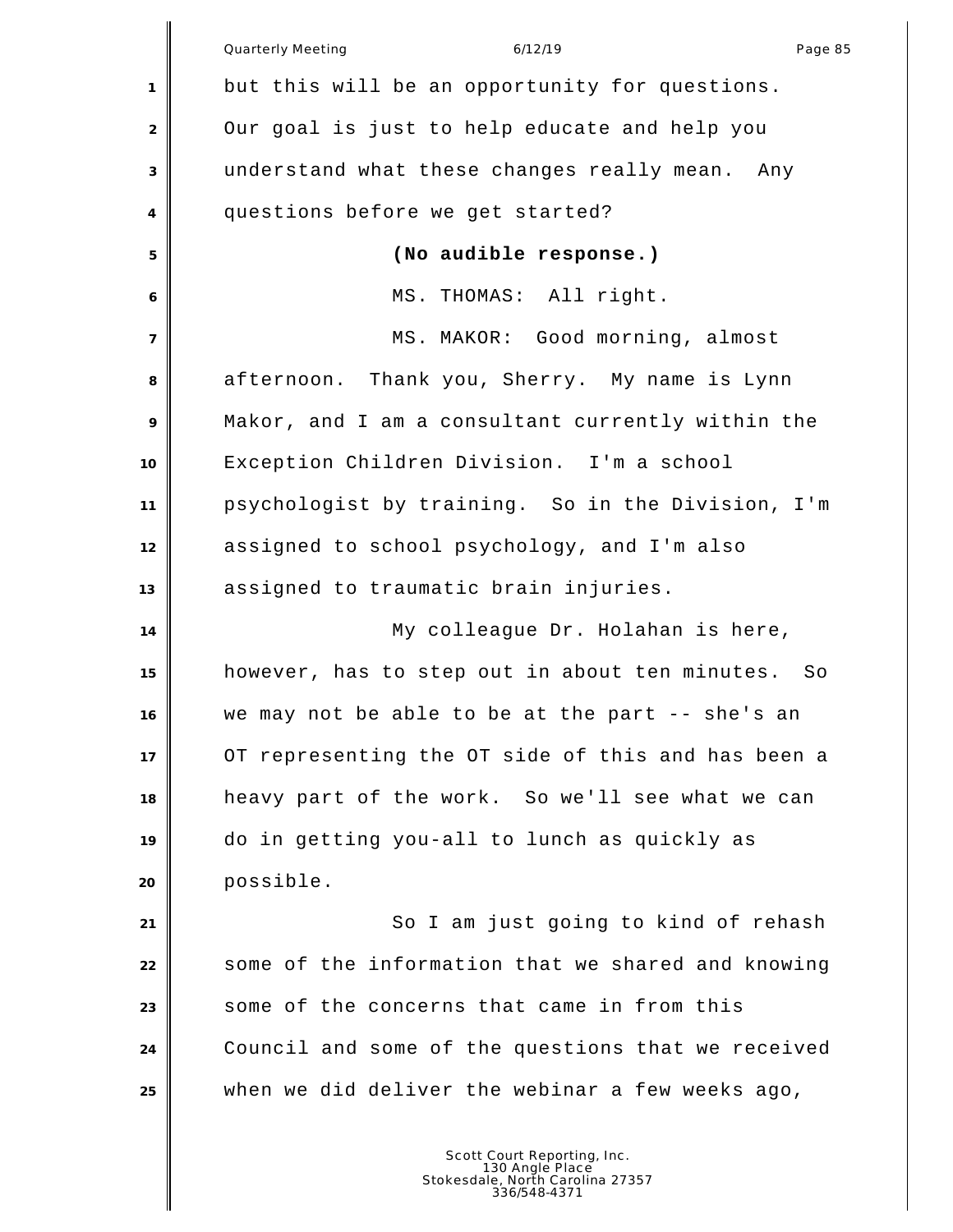Quarterly Meeting and the control of the 6/12/19 control of the control of the Page 86 about a month ago, I guess it was now, to this Council in May. I wanted to start with just some grounding information around -- based on some of the concerns that came in, what the policy recommendations do not do in any way, shape, or form. So they do not limit or restrict anything related to the federal regulations that we have in the definition of autism spectrum disorder, and of course, then, as a result of that, wouldn't restrict anything related to the current policy definition of that in North Carolina. They also don't narrow any kind of identification procedures that we currently have in place. When we are looking at investigating autism and we -- they don't place any unnecessary restrictions on our IEP team. So I just -- I wanted to kind of lay that groundwork and then talk about a little bit of what our intention was when we actually set out on this journey of investigation several years ago. Some of us that work in the field of **a** autism came together and looked at our policy and determined that we need to be better aligned with what we know are universally accepted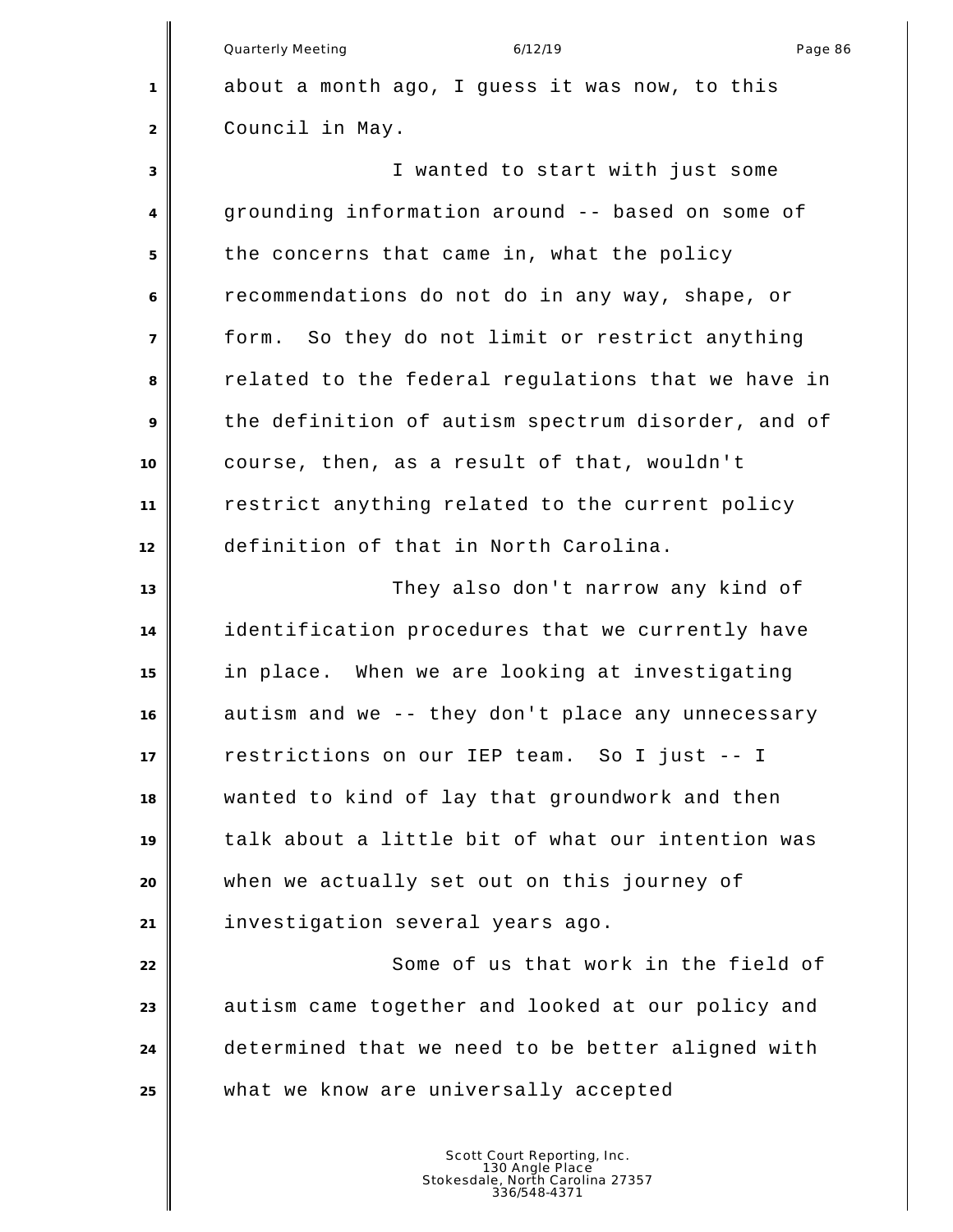|                | Quarterly Meeting<br>Page 87<br>6/12/19            |
|----------------|----------------------------------------------------|
|                |                                                    |
| 1              | characteristics of autism spectrum disorder.<br>So |
| 2              | there is a broad definition and broad eligibility  |
| 3              | classification pieces in our existing policy.      |
| 4              | However, there is some vagueness and ambiguity     |
| 5              | that I'm going to point out, and our mission was   |
| 6              | to improve the alignment with what we know about   |
| $\overline{7}$ | autism.                                            |
| 8              | And what we also know is our students              |
| 9              | with autism and our children with autism don't     |
| 10             | have autism on the weekend, and then Monday        |
| 11             | morning at 8:00 a.m., before they enter the school |
| 12             | building, they somehow don't have autism anymore.  |
| 13             | So it exists outside of the context of the school  |
| 14             | environment, which is a little different than some |
| 15             | of our IDEA eligibility classifications.           |
| 16             | But many of our IDEA eligibility                   |
| 17             | classifications exist whether it's in the context  |
| 18             | of the school setting or whether it's outside of   |
| 19             | the walls of the school setting, and we just       |
| 20             | recognize that there is not as much alignment as   |
| 21             | there needs to be with this particular disability, |
| 22             | and for the reasons that I'm going to share in a   |
| 23             | minute, we need to pay attention to this.          |
| 24             | Autism is now the most prevalent                   |
| 25             | classification in our state. Specific learning     |
|                |                                                    |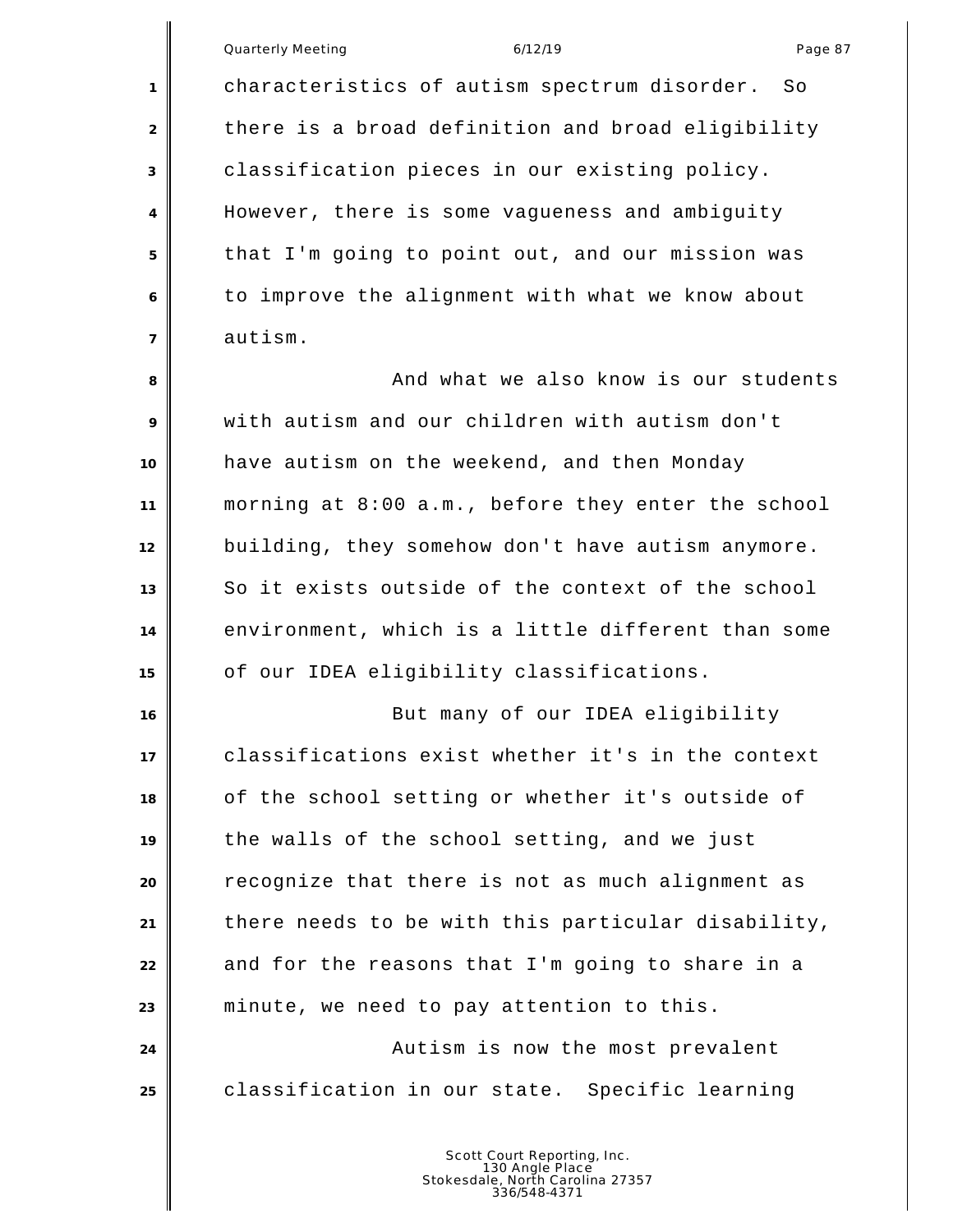|                | Quarterly Meeting<br>Page 88<br>6/12/19            |
|----------------|----------------------------------------------------|
| 1              | disabilities -- and this is all based on our April |
| $\overline{2}$ | 2019 Child Count data. I don't believe it's        |
| 3              | published yet on the website, but we do have this  |
| 4              | data available. And our learning disability        |
| 5              | population continues to be the most prevalent with |
| 6              | 35.4 percent of those students.                    |
| $\overline{7}$ | Our current total of students in                   |
| 8              | April, to give you some context, was 206,532       |
| 9              | students out of our 1.5 million kids in our public |
| 10             | schools have been identified with one or more of   |
| 11             | the 14 disabilities. So learning disabilities is   |
| 12             | the most prevalent and continues to be. Other      |
| 13             | health impairment is our second most prevalent.    |
| 14             | Speech-language impairment is our third. As of     |
| 15             | April 2018, autism bumped up to fourth. It was     |
| 16             | fifth prior to 2018. It bumped up to fourth, and   |
| 17             | it stays there right now in our 2019 data.<br>And  |
| 18             | then intellectual disabilities is our fifth.       |
| 19             | So these are the top five most                     |
| 20             | prevalent disability categories, and what we've    |
| 21             | seen with our autism identification rates over the |
| 22             | past several years is that we have a continued     |
| 23             | about average increase of about 1300, give or      |
| 24             | take, students coming on board with that           |
| 25             | disability classification every year.<br>What we   |
|                |                                                    |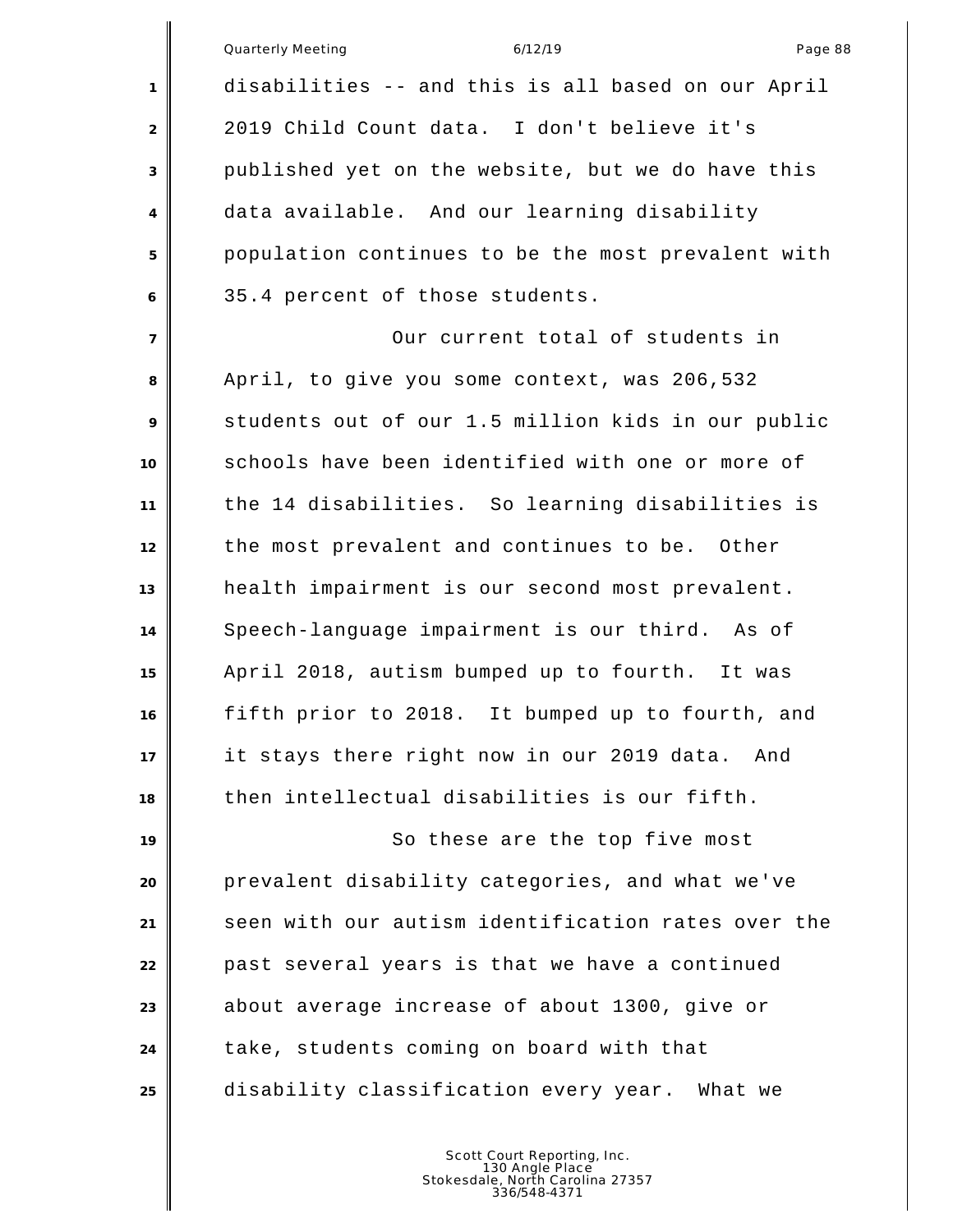|                | Quarterly Meeting<br>6/12/19<br>Page 89            |
|----------------|----------------------------------------------------|
| 1              | expect is going to happen in the not so distant    |
| 2              | future is that autism is going to bump             |
| 3              | speech-language and soon be the third most         |
| 4              | prevalent.                                         |
| 5              | We don't expect this trend to change.              |
| 6              | We expect, knowing what we know about the existing |
| $\overline{7}$ | research, the prevalence rates that we have before |
| 8              | us that are available based on how they're         |
| 9              | collected, we know that autism prevalence is high. |
| 10             | I would be surprised if there's anyone in the room |
| 11             | who doesn't in one way or another have some sort   |
| 12             | of personal relationship with somebody, or in      |
| 13             | their family, that has a diagnosis of autism       |
| 14             | because of the prevalence.                         |
| 15             | So what we're expecting in the trend               |
| 16             | is that we're probably going to see pretty soon    |
| 17             | autism kind of take into that third. So one of     |
| 18             | the reasons why we need to do a better job and     |
| 19             | provide better support and clear delineation to    |
| 20             | all of our IEP teams across the state is that we   |
| 21             | have a disability category that's very prevalent,  |
| 22             | and it's going to continue to increase in how      |
| 23             | we're identifying.                                 |
| 24             | We're going to do a better job, if                 |
| 25             | we're providing clearer delineation, of how our    |
|                |                                                    |
|                |                                                    |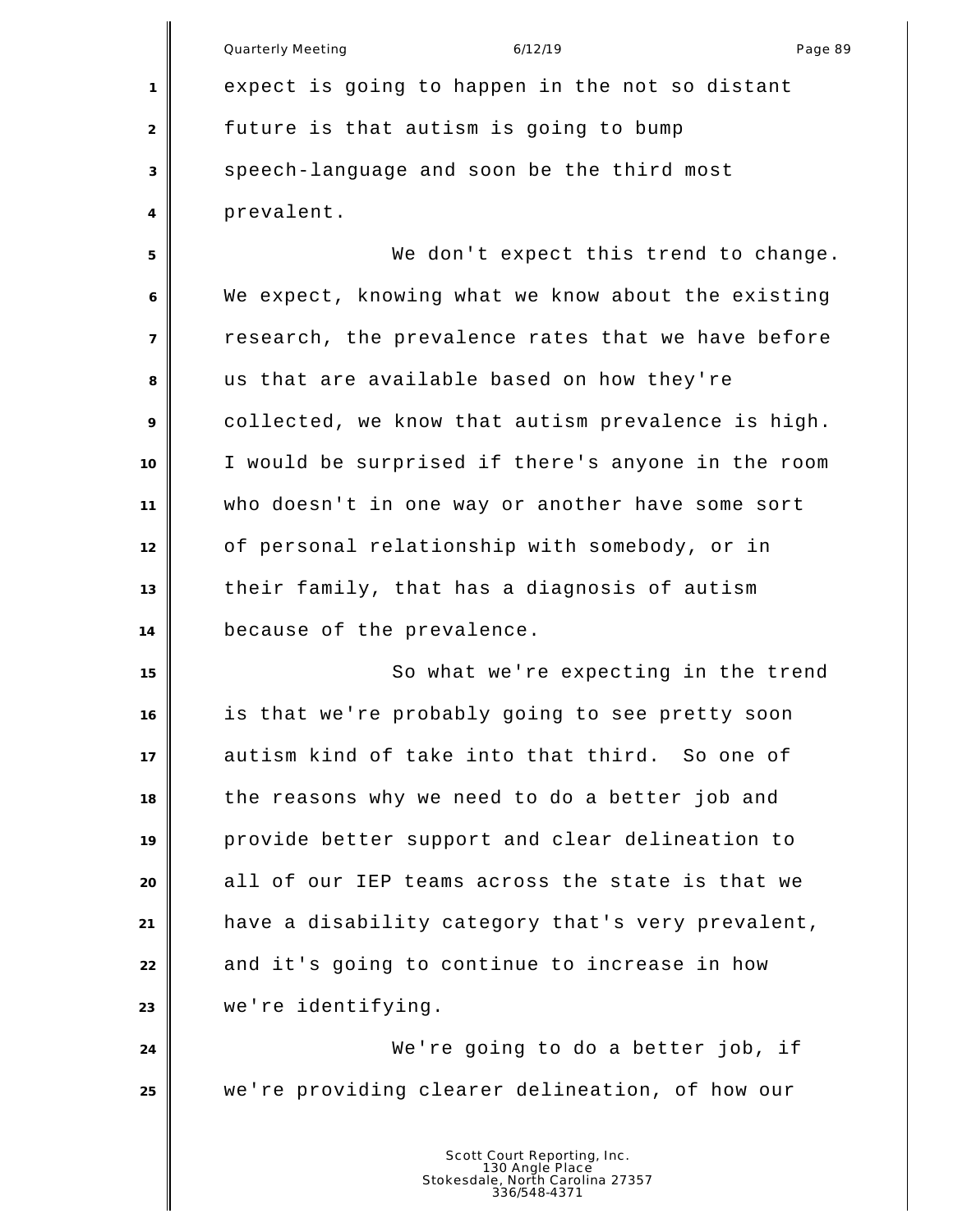Quarterly Meeting and the control of the 6/12/19 control of the control of the Page 90 IEP teams apply the policy parameters based on the federal regs to their eligibility decisions. So we recognized some ambiguity here in our -- in how 4 our policies are currently written. 5 So overall the goal in embarking in this journey and providing some recommendations within our division that then came forward out for public comment and to the State Board of Ed is that we also know in working with our students and our children with autism that we have seen -- and I have seen in my own practice before I came into this position -- that there's sometimes a detriment to our kids -- fragmented, disconnected, 14 and interrupted services between community and school providers based on who accepts what diagnosis and whether or not it meets the threshold outside in the community provider lens or whether or not the school-based practitioners understand enough to be able to apply what they're **P** receiving from the private providers. Our goal -- in my experience and what I know has happened is that sometimes we have a child who has a diagnosis of autism, and it may or may not be accepted in one place or another, and often may put a child through another evaluation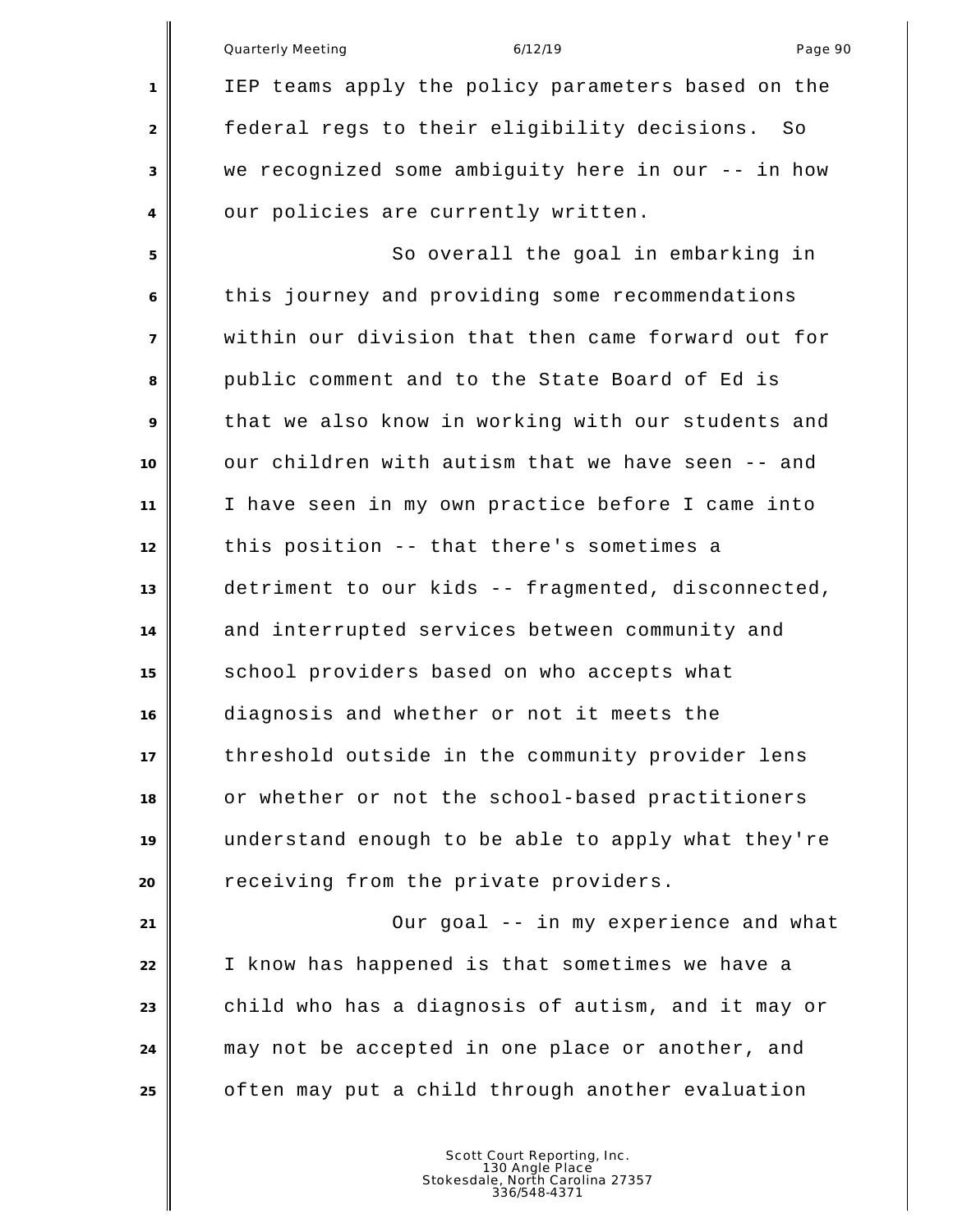Quarterly Meeting and the control of the 6/12/19 control of the control of the Page 91 cycle to glean the same kinds of information just because we're not speaking a similar enough language in how we're investigating certain characteristics. 5 So we really wanted to help improve alignment and be able to minimize the disruption or fragmentation of services that our children have and the needs that they have, whether they're out in the community or whether they're in our school building. So we need more consistency in our identification, and that is what we set out to accomplish. **The rest of the presentation today**  will just kind of go through our federal and state definition, our screens and evals and eligibility criteria, and then just an overview of the public comment process that occurred and what other input was provided by some stakeholders. So within the federal definition, these are the three main buckets that the federal IDEA legislation gives us in terms of defining autism. We have -- we know that it's a developmental disability and the significant impact is on communication, both verbal and nonverbal, as well as social interaction. Those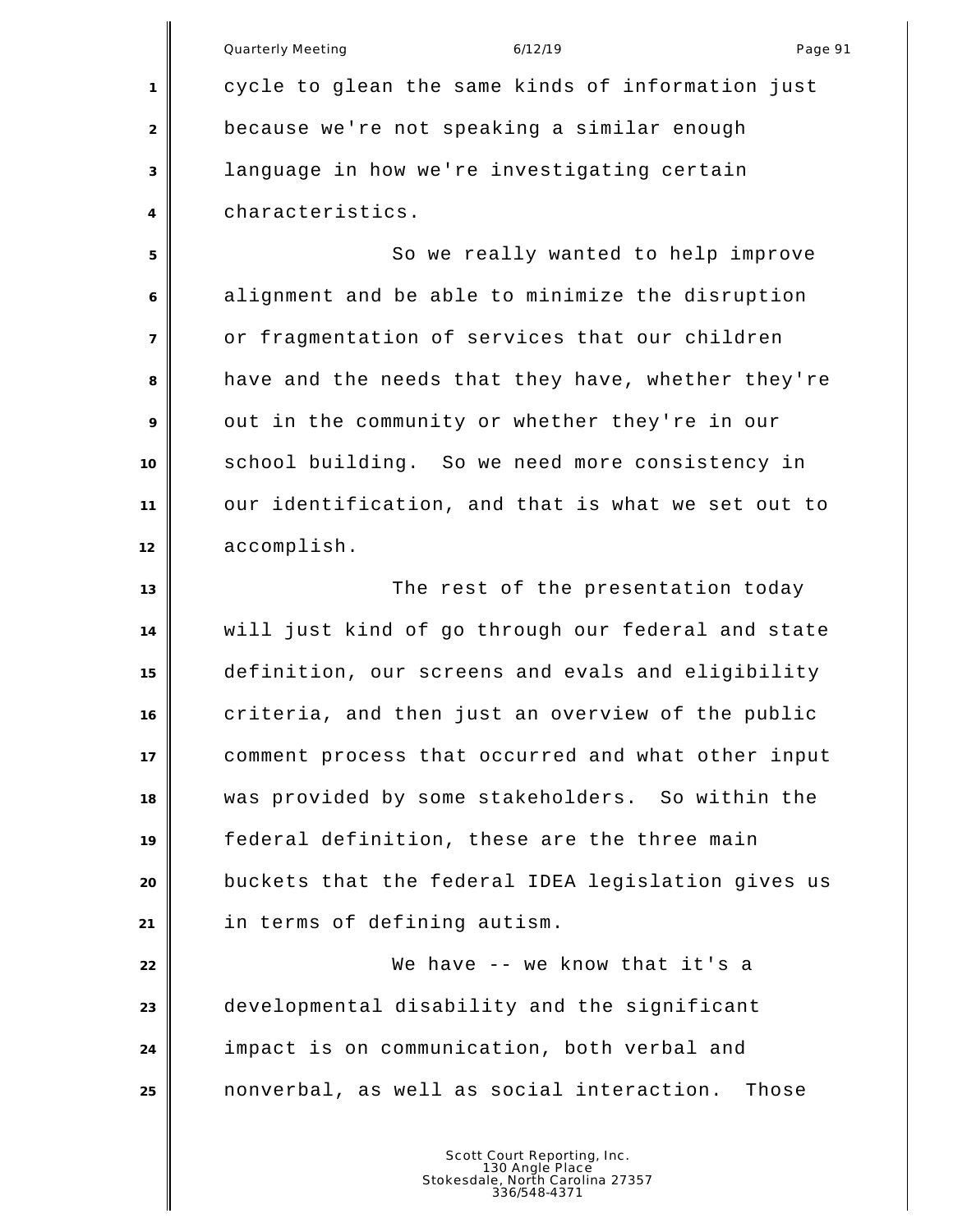Quarterly Meeting and the control of the 6/12/19 control of the Page 92 are the hallmark characteristics of anybody with 2 autism spectrum disorder. And then, of course, the federal regs also go on to, as with any disability category, describe that it must adversely affect a child's educational performance, and then it underscores what we know about autism as well, is that those characteristics are generally present in the early developmental period or before age three. **And then the additional pieces --** characteristics that we may see all of or just some of are things like that repetitive restricted behaviors and interests, resistance to change and rigidity in thinking, or any kinds of unusual types of responses in their sensual world, whether it be tactile, visual, or auditory. **And then the federal regs also give**  us a reminder that if the emotional disability is the main reason why a child is having a difficult time learning and progressing in school, that we should not apply the identification of autism. So we are charged with trying to tease that out when we have some significant emotional struggles with our kids. **And so that's kind of what we get** and the set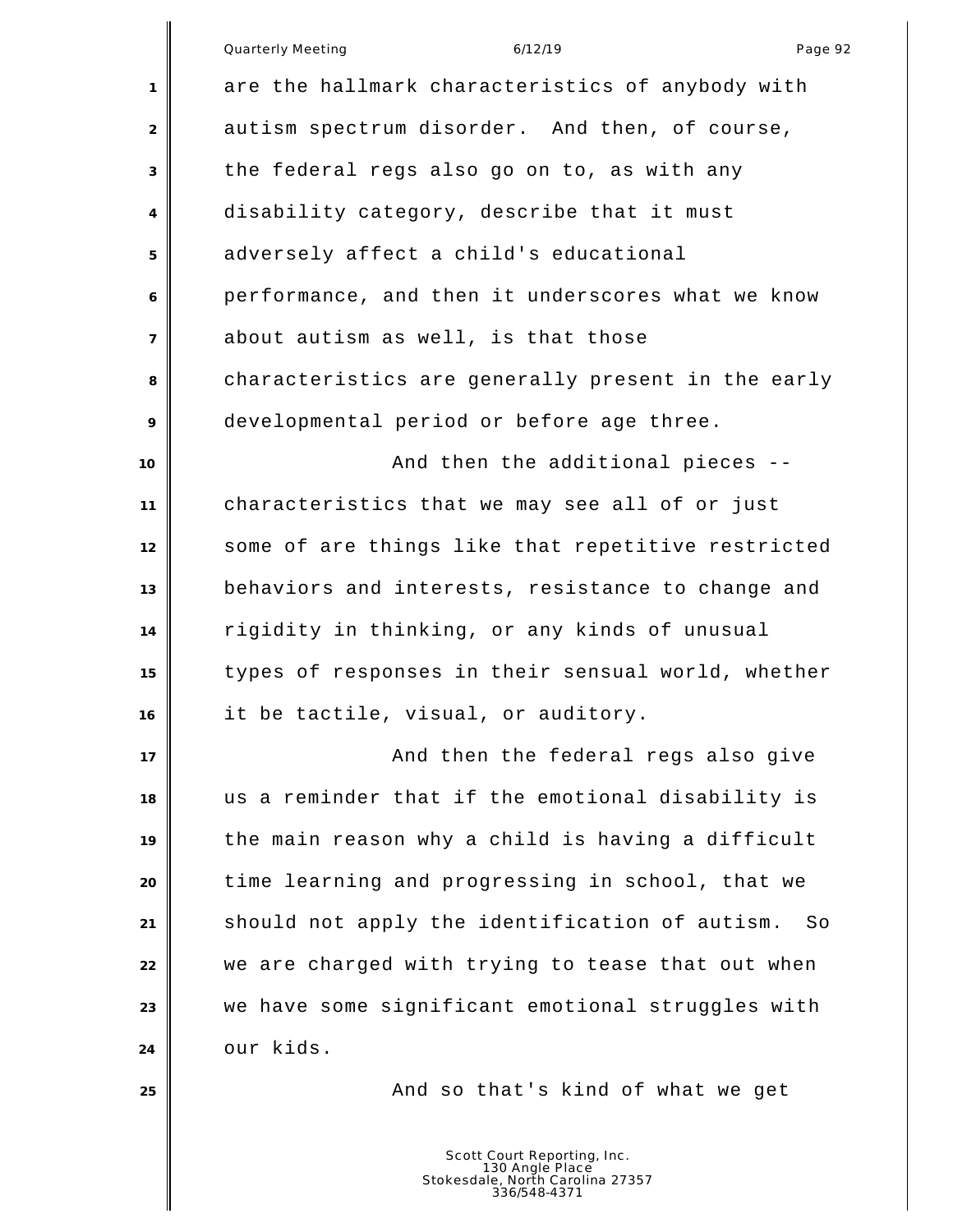Quarterly Meeting and the control of the 6/12/19 control of the Page 93

 from the federal regs, and the North Carolina definition doesn't veer at all from anything that the federal regulations give us. Most of our North Carolina definitions are an exact replica of the federal definition. Then from there, what we're charged with doing in each state is taking that definition and applying how we're going to investigate and determine whether it exists, and 9 each state varies.

**I** So our state -- so the big buckets of what we know are these things. The things that we can observe and actually investigate are the big top squares there, the social communication and social interaction deficits, and then the restricted, repetitive behaviors and interests and unusual sensory experiences. The things that we typically don't have access to are symptoms present in the early developmental period. Before age three, we don't see any of these children, and so we have to rely very heavily on the parent and caregiver input for that.

**And we have recognized that we have** have not been as delineated as we probably need to be in underscoring the pieces of the social development history that are really critical in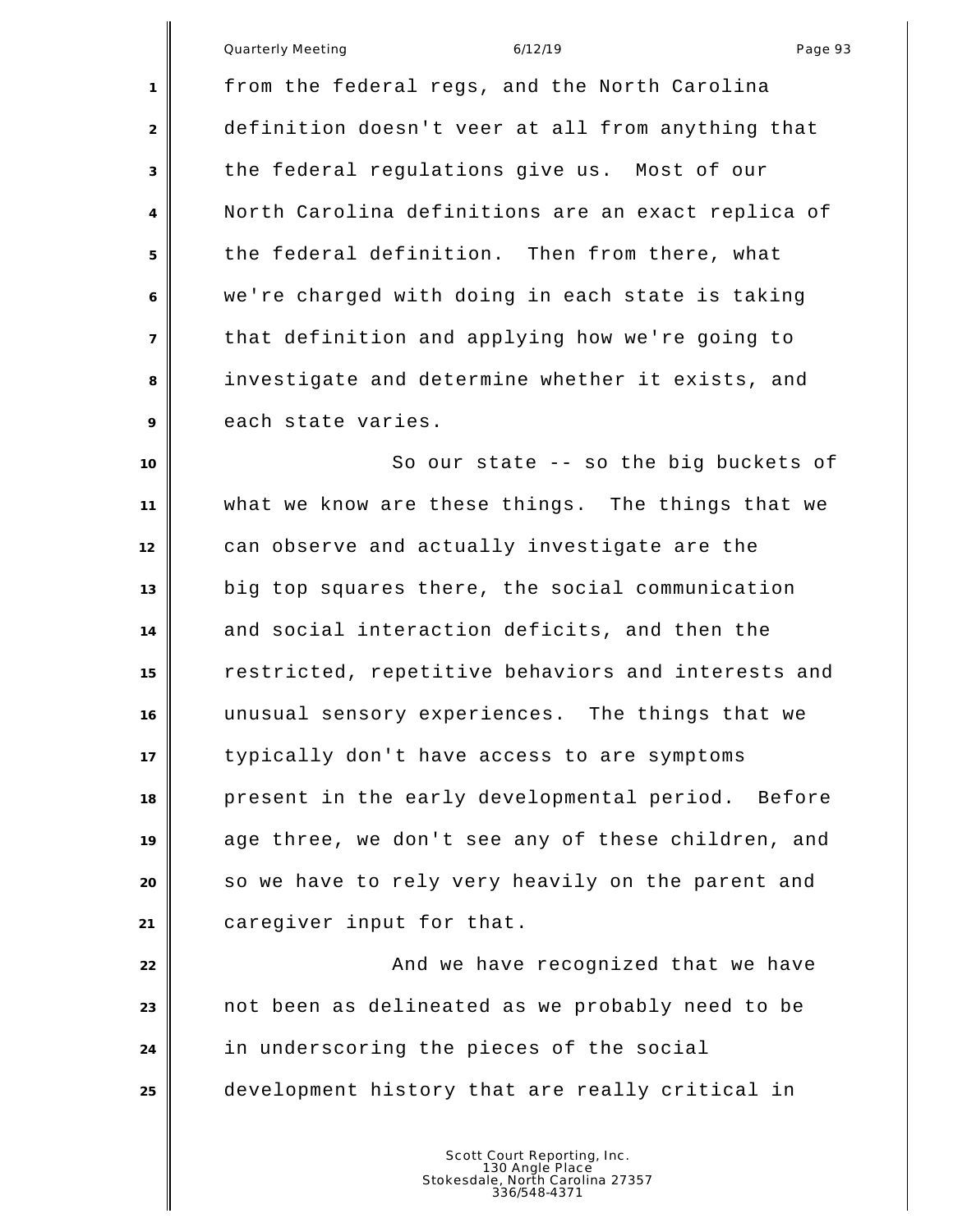Quarterly Meeting and the control of the 6/12/19 control of the control of the Page 94 investigating through the lens of the caregiver or 2 the parent. So we don't get to investigate that and observe it on the surface, but we get to investigate it through the historical reference that the parent or the caregiver provides. So we know we need to kind of attest for all of these things in some way, shape, or form. What North Carolina -- our group set out to do is, knowing those buckets, we looked at our required screens, and we decided that we wanted to recommend adding a motor screen and a sensory processing eval, which are not required at this point. So it didn't make a whole lot of sense to us that they weren't required if we know that characteristics often associated with autism have to do with sensory response and some problems possibly with like your motor planning and organization. **And Lauren left.** So I just looked back to see if she wanted to come up and chime in, but she's gone. I feel okay. I feel like I know 22 enough about that. But that was one piece that we just said let's just -- we don't have this as a requirement, but it also brings the critical lens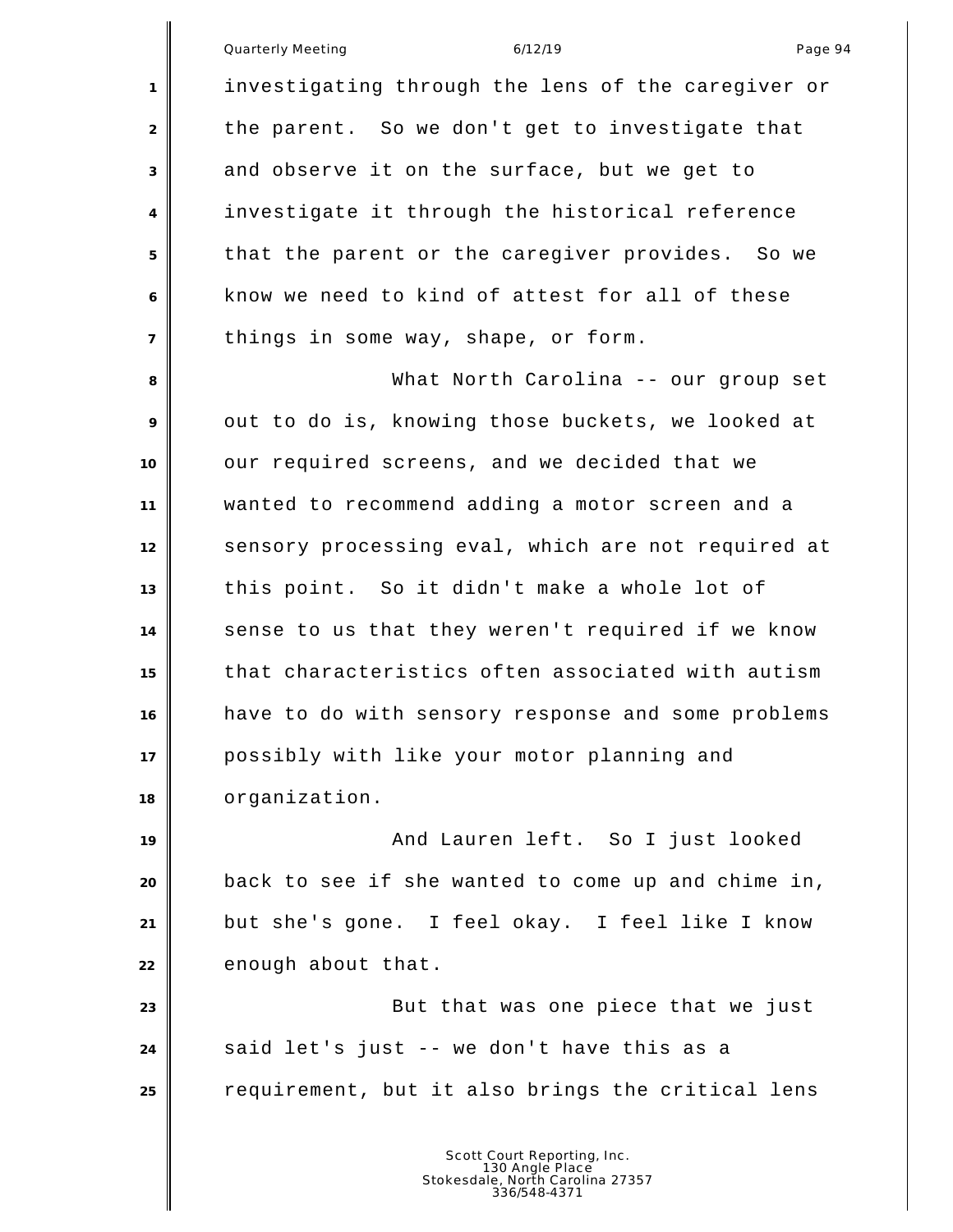|                | Page 95<br><b>Quarterly Meeting</b><br>6/12/19      |
|----------------|-----------------------------------------------------|
| 1              | of our occupational therapist into this team.<br>So |
| 2              | for every evaluation of a student with autism, the  |
| 3              | occupational therapist would be involved because    |
| $\overline{4}$ | we've provided a definition for a sensory           |
| 5              | processing eval that requires that a licensed       |
| 6              | occupational therapist be the one delivering        |
| $\overline{7}$ | that -- administering that evaluation.              |
| 8              | The only other things in our current                |
| 9              | required screens and evals that we decided that     |
| 10             | needed clarification was the social and             |
| 11             | developmental history because it was -- it's just   |
| 12             | broadly written right now, as with other            |
|                |                                                     |

 disability categories, but with this, we went into just a little bit more clarifying language to underscore the critical things that we need to ask the parent or the caregiver to provide because evidence before age three is going to be dependent on our historical reference. So we just delineated that a little bit more clearly.

 We also recognize that we don't want to pigeonhole teams into thinking that they need to produce an overall IQ score as a part of their psych eval if it's not to the benefit of anyone to know that about the child. We know that our **S** students that are not used to the types of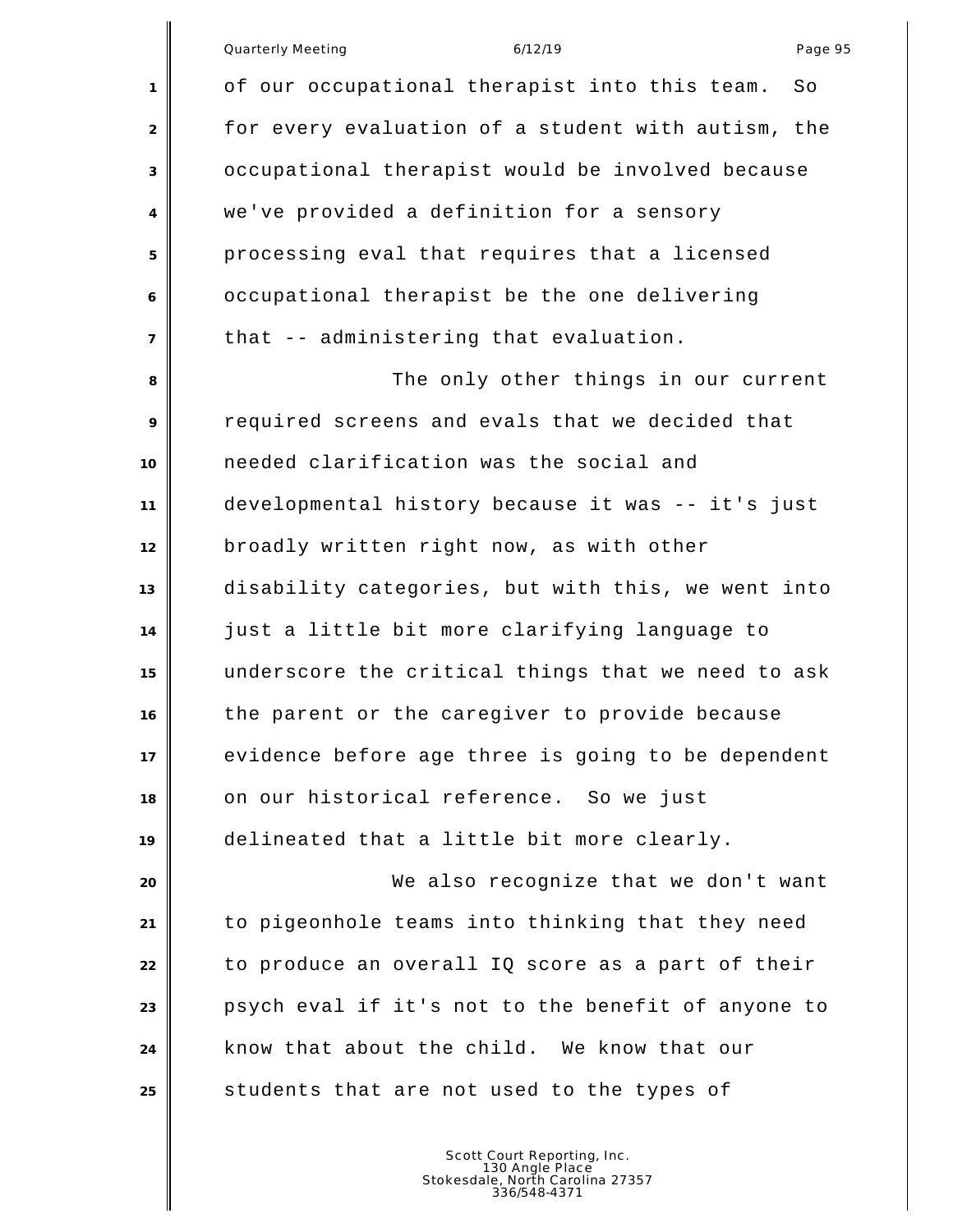|                | Quarterly Meeting<br>6/12/19<br>Page 96            |
|----------------|----------------------------------------------------|
| 1              | interaction in an assessment situation may have a  |
| 2              | really difficult time -- I can speak to this       |
| 3              | myself -- engaging in the psych eval, and we also  |
| 4              | know that there's -- there's kind of ebbs and      |
| 5              | flows in strengths and areas of -- weaker          |
| 6              | developed areas in their cognitive profile that we |
| $\overline{7}$ | really want to be able to collect, but not get     |
| 8              | hung up on how that all gets put together into an  |
| 9              | overall score.                                     |
| 10             | What we know sometimes happens is                  |
| 11             | that -- although we're not supposed to do this,    |
| 12             | sometimes there is a lowering of the bar of        |
| 13             | expectations when we tend to focus heavily on an   |
| 14             | overall IQ score, and we don't necessarily need    |
| 15             | all that for any particular reason. We need to     |
| 16             | know how cognitively our kids are strong and where |
| 17             | their weaker areas are so that we can support them |
| 18             | and help level the playing field.                  |
| 19             | So we took out like locking teams                  |
| 20             | into feeling like they always had to produce an IQ |
| 21             | score. I mean they can if they want in the psych   |
| 22             | eval, but the psych eval is much more than just    |
| 23             | administering a cognitive test. So we wanted to    |
| 24             | clarify that.                                      |
| 25             | And then we also wanted to clarify                 |
|                |                                                    |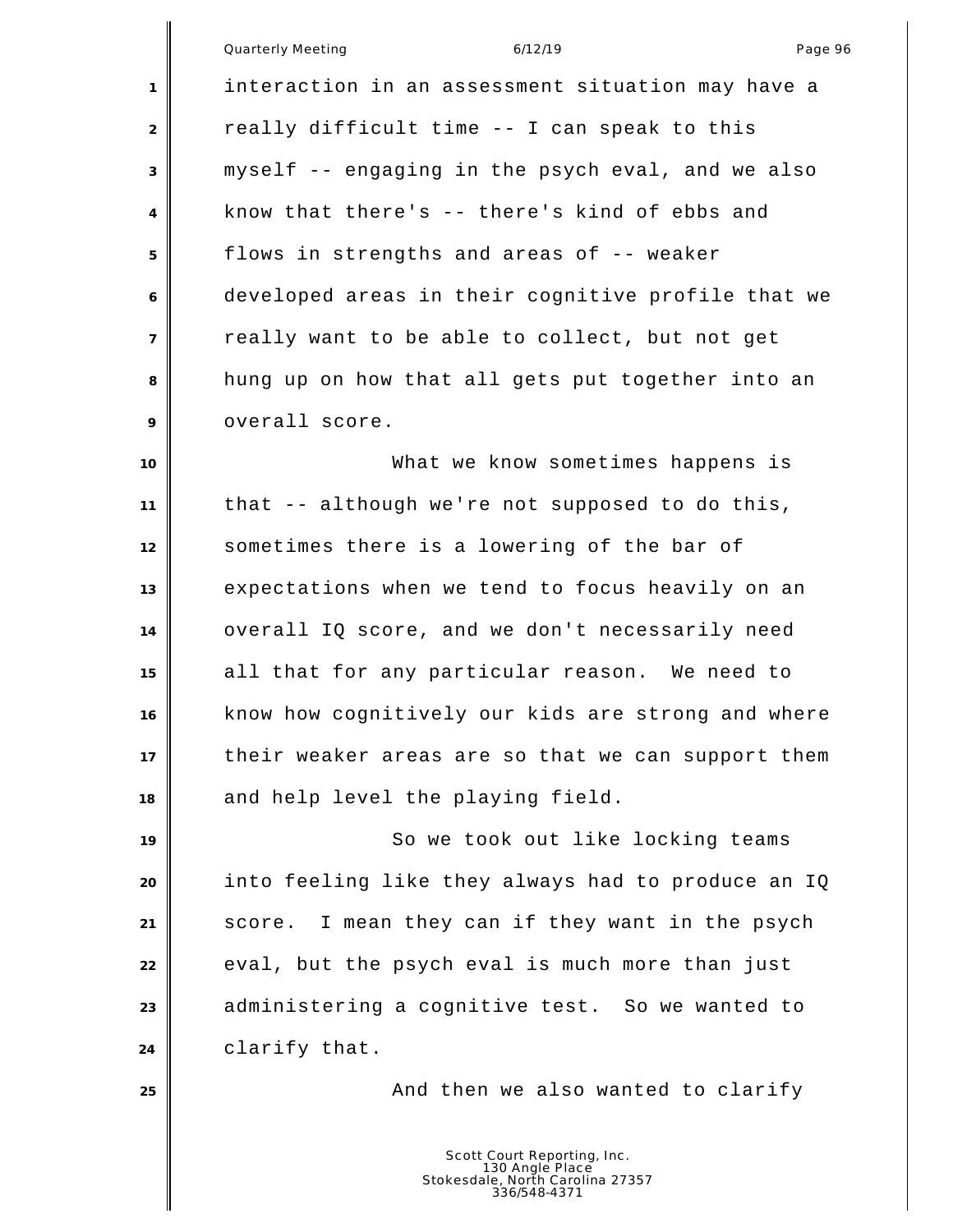|                | Quarterly Meeting<br>Page 97<br>6/12/19            |
|----------------|----------------------------------------------------|
| 1              | that the behavioral assessment piece really was    |
| $\overline{2}$ | very targeted. It led to some confusion and a lot  |
| 3              | of technical assistance questions that we received |
| 4              | at the state level around what exactly does this   |
| 5              | mean as far as the behavioral assessment, what     |
| 6              | kind of tools can we use. So we just added some    |
| $\overline{7}$ | clarifying language that you really have to have a |
| 8              | tool that investigates those characteristics that  |
| 9              | were described earlier of autism.                  |
| 10             | And so that's basically the things                 |
| 11             | that were adjusted or added to the requirements of |
| 12             | the screens and evals, and then within that        |
| 13             | context, we take all of that and then apply it to  |
| 14             | eligibility decision-making. This slide            |
| 15             | represents our current eligibility criteria.       |
| 16             | Based on a lot of technical assistant kind of like |
| 17             | information and questions that come in, we have    |
| 18             | the three out of four kind of way to apply our     |
| 19             | evaluations into determining autism, which leads   |
| 20             | to some ambiguity.                                 |
| 21             | And so keeping in mind our prevalence              |
| 22             | rates are on the rise, our teams need to do a good |
| 23             | job at this. They need to know what they're        |
| 24             | investigating very clearly around these four big   |
| 25             | buckets, and they need to be able to apply good    |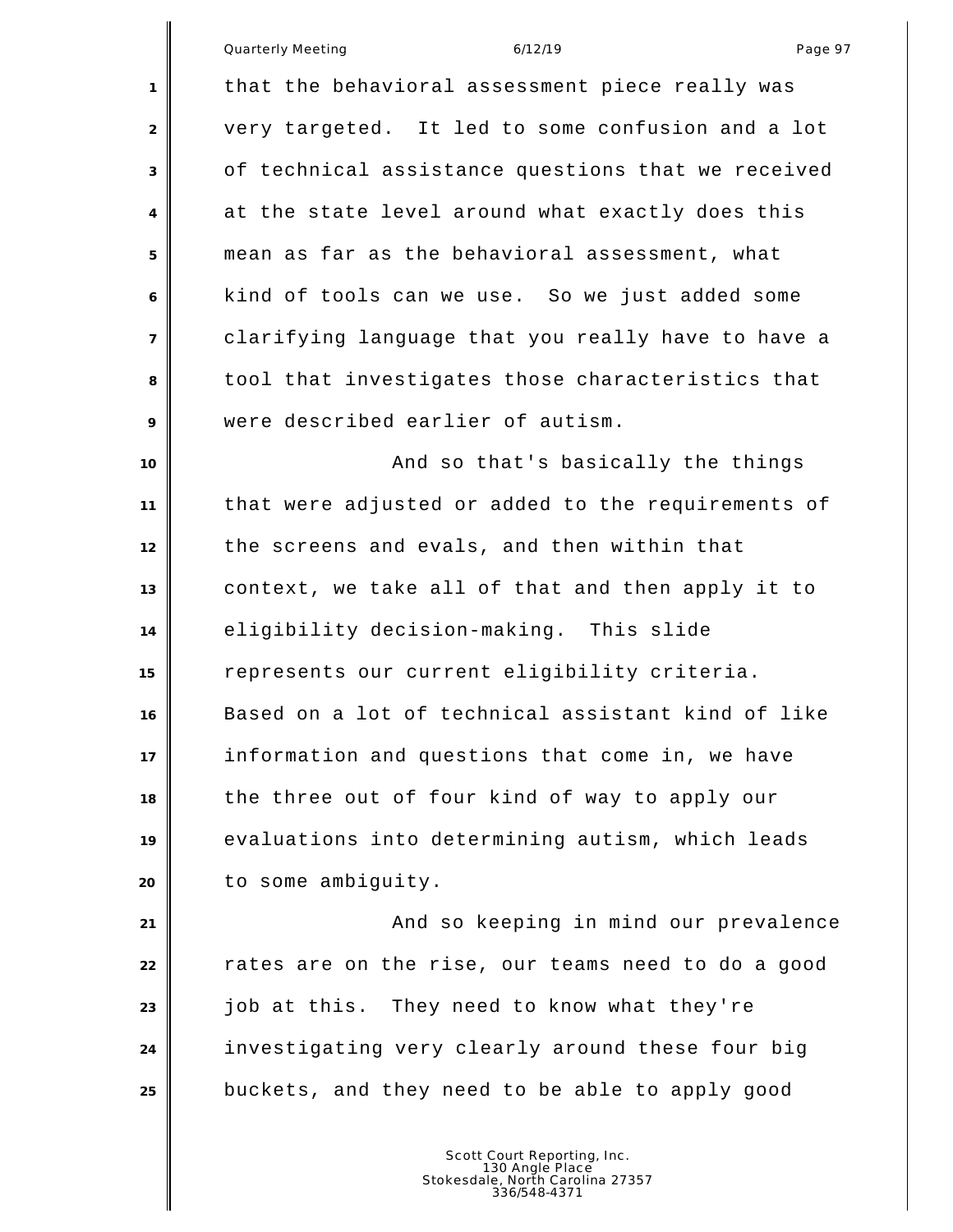Quarterly Meeting and the control of the 6/12/19 control of the control of the Page 98 decision-making based on the information that they have. So with this, we know that there is some ambiguity because we know what we know about autism is impairments in communication and social interaction are hallmark. So what we sometimes might be left with is a child who is -- the team has identified has B, C, and D, but not A, and we could say that they have autism, which we know would not be the case. We also have unfortunate situations where teams are not always left with understanding clearly how to investigate the sensory pieces and the repetitive behaviors, that they think it's always something that we know that are like stereotypical of the mind-set of autism and flapping and just continuous like repetitive kinds of phrases and things like that, but what we know

**And often our children with high-** functioning autism have other types of restricted kinds of behaviors and interests that aren't so **S**urface level, that we need to be able to understand what it is they're investigating -- our teams need to be able to understand what it is they're investigating and may actually miss some

about those things stretches way beyond.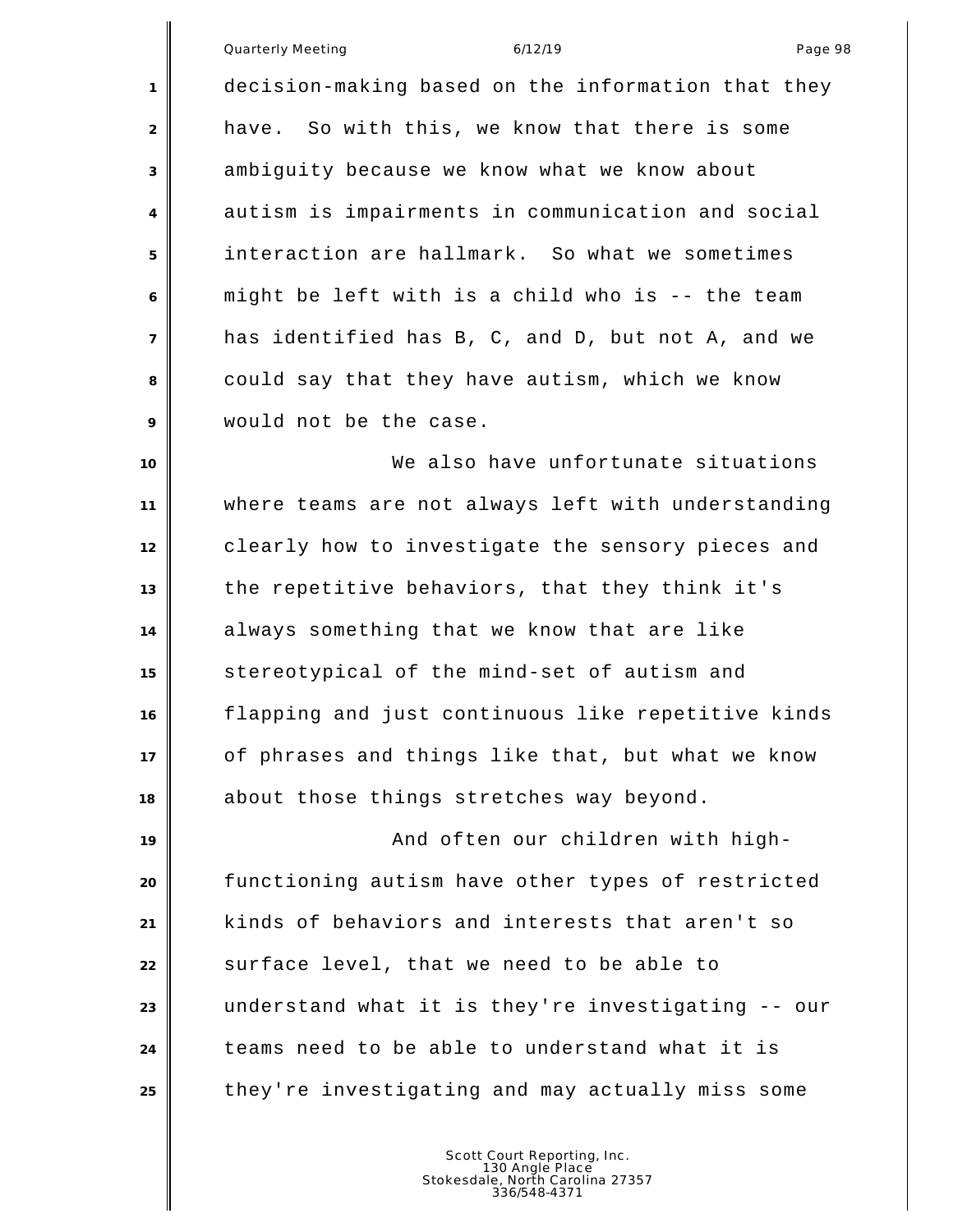Quarterly Meeting and the control of the 6/12/19 control of the Page 99

 kids when they're not investigating that very well because they might see three of those four are present but one isn't -- I'm sorry -- two of those four may be present because their investigation wasn't very clear. So this is where we have some ambiguity with that current kind of way that we're kind of going through identification practices around those characteristics.

9 || So what we -- what we have proposed to do is take our impairments in social interaction and communication and tell our teams this is what you're looking for. When you're investigation, you're looking for reciprocity, social and emotional reciprocity; you're looking for how nonverbal communication is looking with this child. Sure, they may be able to answer a lot of questions and maybe even receive information pretty well, but how is that nonverbal stuff going? Are they like me? Like do they get me, a new person like me with lots of gestures, lots of voice inflection, lots of ways that I communicate nonverbally, and what does that look like in the student.

24 So that's what impairment in communication and social interaction means when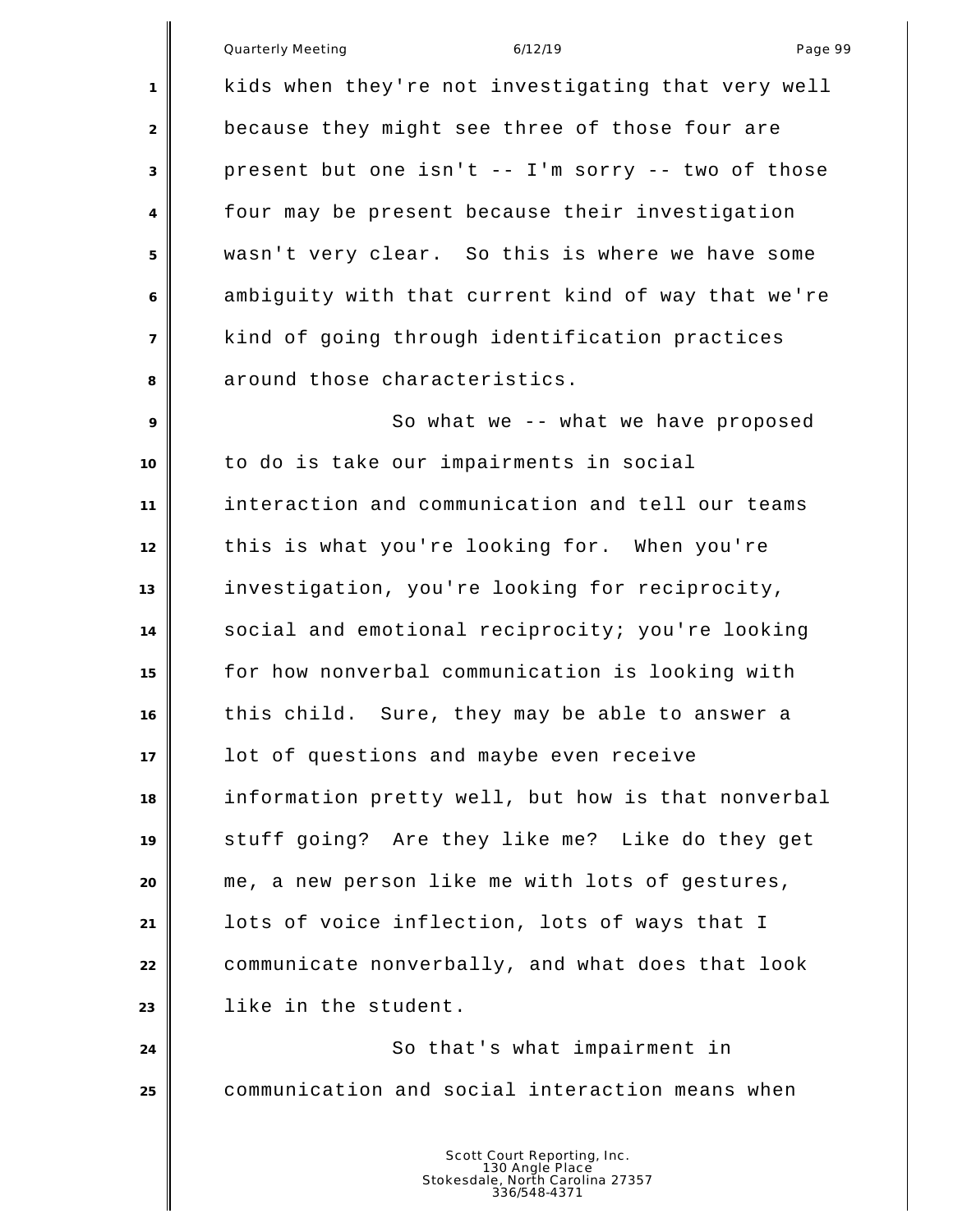|                | <b>Quarterly Meeting</b><br>6/12/19<br>Page 100    |
|----------------|----------------------------------------------------|
| 1              | we're investigating autism. The relationship       |
| 2              | piece, developing, maintaining, and understanding  |
| 3              | relationships. We don't have that really clearly   |
| 4              | defined in A and B right now, but this is how      |
| 5              | we've translated it to say this is -- this is what |
| 6              | we're investigating when we're saying social       |
| $\overline{7}$ | communication and interaction. And so looking      |
| 8              | across the board at the hallmark characteristics   |
| 9              | of autism would need deficits in all three.        |
| 10             | Then the unusual response to our                   |
| 11             | sensory environment and those restricted,          |
| 12             | repetitive behaviors, we've laid out this is what  |
| 13             | you're investigating. You're investigating these   |
| 14             | things and determining which ones, if any, exist   |
| 15             | in this child, and we know they don't all need to  |
| 16             | exist, but they're at least -- there are           |
| 17             | characteristics present that at least meet two out |
| 18             | of these four areas.                               |
| 19             | And so looking at sameness,                        |
| 20             | inflexibility with routines, like ritualized       |
| 21             | patterns of verbal or nonverbal behavior.<br>How   |
| 22             | they're responding to sensory things in their      |
| 23             | environment that we really haven't required any    |
| 24             | type of investigation on at this point, and that   |
| 25             | was the reason why we've added the layer of the    |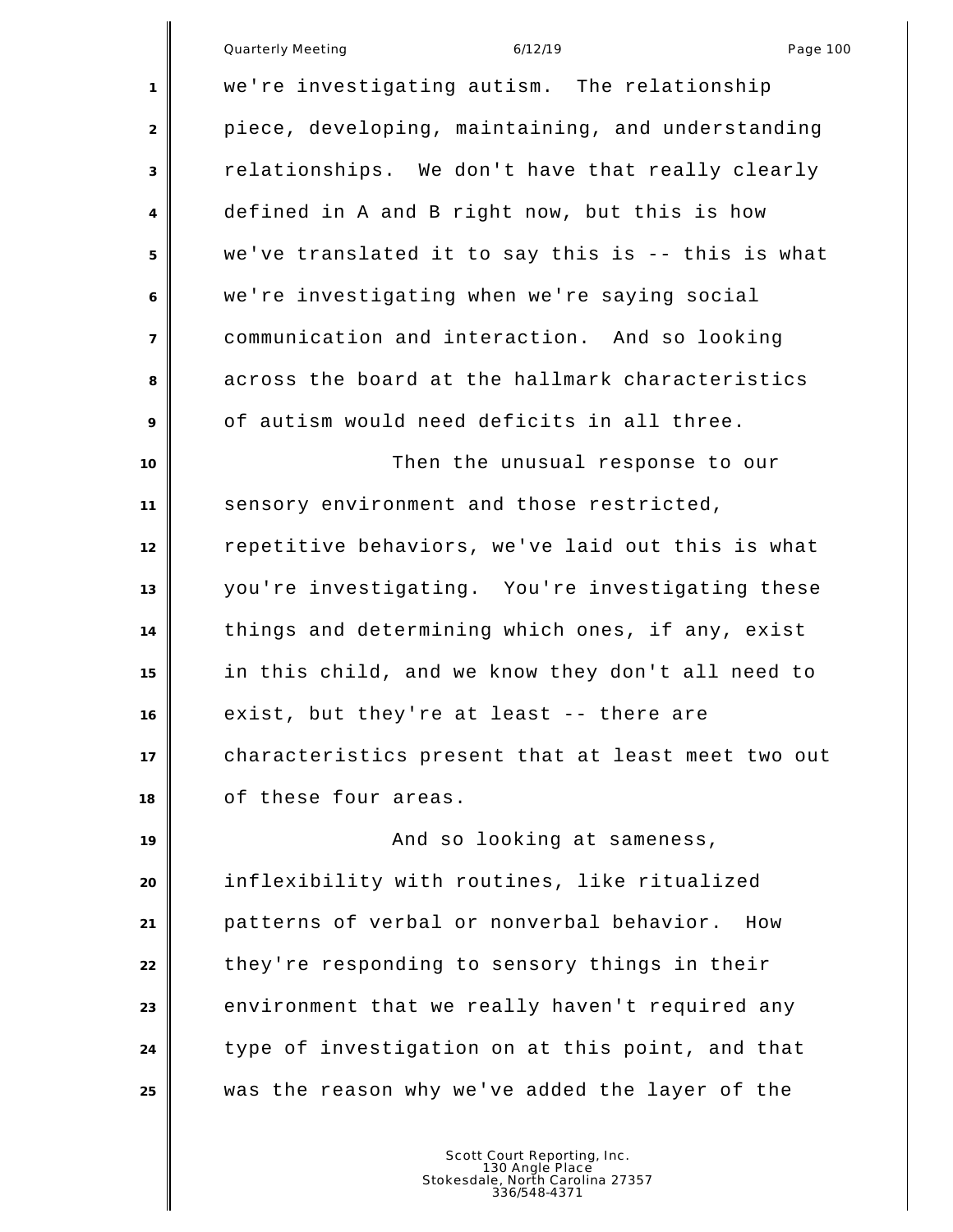Quarterly Meeting and the control of the 6/12/19 control of the Page 101 sensory piece -- sensory eval and the additional lens of our occupational therapist as part of this team.

4 So that's kind of like how we've taken our four A, B, C, D and more just clearly defined this is what you're looking for because we have a lot of students with autism in our public schools and we don't want to miss them, and we also don't want to incorrectly identify ones when we're thinking too broadly about it. We need to know exactly what we're investigating.

12 || So this is the intent of the recommendations that we put up. It doesn't do -- it doesn't change anything in terms of what we're investigating. We would hope that we're leading our teams into better identification of our students with autism, knowing that it's on the rise and it will continue to be.

19 We had the public comment period. It was last year, and so these are just the general comments that came in. We did receive a lot of **public comment that was, generally speaking, in Support of the changes.** I'll even say some comments that came in were like, "It's about time. What took you so long?" Like, you know, "Why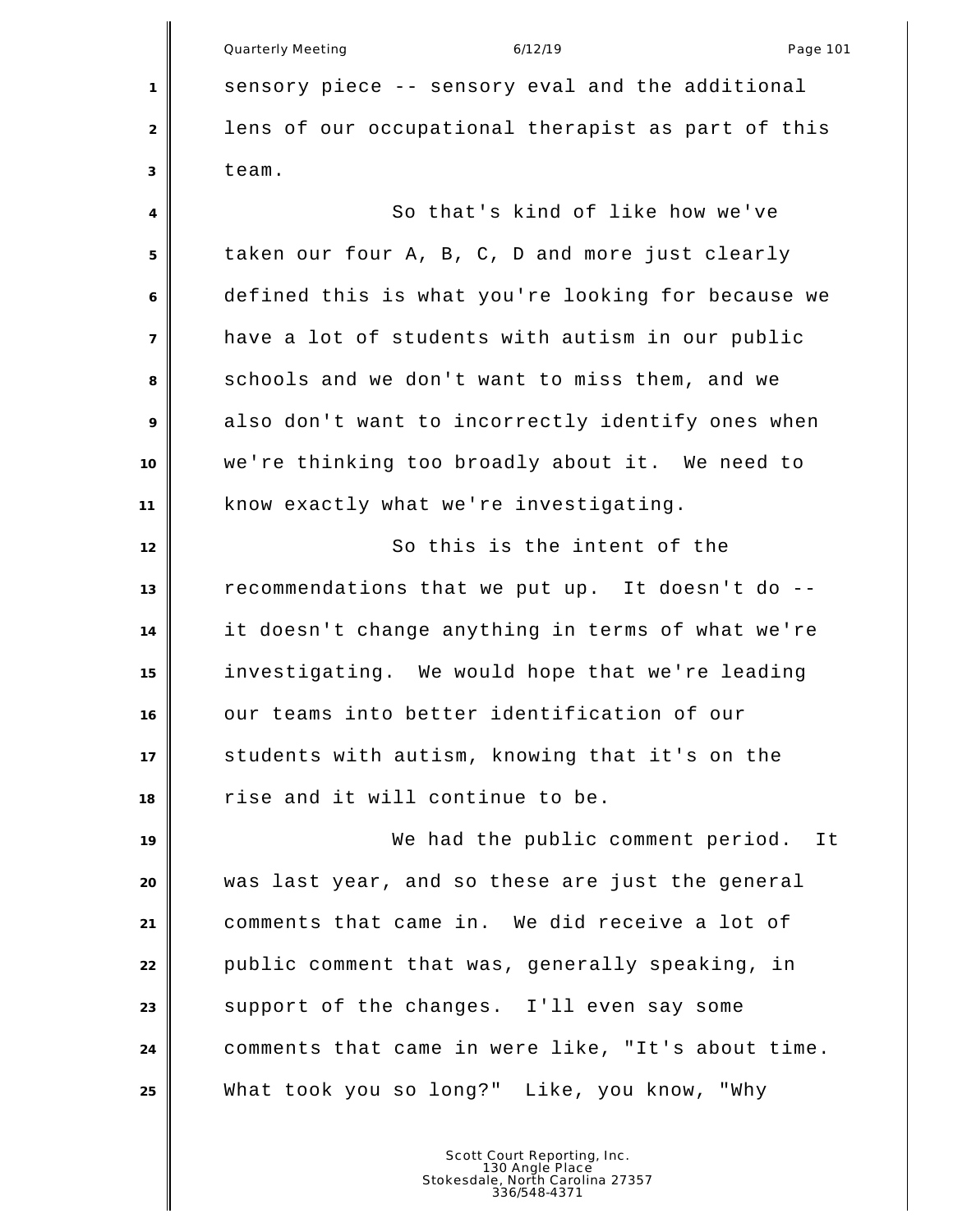|                | Quarterly Meeting<br>Page 102<br>6/12/19           |
|----------------|----------------------------------------------------|
| 1              | didn't you do this sooner?" We did receive some    |
| 2              | great critical feedback around the wording of      |
| 3              | changes that we initially proposed related to the  |
| 4              | social developmental history and the behavioral    |
| 5              | assessment, and based on the critical feedback, we |
| 6              | did make adjustments to what you see -- it wasn't  |
| $\overline{7}$ | in the presentation, but it's in the actual        |
| 8              | proposed policy. Those reflect the feedback that   |
| 9              | we got on some of the wording that still wasn't    |
| 10             | clear enough, according to the public comment.     |
| 11             | I, unfortunately, don't have the                   |
| 12             | stakeholders here today that were at the State     |
| 13             | Board of Ed meeting, but we did have some          |
| 14             | community and school-based practitioners comment   |
| 15             | on what the implication of that meant to them as a |
| 16             | practitioner in a school and a practitioner in a   |
| 17             | private kind of setting that were able to give the |
| 18             | feedback that they wanted to share. So I'm sorry   |
| 19             | they're not here today.                            |
| 20             | But I don't know if there is any                   |
| 21             | energy left for any additional questions or        |
| 22             | clarifications that need to be made because I know |
| 23             | I'm probably seeping into your lunchtime today.    |
| 24             | MS. HUDGENS: I'm managing the                      |
| 25             | virtual platform, and we do have a few questions   |
|                |                                                    |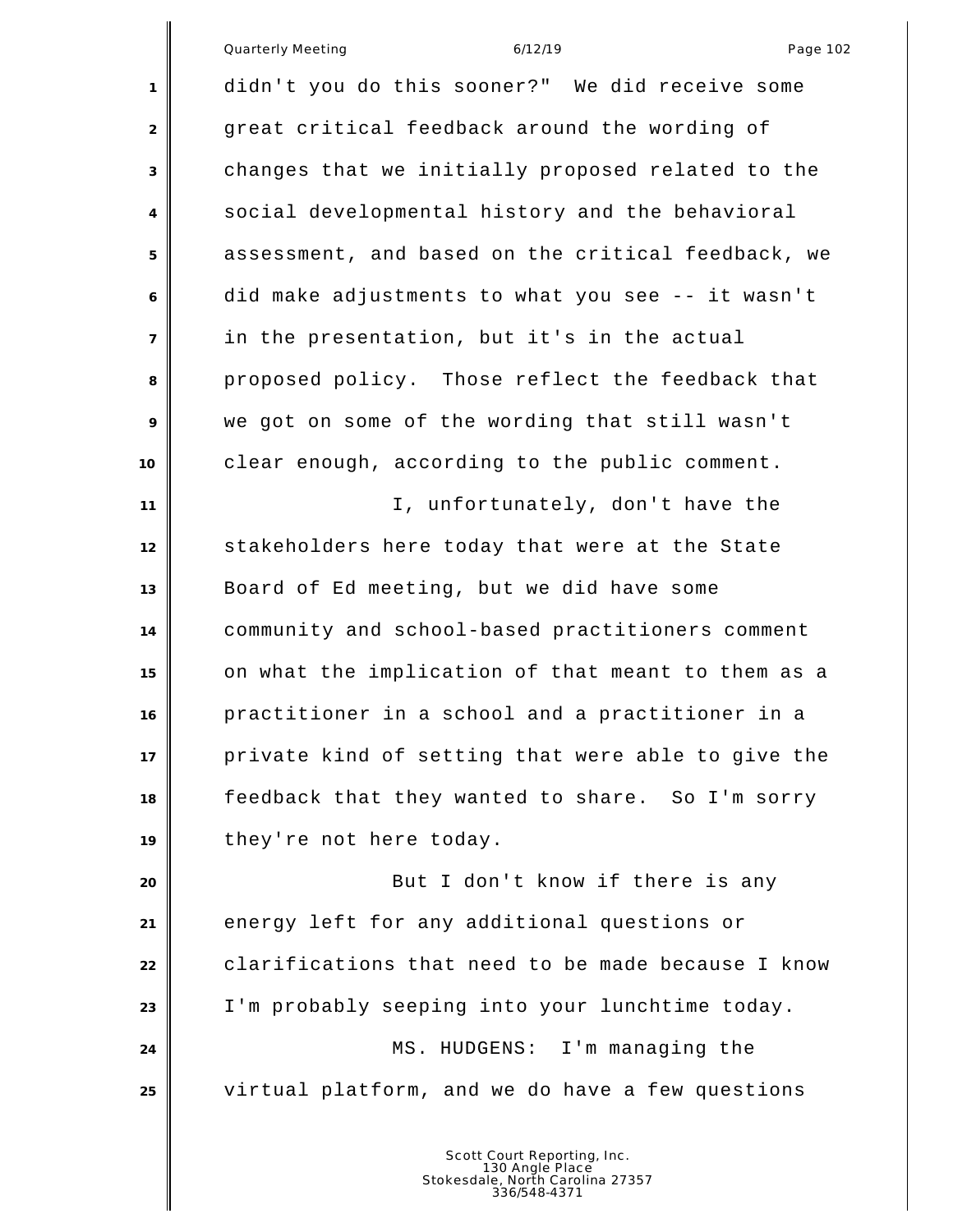|                | Quarterly Meeting<br>Page 103<br>6/12/19           |
|----------------|----------------------------------------------------|
| 1              | coming in here. So I'm going to unmute -- Katie,   |
| $\overline{2}$ | you should be able to ask your questions now.      |
| 3              | MS. HOLLER: Sure.<br>Thank you.<br>I.              |
| 4              | really, really appreciate you coming and           |
| 5              | presenting this. Very, very helpful. I just -- I   |
| 6              | just want to ask some questions and have kind of   |
| $\overline{7}$ | an understanding because there's a concern I have  |
| 8              | as far as with the alignment that we currently     |
| 9              | have, right? It perfectly aligns with federal,     |
| 10             | and although we were corrected on needing to       |
| 11             | provide some additional clarification, my question |
| 12             | is, could you not just add those measures and      |
| 13             | maintain the criteria to remain three out of four  |
| 14             | areas?                                             |
| 15             | Because if you look at the proposed                |
| 16             | changes, it almost appears -- well, it does        |
| 17             | that it would be five out of seven areas to        |
| 18             | qualify, and so it almost seems more restrictive.  |
| 19             | At least that was my impression, as I continued to |
| 20             | look at it, but I just wanted your feedback on     |
| 21             | that.                                              |
| 22             | MS. MAKOR: Yeah. Thank you. I                      |
| 23             | think that when we get into the "this out of this  |
| 24             | many," it does, unfortunately, feel like we're     |
| 25             | putting some stronger handlebars around it, and I  |
|                |                                                    |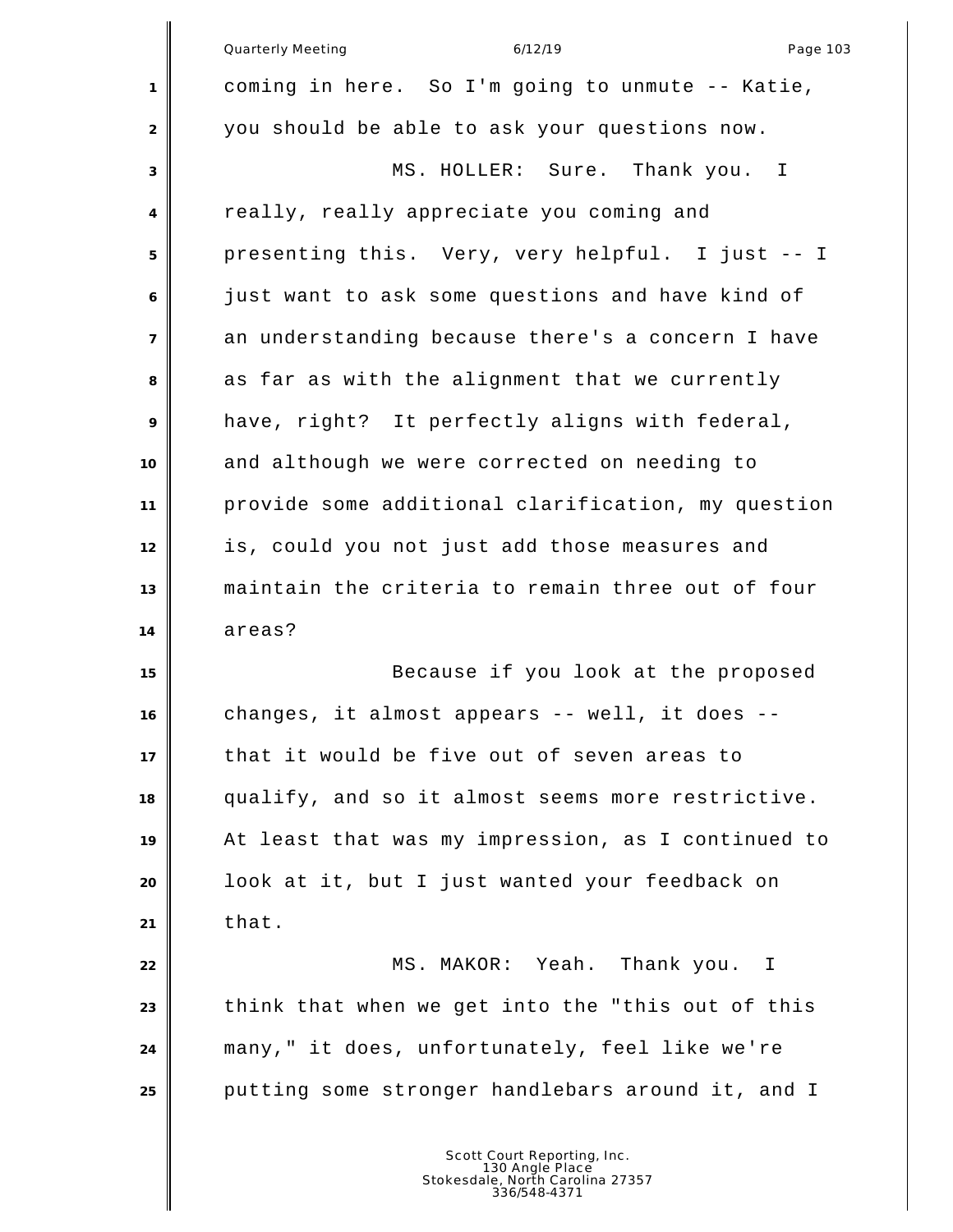|                | <b>Quarterly Meeting</b><br>Page 104<br>6/12/19    |
|----------------|----------------------------------------------------|
| 1              | hope that -- you know, I can try to provide more   |
| $\overline{2}$ | clarity on those four areas that we have, knowing  |
| 3              | that we have three really big buckets of           |
| 4              | characteristics to investigate from how we         |
| 5              | understand autism, that we were just intending to  |
| 6              | help the school teams understand within those      |
| $\overline{7}$ | areas what are you actually investigating.         |
| 8              | So, in essence, we kind of see it as               |
| 9              | we took the four and broke it out into the two     |
| 10             | areas, like the two big buckets that you saw       |
| 11             | earlier -- I don't know if you could see the       |
| 12             | presentation, Katie---                             |
| 13             | MS. KATIE: I did.                                  |
| 14             | MS. MAKOR: So like those two boxes                 |
| 15             | are like the big buckets that we can actually see  |
| 16             | at some level, and we've just kind of delineated   |
| 17             | these are the areas that you have to investigate,  |
| 18             | and unfortunately, we don't want to exclude        |
| 19             | students that we're not understanding how to       |
| 20             | better investigate some of these areas that are    |
| 21             | more subtle.                                       |
| 22             | And we also -- and, you know, the                  |
| 23             | communication piece is written so broadly that you |
| 24             | can have a student who can do a standard battery   |
| 25             | of assessments to assess their communication       |
|                |                                                    |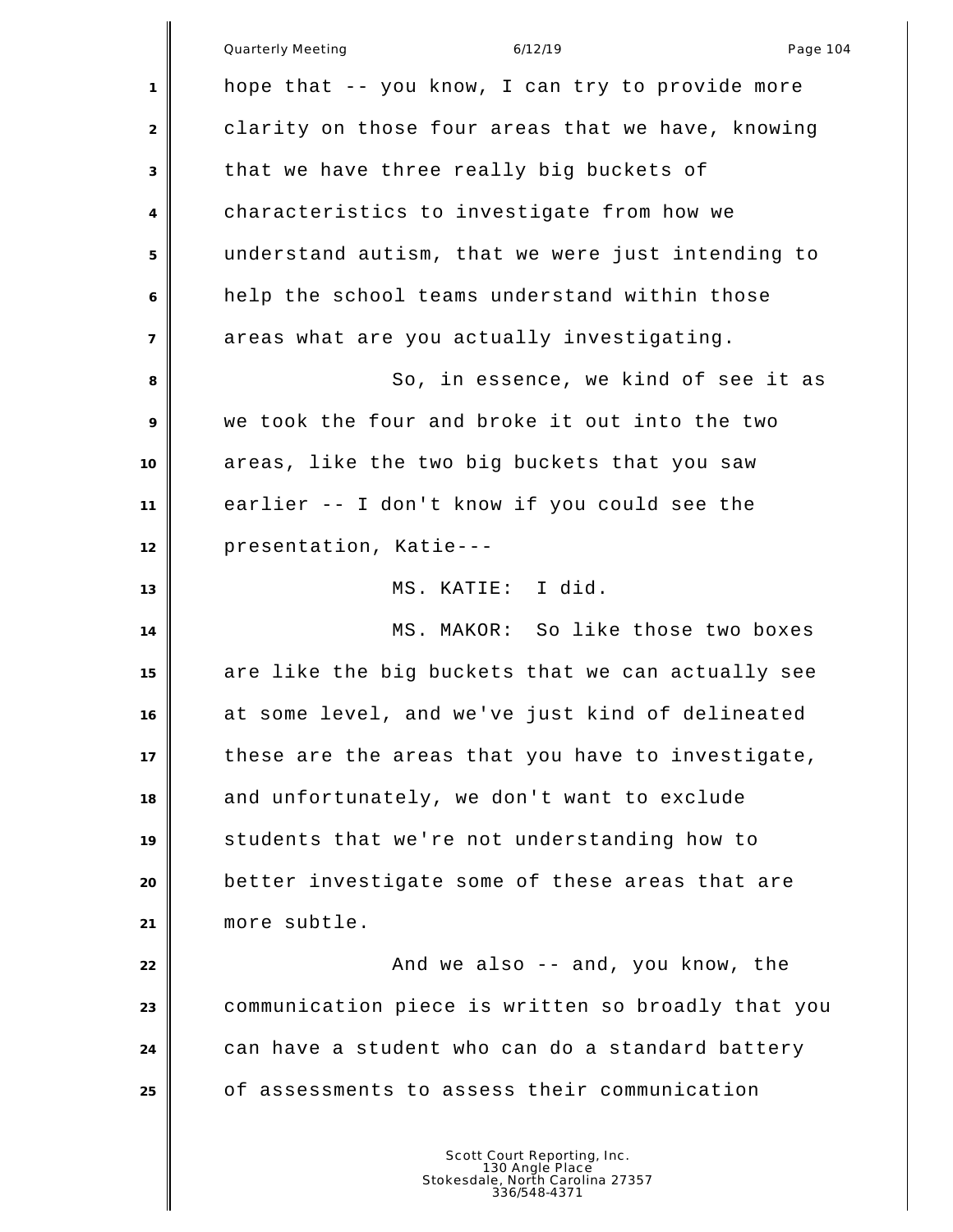|                | Quarterly Meeting<br>6/12/19<br>Page 105           |
|----------------|----------------------------------------------------|
| 1              | skills, but if we're not looking at pragmatics     |
| 2              | really specifically around those characteristics,  |
| 3              | we're going to miss a lot of kids because, on the  |
| 4              | surface, I think a lot of our students will        |
| 5              | perform well on some of those measures.            |
| 6              | So it was really just taking those A,              |
| $\overline{7}$ | B, pulling it out into social communication and    |
| 8              | behavior and C and D and pulling it out into our   |
| 9              | RRBs and our unusual sensory experiences and       |
| 10             | saying this is what you look for. It was never     |
| 11             | intended to mean, because it's now five out of     |
| 12             | seven instead of three out of four, that it's more |
| 13             | restrictive, which when we kind of calculate       |
| 14             | percentages around that, it really wouldn't make   |
| 15             | much of a difference anyway.                       |
| 16             | The other piece that, you know, was                |
| 17             | clearly recognized that I don't think has gotten   |
| 18             | enough attention because it's very subtle is the   |
| 19             | necessity to rely on the early developmental       |
| 20             | period and help our practitioners understand that  |
| 21             | a historical reference of that is a suspicion, and |
| 22             | we have many students who may not even be referred |
| 23             | until they hit a certain age or trajectory in      |
| 24             | their educational career where the social demands  |
| 25             | exceed what they've established as their coping    |
|                |                                                    |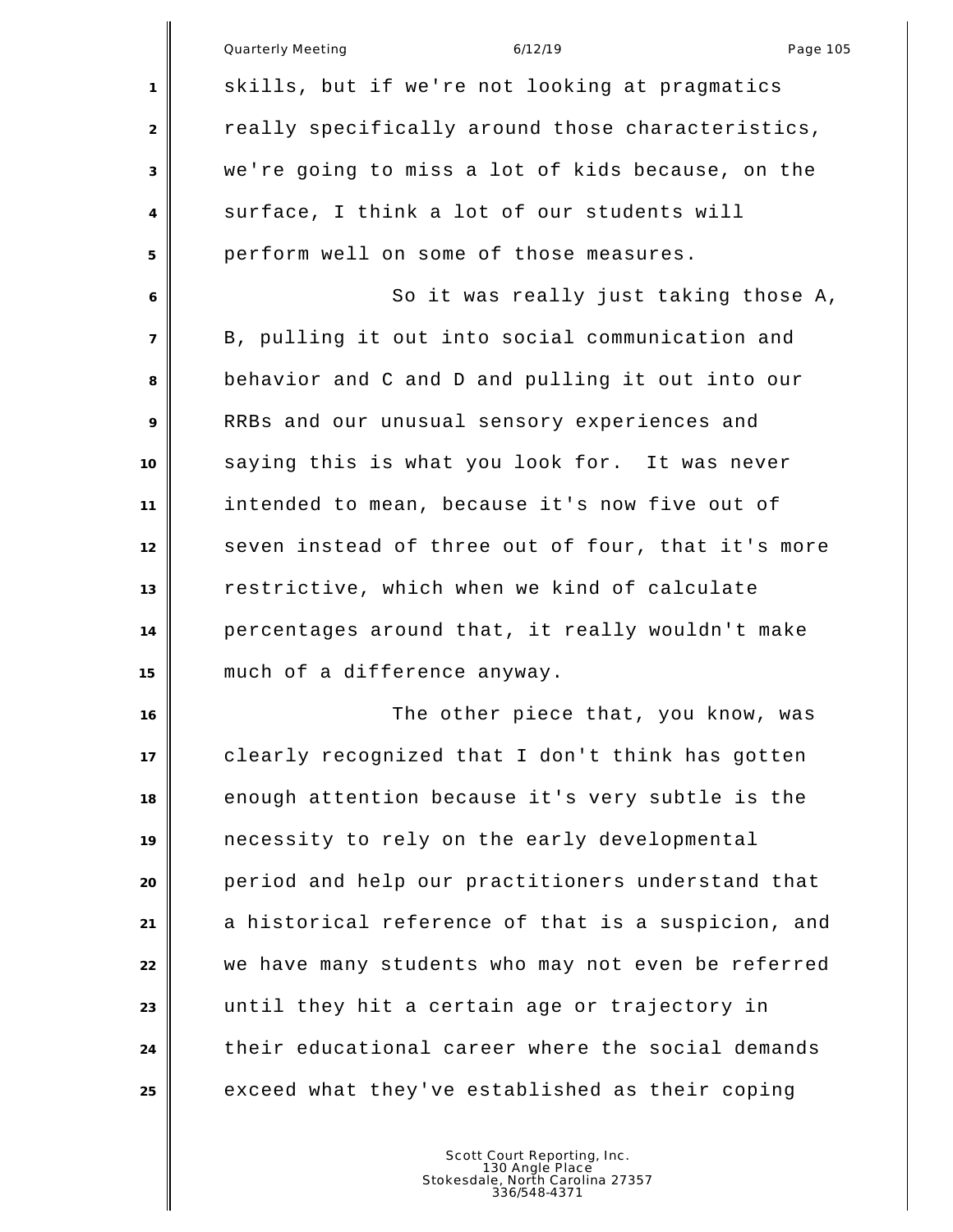|                | Quarterly Meeting<br>6/12/19<br>Page 106                                                           |
|----------------|----------------------------------------------------------------------------------------------------|
| 1              | capacities, and they start having problems.                                                        |
| $\overline{2}$ | And what we wanted to do was help to                                                               |
| 3              | clarify, just because you haven't seen it until                                                    |
| 4              | seventh grade doesn't mean it wasn't there, and                                                    |
| 5              | you need to be able to really rely on that social                                                  |
| 6              | developmental historical reference in a way that                                                   |
| $\overline{7}$ | investigates these specific areas through the --                                                   |
| 8              | through the reporting of the parent or the                                                         |
| 9              | caregiver.                                                                                         |
| 10             | So that was a really long response to                                                              |
| 11             | your question, which I do quite often, but it was                                                  |
| 12             | just -- you know, I didn't want to miss anything                                                   |
| 13             | there. It wasn't -- the five out of seven and                                                      |
| 14             | three out of four is not an intention of                                                           |
| 15             | restricting anything. Just really trying to --                                                     |
| 16             | we've laid it out in a way to try to help clarify.                                                 |
| 17             | MS. HOLLER: The other thing I'm                                                                    |
| 18             | going to see if it's okay to ask you was about --                                                  |
| 19             | you talked about OT and you talked the utilization                                                 |
| 20             | of a sensory eval, which is great. However,                                                        |
| 21             | what's currently used is not a standardized tool,                                                  |
| 22             | and the majority of the data that comes from the                                                   |
| 23             | tool is done by -- collected by a regular                                                          |
| 24             | education teacher.                                                                                 |
| 25             | So what I have seen with both my own                                                               |
|                | Scott Court Reporting, Inc.<br>130 Angle Place<br>Stokesdale, North Carolina 27357<br>336/548-4371 |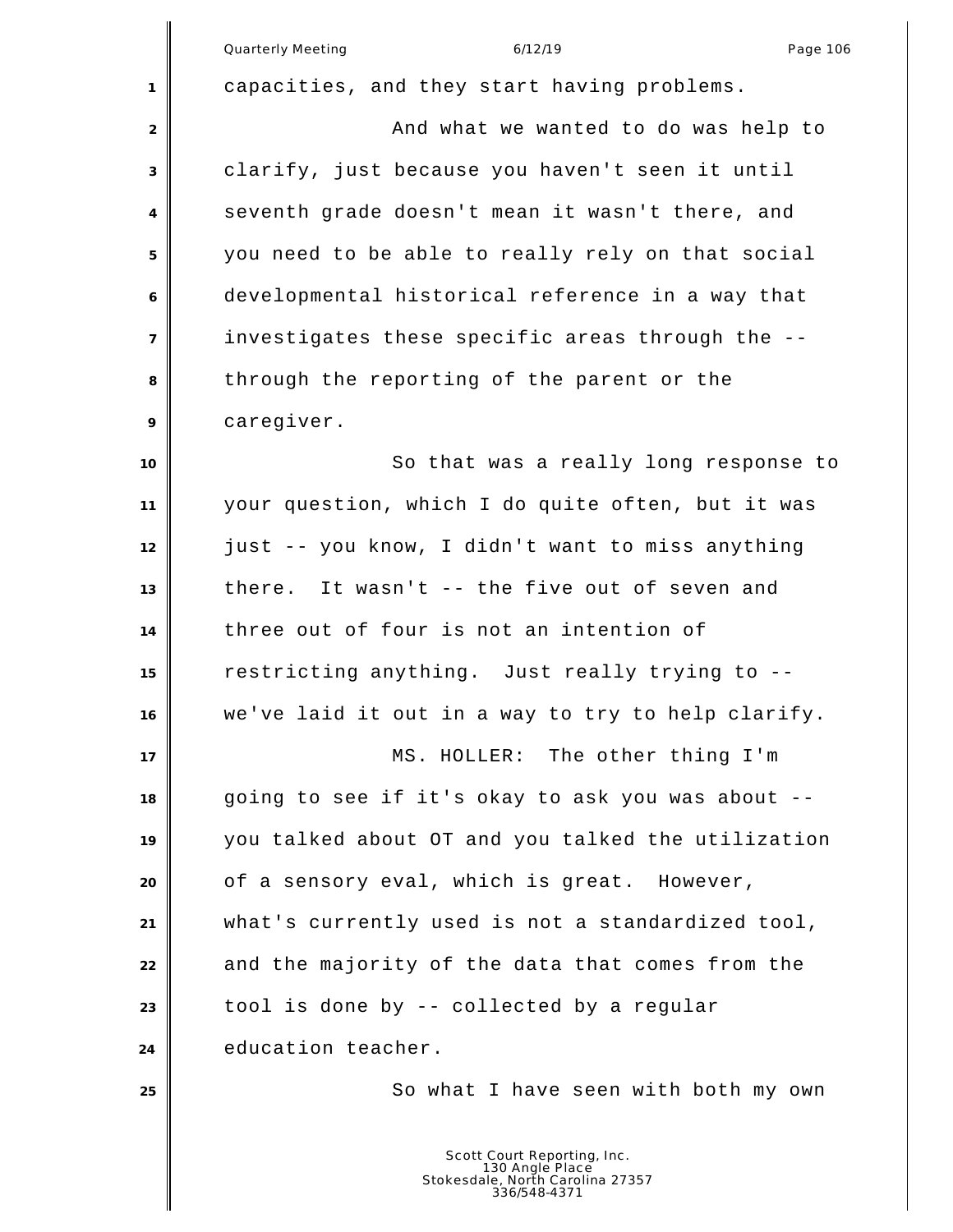|                | <b>Quarterly Meeting</b><br>6/12/19<br>Page 107    |
|----------------|----------------------------------------------------|
| 1              | children and from other IEP meetings is that if a  |
| 2              | child is spinning or doing something but they're   |
| 3              | not disrupting the class that they may not         |
| 4              | necessarily be captured [inaudible] even though it |
| 5              | may be disruptive to them.                         |
| 6              | And so that was concerning that the                |
| $\overline{7}$ | individual can [inaudible] the observation there   |
| 8              | and not have the training and understanding of,    |
| 9              | you know, when they see a spinning behavior what's |
| 10             | actually going on there, that it could be          |
| 11             | [inaudible]. I just think that was important to    |
| 12             | mention.                                           |
| 13             | MS. MAKOR: Yeah. And, ultimately,                  |
| 14             | in the definition of that evaluation, it is        |
| 15             | ultimately the professional lens that applies the  |
| 16             | data that's collected through the reporters, the   |
| 17             | third-party reports, and the observations that     |
| 18             | that professional might conduct as part of the     |
| 19             | sensory processing eval, all go through the lens   |
| 20             | of the licensed occupational therapist.<br>And     |
| 21             | that's the case with much of the third-party kind  |
| 22             | of rating systems that we have, that you collect   |
| 23             | the information from third-party raters, but then  |
| 24             | you take your professional lens and apply those    |
| 25             | data and put them all together to make sense for   |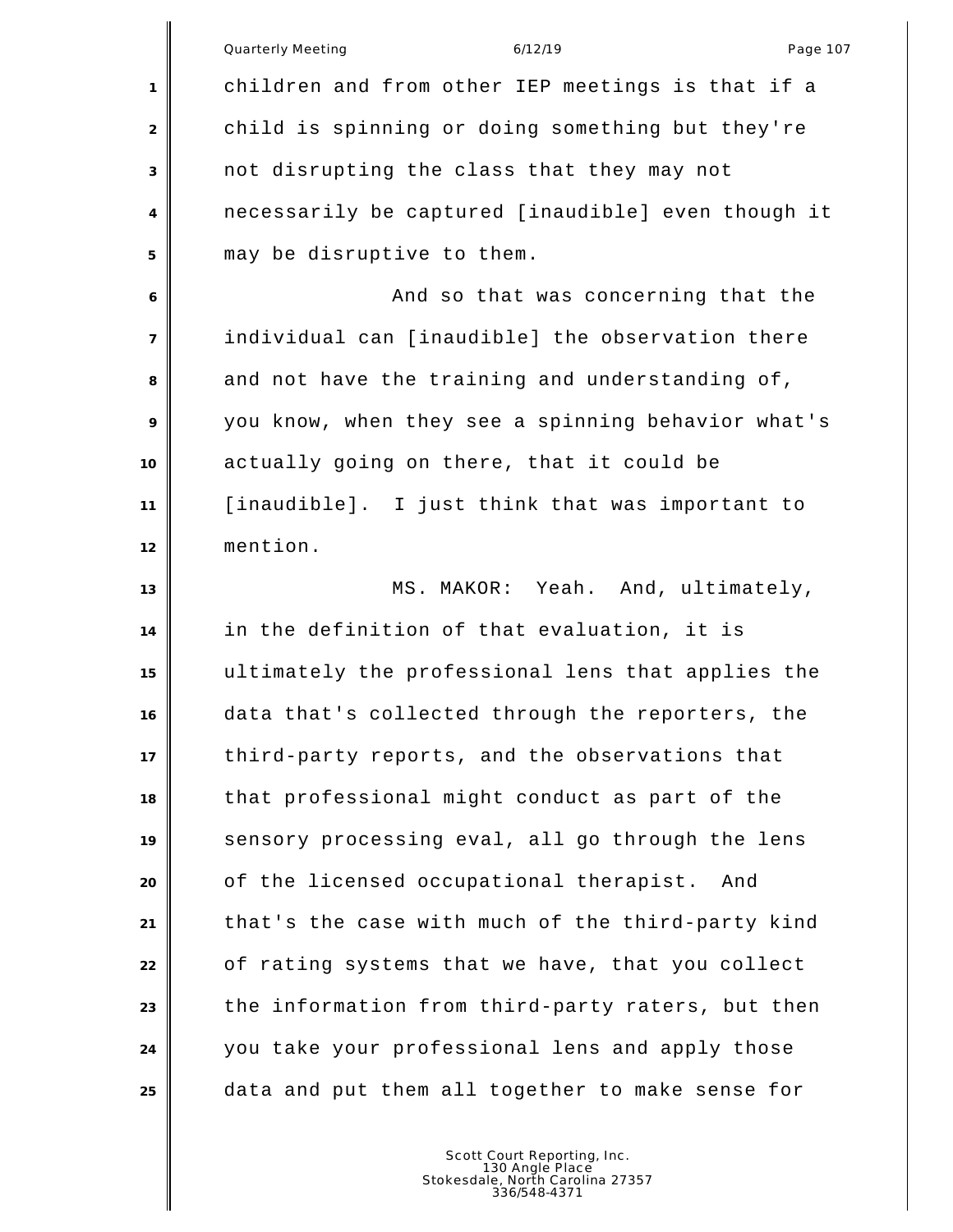|                | Page 108<br><b>Quarterly Meeting</b><br>6/12/19    |
|----------------|----------------------------------------------------|
| 1              | that student in terms of what the level of impact  |
| 2              | is for that student. So it ultimately resides in   |
| 3              | the professional hands of the occupational         |
| 4              | therapist in terms of interpreting those data that |
| 5              | are collected too.                                 |
| 6              | MS. HOLLER: Can I ask a couple of                  |
| $\overline{7}$ | more questions? I'm sorry.                         |
| 8              | MS. MAKOR: I'm fine with that, but                 |
| 9              | I'm in between lunch and everything, but no, I can |
| 10             | talk about this all day.                           |
| 11             | MS. HOLLER: One other thing I wanted               |
| 12             | to ask was about the IQ piece being optional. The  |
| 13             | reason I say that is I feel like sometimes things  |
| 14             | like cognitive functioning tests, they provide us  |
| 15             | with a lot of good information about things like   |
| 16             | memory, processing speed, and things that we do,   |
| 17             | they are important information because it helps us |
| 18             | to understand how autism impacts that individual's |
| 19             | ability to learn and, therefore, can assist us in  |
| 20             | understanding how we present information.          |
| 21             | And so I was kind of shocked that                  |
| 22             | that would be kind of on a case-by-case basis      |
| 23             | because I think having an understanding and        |
| 24             | information about cognitive function is essential  |
| 25             | when you're talking about school, but that's just  |
|                |                                                    |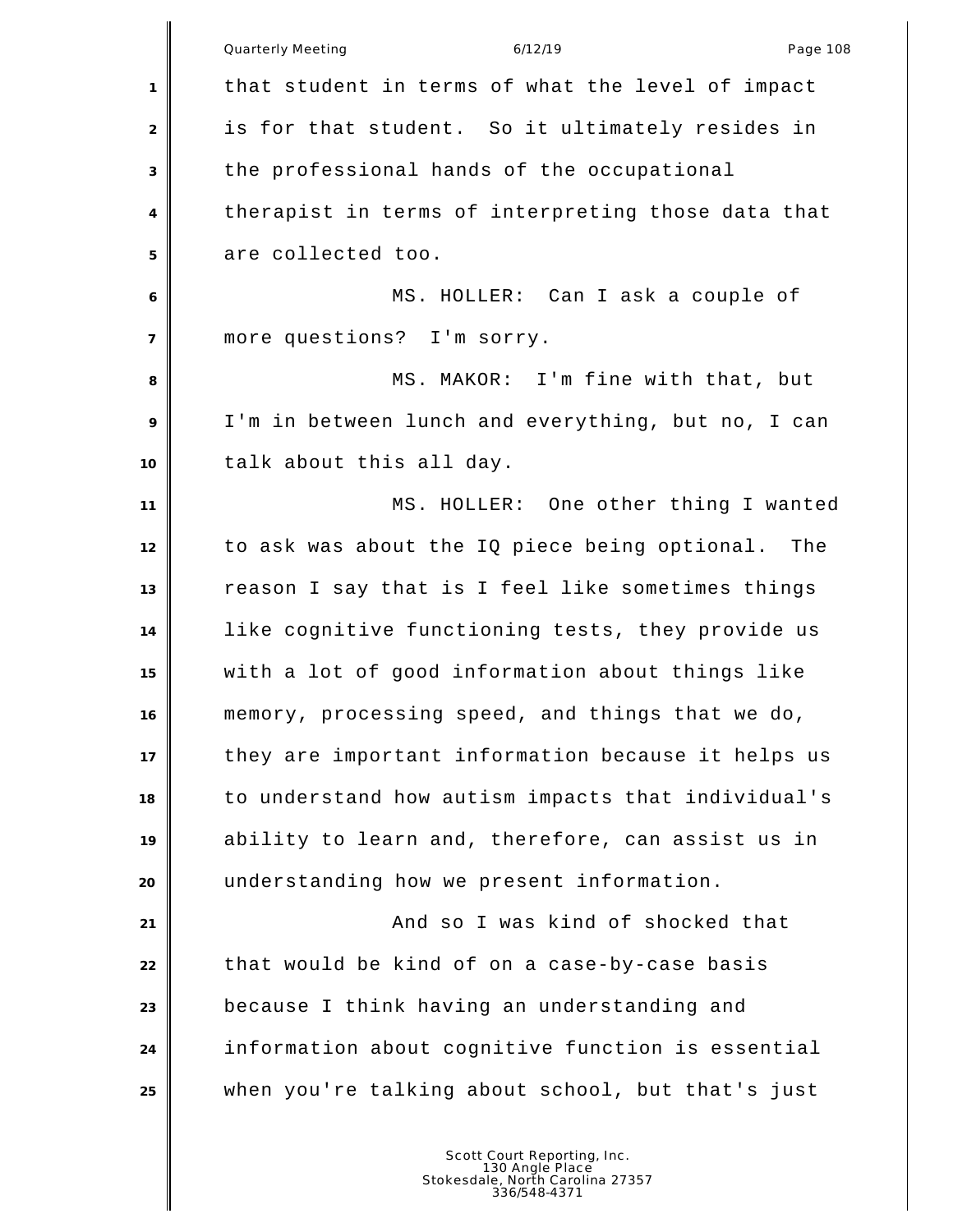Quarterly Meeting and the control of the 6/12/19 control of the Page 109 my two cents. So I wanted to hear a little more about why that was considered as being okay for optional.

 MS. MAKOR: It's not. The cognitive evaluation is still a requirement because the psychological evaluation is still a requirement. So the broad definition of a psych eval includes the cognitive evaluation piece as a required collection area. The overall producing of an overall score that may not mean anything related to that student in that day in that moment with maybe an unfamiliar evaluator and a test the kid has never seen before really does little to help inform the team on what they should establish in terms of expectations for that student. And so we have -- it's that overall score.

17 | So the cognitive evaluation continues to be a requirement. We want to minimize the overfocus that we sometimes have on producing a general score when what we know is that strengths and weaknesses, when you put them all together, may deflate that overall score, and unfortunately, although unintended and, hopefully, not -- you know, teams don't mean to do this.

We never want to lower our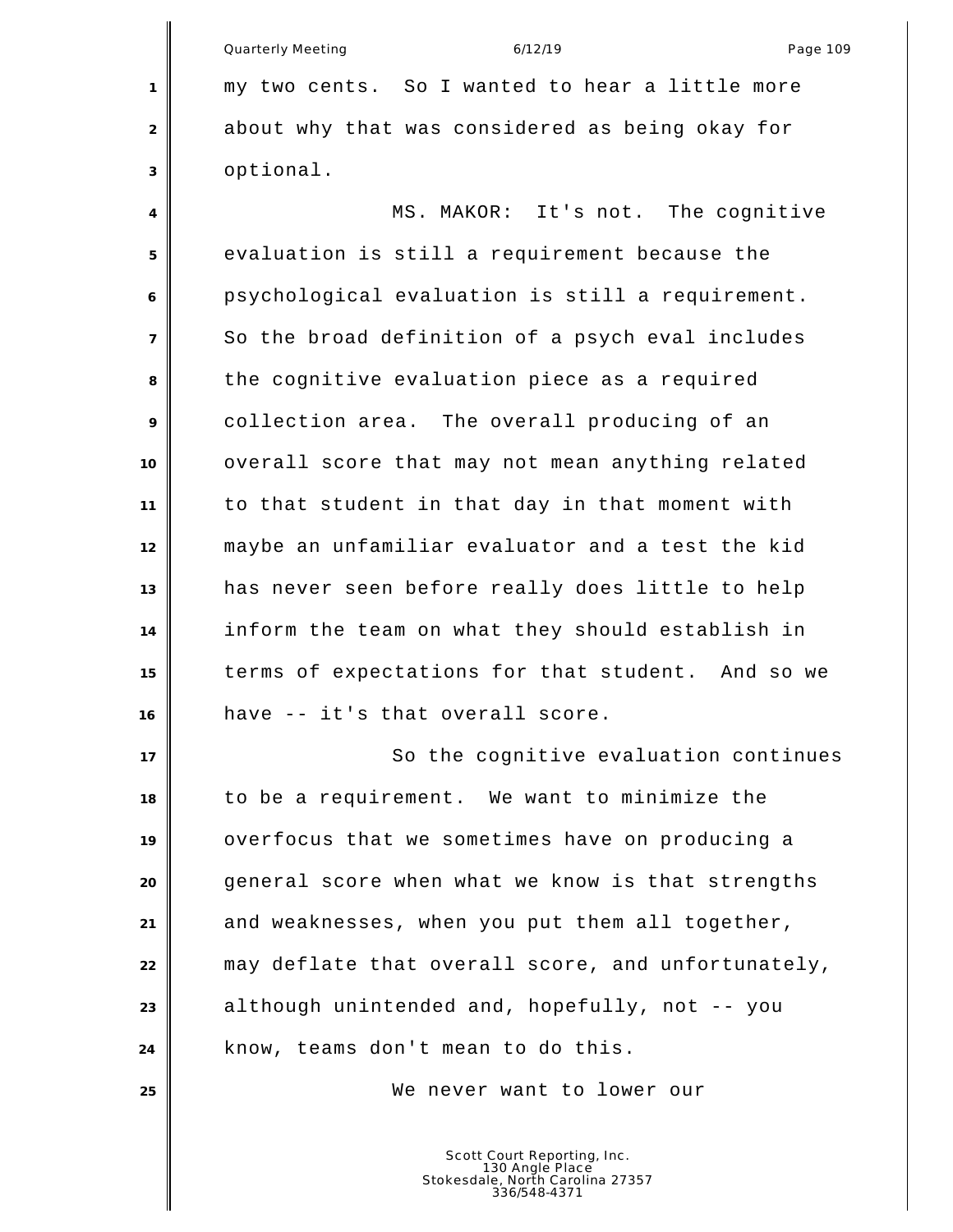|                | <b>Quarterly Meeting</b><br>6/12/19<br>Page 110    |
|----------------|----------------------------------------------------|
| $\mathbf{1}$   | expectations for our students. So we want to help  |
| 2              | them to not feel like they're locked into that,    |
| 3              | but the cognitive evaluation continues to be a     |
| $\overline{4}$ | requirement, the collection of those data.         |
| 5              | MS. MEBANE: I have a question.                     |
| 6              | MS. MAKOR: Uh-huh.                                 |
| $\overline{7}$ | MS. MEBANE: Do you have suggested                  |
| 8              | pragmatic language evaluations? Because some are   |
| 9              | just better than others, and some of our real      |
| 10             | high-functioning kids can do quite well on some of |
| 11             | those pragmatic language skills. So---             |
| 12             | MS. MAKOR: Right, absolutely. And                  |
| 13             | that is, again, the things that you can't write    |
| 14             | into the policy, right, but those all come with    |
| 15             | the guidance and even, you know, some of the       |
| 16             | training that's already been ongoing for school    |
| 17             | teams, from autism problem-solving teams, and      |
| 18             | through the lens of evaluation practices that      |
| 19             | we've already been providing in the context of the |
| 20             | evaluation is the lens of multiple sources of      |
| 21             | data.                                              |
| 22             | So, yes, we may have a standardized                |
| 23             | assessment, but we also have observational data,   |
| 24             | we have interview data, and we have review of      |
| 25             | information that may be in this child's history    |
|                |                                                    |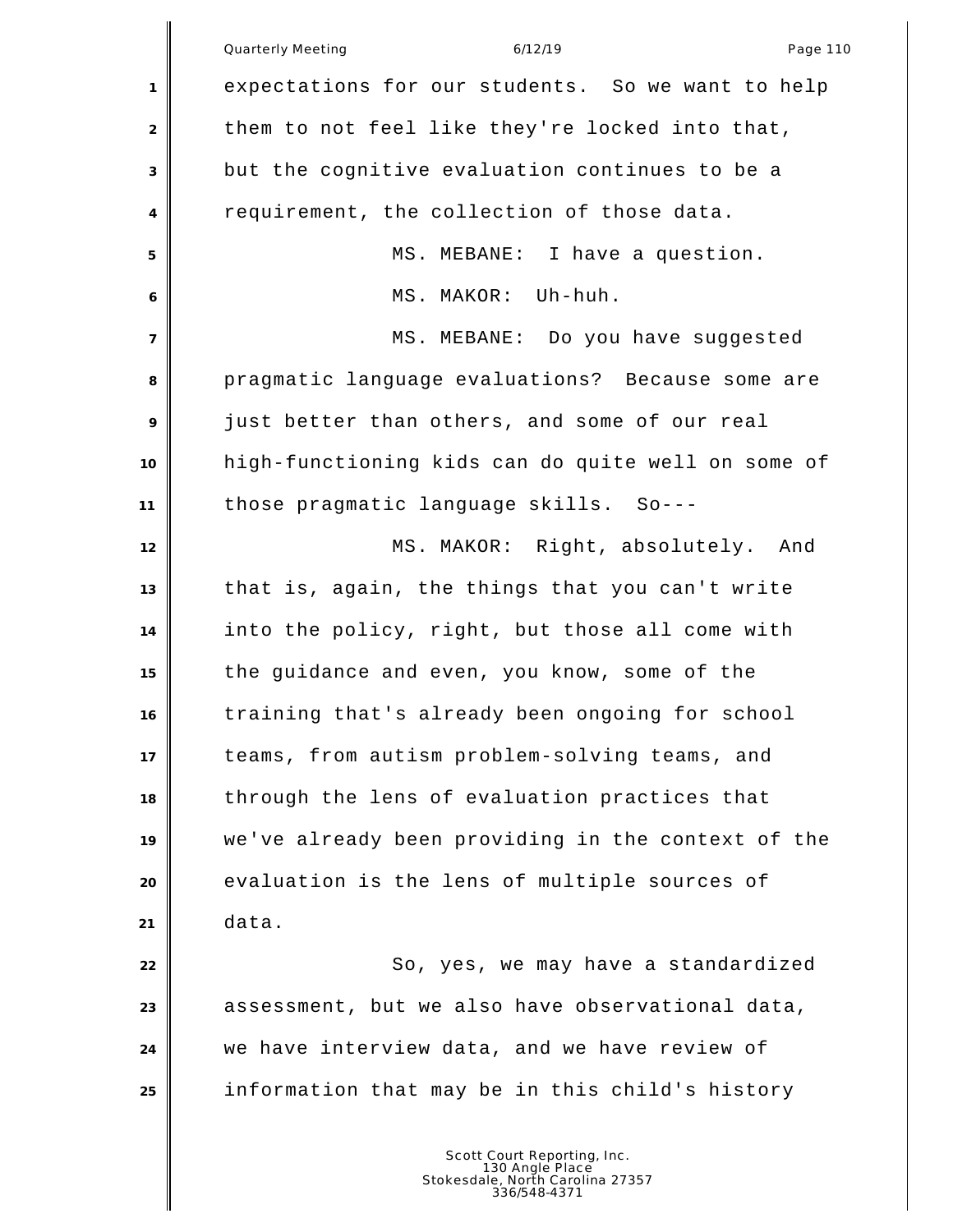|                | <b>Quarterly Meeting</b><br>6/12/19<br>Page 111    |
|----------------|----------------------------------------------------|
| 1              | that you put all together around each of those     |
| 2              | evaluation pieces, whether it's the                |
| 3              | communication eval or -- whether it's the          |
| 4              | communication eval, the psych eval, the sensory    |
| 5              | processing eval -- that we -- the organizational   |
| 6              | framework that comes out of our recommendations    |
| $\overline{7}$ | often is this what we call RIOT framework, and     |
| 8              | it's review, interview, observe, test, so taking   |
| 9              | the lens of all of those types of data collection  |
| 10             | sources and applying them through the lens of      |
| 11             | multiple sources of data.                          |
| 12             | So a single high score on a pragmatic              |
| 13             | score doesn't necessarily mean that their          |
| 14             | pragmatic skills are good because we need to be    |
| 15             | able to have multiple sources of data to           |
| 16             | understand that. Yes?                              |
| 17             | MS. GRADY: This is Jennifer Grady.                 |
| 18             | I have just a quick question. I think you kind of  |
| 19             | addressed this at a high level, but you'll have to |
| 20             | forgive me. I come from the world of health        |
| 21             | insurance where we deal with like actuaries and    |
| 22             | modeling and predictions.                          |
| 23             | So I'm just curious. Do you have any               |
| 24             | idea how this might impact the bottom line number  |
| 25             | of those who are eligible for the autism diagnosis |
|                |                                                    |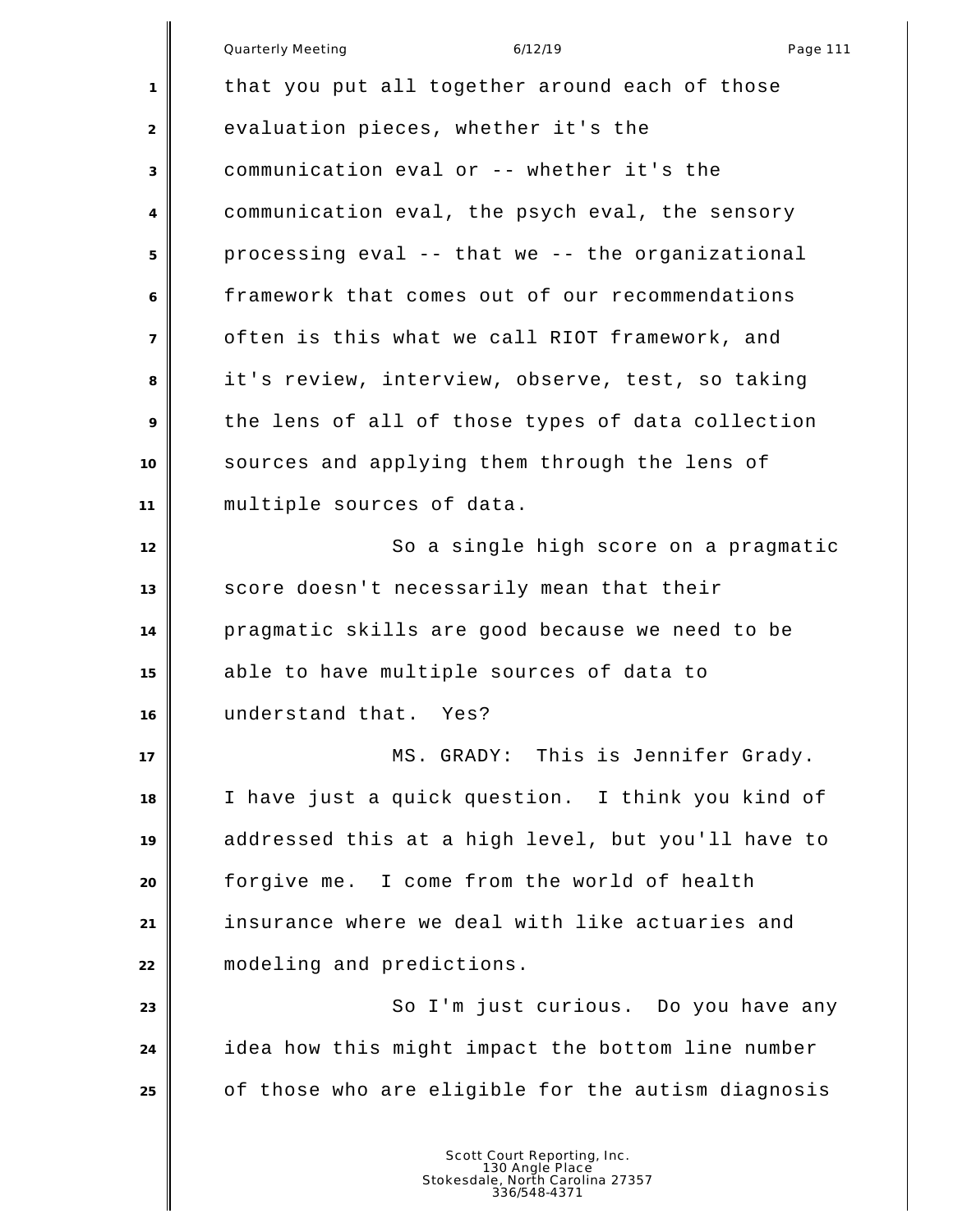|                | Quarterly Meeting<br>6/12/19<br>Page 112           |
|----------------|----------------------------------------------------|
| $\mathbf{1}$   | for IEPs?                                          |
| 2              | MS. MAKOR: We can only use the trend               |
| 3              | data to predict that we're going to get better.    |
| $\overline{4}$ | What we hope -- what we hope to accomplish with    |
| 5              | this is that ultimately the evaluation would be    |
| 6              | less -- the level of impact would be less around   |
| $\overline{7}$ | identification and more around what we yield about |
| 8              | intervention planning for the student because we   |
| 9              | forget sometimes that the purpose of the           |
| 10             | evaluation is not just to determine whether a      |
| 11             | child is eligible but also to determine what the   |
| 12             | instructional match needs to be.                   |
| 13             | So the hope is that that side of it,               |
| 14             | the intervention planning. The trend data that we  |
| 15             | have on autism tells us that we wouldn't expect    |
| 16             | anything but a continued rise in our               |
| 17             | identification rates as we've seen over the past   |
| 18             | several years, yeah.                               |
| 19             | MS. HUTCHINSON: I know we're                       |
| 20             | scooting into lunch, but just from a school        |
| 21             | perspective, so Christy might have a really        |
| 22             | different perspective, but I would perceive that   |
| 23             | the ultimate end result is how much is the         |
| 24             | disability impacting the student's learning.<br>So |
| 25             | if a student was impaired before and is still      |
|                |                                                    |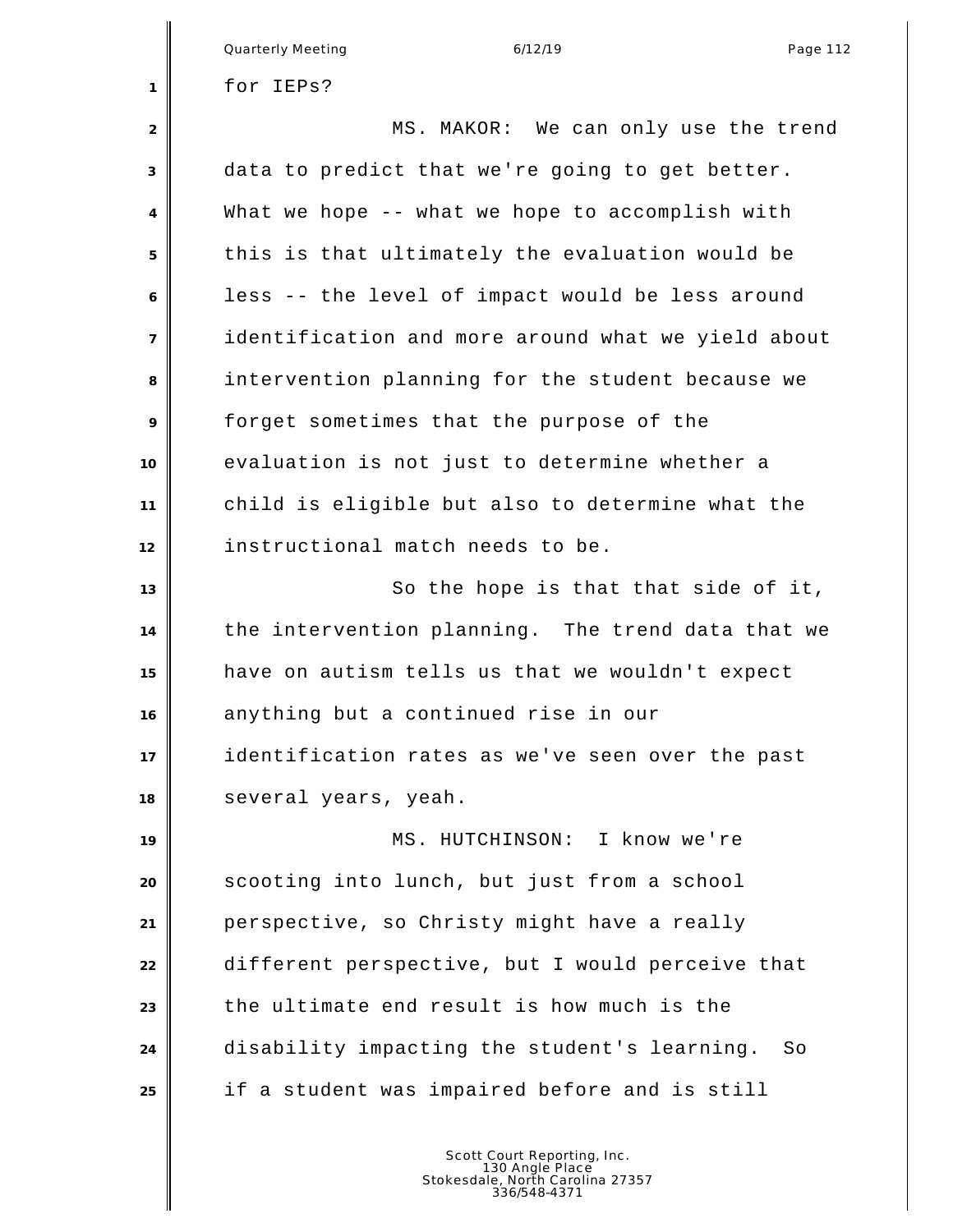Quarterly Meeting and the control of the 6/12/19 control of the Page 113 impaired and it's still impacting their learning 2 and requiring specially designed instruction, they're still going to qualify. I would actually suspect that you're going to have less areas of exceptionality that are pushed into OHI or speech impairment or, you know, language, that kind of thing, and more accurately reflect autism. That's how I would see it. So I think the numbers would probably go up even more significantly, but be more accurate, just from a school perspective. MS. MAKOR: Yeah. I mean we're watching -- we're watching those percentages continue to go up. Like autism, I think, was 8.5 percent two years ago of our total IDA. It jumped up to 10.5, and now it's 11.1. We expect, based on those trend data, that it will continue. So the point is, our school team -- like we all need to be able to do this. Like we've got a lot of kids with autism in our schools, and our school teams need to be able to -- the way that I apply eligibility 23 and intervention planning is get it right and then do what's right. So those are kind of the phrases I use when we're looking at investigating special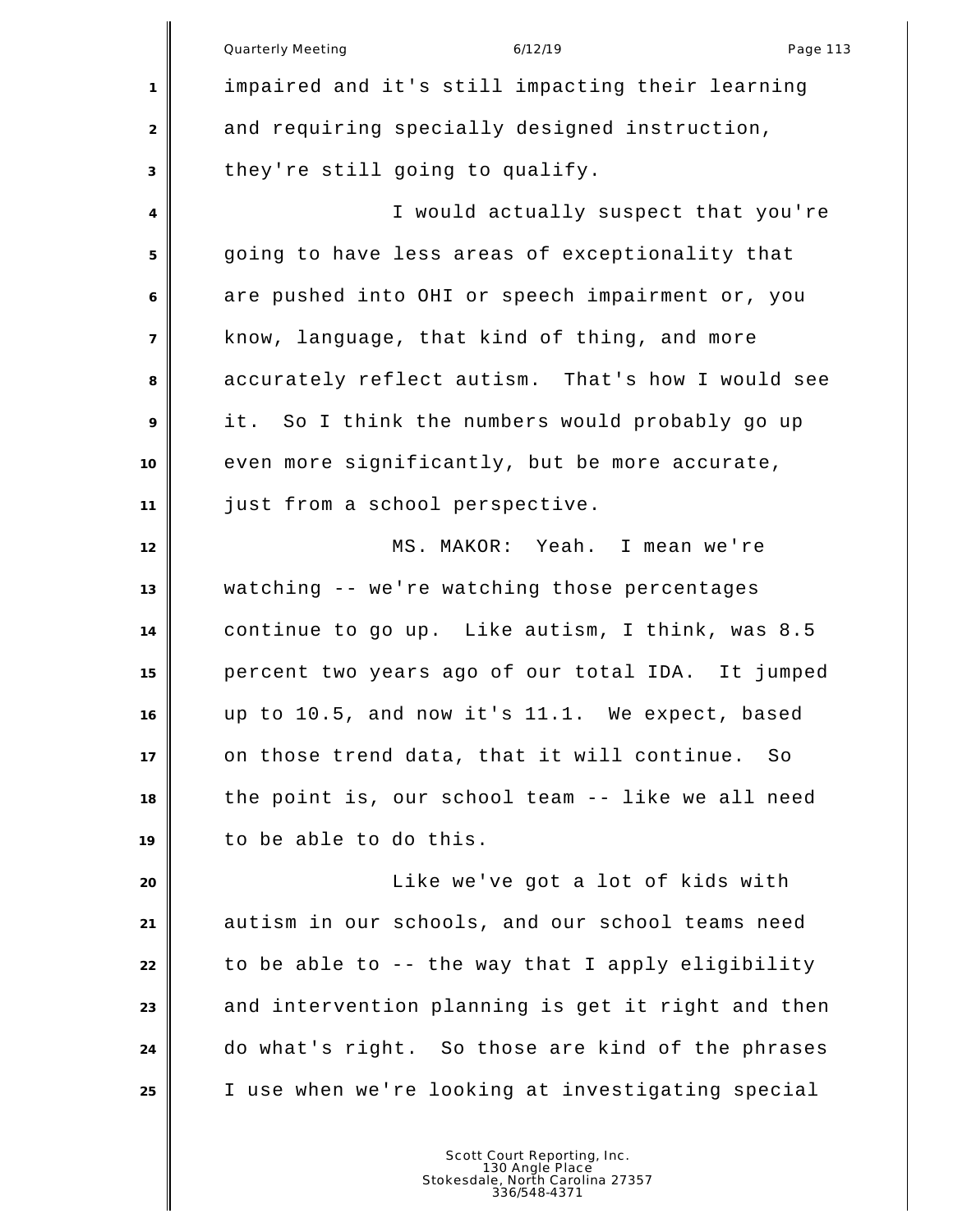|                | Quarterly Meeting<br>6/12/19<br>Page 114           |
|----------------|----------------------------------------------------|
| 1              | ed classifications and then looking towards how we |
| $\overline{2}$ | plan for them. Does that help? And I wouldn't      |
| 3              | understand anything in your world.                 |
| 4              | MS. HUDGENS: So I have one more                    |
| 5              | question online, and Leanna, I'm going to look to  |
| 6              | you for how many more questions you want to take   |
| $\overline{7}$ | on this topic before we transition to lunch.       |
| 8              | THE CHAIRPERSON: So I think that                   |
| 9              | will probably be the last question unless anyone   |
| 10             | has any burning questions about this -- anyone     |
| 11             | else.                                              |
| 12             | MS. HUDGENS: Okay. So I'll go                      |
| 13             | ahead, and one last question from our virtual      |
| 14             | participants. She is asking about the research     |
| 15             | that supports the utilization of the DSM-5         |
| 16             | criteria to determine educational disability or    |
| 17             | eligibility rather.                                |
| 18             | MS. MAKOR: Yeah. And I think it's                  |
| 19             | unfortunate that we have like these parallel       |
| 20             | worlds that we feel like we have to operate in.    |
| 21             | What we know about many of the disabilities and    |
| 22             | disorders that show up in the DSM is that we've    |
| 23             | got 14 classifications that we work with within    |
| 24             | the context of the educational system, and when    |
| 25             | those are -- what happens is, the universal        |
|                |                                                    |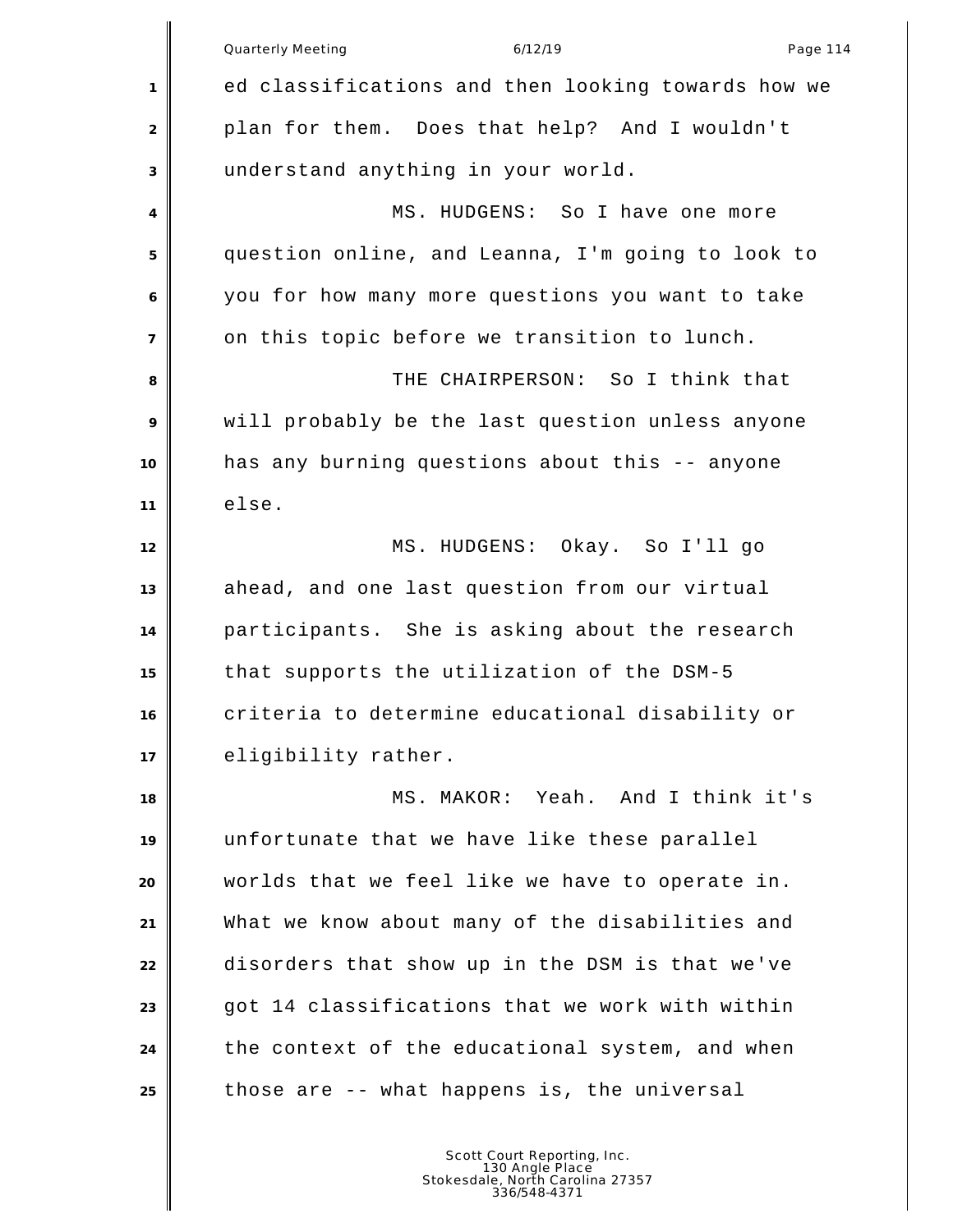|                | 6/12/19<br>Quarterly Meeting<br>Page 115                                                           |
|----------------|----------------------------------------------------------------------------------------------------|
| 1              | criteria for autism show up there, right? That's                                                   |
| 2              | just the place where they show up.                                                                 |
| 3              | So we know what we know about autism,                                                              |
| 4              | and we need to apply consistent practice to what                                                   |
| 5              | we're doing about autism. Now the research on                                                      |
| 6              | applying like the DSM alone that has its own                                                       |
| $\overline{7}$ | research base to it, that I would be able to send                                                  |
| 8              | to you and I believe may have been sent in some of                                                 |
| 9              | the questions and answers -- the responses that                                                    |
| 10             | we've already had.                                                                                 |
| 11             | But in terms of applying universal                                                                 |
| 12             | criteria to identify a disability that we know                                                     |
| 13             | exists, whether you're in or outside a school,                                                     |
| 14             | just kind of to me goes back to just making good                                                   |
| 15             | decisions for kids. That's just where the                                                          |
| 16             | universal criteria show up, is in the DSM.                                                         |
| 17             | MS. MEBANE: There's some really good                                                               |
| 18             | clarification in the DSM too about this criteria                                                   |
| 19             | specifically. I was just wondering if you guys                                                     |
| 20             | had considered putting a statement maybe saying                                                    |
| 21             | "for further clarification see DSM." I don't                                                       |
| 22             | know.                                                                                              |
| 23             | MS. MAKOR: I think there's -- what                                                                 |
| 24             | the DSM gives us in those several other pages are                                                  |
| 25             | like the levels of severity that we then apply                                                     |
|                | Scott Court Reporting, Inc.<br>130 Angle Place<br>Stokesdale, North Carolina 27357<br>336/548-4371 |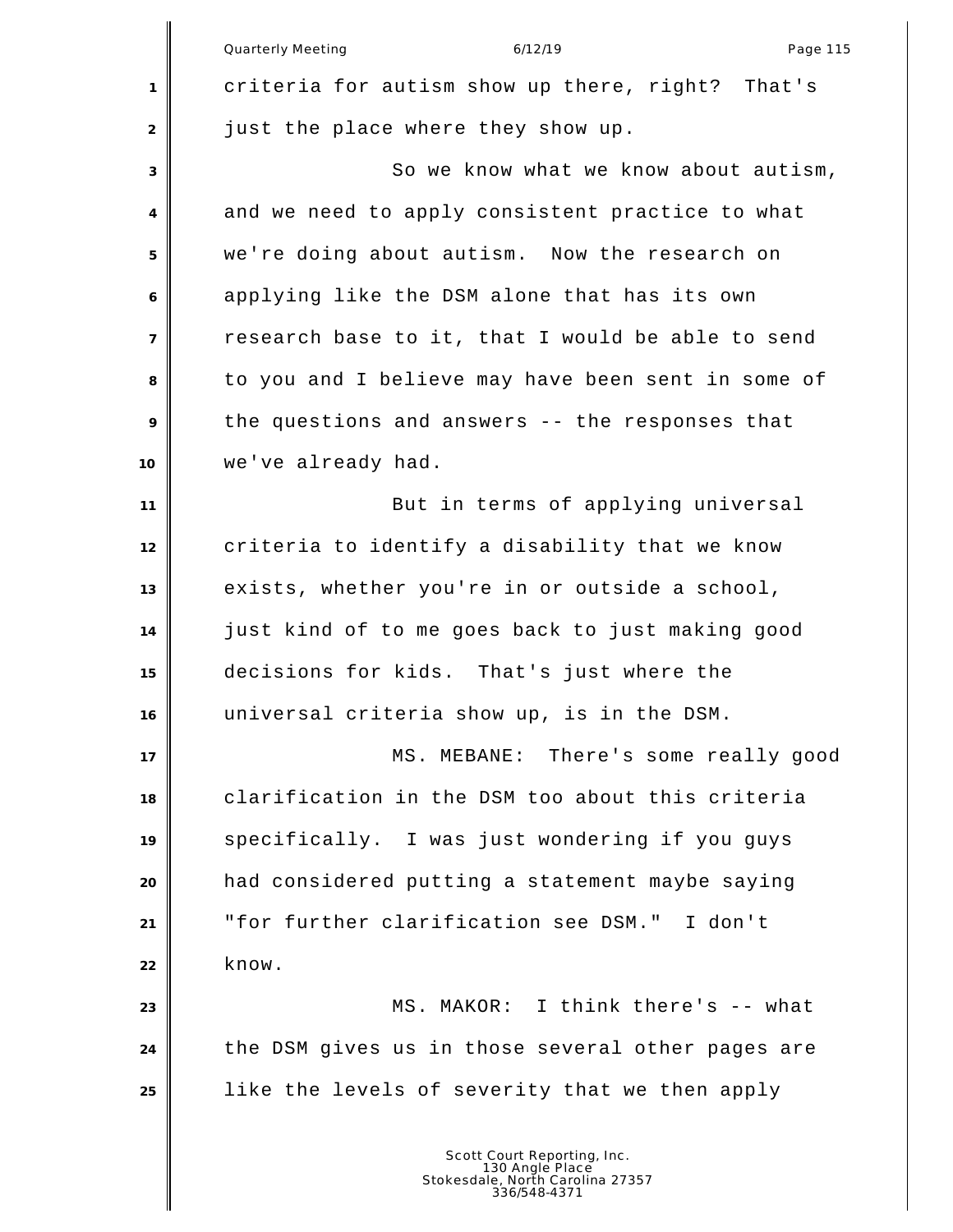|                | <b>Quarterly Meeting</b><br>6/12/19<br>Page 116    |
|----------------|----------------------------------------------------|
| 1              | intervention, and I think through that lens we do  |
| 2              | the educational relevance and we provide guidance  |
| 3              | through our professional learning and ongoing      |
| $\overline{4}$ | coaching support that we have established with the |
| 5              | districts.                                         |
| 6              | So, yeah, it would be translated in                |
| $\overline{7}$ | that way, but it's kind of -- it's laid out in a   |
| 8              | way that it helps establish severity to enhance    |
| 9              | how we intervene, and that's the same lens we      |
| 10             | would take for education relevance for the         |
| 11             | student.                                           |
| 12             | Thank you so much for the opportunity              |
| 13             | to come and talk to you about this today, and I'm  |
| 14             | happy to be available for anything else that comes |
| 15             | Thank you.<br>up.                                  |
| 16             | MS. THOMAS: Thanks, Lynn. So I just                |
| 17             | wanted to follow up real quickly. So the ask from  |
| 18             | the Board was that we do this and we make sure we  |
| 19             | presented this to try to provide you with clarity  |
| 20             | and understanding. We are also going to -- in our  |
| 21             | scheduling right now -- we're hoping that's going  |
| 22             | to go out in the next day or two, but we're        |
| 23             | scheduling a parent forum in every region from     |
| 24             | June 20th through July 25th to do this             |
| 25             | presentation. Again, it will not be another        |
|                |                                                    |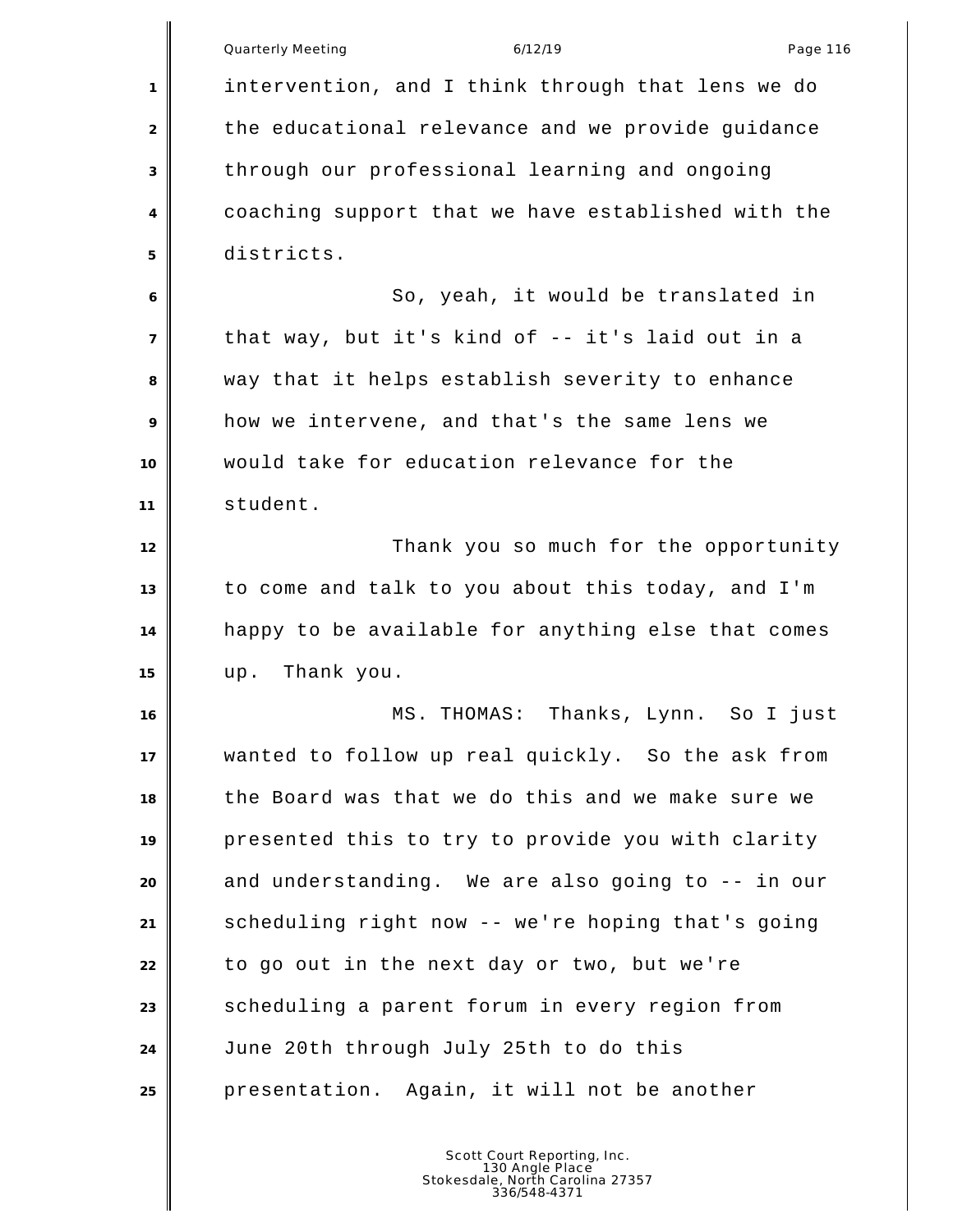|                | Quarterly Meeting<br>6/12/19<br>Page 117           |
|----------------|----------------------------------------------------|
| 1              | public comment period, but it will be forums -- a  |
| 2              | night set up from 5:00 to 7:00 where we can do     |
| 3              | this presentation and take questions from parents  |
| $\overline{4}$ | about understanding and clarity of the policy      |
| 5              | change.                                            |
| 6              | And so once $-$ - I think we have two,             |
| $\overline{7}$ | Dreama? We have one location to confirm and        |
| 8              | verify. Once that is done, it will go to this      |
| 9              | Council, to the Council on Developmental           |
| 10             | Disabilities, to all of our stakeholder groups     |
| 11             | that support parents and families. It will go to   |
| 12             | each district, and they will be asked to send it   |
| 13             | out through their parent resource network that     |
| 14             | they have. It will be posted through DPI. I mean   |
| 15             | I'm all but getting a plane to fly across the      |
| 16             | state with a banner to say we're having these.     |
| 17             | So just know that we are making                    |
| 18             | extreme efforts. We held the public comment        |
| 19             | periods and really no one showed up. It's very     |
| 20             | hard to get people -- you know, you can't make     |
| 21             | people come there. So this is another platform to  |
| 22             | see if this helps, if we can present this          |
| 23             | information for clarification and, hopefully,      |
| 24             | answer questions and ease some of the anxiety.     |
| 25             | Because we really are trying to do what's best for |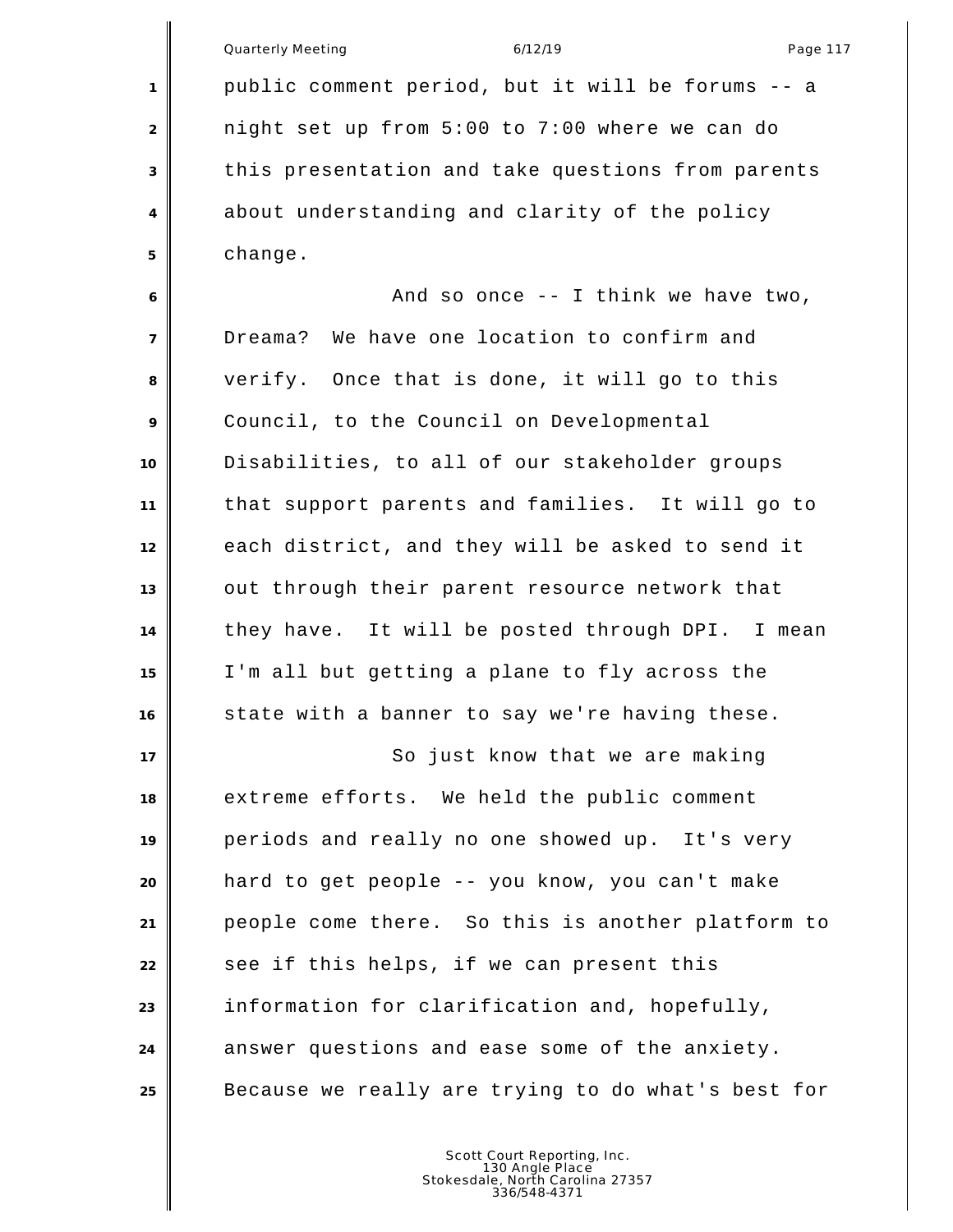|                | <b>Quarterly Meeting</b><br>6/12/19<br>Page 118    |
|----------------|----------------------------------------------------|
| 1              | kids.                                              |
| 2              | And then, finally, I was asked -- and              |
| 3              | I see your question, so I get to you -- I was      |
| 4              | asked, Leanna, if the Council would, before the    |
| 5              | August board meeting, provide a statement back to  |
| 6              | the State Board regarding your feelings on the     |
| $\overline{7}$ | policy change.                                     |
| 8              | THE CHAIRPERSON: I think we can do                 |
| 9              | that.                                              |
| 10             | MS. THOMAS: Okay. Yes, ma'am?                      |
| 11             | MS. MOOREFIELD: I just wanted to                   |
| 12             | ask, those regional meetings, will they be         |
| 13             | available virtually as well? Some of our meetings  |
| 14             | are pretty big.                                    |
| 15             | MS. THOMAS: We have not set that up.               |
| 16             | It will probably depend on whether the facility    |
| 17             | where we're going into -- because we had to find   |
| 18             | free space to go into, but if they have the        |
| 19             | capacity, we certainly are happy to do a webinar.  |
| 20             | It may not be as interactive just based on what    |
| 21             | the capacity is there, but we can certainly try to |
| 22             | do that.                                           |
| 23             | MS. MOOREFIELD: I just know a lot                  |
| 24             | of -- a lot of like these types of things that     |
| 25             | come up and I'm not able to go because we have six |
|                | Scott Court Reporting, Inc.                        |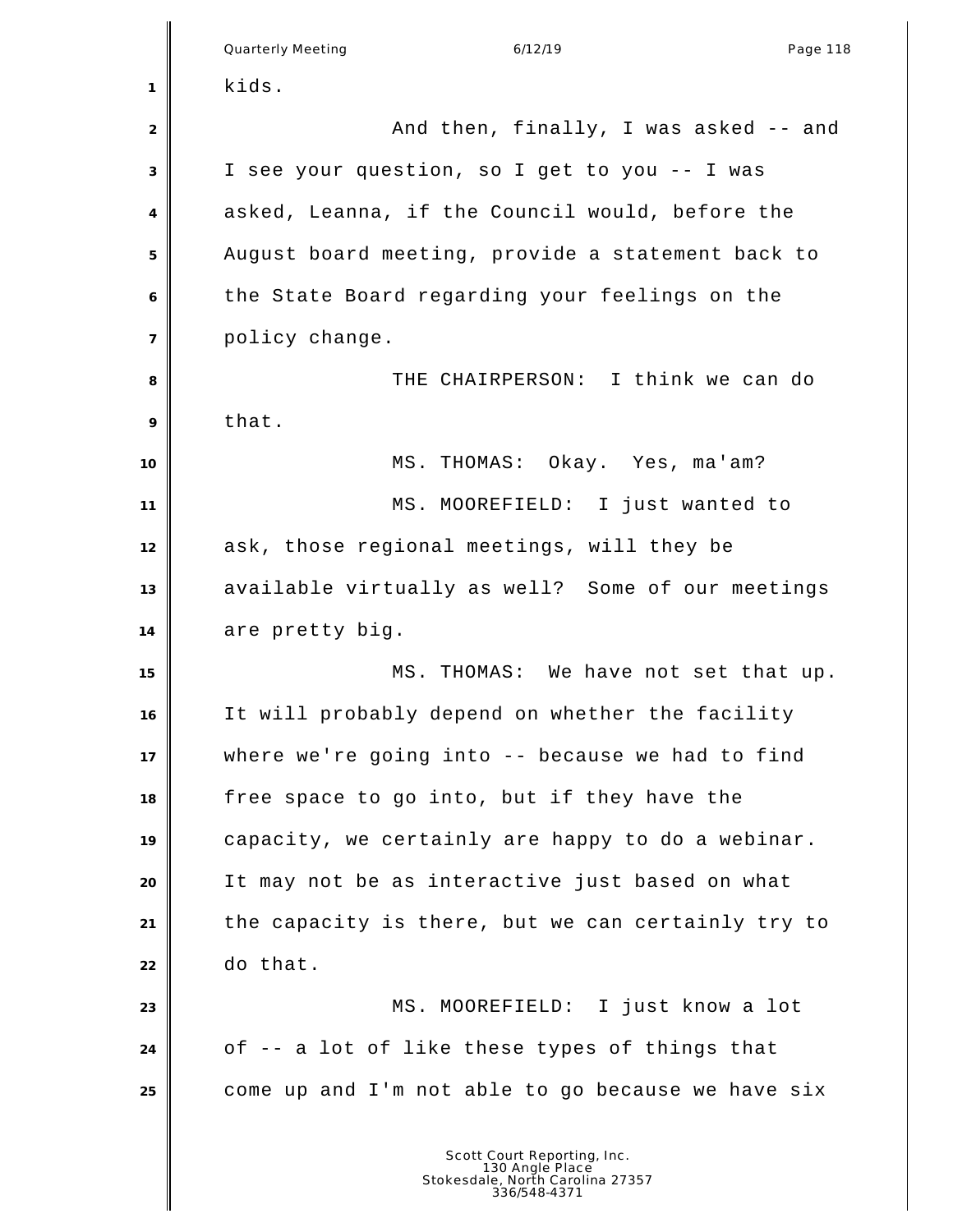Quarterly Meeting and the control of the 6/12/19 control of the Page 119 therapies a week or--- MS. THOMAS: Yes. Understood. MS. MOOREFIELD: So virtual would be great. MS. THOMAS: It's also -- we're going to post all of them. So if you live in the southern part of Region 3 below Wake County and you want to go to one that's closer to you in another region, that's fine. It's not going to be region specific because you're going to get the same -- the same presentation in all three of those regions. We just don't have the time or capacity to do more than one. I would like your feedback. We did schedule those from 5:00 to 7:00 p.m. because we felt that would be best for families. Thoughts? I mean I know there's never a perfect time, but it seems so many people work that if we do it during the day, then it doesn't make it an option for **b** those that have jobs. THE CHAIRPERSON: I think 6:00 to 8:00 might be slightly better because a lot of families get off at 5:00. If you're here in the Raleigh area, you tend to compute an hour to get home, so I mean just---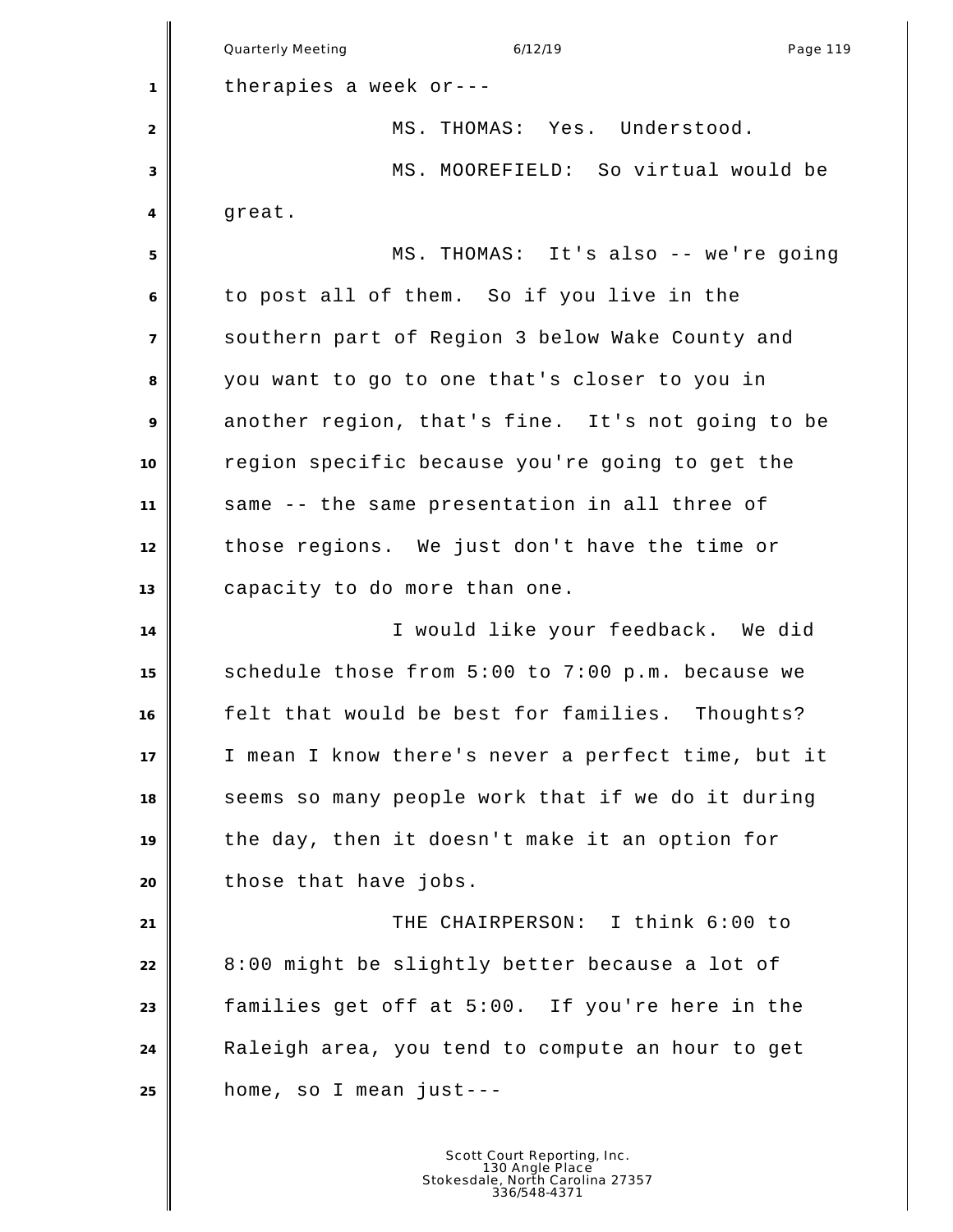|                  | Quarterly Meeting<br>6/12/19<br>Page 120                                                           |
|------------------|----------------------------------------------------------------------------------------------------|
| 1                | MS. THOMAS: Okay. We will take that                                                                |
| 2                | back and see if we can make any time adjustments.                                                  |
| 3                | I don't know if our facilities are bound to that,                                                  |
| 4                | but we will work to see if we can make that                                                        |
| 5                | happen.                                                                                            |
| 6                | Anything else for me on this?                                                                      |
| $\boldsymbol{7}$ | Because now I'm keeping you from lunch. Thank                                                      |
| 8                | you.                                                                                               |
| 9                | THE CHAIRPERSON: I just want to say                                                                |
| 10               | thank you for all your flexibility of working with                                                 |
| 11               | us on this. I appreciate it.                                                                       |
| 12               | MS. THOMAS: Absolutely. Absolutely.                                                                |
| 13               | THE CHAIRPERSON: All right. Who's                                                                  |
| 14               | hungry? They usually give us about 30 minutes for                                                  |
| 15               | lunch. We have quite a bit still to go through                                                     |
| 16               | today. I'm going to see if we have any written                                                     |
| 17               | public comments. I know we have one that was                                                       |
| 18               | emailed in, so -- but we'll work on that and be                                                    |
| 19               | kind of I'm working through lunch. Does that                                                       |
| 20               | sound like a plan? Let's plan on getting back to                                                   |
| 21               | work at $12:40$ .                                                                                  |
| 22               | (A luncheon recess was taken from                                                                  |
| 23               | 12:20 p.m. to 12:57 p.m.)                                                                          |
| 24               | THE CHAIRPERSON: We're going to go                                                                 |
| 25               | ahead and get into public comment. We had one                                                      |
|                  | Scott Court Reporting, Inc.<br>130 Angle Place<br>Stokesdale, North Carolina 27357<br>336/548-4371 |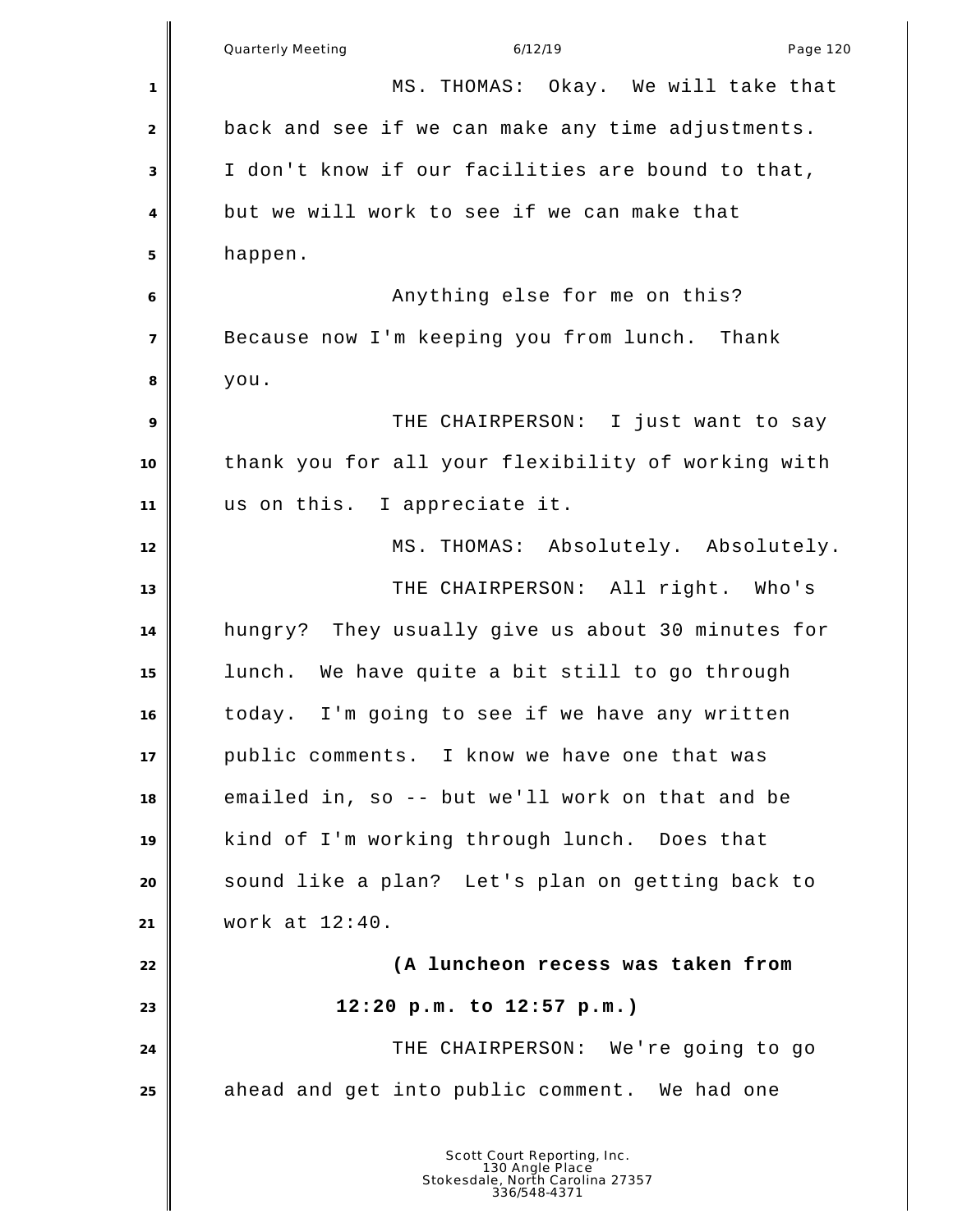|                | Quarterly Meeting<br>6/12/19<br>Page 121           |
|----------------|----------------------------------------------------|
| 1              | that came in the last week of May. It's a parent   |
| $\overline{2}$ | or not a parent, but someone working with a parent |
| 3              | in Moore County. The issue is surrounding          |
| 4              | contracting. They're trying to contract with       |
| 5              | TEACCH. Their county's attorney is saying they     |
| 6              | have to use the county's contract. TEACCH is       |
| $\overline{7}$ | saying we can't use the County's contract because  |
| 8              | we contract with too many schools. The concern is  |
| 9              | this being a barrier to other schools from being   |
|                | able to access services.                           |
| 10             |                                                    |
| 11             | And I'm thinking that maybe how we                 |
| 12             | can start to maybe look at this, if my LEAs -- if  |
| 13             | you two know if it's an issue with your schools or |
| 14             | not -- is there any way we can universalize the    |
| 15             | contracting process for the whole state to make    |
| 16             | contracting easier for service providers and       |
| 17             | school districts? So can I get a little bit of     |
| 18             | feedback if that's an issue that you-all have      |
| 19             | $OY = -$                                           |
| 20             | MS. GRANT: We do have to use our                   |
| 21             | contracts that were drawn up by our board          |
| 22             | attorneys. That is one thing. One of the things    |
| 23             | that we do, though, when we have people we're      |
| 24             | contracting with that may have to have their       |
| 25             | information as well, then we work to try to merge  |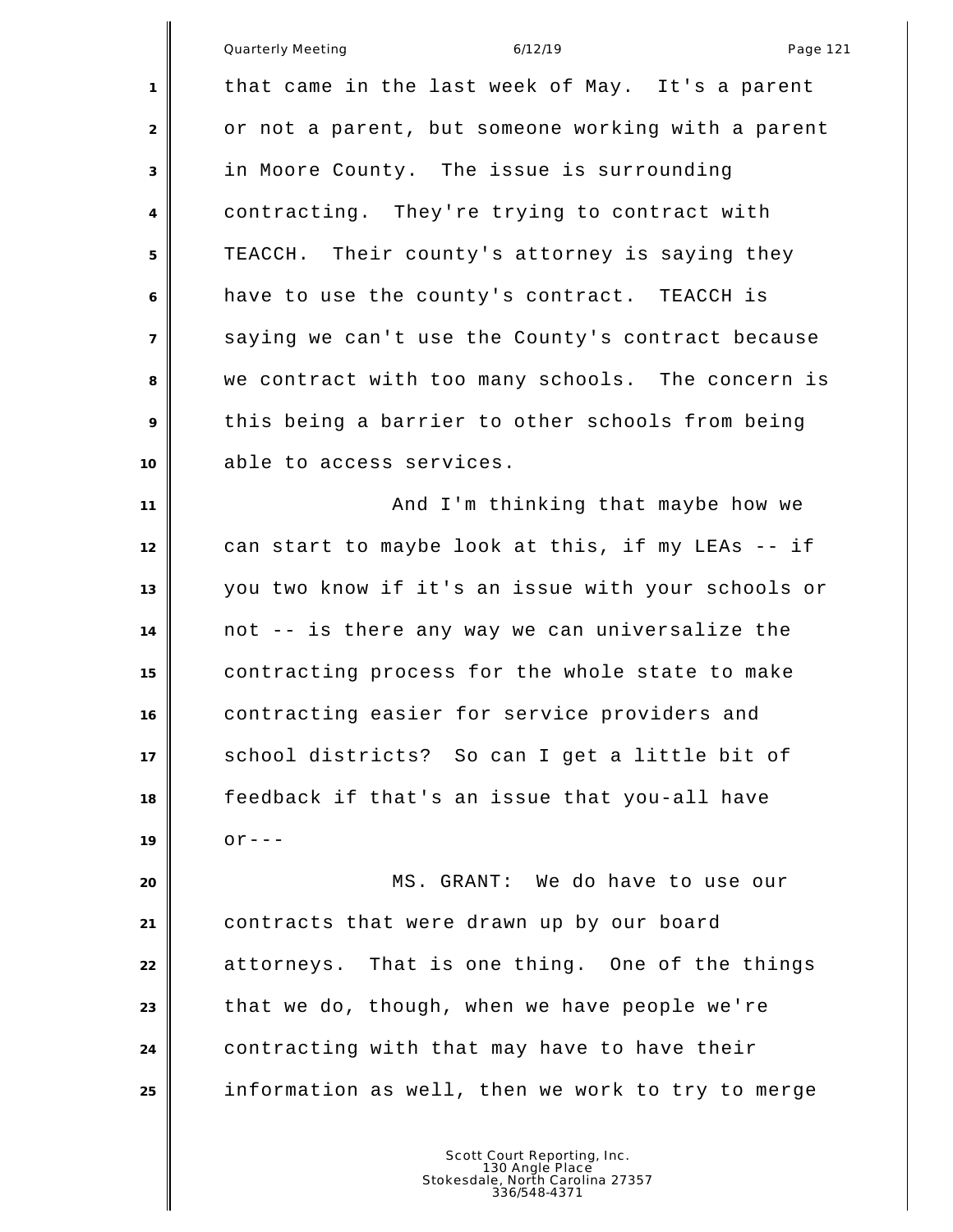|                | <b>Quarterly Meeting</b><br>6/12/19<br>Page 122    |
|----------------|----------------------------------------------------|
| $\mathbf{1}$   | the two. Like I'll get creative and say see        |
| 2              | example A or see example B. So you've actually     |
| 3              | got both contracts you're working because a lot of |
| $\overline{4}$ | the times, they're not contradictory. They're      |
| 5              | saying the same thing, just in a different way     |
| 6              | maybe.                                             |
| $\overline{7}$ | So I ran into that a couple of times,              |
| 8              | but we've always been able to work it out because, |
| 9              | ultimately, it's just getting the service, and the |
| 10             | board attorneys know that. So if we have to give   |
| 11             | a little bit on the amount of insurance or         |
| 12             | something like that, then we can always go back to |
| 13             | our board attorney and discuss adjusting it.       |
| 14             | MS. HUTCHINSON: I can't imagine                    |
| 15             | being able to do a uniform contract across the     |
| 16             | state because our needs are so unique and so       |
| 17             | different. And we do employ different attorneys    |
| 18             | and they have different prior knowledge coming to  |
| 19             | the table, or when we look at our LEA self-        |
| 20             | assessments, we have different areas of priority,  |
| 21             | and that might filter into our contracts as well.  |
| 22             | So I can imagine that there are                    |
| 23             | certain elements that would be somewhat universal, |
| 24             | but for example, if you're in a very rural county  |
| 25             | out by the coast, transportation might be one rate |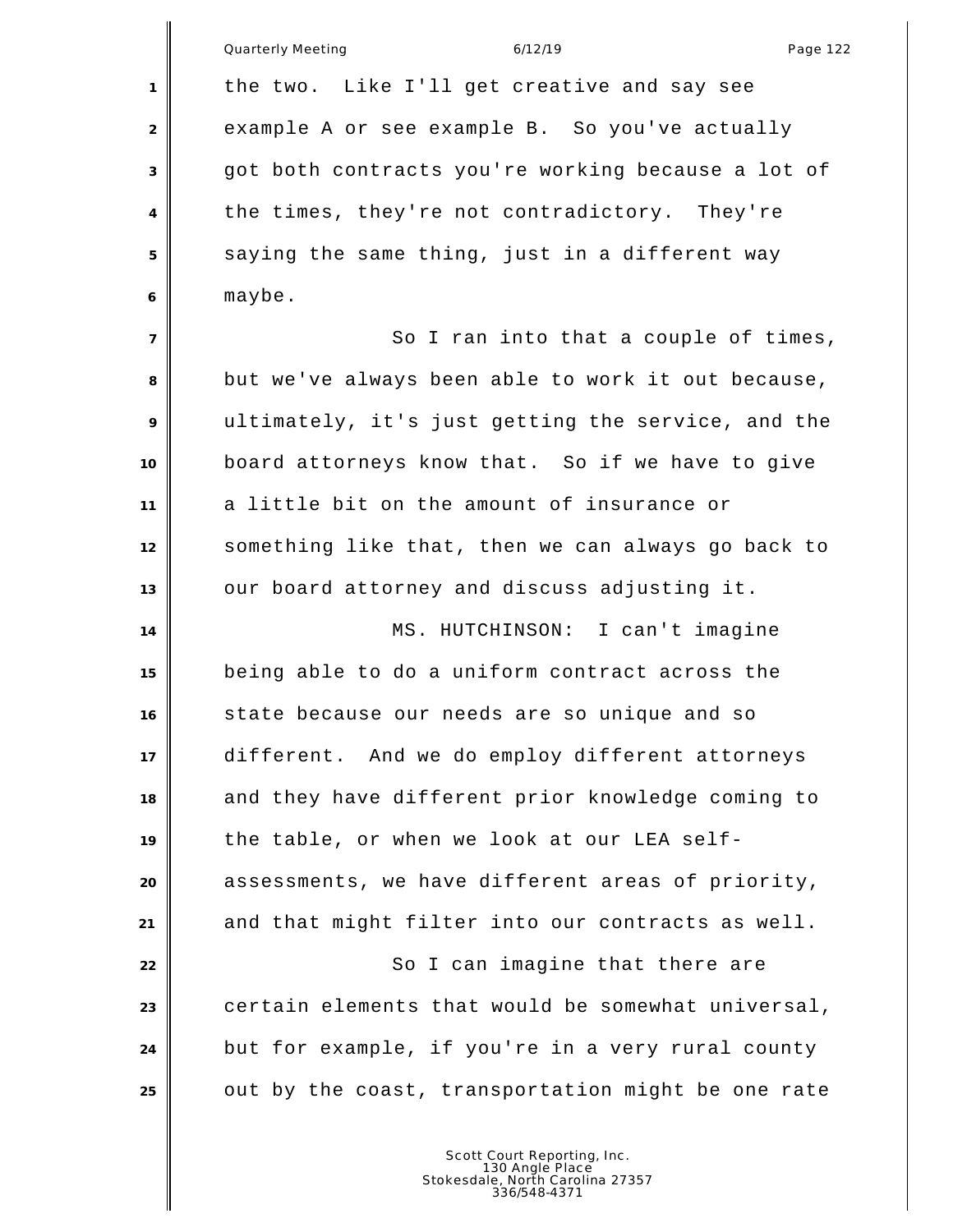|                | <b>Quarterly Meeting</b><br>6/12/19<br>Page 123    |
|----------------|----------------------------------------------------|
| 1              | of pay, and if you live in, you know, a very       |
| 2              | easily accessible district, transportation might   |
| 3              | be a different rate of pay; or, you know, you live |
| $\overline{4}$ | in Charlotte-Meck and it's going to take you an    |
| 5              | hour to get five miles, you know, so it might      |
| 6              | be -- you really have to reflect on your own needs |
| $\overline{7}$ | of your own district and the individual provider   |
| 8              | that you're working with.                          |
| 9              | And I think that when you use the                  |
| 10             | term contracts, it's very broad because you've got |
| 11             | things like VI and HI that we'd die to get people  |
| 12             | in those areas.                                    |
| 13             | MS. GRANT: Yes, that's true.                       |
| 14             | MS. HUTCHINSON: Yeah. And, you                     |
| 15             | know, audiology and those kinds of things are so   |
| 16             | tough, but yet, if you said, you know, something   |
| 17             | that's very highly readily available, we might     |
| 18             | really have to reflect differently on it or we     |
| 19             | might be working with a third-party vendor like a  |
| 20             | hospital or a group home kind of thing and a       |
| 21             | therapist or ADA. That might be a really           |
| 22             | different structured contact.                      |
| 23             | THE CHAIRPERSON: It has to be more                 |
| 24             | like a simpler type situation because -- I mean    |
| 25             | they're saying that they're being told by this     |
|                |                                                    |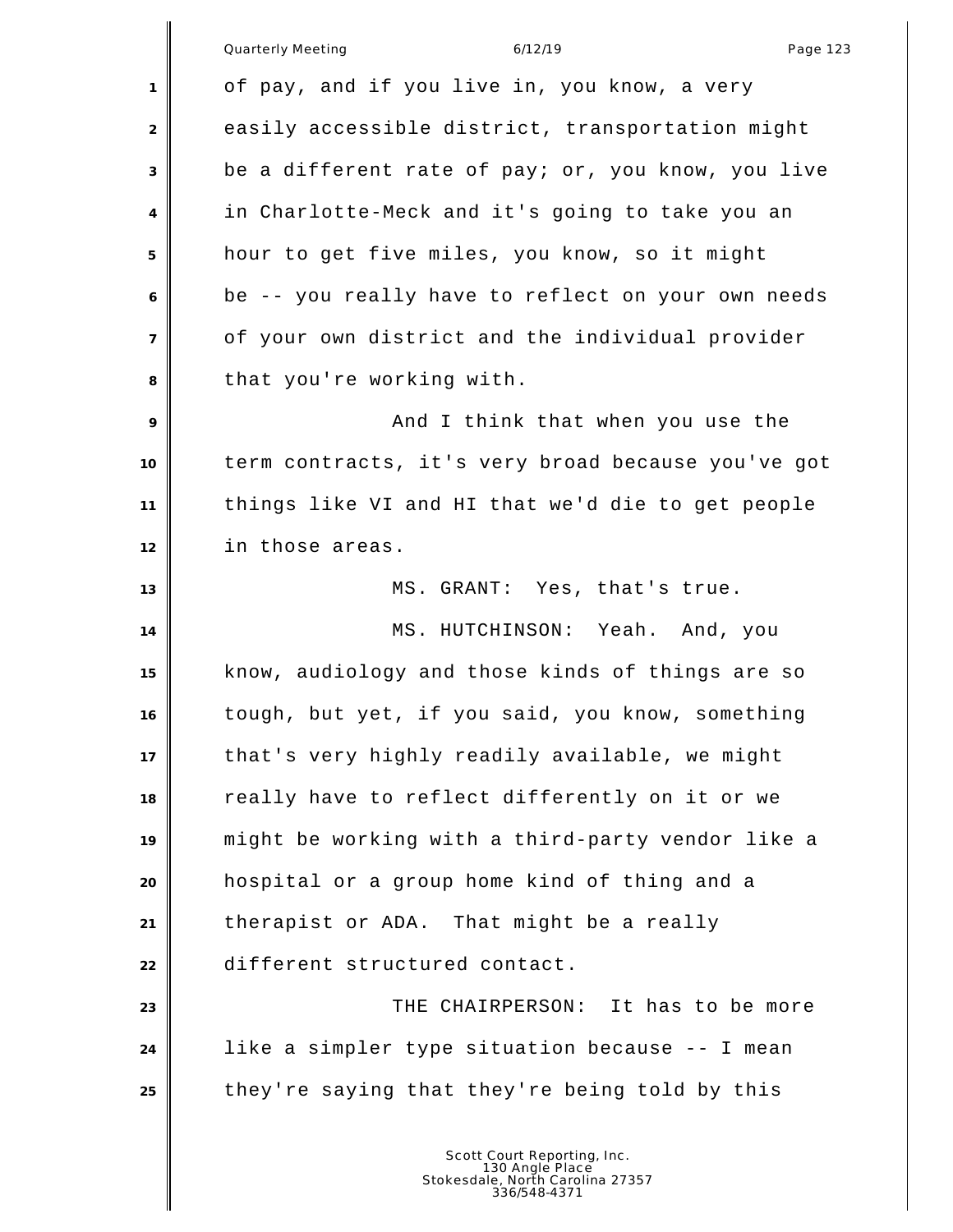|                | <b>Quarterly Meeting</b><br>6/12/19<br>Page 124    |
|----------------|----------------------------------------------------|
| $\mathbf{1}$   | agency that they can't because they work with too  |
| 2              | many districts -- that can't use their--- So I     |
| 3              | mean I just wanted to toss that out to see if      |
| 4              | you-all had any experience with that situation and |
| 5              | what could possibly be done.                       |
| 6              | MS. HUTCHINSON: I know from personal               |
| $\overline{7}$ | experience, if someone came to me and they have a  |
| 8              | contract from another district, my first answer is |
| 9              | well, let me take a look at it and see. Like that  |
| 10             | might be a great model that we could -- would      |
| 11             | benefit us in a great way, but I definitely        |
| 12             | couldn't just -- a universal contract, I don't     |
| 13             | feel like would be the right thing for our         |
| 14             | students.                                          |
| 15             | THE CHAIRPERSON: I didn't mean like                |
| 16             | specifics in there. Just kind of like a format,    |
| 17             | okay, we agree to provide services XYZ at this     |
| 18             | rate of pay -- you know, all that could be         |
| 19             | customized. But, yeah, I just wanted to throw      |
| 20             | that out there because that was what the concern   |
| 21             | was that was posted.                               |
| 22             | MS. MEBANE: Did they happen to say                 |
| 23             | what the differences in the contracts were?        |
| 24             | THE CHAIRPERSON: Basically, what she               |
| 25             | said is that--- All right. Let's see. This is      |
|                |                                                    |
|                |                                                    |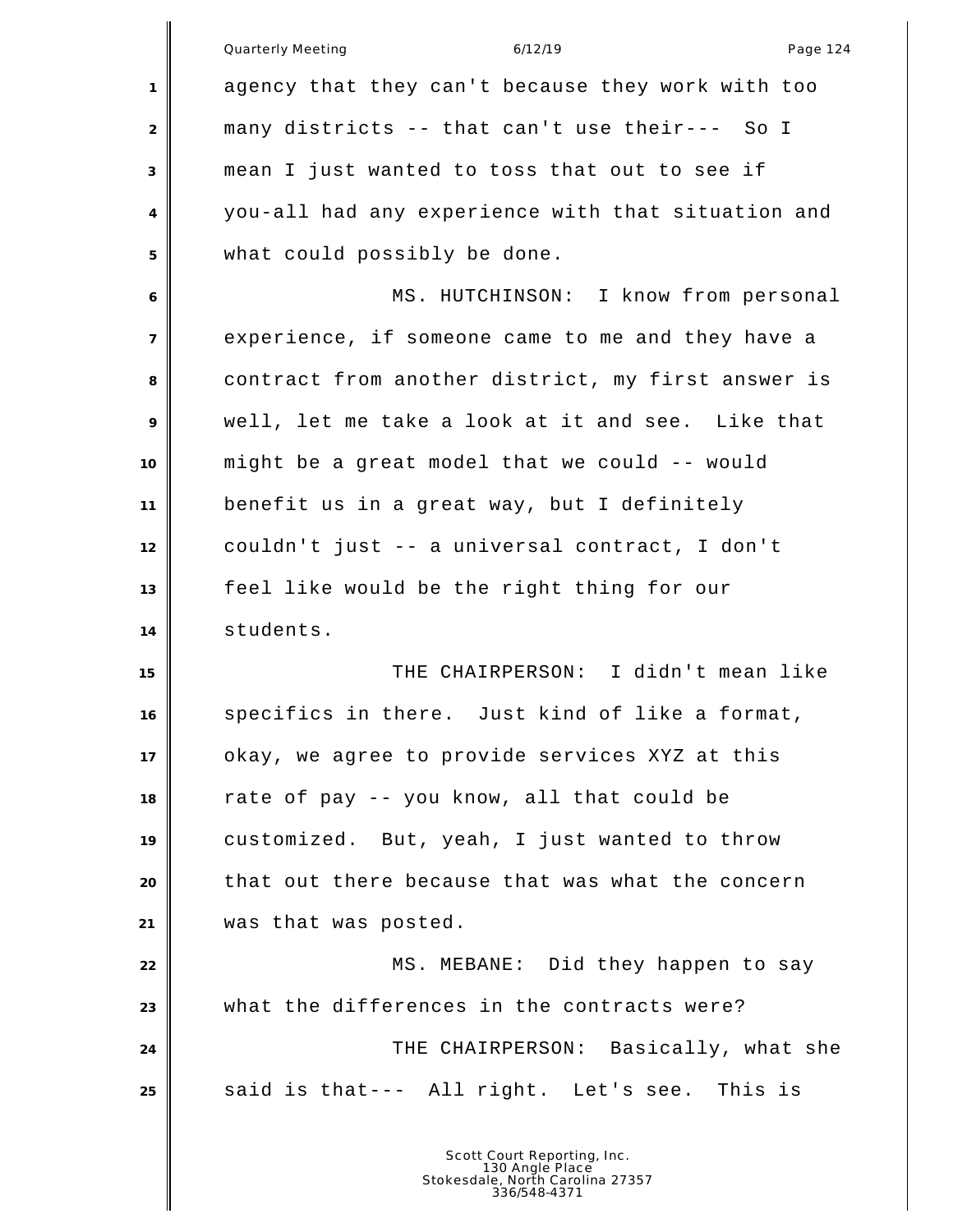Quarterly Meeting and the control of the 6/12/19 control of the Page 125 Moore County. That they can't do this because 2 they work with so many districts that if they had to do this with various districts, they would have to up the rate versus using their standard contract. Went on to say, "I need the original contract with an email to our attorney." But, yeah, it's -- so--- 8 MS. HUTCHINSON: There's one little intricacy. Like charter schools, we have to have a certain clause in our contracts that traditionally LEAs don't. It's like a nonindebtedness clause, and that would be very different from place to place. **THE CHAIRPERSON:** It was just an idea that I thought might, but it might not. You-all have the experience, so--- 17 NS. GRANT: I wonder if they tried to work with the EC director. Is it a -- it doesn't say if it's a charter? THE CHAIRPERSON: No. It's Moore County and TEACCH. MS. GRANT: I'm familiar with TEACCH's contract. We never really had an issue with our contract versus theirs, but each district is very different.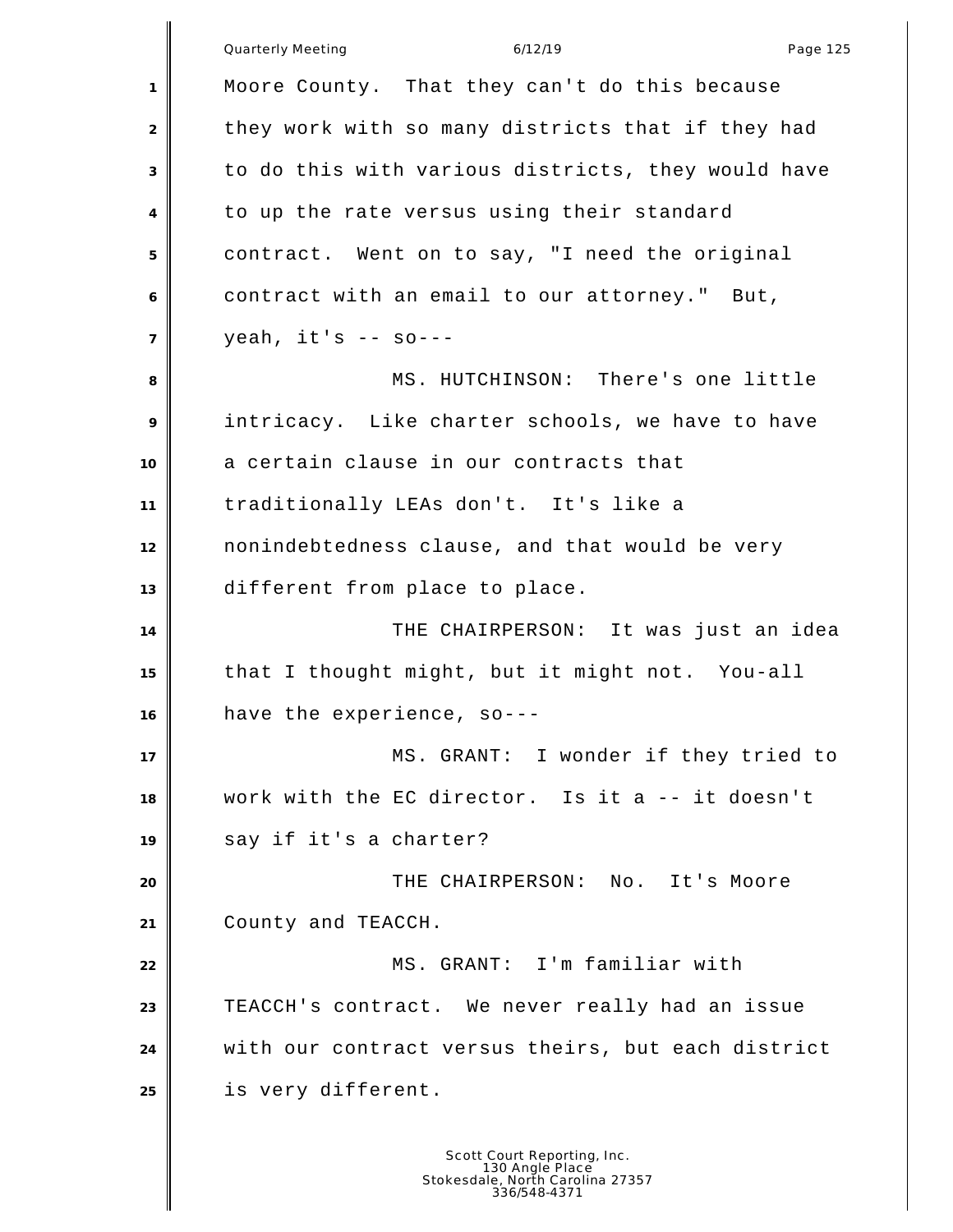Quarterly Meeting and the control of the 6/12/19 control of the Page 126 THE CHAIRPERSON: Yeah. Okay. That was interesting. Okay. As far as the autism policy letter, I haven't heard back yet from Katie Holler or Abby. There's going to be an ad hoc committee to work on that. That will be myself, Cynthia, Teresa Mebane as well as Katie Holler, and Abby Childers, who is our Policy and Procedures person or committee chair. So we're going to work on that. **I** plan on trying to have us have a call-in meeting -- I haven't really discussed this with Tish or Carol Ann -- in probably late July. We'll schedule that later, and we'll have a sample letter out to you guys about two weeks prior so we can discuss it if anybody has any changes there. That's what that's going to be. **I** One thing I wanted to put out there, I'm willing to maintain or remain the Chair of this. However, if anybody is interested in running for Chair, I'll open up the floor for nominations next month so that if anybody would like to take on being Chair, we'll have an election next month and we'll go from there. So just in case anybody was wanting to do that. So we'll figure that out next month.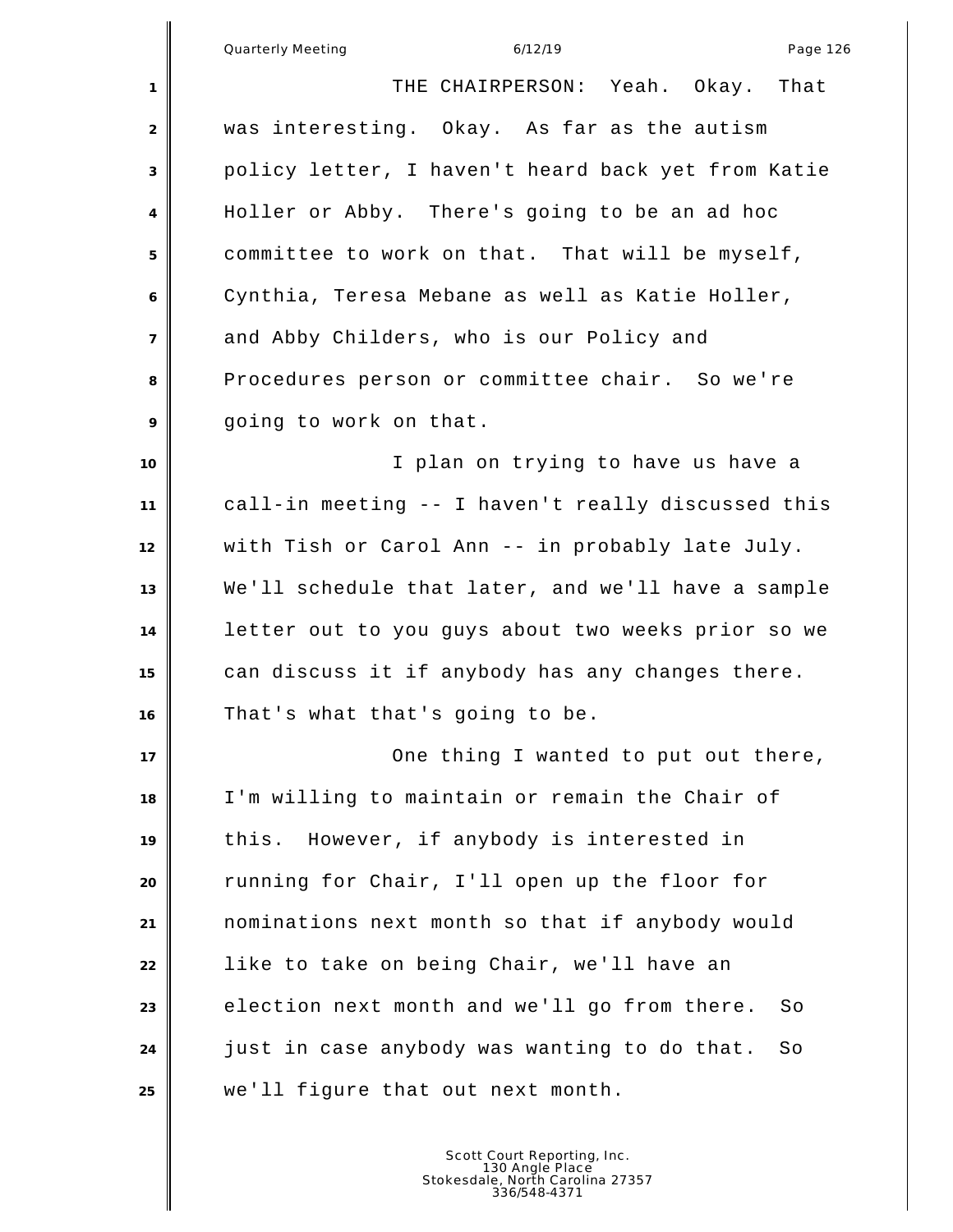|                | Quarterly Meeting<br>6/12/19<br>Page 127                                                           |
|----------------|----------------------------------------------------------------------------------------------------|
| 1              | All right. So let's look back to our                                                               |
| 2              | annual report. I know there's one name I needed                                                    |
| 3              | to add and one spelling correction I needed to do.                                                 |
| 4              | And don't worry, if you decide to go for Chair, I                                                  |
| 5              | will still be willing to present in October for                                                    |
| 6              | the Board, but you'll have to do it from there on.                                                 |
| $\overline{7}$ | But if you want to take a look at the                                                              |
| 8              | recommendations.                                                                                   |
| 9              | MS. GRANT: You are going to update                                                                 |
| 10             | the names?                                                                                         |
| 11             | THE CHAIRPERSON: Yes. That's on the                                                                |
| 12             | yellow sheet. So if your name is on the yellow                                                     |
| 13             | sheet, you will be -- I will make sure that you                                                    |
| 14             | are on the thing. I think it's yellow. It's not                                                    |
| 15             | yellow. This is what I'm referring to. It's                                                        |
| 16             | green. Why did I call it the yellow sheet?                                                         |
| 17             | MS. PHILLIPS: [Inaudible].                                                                         |
| 18             | THE CHAIRPERSON: Are you not on it?                                                                |
| 19             | MS. PHILLIPS: I'm the last one, but                                                                |
| 20             | [inaudible] NCDPI-Homeless Education, Lisa                                                         |
| 21             | Phillips.                                                                                          |
| 22             | THE CHAIRPERSON: Okay. Thank you.                                                                  |
| 23             | So I added some subnotes for recommendation 1,                                                     |
| 24             | adding the word "current" -- I haven't gotten to                                                   |
| 25             | the wordsmithing yet -- and to target all students                                                 |
|                | Scott Court Reporting, Inc.<br>130 Angle Place<br>Stokesdale, North Carolina 27357<br>336/548-4371 |

∥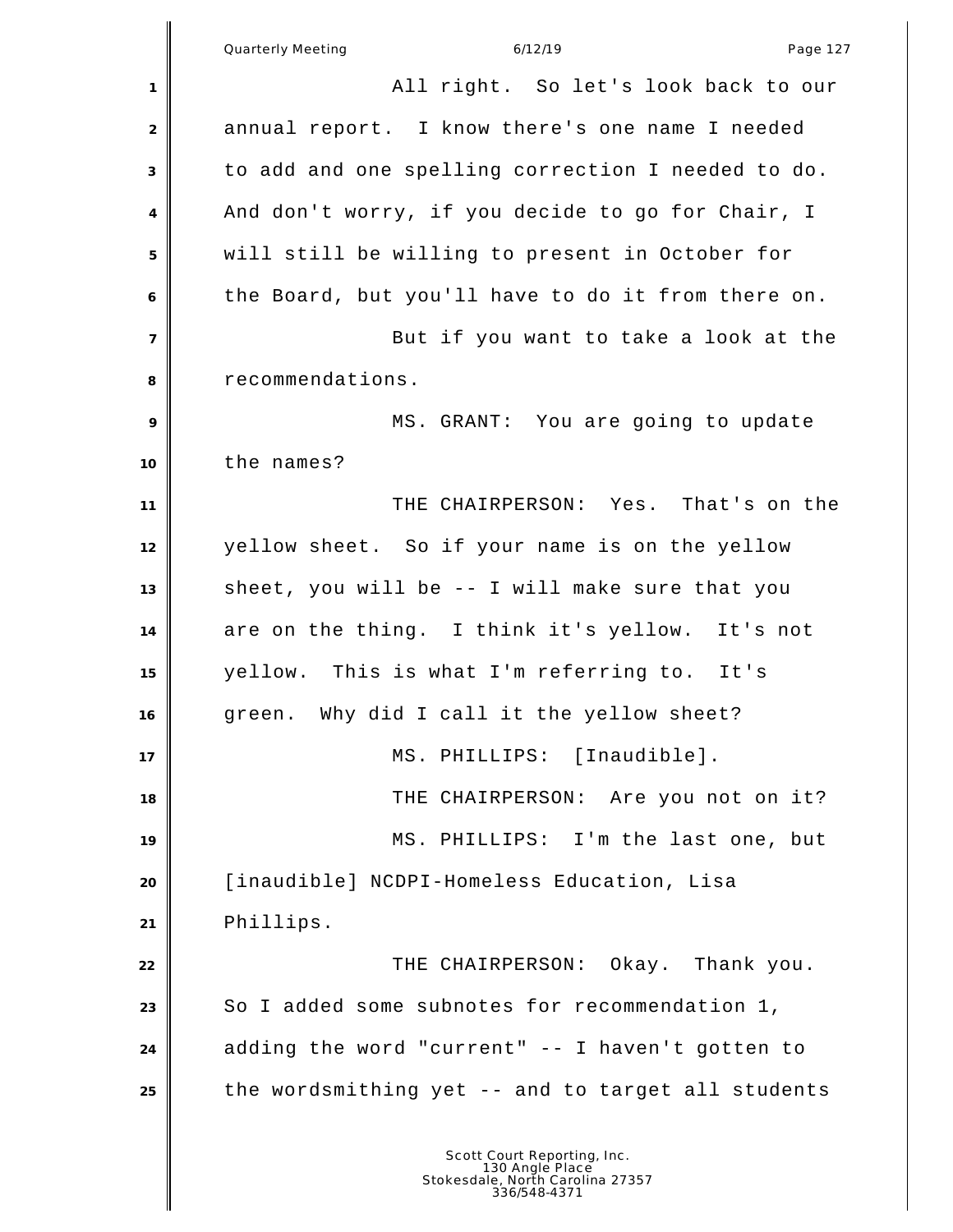|                | Quarterly Meeting<br>Page 128<br>6/12/19                                                           |
|----------------|----------------------------------------------------------------------------------------------------|
| $\mathbf{1}$   | of higher ed for more specific training for                                                        |
| 2              | principals and assistant principals or like higher                                                 |
| 3              | ed administration piece.                                                                           |
| 4              | I've also added concerned principals                                                               |
| 5              | and assistants are making decisions without having                                                 |
| 6              | met the student, and a webinar base mode of                                                        |
| $\overline{7}$ | delivery, and I'll incorporate all those into                                                      |
| 8              | rationale for the recommendation. Is there any                                                     |
| 9              | further discussion on that?                                                                        |
| 10             | Hearing none, we'll move forward.                                                                  |
| 11             | "Training provided during higher ed for mental                                                     |
| 12             | health and behavioral support." We know this is a                                                  |
| 13             | large area of need. Is there anyone we                                                             |
| 14             | specifically want to target with that training                                                     |
| 15             | for -- during higher ed because that would be                                                      |
| 16             | everybody? Do you want to make that for all                                                        |
| 17             | incoming teachers or broadly higher ed and                                                         |
| 18             | specifically special education certificates?                                                       |
| 19             | MS. HUTCHINSON:<br>You're talking about                                                            |
| 20             | the first aid mental health?                                                                       |
| 21             | THE CHAIRPERSON: I'm talking about                                                                 |
| 22             | number 2, the recommendations, "Training provided                                                  |
| 23             | during higher ed for mental health and behavioral                                                  |
| 24             | support."                                                                                          |
| 25             | MS. MOOREFIELD: I think it should be                                                               |
|                | Scott Court Reporting, Inc.<br>130 Angle Place<br>Stokesdale, North Carolina 27357<br>336/548-4371 |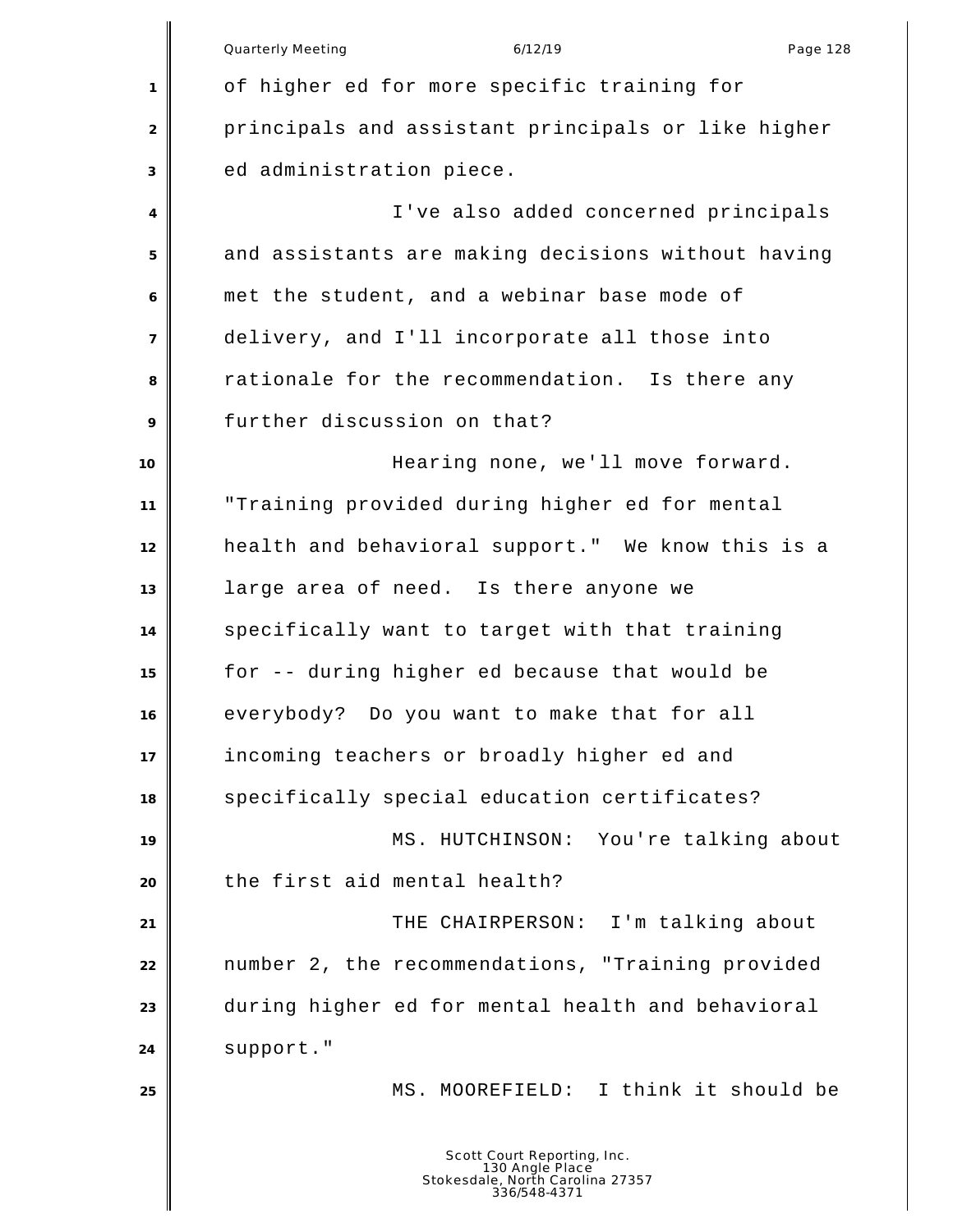Quarterly Meeting and the control of the 6/12/19 control of the Page 129 provided -- you're talking about having training within like teacher prep--- THE CHAIRPERSON: Yes, teacher prep programs. MS. MOOREFIELD: Because mental health doesn't necessarily call it a disability. A kid can be a regular ed kid and have a mental health issue. I think that should be part of all teachers'--- MS. GRANT: I agree. MS. TERHAAR: I think too at the graduate and undergraduate level because -- if you specify that, oftentimes at the grad level we get people who had their undergraduate work so long ago that they don't have the currency. So maybe put in there something about that the training is provided for undergrad and graduate levels in education, broad. That way, maybe it would also include administrators, teachers, the whole shebang. **MS. MOOREFIELD:** I know that North Carolina has stopped lateral entry. They're calling it something else. 24 | MS. TERHAAR: [Inaudible]. MS. MOOREFIELD: Yeah, whatever it's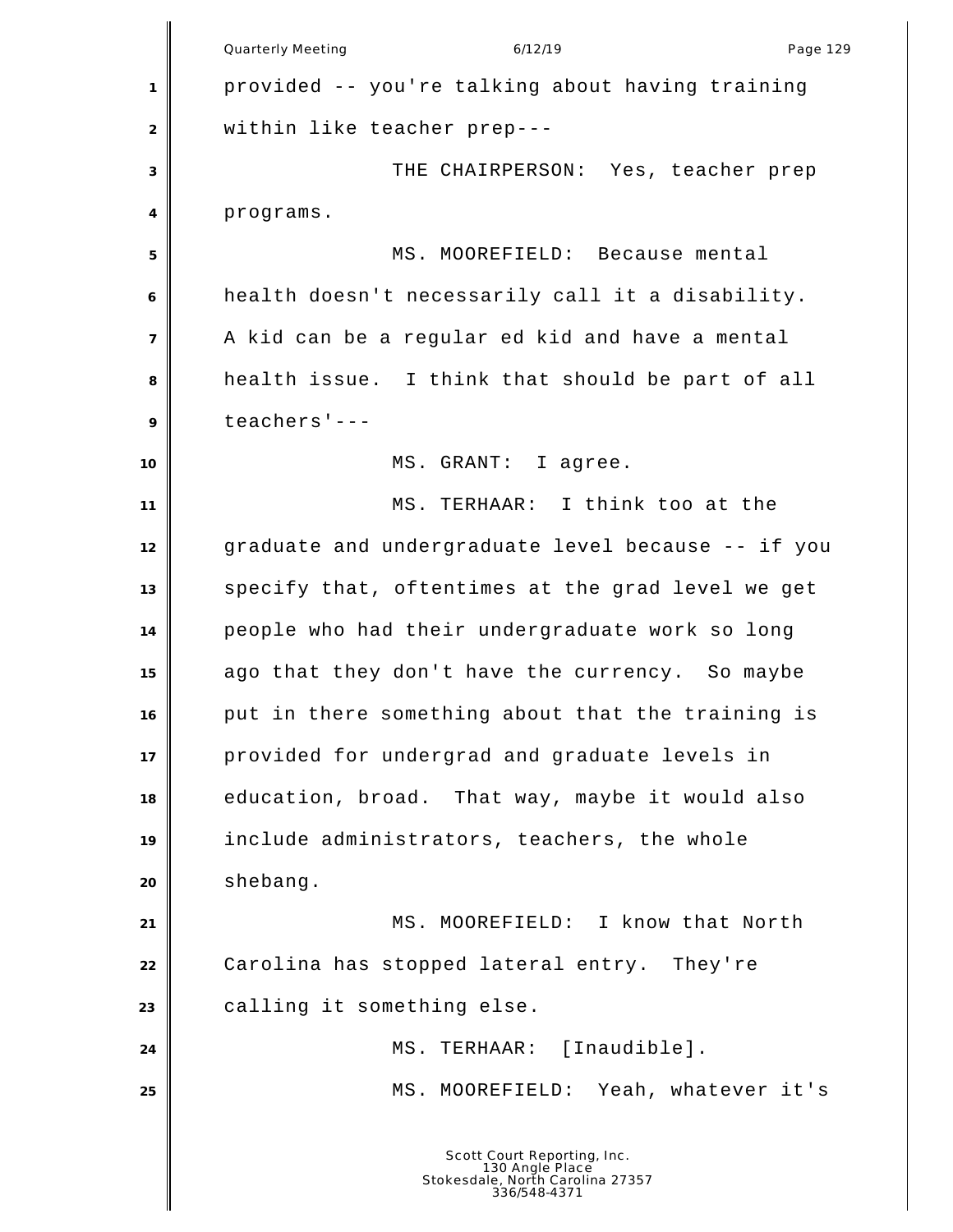|                | Quarterly Meeting<br>6/12/19<br>Page 130           |
|----------------|----------------------------------------------------|
| 1              | called. Anyway, with the lateral entry program as  |
| 2              | well.                                              |
| 3              | MS. HUDGENS: If I could just offer a               |
| $\overline{4}$ | general reminder, we still have our ladies on the  |
| 5              | phone, so if you can lean into your microphones,   |
| 6              | they'll be able to pick that up on the polycom.    |
| $\overline{7}$ | Thank you.                                         |
| 8              | THE CHAIRPERSON: Okay. An area of                  |
| 9              | need which we know about, targeting all teachers   |
| 10             | at graduate and undergraduate levels in education, |
| 11             | administrators and teaching and include lateral    |
| 12             | entry because they go after they've gone to get    |
| 13             | their degrees.                                     |
| 14             | MS. PHILLIPS: Well, here's my                      |
| 15             | question: Could you have it a little more          |
| 16             | open-ended so that it's covering just about anyone |
| 17             | who goes into education? It's not just about       |
| 18             | administrators. Going back to what she was         |
| 19             | saying, I liked how you phrased it because I felt  |
| 20             | like, okay, that would include the social          |
| 21             | workers -- that would include, you know, if you    |
| 22             | want to go for licensure in social work,           |
| 23             | psychologists, OT, physical education. I thought   |
| 24             | that was really more comprehensive, and then it    |
| 25             | gives you flexibility when there are changes that  |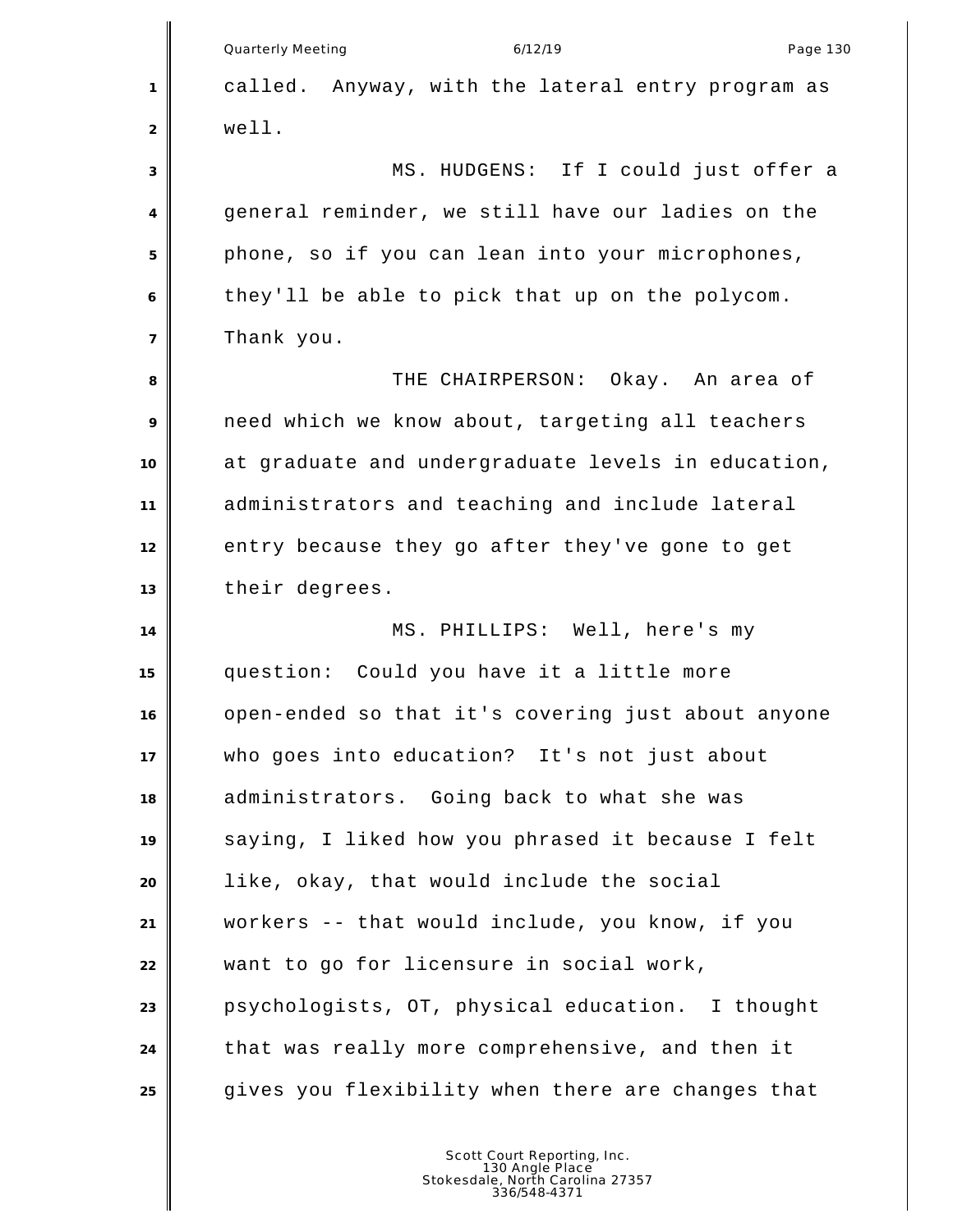Quarterly Meeting and the contract of the 6/12/19 contract the contract Page 131 are being made. MS. HODGES: All current and future educators? 4 MS. TERHAAR: Current and future people in education. Sometimes educators captures only teachers. So I like to -- across fields in education to me is--- **8** THE CHAIRPERSON: Across fields of education. **NR. BAKER:** It needs to be across disciplines. MS. TERHAAR: Yeah, across disciplines, excellent. 14 || MS. PHILLIPS: In the educational setting. And I do think that it needs to not just reflect, you know, at a level of K through 12, but we have a lot of pre-K programs and we have -- you know, children who are taking classes at higher institutes of education, you know, our community colleges and our universities. So I think that language needs to be included as well, how we 22 ensure we're talking all grade spans, not just---**MS. HODGES:** Are we talking about teacher assistants? Are we talking about custodial staff? Are we talking about--- I'm a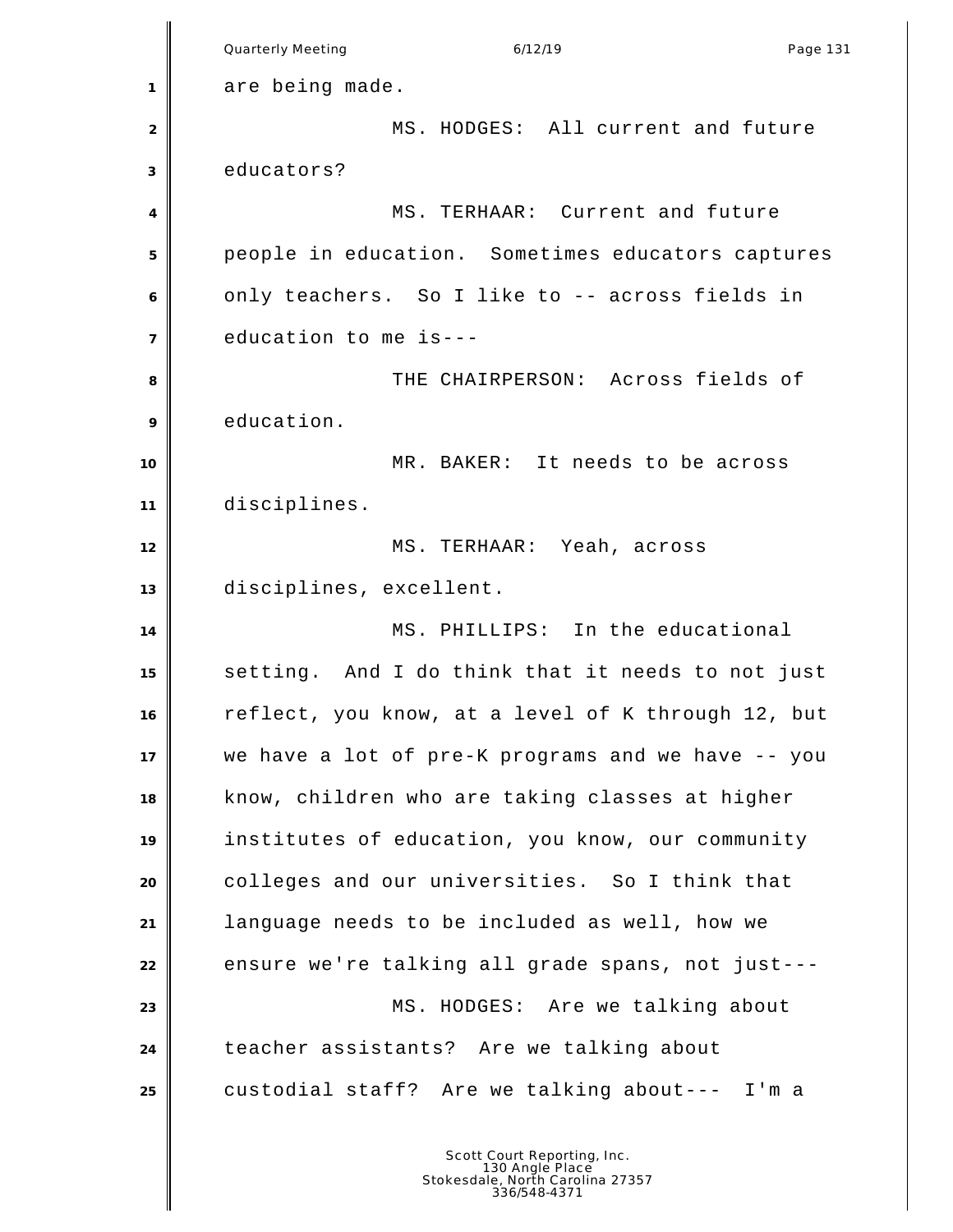|                           | Quarterly Meeting<br>6/12/19<br>Page 132                                                           |
|---------------------------|----------------------------------------------------------------------------------------------------|
| $\mathbf{1}$              | school counselor. I provide trauma training, and                                                   |
| $\overline{2}$            | it was required of any staff member in the                                                         |
| $\ensuremath{\mathsf{3}}$ | building. So we're moving further and further                                                      |
| 4                         | sort in that direction, and I'm just questioning                                                   |
| 5                         | if that's what our recommendation is as well.                                                      |
| 6                         | MS. TERHAAR: I know the words for                                                                  |
| $\overline{7}$            | all the people who work in the schools, which is                                                   |
| 8                         | parallel to the cross disciplinary---                                                              |
| 9                         | THE CHAIRPERSON: Targeting all                                                                     |
| 10                        | teachers and graduate levels in all fields of                                                      |
| 11                        | education study across disciplines -- across                                                       |
| 12                        | disciplines.                                                                                       |
| 13                        | MS. TERHAAR: I don't know if I'd put                                                               |
| 14                        | teachers in there because, again, that narrows it.                                                 |
| 15                        | THE CHAIRPERSON: All individuals                                                                   |
| 16                        | enrolled in graduate and undergraduate levels                                                      |
| 17                        | $of --$                                                                                            |
| 18                        | MR. BAKER: So I assume we're talking                                                               |
| 19                        | about classified and certified positions, correct?                                                 |
| 20                        | THE CHAIRPERSON:<br>Yes.                                                                           |
| 21                        | And, Leanna, if you'll<br>MS. PHILLIPS:                                                            |
| 22                        | change the language so undergrad and then grad                                                     |
| 23                        | rather than saying grad and then undergrad.<br>Did                                                 |
| 24                        | you get that?                                                                                      |
| 25                        | THE CHAIRPERSON: Yeah.                                                                             |
|                           | Scott Court Reporting, Inc.<br>130 Angle Place<br>Stokesdale, North Carolina 27357<br>336/548-4371 |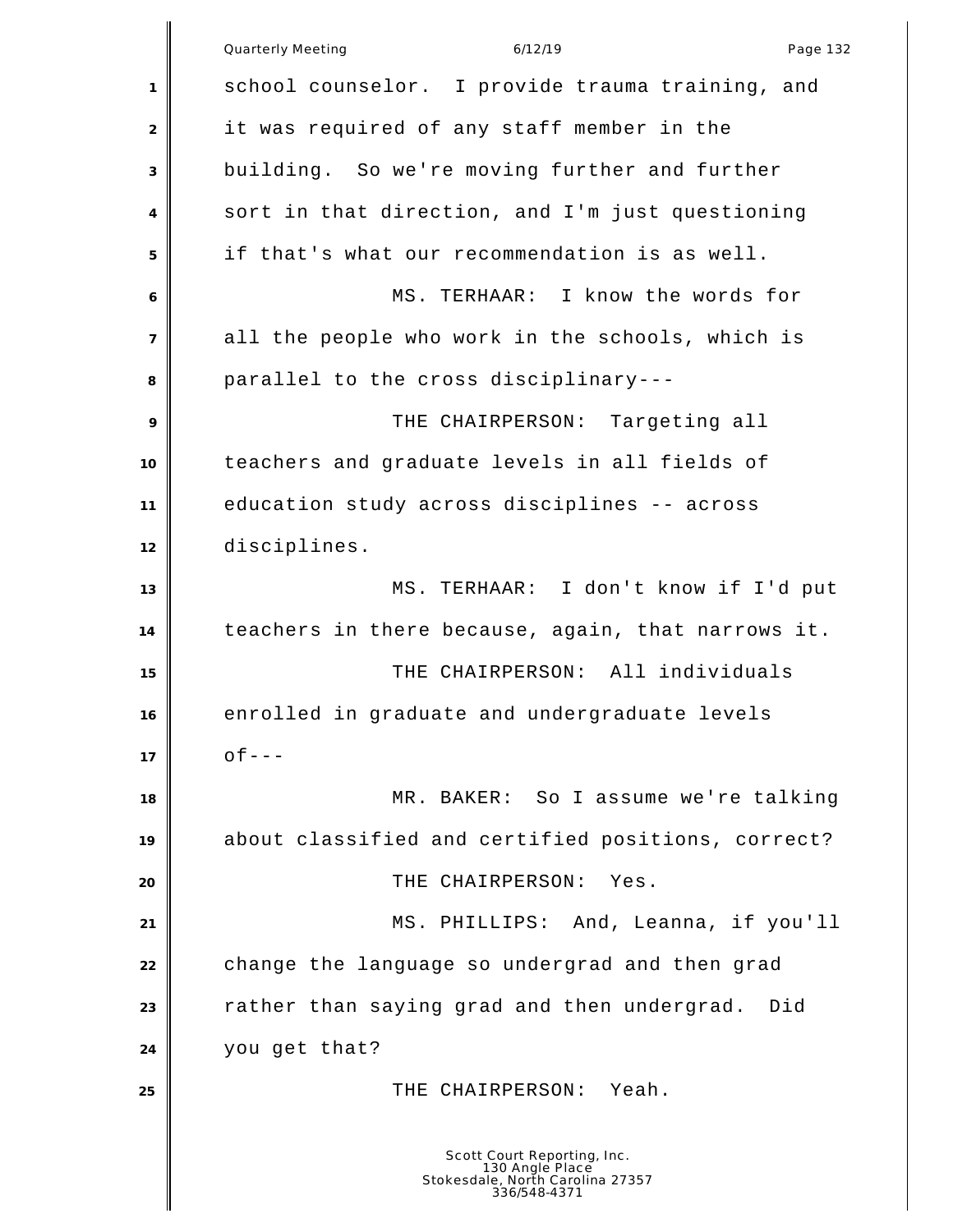|                | <b>Quarterly Meeting</b><br>6/12/19<br>Page 133   |
|----------------|---------------------------------------------------|
| 1              | Undergraduate and graduate programs of education  |
| 2              | study -- programs in all fields of educational    |
| 3              | study.                                            |
| 4              | MS. CARTER: So if you're doing                    |
| 5              | education with a capital E and to the point about |
| 6              | those working with zero to five, it would be more |
| $\overline{7}$ | likely to be either in child development or in    |
| 8              | early childhood, but if it's education with a     |
| 9              | lowercase e, then that's a broader field that we  |
| 10             | would get.                                        |
| 11             | THE CHAIRPERSON: So we want to go                 |
| 12             | with lowercase e?                                 |
| 13             | (Multiple Council Members replied                 |
| 14             | affirmatively.)                                   |
| 15             | THE CHAIRPERSON: Okay. I didn't                   |
| 16             | have to fix that one. Right now I'm still kind of |
| 17             | just making an outline, and I'll make it all      |
| 18             | pretty soon, and then any final wordsmithing, we  |
| 19             | can do. I just want to get the facts of what we   |
| 20             | want down so that we know what they are.          |
| 21             | Anything further for number 2 for the             |
| 22             | training provided during higher ed?               |
| 23             | (No audible response.)                            |
| 24             | THE CHAIRPERSON: Okay. We can move                |
| 25             | on to number 3. This was our recommendations that |
|                | Scott Court Reporting, Inc.                       |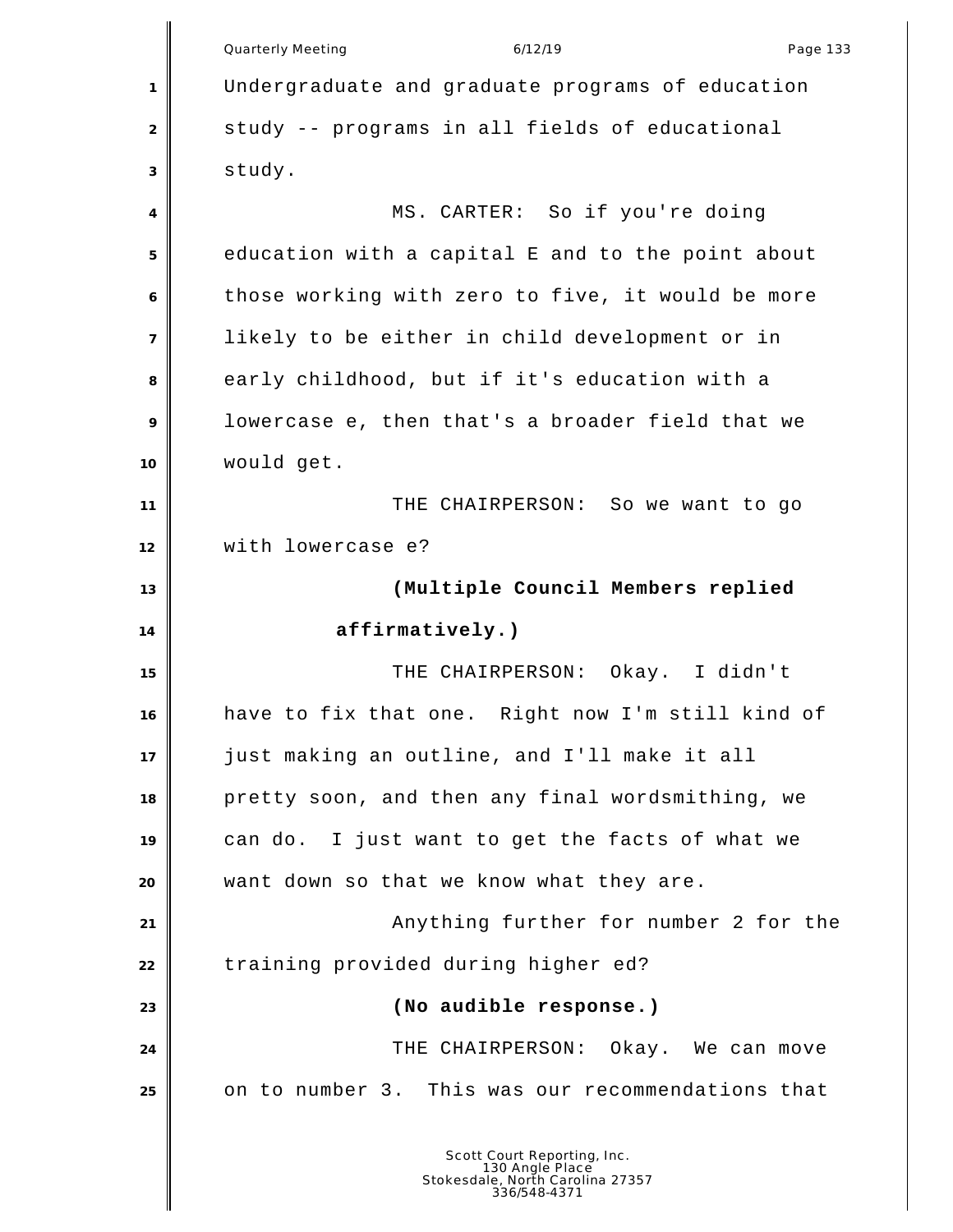|    | Page 134<br>Quarterly Meeting<br>6/12/19                                                           |
|----|----------------------------------------------------------------------------------------------------|
| 1  | we had made to the Governor's Crime Commission.<br>$\mathbf{I}$                                    |
| 2  | just copied and pasted and stuck them in here too.                                                 |
| 3  | I think I kind of abbreviated some. I don't think                                                  |
| 4  | I actually copy and pasted. Is there anything                                                      |
| 5  | further we want to say about any of those things?                                                  |
| 6  | MS. TERHAAR: There was something                                                                   |
| 7  | brought up in our discussion today -- we addressed                                                 |
| 8  | this -- about having there be training -- well, it                                                 |
| 9  | says training for teachers and staff, but then                                                     |
| 10 | also that piece about evaluating -- having an                                                      |
| 11 | evaluation cycle for improving things after a                                                      |
| 12 | drill, but I don't know how you want to say that,                                                  |
| 13 | with the idea being that the plan is active, it                                                    |
| 14 | changes, it's dynamic, and it should be                                                            |
| 15 | incorporating the needs of the students in the                                                     |
| 16 | building for that year.                                                                            |
| 17 | So that the idea is annually it gets                                                               |
| 18 | revised as well. So there's that dynamic cycle                                                     |
| 19 | within a year when a drill occurs, right, and how                                                  |
| 20 | well did we address the needs of the kids who have                                                 |
| 21 | these five plans here, right, and then also from                                                   |
| 22 | year to year being sure that you adapt and                                                         |
| 23 | individualize for the cohort of students you have                                                  |
| 24 | there.                                                                                             |
| 25 | MS. ROBINSON: So would that be an                                                                  |
|    | Scott Court Reporting, Inc.<br>130 Angle Place<br>Stokesdale, North Carolina 27357<br>336/548-4371 |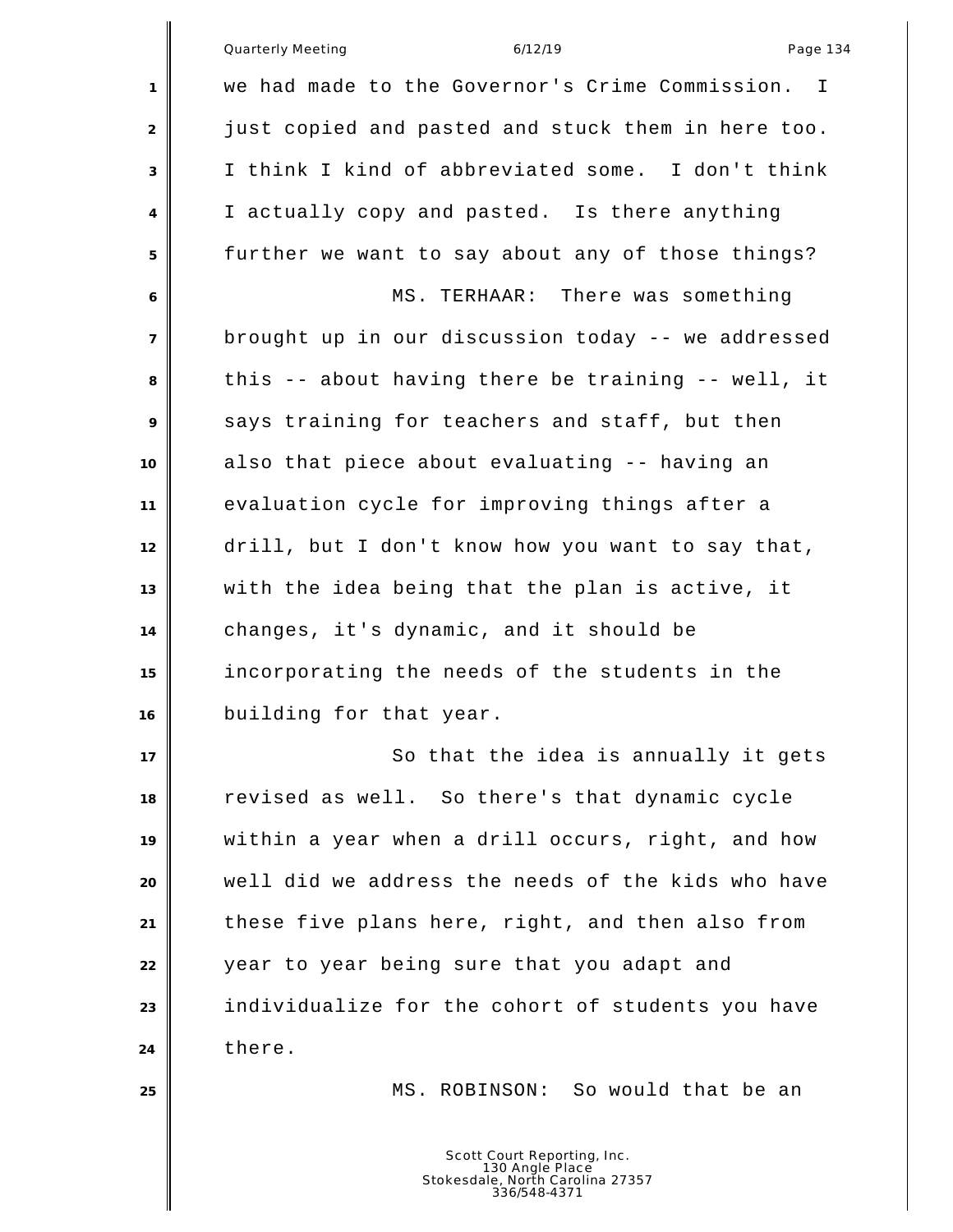Quarterly Meeting and the control of the 6/12/19 control of the Page 135 amendment to number 6, "Consistent practice and 2 drills with debriefing for quality improvement"? THE CHAIRPERSON: "Consistent practice and drills with debriefing---" I like that wording. MS. HUTCHINSON: You could even put in there something like updated based on 8 enrollment changes because enrollments do change from August to December at times, and that can really change your plan. MS. GRANT: Did you put evidence of -- like having evidence of? That's what you we're looking for, right? 14 MS. TERHAAR: There was another piece to it, yes. MS. GRANT: You can have it written in a plan, but what evidence do you have that it was actually executed. THE CHAIRPERSON: "So consistent practice and drills with debriefing for---" 21 | MS. ROBINSON: Quality improvement. THE CHAIRPERSON: ---"quality improvement." MS. ROBINSON: And maybe to add onto that including a review of plan -- the plan Scott Court Reporting, Inc. 130 Angle Place Stokesdale, North Carolina 27357 336/548-4371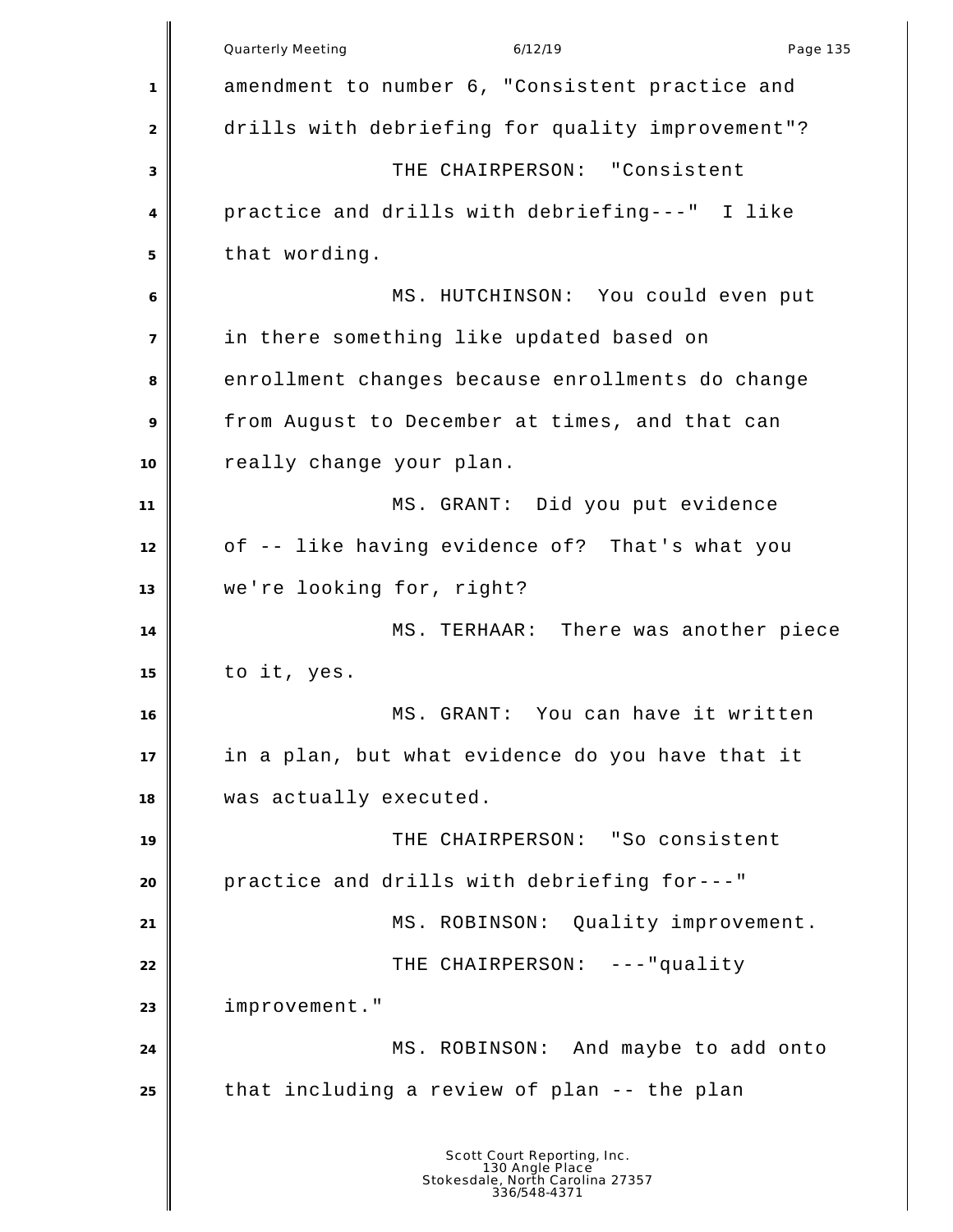Quarterly Meeting and the control of the 6/12/19 control of the Page 136 implementation -- or implementation of the plan. We get to the plan exists. Implementation of plans and successful outcomes or something. 4 || MS. MEBANE: Or maybe having something like a checklist. MS. GRANT: Because you ultimately want to show you change your practices based on 8 the way that the practice is executed. MS. TERHAAR: So you're collecting and analyzing the data based on the implementation of the plan and making revisions accordingly. I can't say that again. 13 MS. GRANT: That was perfect. THE CHAIRPERSON: "Consistent practice and drills with debriefing for quality improvement of plan implementation and quality outcomes." Do we want to say anything specifically--- We have training for teachers and staff. Do you want to also address training for SROs? MS. PHILLIPS: I wonder if we could 22 say something more open-ended again like "school 23 System personnel"? Because, you know, we're not including substitutes. We're not -- we're saying teachers and staff, but how are we defining staff.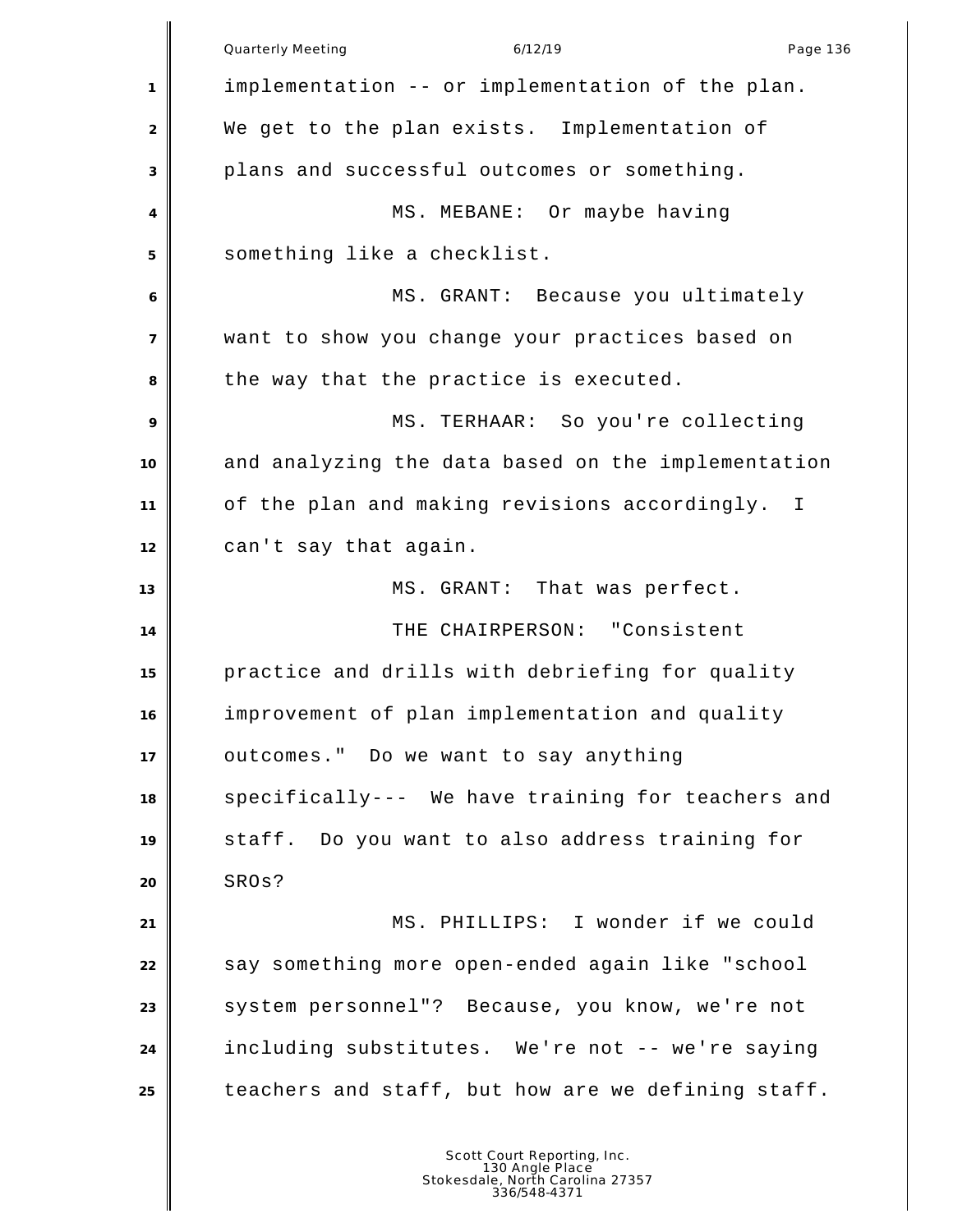|                | Quarterly Meeting<br>6/12/19<br>Page 137                                                           |
|----------------|----------------------------------------------------------------------------------------------------|
| 1              | If we say "and school system personnel," wouldn't                                                  |
| $\overline{2}$ | that technically include like SROs because our                                                     |
| 3              | $SROs---$                                                                                          |
| 4              | THE CHAIRPERSON: They're employed by                                                               |
| 5              | the sheriff or city.                                                                               |
| 6              | MS. PHILLIPS: Right. But they are                                                                  |
| $\overline{7}$ | working in that particular building and they are                                                   |
| 8              | still responsible for reporting to administration                                                  |
| 9              | there. What's the language? We need to---                                                          |
| 10             | MS. HUTCHINSON: I think we need to                                                                 |
| 11             | do that both ways because I think I can see, when                                                  |
| 12             | it says school system personnel, somebody could                                                    |
| 13             | read that as that means not SROs because they're                                                   |
| 14             | not employed by the school system typically.                                                       |
| 15             | MS. PHILLIPS: So maybe we just                                                                     |
| 16             | change the language so it's--                                                                      |
| 17             | THE CHAIRPERSON: "Training for                                                                     |
| 18             | school personnel to include school resource                                                        |
| 19             | officers."                                                                                         |
| 20             | MS. PHILLIPS: Including SROs and                                                                   |
| 21             | other crisis---                                                                                    |
| 22             | MS. ROBINSON: Other individuals who                                                                |
| 23             | interface with children.                                                                           |
| 24             | PHILLIPS:<br>MS.<br>Yes.                                                                           |
| 25             | THE CHAIRPERSON: Other first                                                                       |
|                | Scott Court Reporting, Inc.<br>130 Angle Place<br>Stokesdale, North Carolina 27357<br>336/548-4371 |

║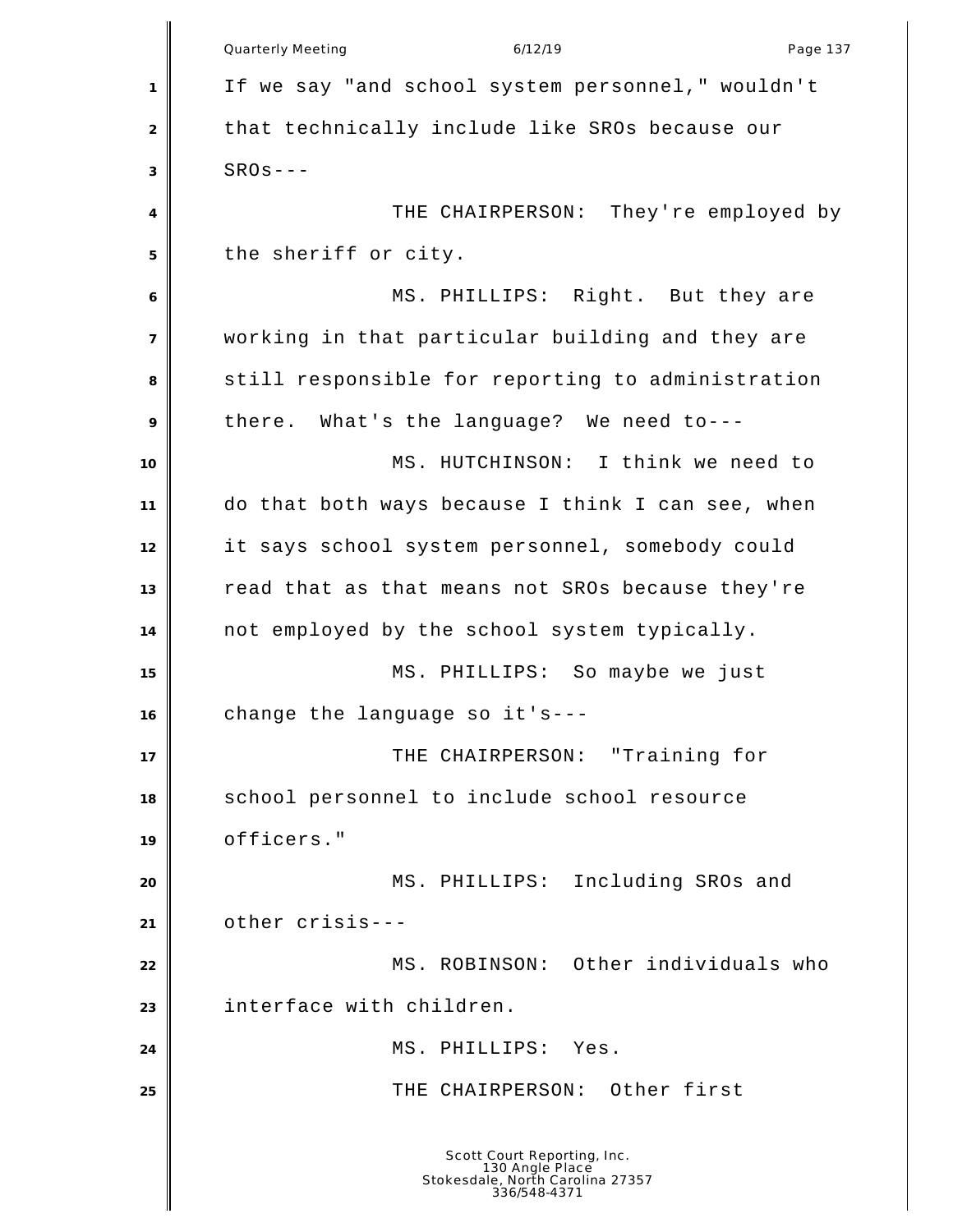|                | Quarterly Meeting<br>6/12/19<br>Page 138                                                           |
|----------------|----------------------------------------------------------------------------------------------------|
| 1              | responders.                                                                                        |
| $\overline{2}$ | MS. ROBINSON: Well, it could also be                                                               |
| 3              | you have a volunteer in there or you could -- you                                                  |
| 4              | know, there are those other standing folks in the                                                  |
| 5              | school too.                                                                                        |
| 6              | MS. MOOREFIELD: And every school                                                                   |
| $\overline{7}$ | district has different contracted services. You                                                    |
| 8              | might contract buses. You might contract nurses.                                                   |
| 9              | So some sort of language about any -- any                                                          |
| 10             | professional having interaction with students                                                      |
| 11             | during the day.                                                                                    |
| 12             | MS. TERHAAR: And other professionals                                                               |
| 13             | who work with children.                                                                            |
| 14             | MS. MEBANE: It has to be within the                                                                |
| 15             | school setting.                                                                                    |
| 16             | MS.<br>PHILLIPS: Yeah, the school                                                                  |
| 17             | environment, yeah, or the school setting.                                                          |
| 18             | THE CHAIRPERSON: "Training for                                                                     |
| 19             | school system personnel to include anyone who                                                      |
| 20             | interfaces with students in the school                                                             |
| 21             | environment."                                                                                      |
| 22             | MS. MOOREFIELD: And are we including                                                               |
| 23             | things like after school or sports or things like                                                  |
| 24             | that where the coach or the advisor may not be                                                     |
| 25             | employed by the school? They may be a community                                                    |
|                | Scott Court Reporting, Inc.<br>130 Angle Place<br>Stokesdale, North Carolina 27357<br>336/548-4371 |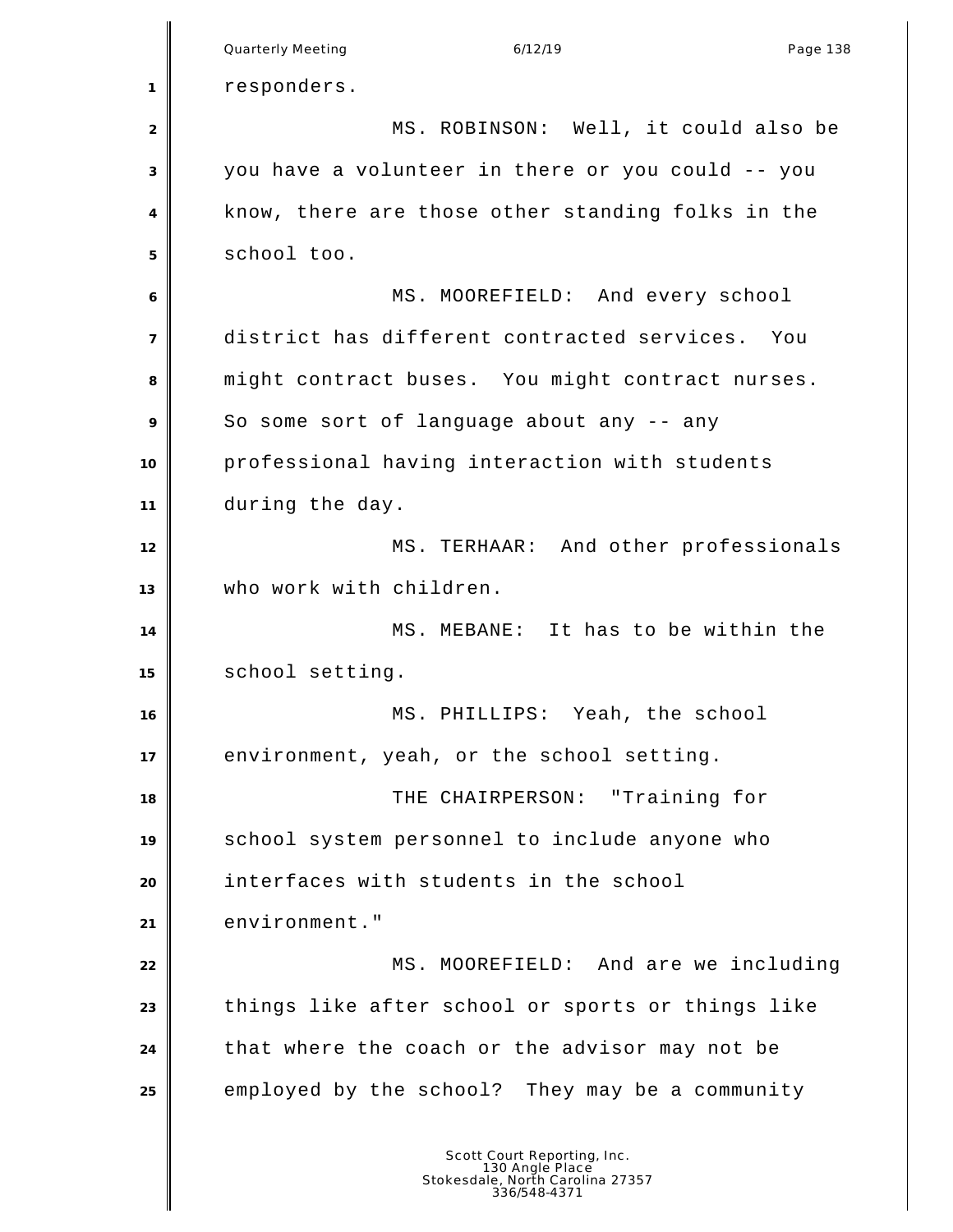Quarterly Meeting and the contract of the 6/12/19 contract the contract of Page 139 member or a contractor as well. 2 MS. MEBANE: We could put including extracurricular. **THE CHAIRPERSON:** Or school property. MS. MOOREFIELD: Because that would cover bus and everything else. MS. PHILLIPS: Or is that something that a school system should be allowed to define? Because every school system's going to be different, you know. Their setup's different who they have for schools who may be providing services, that kind of thing. THE CHAIRPERSON: Also, the question is, does it stretch to, okay, if it's on school property, if the school rents the gymnasium for certain activities, or whatever, that are not necessarily school-related, does that impact that as well. Let's say you have one that rents out for a church service or something on Sundays. Some churches do that. **MS. GRANT:** I see that as separate because that's a whole separate contract in our district. That's just a contract with us to use our building. MR. BAKER: It is a separate Scott Court Reporting, Inc. 130 Angle Place Stokesdale, North Carolina 27357 336/548-4371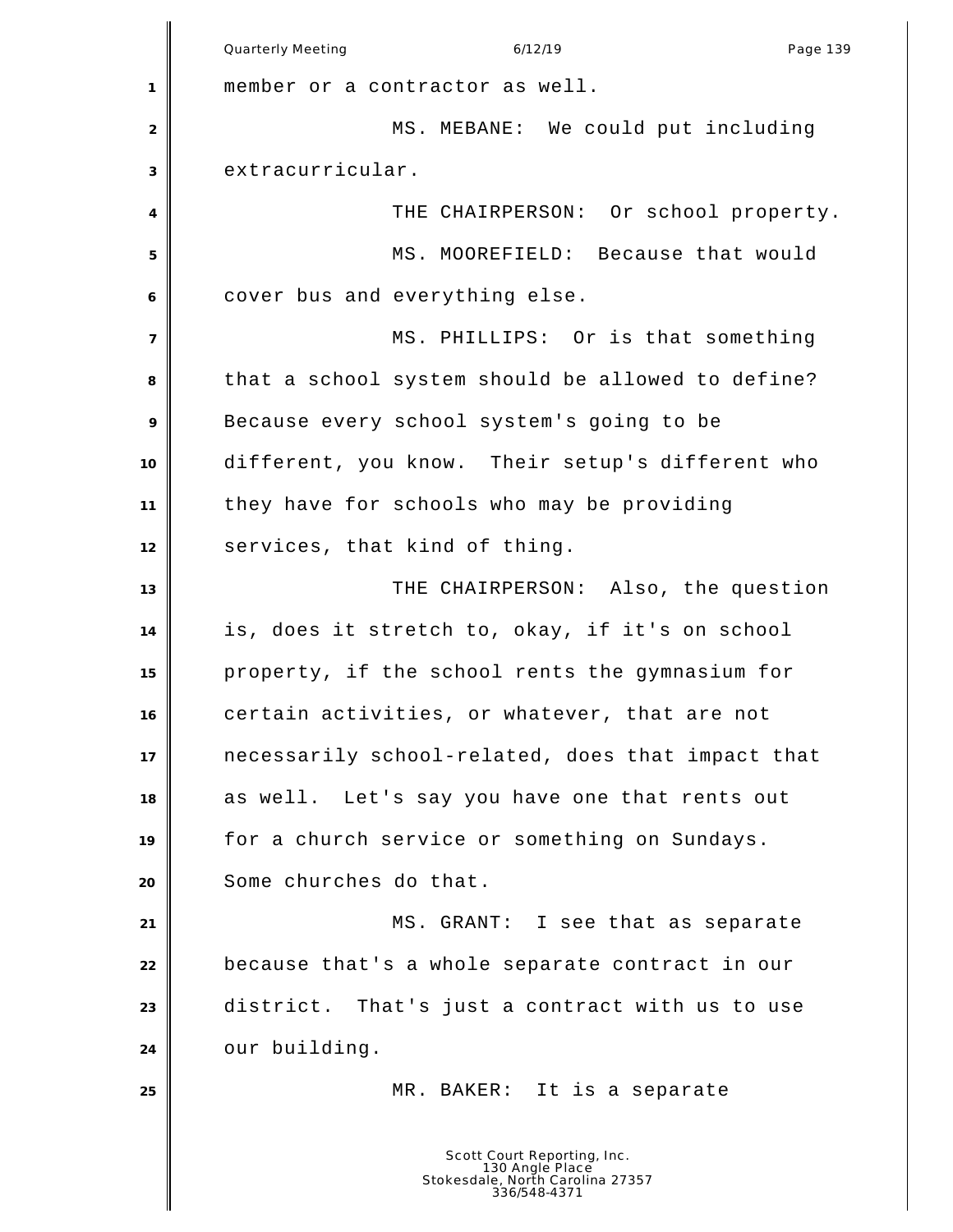Quarterly Meeting and the control of the 6/12/19 control of the Page 140 contract. MS. GRANT: We wouldn't be able to mandate them to come in for training. 4 | MR. BAKER: Absolutely. THE CHAIRPERSON: So for school- related activities. MS. JOHNSON: This is just a technicality, but if you say "school district personnel," comma, "including," then you're still saying they have to be personnel. So I would say "school district personnel and other professionals who may --" something along those lines. Does that make sense? MS. PHILLIPS: Yeah. MR. BAKER: That makes sense. 16 MS. PHILLIPS: That might be where you go back to saying as determined by the LEA or the charter school or the school district. 19 MS. MOOREFIELD: I think I might use the word "any" rather than "other." I don't know why. I'm not sure that I would use professional **either because if you're talking about a coach who**  is just a community member, they're not there as a professional, but just any person having interaction with students on school property or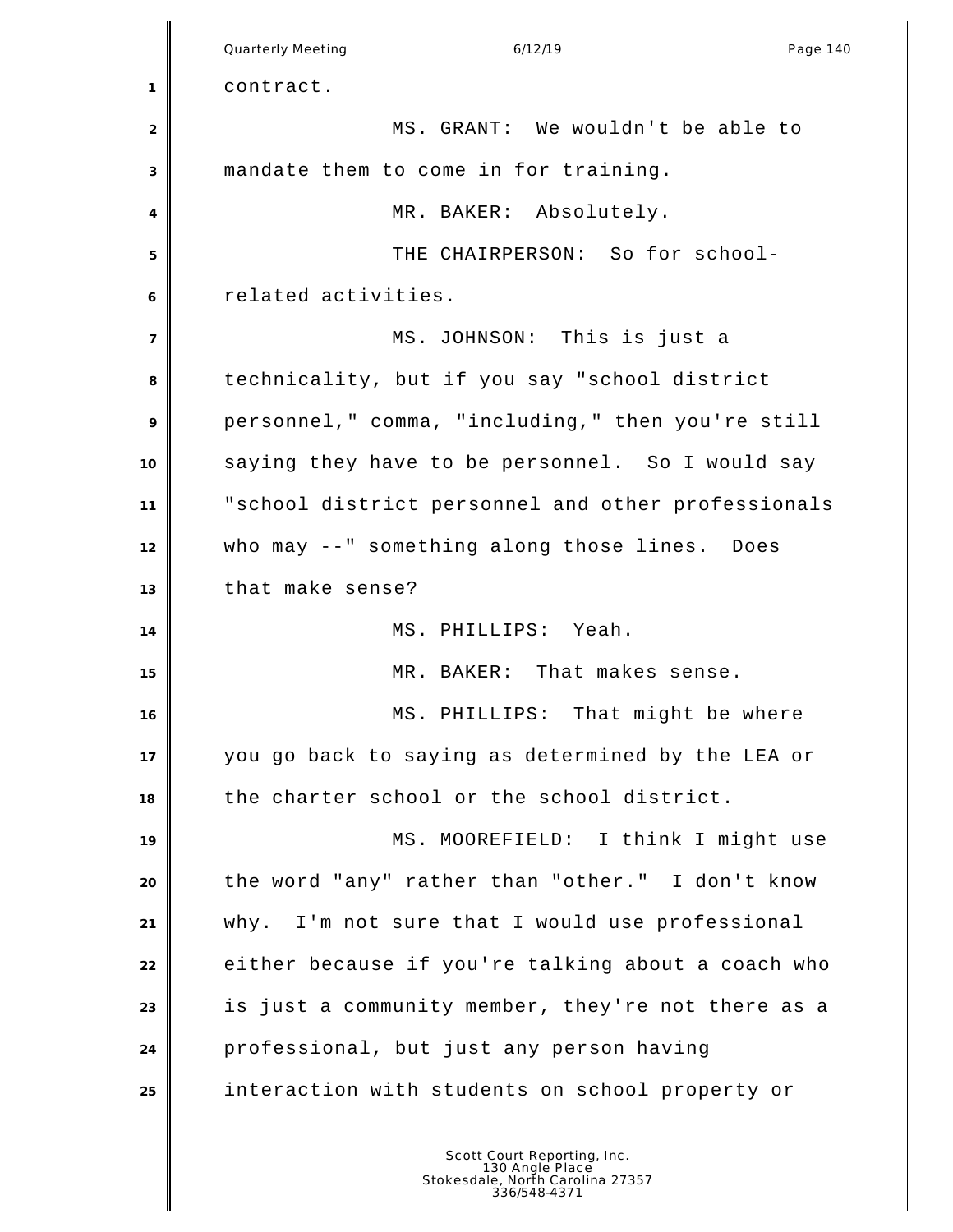|                | <b>Quarterly Meeting</b><br>6/12/19<br>Page 141                                                    |
|----------------|----------------------------------------------------------------------------------------------------|
| $\mathbf{1}$   | something like that.                                                                               |
| 2              | THE CHAIRPERSON: Well, I mean there                                                                |
| 3              | probably should be training, at least a briefing,                                                  |
| 4              | for the 101 parent volunteers you might have on                                                    |
| 5              | picture day or field day.                                                                          |
|                | MS. MOOREFIELD: I mean, you know, if                                                               |
| 6              |                                                                                                    |
| $\overline{7}$ | they could be there when something occurs, then,                                                   |
| 8              | yeah. But I mean that's where the webinar is good                                                  |
| 9              | because you can't -- like I know in Wake County,                                                   |
| 10             | you can't -- you can't even go on a field trip as                                                  |
| 11             | a volunteer without applying -- you know, filling                                                  |
| 12             | out all kinds of stuff.                                                                            |
| 13             | THE CHAIRPERSON: Without a criminal                                                                |
| 14             | background check and everything else, yeah.                                                        |
| 15             | MS. MOOREFIELD: Yeah. So I mean a                                                                  |
| 16             | short -- a short little web video or whatever                                                      |
| 17             | that's accessible all the time for, you know, if                                                   |
| 18             | you want to just refresh yourself.                                                                 |
| 19             | THE CHAIRPERSON: Volunteer                                                                         |
| 20             | orientation as available through the school system                                                 |
| 21             | online as a webinar. "Training for school system                                                   |
| 22             | personnel and any individual who interfaces with                                                   |
| 23             | students." Do you want to keep school property,                                                    |
| 24             | during the school program, during---                                                               |
| 25             | MR. BAKER: School-related                                                                          |
|                | Scott Court Reporting, Inc.<br>130 Angle Place<br>Stokesdale, North Carolina 27357<br>336/548-4371 |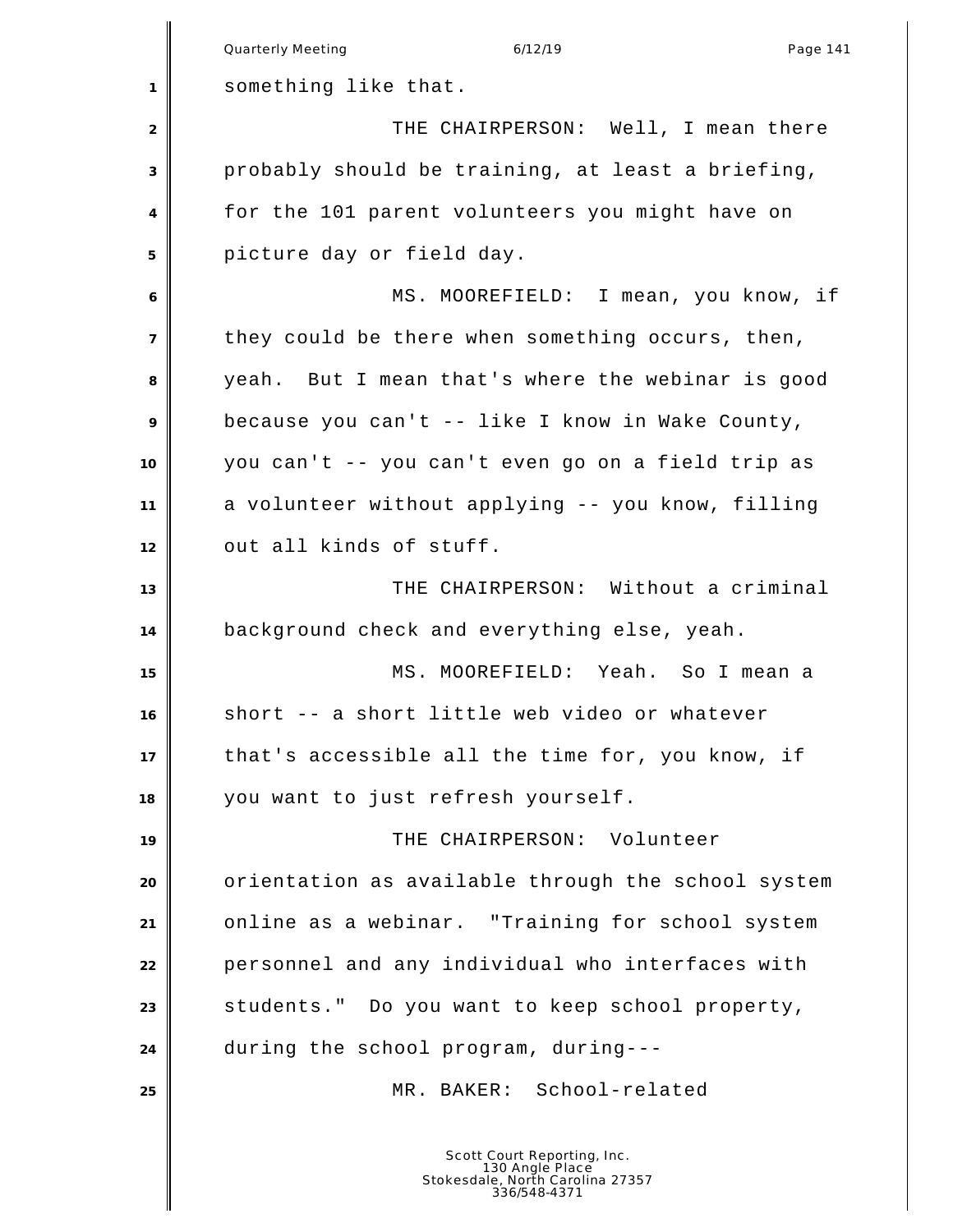Quarterly Meeting and the control of the 6/12/19 control of the Page 142 activities. **THE CHAIRPERSON:** During school- related activities. MS. PHILLIPS: School-sponsored because related can also be pretty gray. But school-sponsored activities--- THE CHAIRPERSON: School-sanctioned, like we're a student club that's here after school working on--- 10 WS. PHILLIPS: Maybe not even school- sponsored. Administered. THE CHAIRPERSON: School- administered? MS. PHILLIPS: Administered, uh-huh, because that's what the districts are all trying to come to. THE CHAIRPERSON: Like a group of students who are meeting after school on the property to discuss the plight that they're in and others. MS. CARTER: So if you're going to list, give a little more detail in there, you might want to say the training might look different for someone who's there as a volunteer and part of orientation. Once a year, I come in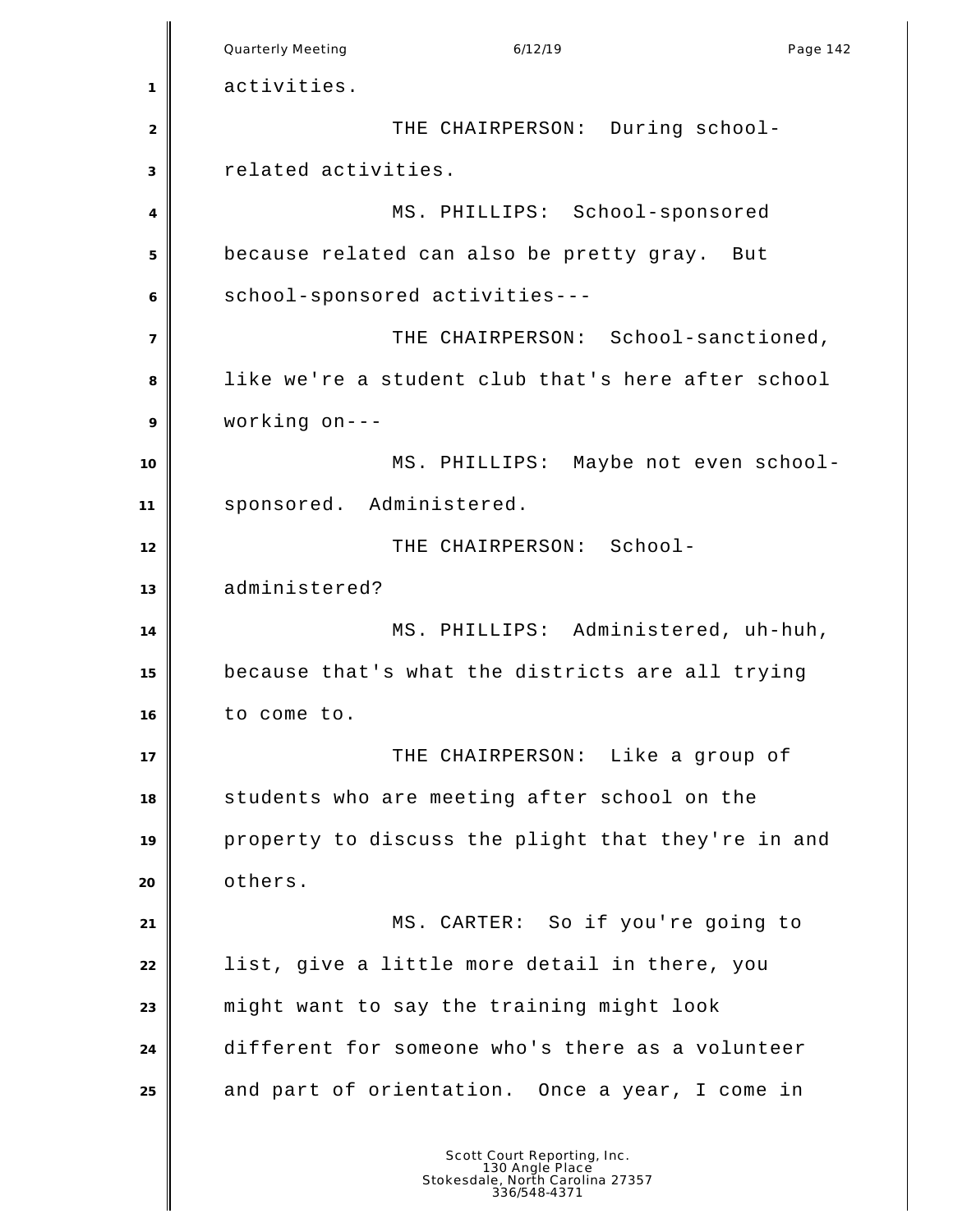|                | Quarterly Meeting<br>6/12/19<br>Page 143           |
|----------------|----------------------------------------------------|
| 1              | and I do whatever, picture day, book fair, as      |
| 2              | opposed to as a teacher. Because I think to say    |
| 3              | everybody who's ever on that campus has to go      |
| 4              | through training, you don't want to put a barrier  |
| 5              | to a parent who just -- "tomorrow I need to come   |
| 6              | in and help out. Well, I have to go through this   |
| $\overline{7}$ | training first."                                   |
| 8              | So I think it needs to be mindful                  |
| 9              | that what you need to get from the depth could be  |
| 10             | related to your role, your position, your level of |
| 11             | impact, and so I mean I don't think we would be    |
| 12             | dictating what that is. I think it's just --       |
| 13             | would be acknowledging---                          |
| 14             | THE CHAIRPERSON: Yeah. This                        |
| 15             | training can vary depending on the role you have   |
| 16             | while on the campus.                               |
| 17             | MS. GRANT: I think if we use the                   |
| 18             | language from the proposed legislation -- with     |
| 19             | House Bill 434, it specifically says, "Each local  |
| 20             | board of ed shall adopt and implement a mental     |
| 21             | health training program for school personnel who   |
| 22             | work directly with students in grades K-12."<br>Tо |
| 23             | me, we're seeing more mental health issues in our  |
| 24             | pre-K system than we usually have. So we may have  |
| 25             | a recommendation of pre-K-12, and youth mental     |
|                |                                                    |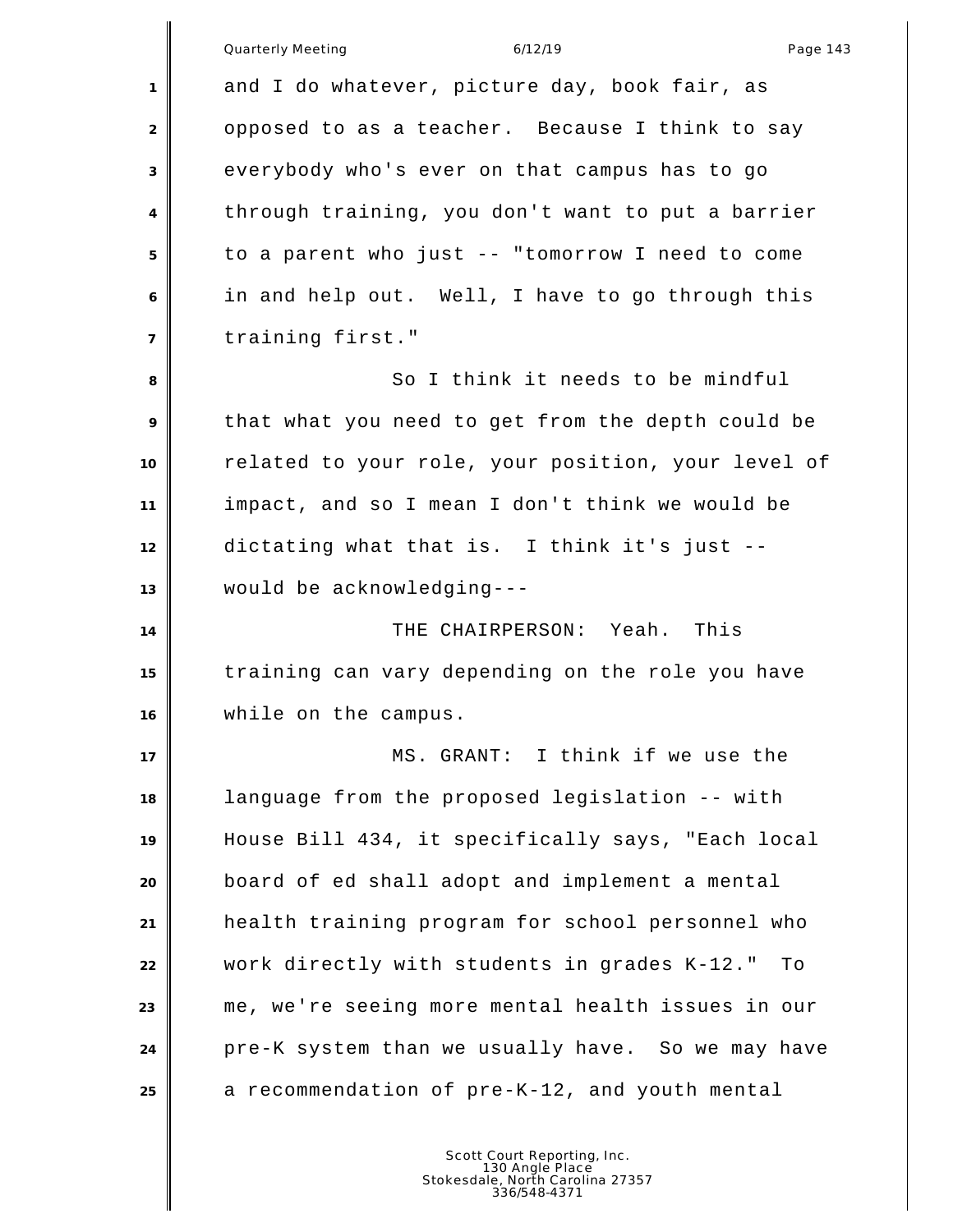Quarterly Meeting and the control of the 6/12/19 control of the Page 144 health is the number-one topic to include in the 2 training for them. I think if we use some of that same language that we're not [inaudible]. But that kind of sums it up that the local board of ed shall adopt a mental health training program. THE CHAIRPERSON: I've referenced HB 434 in my notes to look that up and try to pull in some of that legislative language in there as well. 11 | MS. GRANT: It is the second page. It's B on the top of the second page. 13 MS. CARTER: This is specific for crisis response, right? This training that's being referenced in this, on how to respond to emergencies? THE CHAIRPERSON: I think so. For the volunteers, I think it would be crisis response. For you're regular staff, I think it would go more than just crisis response and to prevention and identification. 22 MS. GRANT: It's always two different 23 | roles. THE CHAIRPERSON: Yeah. That's why I said that training will vary based on your role. Scott Court Reporting, Inc. 130 Angle Place Stokesdale, North Carolina 27357 336/548-4371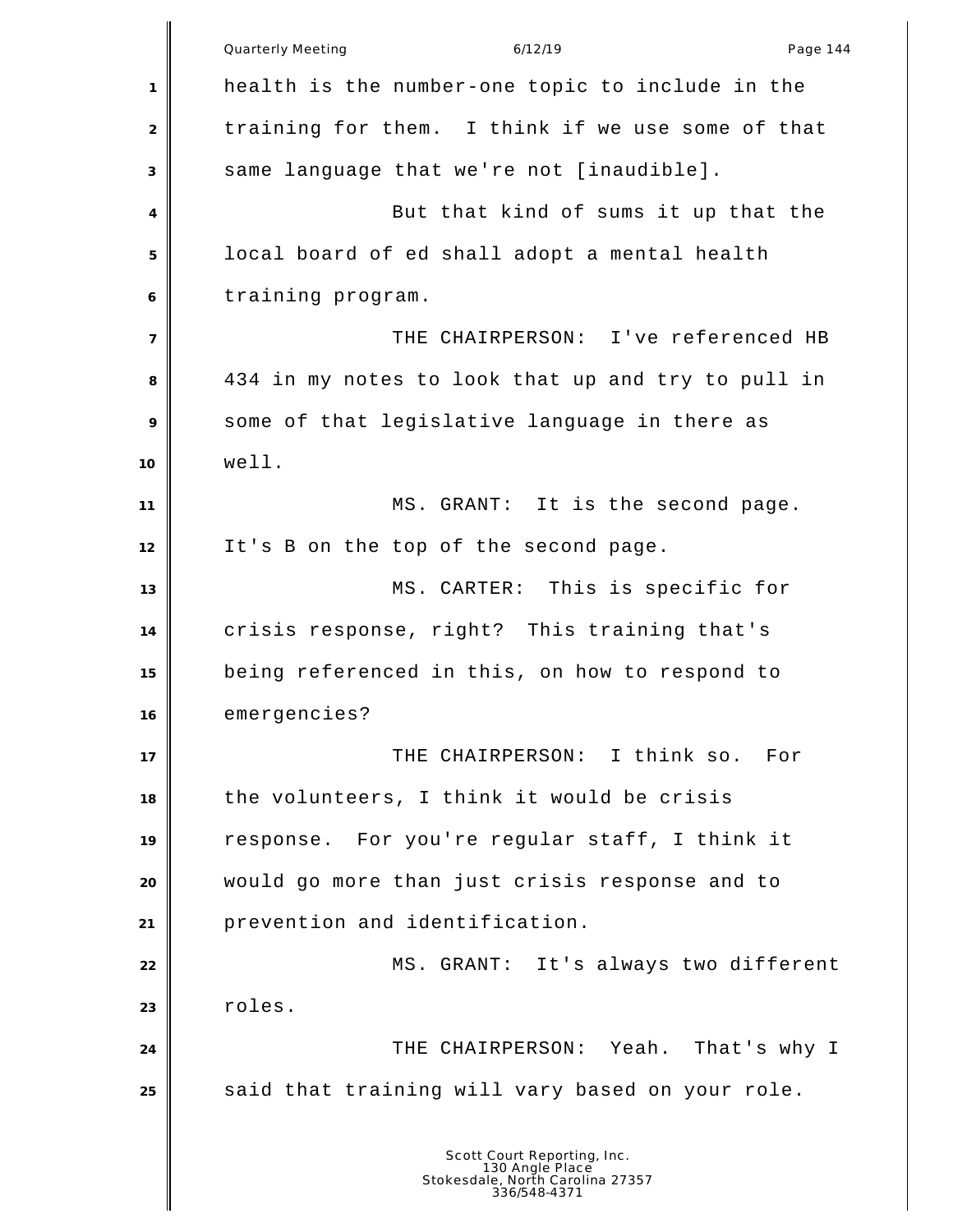|                | 6/12/19<br>Page 145<br>Quarterly Meeting           |
|----------------|----------------------------------------------------|
| 1              | If you're that volunteer that comes in on picture  |
| $\overline{2}$ | day and to work in the book store, you know, three |
| 3              | times a year, you don't need the same level of     |
| 4              | training as, say, the PE coach, you know, or       |
| 5              | something like that.                               |
| 6              | MS. GRANT: And I will say too in my                |
| $\overline{7}$ | experience with -- we have schools -- like if we   |
| 8              | were to train -- we train all of the staff         |
| 9              | volunteer subs. Within the school, the             |
| 10             | administrators have to have a level of training    |
| 11             | too because what crisis response looks like here   |
| 12             | looks very different than if you're at this        |
| 13             | school. Do you-all see the same thing?             |
| 14             | MR. BAKER: The very same thing.                    |
| 15             | MS. GRANT: It needs to trickle all                 |
| 16             | the way down to the training that occurs because   |
| 17             | if I'm a substitute and I go into a high school, I |
| 18             | may need to know something very different to do    |
| 19             | than if I go into that preschool classroom.        |
| 20             | MR. BAKER: It's the same way when --               |
| 21             | you know, every school is required to submit their |
| 22             | own safety plan because, again, it's going to be   |
| 23             | dependent on your school, the layout of the        |
| 24             | school, the makeup of the school, culture, all of  |
| 25             | those sorts of things play a role. So it would be  |
|                |                                                    |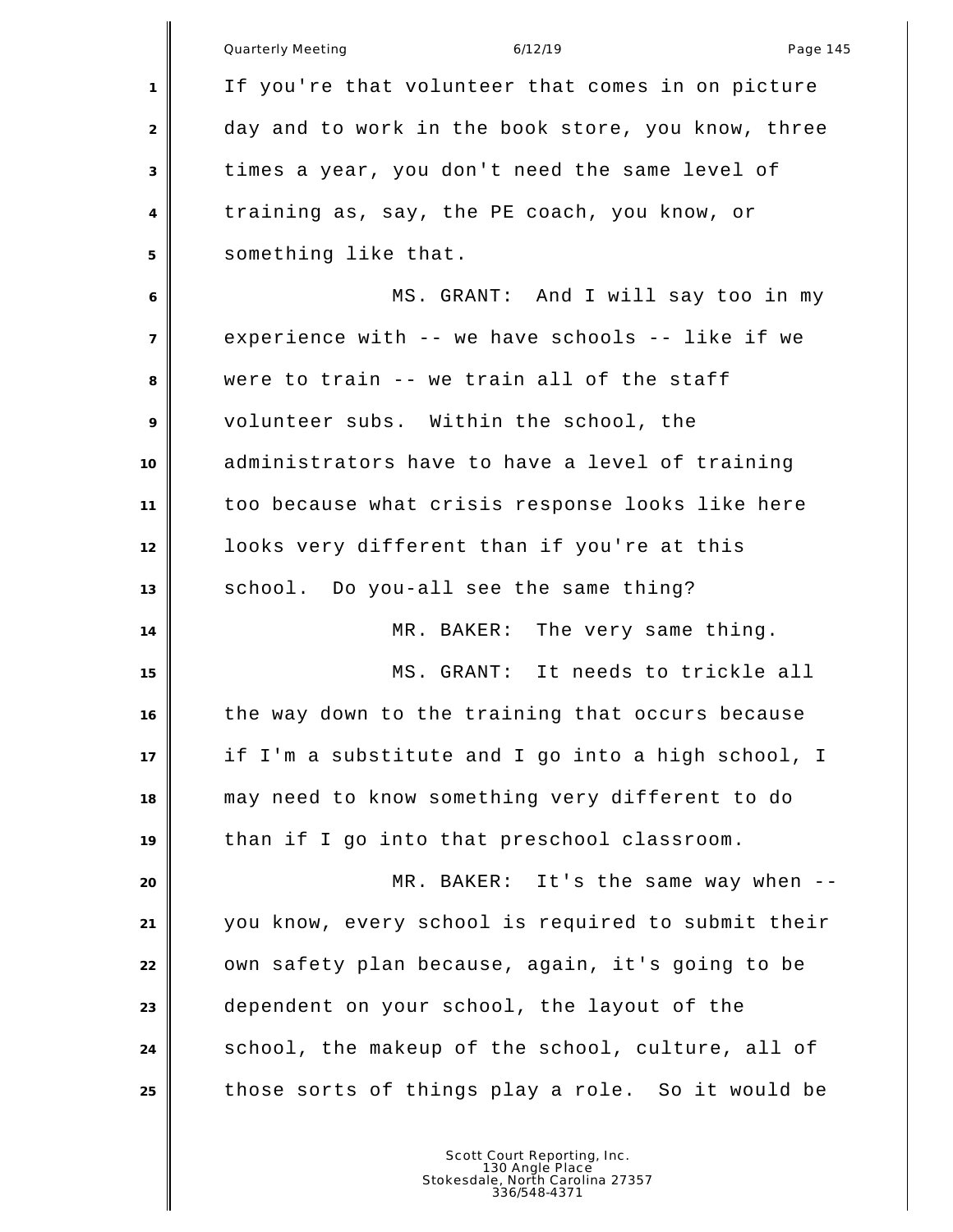|                | Quarterly Meeting<br>6/12/19<br>Page 146           |
|----------------|----------------------------------------------------|
| 1              | hard to have something that's uniform.             |
| $\overline{2}$ | THE CHAIRPERSON: This isn't really                 |
| 3              | requesting anything uniform. Just that the school  |
| 4              | district, you know, recognizes the need for        |
| 5              | training for crisis management for all people      |
| 6              | involved.                                          |
| $\overline{7}$ | Number 4, we have "List of students                |
| 8              | who require unique assistance during a crisis."    |
| 9              | Number 3, "Open dialogue between school, district, |
| 10             | and state professionals sharing challenges and     |
| 11             | successes." That kind of ties into the after       |
| 12             | action report or the briefing of number 6.         |
| 13             | MS. MOOREFIELD: Going back to number               |
| 14             | 4, with the list of students requiring assistance, |
| 15             | should we put any kind of language in there about  |
| 16             | basic and pertinent information about what that    |
| 17             | assistance might be, or no?                        |
| 18             | THE CHAIRPERSON: My question would                 |
| 19             | be, would that be getting into violating FERPA     |
| 20             | and -- HIPAA and FERPA?                            |
| 21             | MS. MOOREFIELD: That's why I'm                     |
| 22             | saying like basic but pertinent. So not a          |
| 23             | diagnosis or anything like that, but you know,     |
| 24             | aversion to loud noises or, you know, however you  |
| 25             | correctly word, you know, doesn't handle chaos     |
|                |                                                    |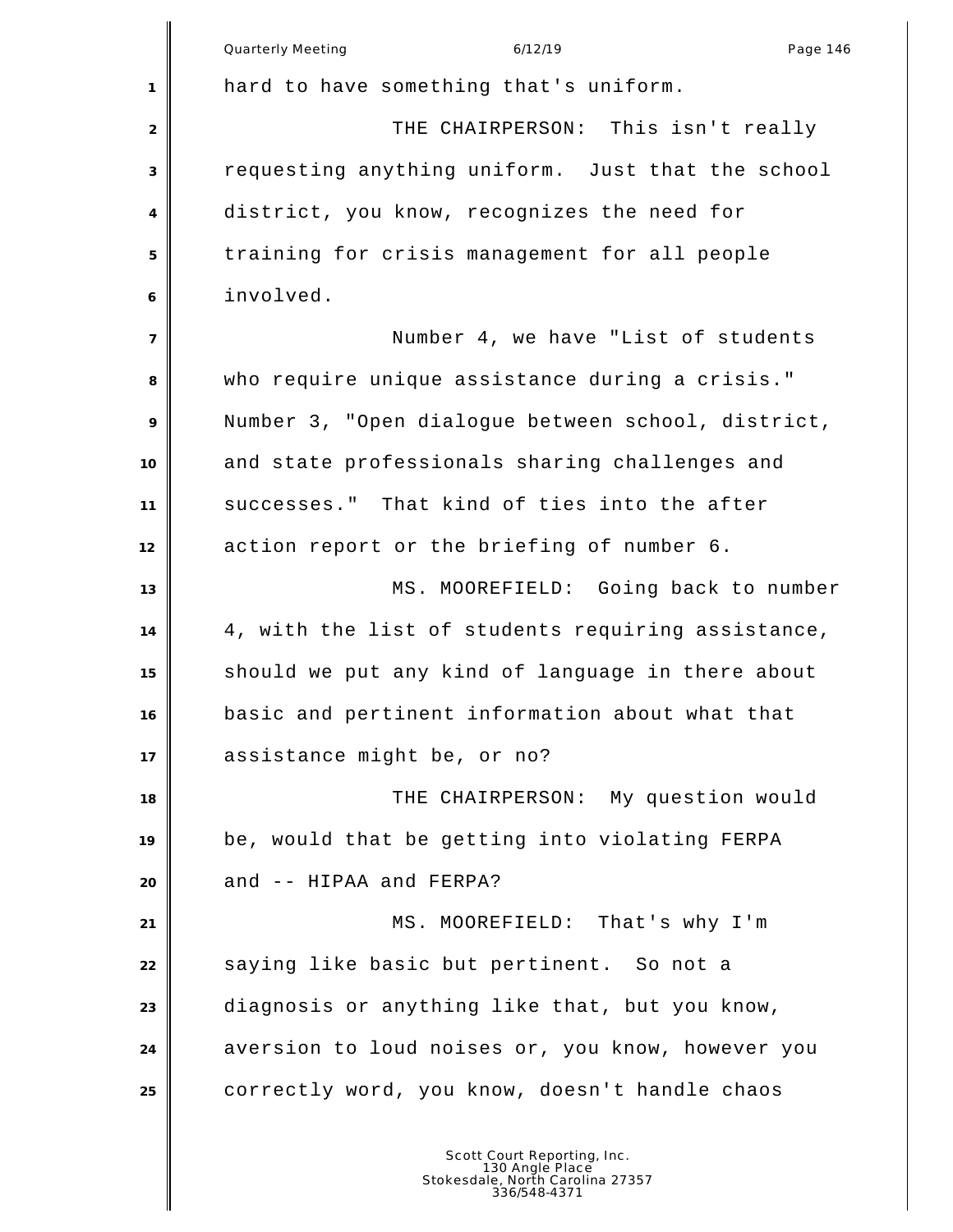|                | Quarterly Meeting<br>6/12/19<br>Page 147           |
|----------------|----------------------------------------------------|
| 1              | well or, you know, in a wheelchair, you know,      |
| 2              | vision loss, things like that that a first         |
| 3              | responder might need to know, that, you know, they |
| 4              | may need to carry the student. They may need       |
| 5              | to -- you know, and so very basic but pertinent    |
| 6              | information.                                       |
| $\overline{7}$ | MS. GRANT: That's where we have it                 |
| 8              | specific to the classrooms because if you see the  |
| 9              | plan, they have the map of the school, and then we |
| 10             | have highlighted those classrooms that have        |
| 11             | special needs that are low-incidence populations   |
| 12             | and then which schools have children in            |
| 13             | wheelchairs that have class on the second floor    |
| 14             | and what's the safety -- where's the safety spot   |
| 15             | for them to go to and all that stuff.              |
| 16             | But then when they look at a                       |
| 17             | highlight, then they know to go and there's an     |
| 18             | attachment to the plan that outlines the specific  |
| 19             | needs of that classroom, but that's new.<br>We've  |
| 20             | just done that this year because I kind of freaked |
| 21             | out when I looked at the plans and realized, oh,   |
| 22             | my gosh, they're there. But when you have a class  |
| 23             | of children with autism and a class of children    |
| 24             | with severe and profound, you know, multiple       |
| 25             | disciplines here, they look very different, but    |
|                |                                                    |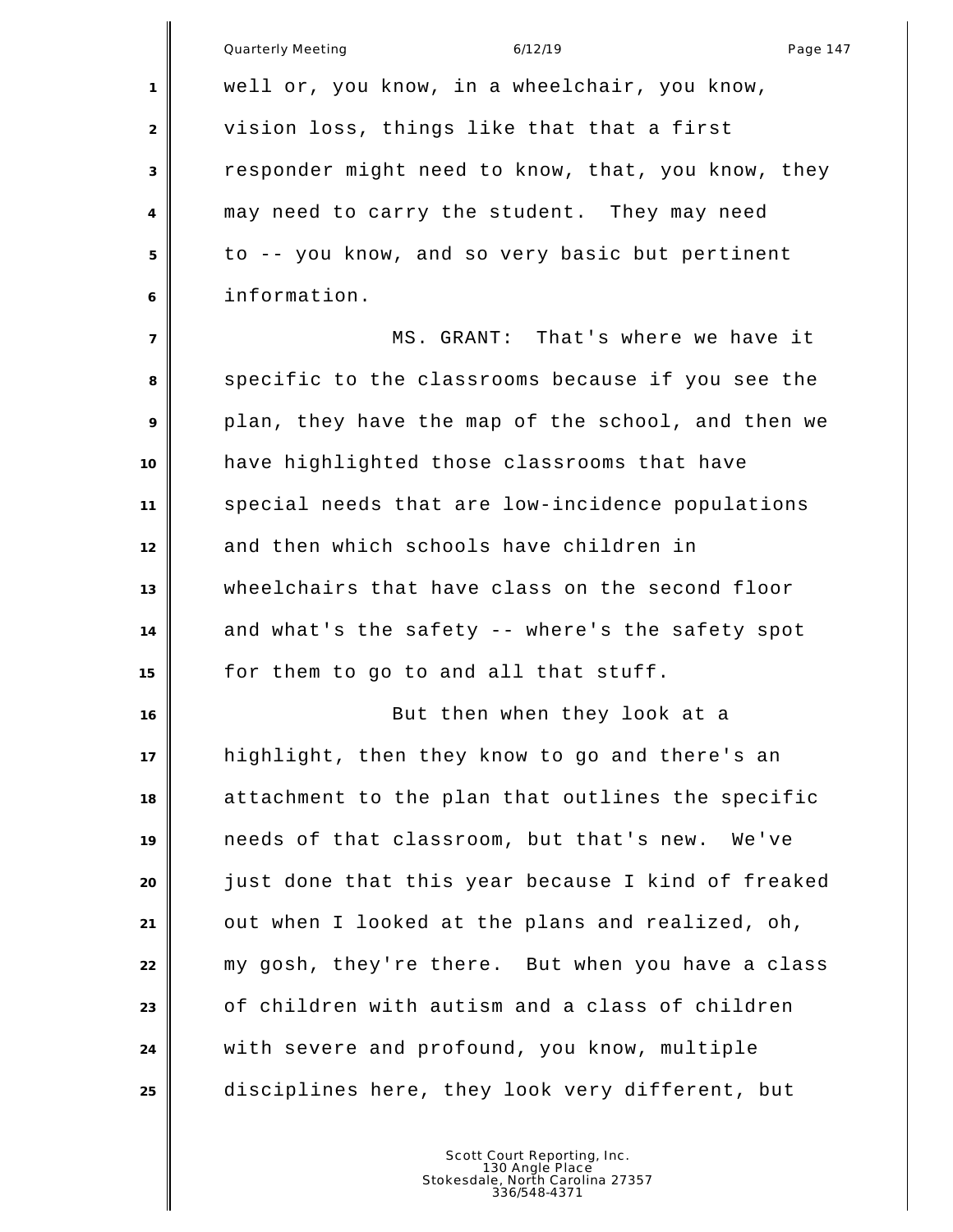Quarterly Meeting and the control of the 6/12/19 control of the Page 148 there's no real difference to an emergency management person who pulls up the plan and sees that. THE CHAIRPERSON: But it's not just in those classrooms. I mean look at [name redacted]. He's high functioning. He'd be in regular ed throughout and probably academically gifted in areas, but the fire alarm goes off -- and he knows it's not a drill because everybody's acting a little bit differently because they know it's not a drill. He's going to go find the fire extinguisher and go look for the fire. That's [name redacted], you know. You've got to recognize some of our kids--- MS. GRANT: [Inaudible]. I agree. THE CHAIRPERSON: And he wouldn't be the one you would think that would need a plan. 18 MS. MOOREFIELD: Information like that, though, the teacher--- Okay. Wait. I think I've lost--- THE CHAIRPERSON: But when you get to know someone in high school and they're trading classes four, five, six times a day, they're never in the same class, and then you have A schedule 25 and B schedule.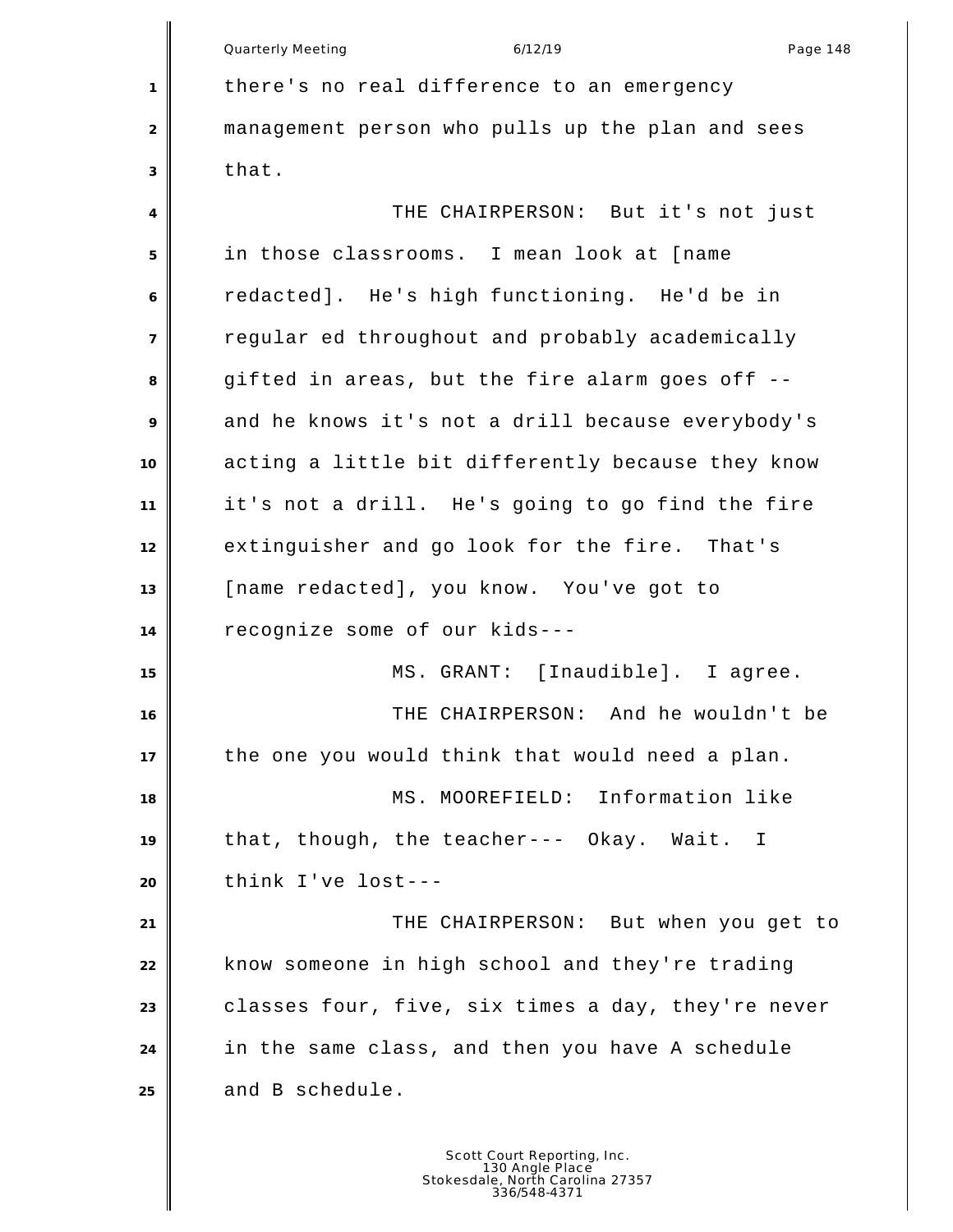| Quarterly Meeting |
|-------------------|
|-------------------|

Quarterly Meeting 6/12/19 Page 149 MS. MOOREFIELD: This crisis management -- this plan that we're discussing is not -- is not something that we would hand to emergency services, right? Because my thought is that okay, well, if I'm the teacher, I know what [name redacted]'s reactions are going to be. I know what this kid's reactions are going to be, 8 so EMS doesn't necessarily need to know all of that. **10** So are we talking about a crisis management plan that stays in the school, or we talking about information that needs to be shared with an outsider? THE CHAIRPERSON: And that might be where we need to make a deviation. Do we need to make sure that our first responders are getting a tour of the school every year and say "This is where the AU classroom is. These are some of the things you can expect from children with autism and the support they may need exiting the classroom. This is the, you know, severe and profound, or this classroom has six kids in wheelchairs in it. This is what they're going to need"? You don't have six adults in that **cand Lands** constant chairs probably, you know.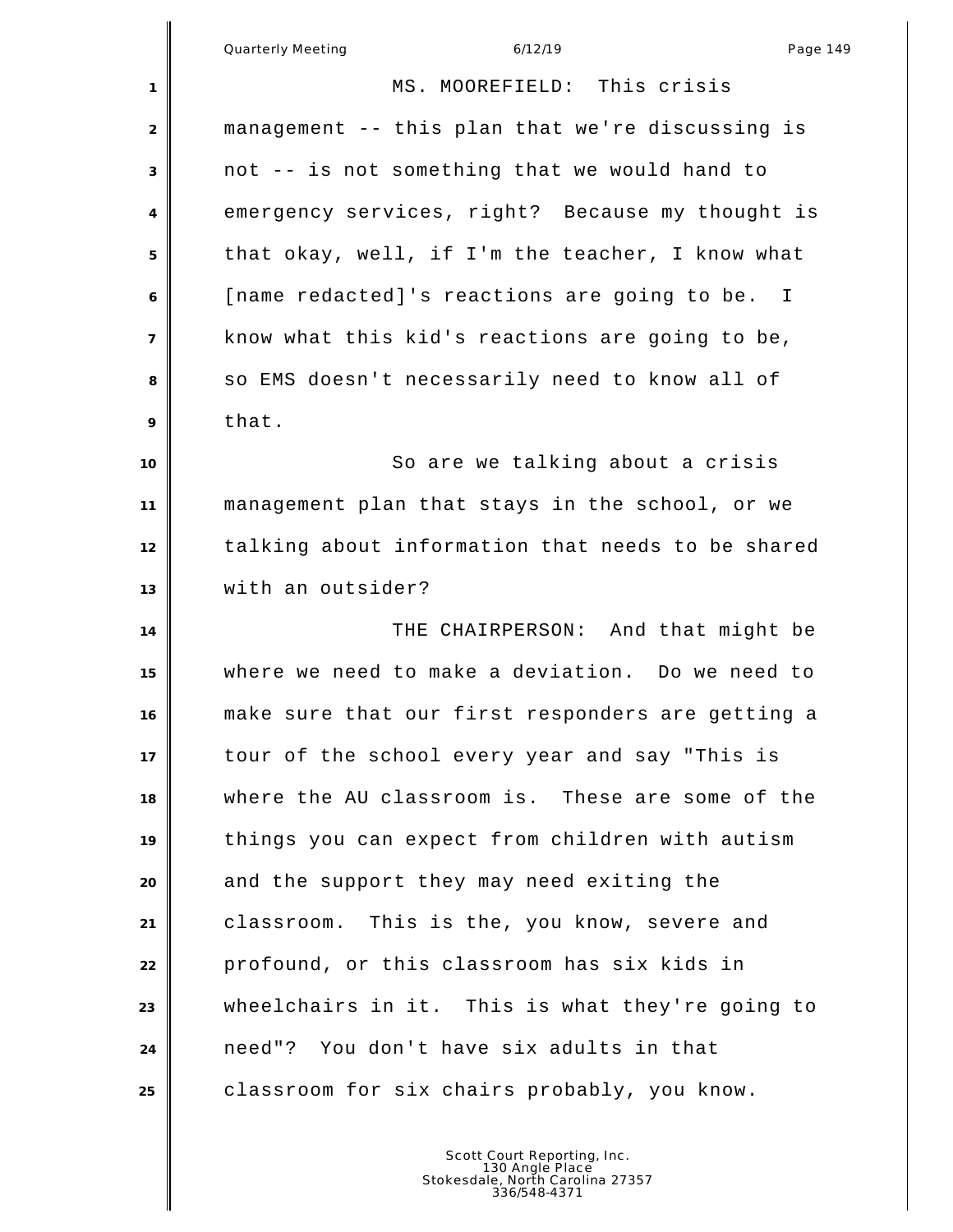|                | Page 150<br><b>Quarterly Meeting</b><br>6/12/19    |
|----------------|----------------------------------------------------|
| 1              | MS. GRANT: Right, right. And I                     |
| $\overline{2}$ | would agree with you, but there's a lot of times   |
| 3              | the teacher might not be there, and so we need to  |
| 4              | be prepared---                                     |
| 5              | THE CHAIRPERSON: Yeah.                             |
| 6              | MS. MOOREFIELD: Right. But                         |
| $\overline{7}$ | there's -- so like I know when I had to leave sub  |
| 8              | plans, you know, part of my sub notebook was,      |
| 9              | okay, here -- you know, just again the basic       |
| 10             | pertinent, not, you know, HIPAA-level, information |
| 11             | about my kids, but okay, this is what you need to  |
| 12             | know about this handful of kids. So that -- I      |
| 13             | mean -- and I'm assuming -- and I know that        |
| 14             | commonsense is not universal---                    |
| 15             | THE CHAIRPERSON: It's not the first                |
| 16             | day of school and you just met this kid.           |
| 17             | MS. MOOREFIELD: ---I would assume                  |
| 18             | that teachers do leave information like that for   |
| 19             | their subs and that the subs are supposed to       |
| 20             | familiarize themselves with that information       |
| 21             | before the day starts or before their time there   |
| 22             | starts.                                            |
| 23             | So, yeah, I was just wondering are we              |
| 24             | talking about something that we're going to hand   |
| 25             | to an emergency service provider or are we talking |
|                |                                                    |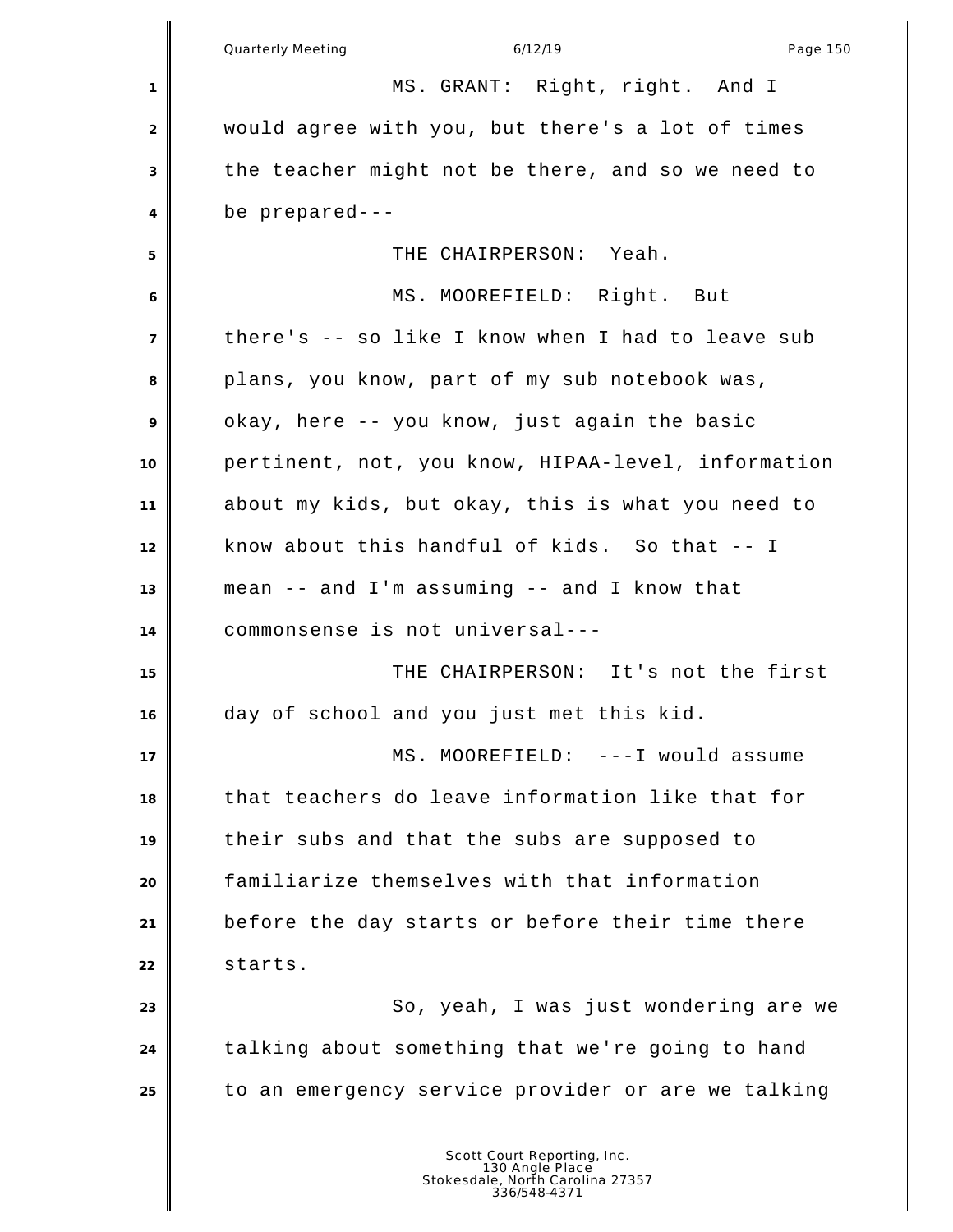Quarterly Meeting and the control of the 6/12/19 control of the Page 151 about something that is in-house because I think it would be different. MS. GRANT: We have both because I guess the way -- when you're working with emergency management, the way we kind of looked at it was there may be times when the only person in a command center is an emergency management person who's outside of the school, and that communication is very limited from classroom to principal to command center. So our district wanted it very clear to whoever is pulling out that plan because the only people who have access to that are those who are really responsible for the safety of everybody in that school. So we have both. Does that makes sense? **||** MS. MOOREFIELD: I love your -- what you guys do about having the map and having it highlighted, and I think that that's something that would be beneficial for, you know, the 911 center so that when an emergency call comes in, they can pull it up and then be able to -- you know, whoever is communicating with the personnel at the school can say, okay, you've got this kind classroom with kids with disabilities up in this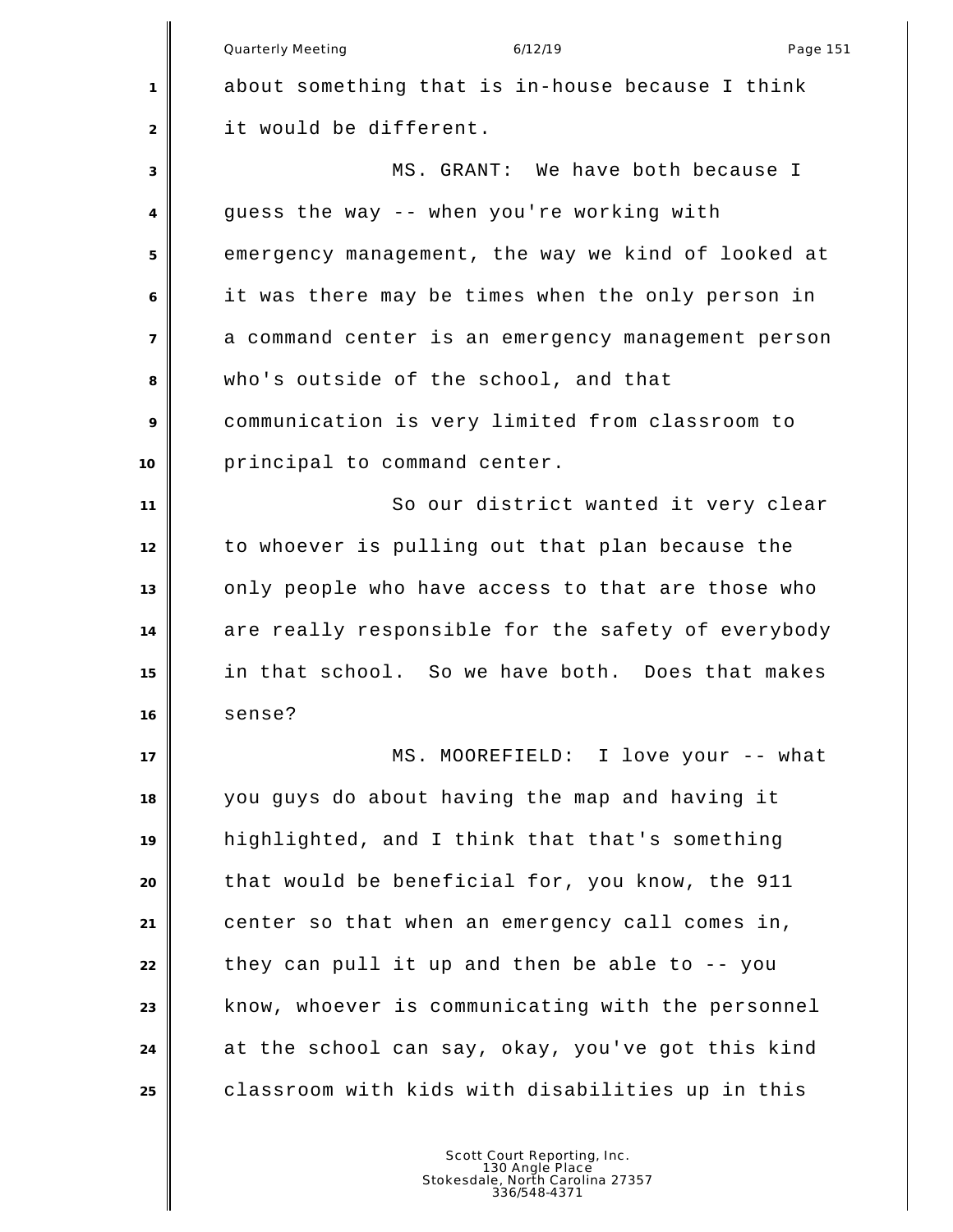|                | <b>Quarterly Meeting</b><br>6/12/19<br>Page 152    |
|----------------|----------------------------------------------------|
| 1              | corner. Here's the room number or whatever.        |
| 2              | Because just at my home, Cary Police               |
| 3              | have in their database that if they get a 911 call |
| 4              | from my number, I have a child in a wheelchair who |
| 5              | is nonverbal and this is where their room is       |
| 6              | located in my house so that they know where to go  |
| $\overline{7}$ | and check. So I think that that might be           |
| 8              | something -- providing it to, you know, whoever    |
| 9              | the responders are wherever the dispatch comes     |
| 10             | from.                                              |
| 11             | MS. GRANT: And I will tell you --                  |
| 12             | Leanna, you made a good point -- one of the things |
| 13             | that we're still working out is how to notate      |
| 14             | where the children like your son are who may be in |
| 15             | a regular classroom, but how do we -- I'd get      |
| 16             | scared if there was an active shooter, you know,   |
| 17             | situation and a child may be running and not       |
| 18             | responding to an officer, and they don't know that |
| 19             | that's a child with autism that is not going to    |
| 20             | respond because they're in a kind of mode.         |
| 21             | So how do we identify, you know,                   |
| 22             | children with that level of need so that they      |
| 23             | don't get misidentified in a situation?<br>I mean  |
| 24             | you hope that would never happen, but we always    |
| 25             | plan for -- you know, it's not if it will happen,  |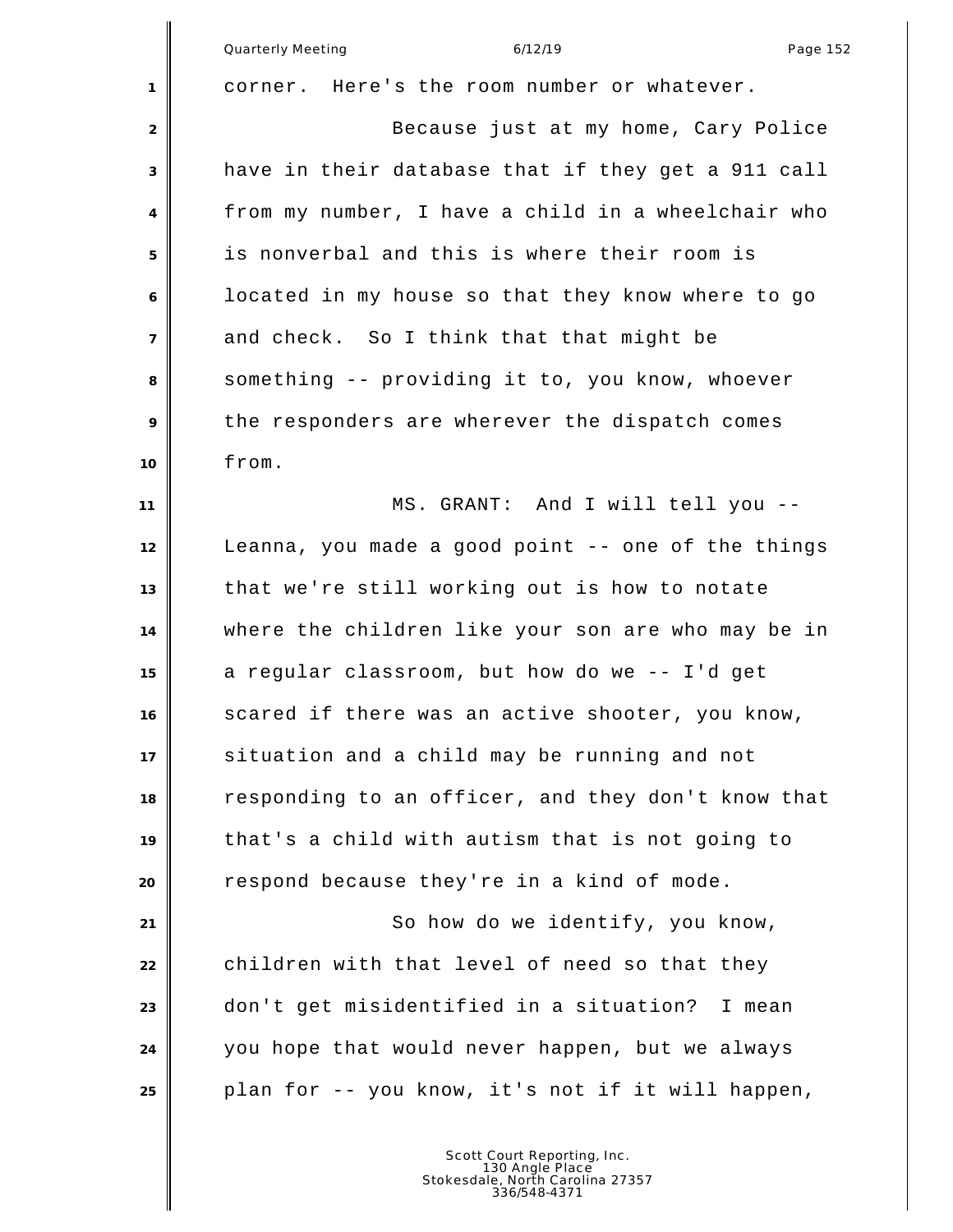|                | Quarterly Meeting<br>6/12/19<br>Page 153           |
|----------------|----------------------------------------------------|
| $\mathbf{1}$   | but when so that we make sure we have it all in    |
| 2              | place. And so we're still trying to work out how   |
| 3              | do we identify to outsiders---                     |
| $\overline{4}$ | MR. BAKER: That just speaks to just                |
| 5              | the difficulty [inaudible]. So it becomes very     |
| 6              | scary when you start talking about and thinking    |
| $\overline{7}$ | about those kinds of situations, but we just can't |
| 8              | fully plan for everything because we just don't    |
| 9              | know what's going to happen.                       |
| 10             | MS. GRANT: And that's the importance               |
| 11             | of having the drills, doing the tabletop drills,   |
| 12             | continuing at the forefront with those because     |
| 13             | that way, you know, bringing parents in, having    |
| 14             | the students. We didn't think about a lot of       |
| 15             | things. I think you had said that. A little girl   |
| 16             | that's in a wheelchair that's upstairs in a high   |
| 17             | school, where she was concerned, "What happens     |
| 18             | if -- I can't get down the stairs if the elevator  |
| 19             | goes out. How is that going to happen? Where am    |
| 20             | I suppose to go?"                                  |
| 21             | So having all the stakeholders at the              |
| 22             | table and coming up that solid plan, and it has to |
| 23             | be fluid because the needs of children change all  |
| 24             | the time. So that's what makes it kind of          |
| 25             | difficult in really working with emergency         |
|                |                                                    |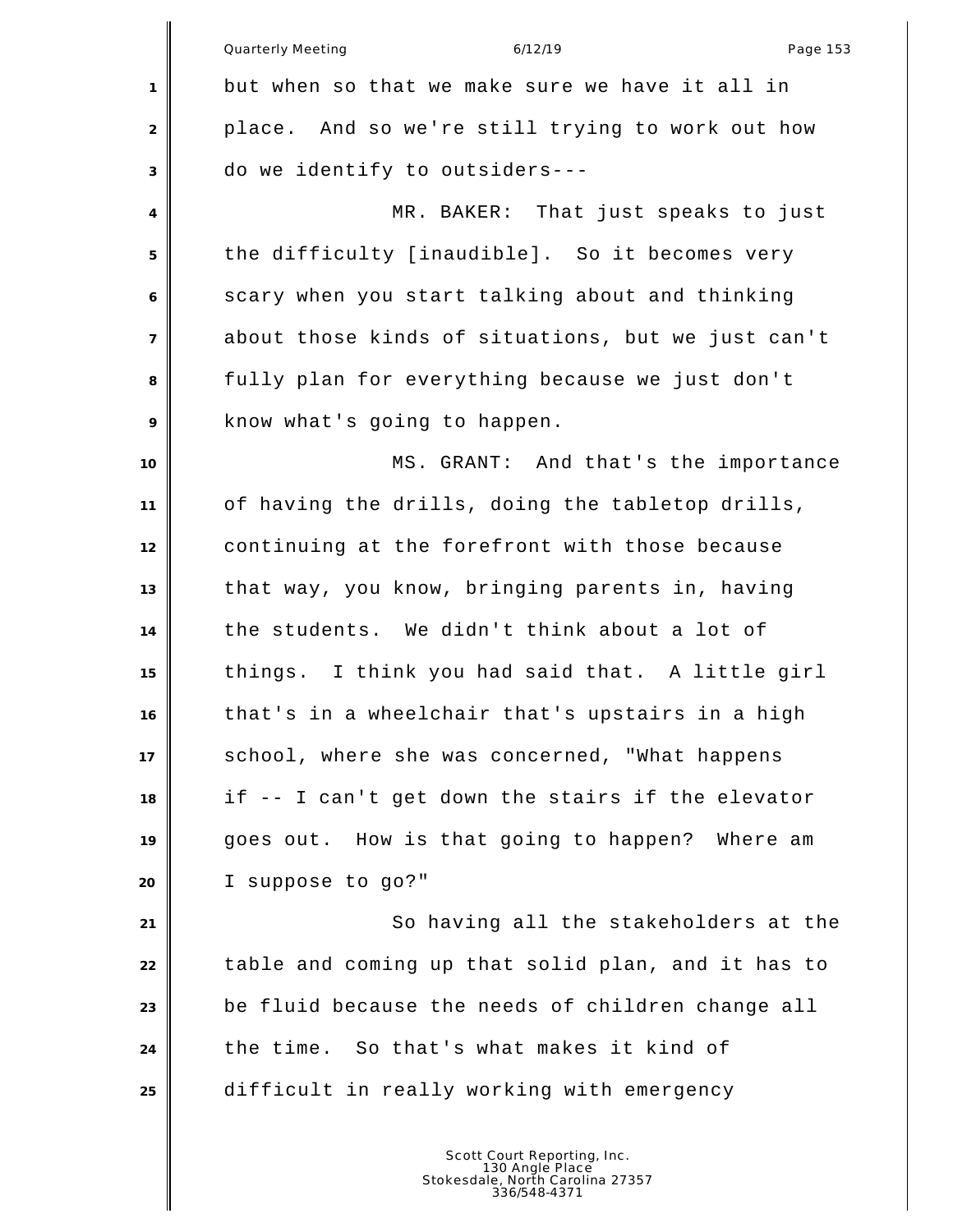|                | Quarterly Meeting<br>6/12/19<br>Page 154          |
|----------------|---------------------------------------------------|
| 1              | management people outside stakeholders, our       |
| 2              | firefighters and police. And once I got on our    |
| 3              | district safety team and realized what about this |
| 4              | or what about this or what about this, I mean it  |
| 5              | was difficult and scary.                          |
| 6              | THE CHAIRPERSON: You'd never realize              |
| $\overline{7}$ | that [name redacted] could be a child who does    |
| 8              | that. Some days he might, some days he might not, |
| 9              | yeah, and so if you're in that situation, you     |
| 10             | never know what they're going to do, but he's a   |
| 11             | fixer.                                            |
| 12             | MS. BIGLEY: And to that point, I'd                |
| 13             | just like the comment that at my former district, |
| 14             | we did a lot of that. We involved our EMS.<br>We  |
| 15             | got a grant to do regional trainings in each of   |
| 16             | the regions of our district that involved -- we   |
| 17             | had our own police force employed by the system,  |
| 18             | so our SROs, the sheriffs, the firefighters, EMS, |
| 19             | the local police, and then school teams.          |
| 20             | But on our district team, we also had             |
| 21             | EC, student services, DSS, maintenance. You know, |
| 22             | it was just totally comprehensive. We had people  |
| 23             | from [inaudible] County. We had transportation.   |
| 24             | We had everyone. And at some of the regional, we  |
| 25             | did after action reports after the tabletops with |
|                |                                                   |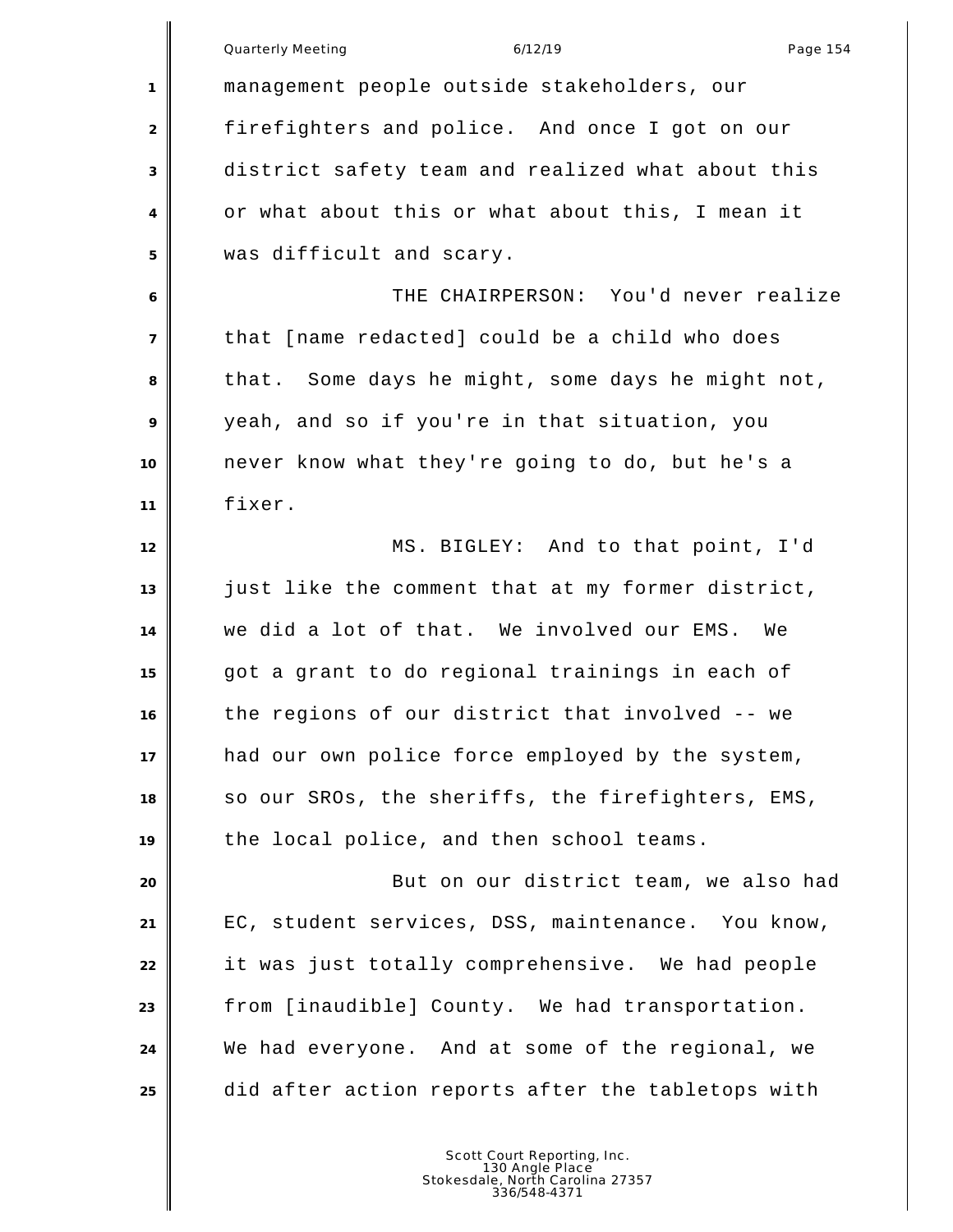|    | Quarterly Meeting<br>6/12/19<br>Page 155          |
|----|---------------------------------------------------|
| 1  | all of those meetings because I mean there were   |
| 2  | like 75 people in some of these meetings because, |
| 3  | you know, we were trying to flesh through all of  |
| 4  | these details.                                    |
| 5  | The police -- even though they had,               |
| 6  | you know, maps of all of our schools, they still  |
| 7  | wanted tear-offs of where are those special needs |
| 8  | classrooms, how do we deal with these children,   |
| 9  | what supplies do you need when you're getting out |
| 10 | of the building, how are we going to deal with,   |
| 11 | you know, trying to get down this road when we    |
| 12 | know parents are going to hear first, and it's    |
| 13 | going to be flooded, you know, and then we think  |
| 14 | the buses are going to get there.                 |
| 15 | Okay. You say you can get all your                |
| 16 | buses in including our EC buses -- I had three    |
| 17 | self-contained classes at one point on the        |
| 18 | campus -- and, you know, let's try it. And so     |
| 19 | even at the district level -- I was at the        |
| 20 | district level and a Student Services Director at |
| 21 | that point, but we did that. We did those         |
| 22 | trainings, and it's not easy when you actually do |
| 23 | them.                                             |
| 24 | And then, you know, those after                   |
| 25 | action reports, having that discussion after you  |
|    |                                                   |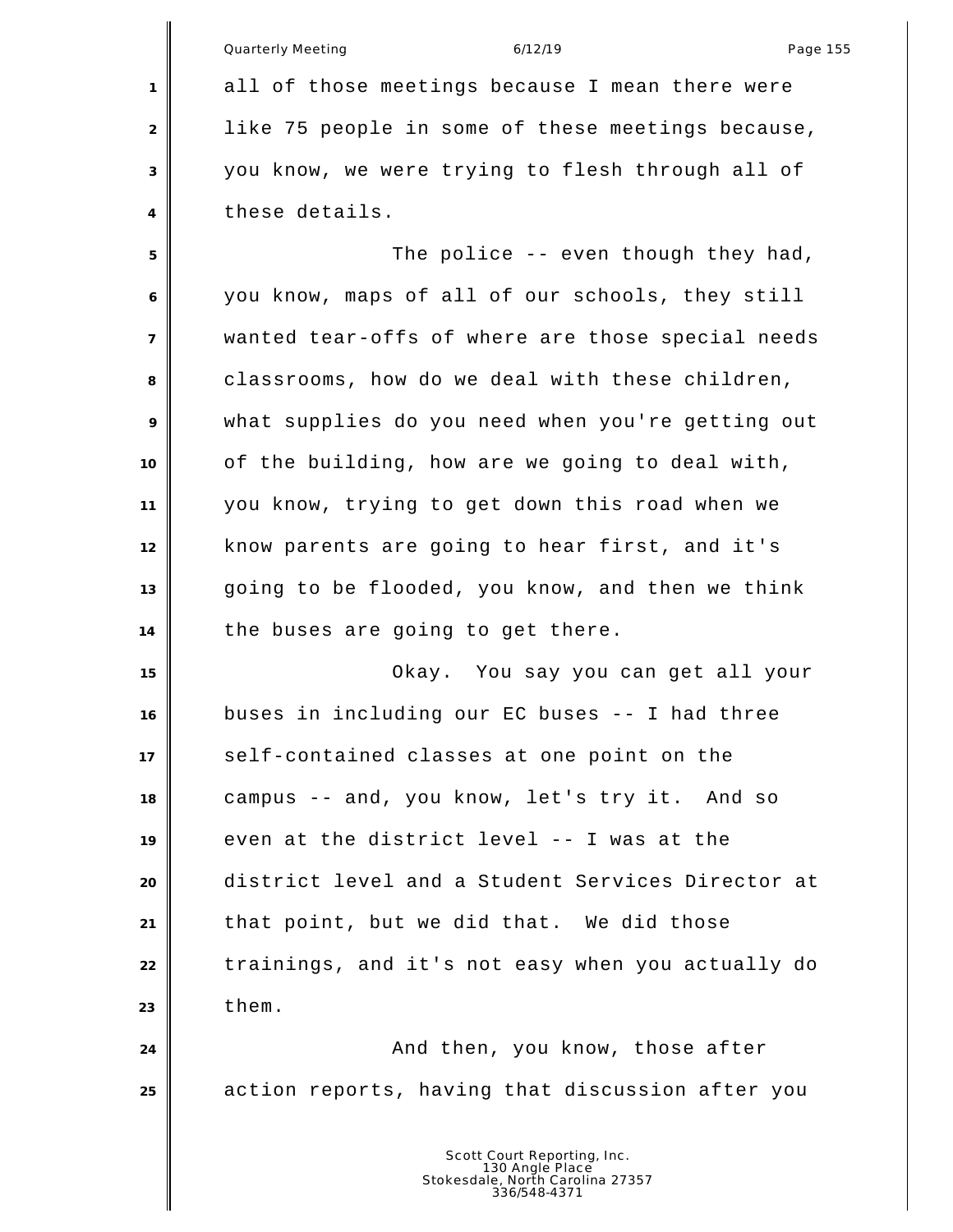|                | Quarterly Meeting<br>6/12/19<br>Page 156           |
|----------------|----------------------------------------------------|
| 1              | go, yeah, what about our AU friends; they are      |
| $\overline{2}$ | going to process this very differently. And as     |
| 3              | much as you train and try, they might present very |
| 4              | differently in an emergency situation.             |
| 5              | You know, a lot of those                           |
| 6              | conversations came up and we didn't have all the   |
| $\overline{7}$ | answers, but it was that conversation. It was the  |
| 8              | EMS folks going, "Oh, wow. Okay. We didn't think   |
| 9              | about that. We didn't plan for that," kind of a    |
| 10             | thing. But doing those drills, even with our       |
| 11             | buses, to say okay, we've got an emergency now at  |
| 12             | this school. You say you can get there in X        |
| 13             | number of minutes. Let's try it, and then working  |
| 14             | through those problems that we wound up having     |
| 15             | when it didn't happen.                             |
| 16             | MS. MOOREFIELD: I absolutely echo                  |
| 17             | what you were saying because it's -- even in the   |
| 18             | larger counties, disabilities is not something     |
| 19             | that our EMS have to deal with a lot. My adapted   |
| 20             | van broke down a couple of weeks ago. I had no     |
| 21             | way to get home because you can't put a wheelchair |
| 22             | in a tow truck. You can't get an Uber. You         |
| 23             | can't -- the only way to transport this kid is to  |
| 24             | call an ambulance. And then I'm pretty sure that   |
| 25             | the insurance is not going to say, "Sure, we'll    |
|                |                                                    |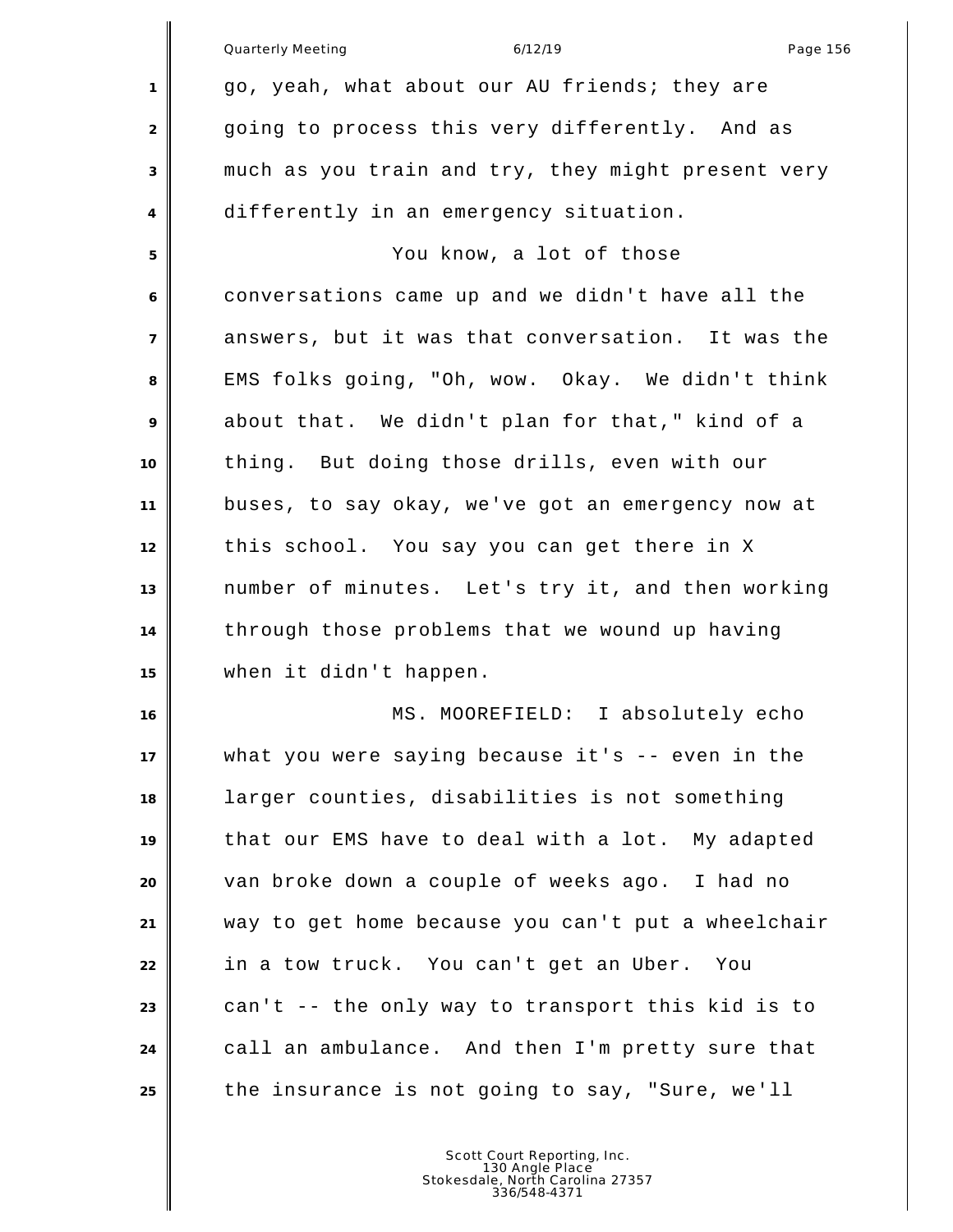Quarterly Meeting and the control of the 6/12/19 control of the Page 157 foot that \$600 bill because, you know, your car was stranded." Luckily, I have a friend who has an adapted van. 4<sup>|</sup> But the officer that -- because it was at a college graduation that we got stranded, and the officer came to just sit until -- you know, make sure we were safe until we got some kind of help, and he even said, "I don't know what we would do. I don't know how we would get you guys to safety." And it was hot and it was -- so they really don't. It's not something that comes up for them. **MS. BIGLEY:** So that collaboration, that conversation and having them on your district team, it starts with having -- like Christy said, you know, all of a sudden, I realized I'm on the district team, and wow, we don't have plans for these things. Having that comprehensive -- is really important. THE CHAIRPERSON: Do all the districts or most of the districts have EMS involved in their teams, or is that right there something that we might need to make sure--- MS. HUTCHINSON: I think that's part of the whole school safety that she was speaking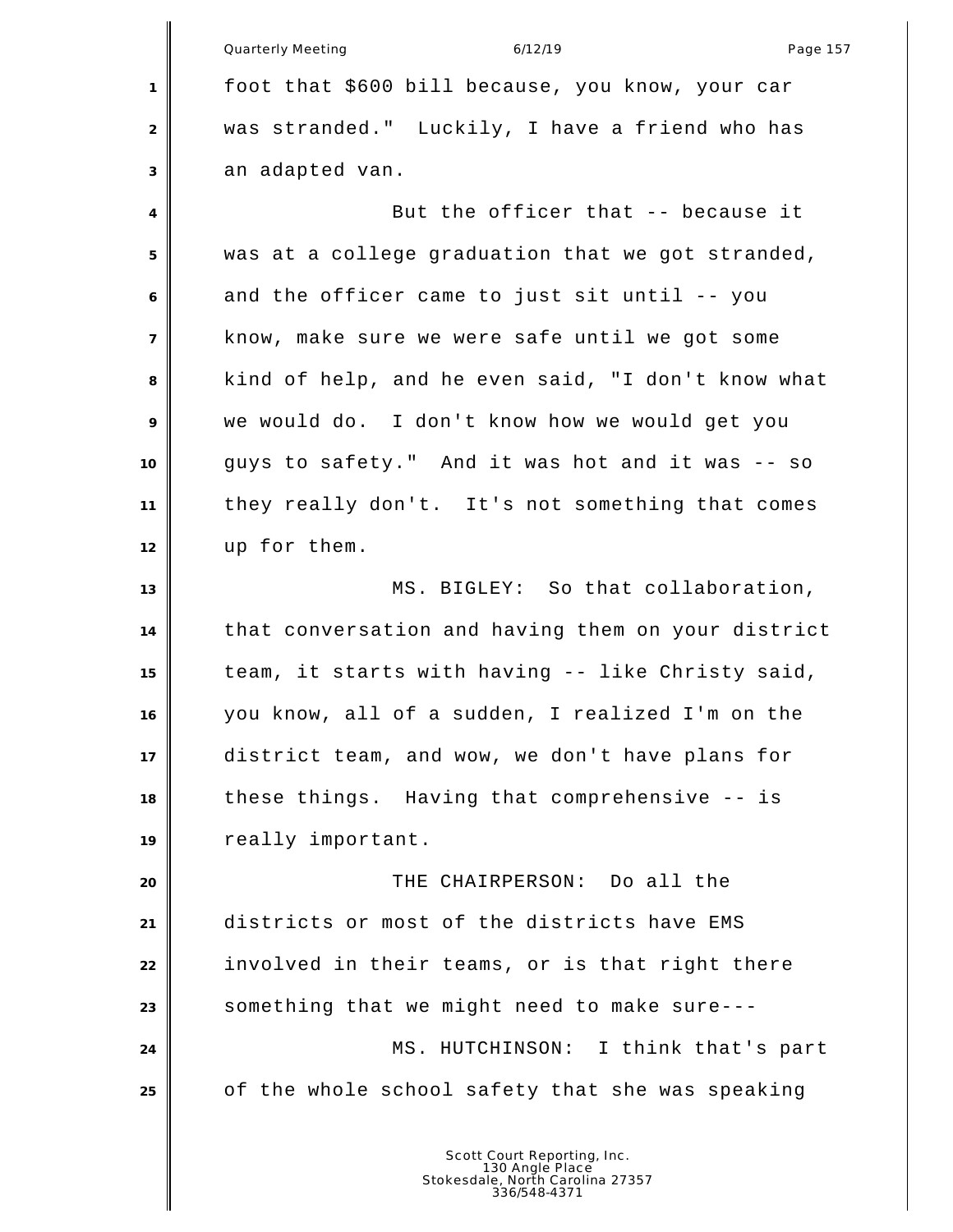Quarterly Meeting and the control of the 6/12/19 control of the Page 158 about earlier, the required school safety plan, if you read that legislation that's required, that is required. 4 MS. MOOREFIELD: Is that the 434? MS. HUTCHINSON: It's the one she spoke about earlier on the purple sheet. MS. GRANT: The school omnibus bill is a different one. MS. MOOREFIELD: Oh, okay. All right. MS. GRANT: But I think, in terms of who's at the table on a safety committee, like our district safety committee, the same people haven't always been there. So that's up to the district on how that's formed, which is when we started realizing the value of who we needed. **I** So, no, not all districts have. They have people from emergency management who are kind of, I guess, the big people over like -- I say the big people, but they're kind of over the area, regional people, but in terms of emergency management, fire department, those are separate people we had to bring to the table. THE CHAIRPERSON: And you've got to keep in mind that in a lot of these rural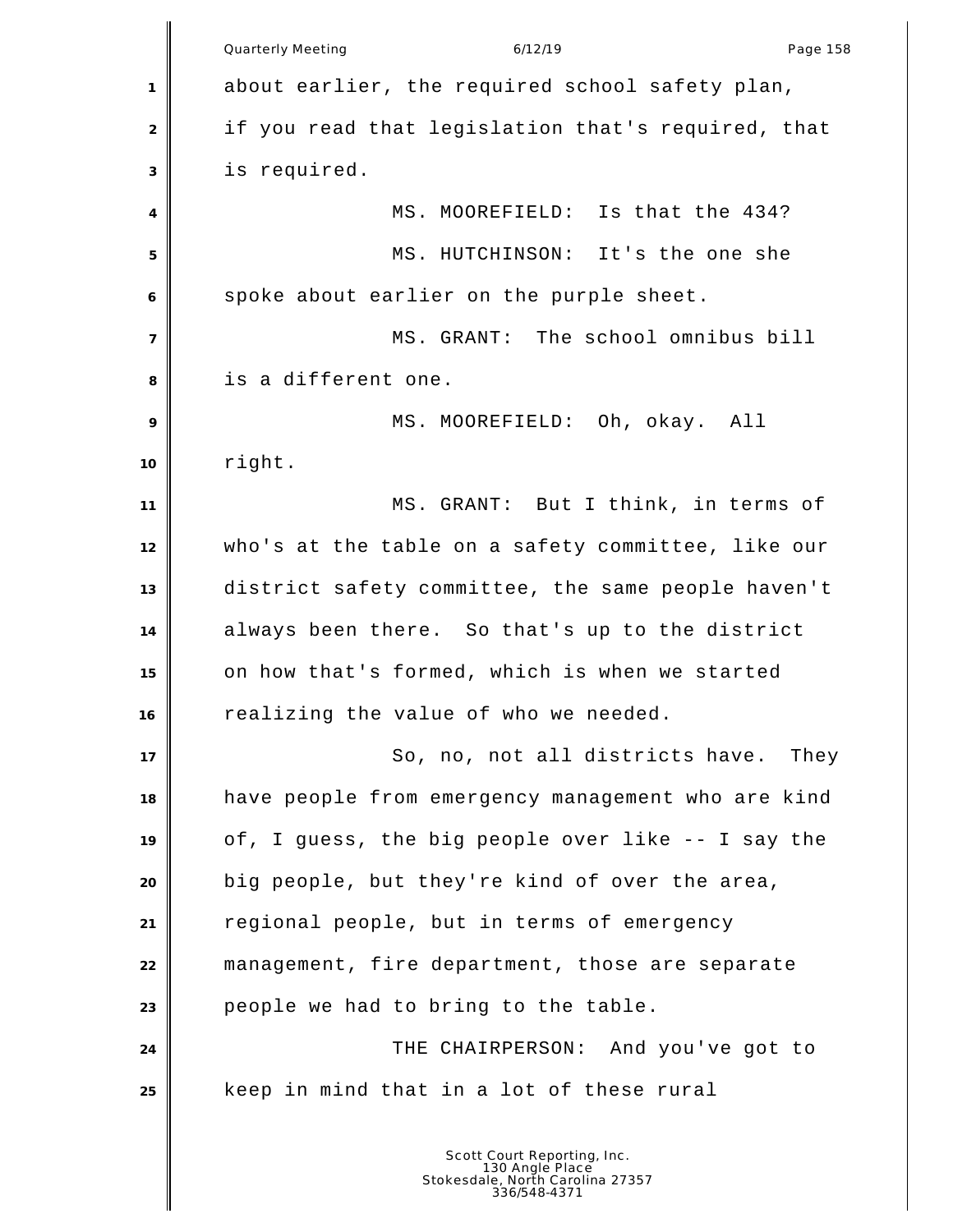Quarterly Meeting and the control of the 6/12/19 control of the Page 159 districts, your fire department is volunteer so 2 they might have three people that can go during the middle of the day. MS. GRANT: House Bill 76 is the other one. MS. BIGLEY: We did ours in the evening time. We had school teams and then all those people there and had like dinner, you know, had like pizza. And just -- from the top down to the EMS and the fire department and sheriff's department, they mandated all their people to go in all those different areas, and then the local municipalities too, the local police departments. It just -- it all fit together with the school, and so that's just getting the value in that conversation. MS. MOOREFIELD: I found that when you show up with a pizza at a fire department, they do pay attention. They do, and they take you **on** a tour of everything. MS. BIGLEY: We got a grant for it too. Our EMS -- I can't remember. It wasn't a FEMA grant, but he got some kind of grant for us, so we weren't even out of pocket, you know. I think there were like eight of them that we did.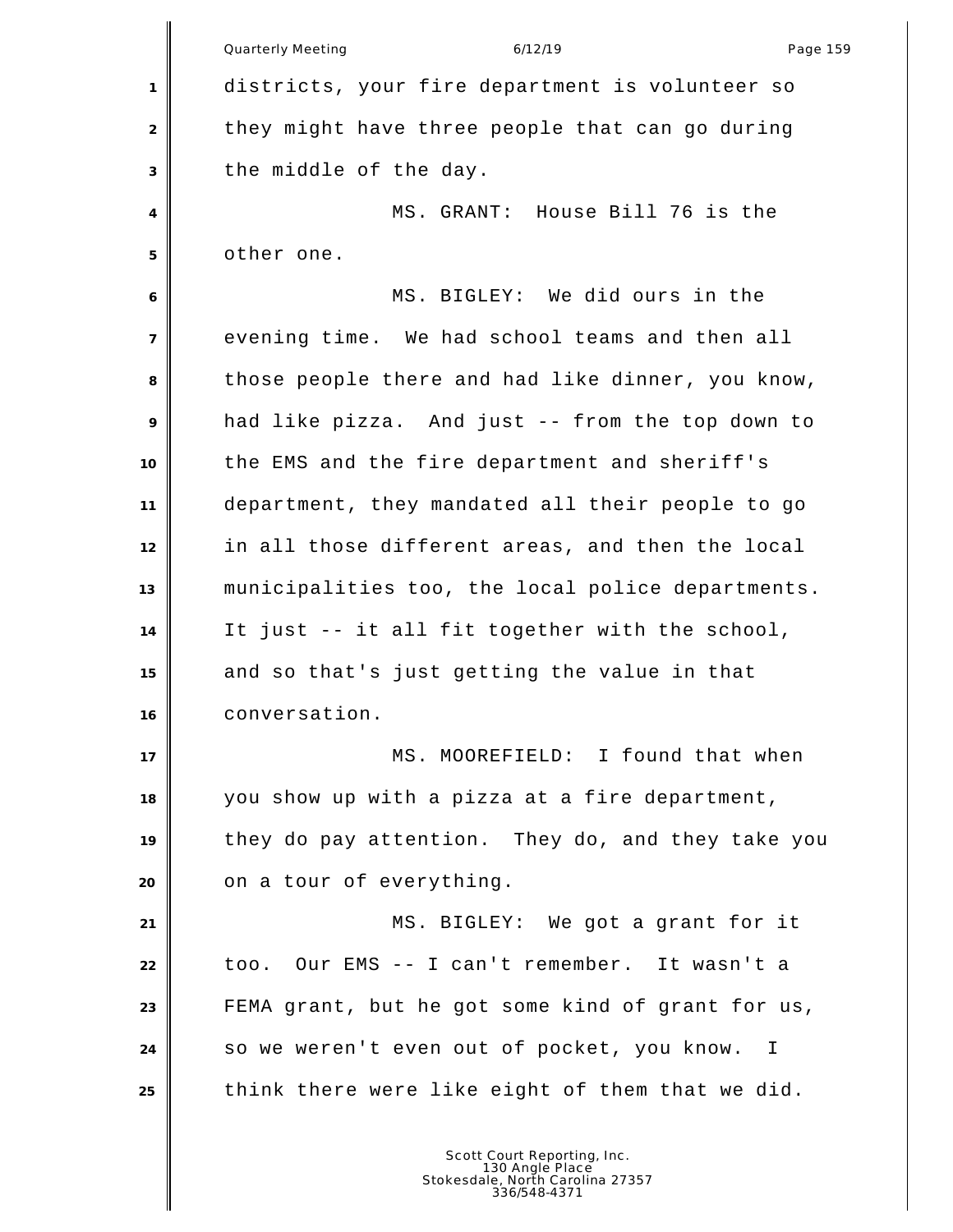|                | Quarterly Meeting<br>6/12/19<br>Page 160                                                           |
|----------------|----------------------------------------------------------------------------------------------------|
| 1              | Food for thought.                                                                                  |
| $\overline{2}$ | MS. GRANT: So that just encompassed                                                                |
| 3              | the last three things -- the drills and --                                                         |
| $\overline{4}$ | consistent practice and drills training.                                                           |
|                | THE CHAIRPERSON: So I think I've                                                                   |
| 5              |                                                                                                    |
| 6              | come up with -- "List of students who require                                                      |
| $\overline{7}$ | unique assistance during a crisis available to                                                     |
| 8              | EMS." Because you're going to have one for the                                                     |
| 9              | school bus and one for the -- I can see it now.                                                    |
| 10             | Somebody walking up on [name redacted], you know,                                                  |
| 11             | wielding a fire extinguisher, "What are you doing,                                                 |
| 12             | kid?" They'd just call, "I've got [name redacted]                                                  |
| 13             | here. Okay. Never mind. He's one of the                                                            |
| 14             | students with autism."                                                                             |
| 15             | MS. GRANT: I don't think it's just                                                                 |
| 16             | EMS because what if the fire department goes in or                                                 |
| 17             | the police? So didn't you say EMS?                                                                 |
| 18             | THE CHAIRPERSON: EMS, emergency                                                                    |
| 19             | $m$ anagement---                                                                                   |
| 20             | MS. GRANT: Oh, emergency management.                                                               |
| 21             | Thank you. What am I thinking?                                                                     |
| 22             | THE CHAIRPERSON: Emergency medical                                                                 |
| 23             | services?                                                                                          |
| 24             | MS. GRANT: Yeah.                                                                                   |
| 25             | Leanna, did you add<br>MS. MOOREFIELD:                                                             |
|                | Scott Court Reporting, Inc.<br>130 Angle Place<br>Stokesdale, North Carolina 27357<br>336/548-4371 |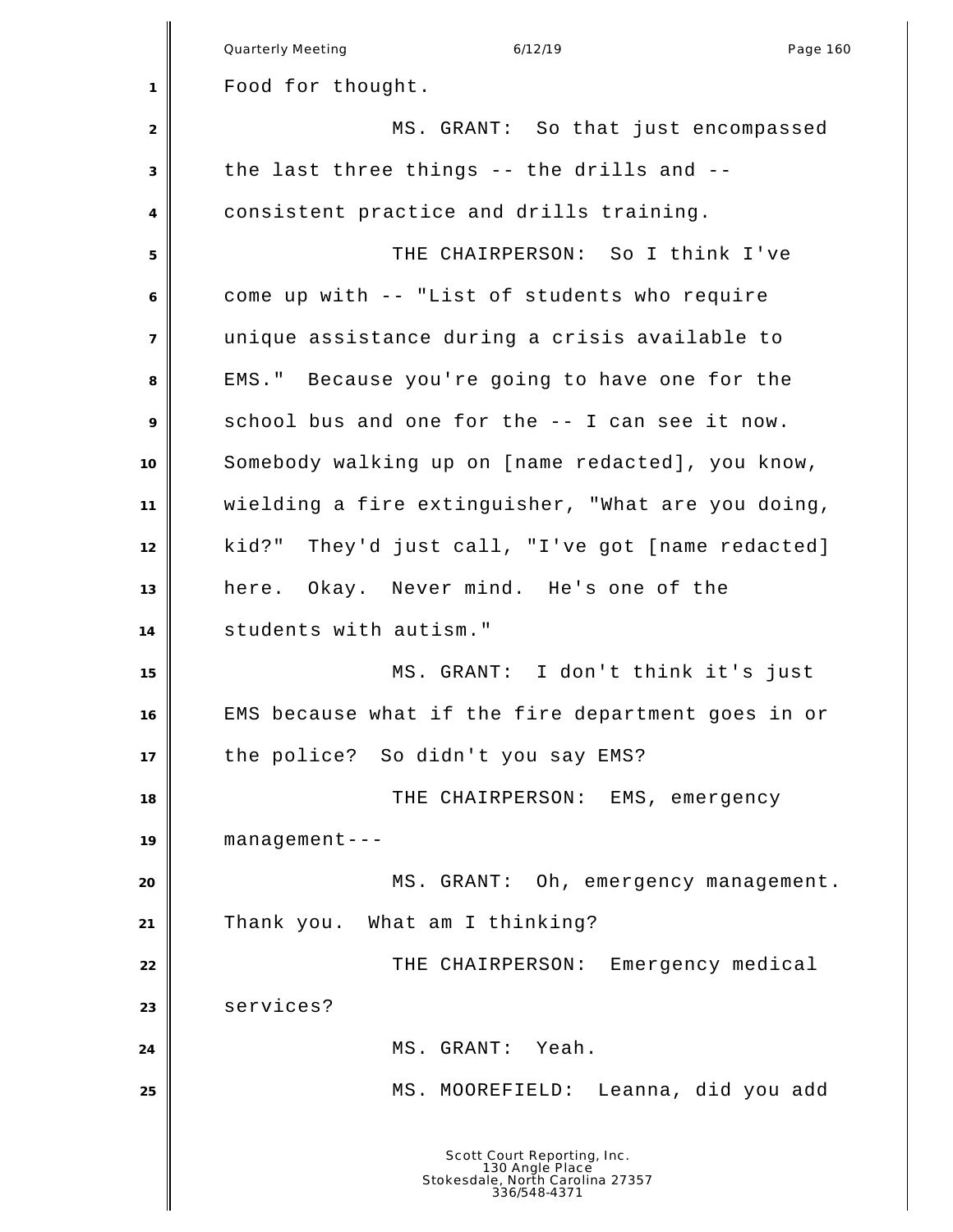Quarterly Meeting and the control of the 6/12/19 control of the Page 161 any location like a list and location of students who require -- that would include, you know, like the maps and the -- like a class list for a kid if they're in middle school or high school or something like that, just so they know approximately where the kid might be? THE CHAIRPERSON: Yeah. Something like, "[Name redacted], anywhere around the school. [Name redacted], room 373." 10 MS. MOOREFIELD: The kid supervising. MS. ROBINSON: Number 1, it doesn't 12 specifically say "safety crisis plans," but I wonder if we want to just have it there just as a reminder. It's assumed. 15 No. 2016 THE CHAIRPERSON: Student-specific crisis plans or emergency--- 17 || MS. ROBINSON: Safety and crisis plans. THE CHAIRPERSON: Because you've got to have a crisis plan just for a completely different kind of crisis, and this one--- 22 MS. ROBINSON: That's correct. So seizure versus--- **THE CHAIRPERSON:** Or just emergency plan? Scott Court Reporting, Inc. 130 Angle Place Stokesdale, North Carolina 27357 336/548-4371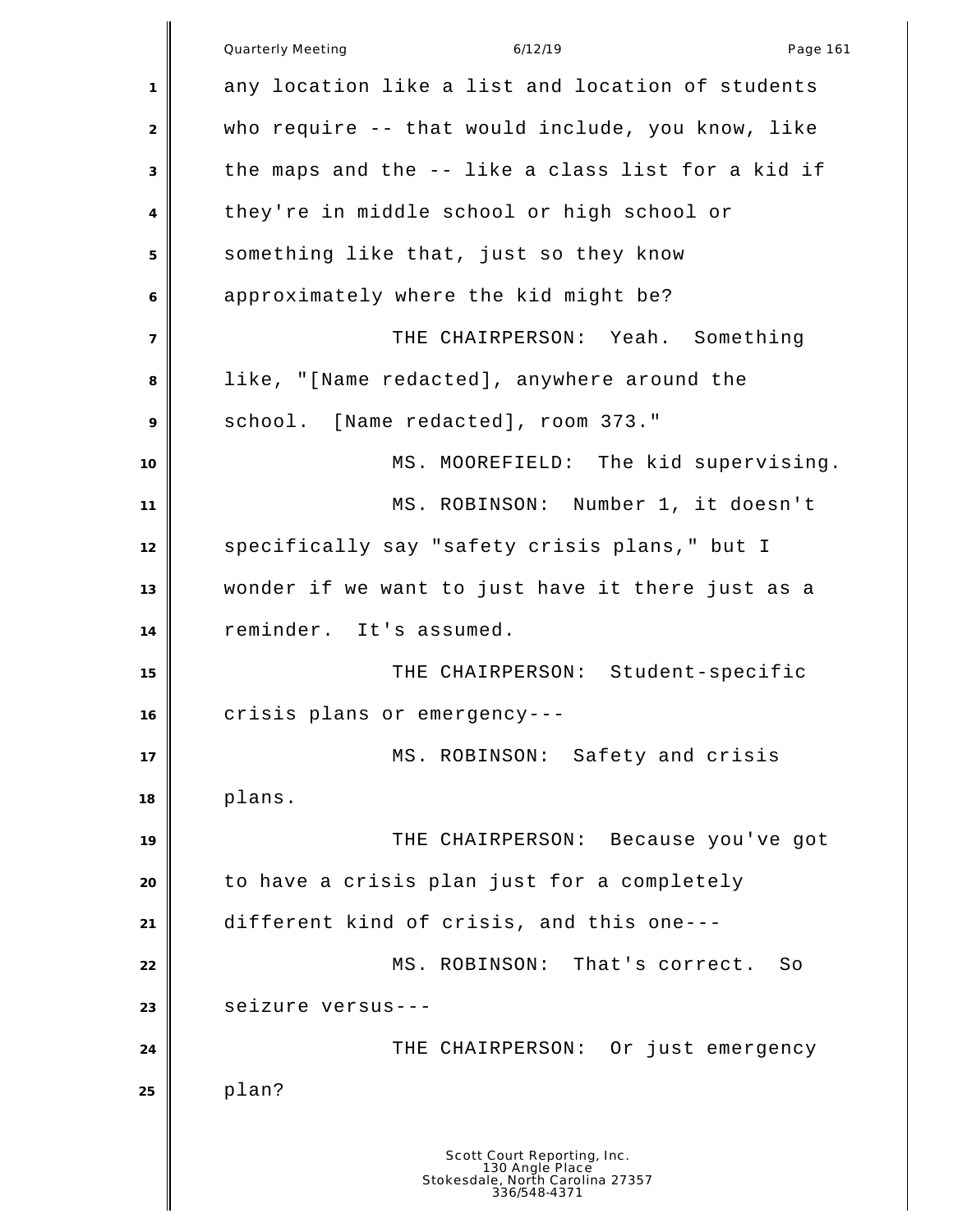|                | <b>Quarterly Meeting</b><br>6/12/19<br>Page 162    |
|----------------|----------------------------------------------------|
| 1              | MS. ROBINSON: Safety plan also                     |
| $\overline{2}$ | includes suicide?                                  |
| 3              | THE CHAIRPERSON: Yeah. So that was                 |
| 4              | "Student-specific safety crisis plan discussed at  |
| 5              | IEP meeting but not part of the IEP," because we   |
| 6              | had that discussion. "Goals that support           |
| $\overline{7}$ | successful execution of the plan should be         |
| 8              | included in the IEP, if appropriate." So that      |
| 9              | might be, okay, the AU class has a fire drill once |
| 10             | a week to get used to the whole idea of going      |
| 11             | outside quickly and quietly and orderly, which we  |
| 12             | would want that for their classroom preparing.     |
| 13             | Anything else for the whole area                   |
| 14             | number 3?                                          |
| 15             | (No audible response.)                             |
| 16             | THE CHAIRPERSON: That kind of turned               |
| 17             | into 7 on mine because I put as number 1,          |
| 18             | "District safety plans need to include EMS at all  |
| 19             | levels." That was referring to a simple fireman    |
| 20             | all the way to the emergency management system     |
| 21             | manager so that you have the input for planning.   |
| 22             | MS. MOOREFIELD: And dispatch or --                 |
| 23             | is that what you call like the people who are      |
| 24             | communicating with the officers and the personnel  |
| 25             | that are at the crisis? Is that dispatch who's     |
|                |                                                    |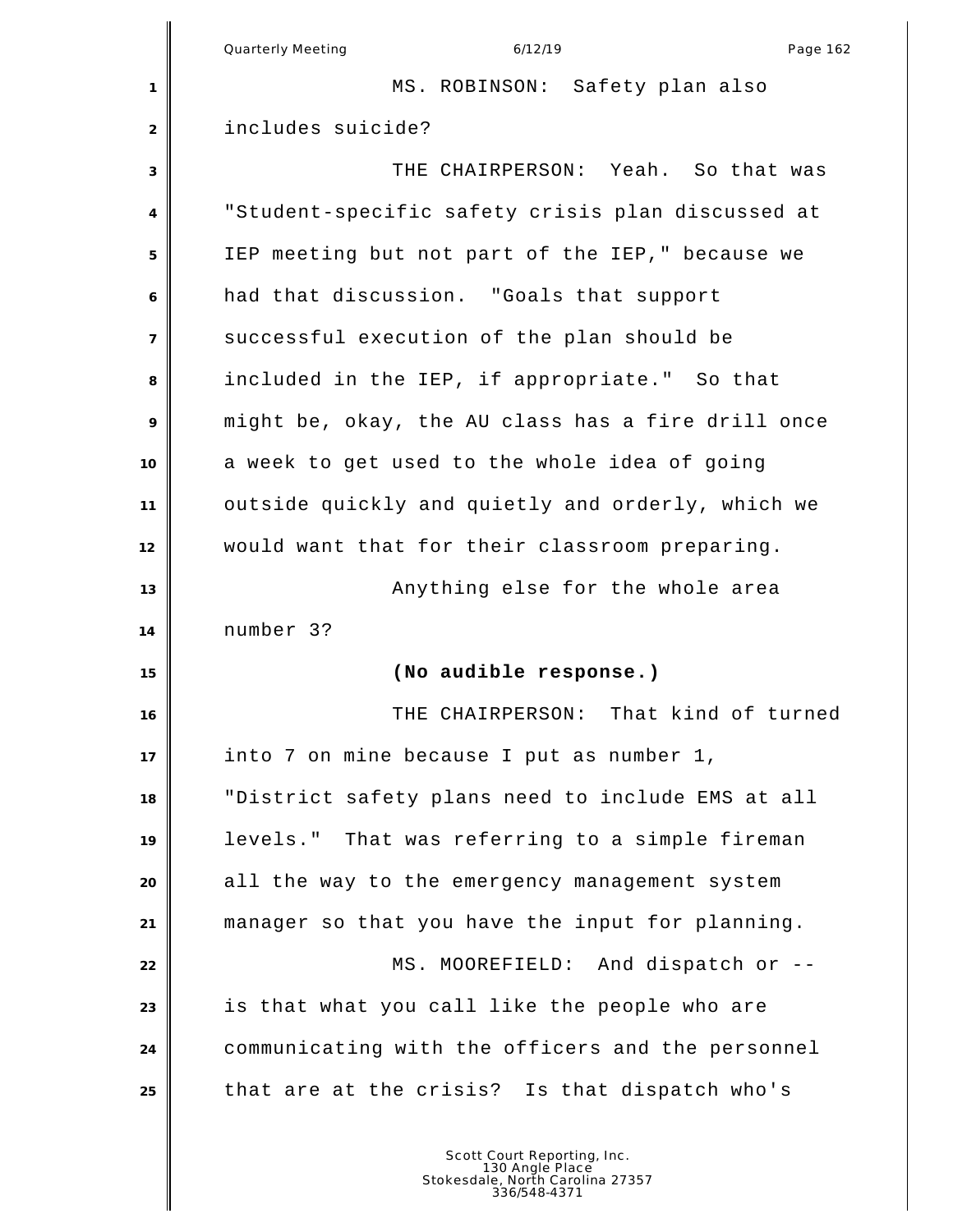|                | Quarterly Meeting<br>6/12/19<br>Page 163          |
|----------------|---------------------------------------------------|
| 1              | like giving them information?                     |
| 2              | THE CHAIRPERSON: Yeah.                            |
| 3              | MS. MOOREFIELD: Telecommunications                |
| 4              | or something like that.                           |
| 5              | MS. GRANT: I always say 911 and they              |
| 6              | always correct me. It's tele---                   |
| $\overline{7}$ | THE CHAIRPERSON: Not telemarketing.               |
| 8              | MS. MOOREFIELD: Who's on their                    |
| 9              | computer? Look it up.                             |
| 10             | THE CHAIRPERSON: Including dispatch.              |
| 11             | I'm just going to put that for the time being.    |
| 12             | See, the thing is, my concern there is knowing    |
| 13             | where is your -- if you're calling 911, where is  |
| 14             | your 911 office located at because a lot of them  |
| 15             | are becoming more and more centralized. I don't   |
| 16             | think every county has their own local 911. It's  |
| 17             | all enhanced now and everything goes to a         |
| 18             | $smaller--$                                       |
| 19             | MS. MOOREFIELD: Well, I mean you can              |
| 20             | look and see where your particular house or       |
| 21             | school -- you know, if you make the call from     |
| 22             | there which dispatch center it's going to go to.  |
| 23             | They'll tell you that, but at a district level    |
| 24             | where there are multiple schools, you know, those |
| 25             | maps and documents can be emailed so that they're |
|                |                                                   |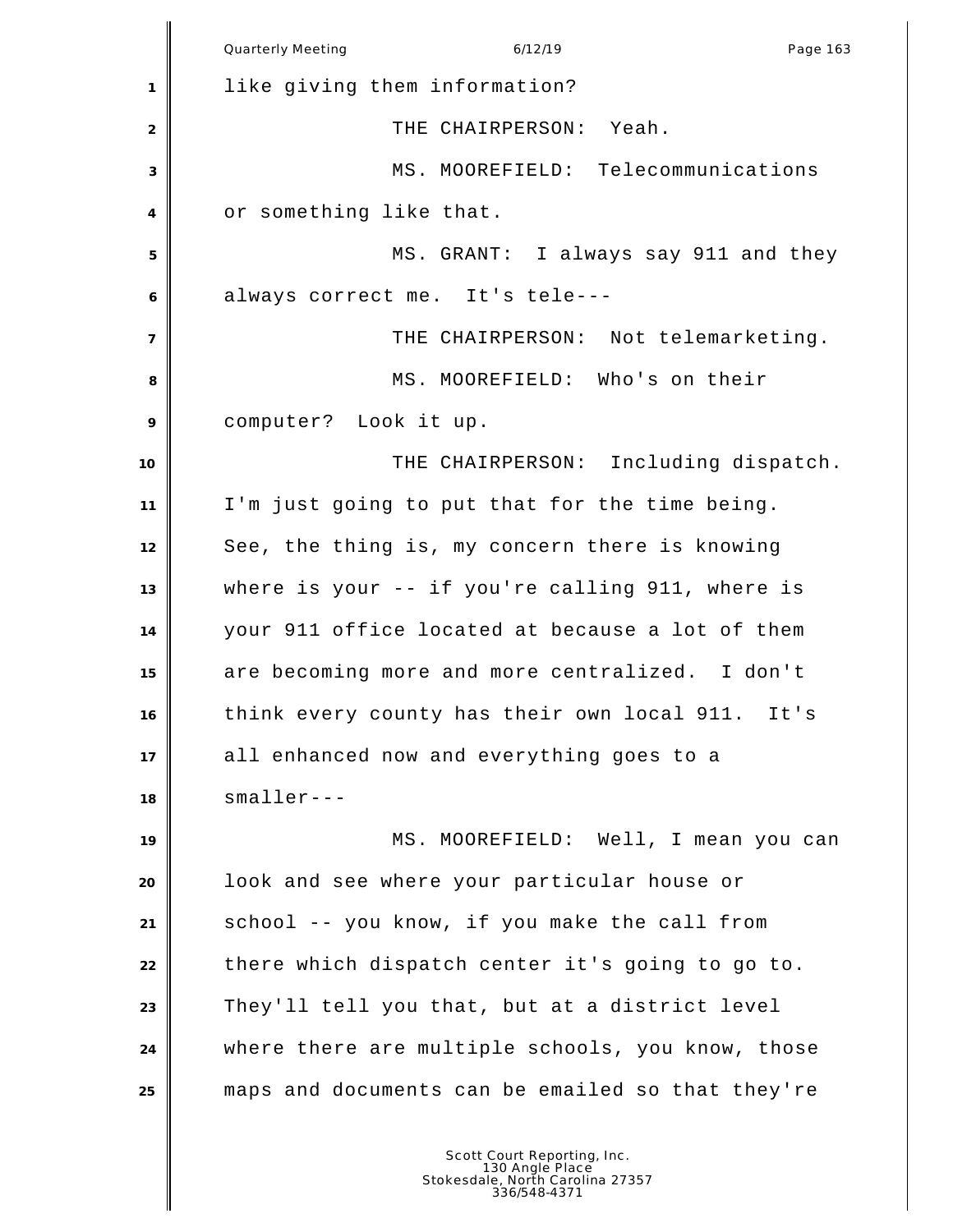|                | Quarterly Meeting<br>6/12/19<br>Page 164                                                           |
|----------------|----------------------------------------------------------------------------------------------------|
| 1              | digital copies that, you know, the dispatcher just                                                 |
| 2              | pulls up the school and it's right there.                                                          |
| 3              | MR. BAKER: Telecommunicator.                                                                       |
| 4              | MS. GRANT: Thank you.                                                                              |
| 5              | THE CHAIRPERSON: "Including                                                                        |
| 6              | telecommunication professionals." Usually, once                                                    |
| $\overline{7}$ | the EMS team has been dispatched and have arrived                                                  |
| 8              | at the scene, your 911 involvement usually ends                                                    |
| 9              | there because you have your own command system set                                                 |
| 10             | up on-site. So I'd say your local EMS, police --                                                   |
| 11             | or EMT, medical, police, and fire should all have                                                  |
| 12             | appropriate documentation for your school.                                                         |
| 13             | MS. MOOREFIELD: Well, they have                                                                    |
| 14             | computers in their vehicles as well.                                                               |
| 15             | THE CHAIRPERSON: Yeah, the police                                                                  |
| 16             | do.                                                                                                |
| 17             | MS. MOOREFIELD: EMS does. I'm very                                                                 |
| 18             | well-versed in the EMS---                                                                          |
| 19             | THE CHAIRPERSON: I'm sure you are.                                                                 |
| 20             | MS. MOOREFIELD: ---in the EMS part.                                                                |
| 21             | MS. HUDGENS: Just a reminder,                                                                      |
| 22             | they're having a little bit of difficulty,                                                         |
| 23             | virtually, hearing.                                                                                |
| 24             | MS. MOOREFIELD: Oh, sorry. So if we                                                                |
| 25             | had -- if we had those digital documents and                                                       |
|                | Scott Court Reporting, Inc.<br>130 Angle Place<br>Stokesdale, North Carolina 27357<br>336/548-4371 |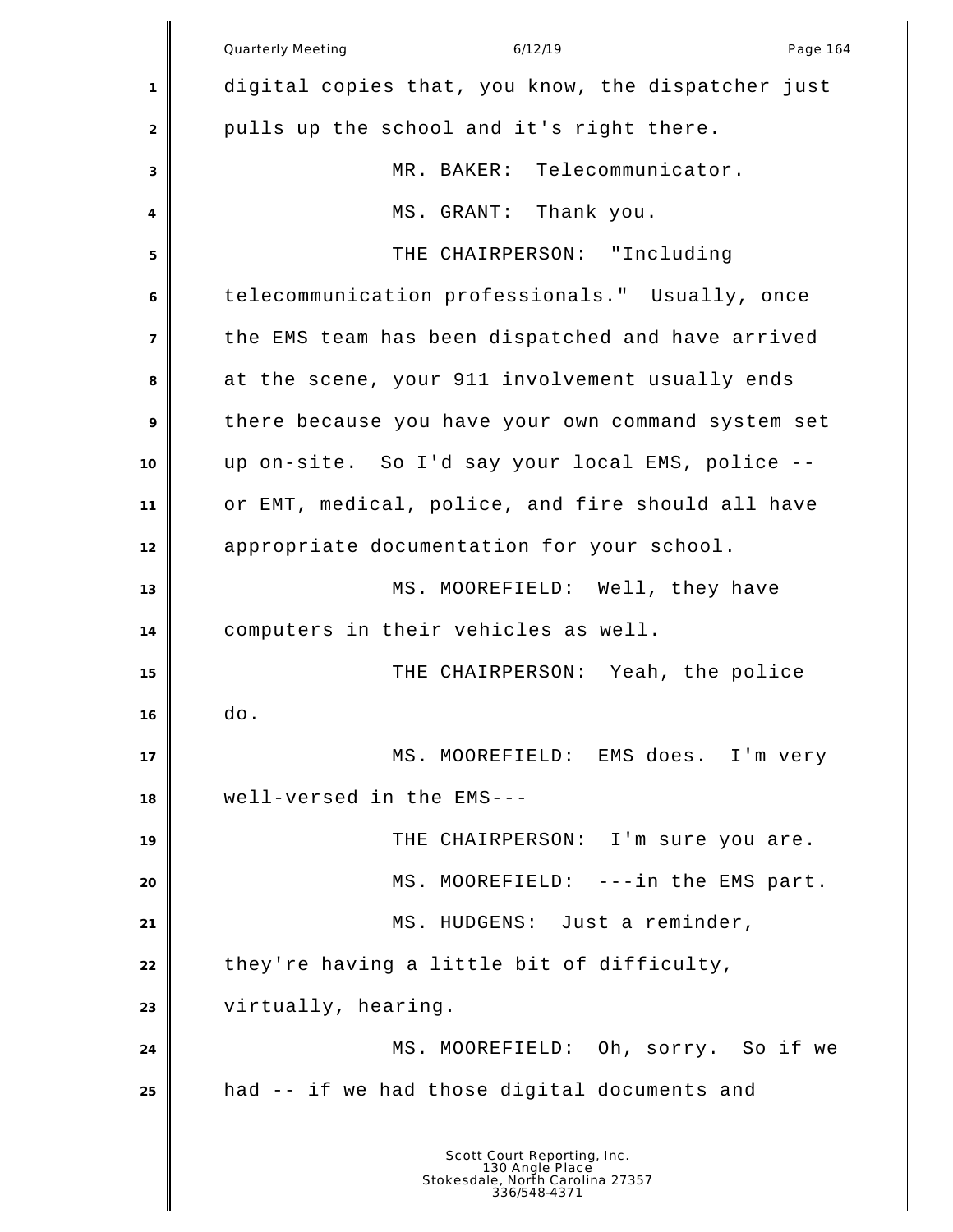Quarterly Meeting and the control of the 6/12/19 control of the Page 165 information -- and I believe that there are laptops installed in fire trucks as well, if I'm not mistaken. THE CHAIRPERSON: It might be dependent upon where you live. Because our newest fire truck, I think, is a 2001 model, and that was given to us [inaudible]. 8 MS. MOOREFIELD: On available -- available laptops that are in vehicles. That would be something helpful that they could -- they could pull up. **||** THE CHAIRPERSON: Let's see. MR. BAKER: We had to keep, too, at the school level and actually at our district level, physical copies. So you had digital copies as well, but you had physical copies. What if the communication grid went down or something of that nature; you need to have a physical copy of emergency plans. THE CHAIRPERSON: I've got "Local EMS should have physical and digital copies of plans and maps of buildings -- and annotated maps of buildings." 24 || MS. MOOREFIELD: Multi-tiered with interactive links.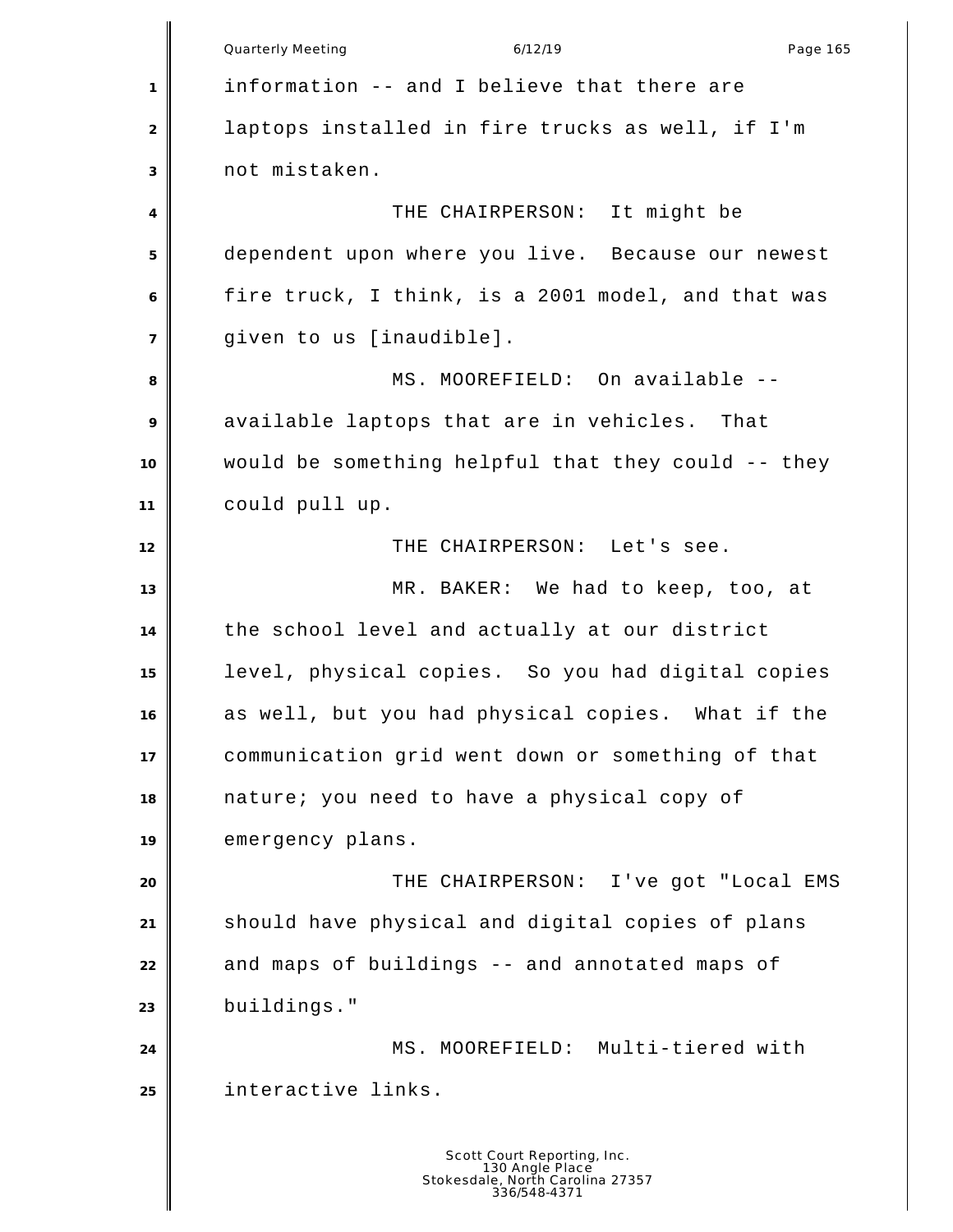Quarterly Meeting and the control of the 6/12/19 control of the Page 166 THE CHAIRPERSON: That would be interesting if we could get our EMS systems on ECATS. 4 MS. MOOREFIELD: That would drive them out of their professions too. THE CHAIRPERSON: Anyway. All right. Okay. That looks good for section 3. I had put last year's recommendations under number 4. Is there anything there that we should continue? I mean obviously we felt they were good recommendations. Is there anything that's particularly burning that we should keep on 13 | our recommendation list? MS. TERHAAR: I like the first three. THE CHAIRPERSON: Yes, I still like the first three too. MS. MOOREFIELD: I mean that's a lot of work just right there. THE CHAIRPERSON: And number 4 because it ties into what we've already been talking about. MS. HUTCHINSON: Yeah, it looks like the whole section we just did was 4 elaborated. THE CHAIRPERSON: Yeah. So we'll keep the first four.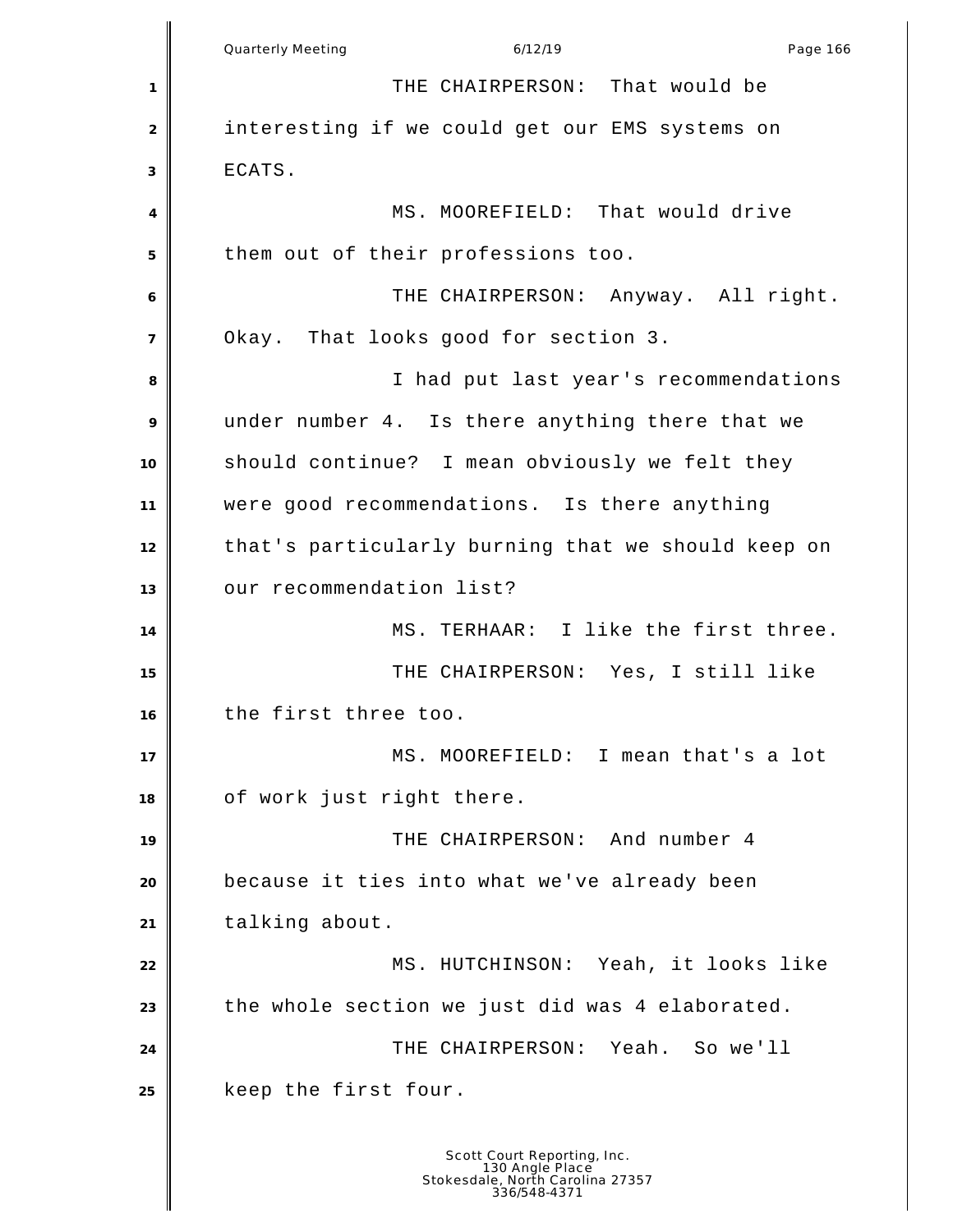|                | Page 167<br>Quarterly Meeting<br>6/12/19           |
|----------------|----------------------------------------------------|
| 1              | MS. GRADY: Is 6 a concern still?                   |
| $\sqrt{2}$     | THE CHAIRPERSON: "The Mental Health                |
| 3              | Tiered Support Program."                           |
| 4              | MS. GRADY: I think that's speaking                 |
| 5              | specifically about like mental health supports,    |
| 6              | $not--$                                            |
| $\overline{7}$ | THE CHAIRPERSON: That was your                     |
| 8              | thing, Cynthia.                                    |
| 9              | MS. DANIELS-HALL: So the work we're                |
| 10             | doing now is not so much on the Mental Health      |
| 11             | Tiered Support programs. It's actually looking at  |
| 12             | the programs that are available in various school  |
| 13             | districts across North Carolina and seeing how     |
| 14             | they can be replicated into other districts. So    |
| 15             | we're looking more at children that are being      |
| 16             | returned to the system, children that are coming   |
| 17             | from PRFTs, children that are coming back from     |
| 18             | juvenile youth programs and things of that nature, |
| 19             | and how we're serving them now.                    |
| 20             | So that's what we're really looking                |
| 21             | at in our mental health -- school-based mental     |
| 22             | health group. I've got to think about that,        |
| 23             | Leanna, and see if I want to keep that one.        |
| 24             | MS. MOOREFIELD: I'm looking at,                    |
| 25             | let's see, number $1, 2, 3 --$ maybe $1, 2, 3. I$  |
|                | Scott Court Deporting In                           |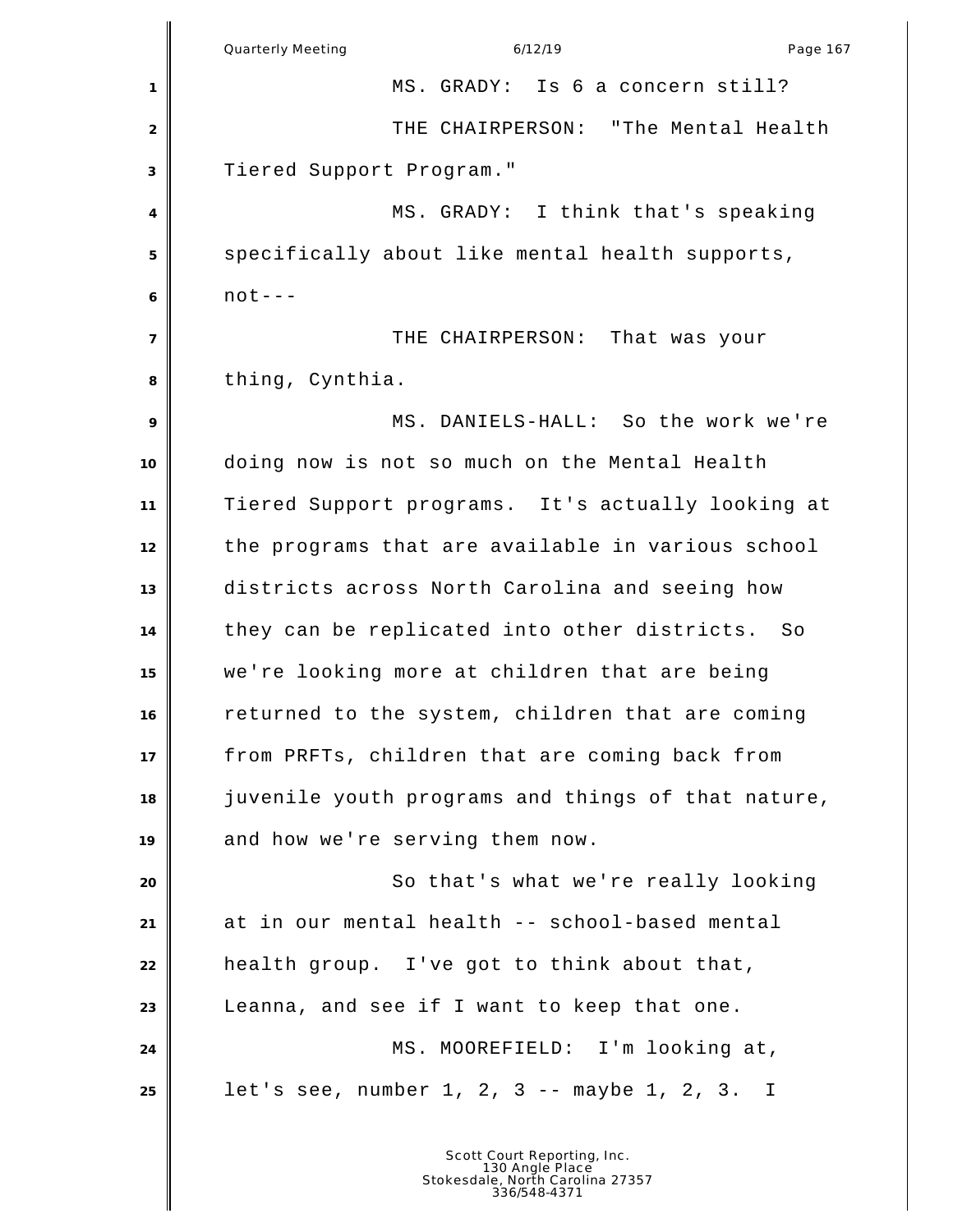Quarterly Meeting and the control of the 6/12/19 control of the Page 168 think there was one other that I can't see right now, but they seem like fairly simple recommendations that would just involve a letter or a statement that we would recommend that a parent or teacher of exceptional children be included in these various groups and organizations. So I don't think we should drop that. I think those are probably fairly short and simple to get done. **MS. GRANT:** And with number 7, they have changed the requirement for testing for adapted curriculum licensure. I'm not sure if we want to keep that or not. THE CHAIRPERSON: I'll take that off, then. So any comments on number 5? That's more of just a comment that we had thought [inaudible]. I'll take that off for the time being. We don't need too many -- too many recommendations. You can have too much of a good thing because we've got a lot here. MS. ROBINSON: So 1 through 4 and a question mark for 6? THE CHAIRPERSON: That moved up to 5 when I deleted number 4. Okay. That sounds good. I know that we're kind of probably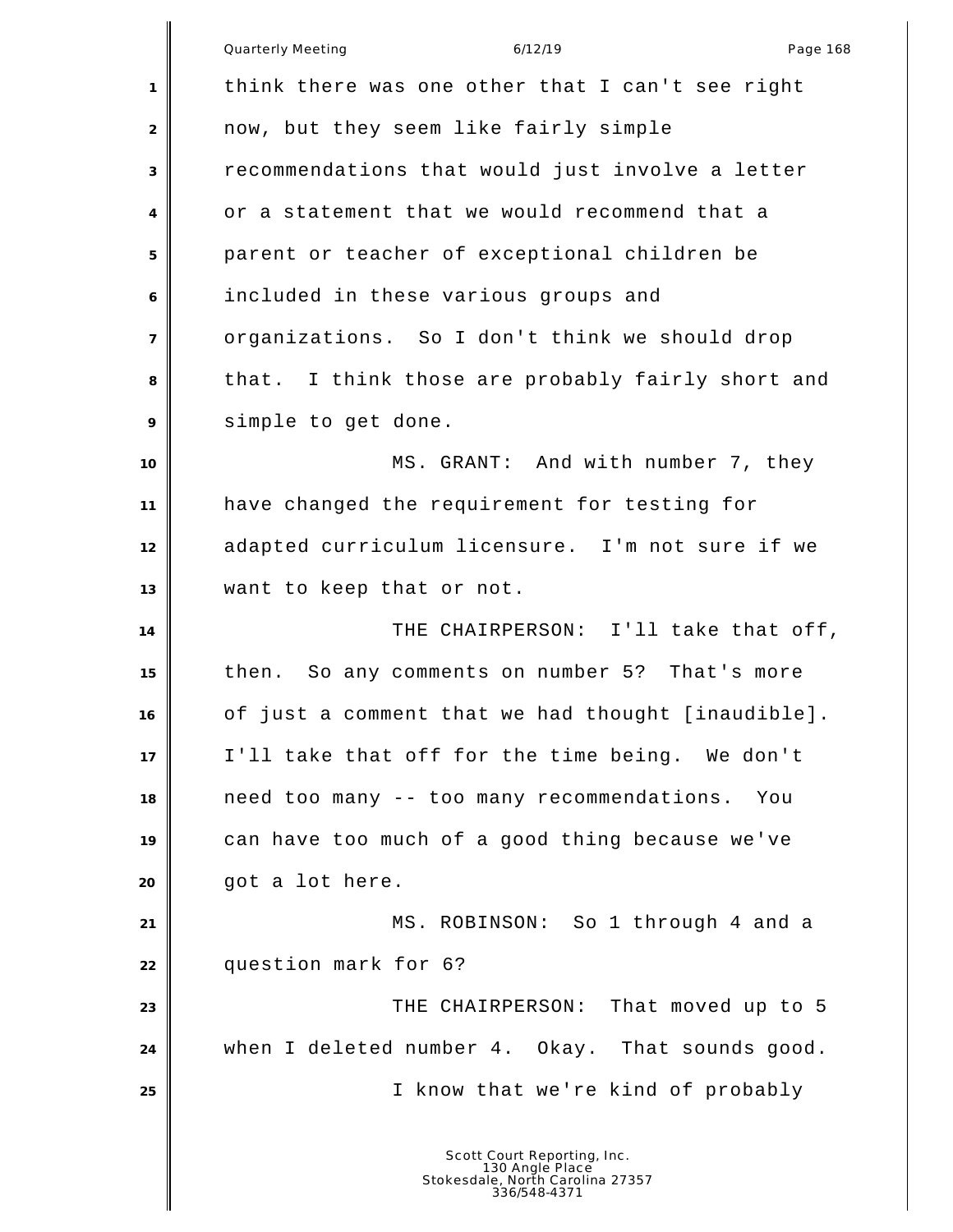|                | Quarterly Meeting<br>6/12/19<br>Page 169            |
|----------------|-----------------------------------------------------|
| 1              | went over with that a little tiny bit, but we       |
| 2              | still have some time left for committee work.<br>Ιf |
| 3              | anybody wants to break into your committees.<br>In  |
| 4              | the recommendations, there was a committee          |
| 5              | section. So if your committee did anything          |
| 6              | specific that you want to highlight, that would be  |
| $\overline{7}$ | wonderful. Ongoing projects envisioned---           |
| 8              | MS. ROBINSON: I'm sorry. I would                    |
| 9              | just offer that the Department of Public            |
| 10             | Instruction has at least 30 trained individuals to  |
| 11             | provide youth mental health first aid who went      |
| 12             | through the training. So there's folks accessible   |
| 13             | across the region for that as well as through all   |
| 14             | the local management entities.                      |
| 15             | THE CHAIRPERSON: The MCOs.                          |
| 16             | MS. ROBINSON: Yeah, the MCOs. And                   |
| 17             | that's true for suicide prevention training as      |
| 18             | well. So I saw that as an opportunity. I just       |
| 19             | wanted to make sure that we've equipped, through    |
| 20             | DHHS, DPI to train us as well.                      |
| 21             | THE CHAIRPERSON: I think we're                      |
| 22             | actually looking at having a presentation on        |
| 23             | mental health first aid, youth specific at an       |
| 24             | upcoming meeting based on some conversation we had  |
| 25             | earlier today when we had a little bit of time      |
|                |                                                     |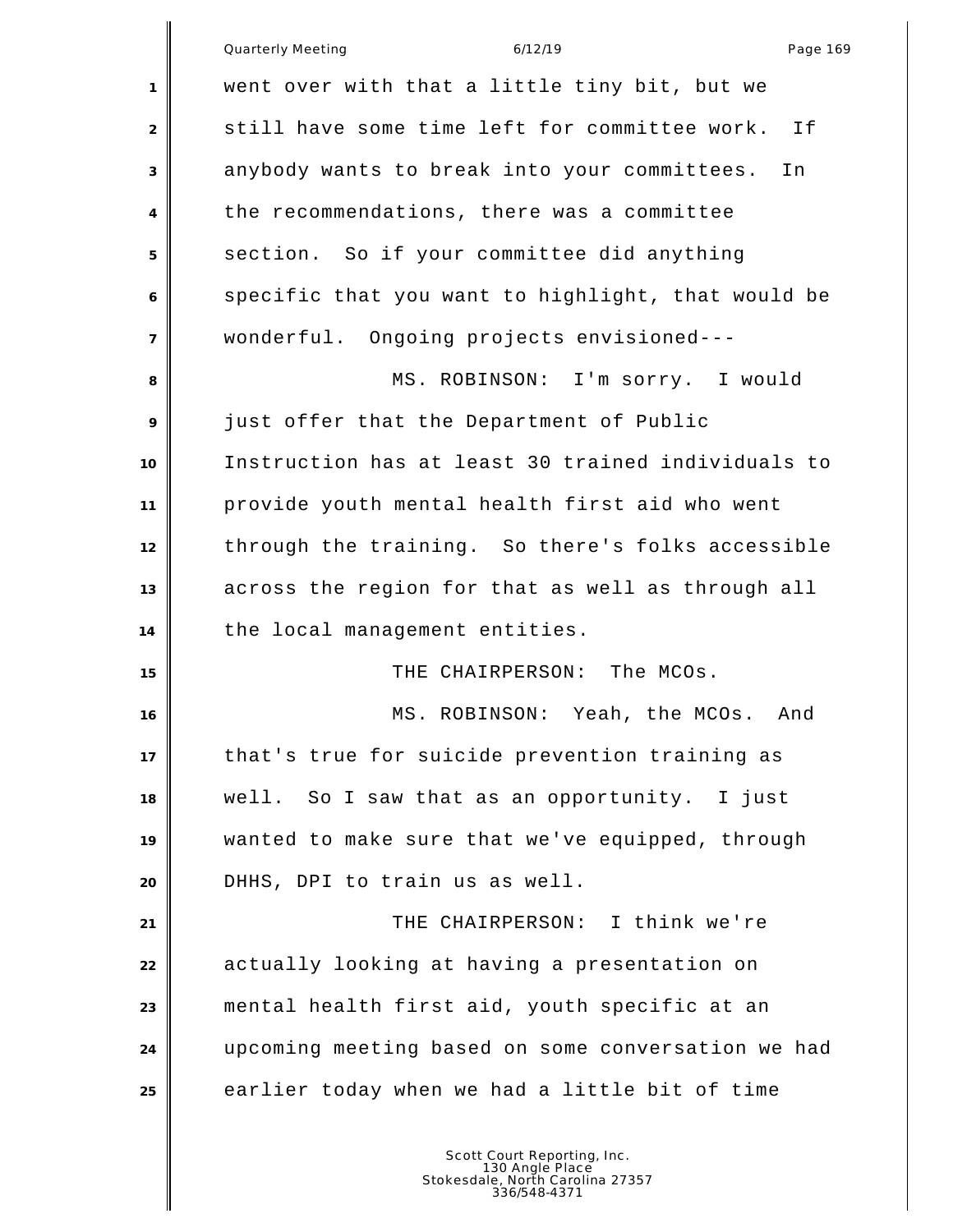|                | Quarterly Meeting<br>6/12/19<br>Page 170           |
|----------------|----------------------------------------------------|
|                |                                                    |
| $\mathbf{1}$   | between sessions. So that's something that we're   |
| 2              | still working on, but I knew that was something    |
| 3              | that we would -- mental health is very important.  |
| 4              | I've heard really good results out of that         |
| 5              | program, so---                                     |
| 6              | MS. ROBINSON: Would you like me to                 |
| $\overline{7}$ | work on that with you?                             |
| 8              | THE CHAIRPERSON: You can, yeah.                    |
| 9              | If you want to do a presentation on that, we       |
| 10             | can work with Tish and Carol Ann, and we'll work   |
| 11             | that out. That would be fine. It makes it easier   |
| 12             | when we already know the person we'd like to ask   |
| 13             | to do it.                                          |
| 14             | If we can break down into                          |
| 15             | subcommittees and then have one person fill out    |
| 16             | their section of this and either let me have it or |
| 17             | email it to me or we'll figure that part out.      |
| 18             | (Committee Work held from 1:58 p.m.                |
| 19             | to $2:26$ p.m.)                                    |
| 20             | THE CHAIRPERSON: All right. Without                |
| 21             | further ado, equity in IDEA.                       |
| 22             | MS. HUDGENS: Good afternoon,                       |
| 23             | everybody. I have Nancy Johnson on the line for    |
| 24             | us, and I hope that you'll be able to hear her.    |
| 25             | If not, if you will kind of raise your thumb up    |
|                |                                                    |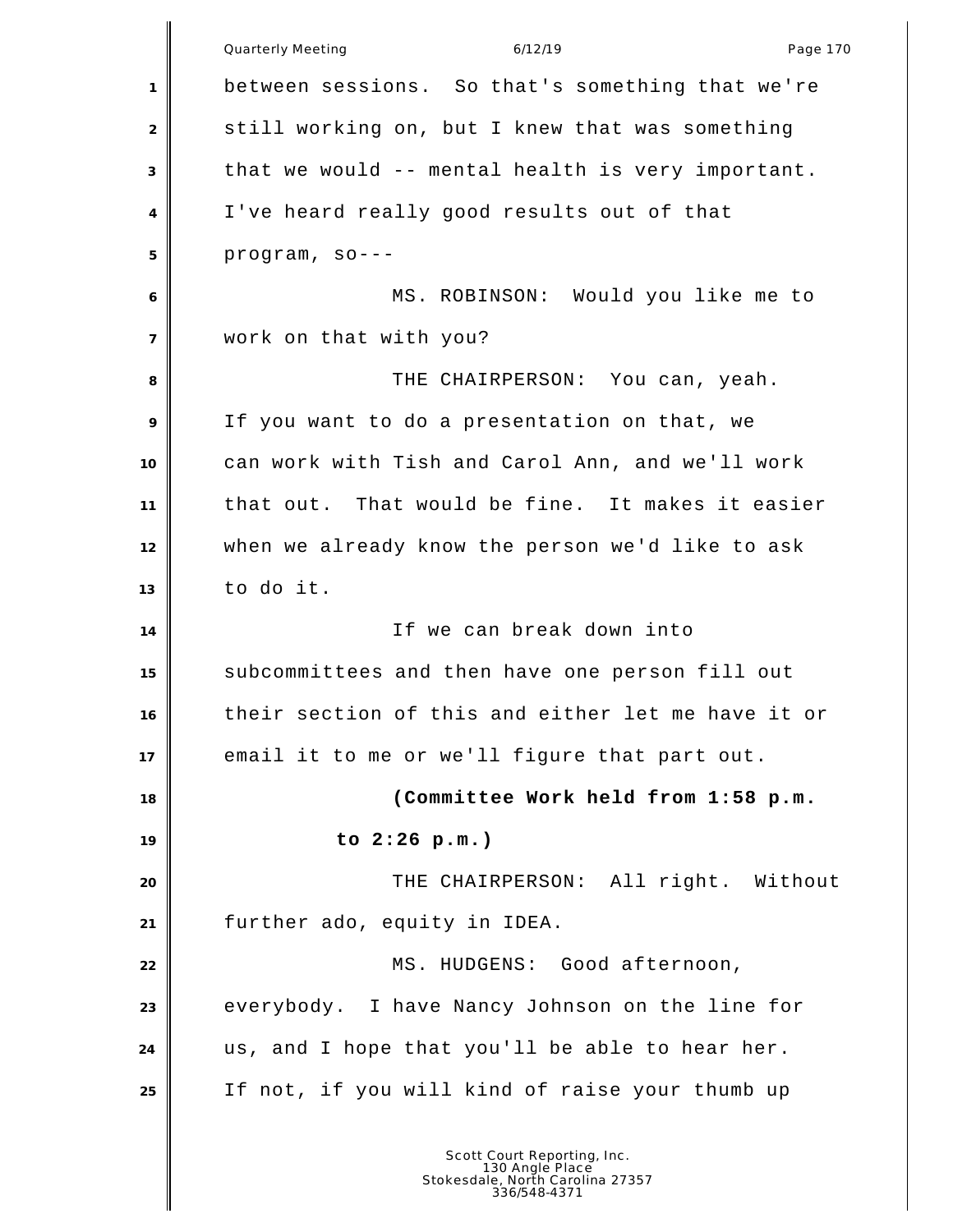|                | Quarterly Meeting<br>6/12/19<br>Page 171           |
|----------------|----------------------------------------------------|
| 1              | and I'll adjust the volume on the phone. Thank     |
| 2              | you.                                               |
| 3              | All right, Nancy, you're up.                       |
| 4              | DR. JOHNSON: Okay. Great. Good                     |
| 5              | afternoon, everyone. Can you hear me?              |
| 6              | MS. HUDGENS: I'm working on the                    |
| $\overline{7}$ | volume. Try it again now.                          |
| 8              | DR. JOHNSON: Okay. Can everyone                    |
| 9              | hear me? Good afternoon.                           |
| 10             | (Multiple council members responded                |
| 11             | affirmatively.)                                    |
| 12             | MS. HUDGENS: You're good to go,                    |
| 13             | Nancy.                                             |
| 14             | DR. JOHNSON: Okay. Great. Thank                    |
| 15             | you. Good afternoon. I'm here to talk to you       |
| 16             | this afternoon about the new regulations, equity   |
| 17             | in IDEA regarding significant disproportionality   |
| 18             | and how states determine which districts have      |
| 19             | significant disproportionality in identification,  |
| 20             | placement, and discipline, as it relates to the    |
| 21             | rates of students with disabilities.               |
| 22             | So for some of you who have been with              |
| 23             | the Advisory Council for more than a year, you may |
| 24             | recall that a couple of years ago, we did seek     |
| 25             | input from you, as one of our stakeholder groups,  |
|                |                                                    |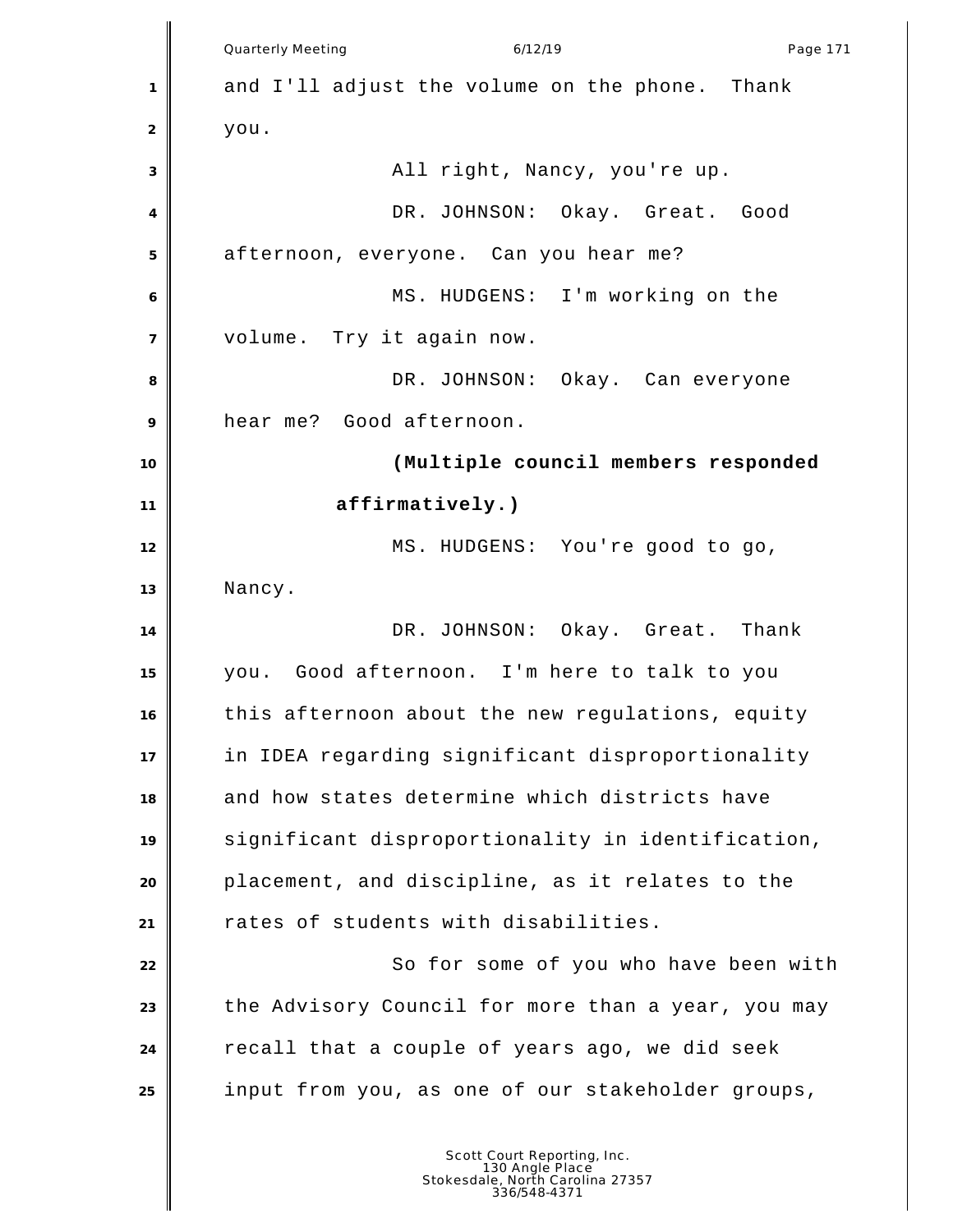|                | <b>Quarterly Meeting</b><br>6/12/19<br>Page 172    |
|----------------|----------------------------------------------------|
| 1              | regarding the proposed changes and changes we      |
| $\overline{2}$ | would need to make to significant                  |
| 3              | disproportionality determinations.                 |
| 4              | So, Carol Ann, if you'll move the                  |
| 5              | slide for me to the next slide.                    |
| 6              | MS. HUDGENS: There's a little bit of               |
| $\overline{7}$ | a lag. Sorry, Nancy.                               |
| 8              | DR. JOHNSON: No problem. Okay. So                  |
| 9              | this -- I'm not going to go over this totally, but |
| 10             | this gives you a visual of a timeline, and as you  |
| 11             | can see, back in December 19, 2016, the new        |
| 12             | regulations were published and they became         |
| 13             | effective immediately but then gave time to        |
| 14             | implement.                                         |
| 15             | The first compliance date was July                 |
| 16             | 1st of 2018, which meant we would be implementing  |
| 17             | them this spring in 2019. However, states were     |
| 18             | notified that the US Office of Special Ed Programs |
| 19             | was going to postpone those or delay the           |
| 20             | regulations because they felt like they needed to  |
| 21             | get some more input and make some changes.<br>So   |
| 22             | states were allowed to postpone them for two       |
| 23             | years, which would push them up -- our             |
| 24             | determinations into the spring of 2021. So that's  |
| 25             | what North Carolina did, and they actually issued  |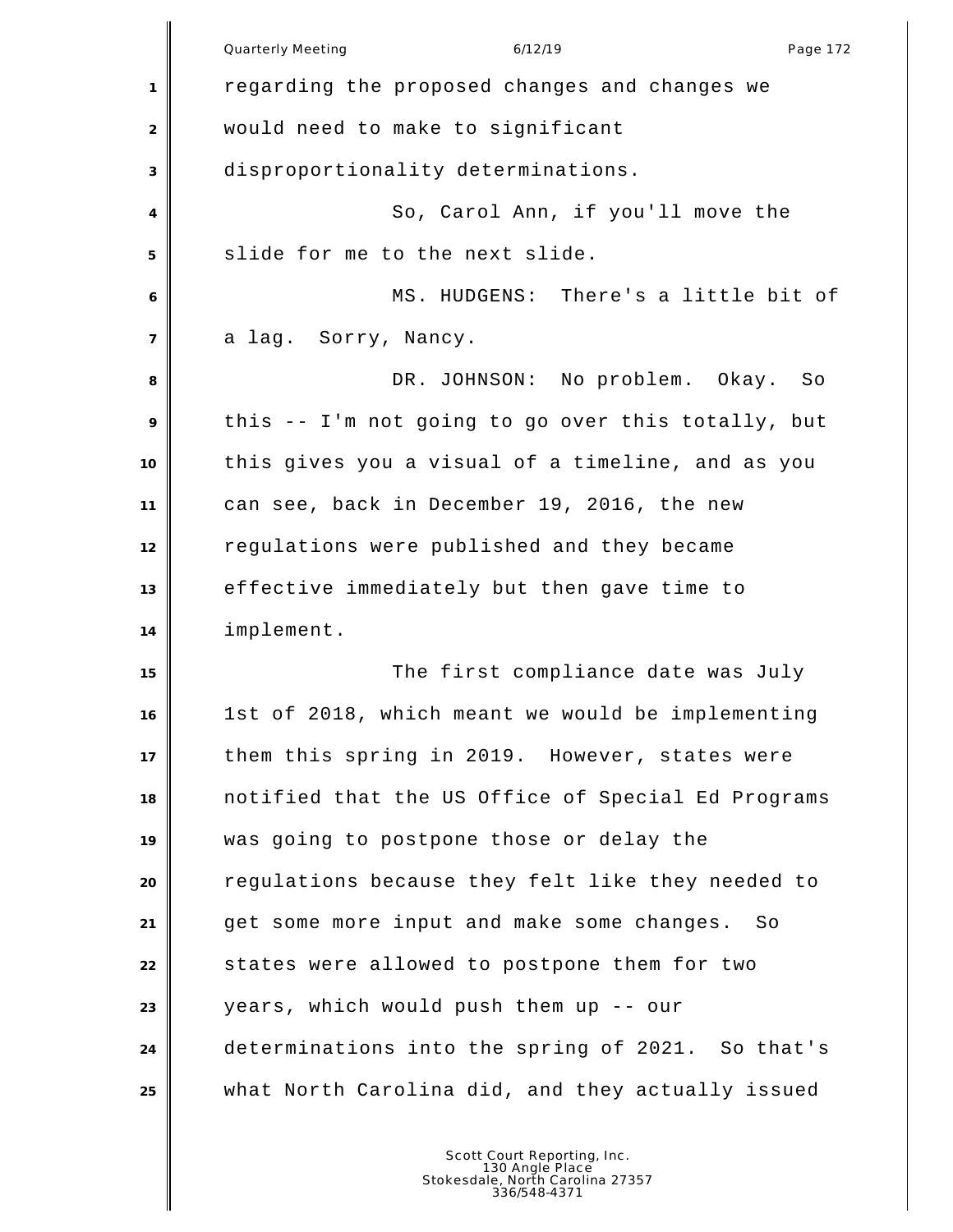|                | Quarterly Meeting<br>6/12/19<br>Page 173          |
|----------------|---------------------------------------------------|
| 1              | that delay on June 29th of 2018.                  |
| $\overline{2}$ | Now recently in March, we learned                 |
| 3              | that a federal judge, due to a court case called  |
| 4              | CO Protection Advocacy Agency -- Colorado, I      |
| 5              | believe, Protection and Advocacy Agency versus    |
| 6              | Betsy DeVos, that the US Office of Special Ed     |
| $\overline{7}$ | Programs had violated the law by delaying the     |
| 8              | regulation and they could no longer do that.      |
| 9              | Now the Department of Justice has                 |
| 10             | filed an appeal about that, but then on May 20th, |
| 11             | the US Office of Special Ed Programs issued a     |
| 12             | statement to the states letting them know they    |
| 13             | expected us to implement the new standards from   |
| 14             | the 2016 regulation. So that is what I'm going to |
| 15             | be talking with you about, is where the           |
| 16             | regulations changed in comparison [inaudible].    |
| 17             | You need to know back in -- well, in              |
| 18             | March when all this was happening, I was already  |
| 19             | in the process of analyzing all of our data based |
| 20             | on our old regulations, and then once we got the  |
| 21             | issuance in May, we had to start over again using |
| 22             | the new requirements.                             |
| 23             | Okay. Carol Ann, I'm ready to move                |
| 24             | There we go. Okay. So I'm just going to<br>on.    |
| 25             | over where the changes are. Everything you see in |
|                |                                                   |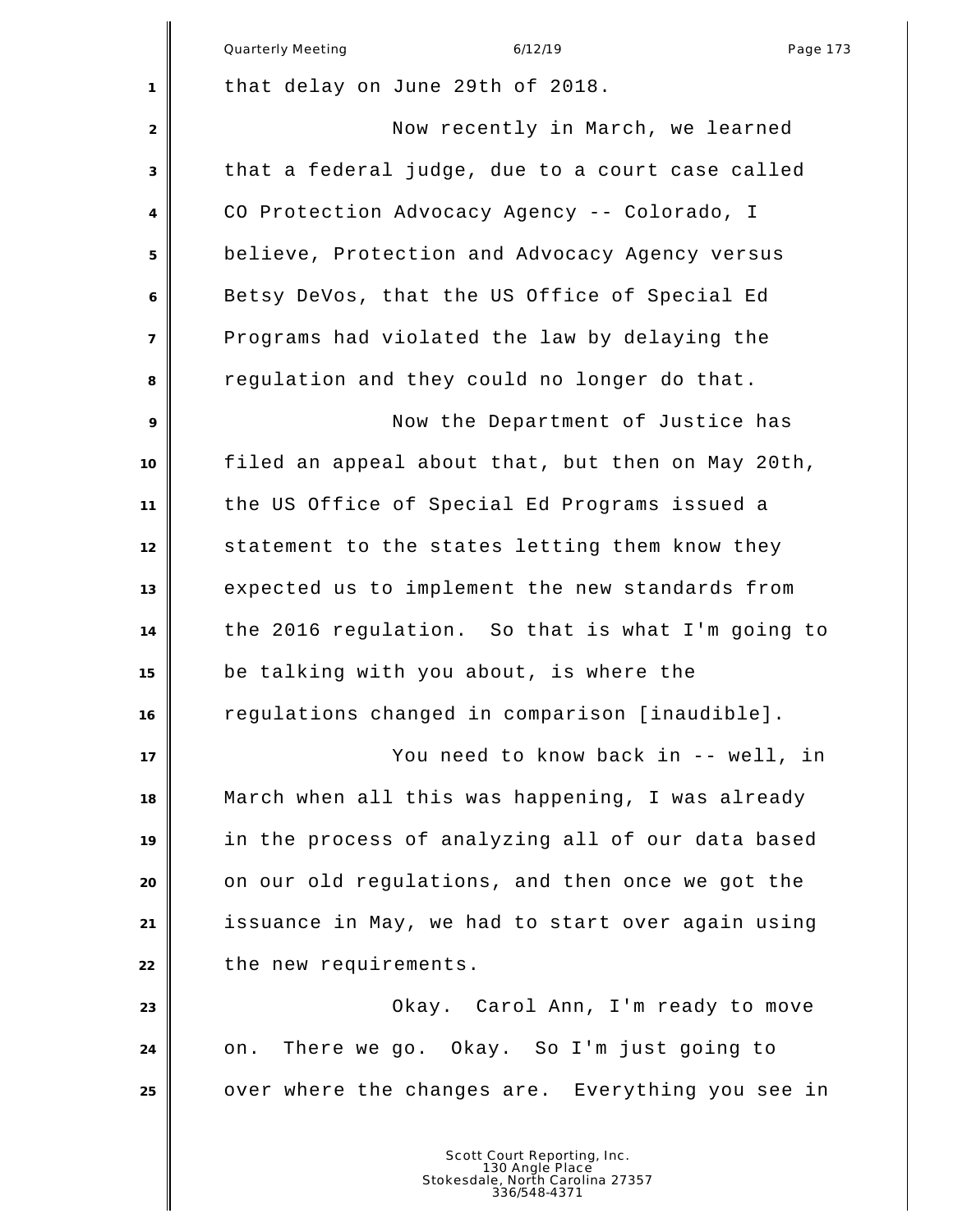|                | Quarterly Meeting<br>6/12/19<br>Page 174           |
|----------------|----------------------------------------------------|
| 1              | red is new for us in comparison to what our old    |
| 2              | regulations looked like. Some of these things --   |
| 3              | for those of you who were involved in meetings     |
| 4              | with us when we reported the stakeholders who were |
| 5              | giving us input, you'll see that some of these     |
| 6              | things are things -- recommendations you may have  |
| $\overline{7}$ | made. Cell size. Sometimes it's the numerator      |
| 8              | we're calculating from, and the maximum cell size  |
| 9              | we're allowed to use is ten, and that is what all  |
| 10             | the stakeholders in North Carolina proposed to us  |
| 11             | that we go with that.                              |
| 12             | We did use a cell size of ten in                   |
| 13             | discipline. That is new for identification and     |
| 14             | placement. We did not presumably use a cell size   |
| 15             | or numerator. N size, that is the denominator,     |
| 16             | and we -- in the past, we were using a denominator |
| 17             | or an N size of 30. We were using it based on the  |
| 18             | number of students with disabilities in one of     |
| 19             | those categories into consideration.               |
| 20             | So the only thing there that has                   |
| 21             | changed for us is that for identification, we're   |
| 22             | required to apply the N size to the enrollment of  |
| 23             | the LEA rather than the number of students with    |
| 24             | disabilities, and that's a slight change there for |
| 25             | us.                                                |
|                |                                                    |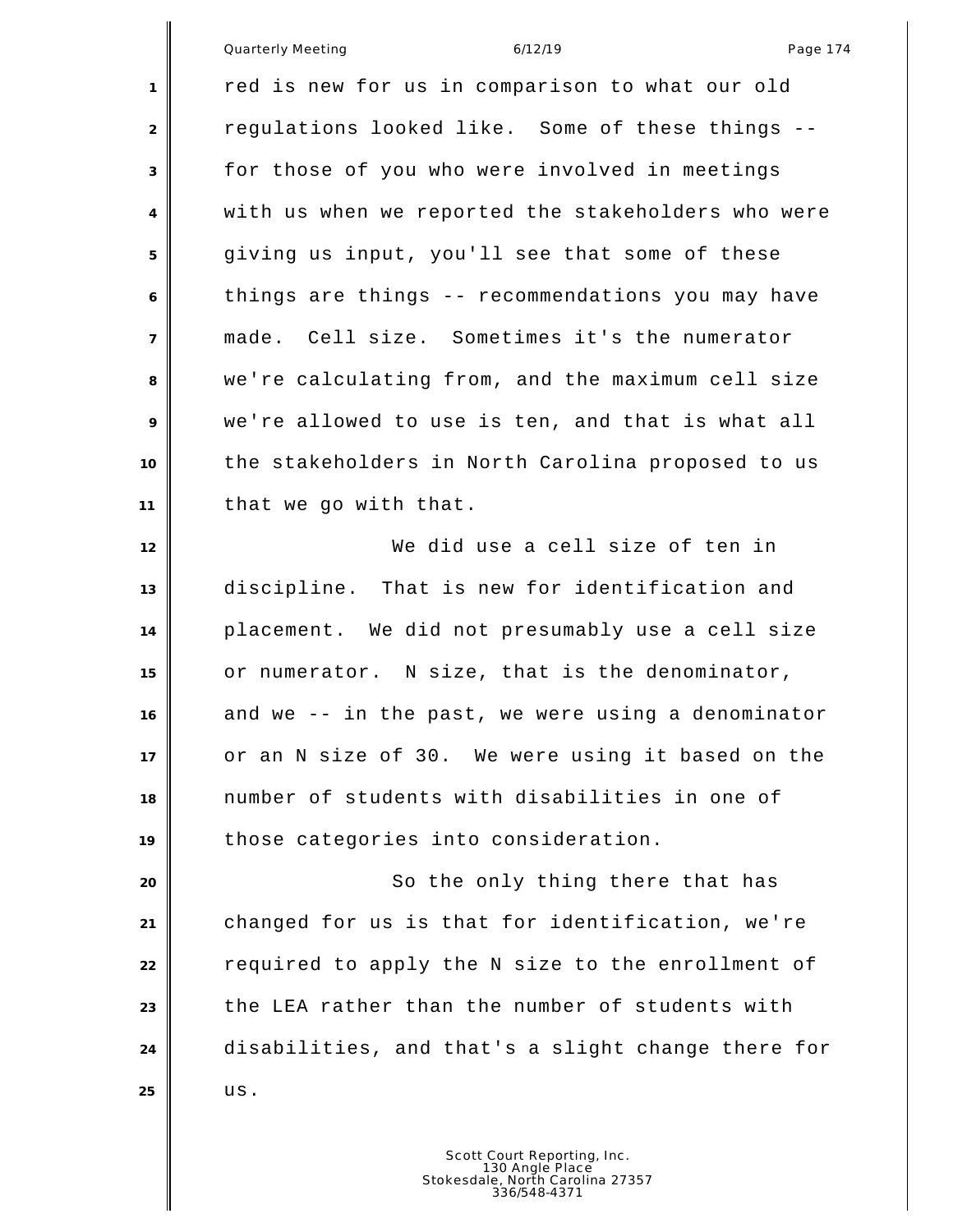| 1              | Another change is that we are                      |
|----------------|----------------------------------------------------|
| $\overline{2}$ | required to use a standard methodology, and we     |
| 3              | must use a risk ratio. We were already using a     |
| 4              | risk ratio for identification and placement.<br>We |
| 5              | were using a state average rate for discipline so  |
| 6              | the risk ratio is new for discipline. We have not  |
| $\overline{7}$ | used that in past years.                           |
| 8              | Now we have to come to some agreement              |
| 9              | about what our risk ratio would be. This is the    |
| 10             | one area where there was slight differences from   |
| 11             | the different stakeholder groups in the area of    |
| 12             | discipline. Everyone agreed with using --          |
| 13             | continuing to use the 3.0 risk ratio for           |
| 14             | identification and placement.                      |
| 15             | We had people ranging everywhere from              |
| 16             | a 2.5 risk ratio to recommending a 4.0 risk ratio  |
| 17             | for discipline, and we decided that most of the    |
| 18             | input we got that it would be easiest for          |
| 19             | everybody involved to understand, for us to        |
| 20             | explain it to parents, to LEAs, to actually        |
| 21             | implement it, if we use a 3.0 risk ratio across    |
| 22             | the board.                                         |
| 23             | Remember, we're looking at                         |
| 24             | significant disproportionality, not just for a     |
| 25             | district who's disproportionate, but that we       |
|                |                                                    |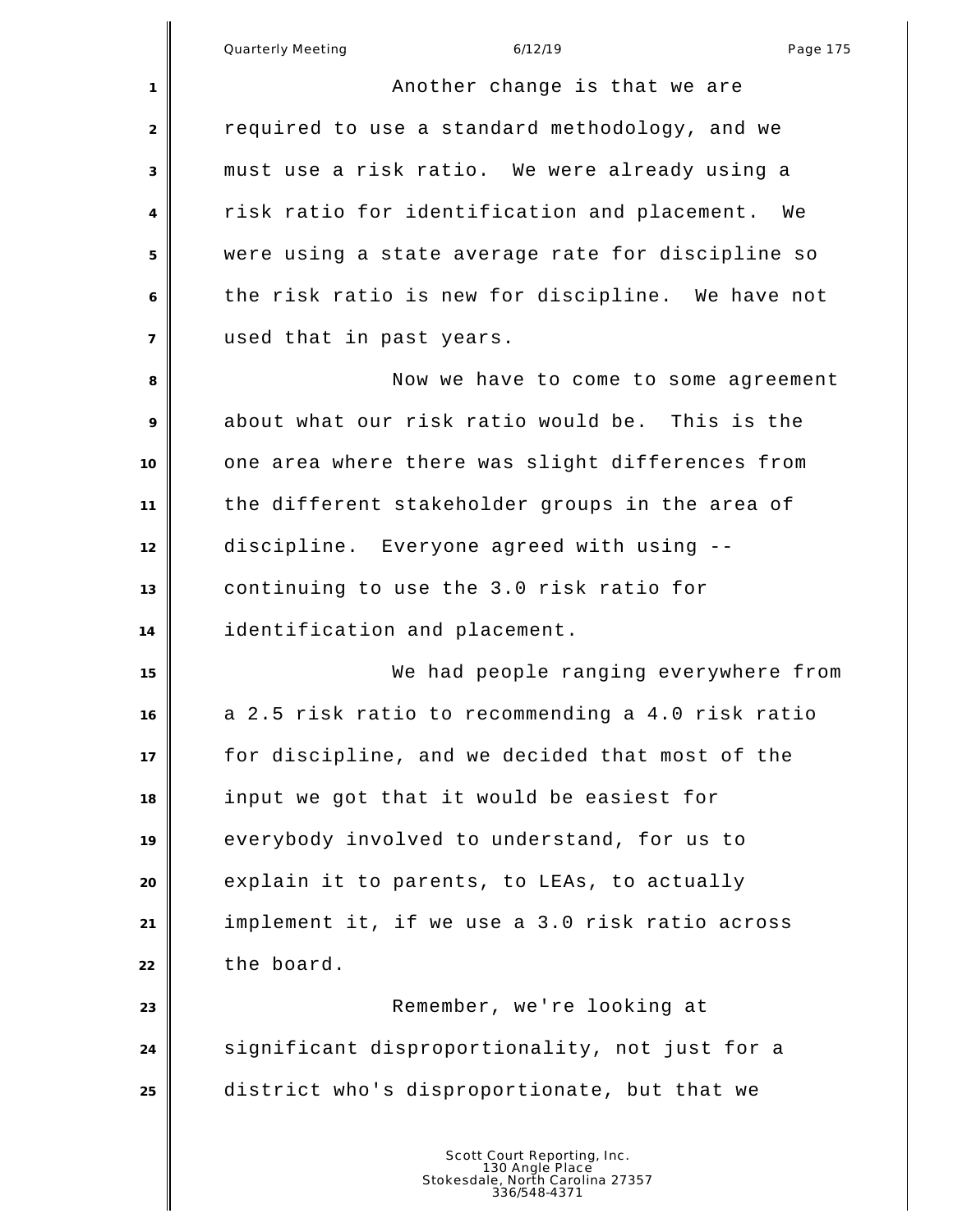|                | Quarterly Meeting<br>6/12/19<br>Page 176           |
|----------------|----------------------------------------------------|
| 1              | determine [inaudible]. So for this first year,     |
| $\overline{2}$ | because we had to implement so quickly, we went    |
| 3              | across the board with a 3.0 risk ratio.            |
| 4              | The other area is reasonable                       |
| 5              | progress. We already had in existence that if a    |
| 6              | district -- if we considered a district with three |
| $\overline{7}$ | consecutive years, we -- I didn't put three        |
| 8              | consecutive years on here because we look at the   |
| 9              | current year and two previous years. That          |
| 10             | continues to be allowed in the new regulations,    |
| 11             | but that is not a change. We've already            |
| 12             | implemented that.                                  |
| 13             | We were also already implementing                  |
| 14             | reasonable progress. In North Carolina,            |
| 15             | reasonable progress was, as long as you got below  |
| 16             | a 5.0 risk ratio, you made reasonable progress.    |
| 17             | Well, the new regulations require that you show    |
| 18             | progress in your risk ratio each year if you're    |
| 19             | using consecutive years. So the consensus, at      |
| 20             | least of the stakeholders, was that we go ahead    |
| 21             | and continue that 5.0 risk ratio because if we     |
| 22             | just allow districts to show progress if they're   |
| 23             | at a 12.5 risk ratio, that's extremely high.<br>So |
| 24             | we want to them to get it below 5.0. So we kept    |
| 25             | that piece.                                        |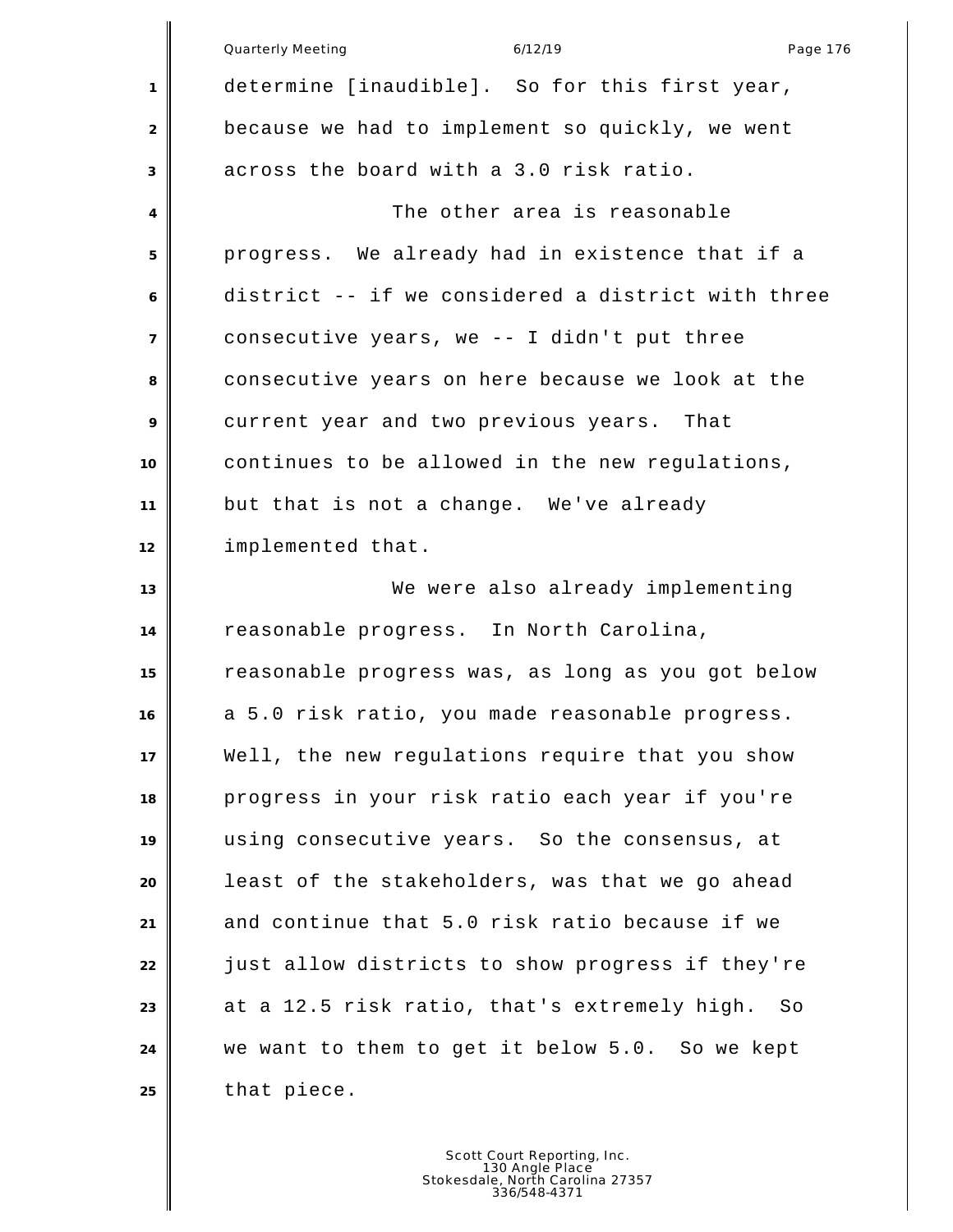∥

| $\mathbf{1}$               | And then we said because these                     |
|----------------------------|----------------------------------------------------|
| 2                          | fluctuate so much and particularly with small      |
| 3                          | districts, one or two kids either way can shift    |
| 4                          | the risk ratio by a whole percentage point. So we  |
| 5                          | said that reasonable progress -- this is something |
| 6                          | OSEP eventually will have to approve, but based on |
| $\overline{7}$             | how OSEP does APR reasonable progress, we said     |
| 8                          | that as long as a district each year had not --    |
| 9                          | was less than a 0.2 increase in their risk ratio   |
| 10                         | for each of the two years, because we look at both |
| 11                         | years, and they are below the 5.0 risk ratio, we   |
| 12                         | will consider them to have made reasonable         |
| 13                         | progress.                                          |
| 14                         | Okay. So that's one thing. And                     |
| 15                         | before I move on to the other areas, I did want to |
| 16                         | say that -- well, yeah, I do want to say that we   |
| 17                         |                                                    |
|                            | have this year -- under the new regulations, we    |
|                            | identified fewer LEAs than we did the previous     |
|                            | year, and that was a little bit surprising.<br>We  |
|                            | did identify a few more -- we identified nine LEAs |
|                            | altogether, and last year we had around 16 LEAs,   |
| 18<br>19<br>20<br>21<br>22 | but the reason being, we had a few more in the     |
|                            | area of identification, but we had a lot less in   |
| 23<br>24                   | the area of discipline.                            |
| 25                         | So I'm going to have Carol Ann move                |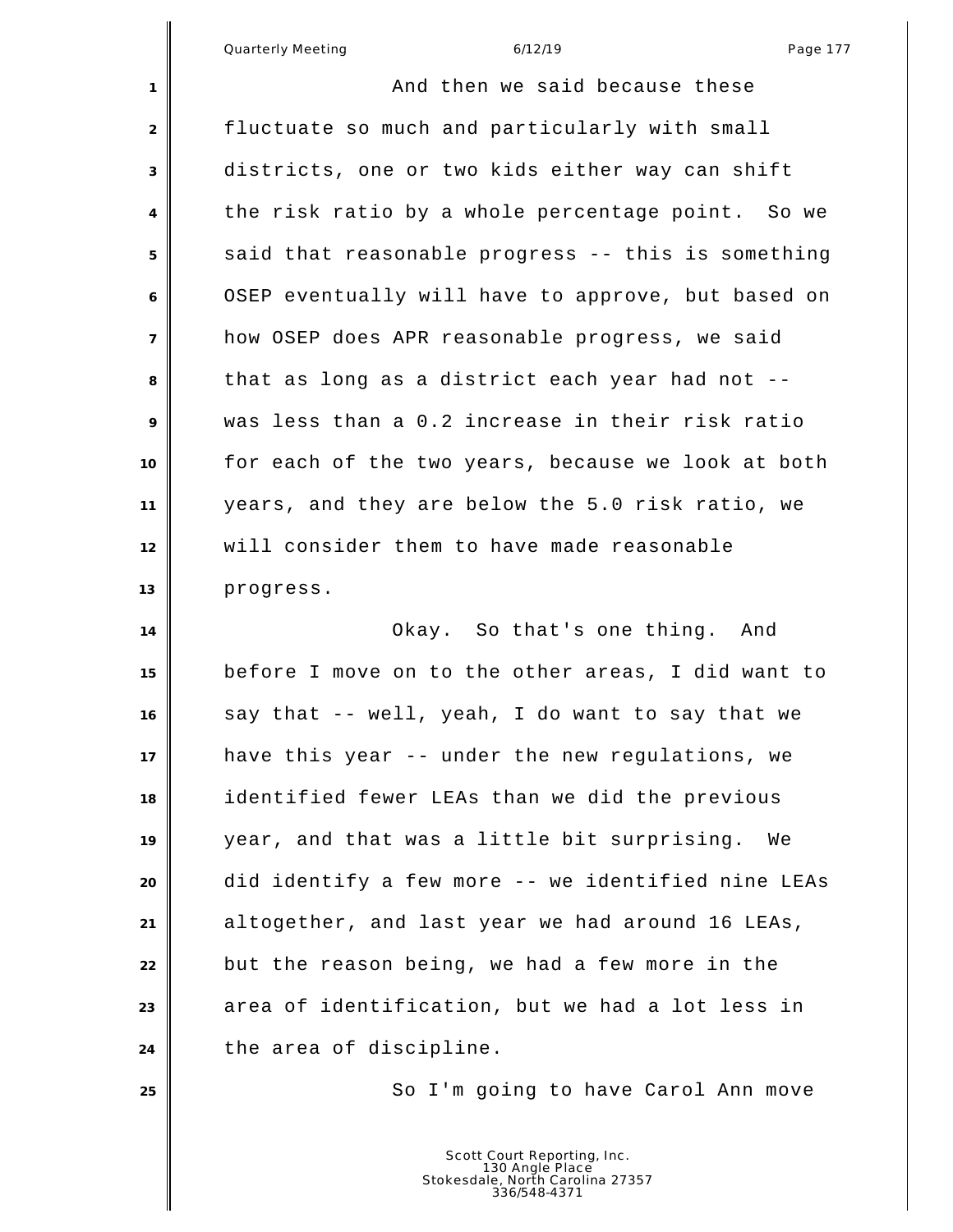| Quarterly Meeting |  |
|-------------------|--|
|                   |  |

|                | Quarterly Meeting<br>6/12/19<br>Page 178           |
|----------------|----------------------------------------------------|
| 1              | on to the next slide and explain to you about      |
| $\overline{c}$ | discipline. Discipline is the area that is the     |
| 3              | most different of the other areas. In past years,  |
| 4              | we looked at three different types of disciplinary |
| 5              | actions. This year we are required to look at      |
| 6              | five different types of disciplinary actions, two  |
| 7              | of which we used to look at, the greater than ten  |
| 8              | days out-of-school suspension, like an individual  |
| 9              | child getting an eleventh or greater day of        |
| 10             | suspension or an in-school suspension for an       |
| 11             | individual child that is greater than ten days.    |
| 12             | We still look at that data. We don't have a lot    |
| 13             | of students in those two categories.               |
| 14             | The new categories we're required to               |
| 15             | look at is a student getting an individual         |
| 16             | suspension out of school less than ten days, an    |
| $17$           | individual in-school suspension of less ten days,  |
| 18             | and then total disciplinary removal. So that is    |
| 19             | not looking at individual students. It's looking   |
| 20             | at the number of incidences of all suspensions,    |
| 21             | the five suspensions -- types of suspensions we    |
| 22             | mentioned. So we are analyzing the data based on   |
| 23             | that.                                              |
| 24             | The difference is, this year we had                |
| 25             | one district that fell under in the area of total  |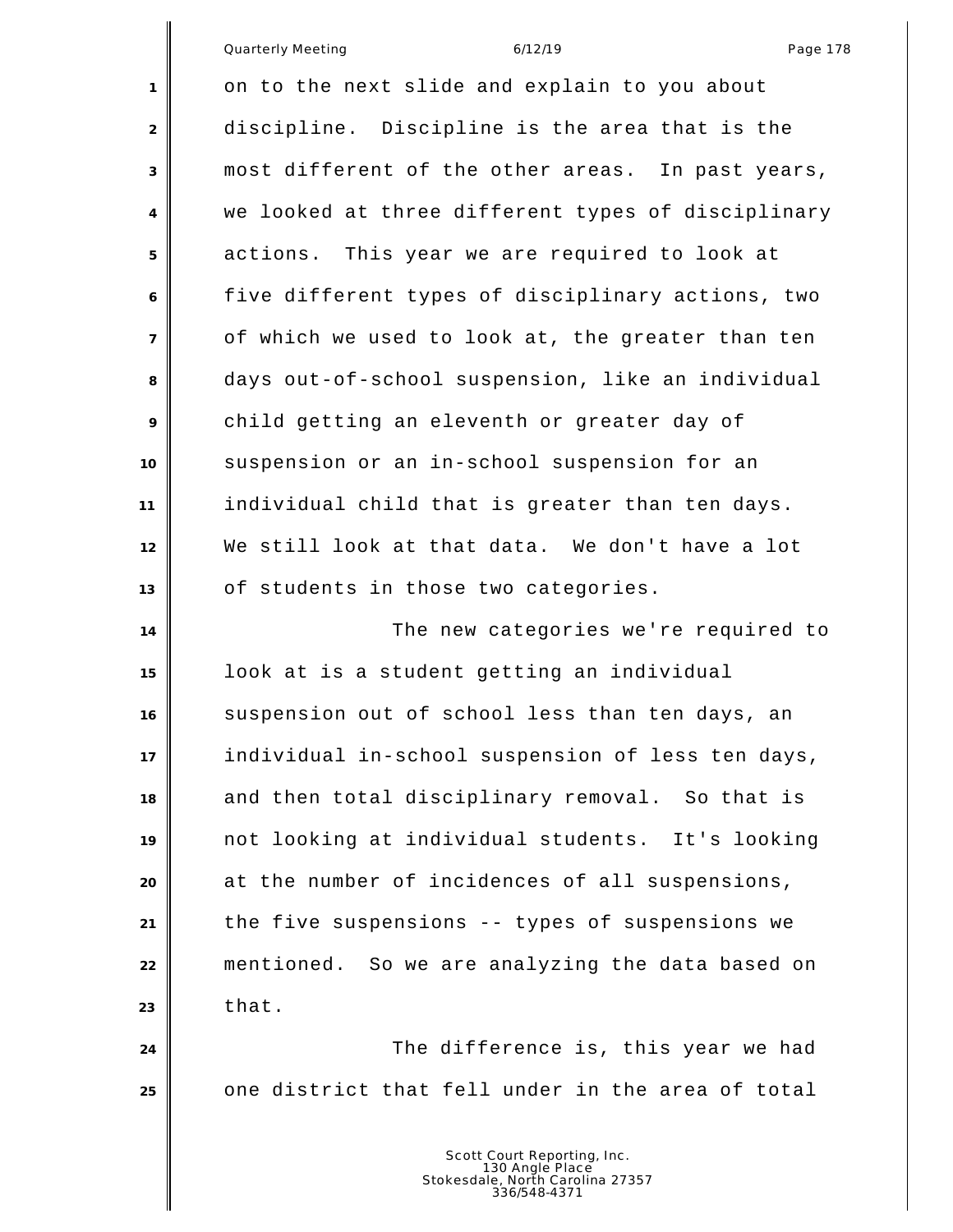|                | Quarterly Meeting<br>6/12/19<br>Page 179           |
|----------------|----------------------------------------------------|
| 1              | disciplinary removal, and they happened to be on   |
| 2              | the warning list for the previous year for         |
| 3              | short-term suspensions that accumulated --         |
| 4              | out-of-school suspensions that accumulated to      |
| 5              | greater than ten days in a school year.            |
| 6              | But if you'll note, we no longer                   |
| $\overline{7}$ | review less than ten-day out-of-school suspensions |
| 8              | that accumulate to greater than ten days in a      |
| 9              | school year for a kid, and that was our area where |
| 10             | we had most of our districts on the list for       |
| 11             | significant disproportionality. Now that data      |
| 12             | does feed into the total disciplinary removal, but |
| 13             | we're not looking at it separately.                |
| 14             | Now saying that we only have one                   |
| 15             | district now, you do need to know that I'm still   |
| 16             | putting together a warning list, and those are     |
| 17             | districts that are at a 3.0 risk ratio in          |
| 18             | identification, placement, or discipline in this   |
| 19             | current year and may have been for previous years, |
| 20             | but have made enough progress just to remain on    |
| 21             | the warning list.                                  |
| 22             | And we have a lot more districts that              |
| 23             | will be on the warning list for identification and |
| 24             | discipline. Not too many more for placement, but   |
| 25             | identification and discipline, we're going to have |
|                |                                                    |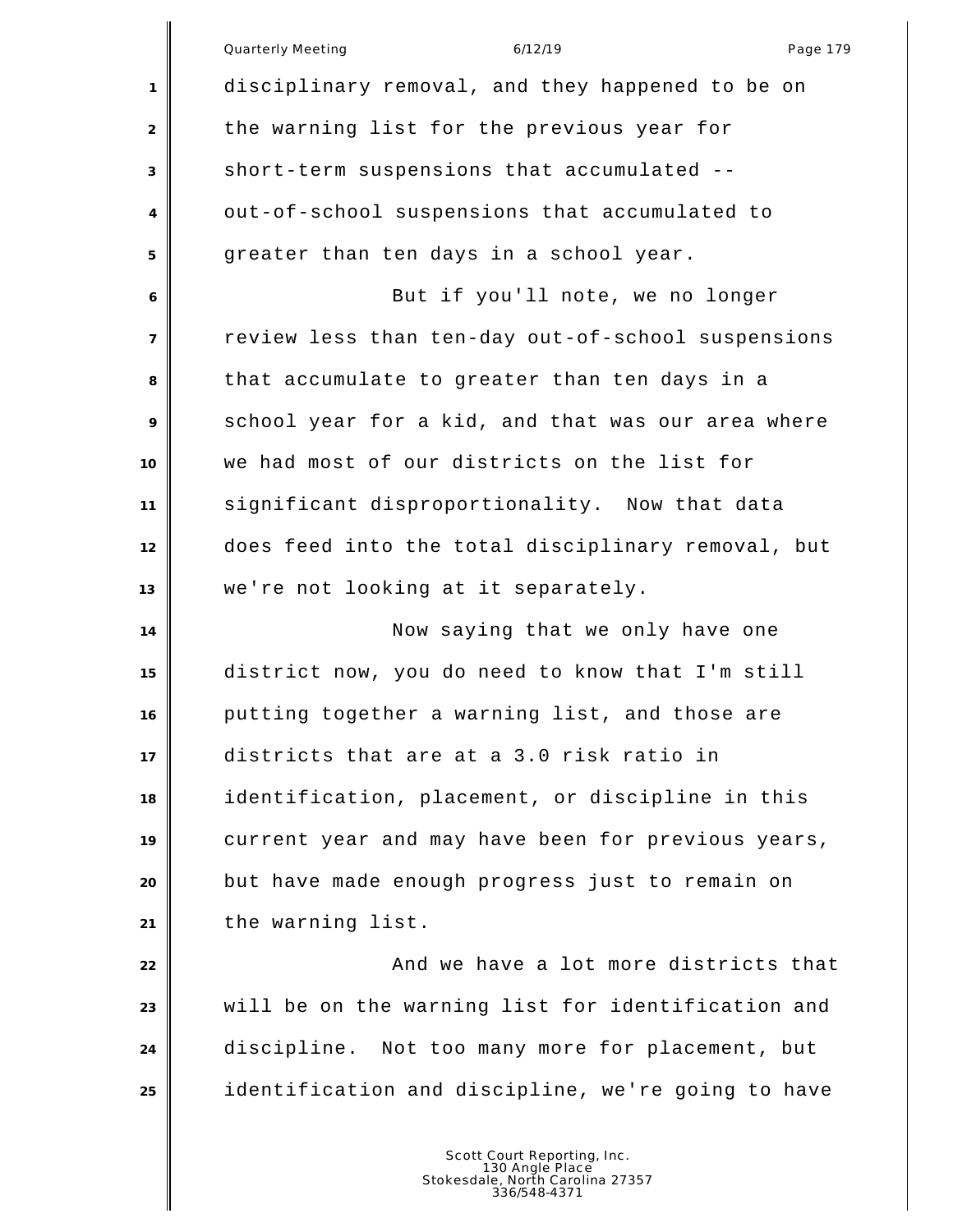|                | <b>Quarterly Meeting</b><br>6/12/19<br>Page 180    |
|----------------|----------------------------------------------------|
| 1              | over a hundred LEAs on the warning list, which is  |
| 2              | letting them know you need to be looking at your   |
| 3              | data because in future years, you may have         |
| 4              | significant disproportionality.                    |
| 5              | With that said, the other area that                |
| 6              | we have made changes in, in their early            |
| $\overline{7}$ | intervening plan that they submit through          |
| 8              | [inaudible] project, they will have to identify    |
| 9              | [inaudible] factors that they must address that    |
| 10             | relate to the area of significant                  |
| 11             | disproportionality.                                |
| 12             | For example, if they're identified in              |
| 13             | discipline, they'll have to target their plan      |
| 14             | towards disciplinary practices, and they'll have   |
| 15             | to explain what they felt contributed to the       |
| 16             | significant disproportionality such as lack of     |
| 17             | professional development or underidentification of |
| 18             | students of a certain race or lack of              |
| 19             | implementation of infidelity and implementation    |
| 20             | [inaudible]. So they'll have to dig down into the  |
| 21             | root causes and identify that for us in the plan.  |
| 22             | The other thing that is new is that                |
| 23             | in the past, funds were only allowed to be spent   |
| 24             | on students who had not ever been identified as    |
| 25             | being a student with a disability. Funds can now   |
|                |                                                    |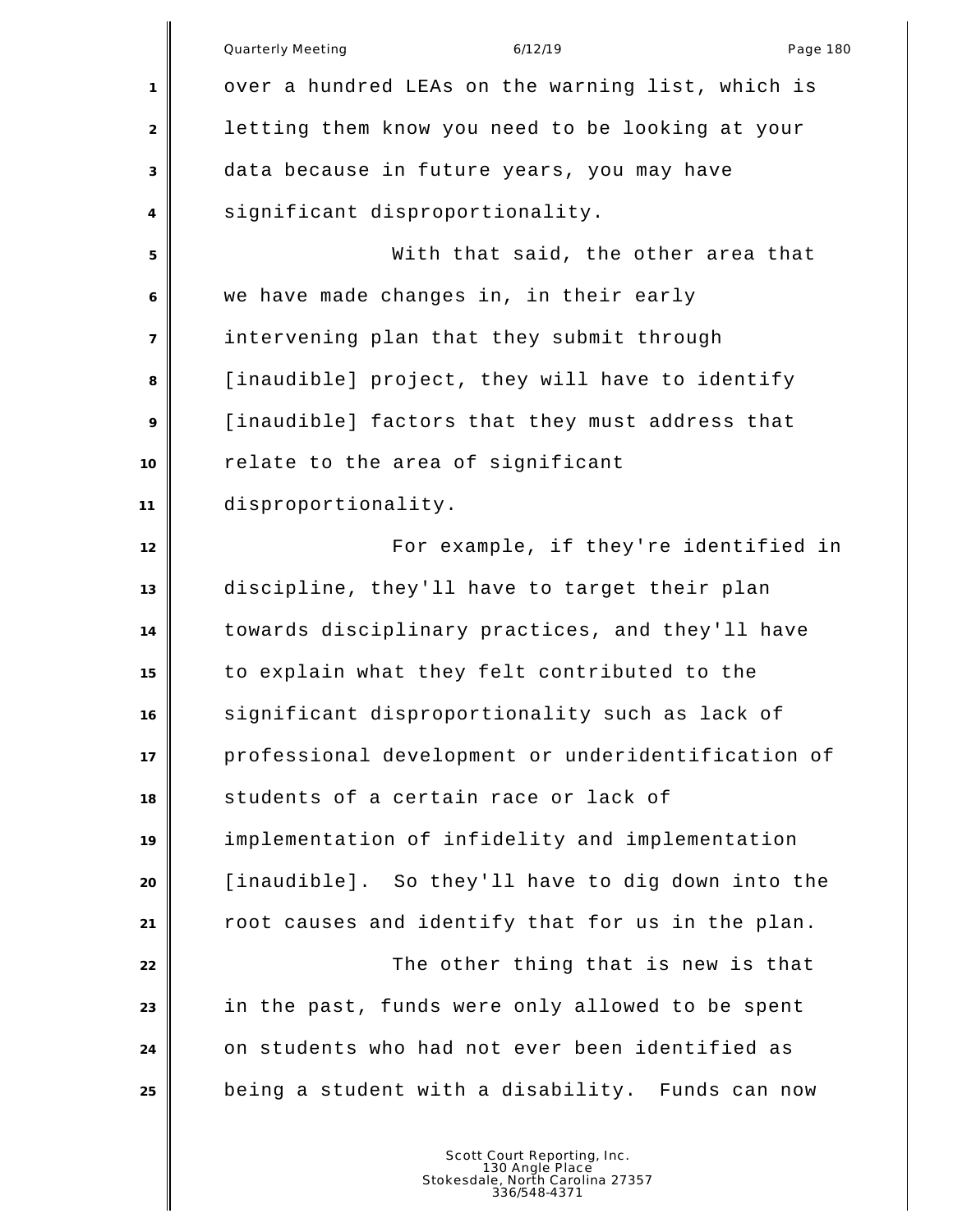|                | <b>Quarterly Meeting</b><br>6/12/19<br>Page 181                                                    |
|----------------|----------------------------------------------------------------------------------------------------|
| 1              | be spent on students with disabilities also but                                                    |
| 2              | not exclusively. So their plan can be used for                                                     |
| 3              | both students without and with disabilities.                                                       |
| 4              | And, lastly, the other change is, we                                                               |
| 5              | do have to -- in the past, we have only looked at                                                  |
| 6              | school-age children ages six through 21. We will                                                   |
| $\overline{7}$ | be, in future years, including preschool students                                                  |
| 8              | ages three, four, and five in the area of                                                          |
| 9              | identification and in the area of discipline, and                                                  |
| 10             | that becomes effective next July for the 2021                                                      |
| 11             | determination.                                                                                     |
| 12             | Okay. So those are all the changes.                                                                |
| 13             | I know I went through those quickly, but I did                                                     |
| 14             | want to be available to answer any questions that                                                  |
| 15             | you might have.                                                                                    |
| 16             | MS. HUDGENS:<br>Nancy, I have one                                                                  |
| 17             | question for the virtual participants. For the                                                     |
| 18             | significant disproportionality, are those lists of                                                 |
| 19             | LEAs on the public website?                                                                        |
| 20             | DR. JOHNSON: The list just went out.                                                               |
| 21             | They are not, to my knowledge, on the public                                                       |
| 22             | website, but I believe that we can get them up.                                                    |
| 23             | That is public information. So we will -- I'll                                                     |
| 24             | make a note of that.                                                                               |
| 25             | MS. HUDGENS: Thank you.                                                                            |
|                | Scott Court Reporting, Inc.<br>130 Angle Place<br>Stokesdale, North Carolina 27357<br>336/548-4371 |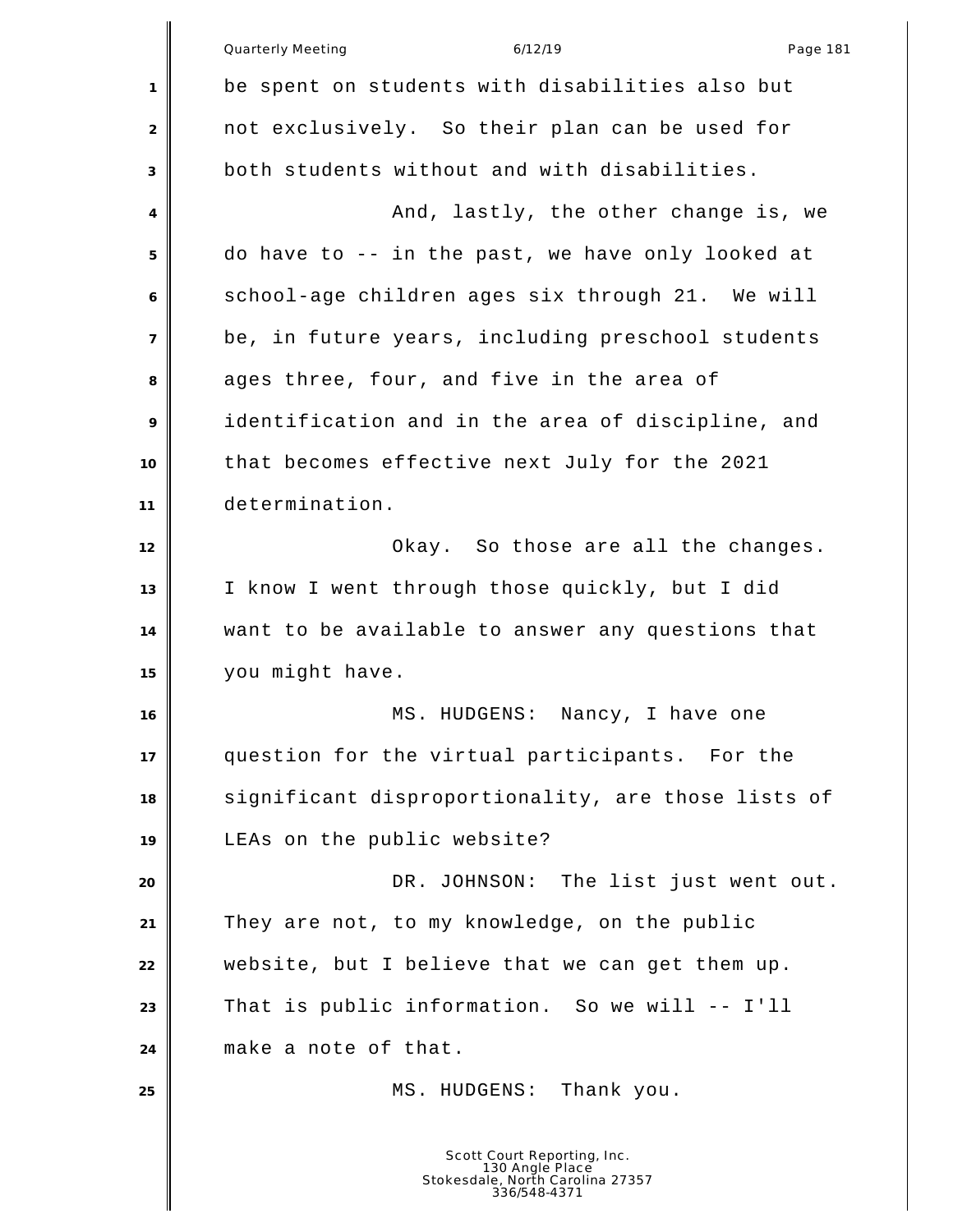Quarterly Meeting and the control of the 6/12/19 control of the Page 182 DR. JOHNSON: And I'm not the guru in 2 getting stuff up on the public website [inaudible] have that done or whoever there at DPI. But I don't know long [inaudible] how long it takes to publish it, but I will let you know. Are there questions? I know I went through that in a hurry. MS. HUDGENS: Well, it looks like you must have done a fabulous job because everyone here appears to have their need for knowledge met today on disproportionality. 12 DR. JOHNSON: That's great. Either that or they're tired from being there all day and overloaded with information. MS. HUDGENS: Well, we won't comment on that one. **THE CHAIRPERSON:** We plead the Fifth. 18 | DR. JOHNSON: Okay. 19 MS. HUDGENS: And I'm checking virtually, and our virtual participants just say thank you, Nancy, for the information. **DR. JOHNSON:** Okay. Great. Thank you. I appreciate the opportunity to speak to you, and if you have any questions, you can feel free to email me. I didn't include it in the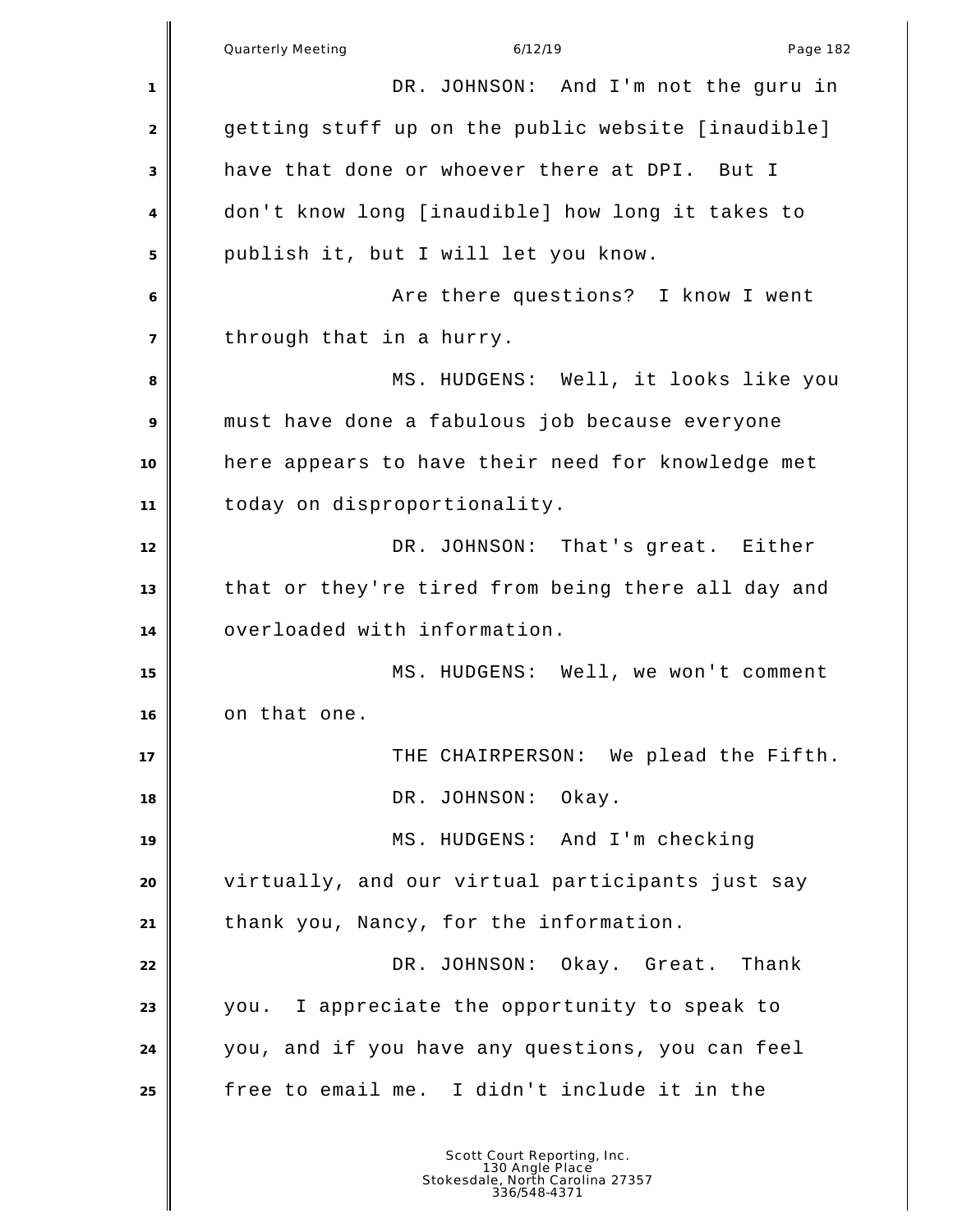Quarterly Meeting and the control of the 6/12/19 control of the Page 183 presentation, but my email is N, as in Nancy, T, as in Tom, J-o-h-n-s-o@UNCC.edu. MS. HUDGENS: Okay. Nancy, I am going to mute your line now and turn it back over to Leanna for the rest of our agenda. Thank you. DR. JOHNSON: Thank you. THE CHAIRPERSON: And next up is we have one announcement, and we'll go ahead and do that one, and then open it up for any other 10 announcements. MS. DANIELS-HALL: So we would like to congratulate--- 13 THE CHAIRPERSON: Any guesses who? No guesses? MS. DANIELS-HALL: ---Teresa Mebane. THE CHAIRPERSON: Teresa Mebane. She's finishing her second term on the Council, her second two-year term. So it's bittersweet. MS. MEBANE: So this is the last meeting? THE CHAIRPERSON: Through July, but 22 this is sadly, according to the rules and 23 everything. You can come as a guest. You can come and watch. You don't have to leave. But I want to thank you for all your work that you've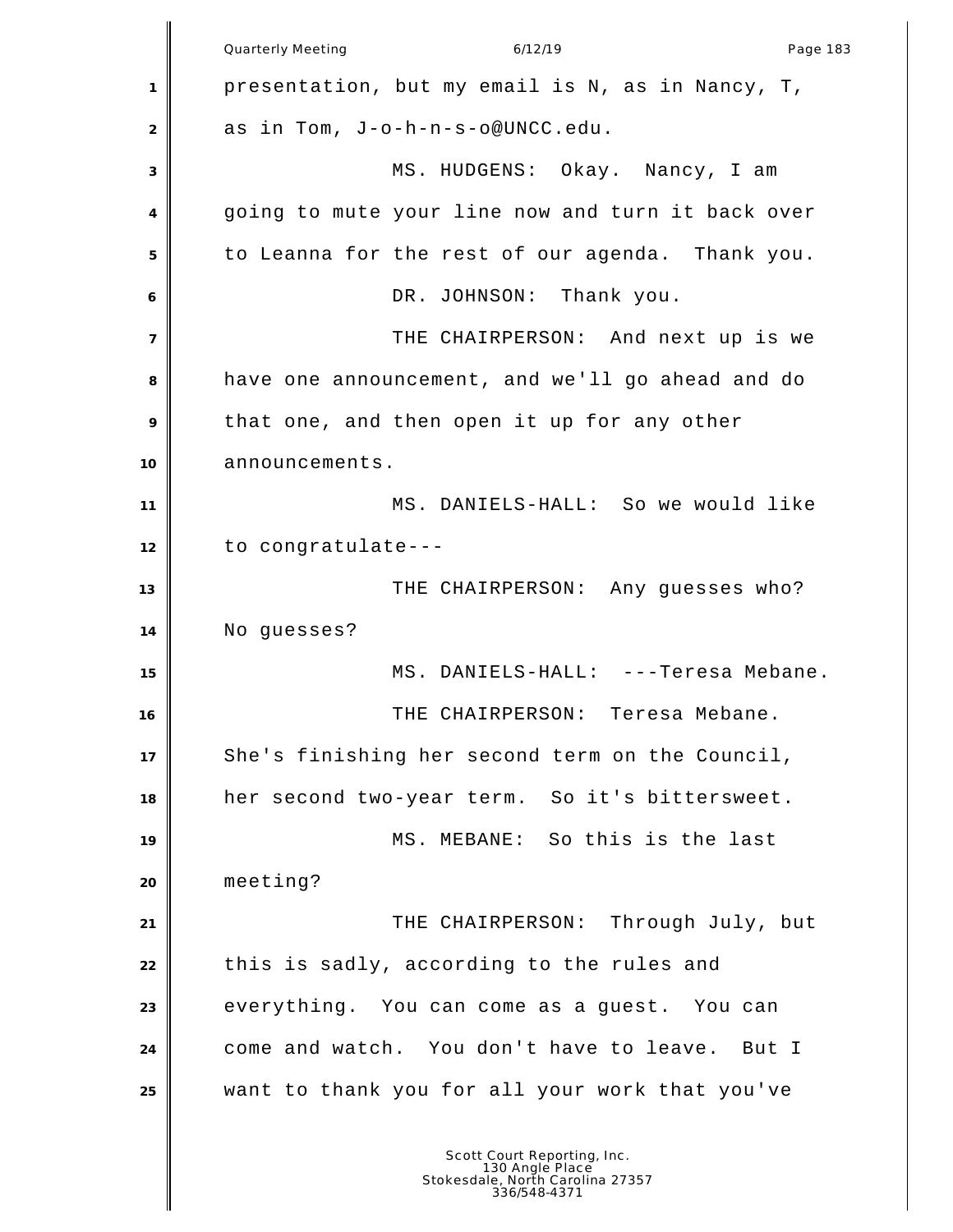Quarterly Meeting and the control of the 6/12/19 control of the Page 184 done on this Council. You were chairing it before I began it, I remember, right? MS. MEBANE: What? THE CHAIRPERSON: You were chairing it before I started. 6 | MS. MEBANE: No. 7 THE CHAIRPERSON: I thought she was? MS. DANIELS-HALL: I thought she was too. We've known you so long, we thought you had been chair. THE CHAIRPERSON: Nicole Jimerson was the chair, but I think she was the chair before Nicole. MS. MEBANE: No. THE CHAIRPERSON: You weren't? 16 MS. THOMAS: I think they're thinking of the other blond. MS. BYNUM: Jill Searcy. MS. DANIELS-HALL: Jill Searcy, yes, the other blond. THE CHAIRPERSON: Thank you for all your hard work here. Are there any other 23 announcements? MS. THOMAS: Can I get one since I -- instead of doing updates today, I thought it was Scott Court Reporting, Inc. 130 Angle Place Stokesdale, North Carolina 27357 336/548-4371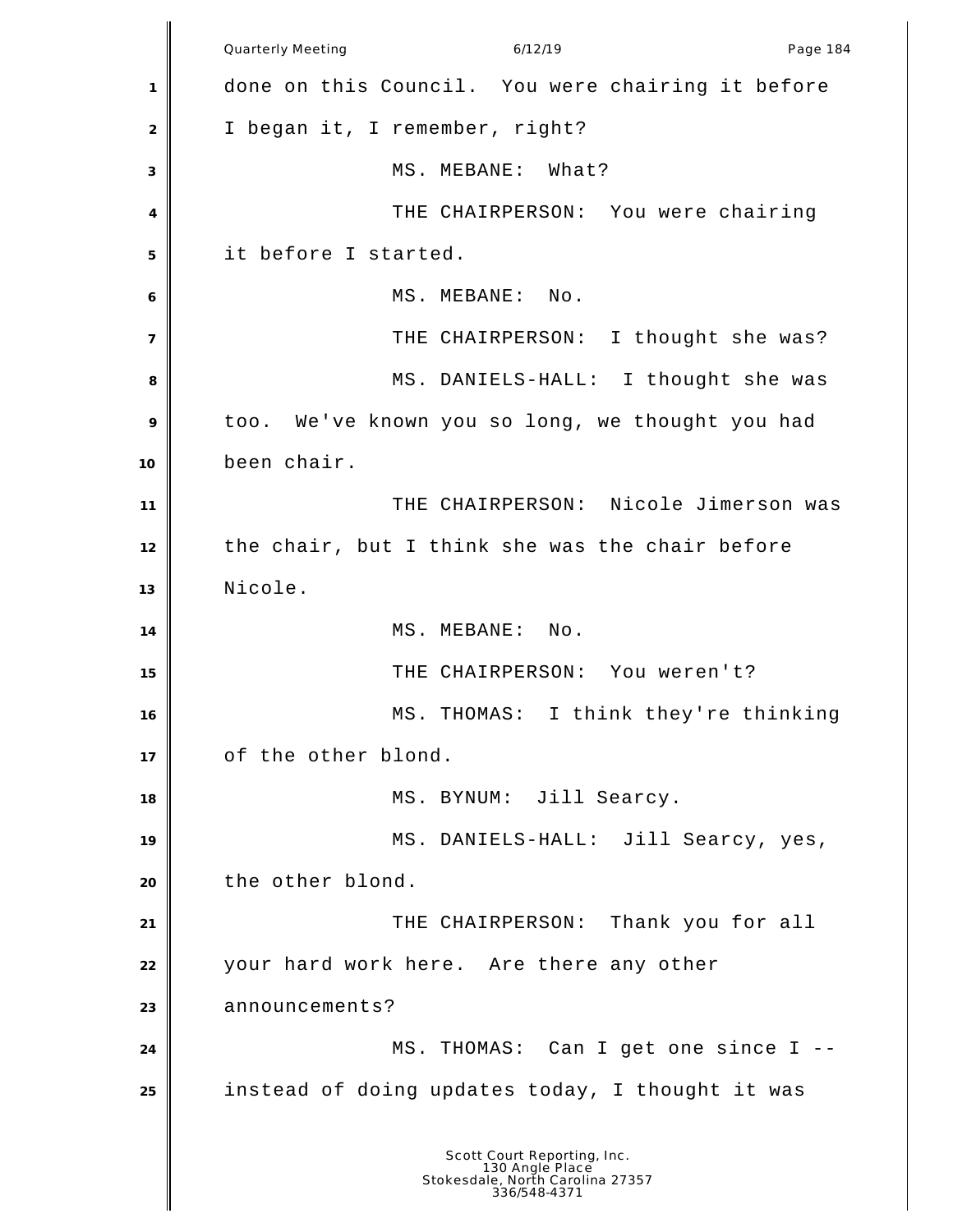Quarterly Meeting and the control of the 6/12/19 control of the Page 185 more important that you hear around the autism policy changes. 3 So I do have one exciting announcement. This week we have conducted across the state ECATS training for our LEAs who have year-round schools. They had first priority, and then other LEAs have been a part of that, and we are scheduled to go live the week of July 15th. 9 So we are very, very excited. **I** would like to offer that at your next Council meeting, if you would so desire, we could give you a drive-through, show off the new product. THE CHAIRPERSON: Let's see how easy it is to do an IEP now. MS. THOMAS: I think the good thing you're going to find is that your school teams are not going to start talking to you about DEC-1, DEC-2, and DEC-3. They're going to talk to you about the process. We're going to talk about a referral. We're going to talk about an annual **Philop** review. We're going to talk about a reevaluation. 23 So the numbers will be gone, and I know people are very tied of those numbers. **But Carol Ann has worked really,** Scott Court Reporting, Inc. 130 Angle Place Stokesdale, North Carolina 27357 336/548-4371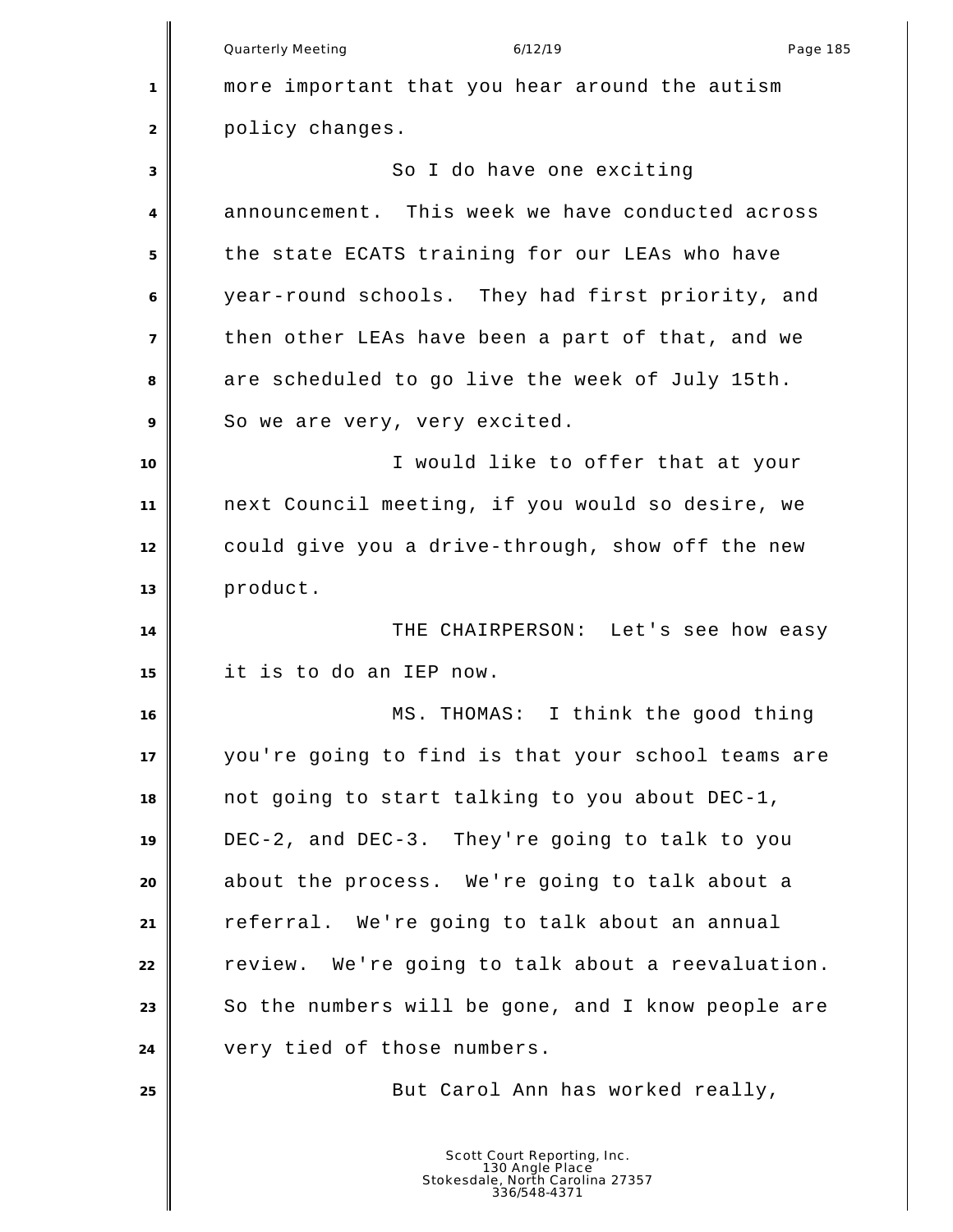|                | Quarterly Meeting<br>6/12/19<br>Page 186           |
|----------------|----------------------------------------------------|
| 1              | really hard on this. We started working on the     |
| 2              | forms about four and a half to five years ago.     |
| 3              | Pulled a large stakeholder group, had every        |
| 4              | available stakeholder type there. So we had        |
| 5              | parents there as well as teachers and directors    |
| 6              | and IHE folks and lawyers and our staff, and so    |
| $\overline{7}$ | this team worked for about a year and a half to    |
| 8              | really consolidate the forms into the process and  |
| 9              | not a thing or a number.                           |
| 10             | And the system is set up so that if                |
| 11             | you say there's a behavior problem, you have to do |
| 12             | a behavior plan. It's very interconnected and      |
| 13             | very intuitive, and once you pull up the child's   |
| 14             | name, you don't have to enter it every time you go |
| 15             | to a page. I mean it's very fluid. So we think     |
| 16             | it's going to save teachers time just in not       |
| 17             | duplicating information that they've had to do in  |
| 18             | the past.                                          |
| 19             | So we're excited. We are also not                  |
| 20             | foolish to think that there won't be hiccups or    |
| 21             | bugs. I mean there always is. You know, have you   |
| 22             | ever gotten a new phone and it worked immediately  |
| 23             | every time on everything? It's an electronic       |
| 24             | system.                                            |
| 25             | But we've got a really good staff, a               |
|                |                                                    |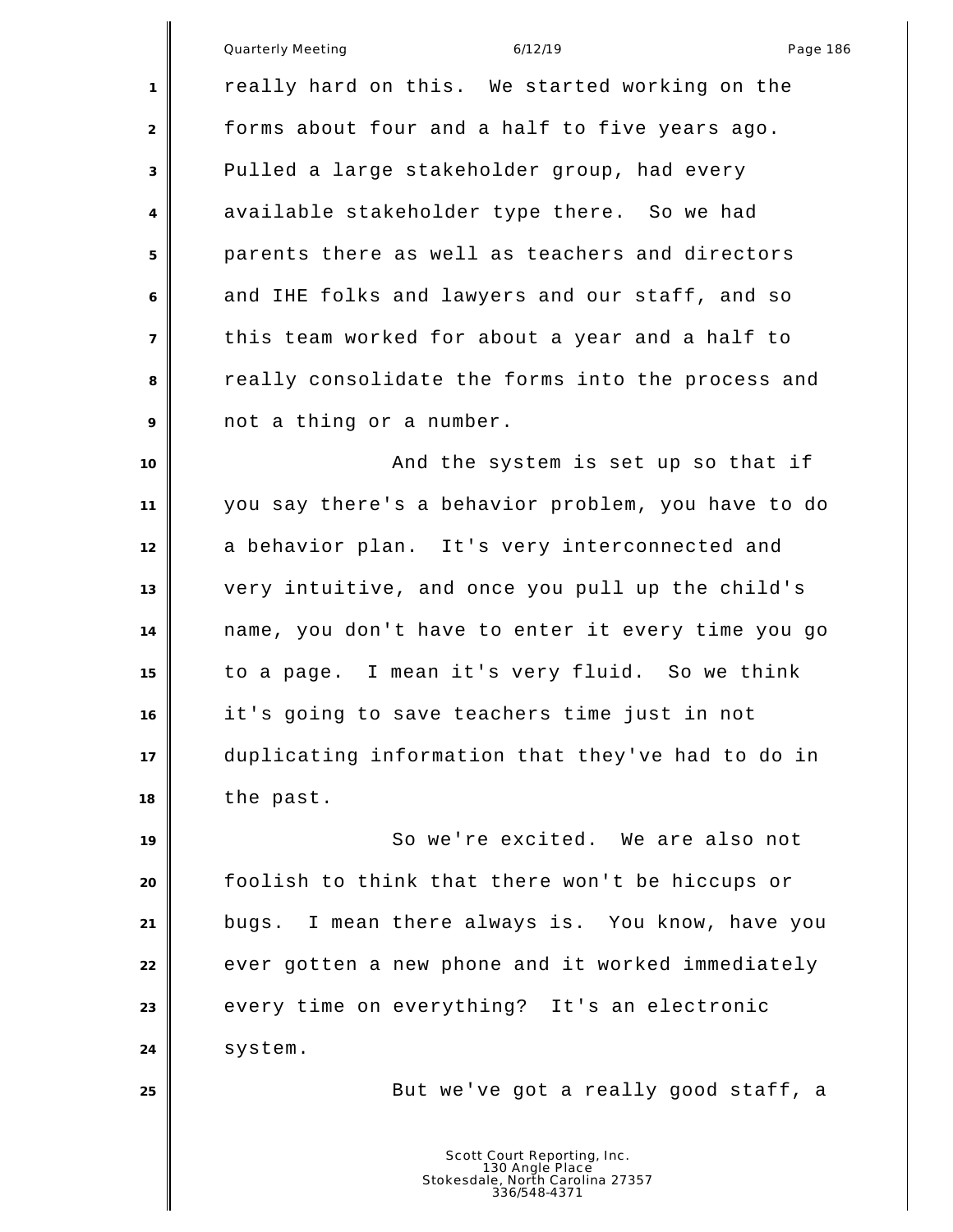|                | 6/12/19<br><b>Quarterly Meeting</b><br>Page 187    |
|----------------|----------------------------------------------------|
| 1              | really good partnership with Public Consulting     |
| 2              | Group, and we have worked on this for five and a   |
| 3              | half years. So we've gotten rid of as many bugs    |
| 4              | as we can, and we'll continue to tweak and         |
| 5              | continue to add, and there will be additional      |
| 6              | functionality added.                               |
| $\overline{7}$ | In July, we will come up live with                 |
| 8              | the special ed module and service documentation    |
| 9              | module, and then in December or early January, the |
| 10             | MTSS module will roll out.                         |
| 11             | (Inaudible question.)                              |
| 12             | MS. THOMAS: No. We do not, from the                |
| 13             | state level, have a 504 module. LEAs may choose    |
| 14             | to do it as an add-on, and they may add on a 504   |
| 15             | module, but that will be a local decision and      |
| 16             | individualized.                                    |
| 17             | We are providing this to the state,                |
| 18             | as you know, for free. So there's no charge to     |
| 19             | LEAs to use the system. It is not required to do   |
| 20             | the MTSS module or service documentation.<br>An    |
| 21             | early warning system is required and our special   |
| 22             | ed module. So this will be the only special ed     |
| 23             | module in the state, which will greatly enhance    |
| 24             | our kiddos who transfer from county to county.     |
| 25             | And everything is in one system, and it will be    |
|                |                                                    |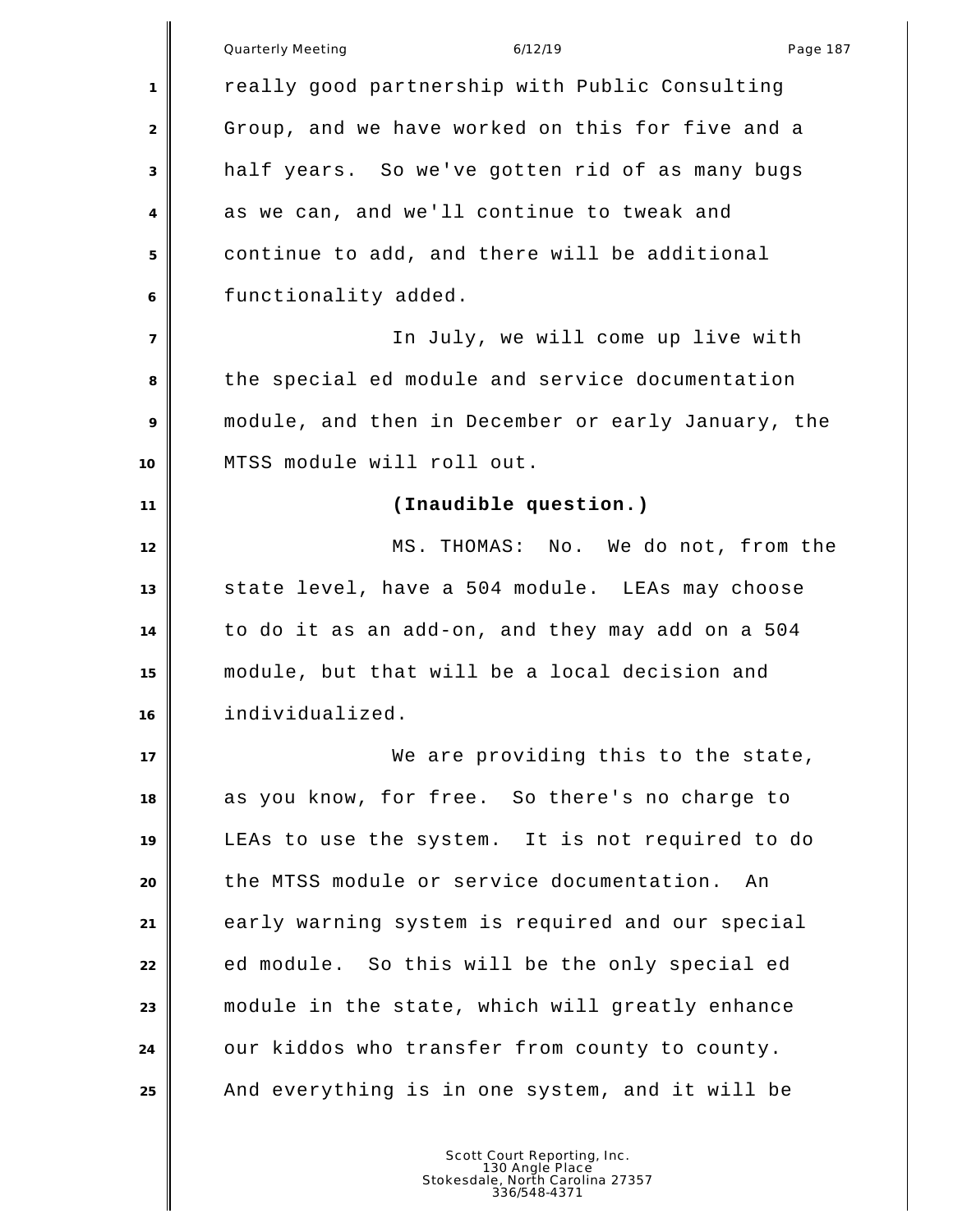|                | Quarterly Meeting<br>6/12/19<br>Page 188                                                           |
|----------------|----------------------------------------------------------------------------------------------------|
| 1              | easier for us.                                                                                     |
| $\overline{2}$ | So we are looking at how we can do                                                                 |
| 3              | maybe do some -- we will be planning to do some                                                    |
|                | monitoring. Excuse me. I guess I should stop                                                       |
| 4              |                                                                                                    |
| 5              | talking because I can't get rid of the frog.                                                       |
| 6              | We're hoping we're going to be able to do a lot                                                    |
| $\overline{7}$ | more virtually because we will be able to see                                                      |
| 8              | everything, not just what's being reported from                                                    |
| 9              | third parties.                                                                                     |
| 10             | So I just wanted to share that bit of                                                              |
| 11             | news with you today.                                                                               |
| 12             | MS. HODGES: Congratulations.                                                                       |
| 13             | Thank you.<br>MS. THOMAS:                                                                          |
| 14             | THE CHAIRPERSON: Thank you,                                                                        |
| 15             | everyone, for your active participation today.<br>We                                               |
| 16             | will have our next meeting in September. Be on                                                     |
| 17             | the lookout for information regarding the autism                                                   |
| 18             | policy update letter that we have to do by August.                                                 |
| 19             | Once again, probably the second week of July, have                                                 |
| 20             | out to you with a meeting about two weeks later                                                    |
| 21             | before the end of July.                                                                            |
| 22             | All right. Is there any last-minute                                                                |
| 23             | questions, concerns?                                                                               |
| 24             | (No audible response.)                                                                             |
| 25             | THE CHAIRPERSON: Every one drive                                                                   |
|                | Scott Court Reporting, Inc.<br>130 Angle Place<br>Stokesdale, North Carolina 27357<br>336/548-4371 |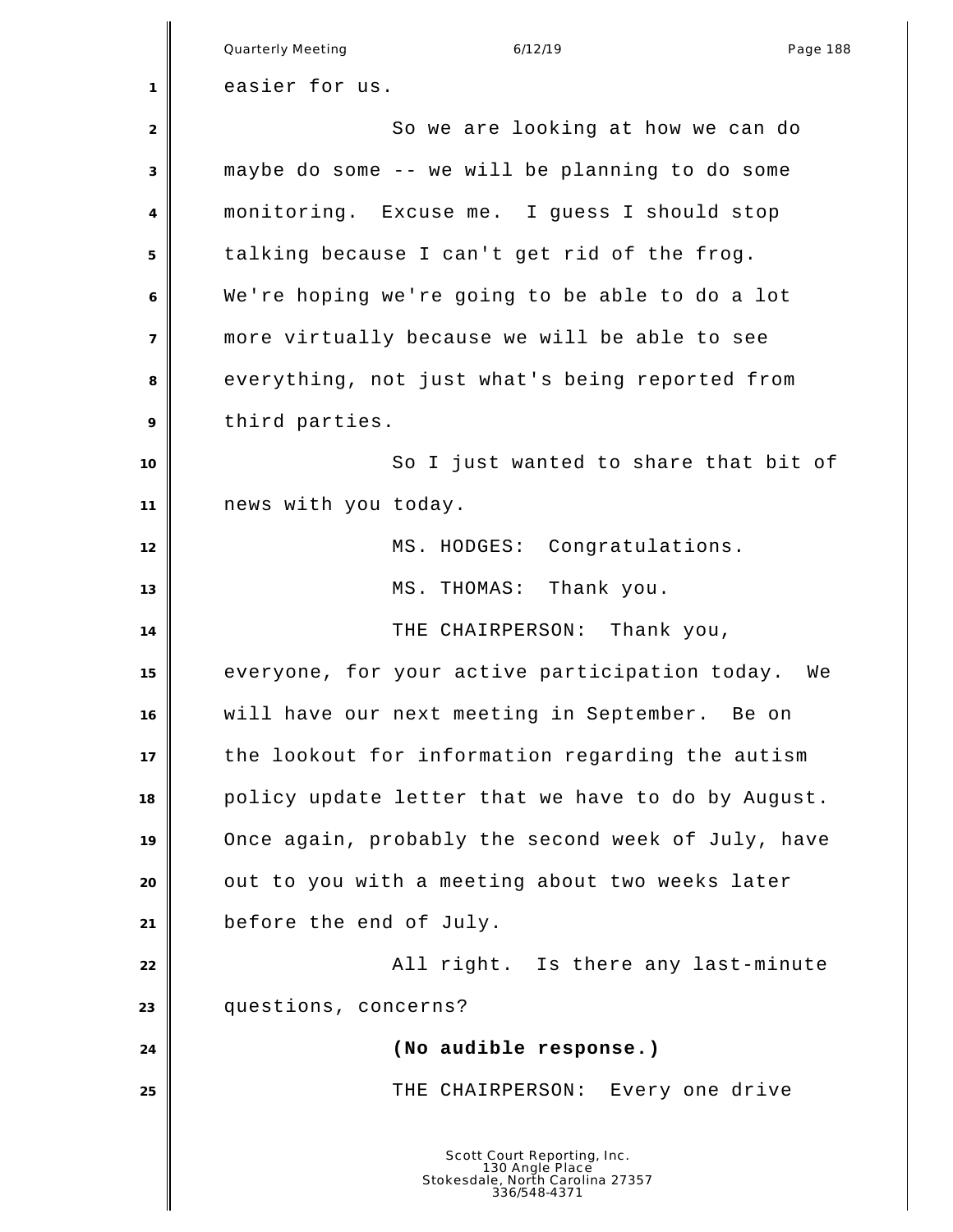|                  | Quarterly Meeting | 6/12/19                                                                                            | Page 189 |
|------------------|-------------------|----------------------------------------------------------------------------------------------------|----------|
| $\mathbf{1}$     |                   | safely. I look forward to seeing you soon.                                                         |          |
| $\sqrt{2}$       |                   | (At 2:50 p.m., the quarterly meeting                                                               |          |
| $\mathfrak{Z}$   | adjourned.)       |                                                                                                    |          |
| $\overline{4}$   |                   |                                                                                                    |          |
| $\mathbf 5$      |                   |                                                                                                    |          |
| $\boldsymbol{6}$ |                   |                                                                                                    |          |
| $\overline{7}$   |                   |                                                                                                    |          |
| $\,8\,$          |                   |                                                                                                    |          |
| $\circ$          |                   |                                                                                                    |          |
| 10               |                   |                                                                                                    |          |
| 11               |                   |                                                                                                    |          |
| 12               |                   |                                                                                                    |          |
| 13               |                   |                                                                                                    |          |
| $14$             |                   |                                                                                                    |          |
| 15               |                   |                                                                                                    |          |
| 16               |                   |                                                                                                    |          |
| 17               |                   |                                                                                                    |          |
| 18               |                   |                                                                                                    |          |
| 19               |                   |                                                                                                    |          |
| 20               |                   |                                                                                                    |          |
| 21               |                   |                                                                                                    |          |
| 22               |                   |                                                                                                    |          |
| 23               |                   |                                                                                                    |          |
| 24               |                   |                                                                                                    |          |
| 25               |                   |                                                                                                    |          |
|                  |                   | Scott Court Reporting, Inc.<br>130 Angle Place<br>Stokesdale, North Carolina 27357<br>336/548-4371 |          |